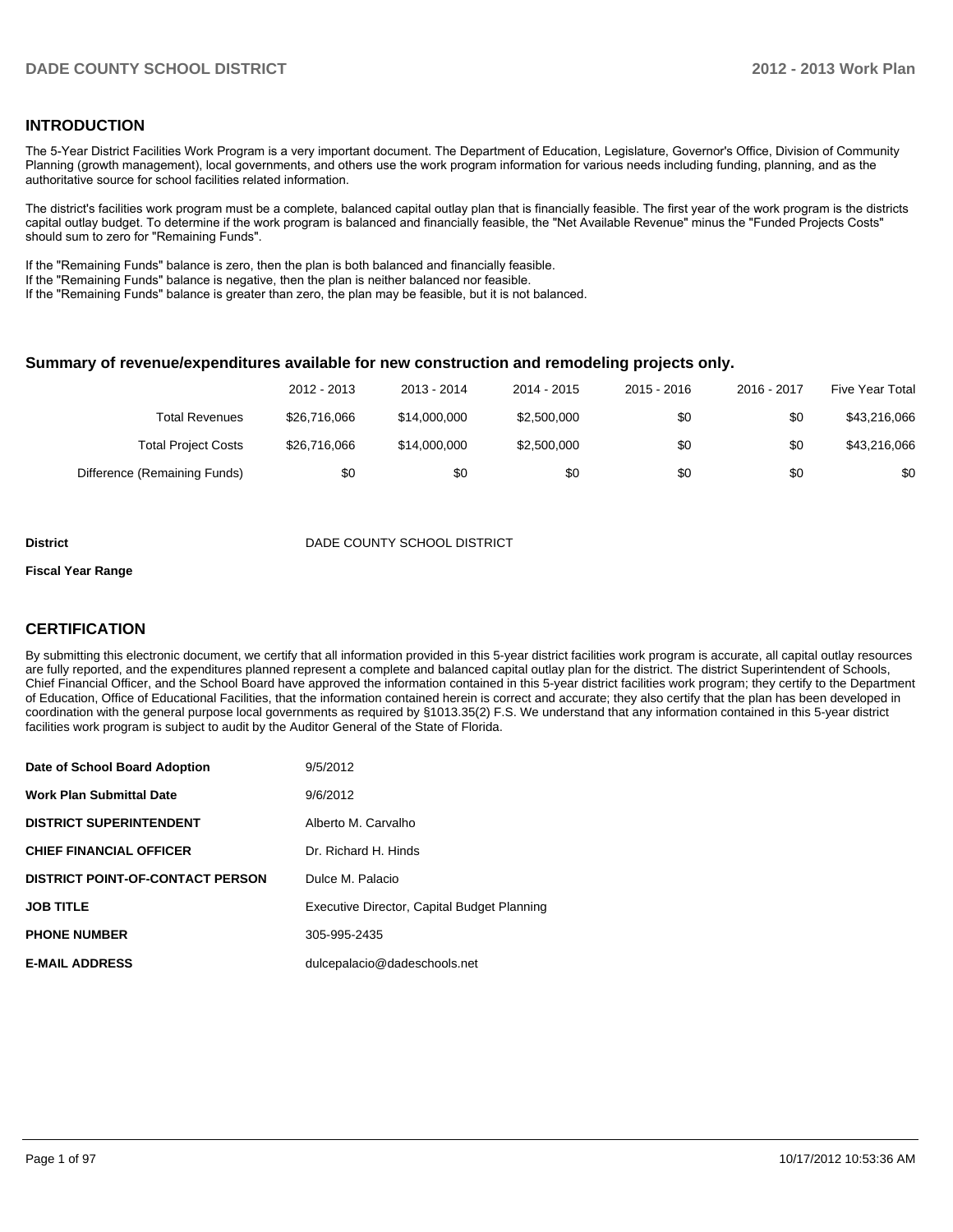# **Expenditures**

#### **Expenditure for Maintenance, Repair and Renovation from 1.50-Mills and PECO**

Annually, prior to the adoption of the district school budget, each school board must prepare a tentative district facilities work program that includes a schedule of major repair and renovation projects necessary to maintain the educational and ancillary facilities of the district.

|                | Item                                          |                  | 2013 - 2014<br>Projected | $2014 - 2015$<br>Projected | $2015 - 2016$<br>Projected | 2016 - 2017<br>Projected | Total            |  |  |  |
|----------------|-----------------------------------------------|------------------|--------------------------|----------------------------|----------------------------|--------------------------|------------------|--|--|--|
| <b>IHVAC</b>   |                                               | \$0 <sub>1</sub> | \$0                      | \$0                        | \$0                        | \$0                      | \$0              |  |  |  |
|                | Locations: No Locations for this expenditure. |                  |                          |                            |                            |                          |                  |  |  |  |
| Flooring       |                                               | \$0              | \$0                      | \$0                        | \$0                        | \$0                      | \$0              |  |  |  |
|                | Locations: No Locations for this expenditure. |                  |                          |                            |                            |                          |                  |  |  |  |
| Roofing        |                                               | \$0              | \$0                      | \$0                        | \$0                        | \$0                      | \$0 <sub>1</sub> |  |  |  |
|                | Locations: No Locations for this expenditure. |                  |                          |                            |                            |                          |                  |  |  |  |
| Safety to Life |                                               | \$685,402        | \$1,528,388              | \$901,473                  | \$1,056,721                | \$1,166,838              | \$5,338,822      |  |  |  |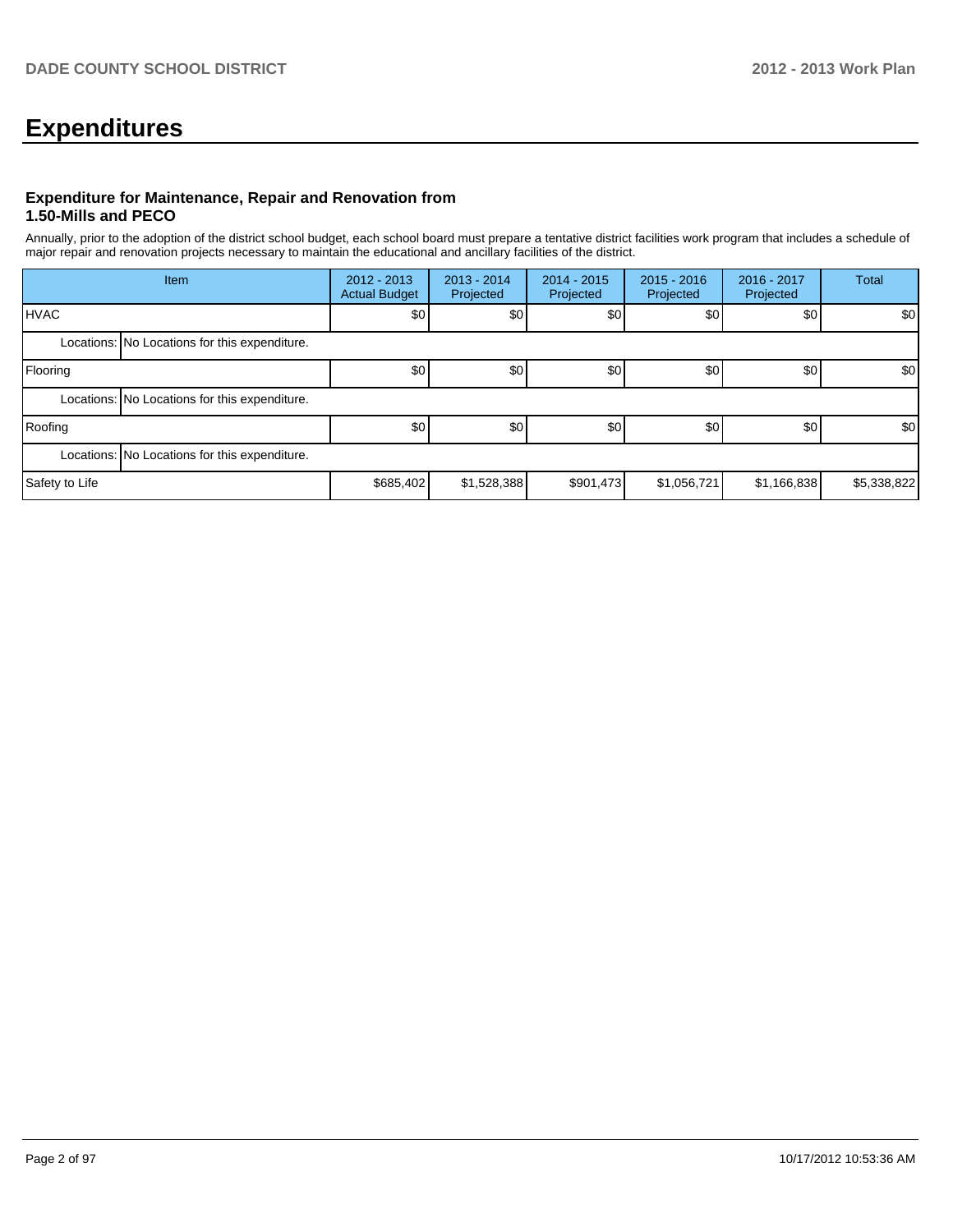Locations: ADA MERRITT K-8 CEN, AIR BASE ELEMENTARY, ALLAPATTAH MIDDLE, AMELIA EARHART ELEME, AMERICAN SENIOR HIGH, ANDOVER MIDDLE SCHOO, ANNA BRENNER MEYERS , ARCH CREEK ELEMENTAR, ARCOLA LAKE ELEMENTA, ARVIDA MIDDLE, AUBURNDALE ELEMENTAR, AVENTURA WATERWAYS K, AVOCADO ELEMENTARY, BANYAN ELEMENTARY, BARBARA GOLEMAN SENI, BARBARA HAWKINS ELEM, BEL-AIRE ELEMENTARY, BEN SHEPPARD ELEMENT, BENJAMIN FRANKLIN K-, BENT TREE ELEMENTARY, BETHUNE CENTER, BISCAYNE ELEMENTARY, BISCAYNE GARDENS ELE, BISCAYNE NATURE CENT, BLUE LAKES ELEMENTAR, BOB GRAHAM EDUCATION, BOOKER T WASHINGTON , BOWMAN ASHE/DOOLIN K, BRENTWOOD ELEMENTARY, BROADMOOR ELEMENTARY, BROWNSVILLE MIDDLE, BUNCHE PARK ELEMENTA, CALUSA ELEMENTARY, CAMPBELL DRIVE K-8 C, CAMPBELL DRIVE MIDDL, CARIBBEAN ELEMENTARY, CAROL CITY ELEMENTAR, CAROL CITY MIDDLE, CARRIE P MEEK/WESTVI, CENTENNIAL MIDDLE, CHAPMAN HOUSE, CHARLES DAVID WYCHE , CHARLES R DREW ELEME, CHARLES R DREW MIDDL, CHARLES R HADLEY ELE, CHRISTINA M EVE ELEM, CITRUS GROVE ELEMENT, CITRUS GROVE MIDDLE, CLAUDE PEPPER ELEMEN, COCONUT GROVE ELEMEN, COCONUT PALM K-8 ACA, COLONIAL DRIVE ELEME, COMSTOCK ELEMENTARY, COPE NORTH ALTERNATI, CORAL GABLES PREPARA, CORAL GABLES SENIOR , CORAL PARK ELEMENTAR, CORAL REEF ELEMENTAR, CORAL REEF SENIOR HI, CORAL TERRACE ELEMEN, CORAL WAY K-8 CENTER, CORPORATE ACADEMY NO, CORPORATE ACADEMY SO, COUNTRY CLUB MIDDLE , CRESTVIEW ELEMENTARY, CUTLER RIDGE ELEMENT, CUTLER RIDGE MIDDLE, CYPRESS ELEMENTARY, D A DORSEY EDUCATION, DANTE B FASCELL ELEM, DAVID FAIRCHILD ELEM, DAVID LAWRENCE JR K-, DESIGN AND ARCHITECT, DEVON AIRE K-8 CENTE, DORAL MIDDLE, DOROTHY M WALLACE - , DR CARLOS J FINLAY E, DR EDWARD L WHIGHAM , DR GILBERT L PORTER , DR HENRY W MACK/WEST, DR MICHAEL M KROP SE, DR. MANUEL C. BARREI, DR. ROBERT B. INGRAM, DR. ROLANDO ESPINOSA, E W F STIRRUP ELEMEN, EARLINGTON HEIGHTS E, EDISON PARK ELEMENTA, EMERSON ELEMENTARY, ENEIDA MASSAS HARTNE, ENGLISH CENTER, ERNEST R GRAHAM K-8 , ETHEL F BECKFORD-RIC, ETHEL KOGER BECKHAM , EUGENIA B THOMAS K-8, EVERGLADES K-8 CENTE, FAIRLAWN ELEMENTARY, FELIX VARELA SENIOR , FIENBERG-FISHER ADUL, FIENBERG-FISHER K-8 , FLAGAMI ELEMENTARY, FLAMINGO ELEMENTARY, FLORIDA CITY ELEMENT, FLORIDA DIAGNOSTIC L, FOOD & NUTRITION CEN, FRANCES S TUCKER ELE, FRANK CRAWFORD MARTI, FREDERICK DOUGLASS E, FULFORD ELEMENTARY, G HOLMES BRADDOCK SE, GEORGE T BAKER AVIAT, GEORGE WASHINGTON CA, GEORGE WASHINGTON CA, GERTRUDE K EDELMAN/S, GLADES MIDDLE, GLORIA FLOYD ELEMENT, GOLDEN GLADES ELEMEN, GOULDS CENTER, GOULDS ELEMENTARY SC, GRATIGNY ELEMENTARY, GREENGLADE ELEMENTAR, GREYNOLDS PARK ELEME, GULFSTREAM ELEMENTAR, HAMMOCKS MIDDLE, HENRY E S REEVES ELE, HENRY H FILER MIDDLE, HENRY M FLAGLER ELEM, HERBERT A AMMONS MID, HIALEAH ELEMENTARY, HIALEAH GARDENS ELEM, HIALEAH GARDENS MIDD, HIALEAH GARDENS SENI, HIALEAH MIDDLE, HIALEAH SENIOR HIGH, HIALEAH-MIAMI LAKES , HIBISCUS ELEMENTARY, HIGHLAND OAKS MIDDLE, HOLMES ELEMENTARY, HOMELESS ASSISTANCE , HOMESTEAD MIDDLE, HOMESTEAD SENIOR HIG, HORACE MANN MIDDLE, HOWARD A DOOLIN MIDD, HOWARD D MCMILLAN MI, HOWARD DRIVE ELEMENT, HUBERT O SIBLEY K-8 , INFORMATION TECHNOLO, INTERNATIONAL STUDIE, IRVING & BEATRICE PE, ITS ANNEX WAREHOUSE, JACK DAVID GORDON E, JAMES H BRIGHT ELEME, JANE S ROBERTS K-8 C, JESSE J. McCRARY JR., JOE HALL ELEMENTARY, JOELLA C GOOD ELEMEN, JOHN A FERGUSON SENI, JOHN F KENNEDY MIDDL, JOHN G DUPUIS ELEMEN, JOHN H SCHEE TRANSPO, JOHN I SMITH K-8 CEN, JORGE MAS CANOSA MID, JOSE DE DIEGO MIDDLE, JOSE MARTI MIDDLE, JUVENILE JUSTICE CEN, KELSEY L PHARR ELEME, KENDALE ELEMENTARY, KENDALE LAKES ELEMEN, KENSINGTON PARK ELEM, KENWOOD K-8 CENTER, KEY BISCAYNE K-8 CEN, KINLOCH PARK ELEMENT, KINLOCH PARK MIDDLE, LAKE STEVENS ELEMENT, LAKE STEVENS MIDDLE, LAKEVIEW ELEMENTARY, LAMAR LOUIS CURRY MI, LAURA C SAUNDERS ELE, LAWTON CHILES MIDDLE, LEEWOOD K-8 CENTER, LEISURE CITY K-8 CEN, LENORA BRAYNON SMITH, LIBERTY CITY ELEMENT, LILLIE C EVANS K-8 C, LINDA LENTIN K-8 CEN, LINDSEY HOPKINS TECH, LORAH PARK ELEMENTAR, LUDLAM ELEMENTARY, M A MILAM K-8 CENTER, MADIE IVES COMMUNITY, MADISON MIDDLE, MAE M WALTERS ELEMEN, MAINTENANCE OPERATIO, MANDARIN LAKES K-8 A, MARITIME & SCIENCE T, MARJORY STONEMAN DOU, MARTIN L KING ELEMEN, MATERIALS CONTROL CE, MAYA ANGELOU ELEMENT, MAYS COMMUNITY MIDDL, MDCPS POLICE CENTER, MDCPS POLICE GENERAL, MEADOWLANE ELEMENTAR, MEDICAL ACADEMY FOR , MELROSE ELEMENTARY, MERRICK EDUCATIONAL , MIAMI BEACH SENIOR H, MIAMI CAROL CITY SEN, MIAMI CENTRAL SENIOR, MIAMI CORAL PARK SEN, MIAMI EDISON MIDDLE, MIAMI EDISON SENIOR , MIAMI GARDENS ELEMEN, MIAMI HEIGHTS ELEMEN, MIAMI JACKSON SENIOR, MIAMI KILLIAN SENIOR, MIAMI LAKES EDUCATIO, MIAMI LAKES K-8 CENT, MIAMI LAKES MIDDLE, MIAMI LAKES TECHNOLO, MIAMI NORLAND SENIOR, MIAMI NORTHWESTERN S, MIAMI PALMETTO SENIO, MIAMI PARK ELEMENTAR, MIAMI SENIOR HIGH, MIAMI SHORES ELEMENT, MIAMI SOUTHRIDGE SEN, MIAMI SPRINGS ELEMEN, MIAMI SPRINGS MIDDLE, MIAMI SPRINGS SENIOR, MIAMI SUNSET SENIOR , MORNINGSIDE ELEMENTA, MYRTLE GROVE ELEMENT, NARANJA ELEMENTARY, NATHAN B YOUNG ELEME, NATHANIEL TRAZ POWEL, NATURAL BRIDGE ELEME, NAUTILUS MIDDLE, NEVA KING COOPER EDU, NORLAND MIDDLE, NORLAND ELEMENTARY, NORMA BUTLER BOSSARD, NORMAN S. EDELCUP/SU, NORTH BEACH ELEMENTA, NORTH CENTRAL REGION, NORTH COUNTY K-8 CEN, NORTH DADE CENTER FO, NORTH DADE MIDDLE, NORTH GLADE ELEMENTA, NORTH HIALEAH ELEMEN, NORTH MIAMI BEACH SE, NORTH MIAMI ELEMENTA, NORTH MIAMI MIDDLE, NORTH MIAMI SENIOR H, NORTH MIAMI STADIUM, NORTH TWIN LAKES ELE, NORWOOD ELEMENTARY, OAK GROVE ELEMENTARY, OJUS ELEMENTARY, OLINDA ELEMENTARY, OLIVER HOOVER ELEMEN, OLYMPIA HEIGHTS ELEM, ORCHARD VILLA ELEMEN, PALM LAKES ELEMENTAR, PALM SPRINGS ELEMENT, PALM SPRINGS MIDDLE, PALM SPRINGS NORTH E, PALMETTO ELEMENTARY, PALMETTO MIDDLE, PARKVIEW ELEMENTARY, PARKWAY ELEMENTARY, PARKWAY MIDDLE, PAUL LAURENCE DUNBAR, PAUL W BELL MIDDLE, PERRINE ELEMENTARY, PHILLIS WHEATLEY ELE, PHYLLIS R MILLER ELE, PINE LAKE ELEMENTARY, PINE VILLA ELEMENTAR, PINECREST ELEMENTARY, POINCIANA PARK ELEME, PONCE DE LEON MIDDLE, RAINBOW PARK ELEMENT, REDLAND ELEMENTARY, REDLAND MIDDLE, REDONDO ELEMENTARY, REGION III, REGION MAINTENANCE C, REGION MAINTENANCE C, REGION MAINTENANCE C, REGION MAINTENANCE C, REGION MAINTENANCE C, REGION MAINTENANCE C, RICHMOND HEIGHTS MID, RIVERSIDE ELEMENTARY, RIVIERA MIDDLE, ROBERT MORGAN TECHNI, ROBERT MORGAN TECHNI, ROBERT RENICK EDUCAT, ROBERT RUSSA MOTON E, ROCKWAY ELEMENTARY, ROCKWAY MIDDLE, RONALD W. REAGAN/DOR, ROYAL GREEN ELEMENTA, ROYAL PALM ELEMENTAR, RUBEN DARIO MIDDLE, RUTH K BROAD-BAY HAR, RUTH OWENS KRUSE EDU, SANTA CLARA ELEMENTA, SCHOOL BOARD ADMINIS, SCOTT LAKE ELEMENTAR, SEMINOLE ELEMENTARY, SHADOWLAWN ELEMENTAR, SHENANDOAH ELEMENTAR, SHENANDOAH MIDDLE, SILVER BLUFF ELEMENT, SKYWAY ELEMENTARY, SNAPPER CREEK ELEMEN, SOUTH CENTRAL REGION, SOUTH CENTRAL REGION, SOUTH DADE ADULT EDU, SOUTH DADE MIDDLE SC, SOUTH DADE SENIOR HI, SOUTH HIALEAH ELEME, SOUTH MIAMI MIDDLE, SOUTH MIAMI HEIGHTS , SOUTH MIAMI K-8 CENT, SOUTH MIAMI SENIOR H, SOUTH POINTE ELEMENT, SOUTHSIDE ELEMENTARY, SOUTHWEST MIAMI SENI, SOUTHWOOD MIDDLE, SPANISH LAKE ELEMENT, SPRINGVIEW ELEMENTAR, STORES AND DISTRIBUT, STUDENT SERVICES & A, SUNSET ELEMENTARY, SUNSET PARK ELEMENTA, SWEETWATER ELEMENTAR, SYLVANIA HEIGHTS ELE, TERRA ENVIRONMENTAL , THE 500 ROLE MODELS , THENA CROWDER ELEMEN, THOMAS JEFFERSON MID, TOUSSAINT L'OUVERTUR,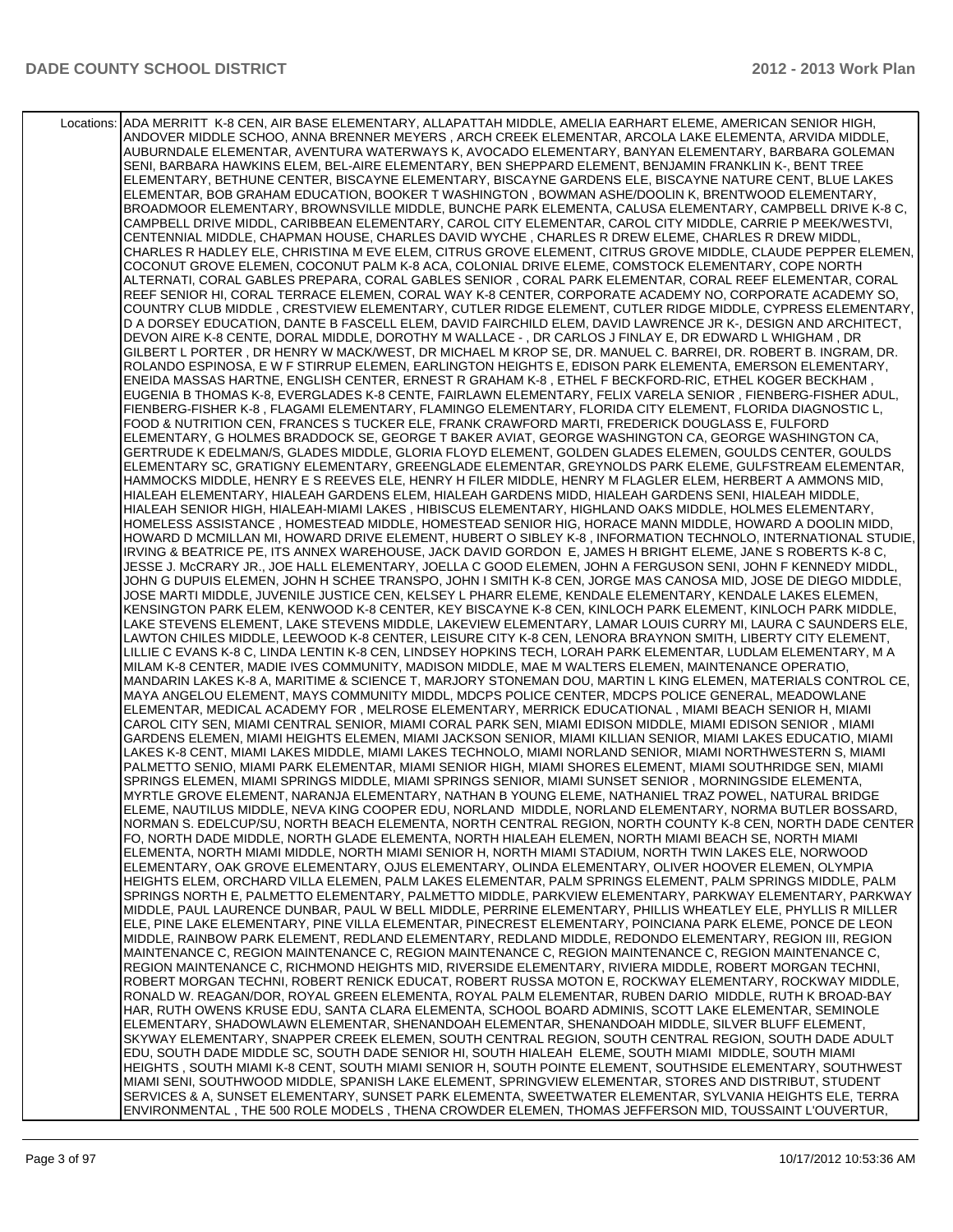|                           | Locations: TRANSPORTATION CENTE, TRANSPORTATION CENTE, TRANSPORTATION CENTE, TRANSPORTATION CENTE, TRANSPORTATION<br>CENTE, TRANSPORTATION CENTE, TRANSPORTATION CENTE, TRANSPORTATION CENTE, TRANSPORTATION CENTE,<br>TRANSPORTATION REDLA. TREASURE ISLAND ELEM. TROPICAL ELEMENTARY. TWIN LAKES ELEMENTAR. VAN E BLANTON<br>ELEMEN, VILLAGE GREEN ELEMEN, VINELAND K-8 CENTER, VIRGINIA A BOONE HIG, W J BRYAN ELEMENTARY, W R THOMAS<br>MIDDLE, WESLEY MATTHEWS ELEM, WEST HIALEAH GARDENS, WEST HOMESTEAD ELEME, WEST LABORATORY ELEM, WEST<br>MIAMI MIDDLE, WESTLAND HIALEAH SEN, WESTVIEW MIDDLE, WHISPERING PINES ELE, WILLIAM A CHAPMAN EL, WILLIAM H<br>TURNER TEC, WILLIAM H. LEHMAN EL, WINSTON PARK K-8 CEN, YMAACD @ MIAMI DOUGL, YOUNG MEN'S PREPARAT, YOUNG<br>WOMEN'S ACADEM, YWAACD @ JAN MANN OP, YWAACD @ JRE LEE EDU, ZELDA GLAZER MIDDLE , ZORA NEALE HURSTON E |     |     |             |             |              |              |  |  |  |
|---------------------------|---------------------------------------------------------------------------------------------------------------------------------------------------------------------------------------------------------------------------------------------------------------------------------------------------------------------------------------------------------------------------------------------------------------------------------------------------------------------------------------------------------------------------------------------------------------------------------------------------------------------------------------------------------------------------------------------------------------------------------------------------------------------------------------------------------------------------------------------------------------------------------------|-----|-----|-------------|-------------|--------------|--------------|--|--|--|
| Fencing                   |                                                                                                                                                                                                                                                                                                                                                                                                                                                                                                                                                                                                                                                                                                                                                                                                                                                                                       | \$0 | \$0 | \$0         | \$0         | \$0          | \$0          |  |  |  |
|                           | Locations: No Locations for this expenditure.                                                                                                                                                                                                                                                                                                                                                                                                                                                                                                                                                                                                                                                                                                                                                                                                                                         |     |     |             |             |              |              |  |  |  |
| Parking                   |                                                                                                                                                                                                                                                                                                                                                                                                                                                                                                                                                                                                                                                                                                                                                                                                                                                                                       | \$0 | \$0 | \$0         | \$0         | \$0          | \$0          |  |  |  |
|                           | Locations: No Locations for this expenditure.                                                                                                                                                                                                                                                                                                                                                                                                                                                                                                                                                                                                                                                                                                                                                                                                                                         |     |     |             |             |              |              |  |  |  |
| Electrical                |                                                                                                                                                                                                                                                                                                                                                                                                                                                                                                                                                                                                                                                                                                                                                                                                                                                                                       | \$0 | \$0 | \$0         | \$0         | \$0          | \$0          |  |  |  |
|                           | Locations: No Locations for this expenditure.                                                                                                                                                                                                                                                                                                                                                                                                                                                                                                                                                                                                                                                                                                                                                                                                                                         |     |     |             |             |              |              |  |  |  |
| <b>IFire Alarm</b>        |                                                                                                                                                                                                                                                                                                                                                                                                                                                                                                                                                                                                                                                                                                                                                                                                                                                                                       | \$0 | \$0 | \$0         | \$0         | \$0          | \$0          |  |  |  |
|                           | Locations: No Locations for this expenditure.                                                                                                                                                                                                                                                                                                                                                                                                                                                                                                                                                                                                                                                                                                                                                                                                                                         |     |     |             |             |              |              |  |  |  |
| Telephone/Intercom System |                                                                                                                                                                                                                                                                                                                                                                                                                                                                                                                                                                                                                                                                                                                                                                                                                                                                                       | \$0 | \$0 | \$0         | \$0         | \$0          | \$0          |  |  |  |
|                           | Locations: No Locations for this expenditure.                                                                                                                                                                                                                                                                                                                                                                                                                                                                                                                                                                                                                                                                                                                                                                                                                                         |     |     |             |             |              |              |  |  |  |
| Closed Circuit Television |                                                                                                                                                                                                                                                                                                                                                                                                                                                                                                                                                                                                                                                                                                                                                                                                                                                                                       | \$0 | \$0 | \$0         | \$0         | \$0          | \$0          |  |  |  |
|                           | Locations: No Locations for this expenditure.                                                                                                                                                                                                                                                                                                                                                                                                                                                                                                                                                                                                                                                                                                                                                                                                                                         |     |     |             |             |              |              |  |  |  |
| Paint                     |                                                                                                                                                                                                                                                                                                                                                                                                                                                                                                                                                                                                                                                                                                                                                                                                                                                                                       | \$0 | \$0 | \$0         | \$0         | \$0          | \$0          |  |  |  |
|                           | Locations: No Locations for this expenditure.                                                                                                                                                                                                                                                                                                                                                                                                                                                                                                                                                                                                                                                                                                                                                                                                                                         |     |     |             |             |              |              |  |  |  |
| Maintenance/Repair        |                                                                                                                                                                                                                                                                                                                                                                                                                                                                                                                                                                                                                                                                                                                                                                                                                                                                                       | \$0 | \$0 | \$8,113,252 | \$9,510,488 | \$10,501,537 | \$28,125,277 |  |  |  |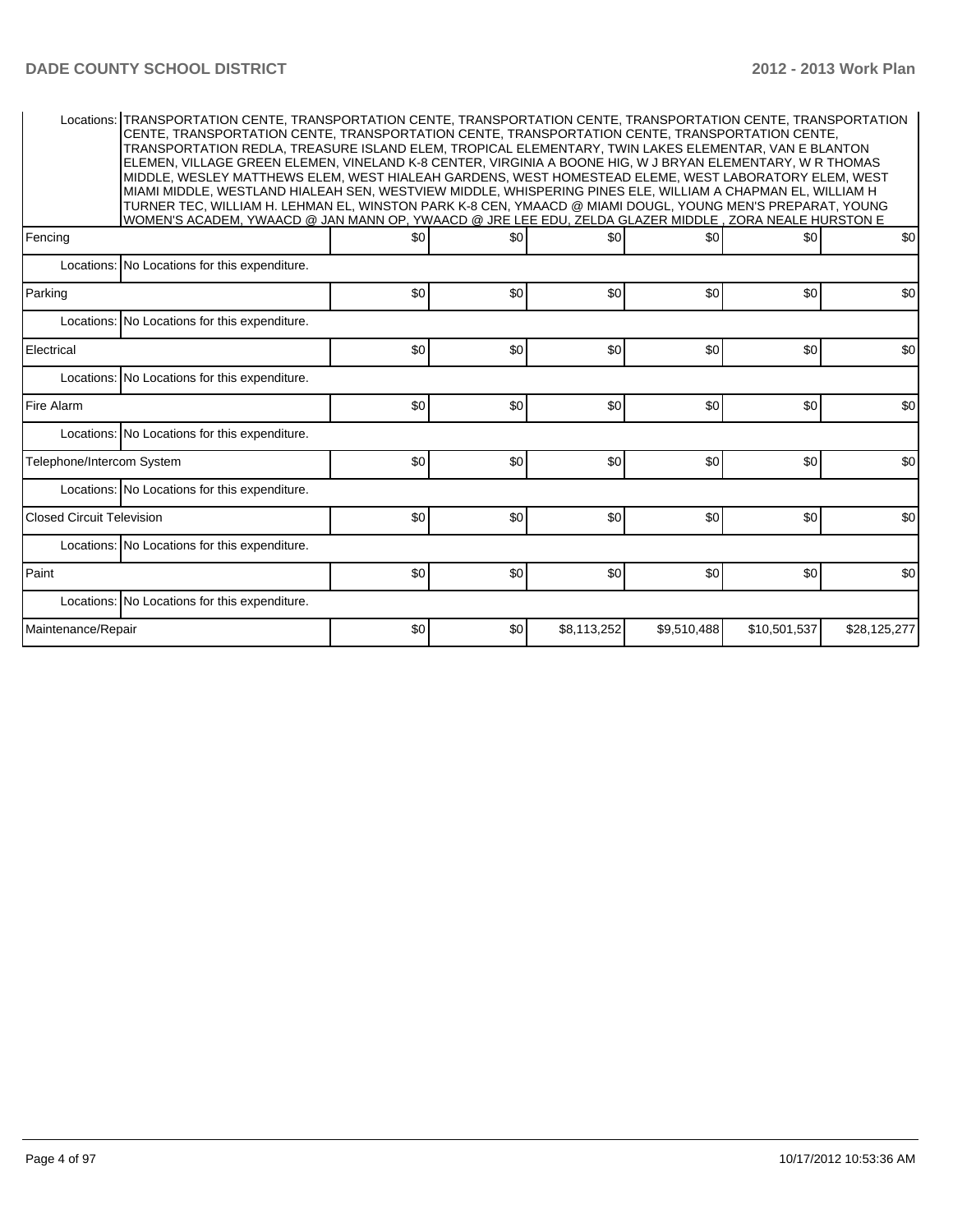Locations: ADA MERRITT K-8 CEN, AIR BASE ELEMENTARY, ALLAPATTAH MIDDLE, AMELIA EARHART ELEME, AMERICAN SENIOR HIGH, ANDOVER MIDDLE SCHOO, ANNA BRENNER MEYERS , ARCH CREEK ELEMENTAR, ARCOLA LAKE ELEMENTA, ARVIDA MIDDLE, AUBURNDALE ELEMENTAR, AVENTURA WATERWAYS K, AVOCADO ELEMENTARY, BANYAN ELEMENTARY, BARBARA GOLEMAN SENI, BARBARA HAWKINS ELEM, BEL-AIRE ELEMENTARY, BEN SHEPPARD ELEMENT, BENJAMIN FRANKLIN K-, BENT TREE ELEMENTARY, BETHUNE CENTER, BISCAYNE ELEMENTARY, BISCAYNE GARDENS ELE, BISCAYNE NATURE CENT, BLUE LAKES ELEMENTAR, BOB GRAHAM EDUCATION, BOOKER T WASHINGTON , BOWMAN ASHE/DOOLIN K, BRENTWOOD ELEMENTARY, BROADMOOR ELEMENTARY, BROWNSVILLE MIDDLE, BUNCHE PARK ELEMENTA, CALUSA ELEMENTARY, CAMPBELL DRIVE K-8 C, CAMPBELL DRIVE MIDDL, CARIBBEAN ELEMENTARY, CAROL CITY ELEMENTAR, CAROL CITY MIDDLE, CARRIE P MEEK/WESTVI, CENTENNIAL MIDDLE, CHAPMAN HOUSE, CHARLES DAVID WYCHE , CHARLES R DREW ELEME, CHARLES R DREW MIDDL, CHARLES R HADLEY ELE, CHRISTINA M EVE ELEM, CITRUS GROVE ELEMENT, CITRUS GROVE MIDDLE, CLAUDE PEPPER ELEMEN, COCONUT GROVE ELEMEN, COCONUT PALM K-8 ACA, COLONIAL DRIVE ELEME, COMSTOCK ELEMENTARY, COPE NORTH ALTERNATI, CORAL GABLES PREPARA, CORAL GABLES SENIOR , CORAL PARK ELEMENTAR, CORAL REEF ELEMENTAR, CORAL REEF SENIOR HI, CORAL TERRACE ELEMEN, CORAL WAY K-8 CENTER, CORPORATE ACADEMY NO, CORPORATE ACADEMY SO, COUNTRY CLUB MIDDLE , CRESTVIEW ELEMENTARY, CUTLER RIDGE ELEMENT, CUTLER RIDGE MIDDLE, CYPRESS ELEMENTARY, D A DORSEY EDUCATION, DANTE B FASCELL ELEM, DAVID FAIRCHILD ELEM, DAVID LAWRENCE JR K-, DESIGN AND ARCHITECT, DEVON AIRE K-8 CENTE, DORAL MIDDLE, DOROTHY M WALLACE - , DR CARLOS J FINLAY E, DR EDWARD L WHIGHAM , DR GILBERT L PORTER , DR HENRY W MACK/WEST, DR MICHAEL M KROP SE, DR. MANUEL C. BARREI, DR. ROBERT B. INGRAM, DR. ROLANDO ESPINOSA, E W F STIRRUP ELEMEN, EARLINGTON HEIGHTS E, EDISON PARK ELEMENTA, EMERSON ELEMENTARY, ENEIDA MASSAS HARTNE, ENGLISH CENTER, ERNEST R GRAHAM K-8 , ETHEL F BECKFORD-RIC, ETHEL KOGER BECKHAM , EUGENIA B THOMAS K-8, EVERGLADES K-8 CENTE, FAIRLAWN ELEMENTARY, FELIX VARELA SENIOR , FIENBERG-FISHER ADUL, FIENBERG-FISHER K-8 , FLAGAMI ELEMENTARY, FLAMINGO ELEMENTARY, FLORIDA CITY ELEMENT, FLORIDA DIAGNOSTIC L, FOOD & NUTRITION CEN, FRANCES S TUCKER ELE, FRANK CRAWFORD MARTI, FREDERICK DOUGLASS E, FULFORD ELEMENTARY, G HOLMES BRADDOCK SE, GEORGE T BAKER AVIAT, GEORGE WASHINGTON CA, GEORGE WASHINGTON CA, GERTRUDE K EDELMAN/S, GLADES MIDDLE, GLORIA FLOYD ELEMENT, GOLDEN GLADES ELEMEN, GOULDS CENTER, GOULDS ELEMENTARY SC, GRATIGNY ELEMENTARY, GREENGLADE ELEMENTAR, GREYNOLDS PARK ELEME, GULFSTREAM ELEMENTAR, HAMMOCKS MIDDLE, HENRY E S REEVES ELE, HENRY H FILER MIDDLE, HENRY M FLAGLER ELEM, HERBERT A AMMONS MID, HIALEAH ELEMENTARY, HIALEAH GARDENS ELEM, HIALEAH GARDENS MIDD, HIALEAH GARDENS SENI, HIALEAH MIDDLE, HIALEAH SENIOR HIGH, HIALEAH-MIAMI LAKES , HIBISCUS ELEMENTARY, HIGHLAND OAKS MIDDLE, HOLMES ELEMENTARY, HOMELESS ASSISTANCE , HOMESTEAD MIDDLE, HOMESTEAD SENIOR HIG, HORACE MANN MIDDLE, HOWARD A DOOLIN MIDD, HOWARD D MCMILLAN MI, HOWARD DRIVE ELEMENT, HUBERT O SIBLEY K-8 , INFORMATION TECHNOLO, INTERNATIONAL STUDIE, IRVING & BEATRICE PE, ITS ANNEX WAREHOUSE, JACK DAVID GORDON E, JAMES H BRIGHT ELEME, JANE S ROBERTS K-8 C, JESSE J. McCRARY JR., JOE HALL ELEMENTARY, JOELLA C GOOD ELEMEN, JOHN A FERGUSON SENI, JOHN F KENNEDY MIDDL, JOHN G DUPUIS ELEMEN, JOHN H SCHEE TRANSPO, JOHN I SMITH K-8 CEN, JORGE MAS CANOSA MID, JOSE DE DIEGO MIDDLE, JOSE MARTI MIDDLE, JUVENILE JUSTICE CEN, KELSEY L PHARR ELEME, KENDALE ELEMENTARY, KENDALE LAKES ELEMEN, KENSINGTON PARK ELEM, KENWOOD K-8 CENTER, KEY BISCAYNE K-8 CEN, KINLOCH PARK ELEMENT, KINLOCH PARK MIDDLE, LAKE STEVENS ELEMENT, LAKE STEVENS MIDDLE, LAKEVIEW ELEMENTARY, LAMAR LOUIS CURRY MI, LAURA C SAUNDERS ELE, LAWTON CHILES MIDDLE, LEEWOOD K-8 CENTER, LEISURE CITY K-8 CEN, LENORA BRAYNON SMITH, LIBERTY CITY ELEMENT, LILLIE C EVANS K-8 C, LINDA LENTIN K-8 CEN, LINDSEY HOPKINS TECH, LORAH PARK ELEMENTAR, LUDLAM ELEMENTARY, M A MILAM K-8 CENTER, MADIE IVES COMMUNITY, MADISON MIDDLE, MAE M WALTERS ELEMEN, MAINTENANCE OPERATIO, MANDARIN LAKES K-8 A, MARITIME & SCIENCE T, MARJORY STONEMAN DOU, MARTIN L KING ELEMEN, MATERIALS CONTROL CE, MAYA ANGELOU ELEMENT, MAYS COMMUNITY MIDDL, MDCPS POLICE CENTER, MDCPS POLICE GENERAL, MEADOWLANE ELEMENTAR, MEDICAL ACADEMY FOR , MELROSE ELEMENTARY, MERRICK EDUCATIONAL , MIAMI BEACH SENIOR H, MIAMI CAROL CITY SEN, MIAMI CENTRAL SENIOR, MIAMI CORAL PARK SEN, MIAMI EDISON MIDDLE, MIAMI EDISON SENIOR , MIAMI GARDENS ELEMEN, MIAMI HEIGHTS ELEMEN, MIAMI JACKSON SENIOR, MIAMI KILLIAN SENIOR, MIAMI LAKES EDUCATIO, MIAMI LAKES K-8 CENT, MIAMI LAKES MIDDLE, MIAMI LAKES TECHNOLO, MIAMI NORLAND SENIOR, MIAMI NORTHWESTERN S, MIAMI PALMETTO SENIO, MIAMI PARK ELEMENTAR, MIAMI SENIOR HIGH, MIAMI SHORES ELEMENT, MIAMI SOUTHRIDGE SEN, MIAMI SPRINGS ELEMEN, MIAMI SPRINGS MIDDLE, MIAMI SPRINGS SENIOR, MIAMI SUNSET SENIOR , MORNINGSIDE ELEMENTA, MYRTLE GROVE ELEMENT, NARANJA ELEMENTARY, NATHAN B YOUNG ELEME, NATHANIEL TRAZ POWEL, NATURAL BRIDGE ELEME, NAUTILUS MIDDLE, NEVA KING COOPER EDU, NORLAND MIDDLE, NORLAND ELEMENTARY, NORMA BUTLER BOSSARD, NORMAN S. EDELCUP/SU, NORTH BEACH ELEMENTA, NORTH CENTRAL REGION, NORTH COUNTY K-8 CEN, NORTH DADE CENTER FO, NORTH DADE MIDDLE, NORTH GLADE ELEMENTA, NORTH HIALEAH ELEMEN, NORTH MIAMI BEACH SE, NORTH MIAMI ELEMENTA, NORTH MIAMI MIDDLE, NORTH MIAMI SENIOR H, NORTH MIAMI STADIUM, NORTH TWIN LAKES ELE, NORWOOD ELEMENTARY, OAK GROVE ELEMENTARY, OJUS ELEMENTARY, OLINDA ELEMENTARY, OLIVER HOOVER ELEMEN, OLYMPIA HEIGHTS ELEM, ORCHARD VILLA ELEMEN, PALM LAKES ELEMENTAR, PALM SPRINGS ELEMENT, PALM SPRINGS MIDDLE, PALM SPRINGS NORTH E, PALMETTO ELEMENTARY, PALMETTO MIDDLE, PARKVIEW ELEMENTARY, PARKWAY ELEMENTARY, PARKWAY MIDDLE, PAUL LAURENCE DUNBAR, PAUL W BELL MIDDLE, PERRINE ELEMENTARY, PHILLIS WHEATLEY ELE, PHYLLIS R MILLER ELE, PINE LAKE ELEMENTARY, PINE VILLA ELEMENTAR, PINECREST ELEMENTARY, POINCIANA PARK ELEME, PONCE DE LEON MIDDLE, RAINBOW PARK ELEMENT, REDLAND ELEMENTARY, REDLAND MIDDLE, REDONDO ELEMENTARY, REGION III, REGION MAINTENANCE C, REGION MAINTENANCE C, REGION MAINTENANCE C, REGION MAINTENANCE C, REGION MAINTENANCE C, REGION MAINTENANCE C, RICHMOND HEIGHTS MID, RIVERSIDE ELEMENTARY, RIVIERA MIDDLE, ROBERT MORGAN TECHNI, ROBERT MORGAN TECHNI, ROBERT RENICK EDUCAT, ROBERT RUSSA MOTON E, ROCKWAY ELEMENTARY, ROCKWAY MIDDLE, RONALD W. REAGAN/DOR, ROYAL GREEN ELEMENTA, ROYAL PALM ELEMENTAR, RUBEN DARIO MIDDLE, RUTH K BROAD-BAY HAR, RUTH OWENS KRUSE EDU, SANTA CLARA ELEMENTA, SCHOOL BOARD ADMINIS, SCOTT LAKE ELEMENTAR, SEMINOLE ELEMENTARY, SHADOWLAWN ELEMENTAR, SHENANDOAH ELEMENTAR, SHENANDOAH MIDDLE, SILVER BLUFF ELEMENT, SKYWAY ELEMENTARY, SNAPPER CREEK ELEMEN, SOUTH CENTRAL REGION, SOUTH CENTRAL REGION, SOUTH DADE ADULT EDU, SOUTH DADE MIDDLE SC, SOUTH DADE SENIOR HI, SOUTH HIALEAH ELEME, SOUTH MIAMI MIDDLE, SOUTH MIAMI HEIGHTS , SOUTH MIAMI K-8 CENT, SOUTH MIAMI SENIOR H, SOUTH POINTE ELEMENT, SOUTHSIDE ELEMENTARY, SOUTHWEST MIAMI SENI, SOUTHWOOD MIDDLE, SPANISH LAKE ELEMENT, SPRINGVIEW ELEMENTAR, STORES AND DISTRIBUT, STUDENT SERVICES & A, SUNSET ELEMENTARY, SUNSET PARK ELEMENTA, SWEETWATER ELEMENTAR, SYLVANIA HEIGHTS ELE, TERRA ENVIRONMENTAL , THE 500 ROLE MODELS , THENA CROWDER ELEMEN, THOMAS JEFFERSON MID, TOUSSAINT L'OUVERTUR,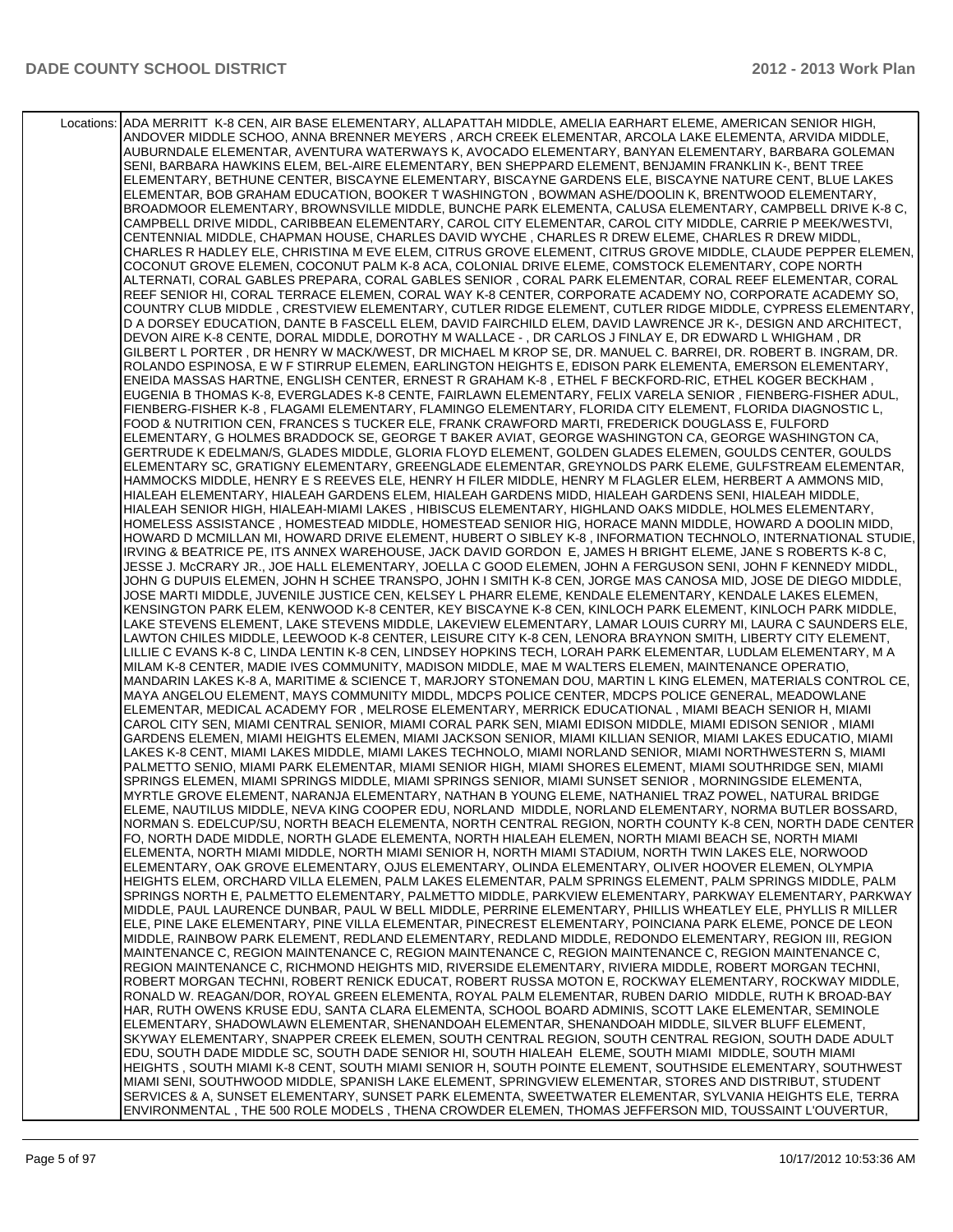|  |            |           |             | Locations:   TRANSPORTATION CENTE, TRANSPORTATION CENTE, TRANSPORTATION CENTE, TRANSPORTATION CENTE, TRANSPORTATION |              |              |              |
|--|------------|-----------|-------------|---------------------------------------------------------------------------------------------------------------------|--------------|--------------|--------------|
|  |            |           |             | CENTE, TRANSPORTATION CENTE, TRANSPORTATION CENTE, TRANSPORTATION CENTE, TRANSPORTATION CENTE,                      |              |              |              |
|  |            |           |             | TRANSPORTATION REDLA, TREASURE ISLAND ELEM, TROPICAL ELEMENTARY, TWIN LAKES ELEMENTAR, VAN E BLANTON                |              |              |              |
|  |            |           |             | ELEMEN, VILLAGE GREEN ELEMEN, VINELAND K-8 CENTER, VIRGINIA A BOONE HIG, W J BRYAN ELEMENTARY, W R THOMAS           |              |              |              |
|  |            |           |             | IMIDDLE, WESLEY MATTHEWS ELEM, WEST HIALEAH GARDENS, WEST HOMESTEAD ELEME, WEST LABORATORY ELEM, WEST               |              |              |              |
|  |            |           |             | MIAMI MIDDLE, WESTLAND HIALEAH SEN, WESTVIEW MIDDLE, WHISPERING PINES ELE, WILLIAM A CHAPMAN EL, WILLIAM H          |              |              |              |
|  |            |           |             | TURNER TEC, WILLIAM H. LEHMAN EL, WINSTON PARK K-8 CEN, YMAACD @ MIAMI DOUGL, YOUNG MEN'S PREPARAT, YOUNG           |              |              |              |
|  |            |           |             | WOMEN'S ACADEM, YWAACD @ JAN MANN OP, YWAACD @ JRE LEE EDU, ZELDA GLAZER MIDDLE, ZORA NEALE HURSTON E               |              |              |              |
|  | Sub Total: | \$685.402 | \$1.528.388 | \$9.014.725 l                                                                                                       | \$10.567.209 | \$11.668.375 | \$33,464,099 |

| PECO Maintenance Expenditures | \$0       | \$0         | \$9,014,725 | \$10,567,209 | \$11,668,375     | \$31,250,309 |
|-------------------------------|-----------|-------------|-------------|--------------|------------------|--------------|
| 1.50 Mill Sub Total: I        | \$685,402 | \$1,528,388 | \$0         | \$0          | \$0 <sub>0</sub> | \$2,213,790  |

No items have been specified.

| Total:<br>\$685,402 | \$1.528.388 | \$9.014.725 | \$10,567,209 | \$11,668,375 | \$33.464<br>$+0.99$ |
|---------------------|-------------|-------------|--------------|--------------|---------------------|
|---------------------|-------------|-------------|--------------|--------------|---------------------|

#### **Local 1.50 Mill Expenditure For Maintenance, Repair and Renovation**

Anticipated expenditures expected from local funding sources over the years covered by the current work plan.

| Item                                                         | 2012 - 2013<br><b>Actual Budget</b> | $2013 - 2014$<br>Projected | $2014 - 2015$<br>Projected | 2015 - 2016<br>Projected | 2016 - 2017<br>Projected | <b>Total</b>    |
|--------------------------------------------------------------|-------------------------------------|----------------------------|----------------------------|--------------------------|--------------------------|-----------------|
| Remaining Maint and Repair from 1.5 Mills                    | \$685,402                           | \$1,528,388                | \$0                        | \$0                      | \$0                      | \$2,213,790     |
| Maintenance/Repair Salaries                                  | \$98,398,284                        | \$31,807,178               | \$34,192,155               | \$32,794,919             | \$31,803,870             | \$228,996,406   |
| <b>School Bus Purchases</b>                                  | \$0                                 | \$0                        | \$0                        | \$0                      | \$0                      | \$0             |
| <b>Other Vehicle Purchases</b>                               | \$0                                 | \$0                        | \$0                        | \$0                      | \$0                      | \$0             |
| Capital Outlay Equipment                                     | \$1,000,000                         | \$1,000,000                | \$1,000,000                | \$1,000,000              | \$1,000,000              | \$5,000,000     |
| <b>Rent/Lease Payments</b>                                   | \$2,509,895                         | \$2,509,895                | \$2,509,895                | \$2,509,895              | \$2,509,895              | \$12,549,475    |
| <b>COP Debt Service</b>                                      | \$181,440,398                       | \$233,962,090              | \$219,102,859              | \$241,799,275            | \$236,063,385            | \$1,112,368,007 |
| Rent/Lease Relocatables                                      | \$0                                 | \$0                        | \$0                        | \$0                      | \$0                      | \$0             |
| <b>Environmental Problems</b>                                | \$0                                 | \$0                        | \$0                        | \$0                      | \$0                      | \$0             |
| s.1011.14 Debt Service                                       | \$0                                 | \$0                        | \$0                        | \$0                      | \$0                      | \$0             |
| <b>Special Facilities Construction Account</b>               | \$0                                 | \$0                        | \$0                        | \$0                      | \$0                      | \$0             |
| Premiums for Property Casualty Insurance - 1011.71<br>(4a,b) | \$13,885,521                        | \$13,885,521               | \$13,885,521               | \$13,885,521             | \$13,885,521             | \$69,427,605    |
| Qualified School Construction Bonds (QSCB)                   | \$0                                 | \$0                        | \$0                        | \$0                      | \$0                      | \$0             |
| Qualified Zone Academy Bonds (QZAB)                          | \$0                                 | \$0                        | \$0                        | \$0                      | \$0                      | \$0             |
| <b>ADA Lawsuit Projects</b>                                  | \$0                                 | \$8,000,000                | \$8,000,000                | \$8,000,000              | \$8,000,000              | \$32,000,000    |
| Transfer to Charter Schools for Capital Outlay               | \$14,560,463                        | \$14,560,463               | \$14,560,463               | \$14,560,463             | \$14,560,463             | \$72,802,315    |
| <b>Project Rebudgets</b>                                     | \$103,237,526                       | \$0                        | \$0                        | \$0                      | \$0                      | \$103,237,526   |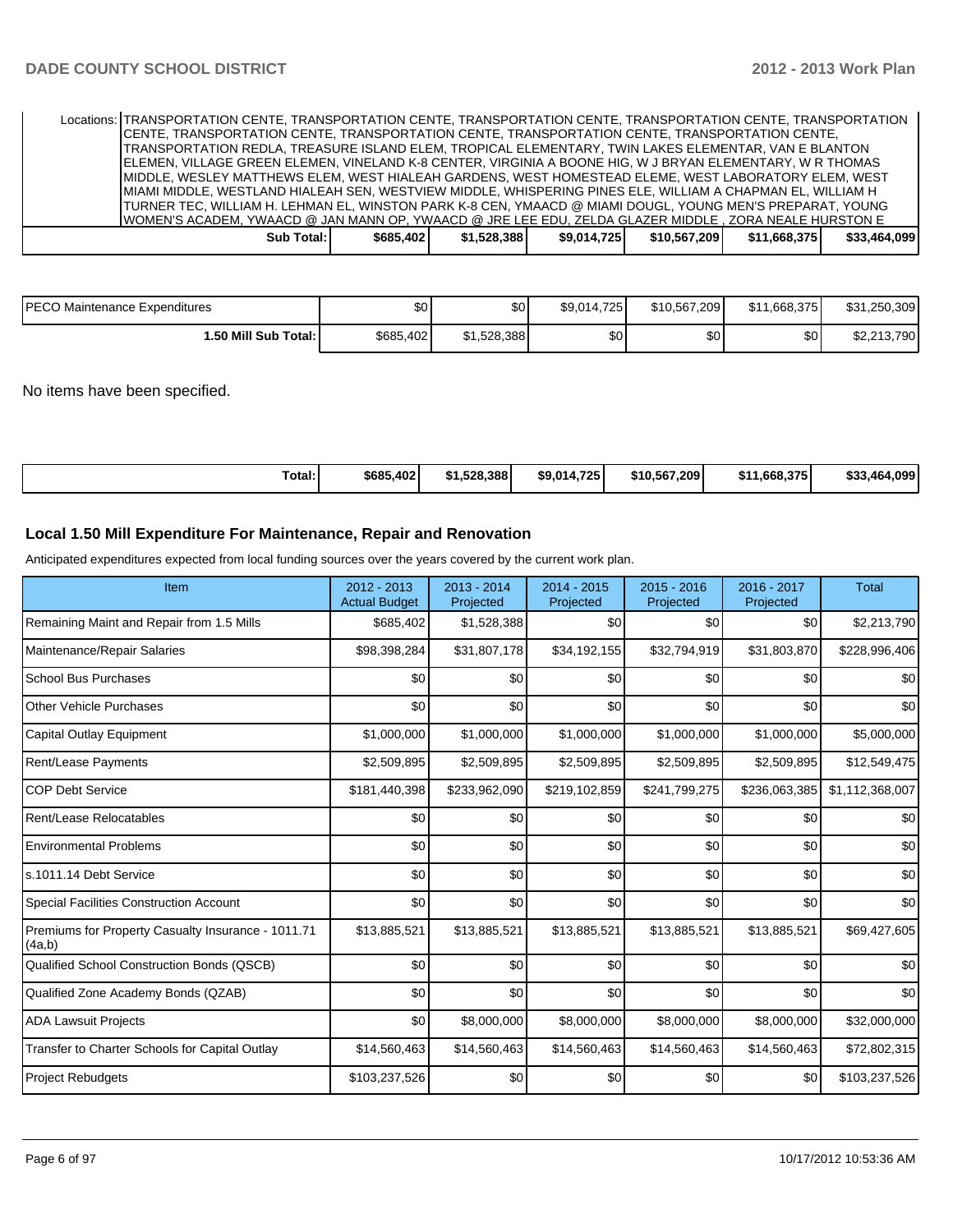| Local Expenditure Totals:      | \$447,874,136 | \$327,426,808 | \$338,606,803 | \$350,599,905 |              | \$364,987,479 \$1,829,495,131 |
|--------------------------------|---------------|---------------|---------------|---------------|--------------|-------------------------------|
| Comprehensive Needs            | \$7,395,495   | \$11,053,273  | \$36,235,910  | \$26,929,832  | \$48.044.345 | \$129,658,855                 |
| <b>Construction Management</b> | \$19,761,152  | \$4,120,000   | \$4,120,000   | \$4,120,000   | \$4,120,000  | \$36,241,152                  |
| Millage Reserve                | \$5,000,000   | \$5,000,000   | \$5,000,000   | \$5,000,000   | \$5,000,000  | \$25,000,000                  |

# **Revenue**

#### **1.50 Mill Revenue Source**

Schedule of Estimated Capital Outlay Revenue from each currently approved source which is estimated to be available for expenditures on the projects included in the tentative district facilities work program. All amounts are NET after considering carryover balances, interest earned, new COP's, 1011.14 and 1011.15 loans, etc. Districts cannot use 1.5-Mill funds for salaries except for those explicitly associated with maintenance/repair projects. (1011.71 (5), F.S.)

| Item                                                                                | Fund | $2012 - 2013$<br><b>Actual Value</b> | $2013 - 2014$<br>Projected | $2014 - 2015$<br>Projected | $2015 - 2016$<br>Projected | 2016 - 2017<br>Projected | Total               |
|-------------------------------------------------------------------------------------|------|--------------------------------------|----------------------------|----------------------------|----------------------------|--------------------------|---------------------|
| (1) Non-exempt property<br>lassessed valuation                                      |      | \$205,595,276,179                    | \$203,543,400,000          | \$210,337,900,000          | \$218,837,000,000          | \$228,702,000,000        | \$1,067,015,576,179 |
| (2) The Millege projected for<br>discretionary capital outlay per<br>ls.1011.71     |      | 1.50                                 | 1.50                       | 1.50                       | 1.50                       | 1.50                     |                     |
| $(3)$ Full value of the 1.50-Mill<br>discretionary capital outlay per<br>ls.1011.71 |      | \$345,400,064                        | \$341,952,912              | \$353,367,672              | \$367,646,160              | \$384,219,360            | \$1,792,586,168     |
| $(4)$ Value of the portion of the 1.50<br>-Mill ACTUALLY levied                     | 370  | \$308,096,857                        | \$305,021,998              | \$315,203,963              | \$327,940,375              | \$342,723,669            | \$1,598,986,862     |
| $(5)$ Difference of lines (3) and (4)                                               |      | \$37,303,207                         | \$36,930,914               | \$38,163,709               | \$39,705,785               | \$41,495,691             | \$193,599,306       |

#### **PECO Revenue Source**

The figure in the row designated "PECO Maintenance" will be subtracted from funds available for new construction because PECO maintenance dollars cannot be used for new construction.

| Item                          | Fund | $2012 - 2013$<br><b>Actual Budget</b> | $2013 - 2014$<br>Projected | $2014 - 2015$<br>Projected | $2015 - 2016$<br>Projected | $2016 - 2017$<br>Projected | Total        |
|-------------------------------|------|---------------------------------------|----------------------------|----------------------------|----------------------------|----------------------------|--------------|
| IPECO New Construction        | 340  | \$0                                   | \$0 <sub>1</sub>           | \$1,044,030                | \$353.720                  | \$0 <sub>1</sub>           | \$1,397,750  |
| PECO Maintenance Expenditures |      | \$0                                   | \$0 <sub>1</sub>           | \$9.014.725                | \$10.567.209               | \$11,668,375               | \$31,250,309 |
|                               |      | \$0                                   | \$0                        | \$10,058,755               | \$10,920,929               | \$11,668,375               | \$32,648,059 |

#### **CO & DS Revenue Source**

Revenue from Capital Outlay and Debt Service funds.

| Item                                     | Fund | $2012 - 2013$<br><b>Actual Budget</b> | $2013 - 2014$<br>Projected | $2014 - 2015$<br>Projected | $2015 - 2016$<br>Projected | $2016 - 2017$<br>Projected | Total       |
|------------------------------------------|------|---------------------------------------|----------------------------|----------------------------|----------------------------|----------------------------|-------------|
| CO & DS Cash Flow-through<br>Distributed | 360  | \$1,390,751                           | \$1,390,751                | \$1,390,751                | \$1,390,751                | \$1,390,751                | \$6,953,755 |
| CO & DS Interest on<br>Undistributed CO  | 360  | \$145.596                             | \$145.596                  | \$145.596                  | \$145.596                  | \$145.596                  | \$727,980   |
|                                          |      | \$1,536,347                           | \$1,536,347                | \$1,536,347                | \$1,536,347                | \$1,536,347                | \$7,681,735 |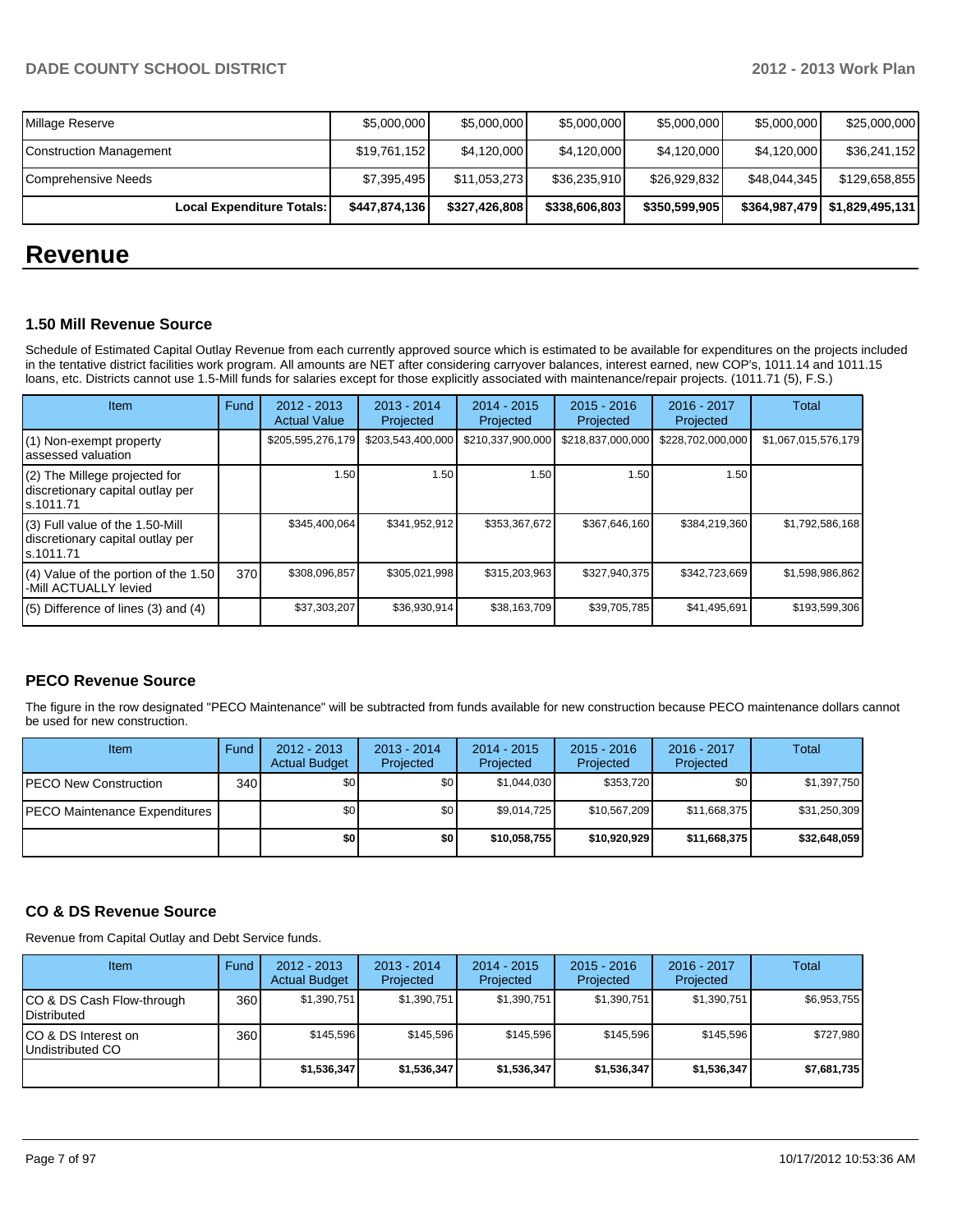#### **Fair Share Revenue Source**

All legally binding commitments for proportionate fair-share mitigation for impacts on public school facilities must be included in the 5-year district work program.

Nothing reported for this section.

#### **Sales Surtax Referendum**

Specific information about any referendum for a 1-cent or ½-cent surtax referendum during the previous year.

**Did the school district hold a surtax referendum during the past fiscal year 2011 - 2012?**

No

#### **Additional Revenue Source**

Any additional revenue sources

| Item                                                                                                   | $2012 - 2013$<br><b>Actual Value</b> | $2013 - 2014$<br>Projected | $2014 - 2015$<br>Projected | $2015 - 2016$<br>Projected | $2016 - 2017$<br>Projected | Total        |
|--------------------------------------------------------------------------------------------------------|--------------------------------------|----------------------------|----------------------------|----------------------------|----------------------------|--------------|
| Proceeds from a s.1011.14/15 F.S. Loans                                                                | \$0                                  | \$0                        | \$0                        | \$0                        | \$0                        | \$0          |
| District Bonds - Voted local bond<br>referendum proceeds per s.9, Art VII<br><b>State Constitution</b> | \$0                                  | \$0                        | \$0                        | \$0                        | \$0                        | \$0          |
| Proceeds from Special Act Bonds                                                                        | \$0                                  | \$0                        | \$0                        | \$0                        | \$0                        | \$0          |
| Estimated Revenue from CO & DS Bond<br>Sale                                                            | \$0                                  | \$0                        | \$0                        | \$0                        | \$0                        | \$0          |
| Proceeds from Voted Capital<br>Improvements millage                                                    | \$0                                  | \$0                        | \$0                        | \$0                        | \$0                        | \$0          |
| Other Revenue for Other Capital Projects                                                               | \$0                                  | \$0                        | \$0                        | \$0                        | \$0                        | \$0          |
| Proceeds from 1/2 cent sales surtax<br>authorized by school board                                      | \$0                                  | \$0                        | \$0                        | \$0                        | \$0                        | \$0          |
| Proceeds from local governmental<br>infrastructure sales surtax                                        | \$0                                  | \$0                        | \$0                        | \$0                        | \$0                        | \$0          |
| Proceeds from Certificates of<br>Participation (COP's) Sale                                            | \$0                                  | \$0                        | \$0                        | \$0                        | \$0                        | \$0          |
| Classrooms First Bond proceeds amount<br>authorized in FY 1997-98                                      | \$0                                  | \$0                        | \$0                        | \$0                        | \$0                        | \$0          |
| <b>Classrooms for Kids</b>                                                                             | \$0                                  | \$0                        | \$0                        | \$0                        | \$0                        | \$0          |
| <b>District Equity Recognition</b>                                                                     | \$0                                  | \$0                        | \$0                        | \$0                        | \$0                        | \$0          |
| <b>Federal Grants</b>                                                                                  | \$0                                  | \$0                        | \$0                        | \$0                        | \$0                        | \$0          |
| Proportionate share mitigation (actual<br>cash revenue only, not in kind donations)                    | \$0                                  | \$0                        | \$0                        | \$0                        | \$0                        | \$0          |
| Impact fees received                                                                                   | \$6,000,000                          | \$6,000,000                | \$6,000,000                | \$6,000,000                | \$6,000,000                | \$30,000,000 |
| Private donations                                                                                      | \$0                                  | \$0                        | \$0                        | \$0                        | \$0                        | \$0          |
| Grants from local governments or not-for-<br>profit organizations                                      | \$0                                  | \$0                        | \$0                        | \$0                        | \$0                        | \$0          |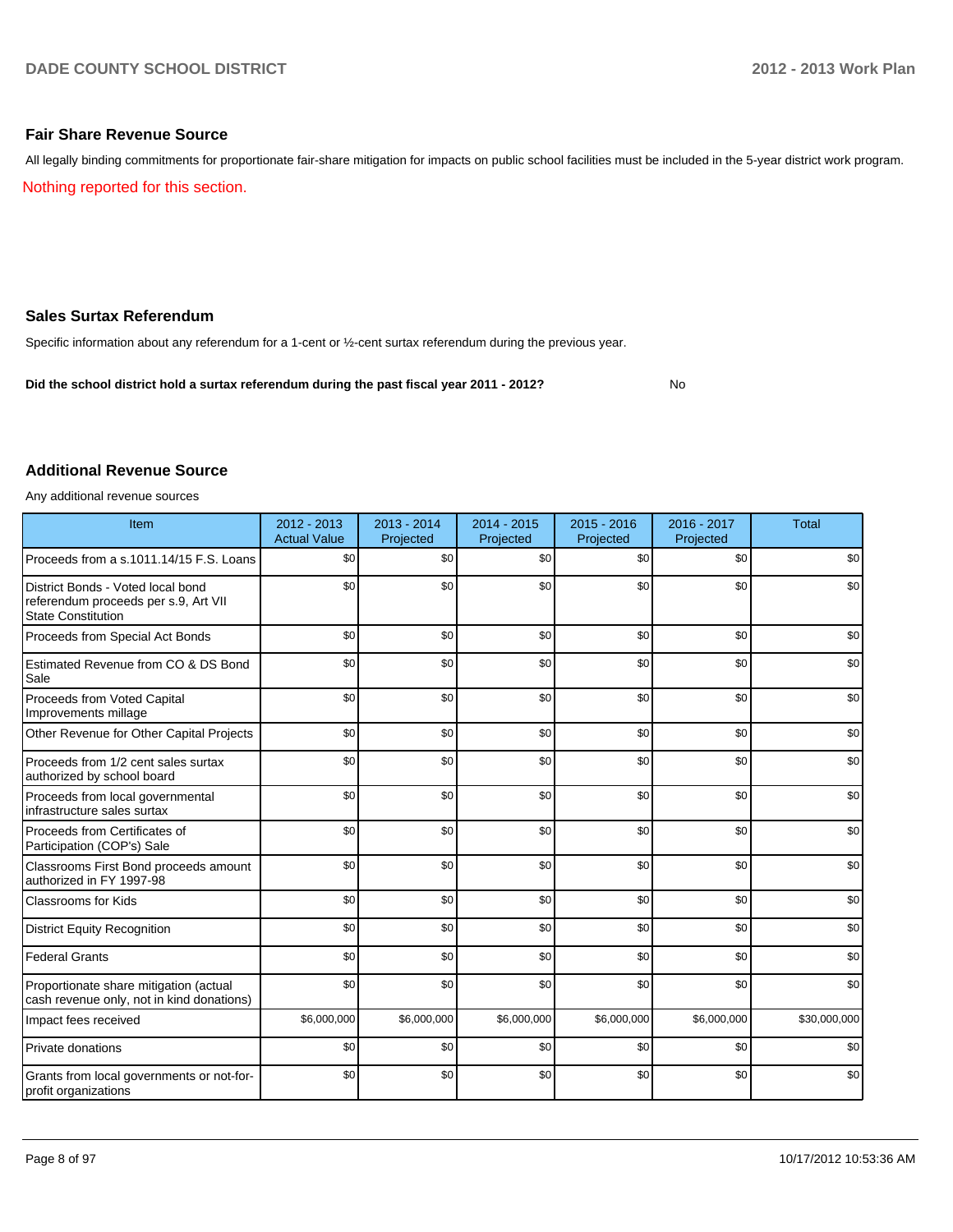| <b>Subtotal</b>                                                                                                           | \$164,956,998 | \$34,868,463 | \$23,322,463 | \$20,769,463 | \$20,727,463 | \$264,644,850 |
|---------------------------------------------------------------------------------------------------------------------------|---------------|--------------|--------------|--------------|--------------|---------------|
| <b>Carried Forward Balance</b>                                                                                            | \$134,954,535 | \$0          | \$0          | \$0          | \$0          | \$134,954,535 |
| <b>Sunny Isles Construction Agreements</b>                                                                                | \$3,600,000   | \$0          | \$0          | \$0          | \$0          | \$3,600,000   |
| Key Biscayne Construction Agreements                                                                                      | \$5,500,000   | \$14,000,000 | \$2,500,000  | \$0          | \$0          | \$22,000,000  |
| <b>Charter Capital Outlay</b>                                                                                             | \$14,560,463  | \$14,560,463 | \$14,560,463 | \$14,560,463 | \$14,560,463 | \$72,802,315  |
| Capital Outlay Projects Funds Balance<br>Carried Forward From Total Fund<br><b>Balance Carried Forward</b>                | \$0           | \$0          | \$0          | \$0          | \$0          | \$0           |
| One Cent - 1/2 Cent Sales Surtax Debt<br>Service From Total Fund Balance Carried<br>Forward                               | \$0           | \$0          | \$0          | \$0          | \$0          | \$0           |
| Special Facilities Construction Account                                                                                   | \$0           | \$0          | \$0          | \$0          | \$0          | \$0           |
| General Capital Outlay Obligated Fund<br><b>Balance Carried Forward From Total</b><br><b>Fund Balance Carried Forward</b> | \$0           | \$0          | \$0          | \$0          | \$0          | \$0           |
| <b>Total Fund Balance Carried Forward</b>                                                                                 | \$0           | \$0          | \$0          | \$0          | \$0          | \$0           |
| Revenue from Bonds pledging proceeds<br>from 1 cent or 1/2 cent Sales Surtax                                              | \$0           | \$0          | \$0          | \$0          | \$0          | \$0           |
| Interest, Including Profit On Investment                                                                                  | \$342,000     | \$308,000    | \$262,000    | \$209,000    | \$167,000    | \$1,288,000   |

# **Total Revenue Summary**

| <b>Item Name</b>                                            | 2012 - 2013<br><b>Budget</b> | $2013 - 2014$<br>Projected | $2014 - 2015$<br>Projected | $2015 - 2016$<br>Projected | $2016 - 2017$<br>Projected | <b>Five Year Total</b> |
|-------------------------------------------------------------|------------------------------|----------------------------|----------------------------|----------------------------|----------------------------|------------------------|
| Local 1.5 Mill Discretionary Capital Outlay<br>l Revenue    | \$308,096,857                | \$305,021,998              | \$315,203,963              | \$327,940,375              | \$342,723,669              | \$1,598,986,862        |
| IPECO and 1.5 Mill Maint and Other 1.5<br>Mill Expenditures | (\$447,874,136)              | (\$327,426,808)            | (\$338,606,803)            | (\$350,599,905)            | (\$364,987,479)            | (\$1,829,495,131)      |
| IPECO Maintenance Revenue                                   | \$0                          | \$0 <sub>1</sub>           | \$9,014,725                | \$10,567,209               | \$11,668,375               | \$31,250,309           |
| Available 1.50 Mill for New<br><b>Construction</b>          | (\$139,777,279)              | (S22, 404, 810)            | (\$23,402,840)             | (\$22,659,530)             | (S22, 263, 810)            | ( \$230,508,269]       |

| <b>Item Name</b>                      | 2012 - 2013<br><b>Budget</b> | $2013 - 2014$<br>Projected | $2014 - 2015$<br>Projected | $2015 - 2016$<br>Projected | $2016 - 2017$<br>Projected | <b>Five Year Total</b> |
|---------------------------------------|------------------------------|----------------------------|----------------------------|----------------------------|----------------------------|------------------------|
| ICO & DS Revenue                      | \$1,536,347                  | \$1,536,347                | \$1,536,347                | \$1,536,347                | \$1,536,347                | \$7,681,735            |
| <b>IPECO New Construction Revenue</b> | \$0                          | \$0                        | \$1,044,030                | \$353,720                  | \$0 <sub>1</sub>           | \$1,397,750            |
| <b>I</b> Other/Additional Revenue     | \$164,956,998                | \$34,868,463               | \$23,322,463               | \$20,769,463               | \$20,727,463               | \$264,644,850          |
| <b>Total Additional Revenuel</b>      | \$166,493,345                | \$36,404,810               | \$25,902,840               | \$22,659,530               | \$22,263,810               | \$273,724,335          |
| <b>Total Available Revenue</b>        | \$26,716,066                 | \$14,000,000               | \$2,500,000                | \$0                        | \$0                        | \$43,216,066           |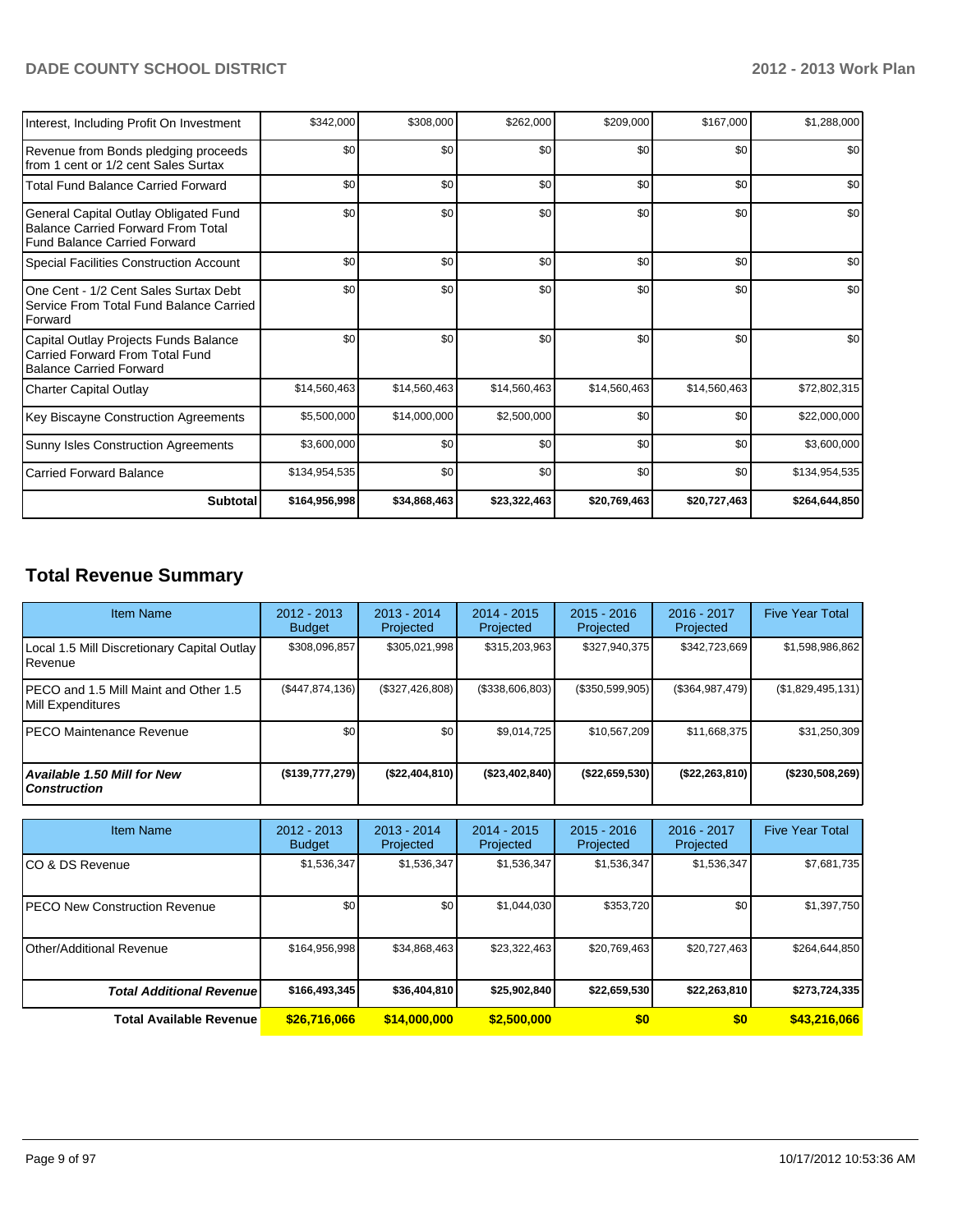# **Project Schedules**

### **Capacity Project Schedules**

A schedule of capital outlay projects necessary to ensure the availability of satisfactory classrooms for the projected student enrollment in K-12 programs.

| <b>Project Description</b>                         | Location                                                    |                          | 2012 - 2013 | 2013 - 2014 | 2014 - 2015 | 2015 - 2016  | 2016 - 2017  | <b>Total</b>    | Funded |
|----------------------------------------------------|-------------------------------------------------------------|--------------------------|-------------|-------------|-------------|--------------|--------------|-----------------|--------|
| Addition                                           | <b>NORMAN S.</b><br>EDELCUP/SUNNY<br><b>ISLES BEACH K-8</b> | Planned<br>Cost:         | \$3,600,000 | \$0         | \$0         | \$0          | \$0          | \$3,600,000 Yes |        |
|                                                    |                                                             | <b>Student Stations:</b> | 264         | $\pmb{0}$   | $\mathbf 0$ | 0            | 0            | 264             |        |
|                                                    |                                                             | Total Classrooms:        | 12          | $\mathbf 0$ | $\mathbf 0$ | 0            | $\pmb{0}$    | 12              |        |
|                                                    |                                                             | Gross Sq Ft:             |             | $\pmb{0}$   | $\mathbf 0$ | 0            | 0            | 10,800          |        |
| <b>NEW K-12 @ SW</b><br>149 Ave. and SW<br>160 St. | Location not<br>specified                                   | Planned<br>Cost:         | \$0         | \$0         | \$0         | \$1,000,000  | \$30,000,000 | \$31,000,000 No |        |
|                                                    |                                                             | <b>Student Stations:</b> | $\mathbf 0$ | $\mathbf 0$ | $\mathbf 0$ | 0            | 0            | $\mathbf 0$     |        |
|                                                    |                                                             | Total Classrooms:        | $\mathbf 0$ | $\mathbf 0$ | $\mathbf 0$ | 0            | 0            | 0               |        |
|                                                    |                                                             | Gross Sq Ft:             | $\mathbf 0$ | $\mathbf 0$ | $\mathbf 0$ | 0            | 0            | $\mathbf 0$     |        |
| NEW K-8 @ Hialeah<br>(Area West of I-75)           | Location not<br>specified                                   | Planned<br>Cost:         | \$0         | \$0         | \$1,760,000 | \$13,840,000 | \$2,000,000  | \$17,600,000 No |        |
|                                                    |                                                             | <b>Student Stations:</b> | 0           | $\mathbf 0$ | $\mathbf 0$ | 0            | $\pmb{0}$    | $\mathbf 0$     |        |
|                                                    |                                                             | Total Classrooms:        | 0           | $\mathbf 0$ | $\mathbf 0$ | 0            | $\pmb{0}$    | $\mathbf 0$     |        |
|                                                    |                                                             | Gross Sq Ft:             | 0           | $\Omega$    | $\mathbf 0$ | 0            | 0            | $\mathbf{0}$    |        |
| <b>NEW K-5 @</b><br>Downtown Doral                 | Location not<br>specified                                   | Planned<br>Cost:         | \$800,000   | \$8,100,000 | \$0         | \$0          | \$0          | \$8,900,000 No  |        |
|                                                    |                                                             | <b>Student Stations:</b> | 0           | 776         | $\mathbf 0$ | 0            | 0            | 776             |        |
|                                                    |                                                             | Total Classrooms:        | 0           | 39          | $\mathbf 0$ | 0            | 0            | 39              |        |
|                                                    |                                                             | Gross Sq Ft:             | 0           | 90,000      | $\mathbf 0$ | 0            | 0            | 90,000          |        |
| NEW K-8 (Northeast<br>Miami Dade Area)             | Location not<br>specified                                   | Planned<br>Cost:         | \$0         | \$0         | \$2,000,000 | \$16,000,000 | \$2,000,000  | \$20,000,000 No |        |
|                                                    |                                                             | <b>Student Stations:</b> | 0           | $\pmb{0}$   | $\pmb{0}$   | 0            | 0            | $\mathbf 0$     |        |
|                                                    |                                                             | Total Classrooms:        | 0           | $\pmb{0}$   | $\mathbf 0$ | 0            | 0            | $\mathbf 0$     |        |
|                                                    |                                                             | Gross Sq Ft:             | 0           | $\mathbf 0$ | $\mathbf 0$ | 0            | $\pmb{0}$    | $\mathbf 0$     |        |
| Addittion                                          | <b>GLADES MIDDLE</b>                                        | Planned<br>Cost:         | \$600,000   | \$5,300,000 | \$400,000   | \$0          | \$0          | \$6,300,000 No  |        |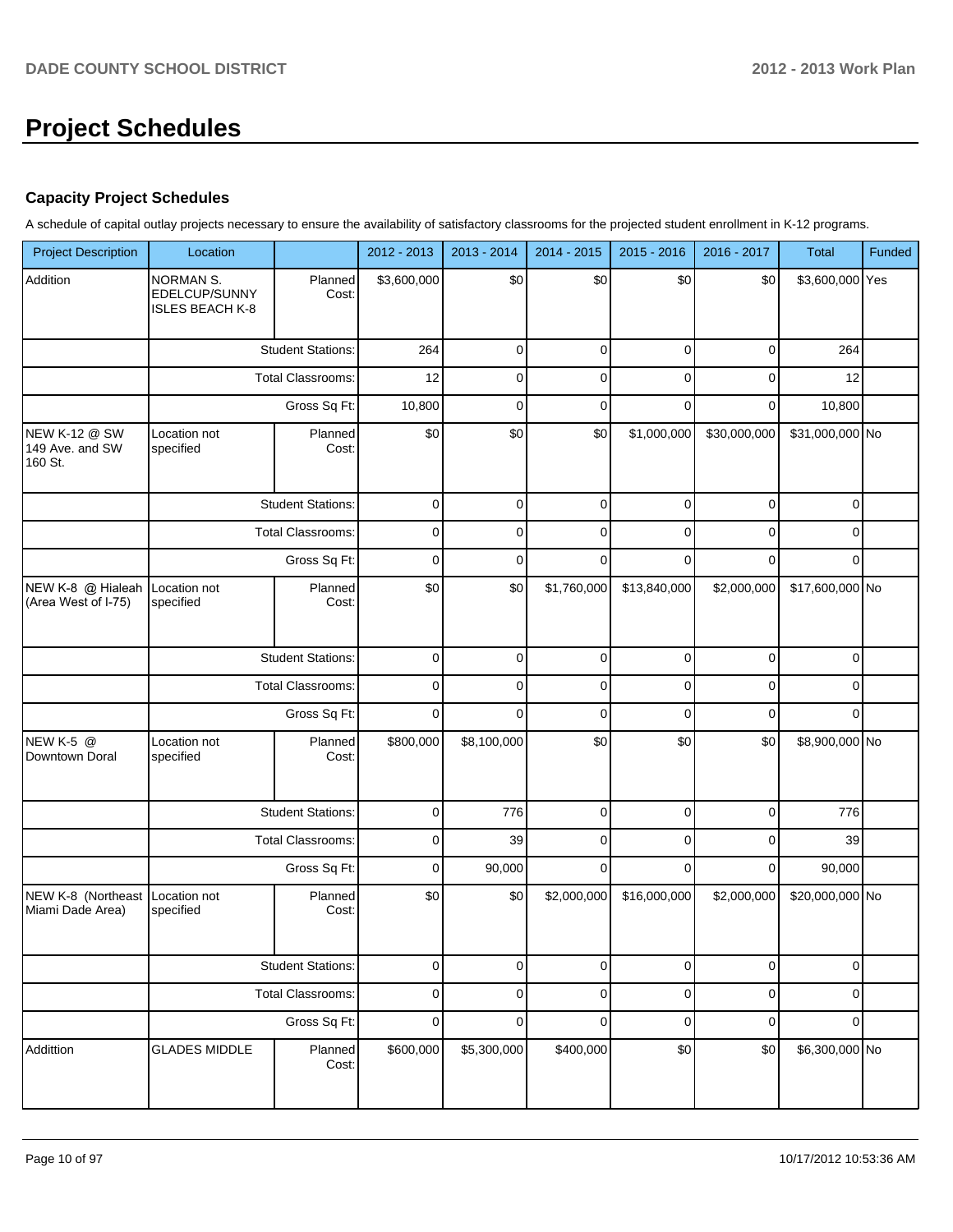|                                                             |                                                                                                 | <b>Student Stations:</b> | 0           | 0           | 0            | 0            | $\overline{0}$      | $\overline{0}$  |  |
|-------------------------------------------------------------|-------------------------------------------------------------------------------------------------|--------------------------|-------------|-------------|--------------|--------------|---------------------|-----------------|--|
|                                                             |                                                                                                 | <b>Total Classrooms:</b> | 0           | 0           | 0            | 0            | 0                   | 0               |  |
|                                                             |                                                                                                 | Gross Sq Ft:             | $\mathbf 0$ | 0           | $\Omega$     | 0            | 0                   | 0               |  |
| SECONDARY<br><b>FACILITY (Northeast</b><br>Miami-Dade Area) | Location not<br>specified                                                                       | Planned<br>Cost:         | \$0         | \$0         | \$3,000,000  | \$25,210,000 | \$2,500,000         | \$30,710,000 No |  |
|                                                             |                                                                                                 | <b>Student Stations:</b> | 0           | 0           | $\mathbf 0$  | 0            | $\mathbf 0$         | 0               |  |
|                                                             |                                                                                                 | <b>Total Classrooms:</b> | 0           | 0           | $\mathbf 0$  | 0            | 0                   | 0               |  |
|                                                             |                                                                                                 | Gross Sq Ft:             | 0           | 0           | $\mathbf 0$  | $\Omega$     | $\mathbf 0$         | 0               |  |
| NEW K-8 (Northeast<br>Miami-Dade Area)                      | Location not<br>specified                                                                       | Planned<br>Cost:         | \$0         | \$0         | \$0          | \$2,000,000  | \$18,000,000        | \$20,000,000 No |  |
|                                                             |                                                                                                 | <b>Student Stations:</b> | $\mathbf 0$ | 0           | $\mathbf 0$  | 0            | $\overline{0}$      | $\overline{0}$  |  |
|                                                             |                                                                                                 | <b>Total Classrooms:</b> | $\mathbf 0$ | 0           | $\mathbf 0$  | 0            | $\mathbf 0$         | $\overline{0}$  |  |
|                                                             | Gross Sq Ft:                                                                                    |                          | 0           | 0           | $\mathbf 0$  | 0            | $\mathbf 0$         | $\mathbf 0$     |  |
| NEW K-8 @ T1 Site<br>(Doral Area)                           | Location not<br>specified                                                                       | Planned<br>Cost:         | \$0         | \$1,760,000 | \$13,840,000 | \$2,000,000  | \$0                 | \$17,600,000 No |  |
|                                                             |                                                                                                 | <b>Student Stations:</b> | 0           | 0           | $\mathbf 0$  | 0            | 0                   | $\mathbf 0$     |  |
|                                                             |                                                                                                 | <b>Total Classrooms:</b> | 0           | 0           | $\mathbf 0$  | 0            | 0                   | 0               |  |
|                                                             |                                                                                                 | Gross Sq Ft:             | $\mathbf 0$ | $\Omega$    | $\Omega$     | $\Omega$     | $\mathbf 0$         | 0               |  |
| SECONDARY<br>FACILITY (Doral<br>Area)                       | Location not<br>specified                                                                       | Planned<br>Cost:         | \$0         | \$0         | \$3,000,000  | \$24,000,000 | \$3,000,000         | \$30,000,000 No |  |
|                                                             |                                                                                                 | <b>Student Stations:</b> |             | 0           | $\mathbf 0$  | 0            | $\mathbf 0$         | $\overline{0}$  |  |
|                                                             |                                                                                                 | <b>Total Classrooms:</b> | 0           | 0           | $\mathbf 0$  | 0            | 0                   | $\overline{0}$  |  |
|                                                             |                                                                                                 | Gross Sq Ft:             | 0           | $\Omega$    | 0            | 0            | 0                   | 0               |  |
| Remodeling - Third<br>Floor                                 | <b>MEDICAL</b><br><b>ACADEMY FOR</b><br><b>SCIENCE AND</b><br>TECHNOLOGY AT<br><b>HOMESTEAD</b> | Planned<br>Cost:         | \$200,000   | \$1,800,000 | \$0          | \$0          | \$0                 | \$2,000,000 No  |  |
|                                                             |                                                                                                 | <b>Student Stations:</b> | 0           | 0           | $\mathbf 0$  | 0            | 0                   | $\overline{0}$  |  |
|                                                             |                                                                                                 | <b>Total Classrooms:</b> | 0           | 0           | $\mathbf 0$  | 0            | 0                   | 0               |  |
|                                                             |                                                                                                 | Gross Sq Ft:             | $\mathbf 0$ | $\Omega$    | $\mathbf 0$  | 0            | $\pmb{0}$           | $\overline{0}$  |  |
| K-12 Completion @<br>Annex                                  | <b>SCHOOL BOARD</b><br><b>ADMINISTRATION</b><br><b>COMPLEX</b>                                  | Planned<br>Cost:         | \$1,000,000 | \$8,000,000 | \$1,000,000  | \$0          | \$0                 | \$10,000,000 No |  |
|                                                             |                                                                                                 | <b>Student Stations:</b> | $\pmb{0}$   | 0           | $\mathbf 0$  | 0            | $\mathbf 0$         | $\overline{0}$  |  |
|                                                             |                                                                                                 | Total Classrooms:        | $\mathbf 0$ | 0           | $\mathbf 0$  | 0            | $\mathsf{O}\xspace$ | 0               |  |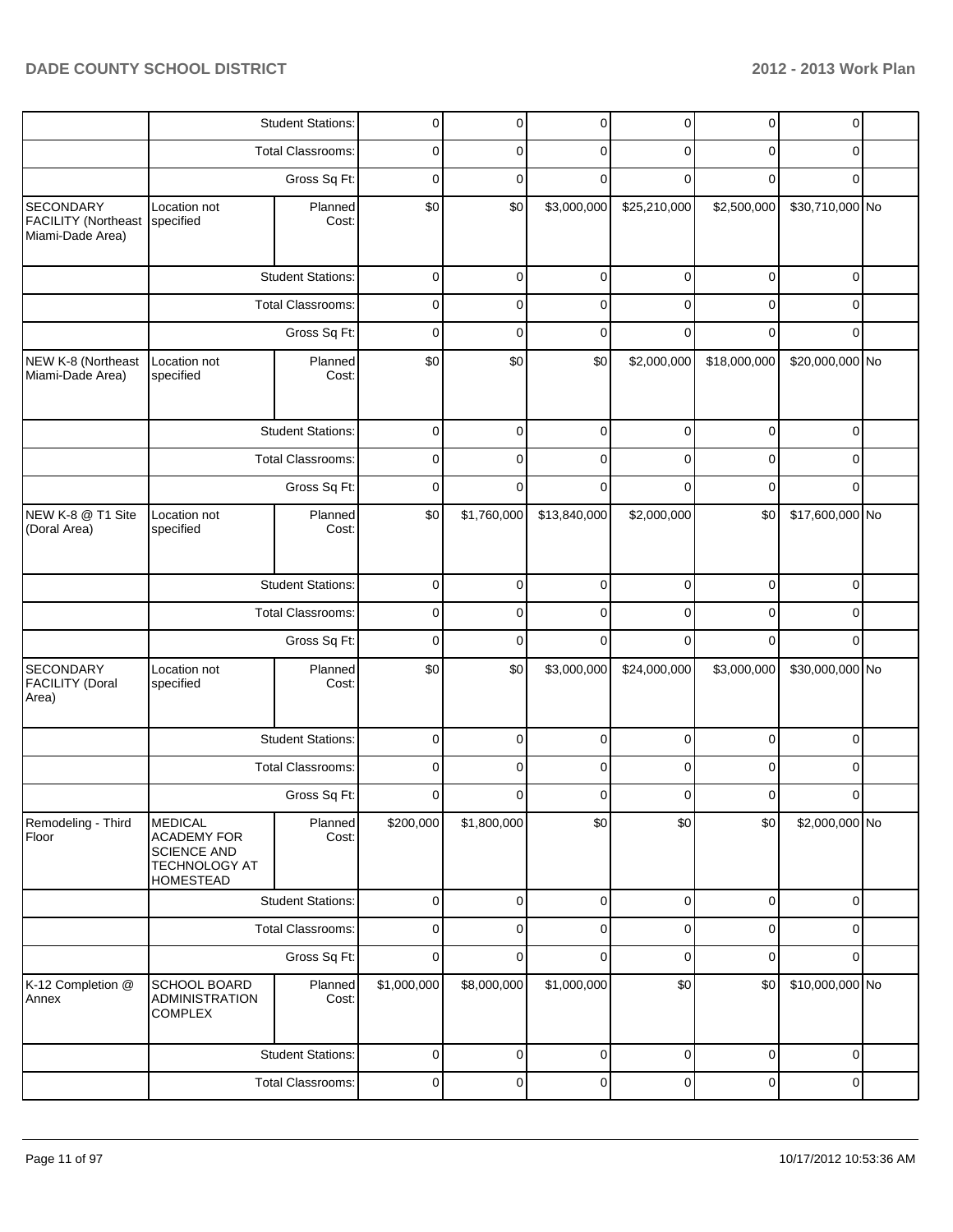|                                                                |                                                                                | Gross Sq Ft:             | 0           | 0            | 0           | 0           | 0              | 0                   |  |
|----------------------------------------------------------------|--------------------------------------------------------------------------------|--------------------------|-------------|--------------|-------------|-------------|----------------|---------------------|--|
| Addition                                                       | SOUTH POINTE<br><b>ELEMENTARY</b>                                              | Planned<br>Cost:         | \$0         | \$0          | \$500,000   | \$4,200,000 | \$590,000      | \$5,290,000 No      |  |
|                                                                |                                                                                | <b>Student Stations:</b> | 0           | 0            | 0           | 0           | $\pmb{0}$      | $\mathbf 0$         |  |
|                                                                |                                                                                | Total Classrooms:        | 0           | 0            | 0           | 0           | $\mathbf 0$    | $\mathbf 0$         |  |
|                                                                |                                                                                | Gross Sq Ft:             | $\mathbf 0$ | 0            | $\mathbf 0$ | $\mathbf 0$ | 0              | $\mathbf 0$         |  |
| Addition - K-8<br>Conversion                                   | ETHEL KOGER<br><b>BECKHAM</b><br><b>ELEMENTARY</b>                             | Planned<br>Cost:         | \$650,000   | \$4,850,000  | \$1,000,000 | \$0         | \$0            | \$6,500,000 No      |  |
|                                                                |                                                                                | <b>Student Stations:</b> | 0           | 0            | $\mathbf 0$ | $\mathbf 0$ | $\mathbf 0$    | $\mathbf 0$         |  |
|                                                                |                                                                                | Total Classrooms:        | 0           | 0            | $\mathbf 0$ | 0           | 0              | 0                   |  |
|                                                                |                                                                                | Gross Sq Ft:             | 0           | 0            | $\mathbf 0$ | $\mathbf 0$ | $\mathbf 0$    | 0                   |  |
| Addition - K-8<br>Conversion                                   | <b>WEST HOMESTEAD</b><br><b>ELEMENTARY</b>                                     | Planned<br>Cost:         | \$650,000   | \$4,850,000  | \$1,000,000 | \$0         | \$0            | \$6,500,000 No      |  |
|                                                                |                                                                                | <b>Student Stations:</b> |             | 0            | $\pmb{0}$   | $\mathbf 0$ | $\pmb{0}$      | $\overline{0}$      |  |
|                                                                |                                                                                | Total Classrooms:        | $\mathbf 0$ | 0            | $\mathbf 0$ | $\mathbf 0$ | $\pmb{0}$      | 0                   |  |
|                                                                | Gross Sq Ft:                                                                   |                          | $\mathbf 0$ | 0            | $\mathbf 0$ | $\mathbf 0$ | $\mathbf 0$    | $\Omega$            |  |
| Reconfiguration -<br>Upper<br>Academy/iPrep<br>(Carry Forward) | CENTENNIAL<br><b>MIDDLE</b>                                                    | Planned<br>Cost:         | \$2,298,647 | \$0          | \$0         | \$0         | \$0            | \$2,298,647 Yes     |  |
|                                                                |                                                                                | <b>Student Stations:</b> |             | 0            | $\mathbf 0$ | $\mathbf 0$ | $\mathbf 0$    | 0                   |  |
|                                                                |                                                                                | Total Classrooms:        | 0           | 0            | 0           | 0           | 0              | $\mathbf 0$         |  |
|                                                                |                                                                                | Gross Sq Ft:             | 45,000      | 0            | $\mathbf 0$ | $\mathbf 0$ | 0              | 45,000              |  |
| 6-12 Facility                                                  | <b>MARITIME &amp;</b><br><b>SCIENCE</b><br><b>TECHNOLOGY</b><br><b>ACADEMY</b> | Planned<br>Cost:         | \$3,500,000 | \$14,000,000 | \$2,500,000 | \$0         | \$0            | \$20,000,000 Yes    |  |
|                                                                |                                                                                | <b>Student Stations:</b> | 0           | 1,100        | $\pmb{0}$   | $\pmb{0}$   | $\pmb{0}$      | 1,100               |  |
|                                                                |                                                                                | Total Classrooms:        | 0           | 47           | $\pmb{0}$   | $\pmb{0}$   | $\pmb{0}$      | 47                  |  |
|                                                                |                                                                                | Gross Sq Ft:             | $\pmb{0}$   | 180,000      | $\pmb{0}$   | $\mathbf 0$ | $\overline{0}$ | 180,000             |  |
| NEW K-8 @ SW 167<br>Ave. and SW 95 St.                         | Location not<br>specified                                                      | Planned<br>Cost:         | \$0         | \$1,300,000  | \$9,900,000 | \$2,000,000 | \$0            | \$13,200,000 No     |  |
|                                                                |                                                                                | <b>Student Stations:</b> | 0           | 0            | 0           | 0           | 0              | $\overline{0}$      |  |
|                                                                |                                                                                | Total Classrooms:        | 0           | 0            | $\pmb{0}$   | $\pmb{0}$   | $\pmb{0}$      | 0                   |  |
|                                                                |                                                                                | Gross Sq Ft:             | $\pmb{0}$   | 0            | $\pmb{0}$   | $\pmb{0}$   | $\mathbf 0$    | $\mathsf{O}\xspace$ |  |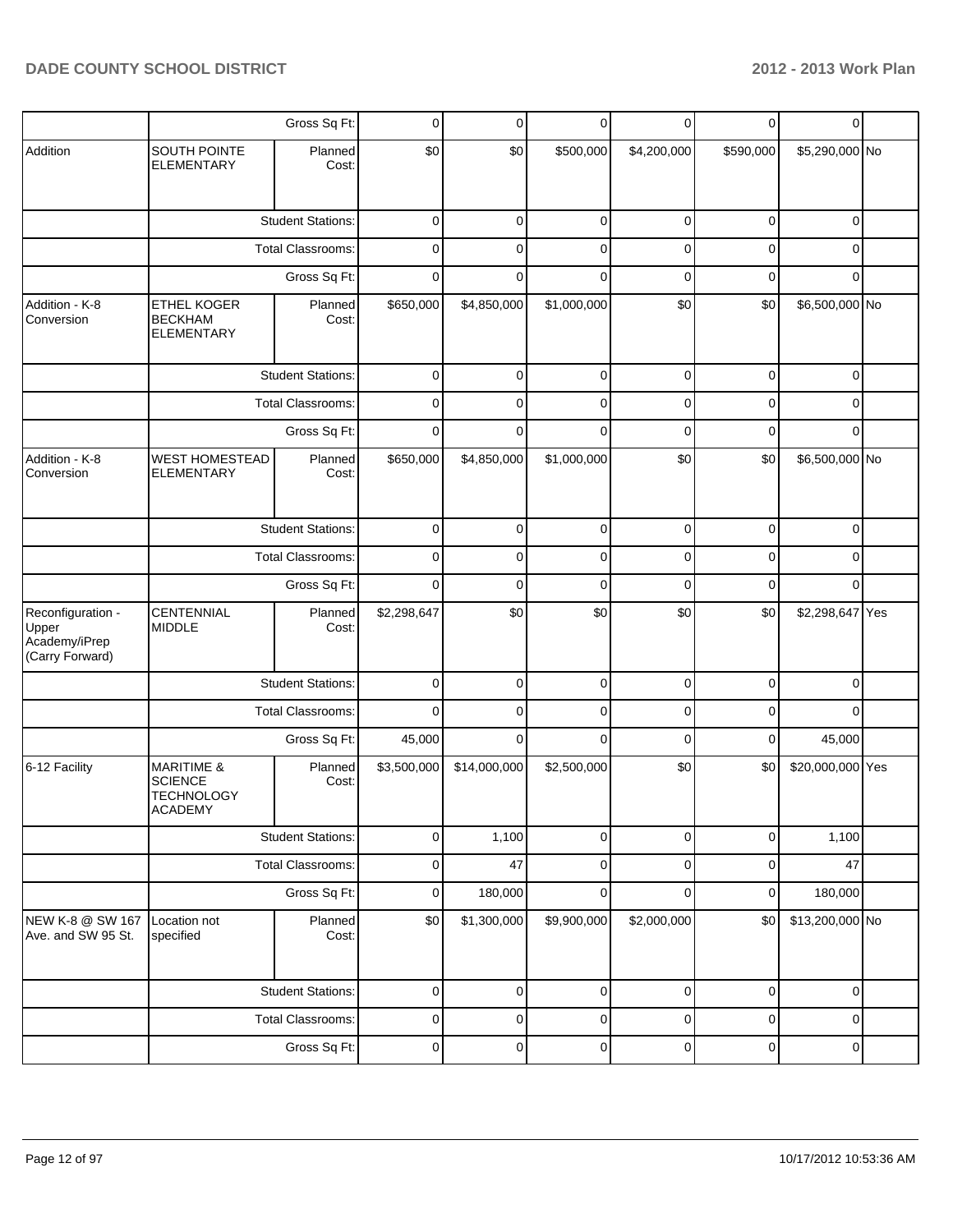| NEW K-5 @ Coral<br>Way and SW 149<br>Ave, | Location not<br>specified                              | Planned<br>Cost:         | \$0         | \$0            | \$0         | \$1,000,000 | \$10,000,000 | \$11,000,000 No |  |
|-------------------------------------------|--------------------------------------------------------|--------------------------|-------------|----------------|-------------|-------------|--------------|-----------------|--|
|                                           |                                                        | <b>Student Stations:</b> | 0           | 0              | 0           | 0           | 0            | $\mathbf 0$     |  |
|                                           |                                                        | Total Classrooms:        | 0           | 0              | 0           | 0           | 0            | 0               |  |
|                                           |                                                        | Gross Sq Ft:             | 0           | 0              | 0           | 0           | 0            | $\mathbf 0$     |  |
| Partial Replacement                       | <b>BARBARA</b><br><b>HAWKINS</b><br><b>ELEMENTARY</b>  | Planned<br>Cost:         | \$0         | \$300,000      | \$2,237,320 | \$500,000   | \$0          | \$3,037,320 No  |  |
|                                           |                                                        | <b>Student Stations:</b> | $\mathbf 0$ | 0              | $\pmb{0}$   | $\pmb{0}$   | $\pmb{0}$    | $\overline{0}$  |  |
|                                           |                                                        | Total Classrooms:        | $\mathbf 0$ | 0              | 0           | 0           | 0            | $\mathbf 0$     |  |
|                                           |                                                        | Gross Sq Ft:             | 0           | 0              | 0           | 0           | 0            | $\mathbf{0}$    |  |
| Partial Replacement                       | <b>BISCAYNE</b><br><b>GARDENS</b><br><b>ELEMENTARY</b> | Planned<br>Cost:         | \$15,000    | \$151,680      | \$0         | \$0         | \$0          | \$166,680 No    |  |
|                                           |                                                        | <b>Student Stations:</b> | 0           | 0              | 0           | 0           | 0            | $\mathbf 0$     |  |
|                                           |                                                        | Total Classrooms:        | 0           | 0              | 0           | 0           | 0            | 0               |  |
|                                           |                                                        | Gross Sq Ft:             | 0           | 0              | 0           | 0           | 0            | $\mathbf 0$     |  |
| Partial Replacement                       | <b>BUNCHE PARK</b><br><b>ELEMENTARY</b>                | Planned<br>Cost:         | \$0         | \$0            | \$900,000   | \$6,865,140 | \$1,500,000  | \$9,265,140 No  |  |
|                                           |                                                        | <b>Student Stations:</b> | $\pmb{0}$   | $\mathbf 0$    | $\pmb{0}$   | 0           | $\pmb{0}$    | $\mathbf 0$     |  |
|                                           |                                                        | Total Classrooms:        | $\mathbf 0$ | 0              | $\pmb{0}$   | 0           | $\pmb{0}$    | $\mathbf 0$     |  |
|                                           |                                                        | Gross Sq Ft:             | $\mathbf 0$ | 0              | 0           | 0           | 0            | $\mathbf 0$     |  |
| Partial Replacement                       | <b>CRESTVIEW</b><br><b>ELEMENTARY</b>                  | Planned<br>Cost:         | \$0         | \$400,000      | \$3,167,640 | \$500,000   | \$0          | \$4,067,640 No  |  |
|                                           |                                                        | <b>Student Stations:</b> | $\Omega$    | $\Omega$       | $\Omega$    | $\Omega$    | $\Omega$     | $\Omega$        |  |
|                                           |                                                        | Total Classrooms:        | 0           | 0              | 0           | 0           | 0            | $\mathbf 0$     |  |
|                                           |                                                        | Gross Sq Ft:             | 0           | $\overline{0}$ | 0           | 0           | 0            | $\mathbf 0$     |  |
| Partial Replacement                       | <b>GOLDEN GLADES</b><br><b>ELEMENTARY</b>              | Planned<br>Cost:         | \$0         | \$130,000      | \$989,400   | \$200,000   | \$0          | \$1,319,400 No  |  |
|                                           |                                                        | <b>Student Stations:</b> | $\pmb{0}$   | 0              | 0           | 0           | $\pmb{0}$    | $\mathbf 0$     |  |
|                                           |                                                        | Total Classrooms:        | $\pmb{0}$   | 0              | $\pmb{0}$   | 0           | $\pmb{0}$    | $\mathbf 0$     |  |
|                                           |                                                        | Gross Sq Ft:             | $\pmb{0}$   | 0              | $\pmb{0}$   | 0           | 0            | $\mathbf 0$     |  |
| Partial Replacement                       | <b>HIBISCUS</b><br><b>ELEMENTARY</b>                   | Planned<br>Cost:         | \$200,000   | \$1,503,300    | \$400,000   | \$0         | \$0          | \$2,103,300 No  |  |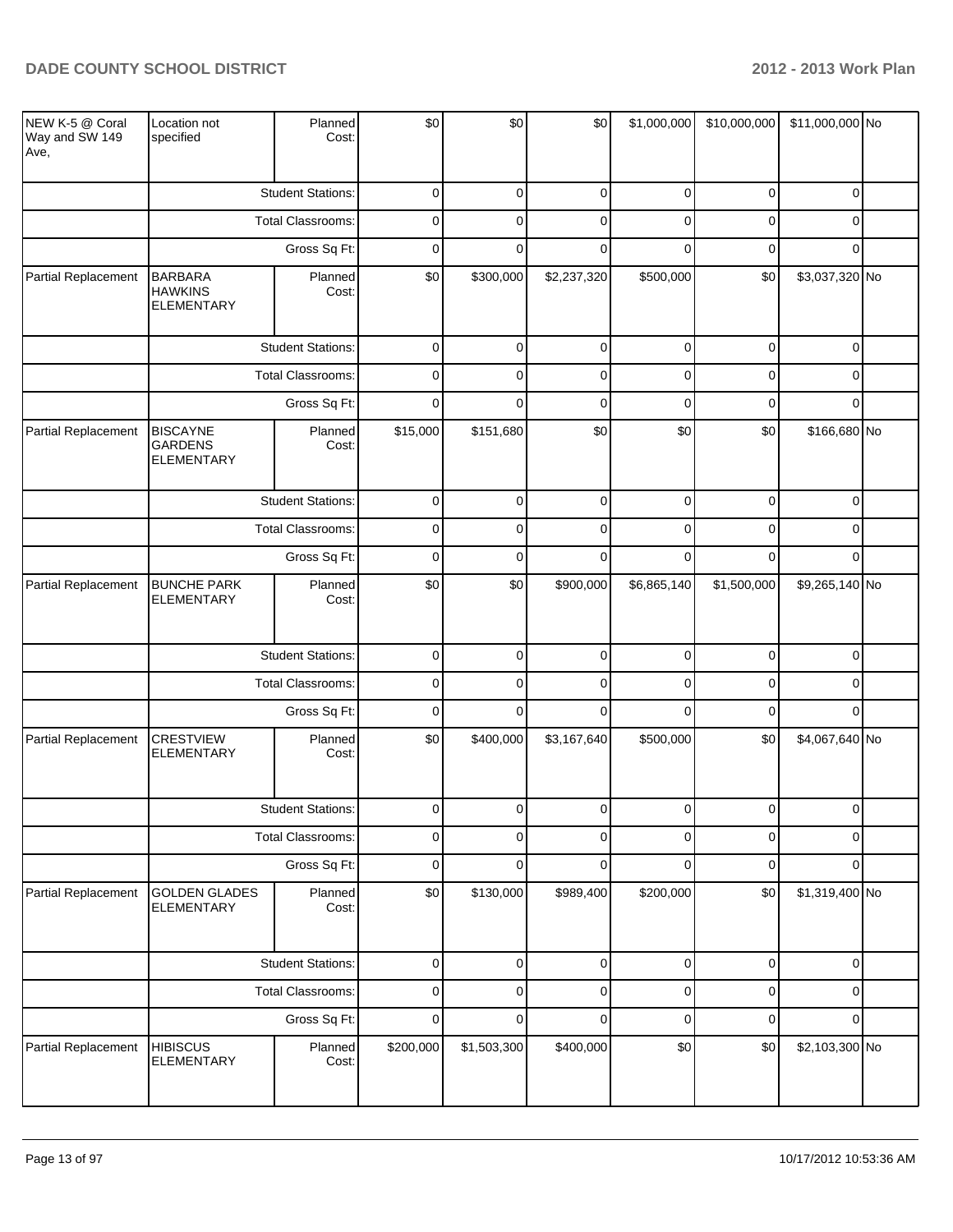|                     |                                           | <b>Student Stations:</b> | 0           | $\overline{0}$ | $\overline{0}$  | 0           | 0           | 0              |  |
|---------------------|-------------------------------------------|--------------------------|-------------|----------------|-----------------|-------------|-------------|----------------|--|
|                     |                                           | <b>Total Classrooms:</b> | 0           | 0              | 0               | 0           | 0           | 0              |  |
|                     |                                           | Gross Sq Ft:             | 0           | 0              | $\mathbf 0$     | 0           | 0           | $\mathbf 0$    |  |
| Partial Replacement | <b>MIAMI GARDENS</b><br><b>ELEMENTARY</b> | Planned<br>Cost:         | \$0         | \$700,000      | \$4,905,500     | \$1,500,000 | \$0         | \$7,105,500 No |  |
|                     |                                           | <b>Student Stations:</b> | $\mathbf 0$ | 0              | $\pmb{0}$       | $\mathbf 0$ | $\mathbf 0$ | $\mathbf 0$    |  |
|                     |                                           | <b>Total Classrooms:</b> | $\mathbf 0$ | 0              | $\pmb{0}$       | $\mathbf 0$ | $\mathbf 0$ | $\mathbf 0$    |  |
|                     |                                           | Gross Sq Ft:             | $\mathbf 0$ | 0              | $\pmb{0}$       | $\mathbf 0$ | 0           | $\mathbf 0$    |  |
| Partial Replacement | <b>MYRTLE GROVE</b><br><b>ELEMENTARY</b>  | Planned<br>Cost:         | \$0         | \$0            | \$600,000       | \$4,446,740 | \$1,000,000 | \$6,046,740 No |  |
|                     |                                           | <b>Student Stations:</b> | 0           | 0              | $\mathbf 0$     | $\mathbf 0$ | 0           | 0              |  |
|                     |                                           | <b>Total Classrooms:</b> | 0           | 0              | 0               | 0           | 0           | 0              |  |
|                     |                                           | Gross Sq Ft:             | 0           | 0              | $\mathbf 0$     | 0           | 0           | 0              |  |
| Partial Replacement | NATHAN B YOUNG<br><b>ELEMENTARY</b>       | Planned<br>Cost:         | \$0         | \$0            | \$480,000       | \$3,576,180 | \$750,000   | \$4,806,180 No |  |
|                     |                                           | <b>Student Stations:</b> | $\mathbf 0$ | 0              | $\pmb{0}$       | $\mathbf 0$ | $\mathbf 0$ | $\mathbf 0$    |  |
|                     |                                           | <b>Total Classrooms:</b> | $\mathbf 0$ | 0              | $\mathbf 0$     | $\mathbf 0$ | $\mathbf 0$ | $\mathbf 0$    |  |
|                     |                                           | Gross Sq Ft:             | $\mathbf 0$ | 0              | $\mathbf 0$     | $\mathbf 0$ | 0           | $\mathbf 0$    |  |
| Partial Replacement | <b>NORLAND</b><br><b>ELEMENTARY</b>       | Planned<br>Cost:         | \$500,000   | \$4,091,880    | \$1,000,000     | \$0         | \$0         | \$5,591,880 No |  |
|                     |                                           | <b>Student Stations:</b> | 0           | 0              | $\mathbf 0$     | $\mathbf 0$ | 0           | 0              |  |
|                     |                                           | Total Classrooms:        | 0           | 0              | 0               | 0           | 0           | 0              |  |
|                     |                                           | Gross Sq Ft:             | 0           | 0              | 0               | 0           | 0           | 0              |  |
| Partial Replacement | NORLAND MIDDLE                            | Planned<br>Cost:         | \$800,000   | \$6,376,180    | \$1,500,000     | \$0         | \$0         | \$8,676,180 No |  |
|                     |                                           | <b>Student Stations:</b> | $\pmb{0}$   | $\overline{0}$ | $\mathbf 0$     | $\pmb{0}$   | $\pmb{0}$   | $\pmb{0}$      |  |
|                     |                                           | Total Classrooms:        | $\pmb{0}$   | 0              | $\pmb{0}$       | $\pmb{0}$   | $\pmb{0}$   | $\pmb{0}$      |  |
|                     |                                           | Gross Sq Ft:             | $\pmb{0}$   | 0              | $\pmb{0}$       | $\pmb{0}$   | 0           | $\mathbf 0$    |  |
| Partial Replacement | NORTH COUNTY K-<br>8 CENTER               | Planned<br>Cost:         | \$0         | \$50,000       | \$473,440       | \$0         | \$0         | \$523,440 No   |  |
|                     |                                           | <b>Student Stations:</b> | 0           | 0              | 0               | 0           | $\mathbf 0$ | 0              |  |
|                     |                                           | <b>Total Classrooms:</b> | 0           | 0              | 0               | $\pmb{0}$   | $\mathbf 0$ | 0              |  |
|                     |                                           | Gross Sq Ft:             | $\pmb{0}$   | $\mathbf{0}$   | $\vert 0 \vert$ | $\pmb{0}$   | $\pmb{0}$   | $\mathbf 0$    |  |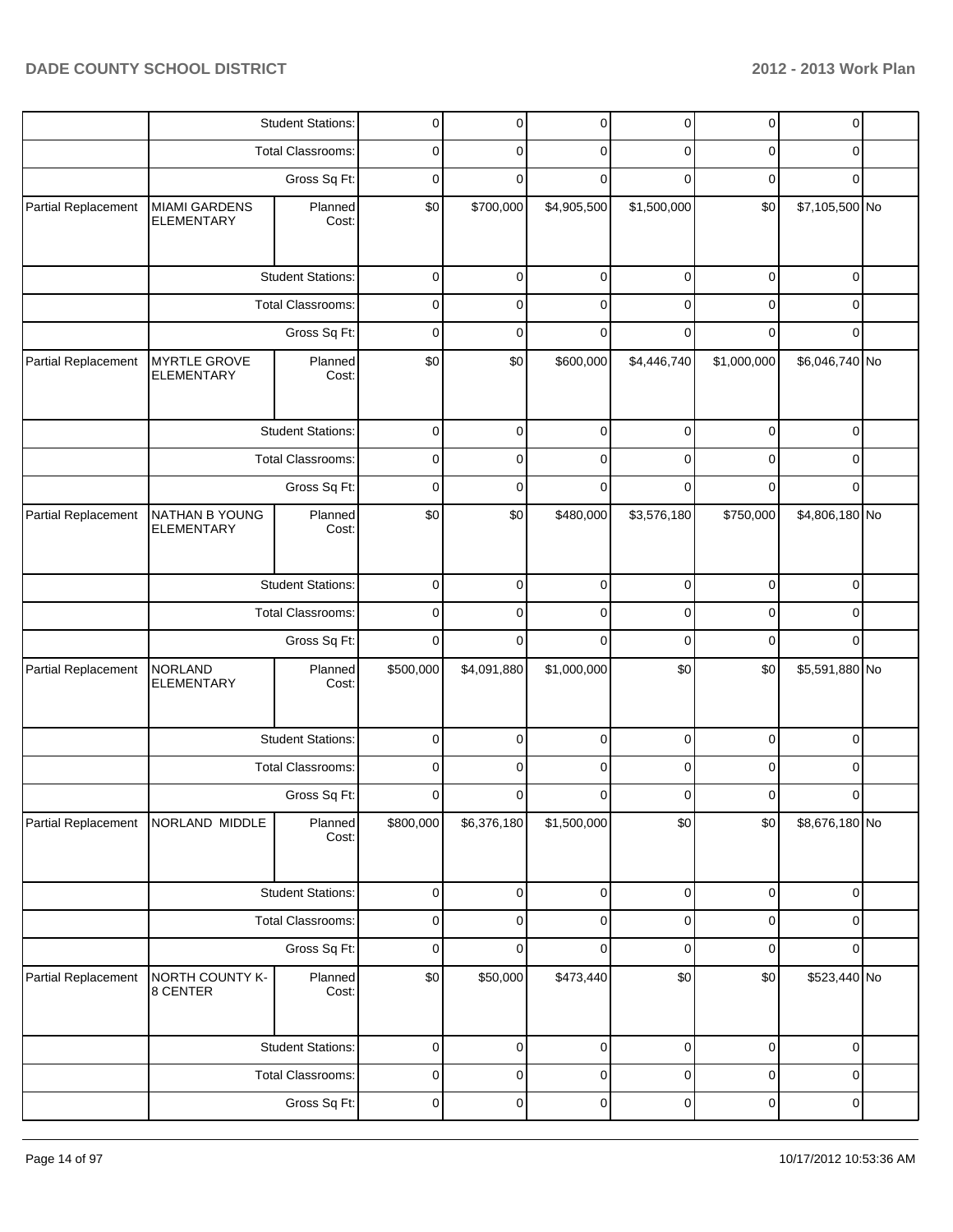| Partial Replacement | NORTH GLADE<br><b>ELEMENTARY</b>         | Planned<br>Cost:         | \$0         | \$0         | \$330,000   | \$2,461,560 | \$600,000 | \$3,391,560 No  |  |
|---------------------|------------------------------------------|--------------------------|-------------|-------------|-------------|-------------|-----------|-----------------|--|
|                     |                                          | <b>Student Stations:</b> | 0           | 0           | 0           | 0           | 0         | $\mathbf 0$     |  |
|                     |                                          | <b>Total Classrooms:</b> | 0           | 0           | 0           | 0           | 0         | 0               |  |
|                     |                                          | Gross Sq Ft:             | 0           | 0           | 0           | 0           | 0         | $\mathbf 0$     |  |
| Partial Replacement | <b>NORTH MIAMI</b><br><b>ELEMENTARY</b>  | Planned<br>Cost:         | \$0         | \$500,000   | \$3,548,460 | \$1,000,000 | \$0       | \$5,048,460 No  |  |
|                     |                                          | <b>Student Stations:</b> | $\mathbf 0$ | 0           | $\pmb{0}$   | $\pmb{0}$   | $\pmb{0}$ | $\overline{0}$  |  |
|                     |                                          | Total Classrooms:        | 0           | 0           | 0           | 0           | 0         | 0               |  |
|                     |                                          | Gross Sq Ft:             | 0           | 0           | 0           | 0           | 0         | 0               |  |
| Partial Replacement | OAK GROVE<br><b>ELEMENTARY</b>           | Planned<br>Cost:         | \$200,000   | \$1,636,700 | \$200,000   | \$0         | \$0       | \$2,036,700 No  |  |
|                     |                                          | <b>Student Stations:</b> | 0           | 0           | 0           | 0           | 0         | $\mathbf 0$     |  |
|                     |                                          | <b>Total Classrooms:</b> | 0           | 0           | 0           | 0           | 0         | 0               |  |
|                     |                                          | Gross Sq Ft:             | 0           | 0           | 0           | 0           | 0         | $\mathbf 0$     |  |
| Partial Replacement | PARKVIEW<br><b>ELEMENTARY</b>            | Planned<br>Cost:         | \$200,000   | \$1,628,780 | \$200,000   | \$0         | \$0       | \$2,028,780 No  |  |
|                     |                                          | <b>Student Stations:</b> | $\pmb{0}$   | $\mathbf 0$ | $\pmb{0}$   | $\pmb{0}$   | $\pmb{0}$ | $\mathbf 0$     |  |
|                     |                                          | Total Classrooms:        | $\pmb{0}$   | 0           | $\pmb{0}$   | 0           | $\pmb{0}$ | $\mathbf 0$     |  |
|                     |                                          | Gross Sq Ft:             | $\pmb{0}$   | 0           | 0           | 0           | 0         | $\mathbf 0$     |  |
| Partial Replacement | <b>RAINBOW PARK</b><br><b>ELEMENTARY</b> | Planned<br>Cost:         | \$0         | \$100,000   | \$831,660   | \$200,000   | \$0       | \$1,131,660 No  |  |
|                     |                                          | <b>Student Stations:</b> | $\Omega$    | $\Omega$    | $\Omega$    | $\Omega$    | $\Omega$  | $\Omega$        |  |
|                     |                                          | Total Classrooms:        | 0           | 0           | 0           | 0           | 0         | $\mathbf 0$     |  |
|                     |                                          | Gross Sq Ft:             | 0           | 0           | 0           | 0           | 0         | $\mathbf 0$     |  |
| Partial Replacement | <b>SCOTT LAKE</b><br><b>ELEMENTARY</b>   | Planned<br>Cost:         | \$0         | \$450,000   | \$3,494,100 | \$600,000   | \$0       | \$4,544,100 No  |  |
|                     |                                          | <b>Student Stations:</b> | $\pmb{0}$   | $\mathbf 0$ | $\pmb{0}$   | 0           | $\pmb{0}$ | $\overline{0}$  |  |
|                     |                                          | Total Classrooms:        | $\pmb{0}$   | 0           | $\pmb{0}$   | 0           | $\pmb{0}$ | $\mathbf 0$     |  |
|                     |                                          | Gross Sq Ft:             | $\pmb{0}$   | 0           | 0           | 0           | 0         | $\mathbf 0$     |  |
| Partial Replacement | <b>SKYWAY</b><br><b>ELEMENTARY</b>       | Planned<br>Cost:         | \$0         | \$1,000,000 | \$7,878,980 | \$1,500,000 | \$0       | \$10,378,980 No |  |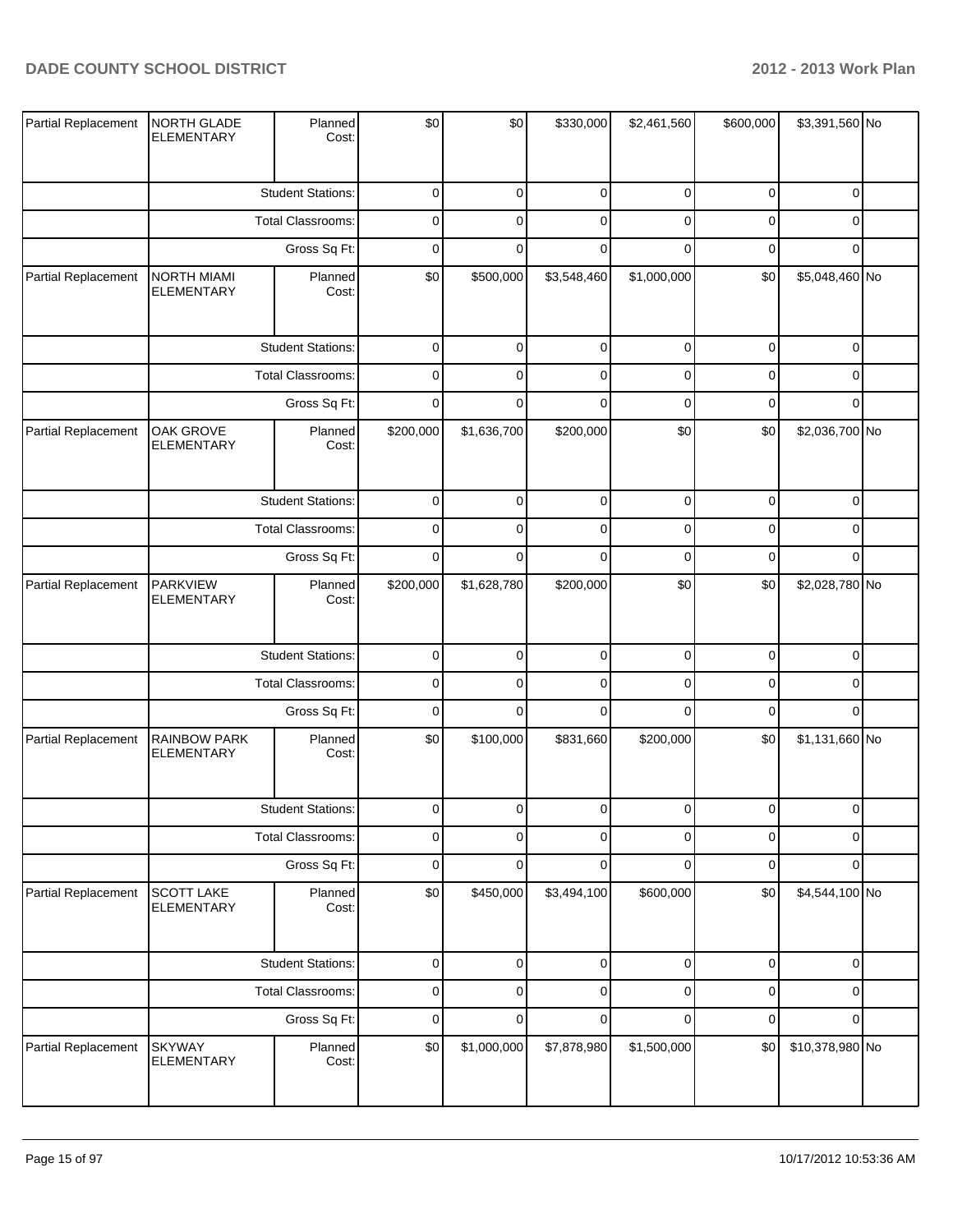|                     |                                                    | <b>Student Stations:</b> | 0           | 0           | $\mathbf 0$ | 0           | $\mathbf 0$ | $\overline{0}$ |  |
|---------------------|----------------------------------------------------|--------------------------|-------------|-------------|-------------|-------------|-------------|----------------|--|
|                     |                                                    | Total Classrooms:        | 0           | 0           | 0           | 0           | 0           | 0              |  |
|                     |                                                    | Gross Sq Ft:             | 0           | 0           | $\mathbf 0$ | 0           | 0           | 0              |  |
| Partial Replacement | <b>THOMAS</b><br><b>JEFFERSON</b><br><b>MIDDLE</b> | Planned<br>Cost:         | \$0         | \$0         | \$100,000   | \$816,100   | \$100,000   | \$1,016,100 No |  |
|                     |                                                    | <b>Student Stations:</b> | $\mathbf 0$ | $\mathbf 0$ | $\mathbf 0$ | $\mathbf 0$ | $\mathbf 0$ | $\pmb{0}$      |  |
|                     |                                                    | <b>Total Classrooms:</b> | 0           | 0           | $\mathbf 0$ | 0           | $\mathbf 0$ | $\pmb{0}$      |  |
|                     |                                                    | Gross Sq Ft:             | $\mathbf 0$ | 0           | $\mathbf 0$ | 0           | 0           | $\mathbf 0$    |  |
| Partial Replacement | <b>BROWNSVILLE</b><br><b>MIDDLE</b>                | Planned<br>Cost:         | \$0         | \$0         | \$90,000    | \$773,900   | \$100,000   | \$963,900 No   |  |
|                     |                                                    | <b>Student Stations:</b> | 0           | 0           | $\mathbf 0$ | 0           | $\mathbf 0$ | $\overline{0}$ |  |
|                     |                                                    | <b>Total Classrooms:</b> | 0           | 0           | $\mathbf 0$ | 0           | 0           | 0              |  |
|                     |                                                    | Gross Sq Ft:             | 0           | 0           | 0           | $\mathbf 0$ | 0           | 0              |  |
| Partial Replacement | <b>BROADMOOR</b><br><b>ELEMENTARY</b>              | Planned<br>Cost:         | \$0         | \$0         | \$550,000   | \$4,372,540 | \$1,000,000 | \$5,922,540 No |  |
|                     |                                                    | <b>Student Stations:</b> | $\mathbf 0$ | 0           | $\mathbf 0$ | $\mathbf 0$ | $\pmb{0}$   | $\overline{0}$ |  |
|                     |                                                    | Total Classrooms:        | 0           | 0           | $\mathbf 0$ | 0           | $\mathbf 0$ | $\pmb{0}$      |  |
|                     |                                                    | Gross Sq Ft:             | $\mathbf 0$ | $\mathbf 0$ | $\mathbf 0$ | 0           | $\mathbf 0$ | $\mathbf 0$    |  |
| Partial Replacement | <b>CHARLES R DREW</b><br><b>ELEMENTARY</b>         | Planned<br>Cost:         | \$0         | \$0         | \$500,000   | \$3,859,860 | \$1,000,000 | \$5,359,860 No |  |
|                     |                                                    | <b>Student Stations:</b> | 0           | 0           | $\mathbf 0$ | 0           | $\mathbf 0$ | $\overline{0}$ |  |
|                     |                                                    | Total Classrooms:        | 0           | 0           | $\mathbf 0$ | 0           | 0           | 0              |  |
|                     |                                                    | Gross Sq Ft:             | 0           | 0           | 0           | 0           | 0           | 0              |  |
| Partial Replacement | <b>COMSTOCK</b><br><b>ELEMENTARY</b>               | Planned<br>Cost:         | \$750,000   | \$5,976,320 | \$1,000,000 | \$0         | \$0         | \$7,726,320 No |  |
|                     |                                                    | <b>Student Stations:</b> | $\pmb{0}$   | $\pmb{0}$   | $\mathbf 0$ | $\mathbf 0$ | $\pmb{0}$   | $\overline{0}$ |  |
|                     |                                                    | <b>Total Classrooms:</b> | $\pmb{0}$   | 0           | $\mathbf 0$ | $\mathbf 0$ | $\mathbf 0$ | $\overline{0}$ |  |
|                     |                                                    | Gross Sq Ft:             | $\mathbf 0$ | 0           | $\mathbf 0$ | $\mathbf 0$ | $\pmb{0}$   | 0              |  |
| Partial Replacement | DR HENRY W<br>MACK/WEST LITTLE<br>RIVER K-8 CENTER | Planned<br>Cost:         | \$950,000   | \$7,458,280 | \$1,500,000 | \$0         | \$0         | \$9,908,280 No |  |
|                     |                                                    | <b>Student Stations:</b> | 0           | 0           | $\mathbf 0$ | 0           | 0           | $\overline{0}$ |  |
|                     |                                                    | Total Classrooms:        | 0           | 0           | $\mathbf 0$ | 0           | 0           | $\mathbf 0$    |  |
|                     |                                                    | Gross Sq Ft:             | 0           | 0           | $\pmb{0}$   | 0           | $\pmb{0}$   | $\pmb{0}$      |  |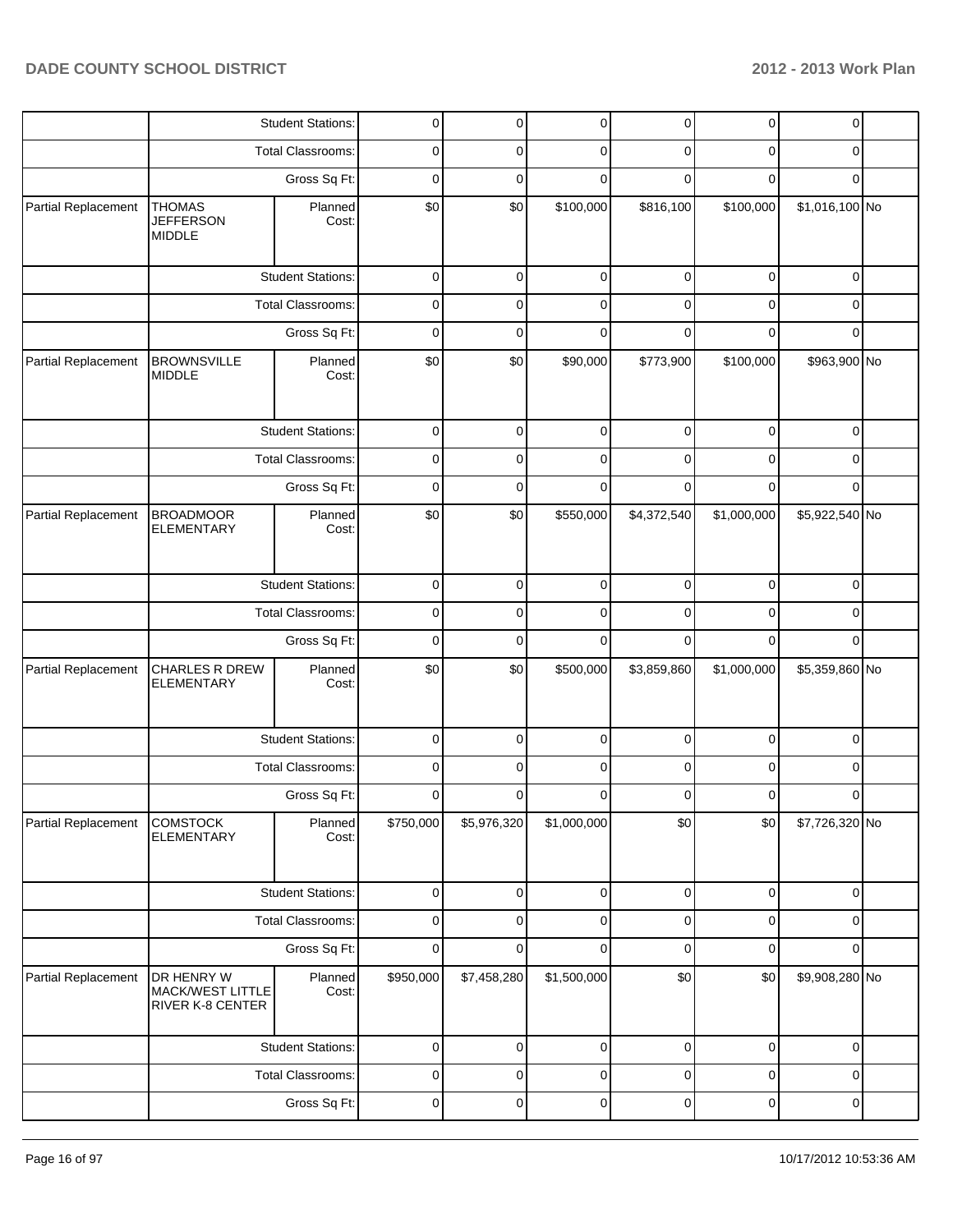| Partial Replacement        | <b>GRATIGNY</b><br><b>ELEMENTARY</b>  | Planned<br>Cost:         | \$0         | \$400,000   | \$3,120,740    | \$600,000      | \$0         | \$4,120,740 No |  |
|----------------------------|---------------------------------------|--------------------------|-------------|-------------|----------------|----------------|-------------|----------------|--|
|                            |                                       | <b>Student Stations:</b> | 0           | 0           | $\mathbf 0$    | 0              | 0           | $\overline{0}$ |  |
|                            |                                       | Total Classrooms:        | 0           | 0           | $\mathbf 0$    | 0              | 0           | 0              |  |
|                            |                                       | Gross Sq Ft:             | 0           | $\Omega$    | 0              | 0              | 0           | $\mathbf{0}$   |  |
| Partial Replacement        | LAKEVIEW<br>ELEMENTARY                | Planned<br>Cost:         | \$0         | \$150,000   | \$1,218,520    | \$200,000      | \$0         | \$1,568,520 No |  |
|                            |                                       | <b>Student Stations:</b> | 0           | $\mathbf 0$ | $\mathbf 0$    | $\overline{0}$ | $\pmb{0}$   | $\overline{0}$ |  |
|                            |                                       | Total Classrooms:        | 0           | 0           | $\mathbf 0$    | 0              | 0           | 0              |  |
|                            |                                       | Gross Sq Ft:             | $\mathbf 0$ | $\Omega$    | 0              | 0              | 0           | 0              |  |
| Partial Replacement        | LILLIE C EVANS K-8<br><b>CENTER</b>   | Planned<br>Cost:         | \$130,000   | \$998,080   | \$250,000      | \$0            | \$0         | \$1,378,080 No |  |
|                            |                                       | <b>Student Stations:</b> | 0           | 0           | $\mathbf 0$    | 0              | 0           | $\mathbf 0$    |  |
|                            |                                       | Total Classrooms:        | 0           | 0           | $\mathbf 0$    | 0              | 0           | 0              |  |
|                            |                                       | Gross Sq Ft:             | $\mathbf 0$ | 0           | $\mathbf 0$    | 0              | 0           | $\overline{0}$ |  |
| Partial Replacement        | <b>MADISON MIDDLE</b>                 | Planned<br>Cost:         | \$0         | \$0         | \$850,000      | \$6,112,520    | \$1,500,000 | \$8,462,520 No |  |
|                            |                                       | <b>Student Stations:</b> | 0           | $\mathbf 0$ | $\overline{0}$ | $\overline{0}$ | $\pmb{0}$   | $\overline{0}$ |  |
|                            |                                       | Total Classrooms:        | 0           | $\Omega$    | $\mathbf 0$    | 0              | 0           | 0              |  |
|                            |                                       | Gross Sq Ft:             | 0           | $\mathbf 0$ | $\mathbf 0$    | 0              | 0           | $\mathbf 0$    |  |
| Partial Replacement        | <b>MELROSE</b><br>ELEMENTARY          | Planned<br>Cost:         | \$600,000   | \$4,666,700 | \$1,000,000    | \$0            | \$0         | \$6,266,700 No |  |
|                            |                                       | <b>Student Stations:</b> | $\Omega$    | U           | $\Omega$       | $\Omega$       | $\Omega$    | $\Omega$       |  |
|                            |                                       | <b>Total Classrooms:</b> | $\mathbf 0$ | 0           | 0              | 0              | 0           | $\mathbf{0}$   |  |
|                            |                                       | Gross Sq Ft:             | 0           | $\mathbf 0$ | $\mathbf 0$    | $\mathbf 0$    | 0           | $\mathbf{0}$   |  |
| <b>Partial Replacement</b> | <b>MIAMI PARK</b><br>ELEMENTARY       | Planned<br>Cost:         | \$850,000   | \$6,776,680 | \$1,000,000    | \$0            | \$0         | \$8,626,680 No |  |
|                            |                                       | <b>Student Stations:</b> | 0           | $\mathbf 0$ | $\overline{0}$ | $\overline{0}$ | $\pmb{0}$   | $\overline{0}$ |  |
|                            |                                       | <b>Total Classrooms:</b> | 0           | $\mathbf 0$ | $\mathbf 0$    | 0              | 0           | $\mathbf{0}$   |  |
|                            |                                       | Gross Sq Ft:             | 0           | $\mathbf 0$ | $\mathbf 0$    | $\overline{0}$ | $\mathbf 0$ | $\mathbf{0}$   |  |
| Partial Replacement        | PHILLIS WHEATLEY<br><b>ELEMENTARY</b> | Planned<br>Cost:         | \$0         | \$0         | \$120,000      | \$904,000      | \$200,000   | \$1,224,000 No |  |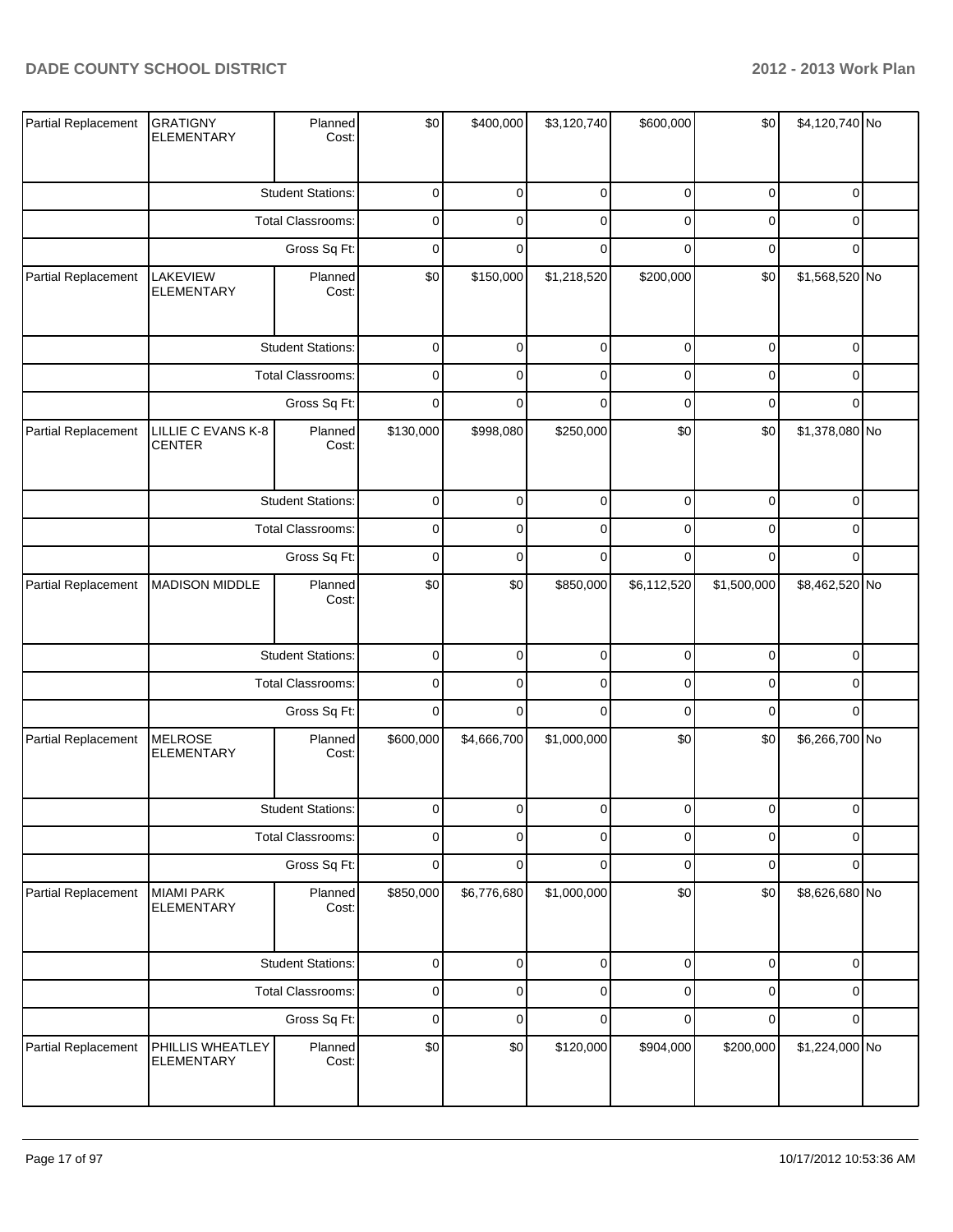|                     |                                                            | <b>Student Stations:</b> | 0           | 0            | $\mathbf 0$ | $\overline{0}$ | $\overline{0}$ | $\overline{0}$ |  |
|---------------------|------------------------------------------------------------|--------------------------|-------------|--------------|-------------|----------------|----------------|----------------|--|
|                     |                                                            | <b>Total Classrooms:</b> | 0           | 0            | $\mathbf 0$ | 0              | 0              | $\mathbf 0$    |  |
|                     |                                                            | Gross Sq Ft:             | $\mathbf 0$ | $\Omega$     | $\Omega$    | 0              | $\Omega$       | $\Omega$       |  |
| Partial Replacement | POINCIANA PARK<br><b>ELEMENTARY</b>                        | Planned<br>Cost:         | \$0         | \$0          | \$400,000   | \$3,236,580    | \$500,000      | \$4,136,580 No |  |
|                     |                                                            | <b>Student Stations:</b> | $\mathbf 0$ | $\mathbf 0$  | $\mathbf 0$ | $\mathbf 0$    | $\mathbf 0$    | $\overline{0}$ |  |
|                     |                                                            | <b>Total Classrooms:</b> | 0           | $\mathbf{0}$ | $\Omega$    | 0              | $\mathbf 0$    | 0              |  |
|                     |                                                            | Gross Sq Ft:             | 0           | $\Omega$     | $\Omega$    | $\mathbf 0$    | $\mathbf 0$    | 0              |  |
| Partial Replacement | VAN E BLANTON<br><b>ELEMENTARY</b>                         | Planned<br>Cost:         | \$35,000    | \$288,320    | \$50,000    | \$0            | \$0            | \$373,320 No   |  |
|                     |                                                            | <b>Student Stations:</b> | $\mathbf 0$ | 0            | $\mathbf 0$ | 0              | $\pmb{0}$      | $\overline{0}$ |  |
|                     |                                                            | <b>Total Classrooms:</b> | 0           | $\Omega$     | $\Omega$    | 0              | 0              | $\overline{0}$ |  |
|                     |                                                            | Gross Sq Ft:             | $\mathbf 0$ | $\Omega$     | $\Omega$    | 0              | 0              | $\overline{0}$ |  |
| Partial Replacement | <b>GREYNOLDS PARK</b><br><b>ELEMENTARY</b>                 | Planned<br>Cost:         | \$200,000   | \$1,755,680  | \$200,000   | \$0            | \$0            | \$2,155,680 No |  |
|                     |                                                            | <b>Student Stations:</b> | $\mathbf 0$ | $\mathbf 0$  | $\mathbf 0$ | $\mathbf 0$    | $\pmb{0}$      | $\overline{0}$ |  |
|                     |                                                            | <b>Total Classrooms:</b> | $\mathbf 0$ | $\mathbf{0}$ | $\Omega$    | $\overline{0}$ | $\pmb{0}$      | $\overline{0}$ |  |
|                     |                                                            | Gross Sq Ft:             | $\Omega$    | $\Omega$     | $\Omega$    | 0              | $\mathbf 0$    | 0              |  |
| Partial Replacement | <b>MADIE IVES</b><br><b>COMMUNITY</b><br><b>ELEMENTARY</b> | Planned<br>Cost:         | \$300,000   | \$2,358,840  | \$300,000   | \$0            | \$0            | \$2,958,840 No |  |
|                     |                                                            | <b>Student Stations:</b> | $\mathbf 0$ | $\Omega$     | $\mathbf 0$ | 0              | $\mathbf 0$    | $\overline{0}$ |  |
|                     |                                                            | <b>Total Classrooms:</b> | 0           | 0            | $\mathbf 0$ | 0              | $\pmb{0}$      | 0              |  |
|                     |                                                            | Gross Sq Ft:             | 0           | $\Omega$     | 0           | 0              | 0              | 0              |  |
| Partial Replacement | <b>TREASURE ISLAND</b><br><b>ELEMENTARY</b>                | Planned<br>Cost:         | \$0         | \$200,000    | \$1,897,520 | \$200,000      | \$0            | \$2,297,520 No |  |
|                     |                                                            | <b>Student Stations:</b> | $\mathbf 0$ | $\mathbf 0$  | $\mathbf 0$ | $\mathbf 0$    | $\overline{0}$ | $\mathbf 0$    |  |
|                     |                                                            | Total Classrooms:        | $\mathbf 0$ | 0            | $\mathbf 0$ | $\mathbf 0$    | $\pmb{0}$      | $\overline{0}$ |  |
|                     |                                                            | Gross Sq Ft:             | $\mathbf 0$ | 0            | $\mathbf 0$ | $\mathbf 0$    | $\overline{0}$ | $\overline{0}$ |  |
| Partial Replacement | <b>FLAMINGO</b><br><b>ELEMENTARY</b>                       | Planned<br>Cost:         | \$600,000   | \$5,136,720  | \$600,000   | \$0            | \$0            | \$6,336,720 No |  |
|                     |                                                            | <b>Student Stations:</b> | $\pmb{0}$   | 0            | $\mathbf 0$ | 0              | $\pmb{0}$      | $\overline{0}$ |  |
|                     |                                                            | Total Classrooms:        | $\pmb{0}$   | 0            | $\mathbf 0$ | 0              | 0              | $\mathbf 0$    |  |
|                     |                                                            | Gross Sq Ft:             | $\mathbf 0$ | 0            | $\pmb{0}$   | 0              | $\pmb{0}$      | $\overline{0}$ |  |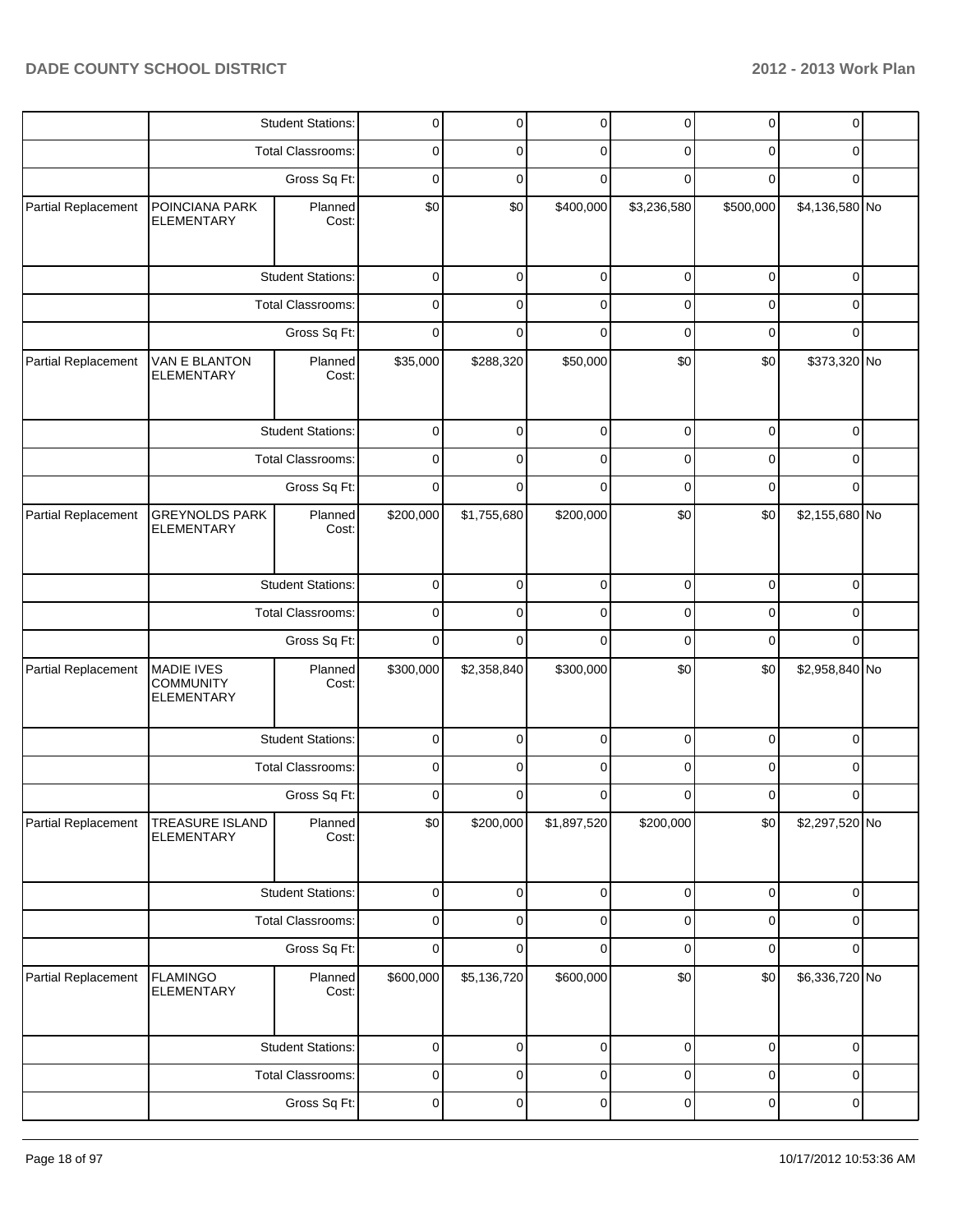| Partial Replacement | M A MILAM K-8<br><b>CENTER</b>                  | Planned<br>Cost:         | \$200,000   | \$1,358,420 | \$200,000   | \$0            | \$0         | \$1,758,420 No |  |
|---------------------|-------------------------------------------------|--------------------------|-------------|-------------|-------------|----------------|-------------|----------------|--|
|                     |                                                 | <b>Student Stations:</b> | 0           | $\mathbf 0$ | $\mathbf 0$ | $\mathbf 0$    | 0           | $\mathbf{0}$   |  |
|                     |                                                 | Total Classrooms:        | $\mathbf 0$ | 0           | $\mathbf 0$ | $\Omega$       | 0           | 0              |  |
|                     |                                                 | Gross Sq Ft:             | 0           | $\mathbf 0$ | $\mathbf 0$ | $\mathbf 0$    | 0           | 0              |  |
| Partial Replacement | MAE M WALTERS<br><b>ELEMENTARY</b>              | Planned<br>Cost:         | \$0         | \$150,000   | \$985,920   | \$150,000      | \$0         | \$1,285,920 No |  |
|                     |                                                 | <b>Student Stations:</b> | 0           | $\mathbf 0$ | $\pmb{0}$   | $\overline{0}$ | $\mathbf 0$ | $\mathbf 0$    |  |
|                     |                                                 | Total Classrooms:        | 0           | $\mathbf 0$ | $\pmb{0}$   | $\mathbf 0$    | 0           | 0              |  |
|                     |                                                 | Gross Sq Ft:             | 0           | $\mathbf 0$ | $\mathbf 0$ | $\Omega$       | 0           | 0              |  |
| Partial Replacement | <b>MEADOWLANE</b><br><b>ELEMENTARY</b>          | Planned<br>Cost:         | \$0         | \$440,000   | \$3,474,680 | \$500,000      | \$0         | \$4,414,680 No |  |
|                     |                                                 | <b>Student Stations:</b> | 0           | 0           | $\mathbf 0$ | $\mathbf 0$    | 0           | $\mathbf{0}$   |  |
|                     |                                                 | <b>Total Classrooms:</b> | 0           | $\mathbf 0$ | $\mathbf 0$ | $\mathbf 0$    | 0           | 0              |  |
|                     |                                                 | Gross Sq Ft:             | 0           | $\mathbf 0$ | 0           | $\mathbf 0$    | 0           | $\mathbf{0}$   |  |
| Partial Replacement | <b>NORTH TWIN</b><br>LAKES<br><b>ELEMENTARY</b> | Planned<br>Cost:         | \$0         | \$250,000   | \$1,903,000 | \$250,000      | \$0         | \$2,403,000 No |  |
|                     |                                                 | <b>Student Stations:</b> | 0           | $\pmb{0}$   | $\pmb{0}$   | $\mathbf 0$    | $\mathbf 0$ | 0              |  |
|                     |                                                 | Total Classrooms:        | 0           | $\mathbf 0$ | $\pmb{0}$   | $\mathbf 0$    | 0           | 0              |  |
|                     |                                                 | Gross Sq Ft:             | 0           | $\pmb{0}$   | $\pmb{0}$   | $\mathbf 0$    | 0           | 0              |  |
| Partial Replacement | <b>PALM SPRINGS</b><br><b>ELEMENTARY</b>        | Planned<br>Cost:         | \$0         | \$0         | \$400,000   | \$3,743,640    | \$500,000   | \$4,643,640 No |  |
|                     |                                                 | <b>Student Stations:</b> | $\Omega$    | $\Omega$    | $\Omega$    | $\Omega$       | $\Omega$    | $\Omega$       |  |
|                     |                                                 | Total Classrooms:        | 0           | $\mathbf 0$ | $\mathbf 0$ | $\mathbf 0$    | 0           | 0              |  |
|                     |                                                 | Gross Sq Ft:             | $\pmb{0}$   | 0           | 0           | $\mathbf 0$    | 0           | $\mathbf{0}$   |  |
| Partial Replacement | <b>TWIN LAKES</b><br><b>ELEMENTARY</b>          | Planned<br>Cost:         | \$0         | \$0         | \$160,000   | \$1,248,480    | \$200,000   | \$1,608,480 No |  |
|                     |                                                 | <b>Student Stations:</b> | 0           | $\pmb{0}$   | $\pmb{0}$   | $\mathbf 0$    | 0           | 0              |  |
|                     |                                                 | Total Classrooms:        | 0           | $\pmb{0}$   | $\pmb{0}$   | $\mathbf 0$    | 0           | 0              |  |
|                     |                                                 | Gross Sq Ft:             | $\pmb{0}$   | 0           | $\mathbf 0$ | $\mathbf 0$    | 0           | 0              |  |
| Partial Replacement | HENRY M FLAGLER<br><b>ELEMENTARY</b>            | Planned<br>Cost:         | \$0         | \$0         | \$200,000   | \$1,696,000    | \$300,000   | \$2,196,000 No |  |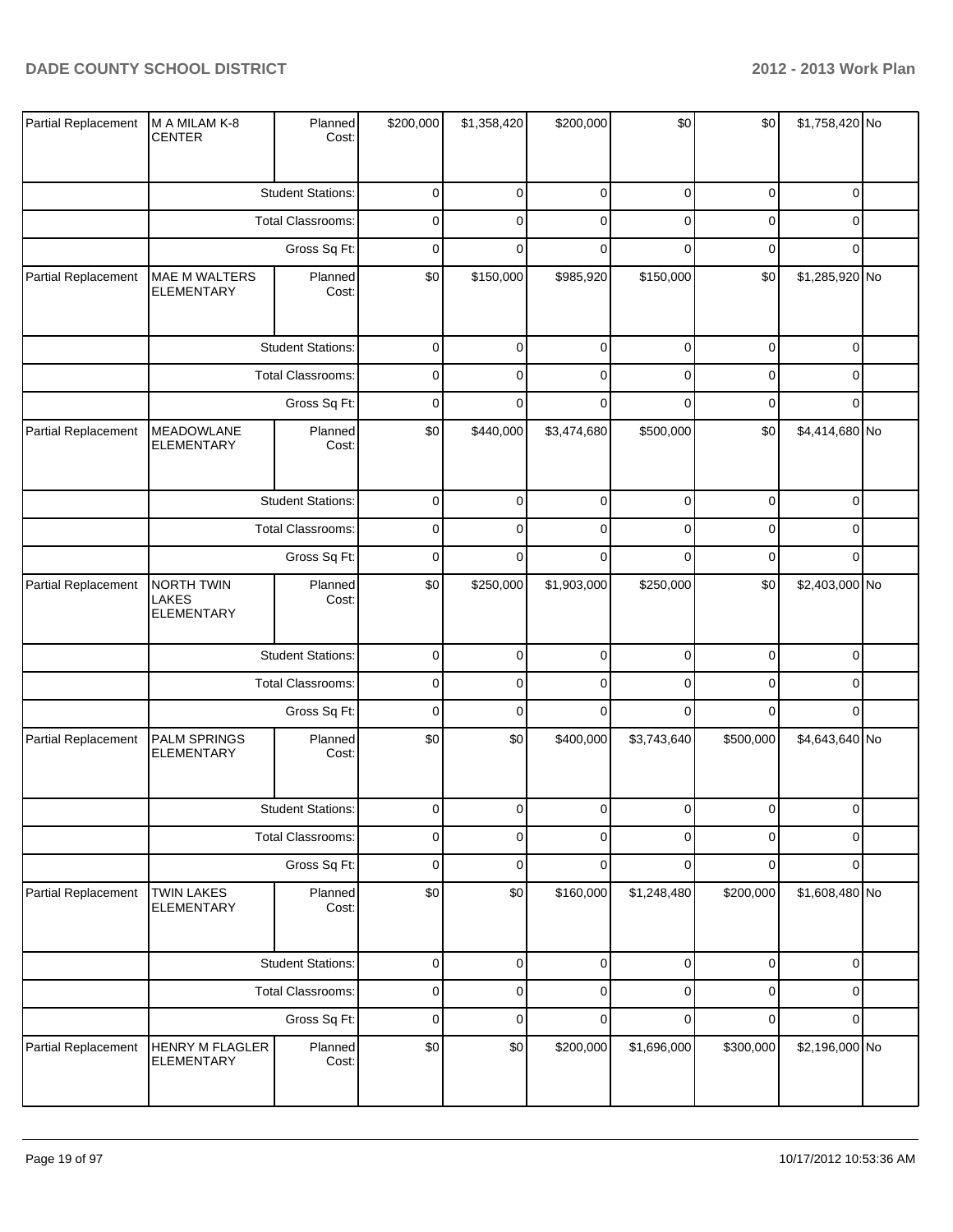|                     |                                          | <b>Student Stations:</b> | 0            | 0            | $\overline{0}$ | $\overline{0}$ | $\overline{0}$ | $\overline{0}$ |  |
|---------------------|------------------------------------------|--------------------------|--------------|--------------|----------------|----------------|----------------|----------------|--|
|                     |                                          | <b>Total Classrooms:</b> | 0            | $\Omega$     | $\mathbf 0$    | 0              | 0              | $\mathbf 0$    |  |
|                     |                                          | Gross Sq Ft:             | 0            | $\Omega$     | 0              | $\mathbf{0}$   | $\mathbf 0$    | $\Omega$       |  |
| Partial Replacement | JAMES H BRIGHT<br><b>ELEMENTARY</b>      | Planned<br>Cost:         | \$0          | \$550,000    | \$4,448,720    | \$600,000      | \$0            | \$5,598,720 No |  |
|                     |                                          | <b>Student Stations:</b> | $\mathbf 0$  | $\mathbf 0$  | $\mathbf 0$    | $\mathbf 0$    | $\pmb{0}$      | $\overline{0}$ |  |
|                     |                                          | <b>Total Classrooms:</b> | 0            | $\mathbf{0}$ | $\Omega$       | 0              | $\mathbf 0$    | 0              |  |
|                     |                                          | Gross Sq Ft:             | $\mathbf 0$  | 0            | $\Omega$       | 0              | $\mathbf 0$    | 0              |  |
| Partial Replacement | <b>KINLOCH PARK</b><br><b>ELEMENTARY</b> | Planned<br>Cost:         | \$0          | \$0          | \$35,000       | \$287,060      | \$50,000       | \$372,060 No   |  |
|                     |                                          | <b>Student Stations:</b> | $\mathbf 0$  | 0            | $\mathbf 0$    | $\mathbf 0$    | $\pmb{0}$      | $\overline{0}$ |  |
|                     |                                          | <b>Total Classrooms:</b> | 0            | $\Omega$     | $\Omega$       | $\mathbf{0}$   | 0              | $\overline{0}$ |  |
|                     |                                          | Gross Sq Ft:             | 0            | 0            | $\Omega$       | 0              | $\mathbf 0$    | $\overline{0}$ |  |
| Partial Replacement | <b>KINLOCH PARK</b><br><b>MIDDLE</b>     | Planned<br>Cost:         | \$0          | \$0          | \$240,000      | \$1,874,880    | \$300,000      | \$2,414,880 No |  |
|                     |                                          | <b>Student Stations:</b> | $\mathbf 0$  | $\mathbf 0$  | $\mathbf 0$    | $\mathbf 0$    | $\pmb{0}$      | $\overline{0}$ |  |
|                     |                                          | <b>Total Classrooms:</b> | $\mathbf 0$  | $\mathbf{0}$ | $\mathbf 0$    | $\mathbf 0$    | $\pmb{0}$      | $\overline{0}$ |  |
|                     |                                          | Gross Sq Ft:             | $\mathbf{0}$ | $\Omega$     | $\Omega$       | 0              | $\mathbf 0$    | 0              |  |
| Partial Replacement | <b>MIAMI SPRINGS</b><br><b>MIDDLE</b>    | Planned<br>Cost:         | \$55,000     | \$440,960    | \$75,000       | \$0            | \$0            | \$570,960 No   |  |
|                     |                                          | <b>Student Stations:</b> | $\mathbf 0$  | $\Omega$     | $\mathbf 0$    | 0              | $\mathbf 0$    | $\overline{0}$ |  |
|                     |                                          | <b>Total Classrooms:</b> | 0            | 0            | $\mathbf 0$    | 0              | $\pmb{0}$      | $\mathbf 0$    |  |
|                     |                                          | Gross Sq Ft:             | 0            | $\Omega$     | 0              | 0              | 0              | 0              |  |
| Partial Replacement | SPRINGVIEW<br><b>ELEMENTARY</b>          | Planned<br>Cost:         | \$340,000    | \$2,714,200  | \$400,000      | \$0            | \$0            | \$3,454,200 No |  |
|                     |                                          | <b>Student Stations:</b> | $\mathbf 0$  | $\mathbf 0$  | $\mathbf 0$    | $\mathbf 0$    | $\overline{0}$ | $\mathbf 0$    |  |
|                     |                                          | Total Classrooms:        | $\mathbf 0$  | 0            | $\mathbf 0$    | 0              | $\pmb{0}$      | $\overline{0}$ |  |
|                     |                                          | Gross Sq Ft:             | $\mathbf 0$  | 0            | $\mathbf 0$    | $\mathbf 0$    | $\overline{0}$ | $\pmb{0}$      |  |
| Partial Replacement | <b>AUBURNDALE</b><br><b>ELEMENTARY</b>   | Planned<br>Cost:         | \$35,000     | \$280,400    | \$50,000       | \$0            | \$0            | \$365,400 No   |  |
|                     |                                          | <b>Student Stations:</b> | $\pmb{0}$    | 0            | $\pmb{0}$      | $\mathbf 0$    | $\pmb{0}$      | $\overline{0}$ |  |
|                     |                                          | Total Classrooms:        | $\pmb{0}$    | 0            | $\pmb{0}$      | 0              | 0              | $\mathbf 0$    |  |
|                     |                                          | Gross Sq Ft:             | $\mathbf 0$  | 0            | $\pmb{0}$      | 0              | $\mathbf 0$    | $\overline{0}$ |  |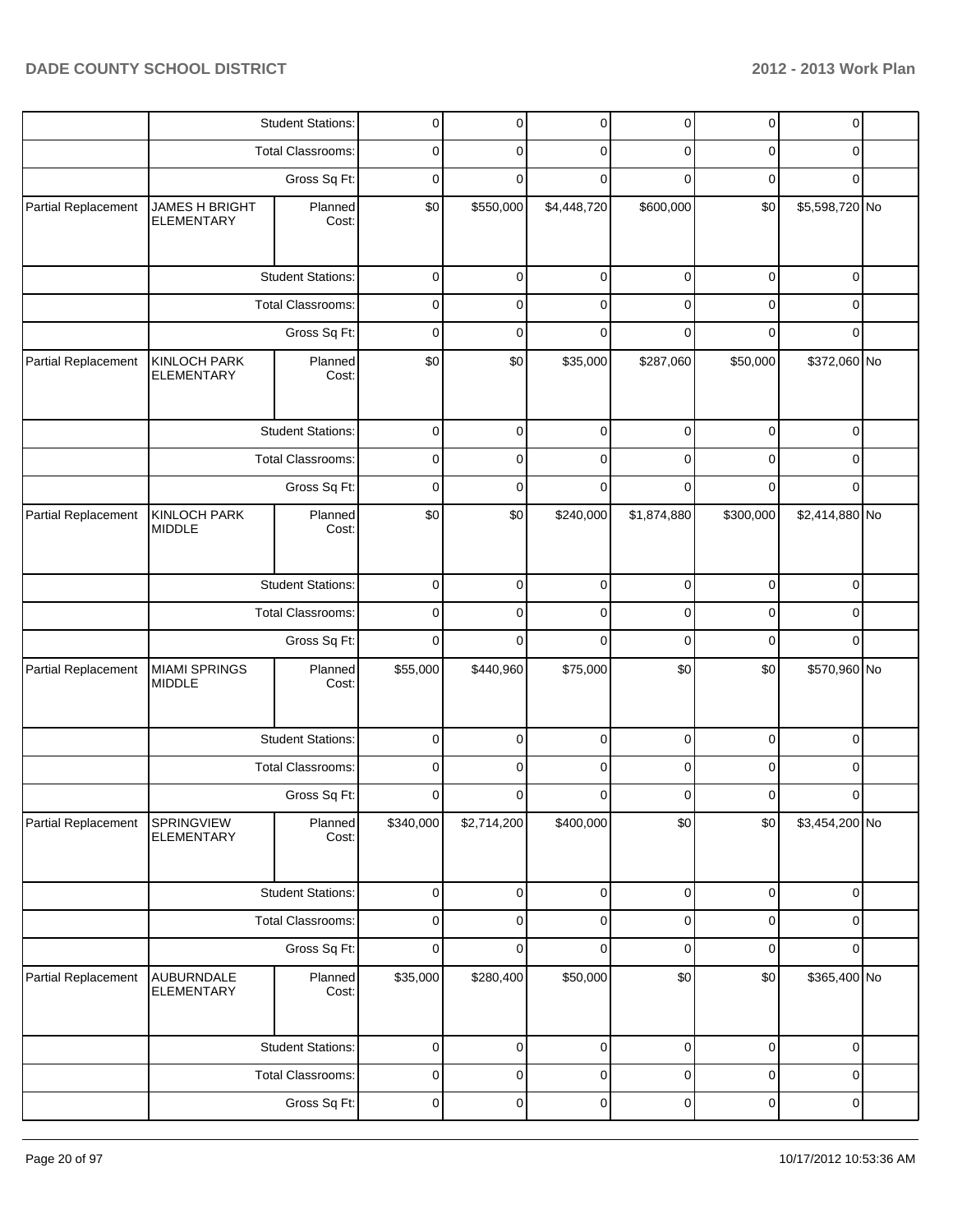| Partial Replacement | <b>BLUE LAKES</b><br><b>ELEMENTARY</b>                            | Planned<br>Cost:         | \$0         | \$0            | \$55,000    | \$456,620 | \$75,000  | \$586,620 No   |  |
|---------------------|-------------------------------------------------------------------|--------------------------|-------------|----------------|-------------|-----------|-----------|----------------|--|
|                     |                                                                   | <b>Student Stations:</b> | 0           | 0              | 0           | 0         | 0         | $\mathbf 0$    |  |
|                     |                                                                   | Total Classrooms:        | 0           | 0              | 0           | 0         | 0         | 0              |  |
|                     |                                                                   | Gross Sq Ft:             | 0           | 0              | 0           | 0         | 0         | $\mathbf 0$    |  |
| Partial Replacement | <b>CITRUS GROVE</b><br><b>ELEMENTARY</b>                          | Planned<br>Cost:         | \$340,000   | \$2,670,460    | \$400,000   | \$0       | \$0       | \$3,410,460 No |  |
|                     |                                                                   | <b>Student Stations:</b> | $\mathbf 0$ | $\overline{0}$ | $\pmb{0}$   | $\pmb{0}$ | $\pmb{0}$ | $\overline{0}$ |  |
|                     |                                                                   | Total Classrooms:        | $\mathbf 0$ | 0              | 0           | 0         | 0         | $\mathbf 0$    |  |
|                     |                                                                   | Gross Sq Ft:             | 0           | 0              | 0           | 0         | 0         | $\mathbf{0}$   |  |
| Partial Replacement | <b>DAVID FAIRCHILD</b><br><b>ELEMENTARY</b>                       | Planned<br>Cost:         | \$260,000   | \$2,079,340    | \$300,000   | \$0       | \$0       | \$2,639,340 No |  |
|                     |                                                                   | <b>Student Stations:</b> | $\pmb{0}$   | 0              | 0           | 0         | 0         | $\mathbf 0$    |  |
|                     |                                                                   | Total Classrooms:        | 0           | 0              | 0           | 0         | 0         | $\mathbf 0$    |  |
|                     |                                                                   | Gross Sq Ft:             | 0           | 0              | 0           | 0         | 0         | $\mathbf 0$    |  |
| Partial Replacement | <b>FRANCES S</b><br><b>TUCKER</b><br><b>ELEMENTARY</b>            | Planned<br>Cost:         | \$0         | \$480,000      | \$3,842,560 | \$500,000 | \$0       | \$4,822,560 No |  |
|                     |                                                                   | <b>Student Stations:</b> | $\pmb{0}$   | $\mathbf 0$    | $\pmb{0}$   | $\pmb{0}$ | $\pmb{0}$ | $\mathbf 0$    |  |
|                     |                                                                   | Total Classrooms:        | $\mathbf 0$ | 0              | $\pmb{0}$   | 0         | $\pmb{0}$ | $\mathbf 0$    |  |
|                     |                                                                   | Gross Sq Ft:             | $\mathbf 0$ | 0              | 0           | 0         | 0         | $\mathbf 0$    |  |
| Partial Replacement | <b>GEORGE</b><br><b>WASHINGTON</b><br>CARVER<br><b>ELEMENTARY</b> | Planned<br>Cost:         | \$40,000    | \$300,960      | \$50,000    | \$0       | \$0       | \$390,960 No   |  |
|                     |                                                                   | <b>Student Stations:</b> | $\Omega$    | $\Omega$       | $\Omega$    | $\Omega$  | $\Omega$  | $\Omega$       |  |
|                     |                                                                   | Total Classrooms:        | 0           | 0              | 0           | 0         | 0         | $\mathbf 0$    |  |
|                     |                                                                   | Gross Sq Ft:             | 0           | 0              | 0           | 0         | 0         | $\mathbf 0$    |  |
| Partial Replacement | LUDLAM<br><b>ELEMENTARY</b>                                       | Planned<br>Cost:         | \$120,000   | \$900,220      | \$200,000   | \$0       | \$0       | \$1,220,220 No |  |
|                     |                                                                   | <b>Student Stations:</b> | $\pmb{0}$   | 0              | $\pmb{0}$   | 0         | $\pmb{0}$ | $\mathbf 0$    |  |
|                     |                                                                   | Total Classrooms:        | $\mathbf 0$ | 0              | $\pmb{0}$   | 0         | $\pmb{0}$ | $\mathbf 0$    |  |
|                     |                                                                   | Gross Sq Ft:             | $\pmb{0}$   | 0              | 0           | 0         | 0         | $\mathbf 0$    |  |
| Partial Replacement | SNAPPER CREEK<br><b>ELEMENTARY</b>                                | Planned<br>Cost:         | \$0         | \$60,000       | \$443,900   | \$100,000 | \$0       | \$603,900 No   |  |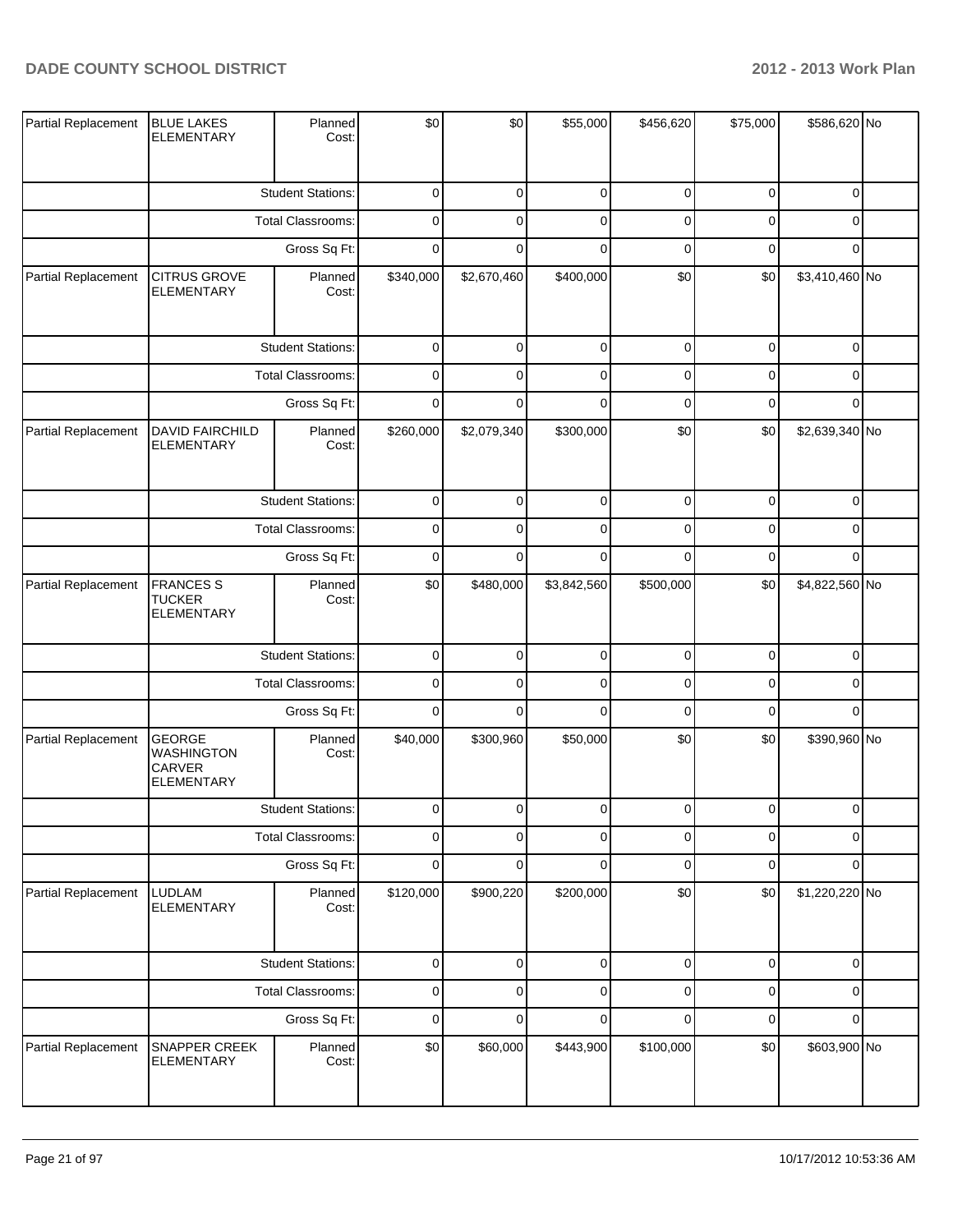|                     |                                           | <b>Student Stations:</b> | $\mathbf 0$ | $\overline{0}$ | $\overline{0}$ | $\pmb{0}$   | 0           | 0                        |  |
|---------------------|-------------------------------------------|--------------------------|-------------|----------------|----------------|-------------|-------------|--------------------------|--|
|                     |                                           | <b>Total Classrooms:</b> | 0           | 0              | 0              | 0           | 0           | 0                        |  |
|                     |                                           | Gross Sq Ft:             | 0           | 0              | $\mathbf 0$    | $\mathbf 0$ | 0           | $\mathbf 0$              |  |
| Partial Replacement | <b>TROPICAL</b><br><b>ELEMENTARY</b>      | Planned<br>Cost:         | \$0         | \$290,000      | \$2,403,940    | \$300,000   | \$0         | \$2,993,940 No           |  |
|                     |                                           | <b>Student Stations:</b> | $\mathbf 0$ | 0              | $\mathbf 0$    | $\mathbf 0$ | $\mathbf 0$ | $\pmb{0}$                |  |
|                     |                                           | <b>Total Classrooms:</b> | $\mathbf 0$ | 0              | $\pmb{0}$      | $\mathbf 0$ | $\mathbf 0$ | $\mathbf 0$              |  |
|                     |                                           | Gross Sq Ft:             | $\mathbf 0$ | 0              | $\mathbf 0$    | $\mathbf 0$ | $\mathbf 0$ | $\mathbf 0$              |  |
| Partial Replacement | <b>BANYAN</b><br><b>ELEMENTARY</b>        | Planned<br>Cost:         | \$0         | \$0            | \$200,000      | \$1,793,120 | \$200,000   | \$2,193,120 No           |  |
|                     |                                           | <b>Student Stations:</b> | $\mathbf 0$ | 0              | 0              | $\mathbf 0$ | $\mathbf 0$ | 0                        |  |
|                     |                                           | <b>Total Classrooms:</b> | 0           | 0              | $\mathbf 0$    | $\mathbf 0$ | 0           | $\mathbf 0$              |  |
|                     |                                           | Gross Sq Ft:             | $\mathbf 0$ | 0              | $\mathbf 0$    | $\mathbf 0$ | 0           | 0                        |  |
| Partial Replacement | <b>CORAL PARK</b><br><b>ELEMENTARY</b>    | Planned<br>Cost:         | \$75,000    | \$582,620      | \$100,000      | \$0         | \$0         | \$757,620 No             |  |
|                     |                                           | <b>Student Stations:</b> | $\mathbf 0$ | 0              | $\pmb{0}$      | $\mathbf 0$ | $\mathbf 0$ | $\mathbf 0$              |  |
|                     |                                           | <b>Total Classrooms:</b> | $\mathbf 0$ | $\mathbf 0$    | $\mathbf 0$    | $\mathbf 0$ | $\mathbf 0$ | $\pmb{0}$<br>$\mathbf 0$ |  |
|                     |                                           | Gross Sq Ft:             | $\mathbf 0$ | 0              | 0              | $\mathbf 0$ |             | $\mathbf 0$              |  |
| Partial Replacement | <b>CORAL TERRACE</b><br><b>ELEMENTARY</b> | Planned<br>Cost:         | \$0         | \$100,000      | \$849,760      | \$100,000   | \$0         | \$1,049,760 No           |  |
|                     |                                           | <b>Student Stations:</b> | $\mathbf 0$ | 0              | 0              | $\mathbf 0$ | $\mathbf 0$ | 0                        |  |
|                     |                                           | Total Classrooms:        | 0           | 0              | 0              | $\mathbf 0$ | 0           | 0                        |  |
|                     |                                           | Gross Sq Ft:             | 0           | 0              | $\mathbf 0$    | 0           | 0           | 0                        |  |
| Partial Replacement | <b>CYPRESS</b><br><b>ELEMENTARY</b>       | Planned<br>Cost:         | \$0         | \$0            | \$200,000      | \$1,917,680 | \$200,000   | \$2,317,680 No           |  |
|                     |                                           | <b>Student Stations:</b> | $\pmb{0}$   | $\overline{0}$ | $\overline{0}$ | $\pmb{0}$   | $\pmb{0}$   | $\pmb{0}$                |  |
|                     |                                           | <b>Total Classrooms:</b> | $\pmb{0}$   | 0              | $\pmb{0}$      | $\mathbf 0$ | $\pmb{0}$   | $\pmb{0}$                |  |
|                     |                                           | Gross Sq Ft:             | $\pmb{0}$   | 0              | $\pmb{0}$      | $\mathbf 0$ | 0           | $\pmb{0}$                |  |
| Partial Replacement | <b>EMERSON</b><br><b>ELEMENTARY</b>       | Planned<br>Cost:         | \$0         | \$0            | \$80,000       | \$671,240   | \$80,000    | \$831,240 No             |  |
|                     |                                           | <b>Student Stations:</b> | 0           | 0              | 0              | 0           | $\mathbf 0$ | $\pmb{0}$                |  |
|                     |                                           | <b>Total Classrooms:</b> | 0           | 0              | 0              | $\pmb{0}$   | $\mathbf 0$ | 0                        |  |
|                     |                                           | Gross Sq Ft:             | $\pmb{0}$   | $\mathbf{0}$   | $\pmb{0}$      | $\pmb{0}$   | $\pmb{0}$   | $\mathbf 0$              |  |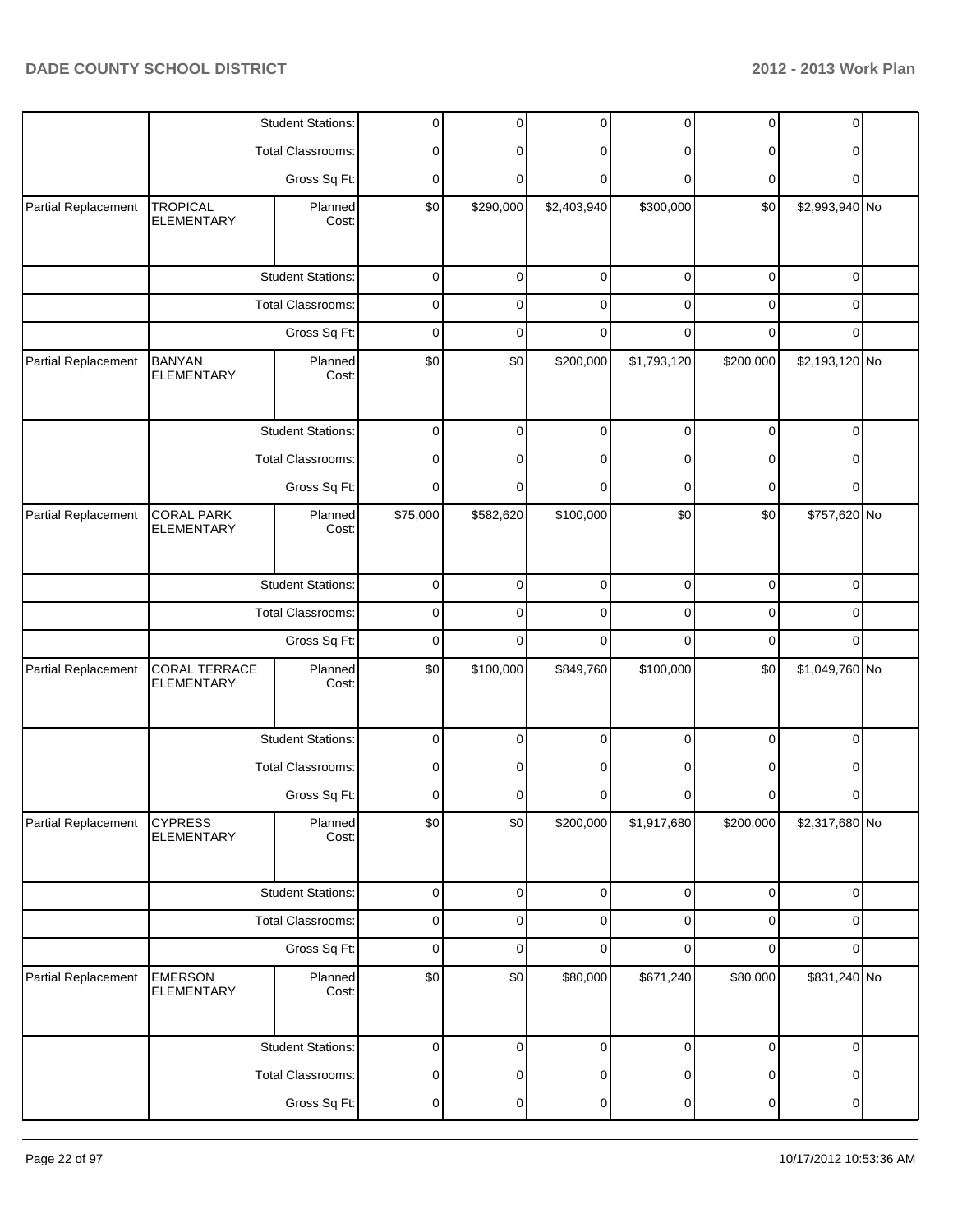| Partial Replacement | <b>EVERGLADES K-8</b><br><b>CENTER</b> | Planned<br>Cost:         | \$160,000   | \$1,314,720 | \$200,000   | \$0         | \$0            | \$1,674,720 No |  |
|---------------------|----------------------------------------|--------------------------|-------------|-------------|-------------|-------------|----------------|----------------|--|
|                     |                                        | <b>Student Stations:</b> | 0           | $\mathbf 0$ | $\mathbf 0$ | $\mathbf 0$ | 0              | 0              |  |
|                     |                                        | Total Classrooms:        | $\mathbf 0$ | 0           | $\mathbf 0$ | 0           | 0              | 0              |  |
|                     |                                        | Gross Sq Ft:             | 0           | $\mathbf 0$ | $\mathbf 0$ | $\mathbf 0$ | 0              | 0              |  |
| Partial Replacement | <b>FAIRLAWN</b><br><b>ELEMENTARY</b>   | Planned<br>Cost:         | \$100,000   | \$836,120   | \$150,000   | \$0         | \$0            | \$1,086,120 No |  |
|                     |                                        | <b>Student Stations:</b> | 0           | $\mathbf 0$ | $\pmb{0}$   | $\mathbf 0$ | 0              | $\mathbf 0$    |  |
|                     |                                        | Total Classrooms:        | 0           | $\mathbf 0$ | $\pmb{0}$   | $\mathbf 0$ | 0              | 0              |  |
|                     |                                        | Gross Sq Ft:             | $\mathbf 0$ | $\mathbf 0$ | $\mathbf 0$ | $\mathbf 0$ | 0              | $\Omega$       |  |
| Partial Replacement | <b>ROCKWAY</b><br><b>ELEMENTARY</b>    | Planned<br>Cost:         | \$360,000   | \$2,838,640 | \$500,000   | \$0         | \$0            | \$3,698,640 No |  |
|                     |                                        | <b>Student Stations:</b> | $\mathbf 0$ | $\mathbf 0$ | $\mathbf 0$ | $\mathbf 0$ | 0              | 0              |  |
|                     |                                        | <b>Total Classrooms:</b> | $\mathbf 0$ | $\mathbf 0$ | $\mathbf 0$ | $\mathbf 0$ | 0              | 0              |  |
|                     |                                        | Gross Sq Ft:             | 0           | $\mathbf 0$ | $\mathbf 0$ | $\mathbf 0$ | 0              | $\Omega$       |  |
| Partial Replacement | ROCKWAY MIDDLE                         | Planned<br>Cost:         | \$140,000   | \$1,117,820 | \$200,000   | \$0         | \$0            | \$1,457,820 No |  |
|                     |                                        | <b>Student Stations:</b> | 0           | $\pmb{0}$   | $\mathbf 0$ | $\mathbf 0$ | $\overline{0}$ | 0              |  |
|                     |                                        | Total Classrooms:        | 0           | $\mathbf 0$ | $\pmb{0}$   | $\mathbf 0$ | 0              | 0              |  |
|                     |                                        | Gross Sq Ft:             | $\pmb{0}$   | $\pmb{0}$   | $\pmb{0}$   | $\mathbf 0$ | 0              | 0              |  |
| Partial Replacement | <b>SEMINOLE</b><br><b>ELEMENTARY</b>   | Planned<br>Cost:         | \$0         | \$0         | \$380,000   | \$3,108,720 | \$400,000      | \$3,888,720 No |  |
|                     |                                        | <b>Student Stations:</b> | $\Omega$    | $\Omega$    | $\Omega$    | $\Omega$    | $\Omega$       | $\Omega$       |  |
|                     |                                        | <b>Total Classrooms:</b> | $\mathbf 0$ | $\pmb{0}$   | $\mathbf 0$ | $\mathbf 0$ | 0              | 0              |  |
|                     |                                        | Gross Sq Ft:             | 0           | $\pmb{0}$   | $\pmb{0}$   | $\mathbf 0$ | 0              | $\mathbf{0}$   |  |
| Partial Replacement | <b>VILLAGE GREEN</b><br>ELEMENTARY     | Planned<br>Cost:         | \$0         | \$0         | \$95,000    | \$750,400   | \$150,000      | \$995,400 No   |  |
|                     |                                        | <b>Student Stations:</b> | $\pmb{0}$   | $\pmb{0}$   | $\pmb{0}$   | $\mathbf 0$ | $\mathbf 0$    | 0              |  |
|                     |                                        | <b>Total Classrooms:</b> | $\pmb{0}$   | $\pmb{0}$   | $\pmb{0}$   | $\mathbf 0$ | 0              | 0              |  |
|                     |                                        | Gross Sq Ft:             | $\pmb{0}$   | $\pmb{0}$   | $\mathbf 0$ | $\mathbf 0$ | 0              | 0              |  |
| Partial Replacement | <b>WEST MIAMI</b><br><b>MIDDLE</b>     | Planned<br>Cost:         | \$40,000    | \$333,900   | \$50,000    | \$0         | \$0            | \$423,900 No   |  |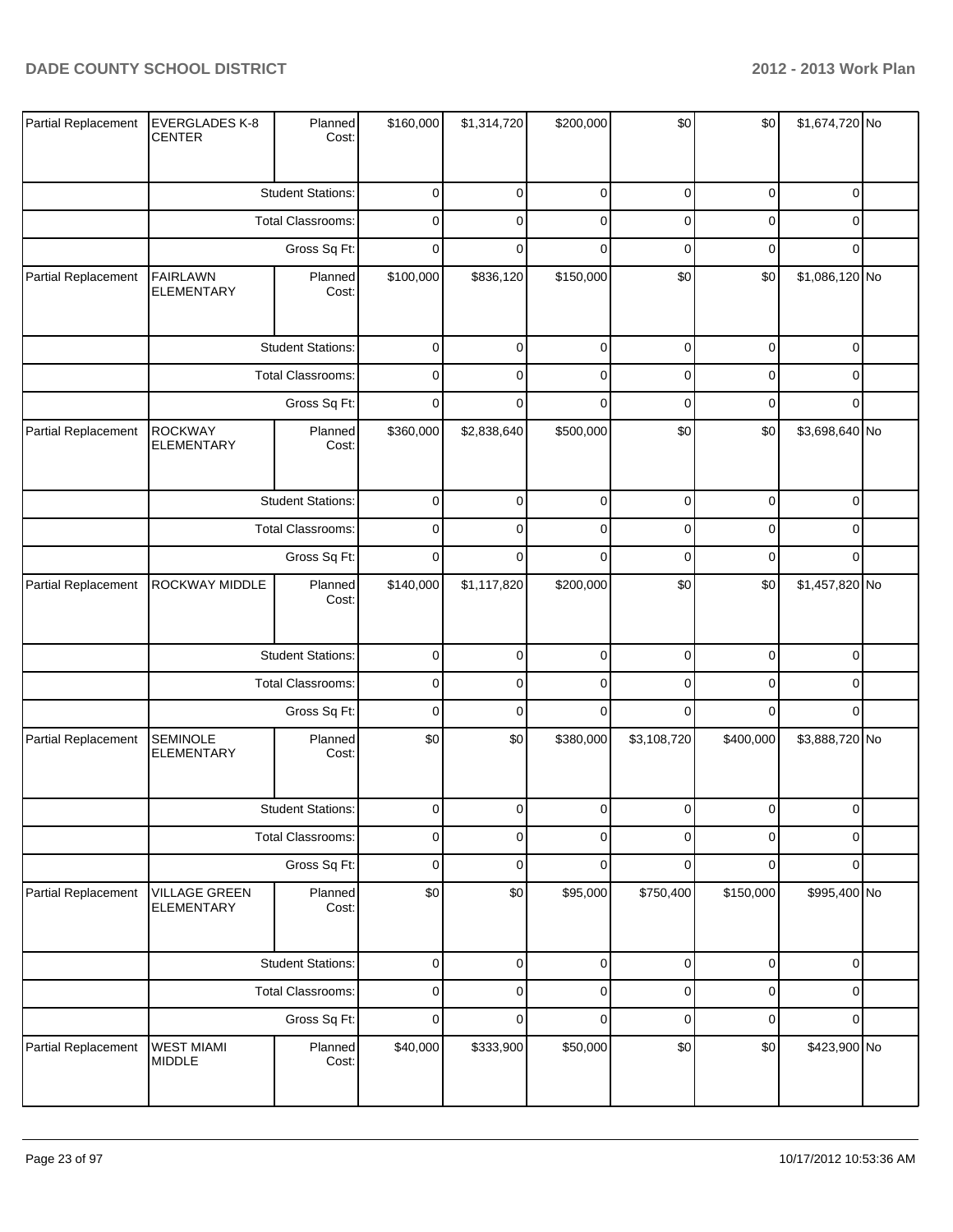|                            |                                            | <b>Student Stations:</b> | 0           | 0           | $\mathbf 0$ | 0              | $\overline{0}$   | $\mathbf 0$     |  |
|----------------------------|--------------------------------------------|--------------------------|-------------|-------------|-------------|----------------|------------------|-----------------|--|
|                            |                                            | <b>Total Classrooms:</b> | 0           | 0           | 0           | 0              | 0                | 0               |  |
|                            |                                            | Gross Sq Ft:             | 0           | 0           | 0           | 0              | 0                | 0               |  |
| Partial Replacement        | <b>COLONIAL DRIVE</b><br><b>ELEMENTARY</b> | Planned<br>Cost:         | \$30,000    | \$293,140   | \$50,000    | \$0            | \$0              | \$373,140 No    |  |
|                            |                                            | <b>Student Stations:</b> | $\mathbf 0$ | 0           | $\mathbf 0$ | $\overline{0}$ | $\pmb{0}$        | $\overline{0}$  |  |
|                            |                                            | <b>Total Classrooms:</b> | $\mathbf 0$ | 0           | $\mathbf 0$ | $\overline{0}$ | 0                | 0               |  |
|                            |                                            | Gross Sq Ft:             | $\mathbf 0$ | 0           | $\mathbf 0$ | $\overline{0}$ | 0                | $\mathbf 0$     |  |
| Partial Replacement        | <b>CORAL REEF</b><br><b>ELEMENTARY</b>     | Planned<br>Cost:         | \$0         | \$70,000    | \$535,798   | \$100,000      | \$0              | \$705,798 No    |  |
|                            |                                            | <b>Student Stations:</b> | 0           | 0           | $\mathbf 0$ | 0              | 0                | $\mathbf 0$     |  |
|                            |                                            | <b>Total Classrooms:</b> | 0           | $\Omega$    | 0           | 0              | 0                | 0               |  |
|                            |                                            | Gross Sq Ft:             | 0           | 0           | $\mathbf 0$ | 0              | 0                | 0               |  |
| Partial Replacement        | <b>CUTLER RIDGE</b><br><b>ELEMENTARY</b>   | Planned<br>Cost:         | \$0         | \$80,000    | \$628,560   | \$100,000      | \$0              | \$808,560 No    |  |
|                            |                                            | <b>Student Stations:</b> | $\mathbf 0$ | $\mathbf 0$ | $\mathbf 0$ | $\overline{0}$ | $\pmb{0}$        | $\overline{0}$  |  |
|                            |                                            | Total Classrooms:        | $\mathbf 0$ | 0           | $\mathbf 0$ | $\overline{0}$ | 0                | 0               |  |
|                            |                                            | Gross Sq Ft:             | $\mathbf 0$ | 0           | $\mathbf 0$ | 0              | $\mathbf 0$      | 0               |  |
| Partial Replacement        | <b>CUTLER RIDGE</b><br><b>MIDDLE</b>       | Planned<br>Cost:         | \$1,200,000 | \$9,298,260 | \$1,500,000 | \$0            | \$0              | \$11,998,260 No |  |
|                            |                                            | <b>Student Stations:</b> | 0           | 0           | $\mathbf 0$ | 0              | 0                | $\mathbf 0$     |  |
|                            |                                            | Total Classrooms:        | 0           | 0           | 0           | 0              | 0                | 0               |  |
|                            |                                            | Gross Sq Ft:             | 0           | 0           | 0           | 0              | 0                | 0               |  |
| <b>Partial Replacement</b> | <b>HOWARD DRIVE</b><br><b>ELEMENTARY</b>   | Planned<br>Cost:         | \$0         | \$0         | \$100,000   | \$903,620      | \$150,000        | \$1,153,620 No  |  |
|                            |                                            | <b>Student Stations:</b> | 0           | $\pmb{0}$   | $\pmb{0}$   | $\mathbf 0$    | $\boldsymbol{0}$ | $\overline{0}$  |  |
|                            |                                            | <b>Total Classrooms:</b> | $\pmb{0}$   | 0           | $\pmb{0}$   | $\mathbf 0$    | $\pmb{0}$        | $\overline{0}$  |  |
|                            |                                            | Gross Sq Ft:             | $\pmb{0}$   | 0           | $\mathbf 0$ | 0              | $\pmb{0}$        | 0               |  |
| Partial Replacement        | LEISURE CITY K-8<br><b>CENTER</b>          | Planned<br>Cost:         | \$0         | \$480,000   | \$3,823,660 | \$500,000      | \$0              | \$4,803,660 No  |  |
|                            |                                            | <b>Student Stations:</b> | 0           | 0           | $\mathbf 0$ | 0              | 0                | $\mathbf 0$     |  |
|                            |                                            | Total Classrooms:        | 0           | 0           | $\mathbf 0$ | 0              | 0                | $\mathbf 0$     |  |
|                            |                                            | Gross Sq Ft:             | $\mathbf 0$ | $\pmb{0}$   | $\pmb{0}$   | $\pmb{0}$      | $\pmb{0}$        | $\overline{0}$  |  |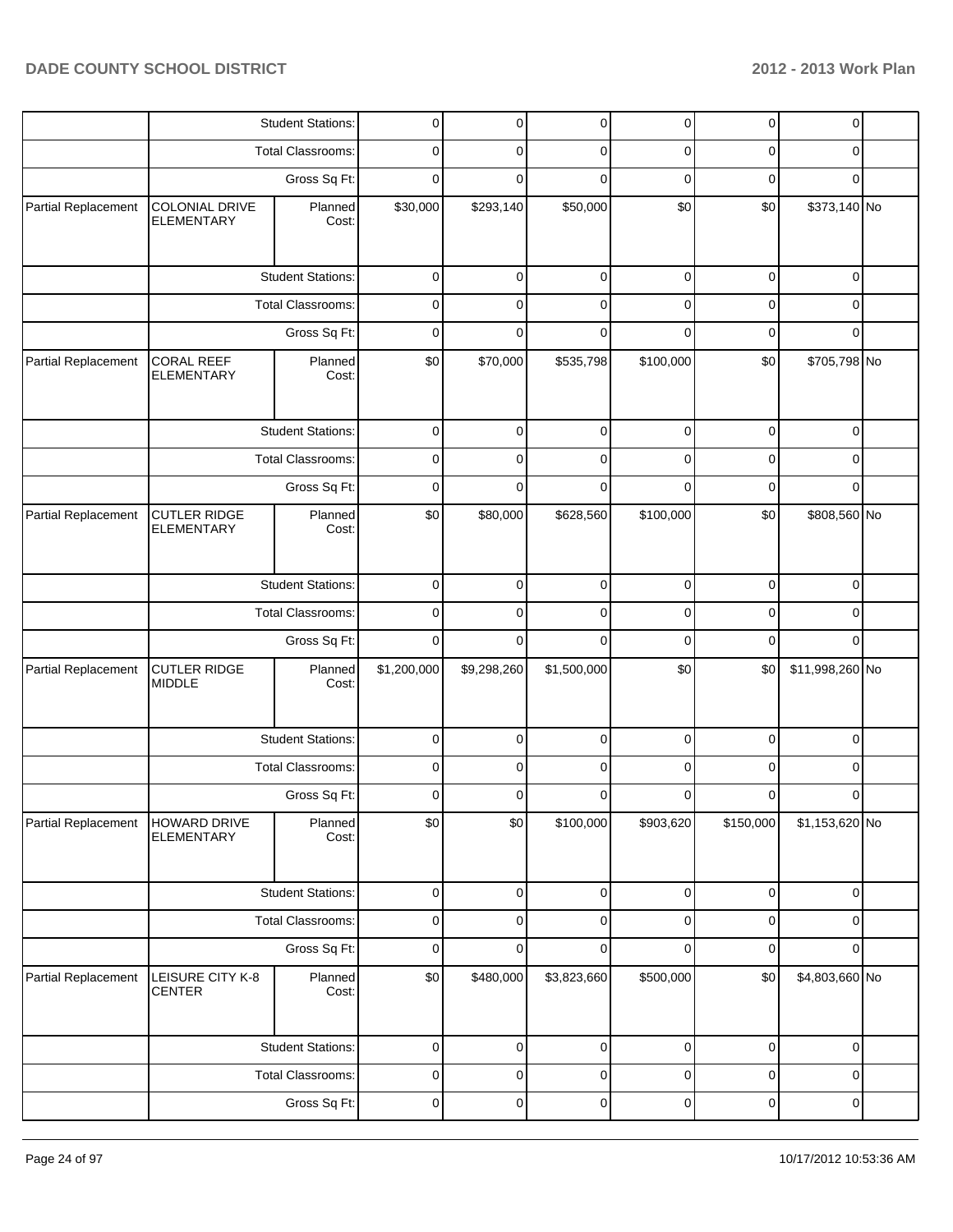| Partial Replacement<br>(Now Miami<br>MacArthur South)     | <b>NARANJA</b><br><b>ELEMENTARY</b>   | Planned<br>Cost:         | \$0          | \$0            | \$140,000   | \$1,076,060 | \$200,000   | \$1,416,060 No   |  |
|-----------------------------------------------------------|---------------------------------------|--------------------------|--------------|----------------|-------------|-------------|-------------|------------------|--|
|                                                           |                                       | <b>Student Stations:</b> | 0            | 0              | 0           | 0           | 0           | 0                |  |
|                                                           |                                       | Total Classrooms:        | 0            | 0              | 0           | 0           | 0           | 0                |  |
|                                                           |                                       | Gross Sq Ft:             | 0            | 0              | 0           | 0           | 0           | 0                |  |
| Partial Replacement                                       | <b>PALMETTO</b><br><b>ELEMENTARY</b>  | Planned<br>Cost:         | \$140,000    | \$1,142,120    | \$200,000   | \$0         | \$0         | \$1,482,120 No   |  |
|                                                           |                                       | <b>Student Stations:</b> | $\pmb{0}$    | $\overline{0}$ | $\mathbf 0$ | $\mathbf 0$ | $\mathbf 0$ | $\mathbf{0}$     |  |
|                                                           |                                       | Total Classrooms:        | $\pmb{0}$    | $\mathbf 0$    | $\mathbf 0$ | 0           | 0           | 0                |  |
|                                                           |                                       | Gross Sq Ft:             | 0            | $\mathbf 0$    | 0           | $\Omega$    | 0           | $\Omega$         |  |
| Partial Replacement                                       | <b>PINECREST</b><br><b>ELEMENTARY</b> | Planned<br>Cost:         | \$0          | \$0            | \$130,000   | \$989,220   | \$200,000   | \$1,319,220 No   |  |
|                                                           |                                       | <b>Student Stations:</b> | 0            | $\mathbf 0$    | 0           | 0           | 0           | 0                |  |
|                                                           |                                       | Total Classrooms:        | 0            | 0              | 0           | 0           | 0           | 0                |  |
|                                                           |                                       | Gross Sq Ft:             | 0            | 0              | 0           | 0           | 0           | $\Omega$         |  |
| Partial Replacement                                       | <b>REDONDO</b><br>ELEMENTARY          | Planned<br>Cost:         | \$30,000     | \$293,320      | \$50,000    | \$0         | \$0         | \$373,320 No     |  |
|                                                           |                                       | <b>Student Stations:</b> | $\pmb{0}$    | $\overline{0}$ | $\pmb{0}$   | $\mathbf 0$ | 0           | 0                |  |
|                                                           |                                       | Total Classrooms:        | $\mathbf 0$  | $\mathbf 0$    | $\mathbf 0$ | 0           | 0           | 0                |  |
|                                                           |                                       | Gross Sq Ft:             | $\mathbf 0$  | $\mathbf 0$    | 0           | 0           | 0           | 0                |  |
| Remodeling/Renovati MIAMI SENIOR<br>on<br>(Carry Forward) | <b>HIGH</b>                           | Planned<br>Cost:         | \$11,920,833 | \$0            | \$0         | \$0         | \$0         | \$11,920,833 Yes |  |
|                                                           |                                       | <b>Student Stations:</b> | $\Omega$     | $\Omega$       | $\Omega$    | $\Omega$    | $\Omega$    | $\Omega$         |  |
|                                                           |                                       | Total Classrooms:        | 0            | $\mathbf 0$    | 0           | 0           | 0           | 0                |  |
|                                                           |                                       | Gross Sq Ft:             | 126,122      | $\mathbf 0$    | 0           | 0           | 0           | 126,122          |  |
| <b>Gym Renovations</b><br>(Carry Forward)                 | <b>NORTH MIAMI</b><br><b>MIDDLE</b>   | Planned<br>Cost:         | \$1,085,810  | \$0            | \$0         | \$0         | \$0         | \$1,085,810 Yes  |  |
|                                                           |                                       | <b>Student Stations:</b> | $\pmb{0}$    | $\overline{0}$ | $\pmb{0}$   | $\mathbf 0$ | $\mathbf 0$ | 0                |  |
|                                                           |                                       | Total Classrooms:        | 0            | $\mathbf 0$    | $\pmb{0}$   | 0           | 0           | 0                |  |
|                                                           |                                       | Gross Sq Ft:             | 27,476       | $\mathbf 0$    | $\mathbf 0$ | 0           | 0           | 27,476           |  |
| Fields (Carry<br>Forward)                                 | NORTH MIAMI<br>SENIOR HIGH            | Planned<br>Cost:         | \$2,310,776  | \$0            | \$0         | \$0         | \$0         | \$2,310,776 Yes  |  |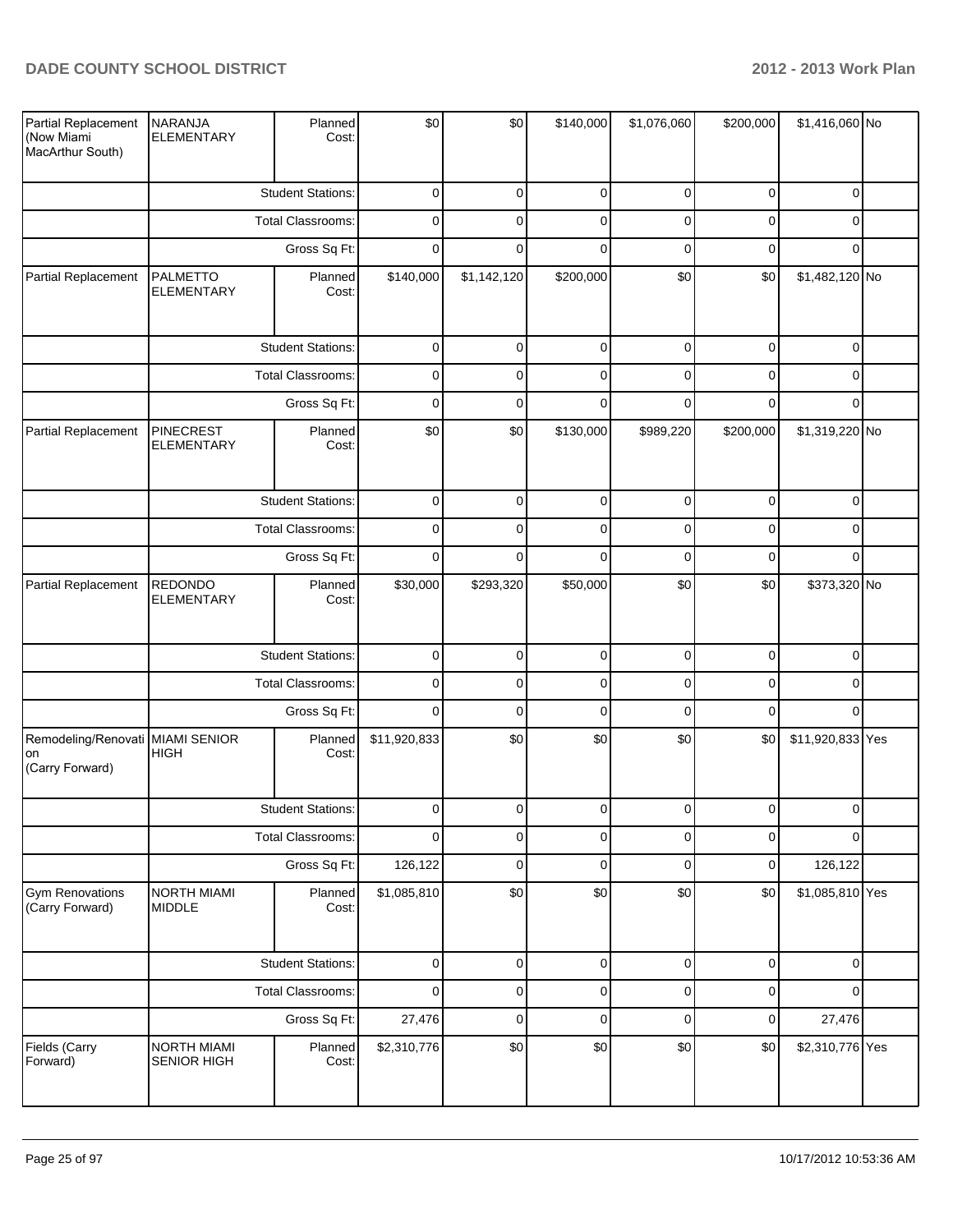|                     |                                                          | <b>Student Stations:</b> | 0              | 0            | $\mathbf 0$  | $\overline{0}$ | $\overline{0}$ | $\overline{0}$                                                                                                                                                                                                                                                                                |  |
|---------------------|----------------------------------------------------------|--------------------------|----------------|--------------|--------------|----------------|----------------|-----------------------------------------------------------------------------------------------------------------------------------------------------------------------------------------------------------------------------------------------------------------------------------------------|--|
|                     |                                                          | <b>Total Classrooms:</b> | 0              | $\Omega$     | $\mathbf 0$  | 0              | 0              | 0                                                                                                                                                                                                                                                                                             |  |
|                     |                                                          | Gross Sq Ft:             | 217,800        | $\Omega$     | $\Omega$     | 0              | $\mathbf 0$    | 217,800                                                                                                                                                                                                                                                                                       |  |
| Partial Replacement | <b>MIAMI NORLAND</b><br><b>SENIOR HIGH</b>               | Planned<br>Cost:         | \$0            | \$3,000,000  | \$24,564,540 | \$0            | \$3,000,000    | \$30,564,540 No                                                                                                                                                                                                                                                                               |  |
|                     |                                                          | <b>Student Stations:</b> | $\mathbf 0$    | $\mathbf 0$  | $\mathbf 0$  | $\mathbf 0$    | $\mathbf 0$    | $\pmb{0}$                                                                                                                                                                                                                                                                                     |  |
|                     |                                                          | Total Classrooms:        | 0              | $\mathbf{0}$ | $\Omega$     | 0              | $\mathbf 0$    | 0                                                                                                                                                                                                                                                                                             |  |
|                     |                                                          | Gross Sq Ft:             | $\overline{0}$ | $\mathbf{0}$ | $\Omega$     | 0              | $\mathbf 0$    | $\mathbf 0$                                                                                                                                                                                                                                                                                   |  |
| Partial Replacement | <b>BENJAMIN</b><br><b>FRANKLIN K-8</b><br><b>CENTER</b>  | Planned<br>Cost:         | \$0            | \$0          | \$1,000,000  | \$0            | \$9,620,000    |                                                                                                                                                                                                                                                                                               |  |
|                     |                                                          | <b>Student Stations:</b> | $\mathbf 0$    | 0            | $\mathbf 0$  | $\mathbf 0$    | $\pmb{0}$      |                                                                                                                                                                                                                                                                                               |  |
|                     |                                                          | <b>Total Classrooms:</b> | 0              | $\Omega$     | $\Omega$     | 0              | 0              |                                                                                                                                                                                                                                                                                               |  |
|                     |                                                          | Gross Sq Ft:             | 0              | 0            | $\Omega$     | 0              | $\mathbf 0$    |                                                                                                                                                                                                                                                                                               |  |
| Partial Replacement | <b>FREDERICK</b><br><b>DOUGLASS</b><br><b>ELEMENTARY</b> | Planned<br>Cost:         | \$0            | \$0          | \$850,000    | \$0            | \$7,907,600    |                                                                                                                                                                                                                                                                                               |  |
|                     |                                                          | <b>Student Stations:</b> | $\mathbf 0$    | $\mathbf 0$  | $\mathbf 0$  | $\mathbf 0$    | $\mathbf 0$    |                                                                                                                                                                                                                                                                                               |  |
|                     |                                                          | <b>Total Classrooms:</b> | $\mathbf 0$    | 0            | $\mathbf 0$  | $\overline{0}$ | $\mathbf 0$    | $\mathbf 0$                                                                                                                                                                                                                                                                                   |  |
|                     |                                                          | Gross Sq Ft:             | $\mathbf 0$    | $\mathbf{0}$ | $\mathbf 0$  | $\mathbf{0}$   | $\mathbf 0$    | 0                                                                                                                                                                                                                                                                                             |  |
| Partial Replacement | <b>GEORGE T BAKER</b><br><b>AVIATION</b>                 | Planned<br>Cost:         | \$0            | \$0          | \$0          | \$250,000      | \$2,322,584    |                                                                                                                                                                                                                                                                                               |  |
|                     |                                                          | <b>Student Stations:</b> | $\mathbf 0$    | $\Omega$     | $\mathbf 0$  | 0              | $\mathbf 0$    |                                                                                                                                                                                                                                                                                               |  |
|                     |                                                          | <b>Total Classrooms:</b> | 0              | 0            | $\mathbf 0$  | 0              | $\pmb{0}$      | \$10,620,000 No<br>$\overline{0}$<br>$\overline{0}$<br>$\overline{0}$<br>\$8,757,600 No<br>$\overline{0}$<br>\$2,572,584 No<br>$\overline{0}$<br>0<br>0<br>\$3,275,751 No<br>$\mathbf 0$<br>$\overline{0}$<br>$\overline{0}$<br>\$32,800,000 No<br>$\overline{0}$<br>$\mathbf 0$<br>$\pmb{0}$ |  |
|                     |                                                          | Gross Sq Ft:             | 0              | $\Omega$     | 0            | 0              | 0              |                                                                                                                                                                                                                                                                                               |  |
| Partial Replacement | <b>WEST</b><br>LABORATORY<br><b>ELEMENTARY</b>           | Planned<br>Cost:         | \$0            | \$320,000    | \$2,955,751  | \$0            | \$0            |                                                                                                                                                                                                                                                                                               |  |
|                     |                                                          | <b>Student Stations:</b> | $\pmb{0}$      | $\mathbf 0$  | $\mathbf 0$  | $\mathbf 0$    | $\pmb{0}$      |                                                                                                                                                                                                                                                                                               |  |
|                     |                                                          | <b>Total Classrooms:</b> | $\pmb{0}$      | 0            | $\mathbf 0$  | $\mathbf 0$    | $\pmb{0}$      |                                                                                                                                                                                                                                                                                               |  |
|                     |                                                          | Gross Sq Ft:             | $\pmb{0}$      | 0            | $\mathbf 0$  | $\mathbf 0$    | $\pmb{0}$      |                                                                                                                                                                                                                                                                                               |  |
| Partial Replacement | SOUTHWEST MIAMI<br>SENIOR HIGH                           | Planned<br>Cost:         | \$0            | \$3,000,000  | \$26,800,000 | \$0            | \$3,000,000    |                                                                                                                                                                                                                                                                                               |  |
|                     |                                                          | <b>Student Stations:</b> | 0              | 0            | $\mathbf 0$  | 0              | $\pmb{0}$      |                                                                                                                                                                                                                                                                                               |  |
|                     |                                                          | Total Classrooms:        | $\pmb{0}$      | 0            | $\mathbf 0$  | 0              | $\pmb{0}$      |                                                                                                                                                                                                                                                                                               |  |
|                     |                                                          | Gross Sq Ft:             | $\mathbf 0$    | 0            | $\pmb{0}$    | 0              | $\pmb{0}$      |                                                                                                                                                                                                                                                                                               |  |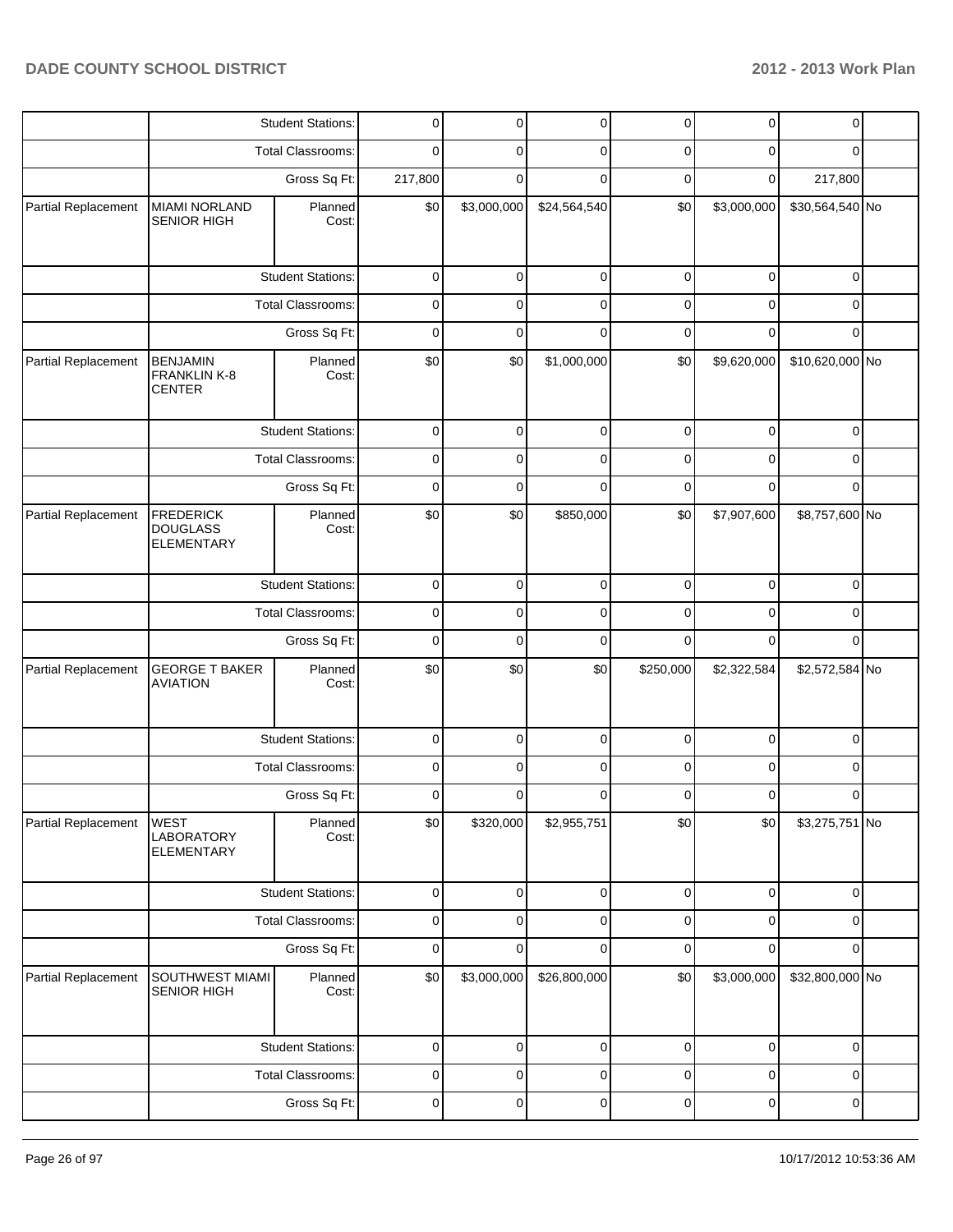| Partial Replacement | <b>AIR BASE</b><br><b>ELEMENTARY</b>                     | Planned<br>Cost:         | \$949,140      | \$0         | \$0            | \$0         | \$0         | \$949,140 No |  |
|---------------------|----------------------------------------------------------|--------------------------|----------------|-------------|----------------|-------------|-------------|--------------|--|
|                     |                                                          | <b>Student Stations:</b> | $\mathbf 0$    | $\mathbf 0$ | $\mathbf 0$    | $\Omega$    | $\mathbf 0$ | $\mathbf 0$  |  |
|                     |                                                          | <b>Total Classrooms:</b> | $\mathbf 0$    | $\mathbf 0$ | $\overline{0}$ | $\mathbf 0$ | $\pmb{0}$   | $\mathbf 0$  |  |
|                     | Gross Sq Ft:                                             |                          | 0              | $\mathbf 0$ | $\mathbf 0$    | $\mathbf 0$ | $\mathbf 0$ | $\pmb{0}$    |  |
| iPrep - Remodeling  | HIALEAH-MIAMI<br>LAKES SENIOR<br><b>HIGH</b>             | Planned<br>Cost:         | \$450,000      | \$0         | \$0            | \$0         | \$0         | \$450,000 No |  |
|                     |                                                          | <b>Student Stations:</b> | 100            | $\mathbf 0$ | $\overline{0}$ | 0           | $\pmb{0}$   | 100          |  |
|                     |                                                          | <b>Total Classrooms:</b> | $\overline{4}$ | $\Omega$    | $\overline{0}$ | $\Omega$    | $\mathbf 0$ | 4            |  |
|                     |                                                          | Gross Sq Ft:             | 3,000          | $\mathbf 0$ | $\overline{0}$ | $\mathbf 0$ | $\pmb{0}$   | 3,000        |  |
| iPrep - Remodeling  | <b>G HOLMES</b><br><b>BRADDOCK</b><br><b>SENIOR HIGH</b> | Planned<br>Cost:         | \$450,000      | \$0         | \$0            | \$0         | \$0         | \$450,000 No |  |
|                     |                                                          | <b>Student Stations:</b> | 100            | $\Omega$    | $\overline{0}$ | $\mathbf 0$ | $\mathbf 0$ | 100          |  |
|                     |                                                          | <b>Total Classrooms:</b> | 4              | $\Omega$    | $\mathbf 0$    | $\mathbf 0$ | $\mathbf 0$ | 4            |  |
|                     |                                                          | Gross Sq Ft:             | 3,000          | $\mathbf 0$ | $\mathbf 0$    | $\mathbf 0$ | $\mathbf 0$ | 3,000        |  |
| iTech - Remodeling  | <b>MIAMI SPRINGS</b><br><b>SENIOR HIGH</b>               | Planned<br>Cost:         | \$300,000      | \$0         | \$0            | \$0         | \$0         | \$300,000 No |  |
|                     |                                                          | <b>Student Stations:</b> | 100            | $\mathbf 0$ | $\mathbf 0$    | $\mathbf 0$ | 0           | 100          |  |
|                     |                                                          | <b>Total Classrooms:</b> | 4              | $\mathbf 0$ | $\overline{0}$ | $\mathbf 0$ | $\pmb{0}$   | 4            |  |
|                     |                                                          | Gross Sq Ft:             | 3,000          | $\Omega$    | $\overline{0}$ | $\Omega$    | $\mathbf 0$ | 3,000        |  |

| <b>Planned Cost:</b>     |                 |         |  | \$40,760,206   \$143,209,760   \$174,384,069   \$159,641,860   \$105,195,184   \$623,191,079 |         |
|--------------------------|-----------------|---------|--|----------------------------------------------------------------------------------------------|---------|
| <b>Student Stations:</b> | 564             | 1.876 l |  |                                                                                              | 2,440   |
| <b>Total Classrooms:</b> | 24 <sub>1</sub> | 86      |  |                                                                                              | 110     |
| Gross Sq Ft:             | 436,198         | 270,000 |  |                                                                                              | 706,198 |

# **Other Project Schedules**

Major renovations, remodeling, and additions of capital outlay projects that do not add capacity to schools.

| <b>Project Description</b> | Location                                      | 2012 - 2013<br><b>Actual Budget</b> | $2013 - 2014$<br>Projected | $2014 - 2015$<br>Projected | $2015 - 2016$<br>Projected | 2016 - 2017<br>Projected | Total          | Funded |
|----------------------------|-----------------------------------------------|-------------------------------------|----------------------------|----------------------------|----------------------------|--------------------------|----------------|--------|
| Improvements/Renovations   | BARBARA HAWKINS<br><b>IELEMENTARY</b>         | \$0 <sub>1</sub>                    | \$795,070                  | \$420.404]                 | \$594,109                  | \$٥Ι                     | \$1,809,583 No |        |
| Improvements/Renovations   | <b>BISCAYNE GARDENS</b><br><b>IELEMENTARY</b> | \$1,167,021                         | \$3,115,809                | \$1.740.758                | \$653.145                  | \$315.040                | \$6,991,773 No |        |
| Ilmprovements/Renovations  | <b>BRENTWOOD</b><br><b>IELEMENTARY</b>        | \$307.194                           | \$1,715,013                | \$3,995,153                | \$1,565,534                | \$٥Ι                     | \$7,582,894 No |        |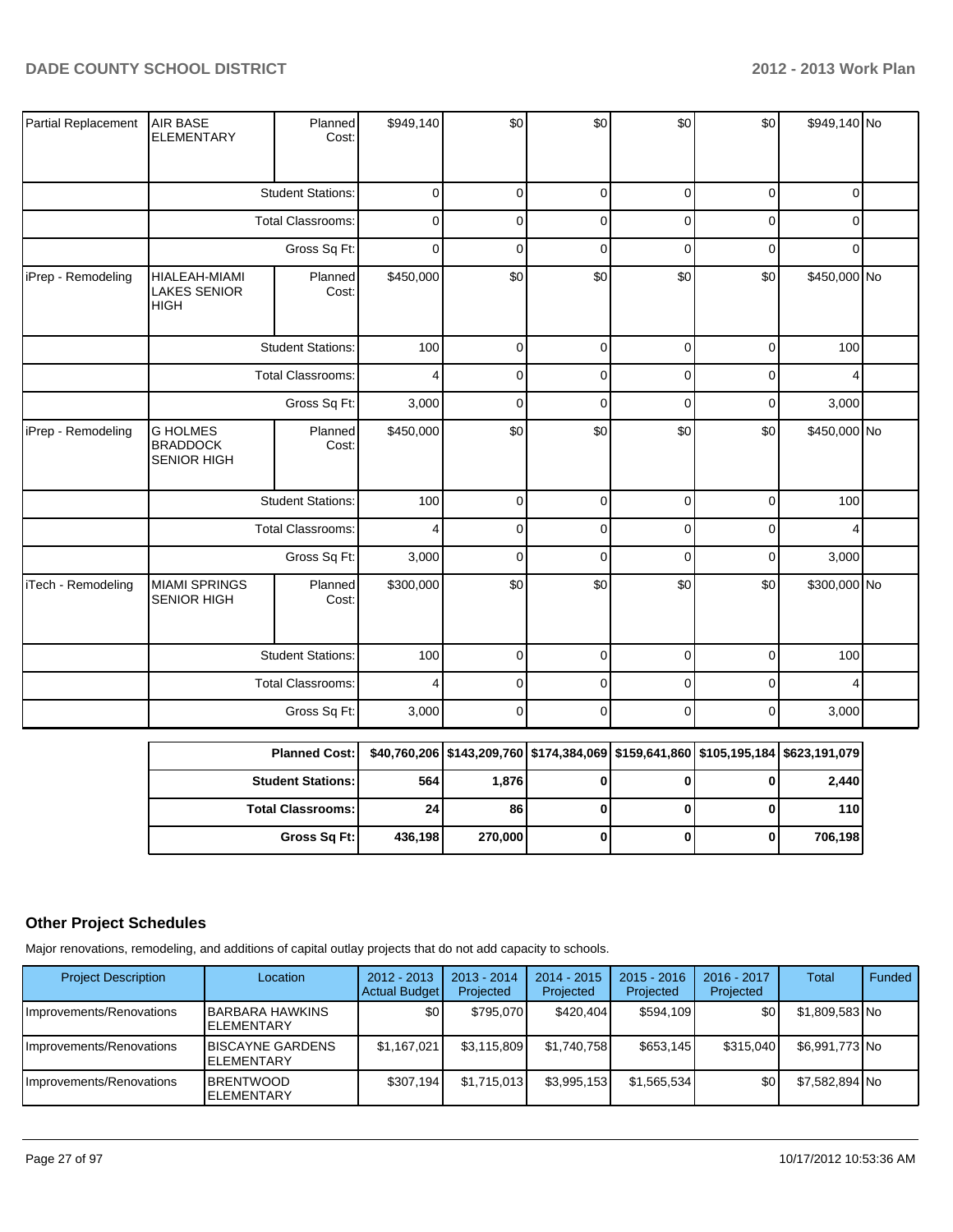| Improvements/Renovations | <b>BUNCHE PARK</b><br><b>ELEMENTARY</b>                            | \$12,450  | \$43,272    | \$22,978    | \$8,784     | \$0       | \$87,484 No     |  |
|--------------------------|--------------------------------------------------------------------|-----------|-------------|-------------|-------------|-----------|-----------------|--|
| Improvements/Renovations | <b>CAROL CITY</b><br>ELEMENTARY                                    | \$84,904  | \$1,360,807 | \$794,827   | \$1,143,464 | \$138,965 | \$3,522,967 No  |  |
| Improvements/Renovations | <b>CAROL CITY MIDDLE</b>                                           | \$476,393 | \$2,481,073 | \$1,007,570 | \$409,141   | \$163,499 | \$4,537,676 No  |  |
| Improvements/Renovations | <b>CHARLES DAVID</b><br>WYCHE JR<br><b>ELEMENTARY</b>              | \$7,871   | \$1,863,352 | \$30,108    | \$12,388    | \$0       | \$1,913,719 No  |  |
| Improvements/Renovations | <b>CRESTVIEW</b><br>ELEMENTARY                                     | \$111,067 | \$1,586,225 | \$476,543   | \$437,923   | \$12,465  | \$2,624,223 No  |  |
| Improvements/Renovations | DR. ROBERT B. INGRAM<br><b>ELEMENTARY</b>                          | \$60,876  | \$1,316,977 | \$1,432,149 | \$1,299,257 | \$133,676 | \$4,242,935 No  |  |
| Improvements/Renovations | <b>GOLDEN GLADES</b><br><b>ELEMENTARY</b>                          | \$34,322  | \$883,251   | \$414,837   | \$600,185   | \$54,101  | \$1,986,696 No  |  |
| Improvements/Renovations | <b>HIBISCUS ELEMENTARY</b>                                         | \$222,282 | \$969,032   | \$483,050   | \$296,755   | \$14,096  | \$1,985,215 No  |  |
| Improvements/Renovations | YWAACD @ JAN MANN<br><b>OPPORTUNITY</b><br><b>EDUCATION CENTER</b> | \$45,229  | \$1,115,534 | \$359,217   | \$677,090   | \$0       | \$2,197,070 No  |  |
| Improvements/Renovations | JOELLA C GOOD<br><b>ELEMENTARY</b>                                 | \$58,590  | \$3,620,187 | \$1,005,025 | \$933,425   | \$364,746 | \$5.981.973 No  |  |
| Improvements/Renovations | <b>LAKE STEVENS</b><br><b>ELEMENTARY</b>                           | \$746,161 | \$1,902,777 | \$1,730,893 | \$940,584   | \$233,809 | \$5,554,224 No  |  |
| Improvements/Renovations | LAKE STEVENS MIDDLE                                                | \$197,053 | \$4,166,460 | \$2,243,082 | \$1,147,936 | \$19,889  | \$7,774,420 No  |  |
| Improvements/Renovations | LINDA LENTIN K-8<br>CENTER                                         | \$47,172  | \$547,737   | \$2,520,795 | \$505,437   | \$4,878   | \$3,626,019 No  |  |
| Improvements/Renovations | MIAMI GARDENS<br><b>ELEMENTARY</b>                                 | \$132,865 | \$114,859   | \$146,405   | \$0         | \$0       | \$394,129 No    |  |
| Improvements/Renovations | <b>MIAMI NORLAND</b><br>SENIOR HIGH                                | \$286,929 | \$133,286   | \$433,203   | \$358,017   | \$0       | $$1,211,435$ No |  |
| Improvements/Renovations | NATHAN B YOUNG<br><b>ELEMENTARY</b>                                | \$0       | \$229,054   | \$176,469   | \$169,446   | \$0       | \$574,969 No    |  |
| Improvements/Renovations | NATURAL BRIDGE<br><b>ELEMENTARY</b>                                | \$13,417  | \$692,339   | \$1,099,616 | \$911,485   | \$417,536 | \$3,134,393 No  |  |
| Improvements/Renovations | <b>NORLAND</b><br><b>ELEMENTARY</b>                                | \$19,690  | \$182,574   | \$212,245   | \$112,301   | \$8,500   | \$535,310 No    |  |
| Improvements/Renovations | NORLAND MIDDLE                                                     | \$60,952  | \$1,874,394 | \$1,498,325 | \$1,223,259 | \$182,317 | \$4,839,247 No  |  |
| Improvements/Renovations | <b>NORTH COUNTY K-8</b><br><b>CENTER</b>                           | \$419,402 | \$1,259,786 | \$679,422   | \$465,035   | \$5,651   | \$2,829,296 No  |  |
| Improvements/Renovations | <b>NORTH GLADE</b><br><b>ELEMENTARY</b>                            | \$921     | \$662,350   | \$418,083   | \$304,332   | \$227,644 | \$1,613,330 No  |  |
| Improvements/Renovations | <b>NORTH MIAMI</b><br>ELEMENTARY                                   | \$215,338 | \$388,474   | \$488,413   | \$376,017   | \$2,387   | \$1,470,629 No  |  |
| Improvements/Renovations | <b>NORWOOD</b><br><b>ELEMENTARY</b>                                | \$57,098  | \$2,022,120 | \$1,542,473 | \$733,136   | \$0       | \$4,354,827 No  |  |
| Improvements/Renovations | OAK GROVE<br><b>ELEMENTARY</b>                                     | \$277,912 | \$1,188,517 | \$1,030,096 | \$649,446   | \$36,066  | \$3,182,037 No  |  |
| Improvements/Renovations | <b>PARKVIEW</b><br>ELEMENTARY                                      | \$223,716 | \$623,921   | \$375,665   | \$455,821   | \$137,062 | \$1,816,185 No  |  |
| Improvements/Renovations | <b>PARKWAY</b><br>ELEMENTARY                                       | \$0       | \$415,743   | \$4,797     | \$61,076    | \$0       | \$481,616 No    |  |
| Improvements/Renovations | PARKWAY MIDDLE                                                     | \$0       | \$1,758,430 | \$1,021,376 | \$707,944   | \$50,552  | \$3,538,302 No  |  |
| Improvements/Renovations | <b>RAINBOW PARK</b><br><b>ELEMENTARY</b>                           | \$469,070 | \$1,209,331 | \$637,975   | \$968,748   | \$2,205   | \$3,287,329 No  |  |
| Improvements/Renovations | <b>ROBERT RENICK</b><br><b>EDUCATION CENTER</b>                    | \$0       | \$1,390,764 | \$921,922   | \$0         | \$0       | \$2,312,686 No  |  |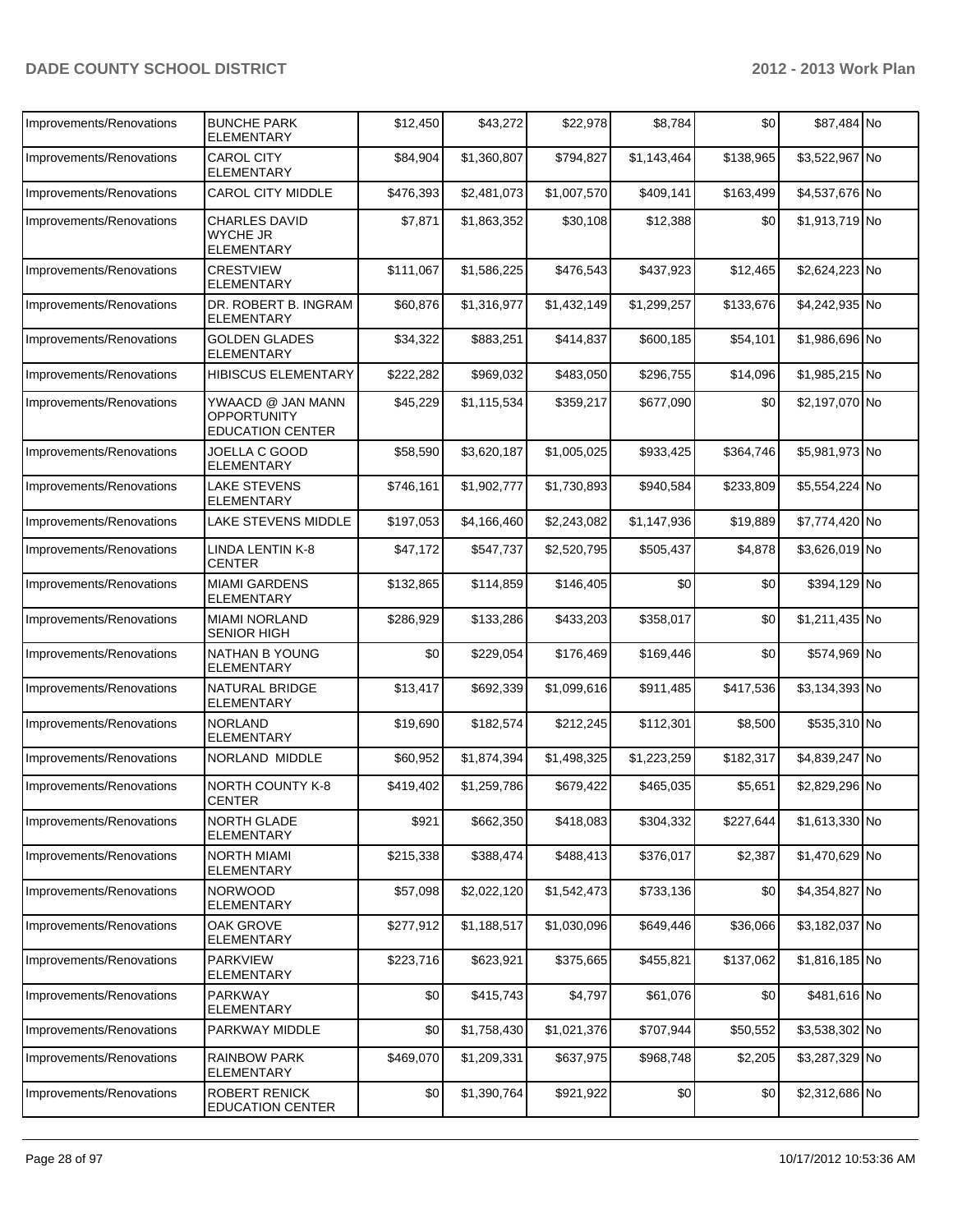| Improvements/Renovations | <b>SCOTT LAKE</b><br><b>ELEMENTARY</b>                             | \$35,050    | \$534,340   | \$482,074   | \$456,238   | \$2,643   | \$1,510,345 No |  |
|--------------------------|--------------------------------------------------------------------|-------------|-------------|-------------|-------------|-----------|----------------|--|
| Improvements/Renovations | <b>SKYWAY ELEMENTARY</b>                                           | \$16,377    | \$16,374    | \$13,238    | \$17,568    | \$0       | \$63,557 No    |  |
| Improvements/Renovations | THOMAS JEFFERSON<br><b>MIDDLE</b>                                  | \$276,222   | \$3,922,075 | \$1,599,889 | \$1,025,658 | \$316,259 | \$7,140,103 No |  |
| Improvements/Renovations | W J BRYAN<br><b>ELEMENTARY</b>                                     | \$79,470    | \$689,900   | \$726,384   | \$134,038   | \$255,362 | \$1,885,154 No |  |
| Improvements/Renovations | ALLAPATTAH MIDDLE                                                  | \$0         | \$3,286,159 | \$164,829   | \$2,348,603 | \$0       | \$5,799,591 No |  |
| Improvements/Renovations | <b>ARCOLA LAKE</b><br><b>ELEMENTARY</b>                            | \$463,973   | \$2,344,045 | \$277,885   | \$373,532   | \$73,137  | \$3,532,572 No |  |
| Improvements/Renovations | <b>BOOKER T</b><br><b>WASHINGTON SENIOR</b><br><b>HIGH</b>         | \$187,834   | \$3,624,074 | \$894,180   | \$765,327   | \$49,150  | \$5,520,565 No |  |
| Improvements/Renovations | <b>BROADMOOR</b><br><b>ELEMENTARY</b>                              | \$146,786   | \$441,890   | \$244,563   | \$341,843   | \$32,274  | \$1,207,356 No |  |
| Improvements/Renovations | <b>BROWNSVILLE MIDDLE</b>                                          | \$231,810   | \$1,168,988 | \$1,921,447 | \$1,432,166 | \$253,347 | \$5,007,758 No |  |
| Improvements/Renovations | <b>CARRIE P</b><br>MEEK/WESTVIEW K-8<br><b>CENTER</b>              | \$176,861   | \$1,022,785 | \$552,394   | \$667,707   | \$229,033 | \$2,648,780 No |  |
| Improvements/Renovations | <b>CHARLES R DREW</b><br><b>ELEMENTARY</b>                         | \$1,358,688 | \$2,878,704 | \$1,055,873 | \$2,100,827 | \$664,633 | \$8,058,725 No |  |
| Improvements/Renovations | <b>COMSTOCK</b><br><b>ELEMENTARY</b>                               | \$46.027    | \$1,094,303 | \$89,146    | \$441,328   | \$8,937   | \$1,679,741 No |  |
| Improvements/Renovations | <b>COPE NORTH</b><br><b>ALTERNATIVE</b><br><b>EDUCATION CENTER</b> | \$446,822   | \$300,075   | \$301,896   | \$397,599   | \$33,745  | \$1,480,137 No |  |
| Improvements/Renovations | <b>D A DORSEY</b><br><b>EDUCATIONAL CENTER</b>                     | \$484,907   | \$2,821,859 | \$705,109   | \$1,250,817 | \$196,028 | \$5,458,720 No |  |
| Improvements/Renovations | <b>DESIGN AND</b><br><b>ARCHITECTURE</b><br><b>SENIOR HIGH</b>     | \$159,942   | \$1,643,713 | \$924,138   | \$1,317,793 | \$423,513 | \$4,469,099 No |  |
| Improvements/Renovations | DR HENRY W<br>MACK/WEST LITTLE<br><b>RIVER K-8 CENTER</b>          | \$840       | \$81,281    | \$40,707    | \$18,269    | \$6,221   | \$147,318 No   |  |
| Improvements/Renovations | <b>EARLINGTON HEIGHTS</b><br><b>ELEMENTARY</b>                     | \$161,036   | \$1,721,698 | \$543,722   | \$1,704,210 | \$253,778 | \$4,384,444 No |  |
| Improvements/Renovations | <b>EDISON PARK</b><br><b>ELEMENTARY</b>                            | \$590,665   | \$826,054   | \$1,063,650 | \$897,447   | \$1,144   | \$3,378,960 No |  |
| Improvements/Renovations | <b>ENEIDA MASSAS</b><br><b>HARTNER</b><br><b>ELEMENTARY</b>        | \$0         | \$8,543     | \$74,080    | \$24,497    | \$0       | \$107,120 No   |  |
| Improvements/Renovations | <b>GRATIGNY</b><br><b>ELEMENTARY</b>                               | \$0         | \$668,398   | \$647,493   | \$247,363   | \$228,964 | \$1,792,218 No |  |
| Improvements/Renovations | HENRY E S REEVES<br><b>ELEMENTARY</b>                              | \$302,065   | \$1,056,242 | \$1,099,223 | \$340,822   | \$232,269 | \$3,030,621 No |  |
| Improvements/Renovations | HORACE MANN MIDDLE                                                 | \$65,659    | \$4,192,587 | \$1,228,586 | \$1,562,210 | \$381,552 | \$7,430,594 No |  |
| Improvements/Renovations | HUBERT O SIBLEY K-8<br><b>CENTER</b>                               | \$0         | \$35,332    | \$717,415   | \$66,195    | \$0       | \$818,942 No   |  |
| Improvements/Renovations | JESSE J. McCRARY JR.<br>ELEMENTARY SCHOOL                          | \$77,094    | \$2,487,936 | \$588,901   | \$419,643   | \$8,392   | \$3,581,966 No |  |
| Improvements/Renovations | JOSE DE DIEGO MIDDLE                                               | \$0         | \$562,790   | \$200,619   | \$303,594   | \$3,573   | \$1,070,576 No |  |
| Improvements/Renovations | JUVENILE JUSTICE<br><b>CENTER</b>                                  | \$19,896    | \$701,248   | \$234,372   | \$635,419   | \$1,038   | \$1,591,973 No |  |
| Improvements/Renovations | KELSEY L PHARR<br><b>ELEMENTARY</b>                                | \$0         | \$1,355,494 | \$330,627   | \$179,193   | \$41,524  | \$1,906,838 No |  |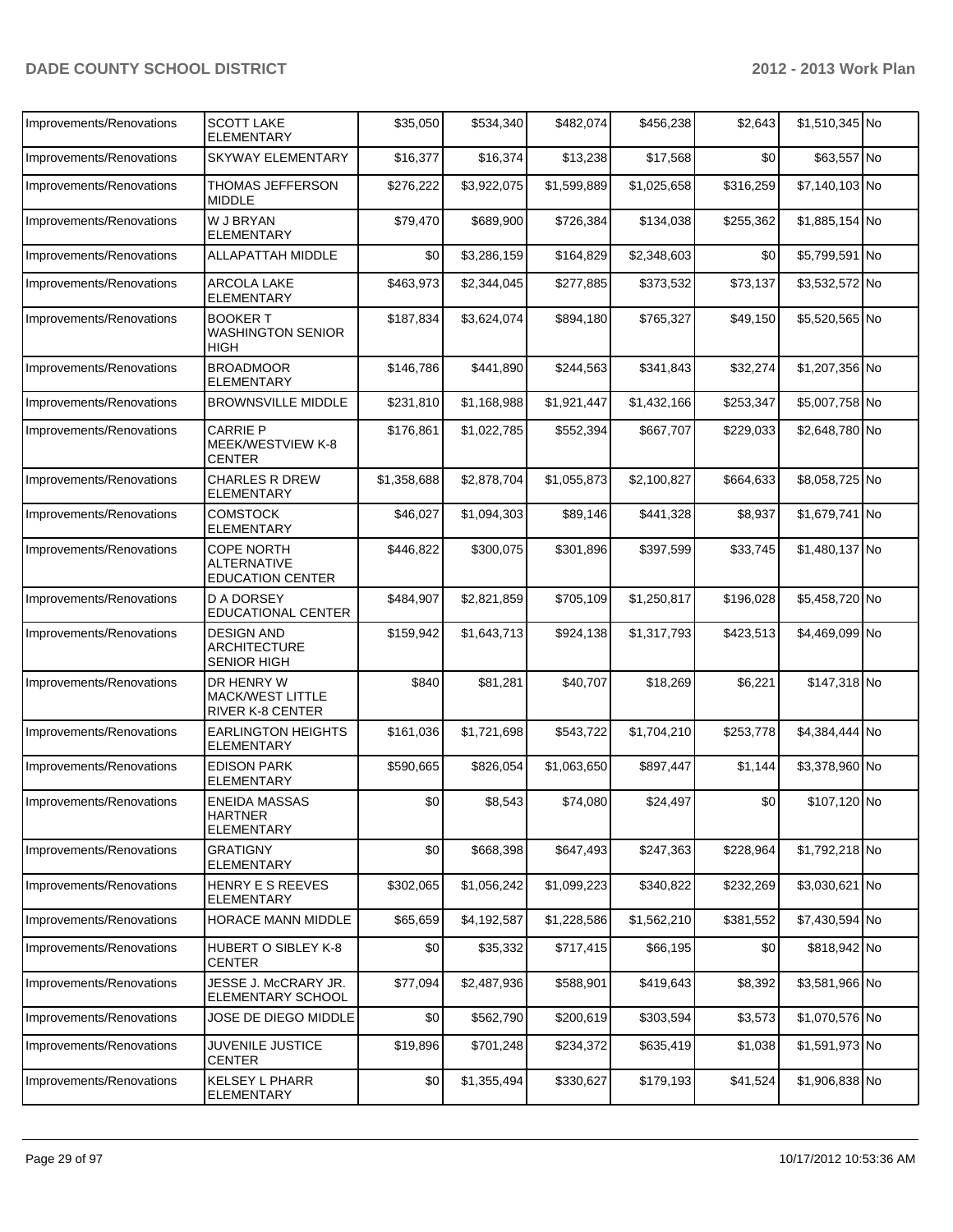| Improvements/Renovations | LAKEVIEW<br><b>ELEMENTARY</b>                                  | \$344,589   | \$2,157,397 | \$400,200   | \$786,735   | \$242,280   | \$3,931,201 No  |  |
|--------------------------|----------------------------------------------------------------|-------------|-------------|-------------|-------------|-------------|-----------------|--|
| Improvements/Renovations | <b>LENORA BRAYNON</b><br>SMITH ELEMENTARY                      | \$38,592    | \$3,721,873 | \$258,666   | \$227,315   | \$830,053   | \$5,076,499 No  |  |
| Improvements/Renovations | <b>LIBERTY CITY</b><br><b>ELEMENTARY</b>                       | \$263,272   | \$1,318,628 | \$95,877    | \$179,572   | \$143,323   | \$2,000,672 No  |  |
| Improvements/Renovations | LILLIE C EVANS K-8<br><b>CENTER</b>                            | \$285,885   | \$1,603,575 | \$754,381   | \$780,327   | \$221,174   | \$3,645,342 No  |  |
| Improvements/Renovations | <b>LINDSEY HOPKINS</b><br>TECHNICAL EDUCATION<br><b>CENTER</b> | \$115,049   | \$7,284,963 | \$1,656,408 | \$703,889   | \$126,342   | \$9,886,651 No  |  |
| Improvements/Renovations | <b>LORAH PARK</b><br><b>ELEMENTARY</b>                         | \$53,833    | \$336,206   | \$297,134   | \$684,672   | \$45,144    | \$1,416,989 No  |  |
| Improvements/Renovations | <b>MADISON MIDDLE</b>                                          | \$300,439   | \$1,871,517 | \$576,698   | \$364,101   | \$182,552   | \$3,295,307 No  |  |
| Improvements/Renovations | <b>MARTIN L KING</b><br><b>ELEMENTARY</b>                      | \$130,580   | \$865,461   | \$223,216   | \$763,177   | \$57,955    | \$2,040,389 No  |  |
| Improvements/Renovations | <b>MAYA ANGELOU</b><br><b>ELEMENTARY</b>                       | \$25,662    | \$2,169     | \$141,447   | \$0         | \$0         | \$169,278 No    |  |
| Improvements/Renovations | <b>MELROSE</b><br><b>ELEMENTARY</b>                            | \$51,913    | \$387,450   | \$171,908   | \$138,528   | \$64,678    | \$814,477 No    |  |
| Improvements/Renovations | <b>MIAMI EDISON MIDDLE</b>                                     | \$141,744   | \$1,029,213 | \$96,700    | \$89,634    | \$0         | $$1,357,291$ No |  |
| Improvements/Renovations | <b>MIAMI EDISON SENIOR</b><br><b>HIGH</b>                      | \$137,030   | \$3,466,569 | \$367,221   | \$128,692   | \$98,822    | \$4,198,334 No  |  |
| Improvements/Renovations | <b>MIAMI NORTHWESTERN</b><br><b>SENIOR HIGH</b>                | \$1,263,417 | \$4,028,546 | \$4,800,027 | \$2,211,204 | \$1,363,633 | \$13,666,827 No |  |
| Improvements/Renovations | <b>MIAMI PARK</b><br><b>ELEMENTARY</b>                         | \$72,508    | \$334,305   | \$18,473    | \$20,645    | \$77,006    | \$522,937 No    |  |
| Improvements/Renovations | <b>MIAMI SHORES</b><br><b>ELEMENTARY</b>                       | \$0         | \$3,454,985 | \$472,861   | \$1,124,989 | \$42,115    | \$5,094,950 No  |  |
| Improvements/Renovations | <b>MORNINGSIDE</b><br><b>ELEMENTARY</b>                        | \$513,245   | \$1,768,753 | \$649,576   | \$1,018,512 | \$2,534     | \$3,952,620 No  |  |
| Improvements/Renovations | <b>OLINDA ELEMENTARY</b>                                       | \$810,827   | \$916,044   | \$1,550,053 | \$1,446,044 | \$43,059    | \$4,766,027 No  |  |
| Improvements/Renovations | ORCHARD VILLA<br><b>ELEMENTARY</b>                             | \$855,389   | \$77,949    | \$813,745   | \$1,134,035 | \$57,117    | \$2,938,235 No  |  |
| Improvements/Renovations | <b>PAUL LAURENCE</b><br><b>DUNBAR ELEMENTARY</b>               | \$2,521     | \$3,022,894 | \$712,975   | \$1,824,755 | \$5,343     | \$5,568,488 No  |  |
| Improvements/Renovations | PHILLIS WHEATLEY<br><b>ELEMENTARY</b>                          | \$7,040     | \$2,248,544 | \$853,491   | \$355,945   | \$33,788    | \$3,498,808 No  |  |
| Improvements/Renovations | PHYLLIS R MILLER<br><b>ELEMENTARY</b>                          | \$0         | \$1,084,078 | \$177,132   | \$318,954   | \$01        | \$1,580,164 No  |  |
| Improvements/Renovations | POINCIANA PARK<br><b>ELEMENTARY</b>                            | \$295,661   | \$1,099,662 | \$830,746   | \$344,015   | \$230,424   | \$2,800,508 No  |  |
| Improvements/Renovations | <b>SANTA CLARA</b><br><b>ELEMENTARY</b>                        | \$0         | \$637,613   | \$81,388    | \$16,275    | \$0         | \$735,276 No    |  |
| Improvements/Renovations | <b>SHADOWLAWN</b><br><b>ELEMENTARY</b>                         | \$304,197   | \$693,276   | \$444,016   | \$54,944    | \$0         | \$1,496,433 No  |  |
| Improvements/Renovations | <b>THENA CROWDER</b><br><b>ELEMENTARY</b>                      | \$0         | \$1,209,979 | \$144,725   | \$822,713   | \$0         | \$2,177,417 No  |  |
| Improvements/Renovations | <b>TOUSSAINT</b><br><b>L'OUVERTURE</b><br><b>ELEMENTARY</b>    | \$15,500    | \$2,526,022 | \$1,307     | \$144,312   | \$5,666     | \$2,692,807 No  |  |
| Improvements/Renovations | <b>WESTVIEW MIDDLE</b>                                         | \$1,042,353 | \$2,776,134 | \$972,127   | \$562,329   | \$169,290   | \$5,522,233 No  |  |
| Improvements/Renovations | VAN E BLANTON<br>ELEMENTARY                                    | \$196,202   | \$1,350,523 | \$549,843   | \$895,930   | \$1,050,024 | \$4,042,522 No  |  |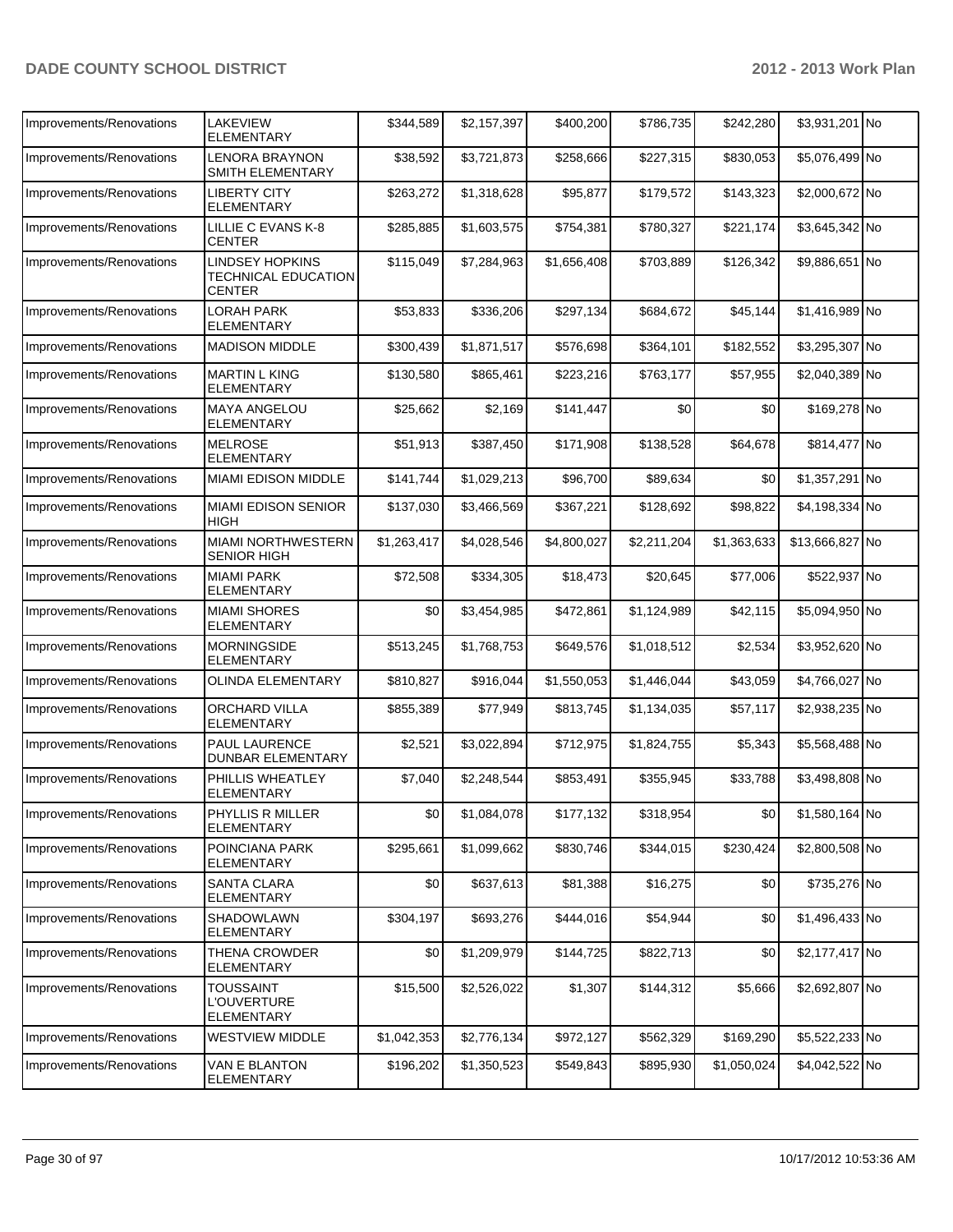| Improvements/Renovations | WILLIAM H TURNER<br>TECHNICAL ARTS<br><b>SENIOR HIGH</b>      | \$874,795   | \$258,653   | \$235,780   | \$190,185   | \$0         | \$1,559,413 No  |  |
|--------------------------|---------------------------------------------------------------|-------------|-------------|-------------|-------------|-------------|-----------------|--|
| Improvements/Renovations | <b>BISCAYNE</b><br>ELEMENTARY                                 | \$218,318   | \$2,574,257 | \$2,000,391 | \$788,489   | \$104,142   | \$5,685,597 No  |  |
| Improvements/Renovations | DR MICHAEL M KROP<br>SENIOR HIGH                              | \$128,311   | \$1,732,754 | \$900,845   | \$1,286,724 | \$0         | \$4,048,634 No  |  |
| Improvements/Renovations | FIENBERG-FISHER K-8<br>CENTER                                 | \$291,588   | \$2,698,494 | \$2,013,204 | \$4,755,923 | \$32,189    | \$9,791,398 No  |  |
| Improvements/Renovations | <b>FULFORD ELEMENTARY</b>                                     | \$500,608   | \$1,819,329 | \$745,533   | \$730,603   | \$25,822    | \$3,821,895 No  |  |
| Improvements/Renovations | GERTRUDE K<br>EDELMAN/SABAL PALM<br><b>ELEMENTARY</b>         | \$1,042     | \$1,906,341 | \$661,142   | \$591,945   | \$72,440    | \$3,232,910 No  |  |
| Improvements/Renovations | <b>GREYNOLDS PARK</b><br>ELEMENTARY                           | \$41,886    | \$961,119   | \$632,692   | \$611,485   | \$369,913   | \$2,617,095 No  |  |
| Improvements/Renovations | <b>HIGHLAND OAKS</b><br><b>MIDDLE</b>                         | \$0         | \$1,081,202 | \$2,043,809 | \$1,655,732 | \$6,824     | \$4,787,567 No  |  |
| Improvements/Renovations | <b>JOHN F KENNEDY</b><br>MIDDLE                               | \$117,804   | \$2,756,379 | \$1,508,675 | \$858,421   | \$254,710   | \$5,495,989 No  |  |
| Improvements/Renovations | <b>MADIE IVES</b><br><b>COMMUNITY</b><br><b>ELEMENTARY</b>    | \$85,224    | \$311,701   | \$450,624   | \$107,996   | \$48,680    | \$1,004,225 No  |  |
| Improvements/Renovations | <b>MIAMI BEACH SENIOR</b><br>HIGH                             | \$0         | \$261,409   | \$35,000    | \$0         | \$338       | \$296,747 No    |  |
| Improvements/Renovations | NAUTILUS MIDDLE                                               | \$102,649   | \$29,649    | \$849,561   | \$638,718   | \$193,560   | \$1,814,137 No  |  |
| Improvements/Renovations | <b>NORTH BEACH</b><br>ELEMENTARY                              | \$154,729   | \$1,687,578 | \$824,353   | \$504,022   | \$13,483    | \$3,184,165 No  |  |
| Improvements/Renovations | NORTH MIAMI BEACH<br><b>SENIOR HIGH</b>                       | \$617,781   | \$2,816,717 | \$3,446,344 | \$1,554,846 | \$641,307   | \$9,076,995 No  |  |
| Improvements/Renovations | OJUS ELEMENTARY                                               | \$229,474   | \$628,299   | \$1,284,522 | \$416,542   | \$41,118    | \$2,599,955 No  |  |
| Improvements/Renovations | RUTH K BROAD-BAY<br>HARBOR K-8 CENTER                         | \$0         | \$1,222,504 | \$440,557   | \$5,520     | \$0         | \$1,668,581 No  |  |
| Improvements/Renovations | <b>SOUTH POINTE</b><br>ELEMENTARY                             | \$480,262   | \$802,653   | \$1,215,726 | \$379,730   | \$277,905   | \$3,156,276 No  |  |
| Improvements/Renovations | SOUTHSIDE<br><b>ELEMENTARY</b>                                | \$1,500,000 | \$1,215,680 | \$1,149,538 | \$288,511   | \$0         | \$4,153,729 No  |  |
| Improvements/Renovations | VIRGINIA A BOONE<br><b>HIGHLAND OAKS</b><br><b>ELEMENTARY</b> | \$125,307   | \$1,785,124 | \$851,936   | \$627,289   | \$234,040   | \$3,623,696 No  |  |
| Improvements/Renovations | <b>TREASURE ISLAND</b><br><b>ELEMENTARY</b>                   | \$76,987    | \$684,856   | \$753,901   | \$108,494   | \$258,698   | \$1,882,936 No  |  |
| Improvements/Renovations | AMELIA EARHART<br><b>ELEMENTARY</b>                           | \$678,769   | \$1,509,215 | \$980,186   | \$942,136   | \$7,268     | \$4,117,574 No  |  |
| Improvements/Renovations | AMERICAN SENIOR<br>HIGH                                       | \$1,925,500 | \$9,452,761 | \$8,331,962 | \$3,055,438 | \$1,629,790 | \$24,395,451 No |  |
| Improvements/Renovations | <b>BARBARA GOLEMAN</b><br><b>SENIOR HIGH</b>                  | \$1,701,596 | \$1,722,550 | \$2,058,693 | \$652,789   | \$75,219    | \$6,210,847 No  |  |
| Improvements/Renovations | <b>BEN SHEPPARD</b><br><b>ELEMENTARY</b>                      | \$0         | \$2,100,920 | \$407,507   | \$583,547   | \$338,027   | \$3,430,001 No  |  |
| Improvements/Renovations | <b>BOB GRAHAM</b><br><b>EDUCATION CENTER</b>                  | \$86,245    | \$108,489   | \$849,549   | \$45,745    | \$74,344    | \$1,164,372 No  |  |
| Improvements/Renovations | <b>COUNTRY CLUB</b><br>MIDDLE SCHOOL                          | \$0         | \$0         | \$24,000    | \$0         | \$0         | \$24,000 No     |  |
| Improvements/Renovations | <b>ERNEST R GRAHAM K-8</b><br><b>CENTER</b>                   | \$1,732,007 | \$4,405,590 | \$1,466,986 | \$1,136,324 | \$458,102   | \$9,199,009 No  |  |
| Improvements/Renovations | <b>FLAMINGO ELEMENTAR</b>                                     | \$24,145    | \$1,842,968 | \$1,051,750 | \$195,384   | \$409,141   | \$3,523,388 No  |  |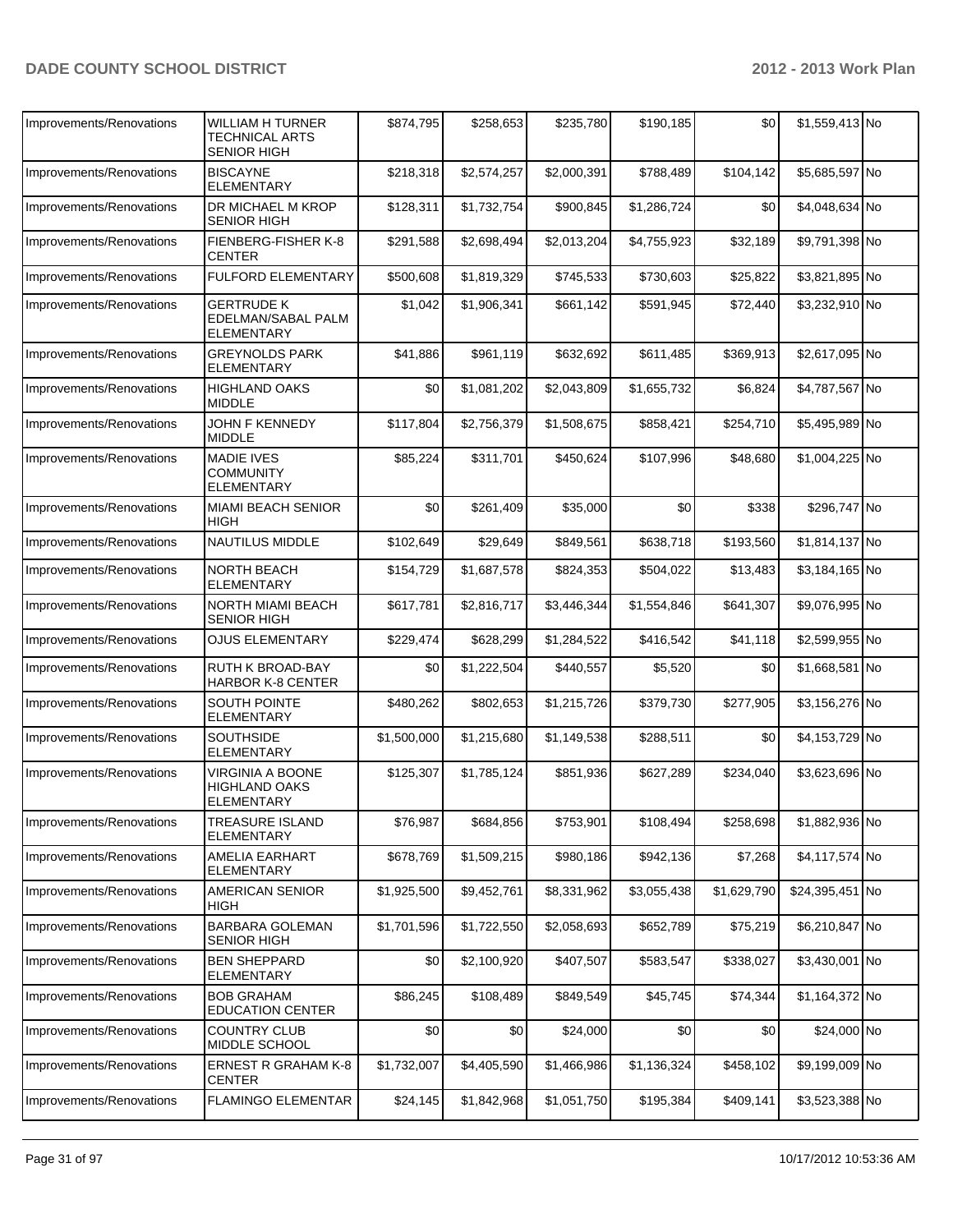| Improvements/Renovations | <b>HENRY H FILER MIDDLE</b>                               | \$147,595   | \$2,162,119 | \$670,716   | \$735,152   | \$419,289   | \$4,134,871 No  |  |
|--------------------------|-----------------------------------------------------------|-------------|-------------|-------------|-------------|-------------|-----------------|--|
| Improvements/Renovations | <b>HIALEAH GARDENS</b><br><b>ELEMENTARY</b>               | \$13,691    | \$779,271   | \$562,577   | \$573,576   | \$448,006   | \$2,377,121 No  |  |
| Improvements/Renovations | <b>HIALEAH MIDDLE</b>                                     | \$509,282   | \$4,799,563 | \$1,017,224 | \$900,903   | \$0         | \$7,226,972 No  |  |
| Improvements/Renovations | HIALEAH SENIOR HIGH                                       | \$1,426,629 | \$6,886,070 | \$6,165,229 | \$698,415   | \$991,575   | \$16,167,918 No |  |
| Improvements/Renovations | HIALEAH-MIAMI LAKES<br>SENIOR HIGH                        | \$678,162   | \$1,806,852 | \$3,720,429 | \$444,782   | \$11,019    | \$6,661,244 No  |  |
| Improvements/Renovations | JOHN G DUPUIS<br><b>ELEMENTARY</b>                        | \$243,312   | \$2,240,294 | \$524,862   | \$446,180   | \$0         | \$3,454,648 No  |  |
| Improvements/Renovations | <b>LAWTON CHILES</b><br><b>MIDDLE</b>                     | \$252,220   | \$982,976   | \$1,026,952 | \$82,151    | \$480,914   | \$2,825,213 No  |  |
| Improvements/Renovations | M A MILAM K-8 CENTER                                      | \$504,299   | \$5,490,028 | \$2,644,744 | \$860,879   | \$52,138    | \$9,552,088 No  |  |
| Improvements/Renovations | <b>MAE M WALTERS</b><br>ELEMENTARY                        | \$173,190   | \$2,878,611 | \$2,054,666 | \$768,119   | \$449,247   | \$6,323,833 No  |  |
| Improvements/Renovations | JOSE MARTI MIDDLE                                         | \$35,927    | \$880,143   | \$1,038,338 | \$163,152   | \$19,435    | \$2,136,995 No  |  |
| Improvements/Renovations | <b>MEADOWLANE</b><br>ELEMENTARY                           | \$71,450    | \$1,048,710 | \$1,528,585 | \$599,721   | \$68,207    | \$3,316,673 No  |  |
| Improvements/Renovations | <b>MIAMI LAKES</b><br><b>EDUCATIONAL CENTER</b>           | \$2,083,251 | \$3,617,993 | \$1,429,245 | \$1,299,771 | \$320,912   | \$8,751,172 No  |  |
| Improvements/Renovations | MIAMI LAKES K-8<br>CENTER                                 | \$0         | \$0         | \$897,350   | \$0         | \$0         | \$897,350 No    |  |
| Improvements/Renovations | MIAMI LAKES MIDDLE                                        | \$198,226   | \$3,131,405 | \$1,968,442 | \$1,478,161 | \$198,225   | \$6,974,459 No  |  |
| Improvements/Renovations | <b>MIAMI LAKES</b><br>TECHNOLOGICAL<br><b>SENIOR HIGH</b> | \$1,548,762 | \$459,864   | \$781,201   | \$166,741   | \$1,063,641 | \$4,020,209 No  |  |
| Improvements/Renovations | NORTH HIALEAH<br>ELEMENTARY                               | \$26,225    | \$3,199,964 | \$1,683,993 | \$148,392   | \$2,560     | \$5,061,134 No  |  |
| Improvements/Renovations | <b>NORTH TWIN LAKES</b><br><b>ELEMENTARY</b>              | \$26,221    | \$121,875   | \$142,618   | \$126,219   | \$19,208    | \$436,141 No    |  |
| Improvements/Renovations | PALM LAKES<br>ELEMENTARY                                  | \$384,677   | \$820,763   | \$1,657,668 | \$753,216   | \$209,250   | \$3,825,574 No  |  |
| Improvements/Renovations | <b>PALM SPRINGS</b><br><b>ELEMENTARY</b>                  | \$239,085   | \$985,130   | \$707,201   | \$449,819   | \$15,208    | \$2,396,443 No  |  |
| Improvements/Renovations | PALM SPRINGS MIDDLE                                       | \$1,441,968 | \$3,870,002 | \$928,783   | \$708,125   | \$734,536   | \$7,683,414 No  |  |
| Improvements/Renovations | PALM SPRINGS NORTH<br>ELEMENTARY                          | \$475,166   | \$2,648,771 | \$1,731,538 | \$1,221,535 | \$44,361    | \$6,121,371 No  |  |
| Improvements/Renovations | <b>TWIN LAKES</b><br><b>ELEMENTARY</b>                    | \$39,806    | \$1,184,696 | \$326,907   | \$469,860   | \$69,631    | \$2,090,900 No  |  |
| Improvements/Renovations | CHARLES R HADLEY<br>ELEMENTARY                            | \$733,920   | \$2,789,928 | \$1,726,887 | \$1,181,261 | \$336,768   | \$6,768,764 No  |  |
| Improvements/Renovations | DORAL MIDDLE                                              | \$10,265    | \$98,074    | \$63,422    | \$330,401   | \$243,343   | \$745,505 No    |  |
| Improvements/Renovations | <b>EWF STIRRUP</b><br>ELEMENTARY                          | \$192,094   | \$948,115   | \$525,160   | \$655,026   | \$12,358    | \$2,332,753 No  |  |
| Improvements/Renovations | EUGENIA B THOMAS K-8<br><b>CENTER</b>                     | \$25,662    | \$140,027   | \$25,393    | \$130,433   | \$142,944   | \$464,459 No    |  |
| Improvements/Renovations | <b>GEORGE T BAKER</b><br><b>AVIATION</b>                  | \$174,921   | \$561,695   | \$360,236   | \$651,910   | \$823,822   | \$2,572,584 No  |  |
| Improvements/Renovations | <b>HENRY M FLAGLER</b><br><b>ELEMENTARY</b>               | \$54,782    | \$1,008,133 | \$206,763   | \$914,520   | \$0         | \$2,184,198 No  |  |
| Improvements/Renovations | HIALEAH ELEMENTARY                                        | \$25,662    | \$2,102,271 | \$1,408,106 | \$1,415,808 | \$636,687   | \$5,588,534 No  |  |
| Improvements/Renovations | <b>JAMES H BRIGHT</b><br>ELEMENTARY                       | \$20,622    | \$2,631,436 | \$616,002   | \$734,154   | \$18,569    | \$4,020,783 No  |  |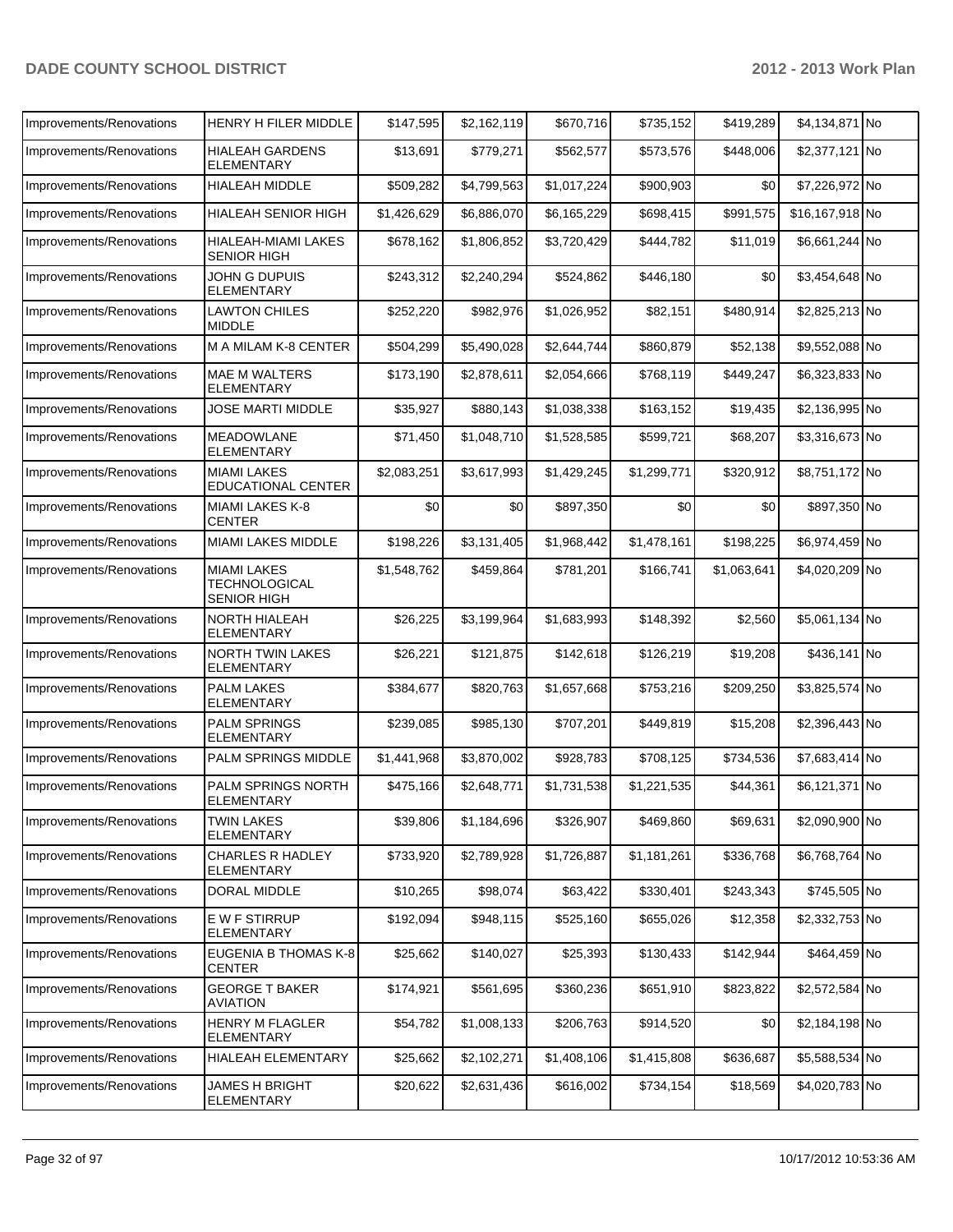| Improvements/Renovations | JOHN I SMITH K-8<br><b>CENTER</b>                                    | \$106,509   | \$154,697   | \$183,406   | \$394,163   | \$67,010    | \$905,785 No    |  |
|--------------------------|----------------------------------------------------------------------|-------------|-------------|-------------|-------------|-------------|-----------------|--|
| Improvements/Renovations | <b>KENSINGTON PARK</b><br><b>ELEMENTARY</b>                          | \$0         | \$303,684   | \$147,335   | \$1,681,458 | \$8,043     | \$2,140,520 No  |  |
| Improvements/Renovations | KINLOCH PARK<br><b>ELEMENTARY</b>                                    | \$76,987    | \$1,251,443 | \$260,296   | \$381,876   | \$52,754    | \$2,023,356 No  |  |
| Improvements/Renovations | KINLOCH PARK MIDDLE                                                  | \$57,180    | \$2,181,417 | \$329,688   | \$662,576   | \$99,588    | \$3,330,449 No  |  |
| Improvements/Renovations | <b>MARJORY STONEMAN</b><br><b>DOUGLAS</b><br><b>ELEMENTARY</b>       | \$810,502   | \$2,048,144 | \$218,589   | \$762,046   | \$25,076    | \$3,864,357 No  |  |
| Improvements/Renovations | <b>MIAMI SPRINGS</b><br><b>ELEMENTARY</b>                            | \$1,264,997 | \$1,217,953 | \$639,219   | \$1,679,612 | \$286,387   | \$5,088,168 No  |  |
| Improvements/Renovations | MIAMI SPRINGS MIDDLE                                                 | \$646,408   | \$2,723,895 | \$687,596   | \$1,170,141 | \$474,093   | \$5,702,133 No  |  |
| Improvements/Renovations | <b>MIAMI SPRINGS SENIOR</b><br>HIGH                                  | \$5,268,327 | \$2,594,230 | \$505,658   | \$2,938,746 | \$327,845   | \$11,634,806 No |  |
| Improvements/Renovations | PAUL W BELL MIDDLE                                                   | \$76,987    | \$4,650     | \$71,971    | \$0         | \$0         | \$153,608 No    |  |
| Improvements/Renovations | RUBEN DARIO MIDDLE                                                   | \$100.987   | \$4,442,042 | \$1,535,390 | \$1,925,121 | \$82,453    | \$8,085,993 No  |  |
| Improvements/Renovations | <b>SOUTH HIALEAH</b><br><b>ELEMENTARY</b>                            | \$284,484   | \$1,915,475 | \$702,051   | \$3,433,825 | \$145,060   | \$6,480,895 No  |  |
| Improvements/Renovations | SPRINGVIEW<br><b>ELEMENTARY</b>                                      | \$69,530    | \$431,070   | \$191,809   | \$449,018   | \$33,552    | \$1,174,979 No  |  |
| Improvements/Renovations | <b>AUBURNDALE</b><br><b>ELEMENTARY</b>                               | \$34,771    | \$1,541,077 | \$391,823   | \$1,075,423 | \$11,618    | \$3,054,712 No  |  |
| Improvements/Renovations | <b>BLUE LAKES</b><br><b>ELEMENTARY</b>                               | \$35,927    | \$1,668,591 | \$223,720   | \$579,916   | \$41,901    | \$2,550,055 No  |  |
| Improvements/Renovations | <b>CITRUS GROVE</b><br><b>ELEMENTARY</b>                             | \$15,500    | \$937,774   | \$246,033   | \$91,414    | \$546       | \$1,291,267 No  |  |
| Improvements/Renovations | <b>CITRUS GROVE MIDDLE</b>                                           | \$39,981    | \$545,955   | \$1,108,829 | \$581,234   | \$94,473    | \$2,370,472 No  |  |
| Improvements/Renovations | <b>COCONUT GROVE</b><br><b>ELEMENTARY</b>                            | \$14,666    | \$2,469,761 | \$224,254   | \$459,537   | \$6,528     | \$3,174,746 No  |  |
| Improvements/Renovations | <b>CORAL GABLES</b><br>PREPARATORY<br><b>ACADEMY</b>                 | \$0         | \$399,912   | \$771,257   | \$645,586   | \$3,706     | \$1,820,461 No  |  |
| Improvements/Renovations | <b>CORAL GABLES SENIOR</b><br>HIGH                                   | \$94,335    | \$2,197,357 | \$273,659   | \$1,149,352 | \$2,384,923 | \$6,099,626 No  |  |
| Improvements/Renovations | <b>CORAL WAY K-8</b><br><b>CENTER</b>                                | \$0         | \$1,688,922 | \$137,953   | \$847,460   | \$0         | \$2,674,335 No  |  |
| Improvements/Renovations | <b>DAVID FAIRCHILD</b><br><b>ELEMENTARY</b>                          | \$104,887   | \$908,768   | \$421,590   | \$194,073   | \$0         | \$1,629,318 No  |  |
| Improvements/Renovations | <b>ENGLISH CENTER</b>                                                | \$0         | \$1,074,486 | \$64,010    | \$72,273    | \$198,799   | \$1,409,568 No  |  |
| Improvements/Renovations | <b>FRANCES S TUCKER</b><br><b>ELEMENTARY</b>                         | \$11,543    | \$424,856   | \$213,851   | \$370,157   | \$4,022     | \$1,024,429 No  |  |
| Improvements/Renovations | <b>GEORGE WASHINGTON</b><br>CARVER ELEMENTARY                        | \$6,932     | \$87,941    | \$260,616   | \$260,837   | \$96,016    | \$712,342 No    |  |
| Improvements/Renovations | <b>GEORGE WASHINGTON</b><br><b>CARVER MIDDLE</b>                     | \$1,235,776 | \$1,804,846 | \$724,749   | \$579,711   | \$131,677   | \$4,476,759 No  |  |
| Improvements/Renovations | <b>WEST LABORATORY</b><br>ELEMENTARY                                 | \$0         | \$189,972   | \$508,414   | \$221,879   | \$121,194   | \$1,041,459 No  |  |
| Improvements/Renovations | <b>KEY BISCAYNE K-8</b><br><b>CENTER</b>                             | \$0         | \$411,484   | \$372,941   | \$427,457   | \$65,326    | \$1,277,208 No  |  |
| Improvements/Renovations | LUDLAM ELEMENTARY                                                    | \$27,900    | \$784,098   | \$163,680   | \$146,705   | \$765       | $$1,123,148$ No |  |
| Improvements/Renovations | <b>MARITIME &amp; SCIENCE</b><br><b>TECHNOLOGY</b><br><b>ACADEMY</b> | \$500,000   | \$1,544,311 | \$977,020   | \$194,934   | \$46,452    | \$3,262,717 No  |  |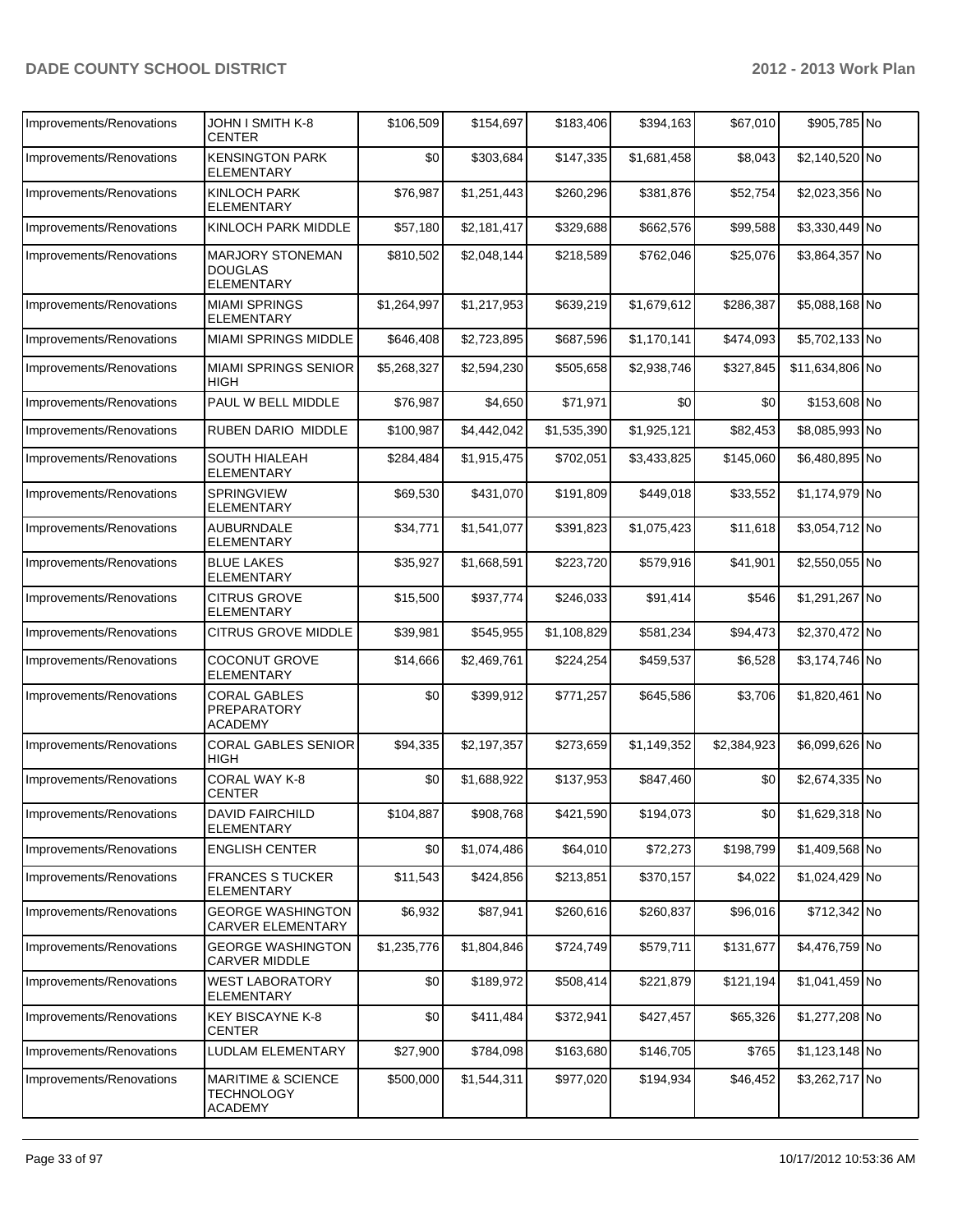| Improvements/Renovations | PONCE DE LEON<br><b>MIDDLE</b>            | \$187,787 | \$1,270,922 | \$1,803,941 | \$1,570,337 | \$982,928 | \$5,815,915 No |  |
|--------------------------|-------------------------------------------|-----------|-------------|-------------|-------------|-----------|----------------|--|
| Improvements/Renovations | <b>RIVERSIDE</b><br><b>ELEMENTARY</b>     | \$17,346  | \$1,302,599 | \$10,044    | \$1,637,722 | \$89,190  | \$3,056,901 No |  |
| Improvements/Renovations | RIVIERA MIDDLE                            | \$2,687   | \$5,794,313 | \$129,542   | \$552,351   | \$183,602 | \$6,662,495 No |  |
| Improvements/Renovations | <b>SHENANDOAH</b><br><b>ELEMENTARY</b>    | \$136,710 | \$1,446,367 | \$1,026,674 | \$1,319,386 | \$58,070  | \$3,987,207 No |  |
| Improvements/Renovations | SHENANDOAH MIDDLE                         | \$192,614 | \$5,725,417 | \$1,556,279 | \$1,050,505 | \$960,490 | \$9,485,305 No |  |
| Improvements/Renovations | SILVER BLUFF<br><b>ELEMENTARY</b>         | \$116,034 | \$1,953,489 | \$756,575   | \$861,603   | \$4,478   | \$3,692,179 No |  |
| Improvements/Renovations | <b>SNAPPER CREEK</b><br><b>ELEMENTARY</b> | \$25,662  | \$1,453,913 | \$300,154   | \$99,952    | \$0       | \$1,879,681 No |  |
| Improvements/Renovations | SOUTH MIAMI K-8<br>CENTER                 | \$76,987  | \$920,553   | \$1,739,762 | \$621,617   | \$674,791 | \$4,033,710 No |  |
| Improvements/Renovations | SOUTH MIAMI MIDDLE                        | \$130,998 | \$1,633,892 | \$1,184,672 | \$648,972   | \$162,944 | \$3,761,478 No |  |
| Improvements/Renovations | SOUTH MIAMI SENIOR<br>HIGH                | \$832,881 | \$3,469,148 | \$1,268,233 | \$1,961,995 | \$151,553 | \$7,683,810 No |  |
| Improvements/Renovations | SOUTHWEST MIAMI<br><b>SENIOR HIGH</b>     | \$477,675 | \$3,130,951 | \$465,120   | \$89,710    | \$0       | \$4,163,456 No |  |
| Improvements/Renovations | <b>SUNSET ELEMENTARY</b>                  | \$6,302   | \$4,687,664 | \$1,069,496 | \$1,475,298 | \$140.142 | \$7,378,902 No |  |
| Improvements/Renovations | <b>TROPICAL</b><br><b>ELEMENTARY</b>      | \$0       | \$1,690,855 | \$568,470   | \$340,460   | \$77,508  | \$2,677,293 No |  |
| Improvements/Renovations | ARVIDA MIDDLE                             | \$341,652 | \$2,432,502 | \$1,212,053 | \$1,091,301 | \$79,238  | \$5,156,746 No |  |
| Improvements/Renovations | CALUSA ELEMENTARY                         | \$0       | \$748,796   | \$762,595   | \$1,031,335 | \$79,717  | \$2,622,443 No |  |
| Improvements/Renovations | CARIBBEAN<br>ELEMENTARY                   | \$35,927  | \$1,247,523 | \$19,940    | \$150,199   | \$0       | \$1,453,589 No |  |
| Improvements/Renovations | CHRISTINA M EVE<br><b>ELEMENTARY</b>      | \$15,397  | \$204,280   | \$145,287   | \$38,130    | \$5,998   | \$409,092 No   |  |
| Improvements/Renovations | <b>CLAUDE PEPPER</b><br><b>ELEMENTARY</b> | \$278,382 | \$1,037,830 | \$120,770   | \$611,945   | \$2,402   | \$2,051,329 No |  |
| mprovements/Renovations  | DANTE B FASCELL<br><b>ELEMENTARY</b>      | \$79,673  | \$381,300   | \$0         | \$686,455   | \$0       | \$1,147,428 No |  |
| Improvements/Renovations | DEVON AIRE K-8<br><b>CENTER</b>           | \$99,197  | \$1,359,377 | \$638,192   | \$490,960   | \$0       | \$2,587,726 No |  |
| Improvements/Renovations | DR GILBERT L PORTER<br><b>ELEMENTARY</b>  | \$356,906 | \$3,138,766 | \$205,506   | \$111,021   | \$3,674   | \$3,815,873 No |  |
| Improvements/Renovations | FELIX VARELA SENIOR<br>HIGH               | \$88,662  | \$1,891,652 | \$276,407   | \$561,361   | \$745,047 | \$3,563,129 No |  |
| Improvements/Renovations | <b>GLORIA FLOYD</b><br><b>ELEMENTARY</b>  | \$200,633 | \$1,273,782 | \$88,279    | \$244,806   | \$0       | \$1,807,500 No |  |
| Improvements/Renovations | <b>HAMMOCKS MIDDLE</b>                    | \$610,280 | \$1,689,700 | \$1,214,903 | \$729,862   | \$167,992 | \$4,412,737 No |  |
| Improvements/Renovations | HERBERT A AMMONS<br><b>MIDDLE</b>         | \$0       | \$123,669   | \$594,530   | \$169,196   | \$0       | \$887,395 No   |  |
| mprovements/Renovations  | JACK DAVID GORDON<br><b>ELEMENTARY</b>    | \$33,481  | \$2,518,957 | \$209,067   | \$71,482    | \$0       | \$2,832,987 No |  |
| Improvements/Renovations | JORGE MAS CANOSA<br>MIDDLE SCHOOL         | \$0       | \$0         | \$0         | \$15,790    | \$0       | \$15,790 No    |  |
| Improvements/Renovations | <b>KENDALE ELEMENTARY</b>                 | \$28,349  | \$716,754   | \$1,134,236 | \$699,088   | \$25,027  | \$2,603,454 No |  |
| Improvements/Renovations | <b>KENDALE LAKES</b><br><b>ELEMENTARY</b> | \$76,987  | \$914,048   | \$549,253   | \$533,363   | \$37,396  | \$2,111,047 No |  |
| Improvements/Renovations | KENWOOD K-8 CENTER                        | \$182,322 | \$3,634,249 | \$593,171   | \$394,163   | \$340,781 | \$5,144,686 No |  |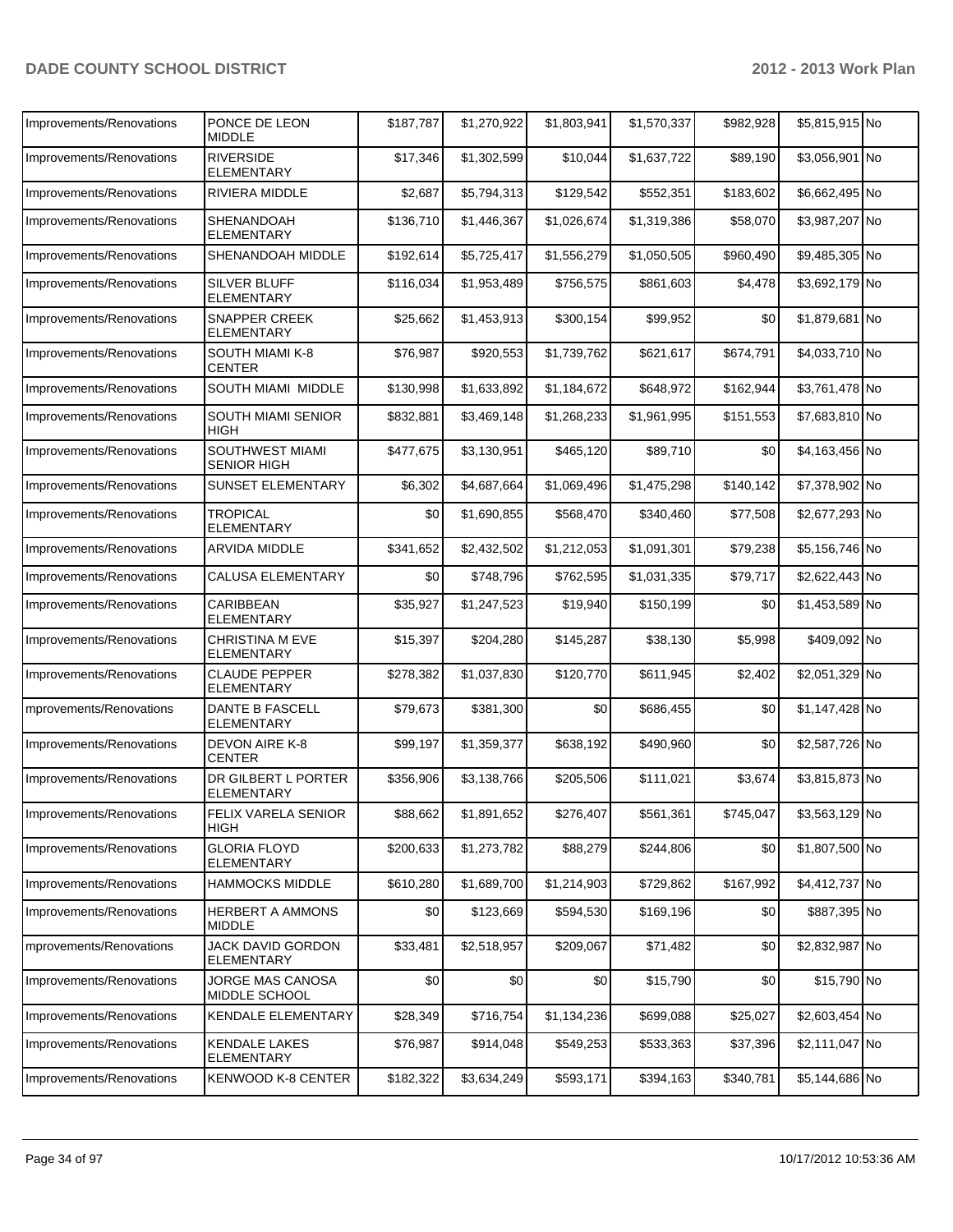| Improvements/Renovations | LEEWOOD K-8 CENTER                                      | \$76,987    | \$1,123,232 | \$1,264,428 | \$211,363   | \$0       | \$2,676,010 No  |  |
|--------------------------|---------------------------------------------------------|-------------|-------------|-------------|-------------|-----------|-----------------|--|
| Improvements/Renovations | <b>MIAMI HEIGHTS</b><br><b>ELEMENTARY</b>               | \$822,088   | \$1,003,025 | \$74,969    | \$838,655   | \$11,744  | \$2,750,481 No  |  |
| Improvements/Renovations | <b>MIAMI KILLIAN SENIOR</b><br>HIGH                     | \$205,298   | \$7,503,492 | \$1,829,216 | \$1,269,518 | \$275,302 | \$11,082,826 No |  |
| Improvements/Renovations | <b>MIAMI SOUTHRIDGE</b><br><b>SENIOR HIGH</b>           | \$1,608,610 | \$3,000,271 | \$3,322,311 | \$686,263   | \$195,758 | \$8,813,213 No  |  |
| Improvements/Renovations | <b>OLIVER HOOVER</b><br><b>ELEMENTARY</b>               | \$921       | \$776,554   | \$169,549   | \$200,614   | \$77,134  | \$1,224,772 No  |  |
| Improvements/Renovations | ROBERT MORGAN<br>TECHNICAL<br><b>EDUCATIONAL CENTER</b> | \$0         | \$3,869,257 | \$285,661   | \$411,778   | \$955,427 | \$5,522,123 No  |  |
| Improvements/Renovations | <b>RUTH OWENS KRUSE</b><br><b>EDUCATION CENTER</b>      | \$1,232,380 | \$446,612   | \$868,868   | \$473,020   | \$0       | \$3,020,880 No  |  |
| Improvements/Renovations | SOUTH MIAMI HEIGHTS<br><b>ELEMENTARY</b>                | \$0         | \$1,249,601 | \$156,897   | \$1,109,544 | \$18,613  | \$2,534,655 No  |  |
| Improvements/Renovations | <b>SUNSET PARK</b><br>ELEMENTARY                        | \$144,325   | \$426,510   | \$155,691   | \$1,015,240 | \$17,934  | \$1,759,700 No  |  |
| Improvements/Renovations | WILLIAM H. LEHMAN<br><b>ELEMENTARY</b>                  | \$0         | \$701,651   | \$405,773   | \$184,781   | \$447     | \$1,292,652 No  |  |
| Improvements/Renovations | <b>WINSTON PARK K-8</b><br><b>CENTER</b>                | \$35,643    | \$1,126,297 | \$1,294,978 | \$1,036,466 | \$11,977  | \$3,505,361 No  |  |
| Improvements/Renovations | <b>BANYAN ELEMENTARY</b>                                | \$259,239   | \$1,154,815 | \$304,675   | \$510,831   | \$0       | \$2,229,560 No  |  |
| Improvements/Renovations | <b>BENT TREE</b><br><b>ELEMENTARY</b>                   | \$2,687     | \$325,555   | \$57,731    | \$184,540   | \$245,797 | \$816,310 No    |  |
| Improvements/Renovations | BOWMAN ASHE/DOOLIN<br>K-8 ACADEMY                       | \$0         | \$1,352,642 | \$25,501    | \$331,762   | \$20,934  | \$1,730,839 No  |  |
| Improvements/Renovations | <b>CORAL PARK</b><br><b>ELEMENTARY</b>                  | \$362,179   | \$1,045,502 | \$191,785   | \$277,070   | \$16,003  | \$1,892,539 No  |  |
| Improvements/Renovations | <b>CORAL TERRACE</b><br>ELEMENTARY                      | \$322,693   | \$1,706,367 | \$306,062   | \$266,470   | \$10,492  | \$2,612,084 No  |  |
| Improvements/Renovations | <b>CYPRESS ELEMENTARY</b>                               | \$5,477     | \$856,566   | \$106,257   | \$238,460   | \$23,722  | \$1,230,482 No  |  |
| Improvements/Renovations | DR CARLOS J FINLAY<br><b>ELEMENTARY</b>                 | \$28,349    | \$215,227   | \$111,467   | \$61,481    | \$393,014 | \$809,538 No    |  |
| Improvements/Renovations | <b>EMERSON</b><br>ELEMENTARY                            | \$2,687     | \$2,041,624 | \$595,941   | \$267,035   | \$166,761 | \$3,074,048 No  |  |
| Improvements/Renovations | <b>ETHEL KOGER</b><br>BECKHAM<br>ELEMENTARY             | \$0         | \$86,301    | \$3,863     | \$14,543    | \$0       | \$104,707 No    |  |
| Improvements/Renovations | <b>EVERGLADES K-8</b><br><b>CENTER</b>                  | \$470,061   | \$2,181,802 | \$161,470   | \$753,604   | \$48,710  | \$3,615,647 No  |  |
| Improvements/Renovations | <b>FAIRLAWN</b><br><b>ELEMENTARY</b>                    | \$0         | \$873,602   | \$275,998   | \$348,406   | \$552,569 | \$2,050,575 No  |  |
| Improvements/Renovations | FLAGAMI ELEMENTARY                                      | \$332,230   | \$2,046,174 | \$551,615   | \$945,937   | \$66,096  | \$3,942,052 No  |  |
| Improvements/Renovations | <b>G HOLMES BRADDOCK</b><br><b>SENIOR HIGH</b>          | \$207,985   | \$121,541   | \$396,562   | \$1,204,271 | \$575,713 | \$2,506,072 No  |  |
| Improvements/Renovations | <b>GREENGLADE</b><br>ELEMENTARY                         | \$129,797   | \$609,981   | \$632,462   | \$616,490   | \$0       | \$1,988,730 No  |  |
| Improvements/Renovations | <b>HOWARD D MCMILLAN</b><br><b>MIDDLE</b>               | \$171,209   | \$2,533,823 | \$182,956   | \$299,836   | \$150,468 | \$3,338,292 No  |  |
| Improvements/Renovations | JANE S ROBERTS K-8<br><b>CENTER</b>                     | \$153,974   | \$4,861,216 | \$720,949   | \$264,621   | \$1,088   | \$6,001,848 No  |  |
| Improvements/Renovations | JOE HALL ELEMENTARY                                     | \$0         | \$39,106    | \$4,092     | \$234,665   | \$0       | \$277,863 No    |  |
| Improvements/Renovations | JOHN A FERGUSON<br><b>SENIOR HIGH</b>                   | \$153,974   | \$58,829    | \$109,663   | \$105,020   | \$523,124 | \$950,610 No    |  |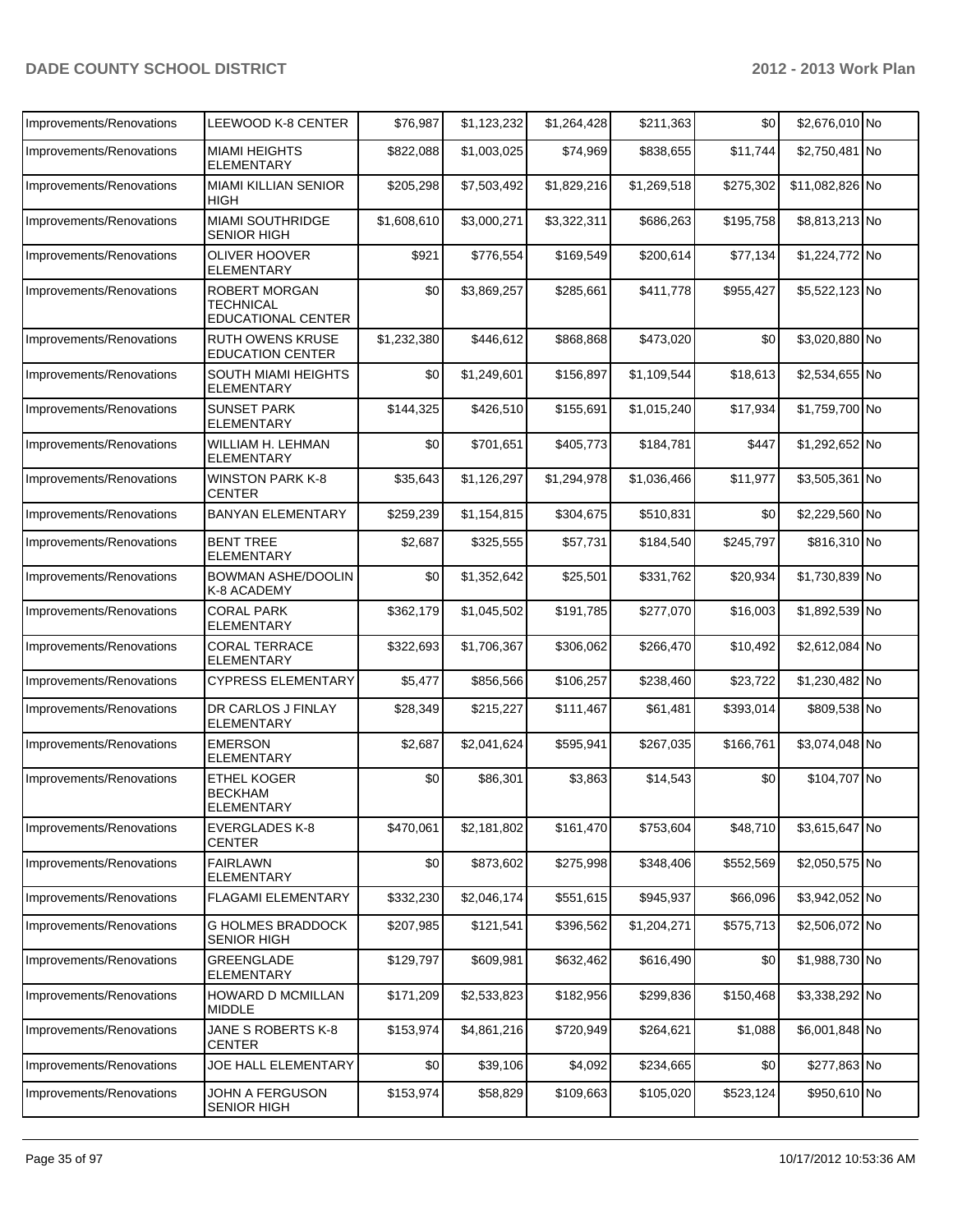| Improvements/Renovations | LAMAR LOUIS CURRY<br><b>MIDDLE</b>            | \$35,927    | \$168,000   | \$45,093    | \$197       | \$0         | \$249,217 No    |  |
|--------------------------|-----------------------------------------------|-------------|-------------|-------------|-------------|-------------|-----------------|--|
| Improvements/Renovations | <b>MIAMI CORAL PARK</b><br><b>SENIOR HIGH</b> | \$578,656   | \$1,325,056 | \$594,801   | \$604,905   | \$136,462   | \$3,239,880 No  |  |
| Improvements/Renovations | <b>MIAMI SUNSET SENIOR</b><br><b>HIGH</b>     | \$1,180,939 | \$2,538,804 | \$1,847,221 | \$3,805,155 | \$1,279,860 | \$10,651,979 No |  |
| Improvements/Renovations | <b>OLYMPIA HEIGHTS</b><br><b>ELEMENTARY</b>   | \$35,927    | \$1,495,656 | \$472,089   | \$763,881   | \$0         | \$2,767,553 No  |  |
| Improvements/Renovations | <b>ROCKWAY</b><br><b>ELEMENTARY</b>           | \$143,292   | \$825,201   | \$525,207   | \$189,487   | \$7,837     | \$1,691,024 No  |  |
| Improvements/Renovations | ROCKWAY MIDDLE                                | \$308,059   | \$3,062,746 | \$815,761   | \$800,634   | \$180,176   | \$5,167,376 No  |  |
| Improvements/Renovations | ROYAL GREEN<br>ELEMENTARY                     | \$128,311   | \$1,012,754 | \$259,141   | \$254,403   | \$0         | \$1,654,609 No  |  |
| Improvements/Renovations | ROYAL PALM<br><b>ELEMENTARY</b>               | \$2,687     | \$949,444   | \$780,810   | \$512,472   | \$234,370   | \$2,479,783 No  |  |
| Improvements/Renovations | <b>SEMINOLE</b><br>ELEMENTARY                 | \$59,529    | \$579,811   | \$191,287   | \$215,042   | \$25,117    | \$1,070,786 No  |  |
| Improvements/Renovations | <b>SWEETWATER</b><br><b>ELEMENTARY</b>        | \$679,591   | \$2,145,909 | \$632,498   | \$519,921   | \$9,337     | \$3,987,256 No  |  |
| Improvements/Renovations | <b>SYLVANIA HEIGHTS</b><br>ELEMENTARY         | \$126,481   | \$162,399   | \$27,900    | \$154,571   | \$0         | \$471,351 No    |  |
| Improvements/Renovations | <b>VILLAGE GREEN</b><br><b>ELEMENTARY</b>     | \$21,660    | \$1,160,779 | \$360,015   | \$232,034   | \$1,274     | \$1,775,762 No  |  |
| Improvements/Renovations | W R THOMAS MIDDLE                             | \$631,597   | \$542,792   | \$2,722,547 | \$1,491,777 | \$254,944   | \$5,643,657 No  |  |
| Improvements/Renovations | WESLEY MATTHEWS<br><b>ELEMENTARY</b>          | \$5,132     | \$225,853   | \$37,112    | \$201,050   | \$0         | \$469,147 No    |  |
| Improvements/Renovations | <b>WEST MIAMI MIDDLE</b>                      | \$237,712   | \$2,156,184 | \$112,549   | \$351,872   | \$25,636    | \$2,883,953 No  |  |
| Improvements/Renovations | ZORA NEALE HURSTON<br><b>ELEMENTARY</b>       | \$179,636   | \$521,198   | \$561,006   | \$219,076   | \$0         | \$1,480,916 No  |  |
| Improvements/Renovations | AIR BASE ELEMENTARY                           | \$393,393   | \$1,914,369 | \$860,090   | \$456,490   | \$805,247   | \$4,429,589 No  |  |
| Improvements/Renovations | <b>AVOCADO</b><br><b>ELEMENTARY</b>           | \$419,849   | \$1,425,653 | \$501,332   | \$422,147   | \$8,245     | \$2,777,226 No  |  |
| Improvements/Renovations | <b>BEL-AIRE ELEMENTARY</b>                    | \$675,698   | \$2,670,811 | \$85,596    | \$600,681   | \$8,872     | \$4,041,658 No  |  |
| Improvements/Renovations | CAMPBELL DRIVE K-8<br><b>CENTER</b>           | \$0         | \$2,010,332 | \$60,068    | \$182,373   | \$10,497    | \$2,263,270 No  |  |
| Improvements/Renovations | <b>CAMPBELL DRIVE</b><br><b>MIDDLE</b>        | \$76,987    | \$365,573   | \$1,697,847 | \$440,239   | \$3,527     | \$2,584,173 No  |  |
| Improvements/Renovations | <b>CENTENNIAL MIDDLE</b>                      | \$314,421   | \$609,399   | \$2,332,737 | \$1,061,517 | \$237,066   | \$4,555,140 No  |  |
| Improvements/Renovations | <b>COLONIAL DRIVE</b><br>ELEMENTARY           | \$18,311    | \$1,377,173 | \$758,316   | \$420,973   | \$0         | \$2,574,773 No  |  |
| Improvements/Renovations | <b>CORAL REEF</b><br>ELEMENTARY               | \$51,325    | \$1,166,414 | \$876,600   | \$513,425   | \$62,391    | \$2,670,155 No  |  |
| Improvements/Renovations | CORAL REEF SENIOR<br>HIGH                     | \$118,581   | \$697,245   | \$599,445   | \$658,029   | \$697,522   | \$2,770,822 No  |  |
| Improvements/Renovations | <b>CUTLER RIDGE</b><br><b>ELEMENTARY</b>      | \$0         | \$833,389   | \$695,325   | \$1,018,361 | \$15,746    | \$2,562,821 No  |  |
| Improvements/Renovations | <b>CUTLER RIDGE MIDDLE</b>                    | \$921       | \$251,318   | \$71,206    | \$77,620    | \$7,364     | \$408,429 No    |  |
| Improvements/Renovations | DOROTHY M WALLACE -<br>COPE CENTER SOUTH      | \$301,469   | \$1,814,858 | \$262,901   | \$173,902   | \$682       | \$2,553,812 No  |  |
| Improvements/Renovations | DR EDWARD L<br>WHIGHAM<br>ELEMENTARY          | \$0         | \$229,295   | \$59,372    | \$168,952   | \$5,998     | \$463,617 No    |  |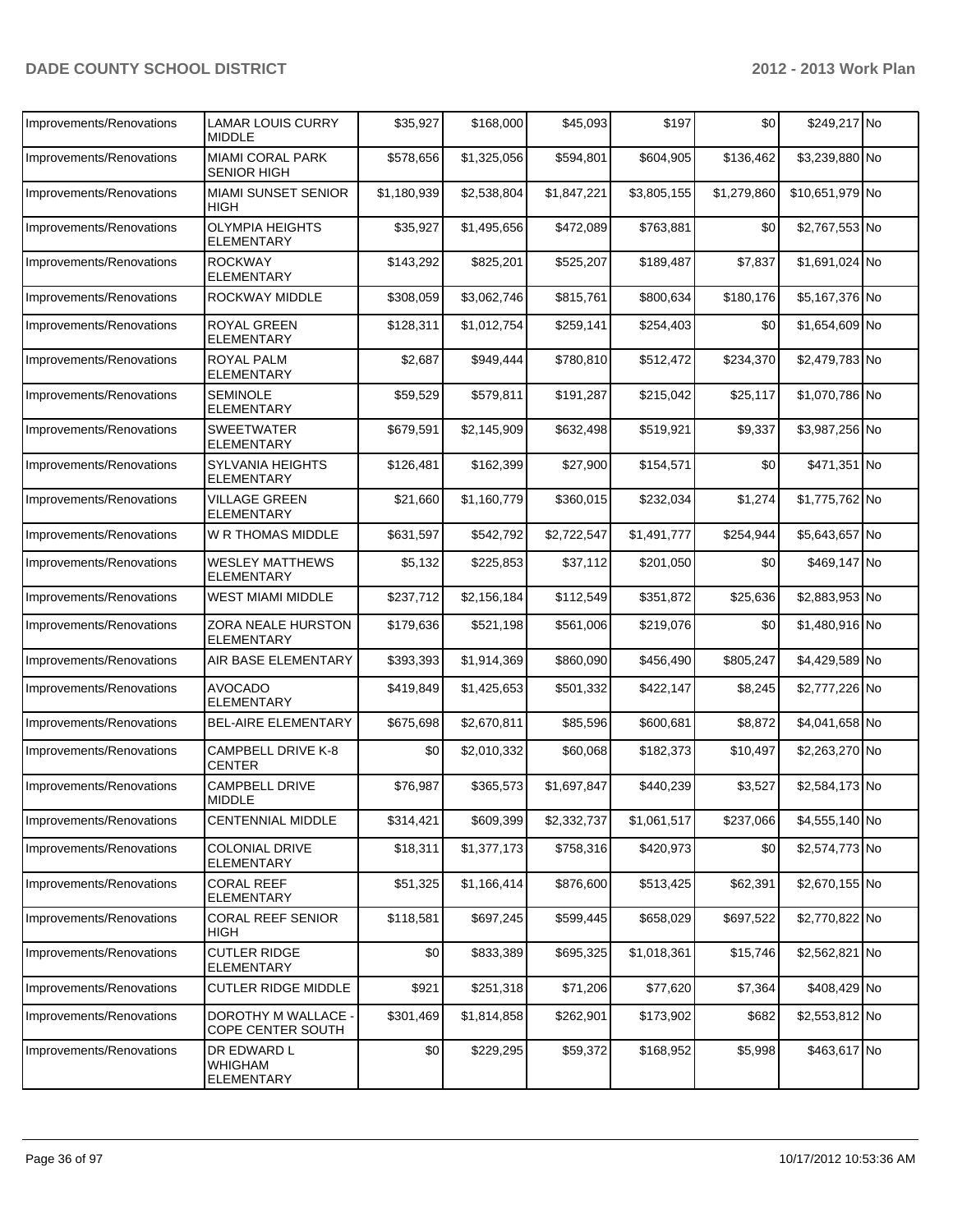| Improvements/Renovations | ETHEL F BECKFORD-<br><b>RICHMOND</b><br><b>ELEMENTARY</b> | \$64,013  | \$1,068,904 | \$488,464   | \$282,623   | \$10,366  | \$1,914,370 No  |  |
|--------------------------|-----------------------------------------------------------|-----------|-------------|-------------|-------------|-----------|-----------------|--|
| Improvements/Renovations | <b>FLORIDA CITY</b><br>ELEMENTARY                         | \$538,840 | \$2,597,711 | \$235,268   | \$336,476   | \$23,475  | \$3,731,770 No  |  |
| Improvements/Renovations | <b>FRANK CRAWFORD</b><br><b>MARTIN K-8 CENTER</b>         | \$125,872 | \$2,059,249 | \$2,292,743 | \$574,502   | \$128,729 | \$5,181,095 No  |  |
| Improvements/Renovations | <b>GLADES MIDDLE</b>                                      | \$212,907 | \$3,038,805 | \$1,119,098 | \$921,525   | \$4,998   | \$5,297,333 No  |  |
| Improvements/Renovations | <b>GULFSTREAM</b><br><b>ELEMENTARY</b>                    | \$848,812 | \$602,946   | \$80,156    | \$295,509   | \$0       | \$1,827,423 No  |  |
| Improvements/Renovations | <b>HOMESTEAD MIDDLE</b>                                   | \$50,245  | \$1,831,539 | \$933,187   | \$425,336   | \$180,588 | \$3,420,895 No  |  |
| Improvements/Renovations | <b>HOMESTEAD SENIOR</b><br><b>HIGH</b>                    | \$810,547 | \$3,901,511 | \$5,948,784 | \$956,564   | \$381,838 | \$11,999,244 No |  |
| Improvements/Renovations | <b>HOWARD DRIVE</b><br>ELEMENTARY                         | \$166,994 | \$1,143,643 | \$750,455   | \$464,789   | \$1,942   | \$2,527,823 No  |  |
| Improvements/Renovations | <b>IRVING &amp; BEATRICE</b><br>PESKOE ELEMENTARY         | \$0       | \$40,928    | \$132,611   | \$249,756   | \$0       | \$423,295 No    |  |
| Improvements/Renovations | LAURA C SAUNDERS<br><b>ELEMENTARY</b>                     | \$780,702 | \$177,267   | \$21,017    | \$162,179   | \$7,029   | \$1,148,194 No  |  |
| Improvements/Renovations | LEISURE CITY K-8<br><b>CENTER</b>                         | \$106,921 | \$952,497   | \$188,027   | \$166,711   | \$30,958  | $$1,445,114$ No |  |
| Improvements/Renovations | <b>MAYS COMMUNITY</b><br><b>MIDDLE</b>                    | \$256,448 | \$979,273   | \$581,247   | \$755,335   | \$29,820  | \$2,602,123 No  |  |
| Improvements/Renovations | NARANJA ELEMENTARY                                        | \$921     | \$789,971   | \$199,376   | \$153,484   | \$131,945 | \$1,275,697 No  |  |
| Improvements/Renovations | <b>MIAMI PALMETTO</b><br>SENIOR HIGH                      | \$0       | \$2,974,156 | \$1,065,780 | \$731,374   | \$107,737 | \$4,879,047 No  |  |
| Improvements/Renovations | NEVA KING COOPER<br><b>EDUCATIONAL CENTER</b>             | \$8,043   | \$346,239   | \$138,304   | \$348,608   | \$0       | \$841,194 No    |  |
| Improvements/Renovations | <b>PALMETTO</b><br><b>ELEMENTARY</b>                      | \$153,974 | \$1,021,323 | \$573,842   | \$315,766   | \$0       | \$2,064,905 No  |  |
| Improvements/Renovations | PALMETTO MIDDLE                                           | \$78,055  | \$3,932,337 | \$597,062   | \$1,353,273 | \$61,915  | \$6,022,642 No  |  |
| Improvements/Renovations | PERRINE ELEMENTARY                                        | \$0       | \$1,101,862 | \$427,425   | \$412,287   | \$0       | \$1,941,574 No  |  |
| Improvements/Renovations | <b>PINE LAKE</b><br><b>ELEMENTARY</b>                     | \$453,921 | \$1,811,908 | \$1,471,646 | \$1,319,628 | \$40,611  | \$5,097,714 No  |  |
| Improvements/Renovations | <b>PINE VILLA</b><br><b>ELEMENTARY</b>                    | \$446,492 | \$1,573,359 | \$759,906   | \$629,502   | \$7,185   | \$3,416,444 No  |  |
| Improvements/Renovations | <b>PINECREST</b><br><b>ELEMENTARY</b>                     | \$151,712 | \$1,677,842 | \$614,779   | \$450,037   | \$50,222  | \$2,944,592 No  |  |
| Improvements/Renovations | REDLAND ELEMENTARY                                        | \$0       | \$258,962   | \$188,430   | \$154,861   | \$0       | \$602,253 No    |  |
| Improvements/Renovations | <b>REDLAND MIDDLE</b>                                     | \$297,073 | \$1,642,564 | \$1,555,336 | \$1,225,567 | \$231,157 | \$4,951,697 No  |  |
| Improvements/Renovations | <b>REDONDO</b><br><b>ELEMENTARY</b>                       | \$9,211   | \$1,443,462 | \$541,383   | \$344,844   | \$20,568  | \$2,359,468 No  |  |
| Improvements/Renovations | <b>RICHMOND HEIGHTS</b><br><b>MIDDLE</b>                  | \$0       | \$2,045,587 | \$458,241   | \$1,519,279 | \$173,606 | \$4,196,713 No  |  |
| Improvements/Renovations | <b>ROBERT RUSSA</b><br><b>MOTON ELEMENTARY</b>            | \$5,373   | \$0         | \$35,156    | \$4,394     | \$44      | \$44,967 No     |  |
| Improvements/Renovations | SOUTH DADE ADULT<br><b>EDUCATION CENTER</b>               | \$506,590 | \$286,261   | \$786,363   | \$183,730   | \$140,672 | \$1,903,616 No  |  |
| Improvements/Renovations | SOUTHWOOD MIDDLE                                          | \$211,854 | \$383,172   | \$1,684,415 | \$1,747,851 | \$86,682  | \$4,113,974 No  |  |
| Improvements/Renovations | <b>VINELAND K-8 CENTER</b>                                | \$38,614  | \$1,793,838 | \$295,147   | \$622,528   | \$77,838  | \$2,827,965 No  |  |
| Improvements/Renovations | <b>WEST HOMESTEAD</b><br>ELEMENTARY                       | \$0       | \$1,087,914 | \$169,360   | \$166,542   | \$20,338  | \$1,444,154 No  |  |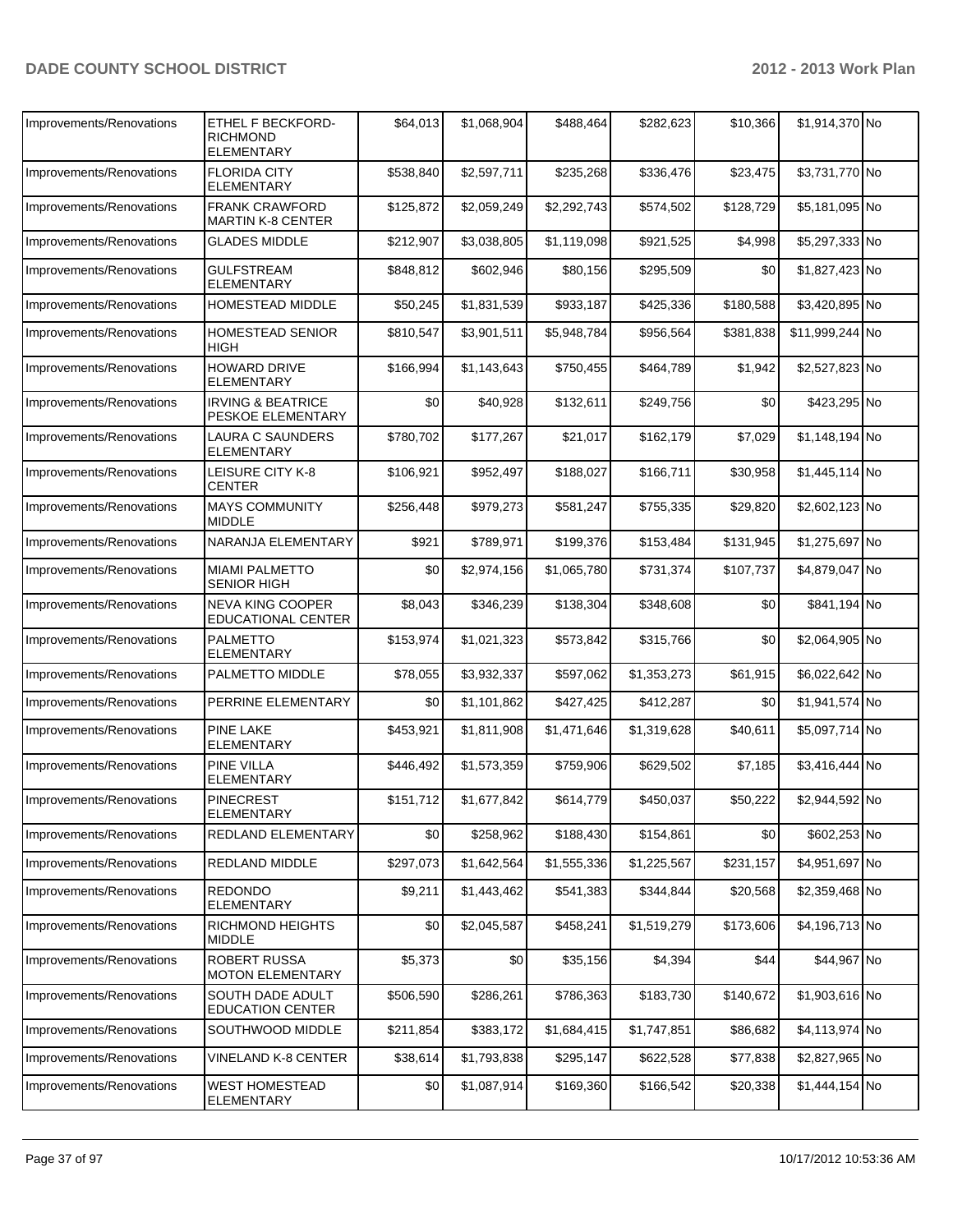| Improvements/Renovations | <b>WHISPERING PINES</b><br><b>ELEMENTARY</b>                                       | \$0         | \$587,819   | \$399,492 | \$2,195,781 | \$34,116    | \$3,217,208 No |  |
|--------------------------|------------------------------------------------------------------------------------|-------------|-------------|-----------|-------------|-------------|----------------|--|
| Improvements/Renovations | WILLIAM A CHAPMAN<br><b>ELEMENTARY</b>                                             | \$82,325    | \$793,838   | \$257,789 | \$1,308,274 | \$49,983    | \$2,492,209 No |  |
| Improments/Renovations   | <b>ANNA BRENNER</b><br><b>MEYERS</b><br><b>TELECOMMUNICATION</b><br><b>COMPLEX</b> | \$20,530    | \$1,004,296 | \$440,441 | \$0         | \$32,308    | \$1,497,575 No |  |
| Improvements/Renovations | <b>BETHUNE CENTER</b>                                                              | \$0         | \$634,996   | \$77,004  | \$2,381     | \$0         | \$714,381 No   |  |
| Improvement/Renovations  | <b>BISCAYNE NATURE</b><br><b>CENTER</b>                                            | \$0         | \$322,000   | \$22,599  | \$0         | \$3,556     | \$348,155 No   |  |
| Improvements/Renovations | <b>TRANSPORTATION</b><br><b>CENTER CENTRAL</b><br><b>EAST</b>                      | \$51,325    | \$140,411   | \$63,502  | \$23,941    | \$90,664    | \$369,843 No   |  |
| Improvements/Renovations | <b>TRANSPORTATION</b><br><b>CENTER CENTRAL</b><br>WEST                             | \$10,265    | \$0         | \$0       | \$0         | \$0         | \$10,265 No    |  |
| Improvements/Renovations | <b>CHAPMAN HOUSE</b>                                                               | \$28,474    | \$33,442    | \$0       | \$668       | \$0         | \$62,584 No    |  |
| Improvements/Renovations | <b>CORPORATE ACADEMY</b><br>NORTH AT FLORAL<br><b>HEIGHTS COMPLEX</b>              | \$659,458   | \$3,287,481 | \$808,522 | \$578,960   | \$34,690    | \$5,369,111 No |  |
| Improvements/Renovations | FLORIDA DIAGNOSTIC<br>LEARNING RESOURCE<br><b>SYSTEM</b>                           | \$5,132     | \$363,000   | \$0       | \$0         | \$0         | \$368,132 No   |  |
| Improvements/Renovations | <b>FOOD &amp; NUTRITION</b><br><b>CENTER</b>                                       | \$236,158   | \$72,358    | \$22,831  | \$36,837    | \$9,287     | \$377,471 No   |  |
| Improvements/Renovations | HOMELESS<br><b>ASSISTANCE CENTER</b><br>#1                                         | \$0         | \$0         | \$34,560  | \$0         | \$0         | \$34,560 No    |  |
| Improvements/Renovations | <b>INFORMATION</b><br>TECHNOLOGY<br><b>COMPUTER CENTER</b>                         | \$342,370   | \$993,617   | \$19,090  | \$4,705     | \$1,233     | \$1,361,015 No |  |
| Improvements/Renovations | <b>MDCPS POLICE</b><br><b>CENTER</b>                                               | \$10,265    | \$385,741   | \$127,127 | \$77,194    | \$12,972    | \$613,299 No   |  |
| Improvements/Renovations | <b>MERRICK</b><br>EDUCATIONAL CENTER                                               | \$0         | \$64,145    | \$25,267  | \$34,133    | \$0         | \$123,545 No   |  |
| Improvements/Renovations | <b>REGION MAINTENANCE</b><br>CENTER 1 & 2                                          | \$93,758    | \$1,250,784 | \$315,266 | \$179,650   | \$1,009,179 | \$2,848,637 No |  |
| Improvements/Renovations | <b>REGION MAINTENANCE</b><br><b>CENTER 3 - MILL ANNEX</b>                          | \$11,478    | \$102,162   | \$133,223 | \$106,784   | \$55,918    | \$409,565 No   |  |
| Improvements/Renovations | <b>REGION MAINTENANCE</b><br><b>CENTER 4</b>                                       | \$10,027    | \$140,911   | \$42,419  | \$137,811   | \$244,240   | \$575,408 No   |  |
| Improvements/Renovations | REGION MAINTENANCE<br><b>CENTER 5</b>                                              | \$6,752     | \$14,881    | \$22,515  | \$3,567     | \$0         | \$47,715 No    |  |
| Improvements/Renovations | <b>REGION MAINTENANCE</b><br><b>CENTER 6</b>                                       | \$73,151    | \$63,568    | \$103,983 | \$9,794     | \$25,181    | \$275,677 No   |  |
| Improvements/Renovations | NATHANIEL TRAZ<br>POWELL FOOTBALL<br><b>STADIUM</b>                                | \$1,573,200 | \$1,576,271 | \$434,894 | \$238,680   | \$67,870    | \$3,890,915 No |  |
| Improvements/Renovations | <b>TRANSPORTATION</b><br><b>CENTER NORTH</b>                                       | \$20,530    | \$441,599   | \$353,558 | \$87,255    | \$54,876    | \$957,818 No   |  |
| Improvements/Renovations | <b>TRANSPORTATION</b><br><b>CENTER NORTHEAST</b>                                   | \$586,036   | \$1,265,780 | \$506,555 | \$388,888   | \$258,375   | \$3,005,634 No |  |
| Improvements/Renovations | <b>TRANSPORTATION</b><br><b>CENTER NORTHWEST</b>                                   | \$313,795   | \$626,051   | \$124,471 | \$374,970   | \$2,205     | \$1,441,492 No |  |
| Improvements/Renovations | YWAACD @ JAN MANN<br><b>OPPORTUNITY</b><br><b>EDUCATION CENTER</b>                 | \$45,229    | \$1,115,536 | \$359,217 | \$677,090   | \$0         | \$2,197,072 No |  |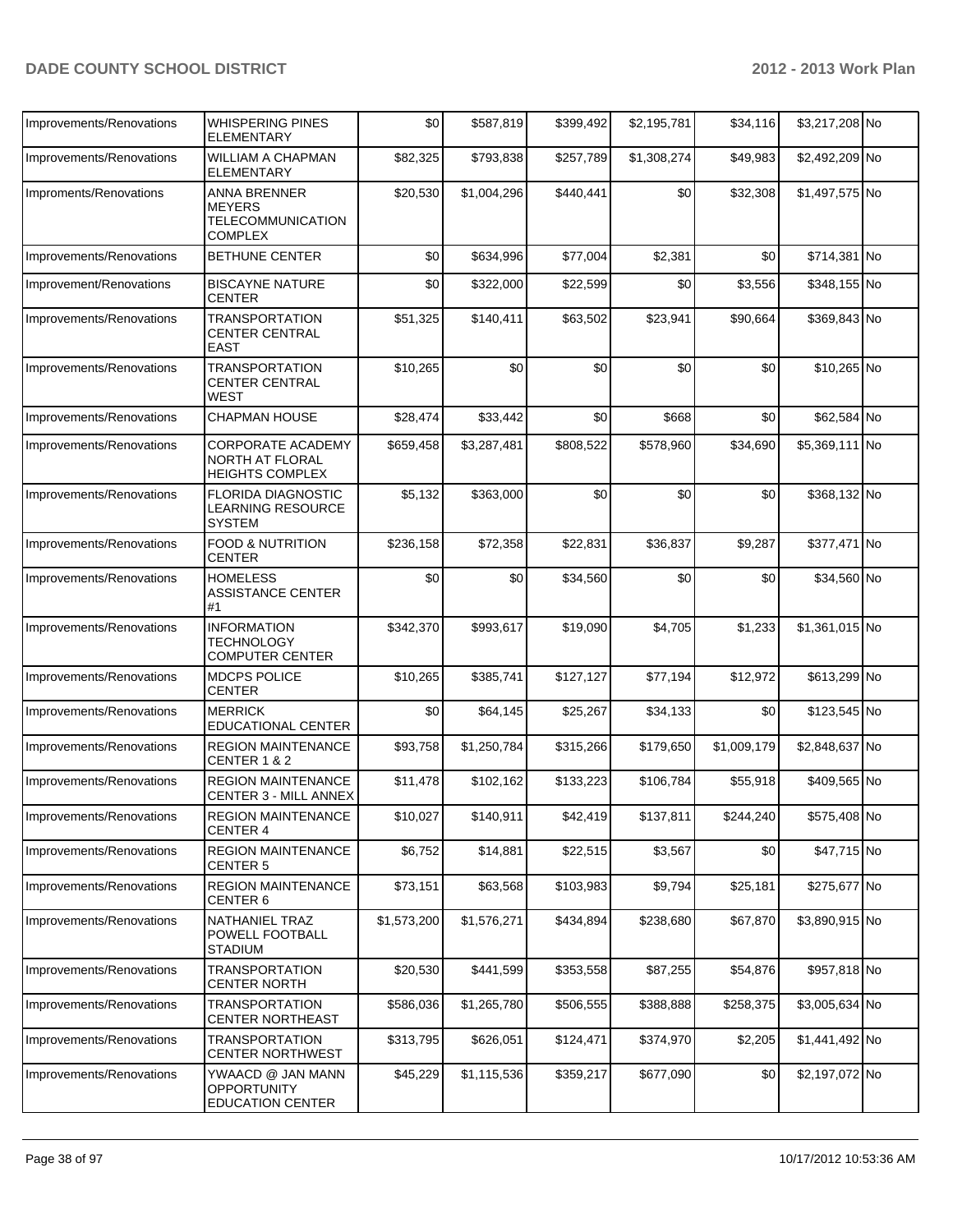|                                    |                                                                                   | \$159,652,887 | \$560,597,429 |              |              | \$313,116,733 \$272,621,316 \$121,700,995 | \$1,427,689,3<br>60           |  |
|------------------------------------|-----------------------------------------------------------------------------------|---------------|---------------|--------------|--------------|-------------------------------------------|-------------------------------|--|
| District-Wide Site<br>improvements | Location not specified                                                            | \$53,100,000  | \$53,100,000  | \$53,100,000 | \$53,100,000 | \$53,100,000                              | \$265,500,000 No              |  |
| District-WideTechnology            | Location not specified                                                            | \$20,000,000  | \$20,000,000  | \$20,000,000 | \$20,000,000 |                                           | \$20,000,000 \$100,000,000 No |  |
| Improvements/Renovations           | <b>KEY BISCAYNE K-8</b><br><b>CENTER</b>                                          | \$2,000,000   | \$0           | \$0          | \$0          | \$0                                       | \$2,000,000 Yes               |  |
| Improvements/Renovations           | YWAACD @ JRE LEE<br><b>EDUCATIONAL CENTER</b>                                     | \$361,436     | \$262,770     | \$395,426    | \$107,581    | \$42,297                                  | $$1,169,510$ No               |  |
| Improvements/Renovations           | YMAACD @ MIAMI<br><b>DOUGLAS MACARTHUR</b><br>NORTH SENIOR HIGH                   | \$751,888     | \$2,738,006   | \$83,799     | \$905,483    | \$55,937                                  | \$4,535,113 No                |  |
| Improvements/Renovations           | <b>TRANSPORTATION</b><br><b>CENTER VEHICLE</b><br><b>MAINTENANCE</b>              | \$0           | \$90,877      | \$25,594     | \$583        | \$95,557                                  | \$212,611 No                  |  |
| Improvements/Renovations           | <b>TRANSPORTATION</b><br><b>CENTER</b><br><b>ADMINISTRATIVE</b><br><b>OFFICES</b> | \$2,053       | \$34,894      | \$55,903     | \$0          | \$0                                       | \$92,850 No                   |  |
| Improvements/Renovations           | THE 500 ROLE MODELS<br><b>ACADEMY OF</b><br><b>EXCELLENCE</b>                     | \$8,538       | \$1,016,273   | \$299,001    | \$120,703    | \$287,030                                 | $$1,731,545$ No               |  |
| Improvements/Renovations           | <b>STUDENT SERVICES &amp;</b><br><b>ATTENDANCE CENTER</b>                         | \$0           | \$55,605      | \$75,298     | \$82,865     | \$18,681                                  | \$232,449 No                  |  |
| Improvements/Renovations           | <b>STORES AND</b><br><b>DISTRIBUTION</b><br><b>COMPLEX</b>                        | \$144,164     | \$413,143     | \$817,700    | \$461,298    | \$326,148                                 | \$2,162,453 No                |  |
| Improvements/Renovations           | <b>SCHOOL BOARD</b><br>ADMINISTRATION<br><b>COMPLEX</b>                           | \$1,638,165   | \$5,289,718   | \$3,847,288  | \$1,622,665  | \$756,158                                 | \$13,153,994 No               |  |
| Improvements/Renovations           | <b>REGION MAINTENANCE</b><br><b>CENTER 4</b>                                      | \$0           | \$0           | \$36,000     | \$0          | \$0                                       | \$36,000 No                   |  |
| Improvements/Renovations           | <b>SOUTH CENTRAL</b><br><b>REGIONAL CENTER</b>                                    | \$286,585     | \$205,093     | \$1,498      | \$11,196     | \$868                                     | \$505,240 No                  |  |
| Improvements/Renovations           | NORTH CENTRAL<br><b>REGIONAL CENTER</b>                                           | \$2,053       | \$0           | \$0          | \$0          | \$0                                       | \$2,053 No                    |  |
| Improvements/Renovations           | <b>TRANSPORTATION</b><br><b>REDLAND VEHICLE</b><br><b>MAINTENANCE</b>             | \$0           | \$53,841      | \$48,679     | \$81,763     | \$1,143                                   | \$185,426 No                  |  |
| Improvements/Renovations           | <b>TERRA</b><br>ENVIRONMENTAL<br><b>RESEARCH INSTITUTE</b>                        | \$73,484      | \$3,700,784   | \$12,363     | \$277,171    | \$0                                       | \$4,063,802 No                |  |
| Improvements/Renovations           | <b>MAINTENANCE</b><br><b>OPERATIONS PLANT</b><br>OPERATIONS CENTER                | \$0           | \$833,289     | \$39,035     | \$21,595     | \$99,919                                  | \$993,838 No                  |  |
| Improvements/Renovations           | <b>ITS ANNEX</b><br><b>WAREHOUSE</b>                                              | \$5,132       | \$598,047     | \$83,338     | \$821,536    | \$107,734                                 | \$1,615,787 No                |  |

# **Additional Project Schedules**

Any projects that are not identified in the last approved educational plant survey.

Nothing reported for this section.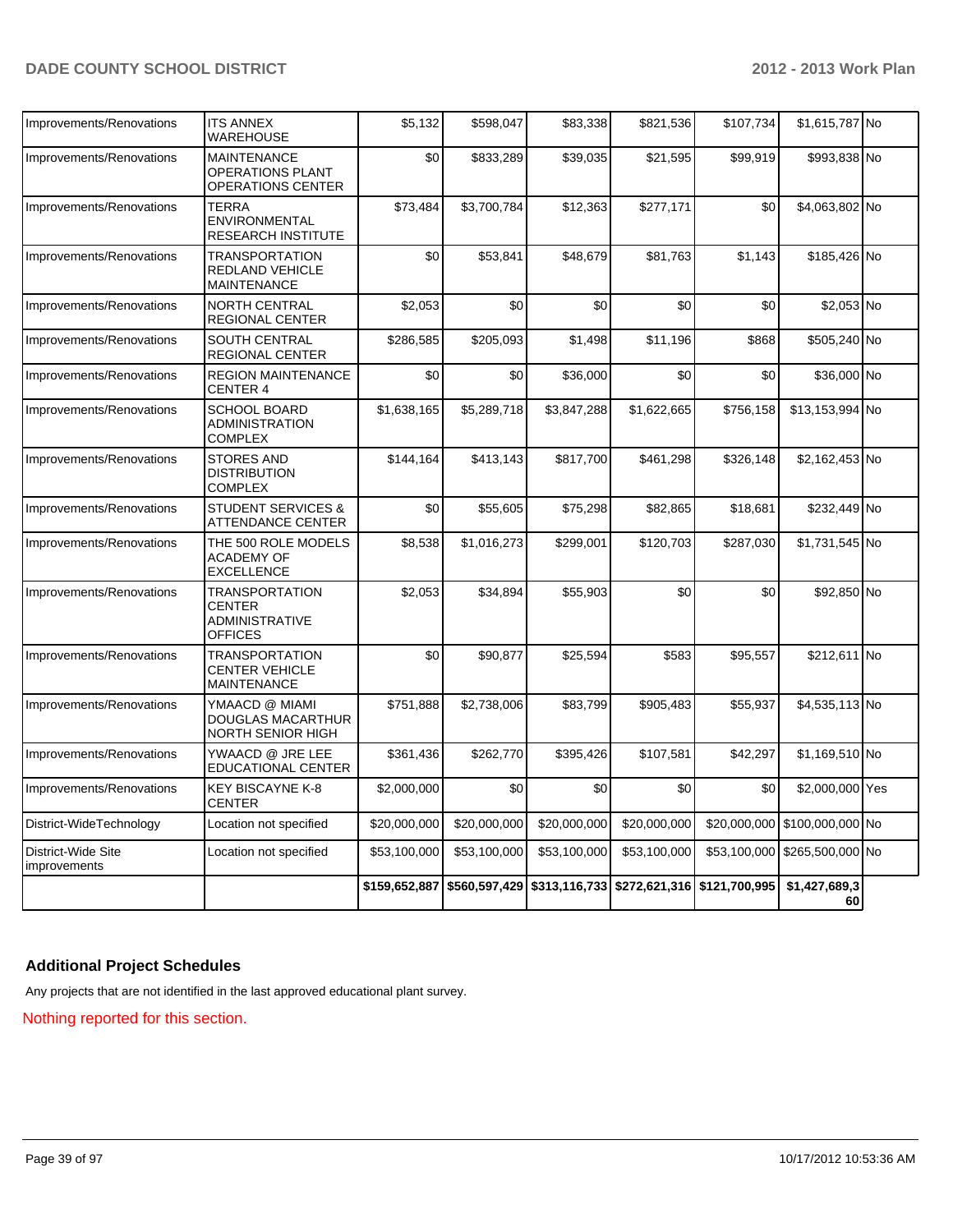#### **Non Funded Growth Management Project Schedules**

Schedule indicating which projects, due to planned development, that CANNOT be funded from current revenues projected over the next five years.

| <b>Project Description</b>               | $2012 - 2013$<br>Actual Budget | $2013 - 2014$<br>Projected | 2014 - 2015<br>Projected | $2015 - 2016$<br>Projected | 2016 - 2017<br>Projected | Total | Funded |
|------------------------------------------|--------------------------------|----------------------------|--------------------------|----------------------------|--------------------------|-------|--------|
| <b>Project description not specified</b> | \$0                            | \$OI                       | \$0 <sub>1</sub>         | \$0 <sub>1</sub>           | \$0 <sub>1</sub>         |       | \$0 No |
|                                          | \$0                            | \$0 <sub>1</sub>           | \$0                      | \$0                        | \$0                      | \$0 l |        |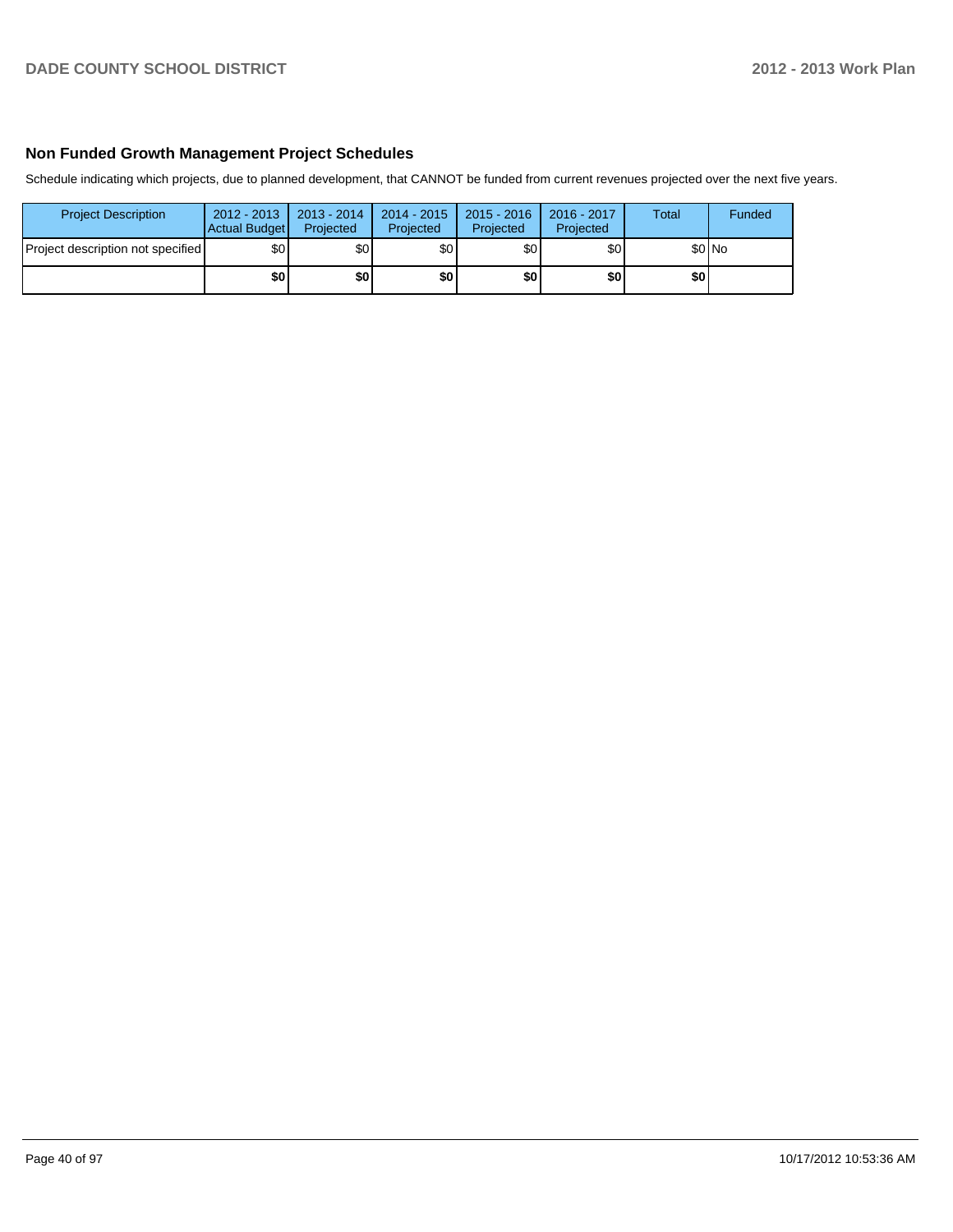# **Capacity Tracking**

| Location                                                  | $2012 -$<br>2013 Satis.<br>Stu. Sta. | Actual<br>$2012 -$<br><b>2013 FISH</b><br>Capacity | Actual<br>$2011 -$<br>2012<br><b>COFTE</b> | # Class<br>Rooms | Actual<br>Average<br>$2012 -$<br>2013 Class<br><b>Size</b> | Actual<br>$2012 -$<br>2013<br><b>Utilization</b> | <b>New</b><br>Stu.<br>Capacity | <b>New</b><br>Rooms to<br>be<br>Added/Re<br>moved | Projected<br>$2016 -$<br>2017<br><b>COFTE</b> | Projected<br>$2016 -$<br>2017<br>Utilization | Projected<br>$2016 -$<br>2017 Class<br><b>Size</b> |
|-----------------------------------------------------------|--------------------------------------|----------------------------------------------------|--------------------------------------------|------------------|------------------------------------------------------------|--------------------------------------------------|--------------------------------|---------------------------------------------------|-----------------------------------------------|----------------------------------------------|----------------------------------------------------|
| AIR BASE ELEMENTARY                                       | 892                                  | 892                                                | 696                                        | 46               | 15                                                         | 78.00 %                                          | $-18$                          | $-1$                                              | 630                                           | 72.00 %                                      | 14                                                 |
| LENORA BRAYNON<br><b>SMITH ELEMENTARY</b>                 | 754                                  | 754                                                | 430                                        | 39               | 11                                                         | 57.00 %                                          | 0                              | $\Omega$                                          | 389                                           | 52.00 %                                      | 10                                                 |
| <b>ARCOLA LAKE</b><br><b>ELEMENTARY</b>                   | 798                                  | 798                                                | 482                                        | 43               | 11                                                         | 60.00 %                                          | 0                              | $\Omega$                                          | 436                                           | 55.00 %                                      | 10                                                 |
| <b>AUBURNDALE</b><br>ELEMENTARY                           | 1,073                                | 1,073                                              | 868                                        | 57               | 15                                                         | 81.00 %                                          | $-36$                          | $-1$                                              | 785                                           | 76.00%                                       | 14                                                 |
| <b>AVOCADO</b><br><b>ELEMENTARY</b>                       | 935                                  | 935                                                | 627                                        | 47               | 13                                                         | 67.00 %                                          | $-66$                          | $-3$                                              | 567                                           | 65.00 %                                      | 13                                                 |
| <b>BANYAN ELEMENTARY</b>                                  | 540                                  | 540                                                | 349                                        | 28               | 12                                                         | 65.00 %                                          | $\mathbf 0$                    | $\Omega$                                          | 316                                           | 59.00 %                                      | 11                                                 |
| RUTH K BROAD-BAY<br><b>HARBOR K-8 CENTER</b>              | 1,108                                | 997                                                | 1,182                                      | 57               | 21                                                         | 119.00 %                                         | 0                              | $\Omega$                                          | 997                                           | 100.00%                                      | 17                                                 |
| <b>ETHEL KOGER</b><br><b>BECKHAM</b><br><b>ELEMENTARY</b> | 749                                  | 749                                                | 669                                        | 42               | 16                                                         | 89.00 %                                          | $\Omega$                       | $\Omega$                                          | 605                                           | 81.00%                                       | 14                                                 |
| <b>BEL-AIRE ELEMENTARY</b>                                | 710                                  | 710                                                | 469                                        | 33               | 14                                                         | 66.00 %                                          | $-134$                         | $-7$                                              | 424                                           | 74.00 %                                      | 16                                                 |
| <b>BENT TREE</b><br><b>ELEMENTARY</b>                     | 641                                  | 641                                                | 528                                        | 34               | 16                                                         | 82.00 %                                          | $\Omega$                       | $\Omega$                                          | 478                                           | 75.00 %                                      | 14                                                 |
| <b>BISCAYNE</b><br><b>ELEMENTARY</b>                      | 1,016                                | 1,016                                              | 731                                        | 52               | 14                                                         | 72.00 %                                          | $-194$                         | -9                                                | 733                                           | 89.00 %                                      | 17                                                 |
| <b>BISCAYNE GARDENS</b><br>ELEMENTARY                     | 1,017                                | 1,017                                              | 615                                        | 51               | 12                                                         | 60.00 %                                          | $-326$                         | $-14$                                             | 557                                           | 81.00%                                       | 15                                                 |
| <b>VAN E BLANTON</b><br><b>ELEMENTARY</b>                 | 652                                  | 652                                                | 555                                        | 34               | 16                                                         | 85.00 %                                          | $-36$                          | $-2$                                              | 502                                           | 81.00%                                       | 16                                                 |
| <b>BLUE LAKES</b><br><b>ELEMENTARY</b>                    | 761                                  | 761                                                | 502                                        | 38               | 13                                                         | 66.00 %                                          | $-36$                          | $-1$                                              | 454                                           | 63.00 %                                      | 12                                                 |
| <b>BOWMAN ASHE/DOOLIN</b><br>K-8 ACADEMY                  | 1,291                                | 1,291                                              | 823                                        | 65               | 13                                                         | 64.00 %                                          | 912                            | 47                                                | 1,301                                         | 59.00 %                                      | 12                                                 |
| <b>BRENTWOOD</b><br><b>ELEMENTARY</b>                     | 874                                  | 874                                                | 762                                        | 29               | 26                                                         | 87.00 %                                          | 0                              | $\Omega$                                          | 514                                           | 59.00 %                                      | 18                                                 |
| <b>JAMES H BRIGHT</b><br><b>ELEMENTARY</b>                | 808                                  | 808                                                | 771                                        | 36               | 21                                                         | 95.00 %                                          | $\Omega$                       | $\Omega$                                          | 662                                           | 82.00%                                       | 18                                                 |
| <b>BROADMOOR</b><br><b>ELEMENTARY</b>                     | 708                                  | 708                                                | 399                                        | 34               | 12                                                         | 56.00 %                                          | $\mathbf 0$                    | $\Omega$                                          | 361                                           | 51.00%                                       | 11                                                 |
| W J BRYAN<br><b>ELEMENTARY</b>                            | 1,052                                | 1,052                                              | 740                                        | 54               | 14                                                         | 70.00 %                                          | $-110$                         | $-5$                                              | 669                                           | 71.00 %                                      | 14                                                 |
| YOUNG MEN'S<br><b>PREPARATORY</b><br><b>ACADEMY</b>       | 483                                  | 483                                                | 132                                        | 20               | 7                                                          | 27.00 %                                          | 0                              | $\mathbf 0$                                       | 120                                           | 25.00 %                                      | 6                                                  |
| <b>BUNCHE PARK</b><br><b>ELEMENTARY</b>                   | 771                                  | 771                                                | 649                                        | 41               | 16                                                         | 84.00 %                                          | $-80$                          | $-4$                                              | 278                                           | 40.00%                                       | 8                                                  |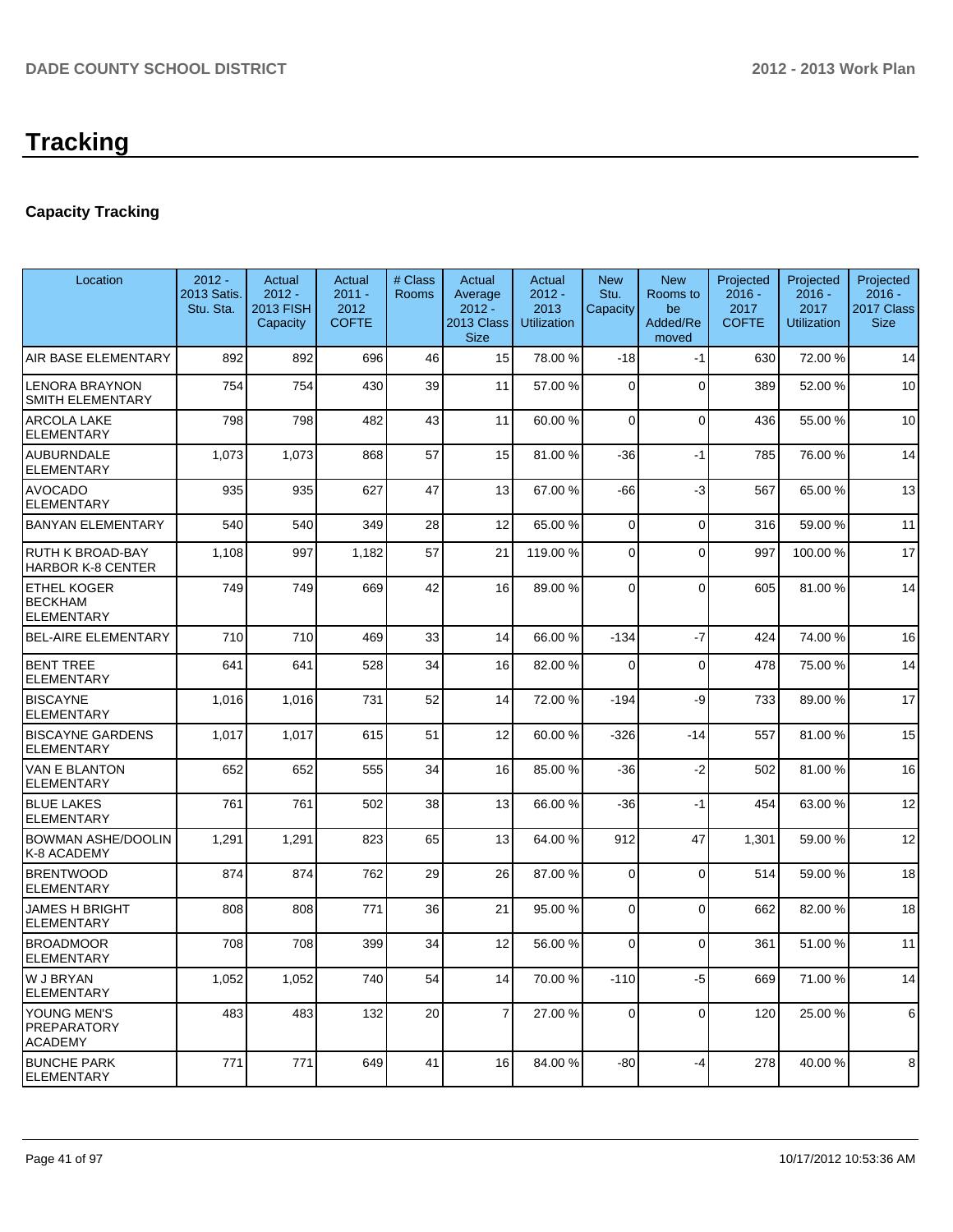| <b>CAMPBELL DRIVE K-8</b><br><b>CENTER</b>                      | 967   | 967   | 643   | 49 | 13             | 66.00 %  | $-32$       | $-2$        | 582   | 62.00 % | 12             |
|-----------------------------------------------------------------|-------|-------|-------|----|----------------|----------|-------------|-------------|-------|---------|----------------|
| <b>CARIBBEAN</b><br><b>ELEMENTARY</b>                           | 993   | 993   | 598   | 52 | 11             | 60.00 %  | $\mathbf 0$ | $\Omega$    | 541   | 54.00 % | 10             |
| <b>CALUSA ELEMENTARY</b>                                        | 792   | 792   | 818   | 40 | 20             | 103.00 % | $\mathbf 0$ | $\mathbf 0$ | 716   | 90.00 % | 18             |
| <b>CAROL CITY</b><br><b>ELEMENTARY</b>                          | 806   | 806   | 621   | 42 | 15             | 77.00 %  | 0           | $\mathbf 0$ | 562   | 70.00 % | 13             |
| <b>GEORGE WASHINGTON</b><br><b>CARVER ELEMENTARY</b>            | 486   | 486   | 517   | 25 | 21             | 106.00 % | -44         | $-2$        | 424   | 96.00%  | 18             |
| FIENBERG-FISHER K-8<br><b>CENTER</b>                            | 976   | 878   | 848   | 52 | 16             | 97.00 %  | 0           | 0           | 767   | 87.00 % | 15             |
| <b>WILLIAM A CHAPMAN</b><br><b>ELEMENTARY</b>                   | 702   | 702   | 366   | 37 | 10             | 52.00 %  | $-72$       | $-4$        | 331   | 53.00 % | 10             |
| <b>CITRUS GROVE</b><br><b>ELEMENTARY</b>                        | 1,000 | 1,000 | 866   | 46 | 19             | 87.00 %  | $-228$      | $-7$        | 714   | 92.00 % | 18             |
| <b>CLAUDE PEPPER</b><br><b>ELEMENTARY</b>                       | 1,048 | 1,048 | 781   | 55 | 14             | 75.00 %  | $-126$      | $-7$        | 707   | 77.00 % | 15             |
| <b>COCONUT GROVE</b><br><b>ELEMENTARY</b>                       | 396   | 396   | 359   | 20 | 18             | 91.00 %  | -44         | $-2$        | 325   | 92.00 % | 18             |
| <b>COLONIAL DRIVE</b><br><b>ELEMENTARY</b>                      | 460   | 460   | 241   | 24 | 10             | 52.00 %  | $\mathbf 0$ | $\mathbf 0$ | 218   | 47.00%  | 9              |
| <b>COMSTOCK</b><br><b>ELEMENTARY</b>                            | 591   | 591   | 528   | 30 | 18             | 89.00 %  | -90         | $-4$        | 478   | 95.00 % | 18             |
| <b>NEVA KING COOPER</b><br>EDUCATIONAL CENTER                   | 130   | 130   | 118   | 13 | 9              | 90.00 %  | $\Omega$    | $\mathbf 0$ | 106   | 82.00%  | $\bf8$         |
| <b>CORAL GABLES</b><br><b>PREPARATORY</b><br><b>ACADEMY</b>     | 540   | 540   | 551   | 28 | 20             | 102.00 % | 180         | 9           | 714   | 99.00 % | 19             |
| <b>CORAL PARK</b><br><b>ELEMENTARY</b>                          | 952   | 952   | 1,061 | 45 | 24             | 111.00 % | $-148$      | $-5$        | 710   | 88.00 % | 18             |
| <b>CORAL REEF</b><br><b>ELEMENTARY</b>                          | 932   | 932   | 801   | 49 | 16             | 86.00 %  | $\Omega$    | $\mathbf 0$ | 725   | 78.00 % | 15             |
| <b>CORAL TERRACE</b><br><b>ELEMENTARY</b>                       | 654   | 654   | 513   | 33 | 16             | 79.00 %  | $-22$       | $-1$        | 465   | 74.00%  | 15             |
| CORAL WAY K-8<br><b>CENTER</b>                                  | 1,725 | 1,552 | 1,562 | 83 | 19             | 101.00%  | $-178$      | $-7$        | 1,368 | 100.00% | 18             |
| <b>CRESTVIEW</b><br><b>ELEMENTARY</b>                           | 884   | 884   | 583   | 44 | 13             | 66.00 %  | 0           | $\mathbf 0$ | 527   | 60.00%  | 12             |
| <b>CUTLER RIDGE</b><br>ELEMENTARY                               | 1,000 | 1,000 | 662   | 49 | 14             | 66.00 %  | -18         | $-1$        | 599   | 61.00%  | 12             |
| <b>CYPRESS ELEMENTARY</b>                                       | 540   | 540   | 336   | 28 | 12             | 62.00 %  | $\mathbf 0$ | $\mathbf 0$ | 304   | 56.00 % | 11             |
| <b>DEVON AIRE K-8</b><br><b>CENTER</b>                          | 1,546 | 1,391 | 1,529 | 71 | 22             | 110.00 % | 0           | $\mathbf 0$ | 1,383 | 99.00 % | 19             |
| <b>FREDERICK DOUGLASS</b><br><b>ELEMENTARY</b>                  | 772   | 772   | 332   | 40 | 8              | 43.00 %  | $\mathbf 0$ | $\Omega$    | 366   | 47.00%  | 9              |
| <b>IMARJORY STONEMAN</b><br><b>DOUGLAS</b><br><b>ELEMENTARY</b> | 1,321 | 1,321 | 1,055 | 72 | 15             | 80.00 %  | 0           | 0           | 954   | 72.00 % | 13             |
| <b>CHARLES R DREW</b><br>ELEMENTARY                             | 680   | 680   | 221   | 34 | $\overline{7}$ | 33.00 %  | $-22$       | $-1$        | 200   | 30.00 % | 6              |
| <b>PAUL LAURENCE</b><br><b>DUNBAR ELEMENTARY</b>                | 837   | 837   | 336   | 46 | $\overline{7}$ | 40.00 %  | 0           | 0           | 304   | 36.00 % | $\overline{7}$ |
| JOHN G DUPUIS<br><b>ELEMENTARY</b>                              | 739   | 739   | 666   | 38 | 18             | 90.00 %  | $-116$      | $-5$        | 603   | 97.00 % | 18             |
| AMELIA EARHART<br><b>ELEMENTARY</b>                             | 602   | 602   | 492   | 35 | 14             | 82.00 %  | $-66$       | $-3$        | 445   | 83.00 % | 14             |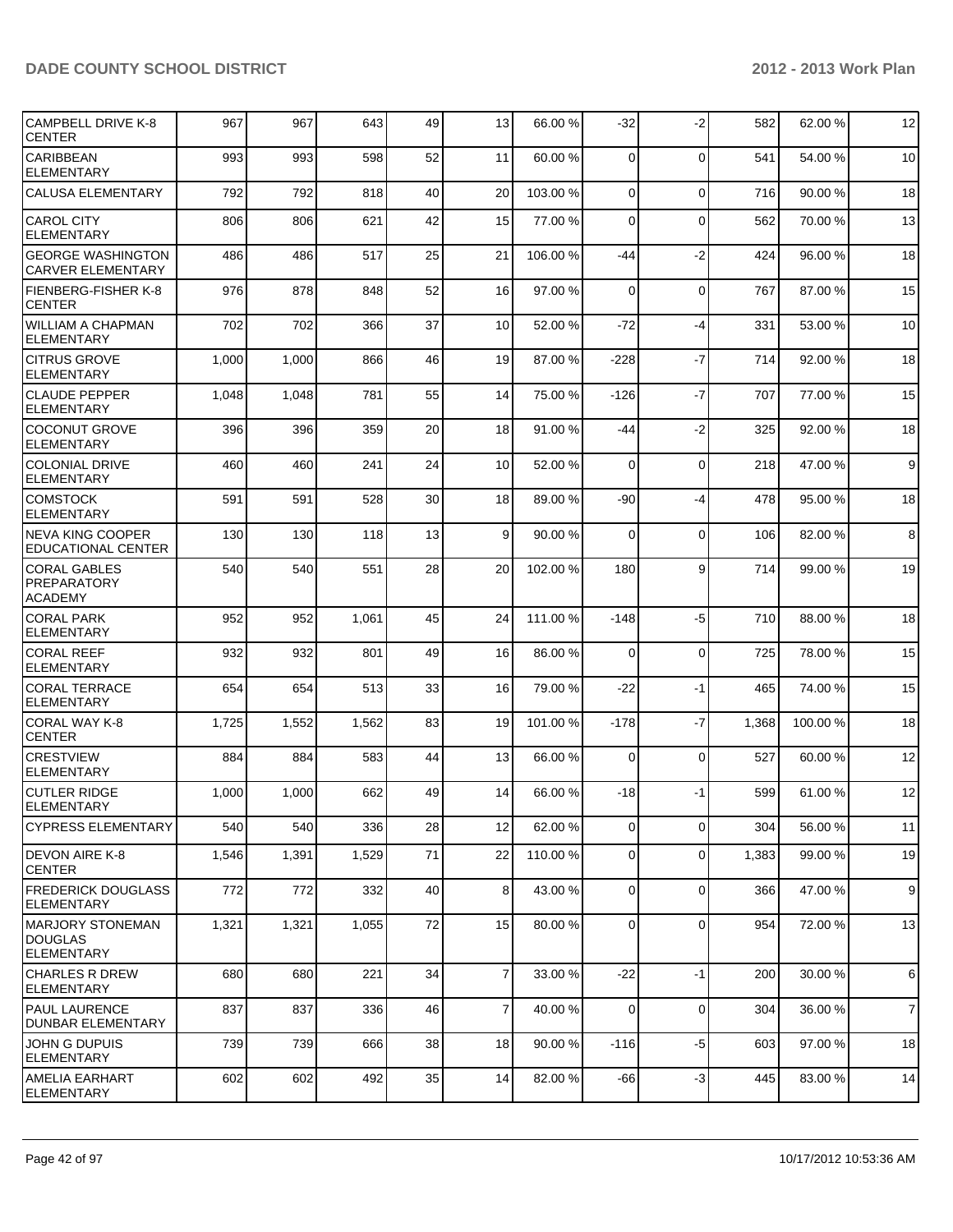| <b>EARLINGTON HEIGHTS</b><br><b>ELEMENTARY</b>                 | 656   | 656         | 485      | 34 | 14              | 74.00 %  | 0              | $\Omega$    | 439         | 67.00 % | 13        |
|----------------------------------------------------------------|-------|-------------|----------|----|-----------------|----------|----------------|-------------|-------------|---------|-----------|
| <b>EDISON PARK</b><br>ELEMENTARY                               | 662   | 662         | 341      | 34 | 10 <sup>1</sup> | 52.00 %  | $\Omega$       | $\mathbf 0$ | 309         | 47.00%  | 9         |
| <b>EMERSON</b><br>ELEMENTARY                                   | 576   | 576         | 382      | 30 | 13              | 66.00 %  | $\overline{0}$ | $\mathbf 0$ | 345         | 60.00 % | 12        |
| LILLIE C EVANS K-8<br><b>CENTER</b>                            | 928   | 835         | 404      | 45 | $\vert 9 \vert$ | 48.00 %  | $-198$         | $-10$       | 365         | 57.00 % | 10        |
| IEVERGLADES K-8<br><b>CENTER</b>                               | 1,276 | 1,148       | 1,215    | 61 | 20              | 106.00 % | $-101$         | $-4$        | 1,033       | 99.00 % | 18        |
| <b>DAVID FAIRCHILD</b><br>ELEMENTARY                           | 728   | 728         | 613      | 36 | 17              | 84.00 %  | $-18$          | $-1$        | 555         | 78.00 % | 16        |
| FAIRLAWN<br>ELEMENTARY                                         | 612   | 612         | 670      | 30 | 22              | 109.00 % | $\mathbf 0$    | $\mathbf 0$ | 540         | 88.00 % | 18        |
| FLAGAMI ELEMENTARY                                             | 548   | 548         | 450      | 28 | 16              | 82.00 %  | -44            | $-2$        | 473         | 94.00%  | 18        |
| <b>HENRY M FLAGLER</b><br><b>ELEMENTARY</b>                    | 938   | 938         | 888      | 47 | 19              | 95.00 %  | 0              | $\mathbf 0$ | 803         | 86.00 % | 17        |
| FLAMINGO<br>ELEMENTARY                                         | 884   | 884         | 778      | 44 | 18              | 88.00 %  | -18            | -1          | 704         | 81.00%  | 16        |
| CORPORATE ACADEMY<br>NORTH AT FLORAL<br><b>HEIGHTS COMPLEX</b> | 546   | $\mathbf 0$ | $\Omega$ | 28 | $\overline{0}$  | 0.00%    | $\Omega$       | $\mathbf 0$ | $\mathbf 0$ | 0.00%   | $\pmb{0}$ |
| <b>FLORIDA CITY</b><br>ELEMENTARY                              | 920   | 920         | 719      | 45 | 16              | 78.00 %  | $-108$         | $-5$        | 650         | 80.00 % | 16        |
| <b>GLORIA FLOYD</b><br>ELEMENTARY                              | 792   | 792         | 619      | 42 | 15              | 78.00 %  | $\Omega$       | $\mathbf 0$ | 560         | 71.00 % | 13        |
| <b>BENJAMIN FRANKLIN K-</b><br>8 CENTER                        | 686   | 686         | 489      | 35 | 14              | 71.00 %  | $-102$         | $-5$        | 442         | 76.00%  | 15        |
| <b>FULFORD ELEMENTARY</b>                                      | 606   | 606         | 500      | 31 | 16              | 83.00 %  | $-106$         | $-5$        | 453         | 91.00%  | 17        |
| THE 500 ROLE MODELS<br><b>ACADEMY OF</b><br>EXCELLENCE         | 254   | $\Omega$    | $\Omega$ | 13 | $\Omega$        | 0.00%    | $\Omega$       | $\Omega$    | 0           | 0.00%   | $\pmb{0}$ |
| JACK DAVID GORDON<br>ELEMENTARY                                | 1,213 | 1,213       | 1,110    | 66 | 17              | 92.00 %  | $-162$         | -9          | 1,005       | 96.00 % | 18        |
| <b>GOLDEN GLADES</b><br>ELEMENTARY                             | 438   | 438         | 255      | 23 | 11              | 58.00 %  | $-18$          | $-1$        | 231         | 55.00 % | 11        |
| JOELLA C GOOD<br>ELEMENTARY                                    | 999   | 999         | 942      | 53 | 18              | 94.00 %  | -36            | $-2$        | 852         | 88.00 % | 17        |
| <b>GRATIGNY</b><br>ELEMENTARY                                  | 804   | 804         | 662      | 42 | 16              | 82.00 %  | $-124$         | $-6$        | 599         | 88.00 % | 17        |
| <b>GREENGLADE</b><br>ELEMENTARY                                | 578   | 578         | 459      | 31 | 15              | 79.00 %  | $-18$          | $-1$        | 415         | 74.00%  | 14        |
| GREYNOLDS PARK<br><b>ELEMENTARY</b>                            | 986   | 986         | 743      | 51 | 15              | 75.00 %  | $-244$         | $-10$       | 672         | 91.00 % | 16        |
| <b>GULFSTREAM</b><br>ELEMENTARY                                | 753   | 753         | 636      | 39 | 16              | 84.00 %  | $-54$          | $-2$        | 575         | 82.00%  | 16        |
| CHARLES R HADLEY<br><b>ELEMENTARY</b>                          | 986   | 986         | 996      | 52 | 19              | 101.00%  | $-196$         | -9          | 786         | 99.00 % | 18        |
| JOE HALL ELEMENTARY                                            | 653   | 653         | 573      | 34 | 17              | 88.00 %  | $-18$          | $-1$        | 518         | 82.00 % | 16        |
| HIALEAH ELEMENTARY                                             | 976   | 976         | 736      | 52 | 14              | 75.00 %  | $-90$          | $-5$        | 666         | 75.00 % | 14        |
| HIBISCUS ELEMENTARY                                            | 687   | 687         | 578      | 35 | 17              | 84.00 %  | -44            | $-2$        | 567         | 88.00 % | 17        |
| VIRGINIA A BOONE<br>HIGHLAND OAKS<br><b>ELEMENTARY</b>         | 792   | 792         | 724      | 29 | 25              | 91.00 %  | $-138$         | $-7$        | 386         | 59.00 % | 18        |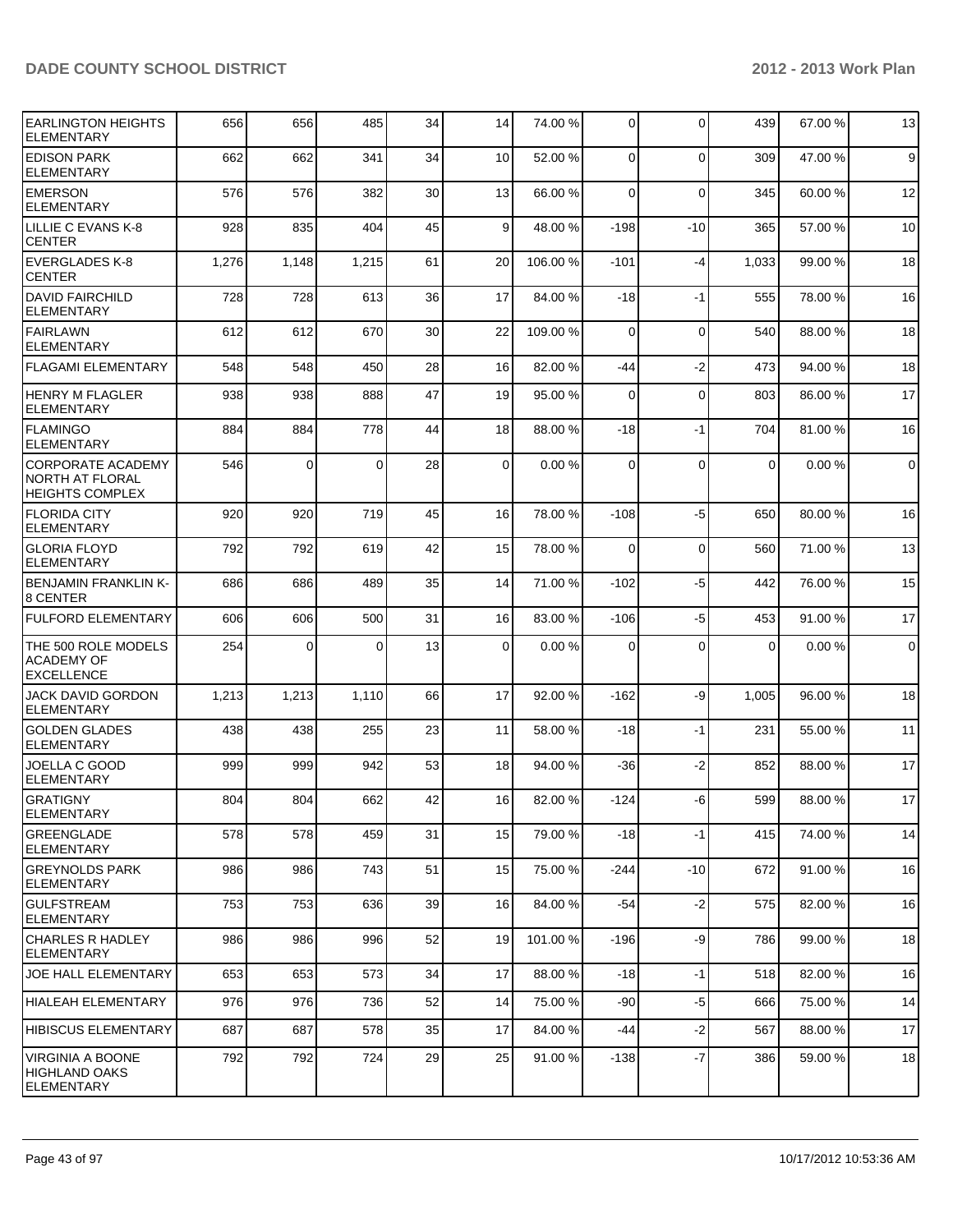| <b>HOLMES ELEMENTARY</b>                                    | 572   | 572      | 472      | 30 <sup>2</sup> | 16       | 83.00 %  | $\overline{0}$ | $\mathbf 0$    | 427         | 75.00 % | 14             |
|-------------------------------------------------------------|-------|----------|----------|-----------------|----------|----------|----------------|----------------|-------------|---------|----------------|
| <b>ZORA NEALE HURSTON</b><br><b>ELEMENTARY</b>              | 1,039 | 1,039    | 714      | 53              | 13       | 69.00 %  | $\Omega$       | $\Omega$       | 647         | 62.00 % | 12             |
| <b>OLIVER HOOVER</b><br><b>ELEMENTARY</b>                   | 1,026 | 1,026    | 839      | 53              | 16       | 82.00 %  | $-172$         | -8             | 759         | 89.00 % | 17             |
| <b>THENA CROWDER</b><br><b>ELEMENTARY</b>                   | 268   | 268      | 159      | 8               | 20       | 59.00 %  | $-18$          | $-1$           | 126         | 50.00%  | 18             |
| <b>HOWARD DRIVE</b><br><b>ELEMENTARY</b>                    | 771   | 771      | 654      | 39              | 17       | 85.00 %  | $\Omega$       | $\mathbf 0$    | 591         | 77.00 % | 15             |
| <b>MADIE IVES</b><br><b>COMMUNITY</b><br><b>ELEMENTARY</b>  | 917   | 917      | 754      | 48              | 16       | 82.00 %  | $-270$         | $-13$          | 638         | 99.00 % | 18             |
| <b>KENDALE ELEMENTARY</b>                                   | 724   | 724      | 507      | 36              | 14       | 70.00 %  | $\Omega$       | $\Omega$       | 459         | 63.00 % | 13             |
| <b>KENDALE LAKES</b><br><b>ELEMENTARY</b>                   | 942   | 942      | 682      | 53              | 13       | 72.00 %  | $\Omega$       | $\mathbf 0$    | 661         | 70.00%  | 12             |
| <b>KENSINGTON PARK</b><br><b>ELEMENTARY</b>                 | 1,434 | 1,434    | 1,221    | 77              | 16       | 85.00 %  | $\Omega$       | $\mathbf 0$    | 1,175       | 82.00%  | 15             |
| <b>KENWOOD K-8 CENTER</b>                                   | 1,284 | 1,155    | 1,059    | 62              | 17       | 92.00 %  | $-16$          | $-1$           | 958         | 84.00%  | 16             |
| <b>KEY BISCAYNE K-8</b><br><b>CENTER</b>                    | 1,114 | 1,002    | 1,312    | 55              | 24       | 131.00 % | 65             | $\overline{4}$ | 1,059       | 99.00 % | 18             |
| <b>MARTIN L KING</b><br><b>ELEMENTARY</b>                   | 286   | $\Omega$ | $\Omega$ | 17              | $\Omega$ | 0.00%    | $\Omega$       | $\Omega$       | $\Omega$    | 0.00%   | $\mathbf 0$    |
| <b>KINLOCH PARK</b><br><b>ELEMENTARY</b>                    | 818   | 818      | 806      | 39              | 21       | 98.00 %  | $\Omega$       | $\mathbf 0$    | 719         | 88.00 % | 18             |
| <b>LAKE STEVENS</b><br><b>ELEMENTARY</b>                    | 476   | 476      | 288      | 22              | 13       | 61.00 %  | $\Omega$       | $\mathbf 0$    | 261         | 55.00 % | 12             |
| <b>LAKEVIEW</b><br><b>ELEMENTARY</b>                        | 572   | 572      | 441      | 30              | 15       | 77.00 %  | -72            | $-4$           | 399         | 80.00 % | 15             |
| YWAACD @ JRE LEE<br><b>EDUCATIONAL CENTER</b>               | 309   | 309      | $\Omega$ | 21              | $\Omega$ | 0.00%    | $-50$          | $-2$           | $\mathbf 0$ | 0.00%   | $\overline{0}$ |
| LEEWOOD K-8 CENTER                                          | 1,130 | 1,017    | 769      | 41              | 19       | 76.00 %  | -36            | $-2$           | 696         | 71.00%  | 18             |
| WILLIAM H. LEHMAN<br><b>ELEMENTARY</b>                      | 935   | 935      | 671      | 49              | 14       | 72.00 %  | 0              | $\mathbf 0$    | 607         | 65.00 % | 12             |
| <b>LEISURE CITY K-8</b><br><b>CENTER</b>                    | 1,348 | 1,213    | 1,088    | 67              | 16       | 90.00 %  | -81            | $-5$           | 984         | 87.00%  | 16             |
| LAURA C SAUNDERS<br><b>ELEMENTARY</b>                       | 837   | 837      | 721      | 46              | 16       | 86.00 %  | $-18$          | $-1$           | 652         | 80.00 % | 14             |
| <b>ILIBERTY CITY</b><br>ELEMENTARY                          | 638   | 638      | 328      | 33              | 10       | 51.00 %  | 232            | 14             | 297         | 34.00 % | 6              |
| JESSE J. McCRARY JR.<br>ELEMENTARY SCHOOL                   | 700   | 700      | 525      | 36              | 15       | 75.00 %  | -44            | $-2$           | 475         | 72.00 % | 14             |
| LORAH PARK<br><b>ELEMENTARY</b>                             | 546   | 546      | 428      | 15              | 29       | 78.00 %  | $\overline{0}$ | $\mathbf 0$    | 270         | 49.00%  | 18             |
| <b>TOUSSAINT</b><br><b>L'OUVERTURE</b><br><b>ELEMENTARY</b> | 744   | 744      | 456      | 38              | 12       | 61.00 %  | $-62$          | $-5$           | 412         | 60.00 % | 12             |
| LUDLAM ELEMENTARY                                           | 624   | 624      | 427      | 31              | 14       | 68.00 %  | $-178$         | -8             | 386         | 87.00 % | 17             |
| <b>IFRANK CRAWFORD</b><br> MARTIN K-8 CENTER                | 1,395 | 1,255    | 1,156    | 68              | 17       | 92.00 %  | $-16$          | $-1$           | 1,046       | 84.00%  | 16             |
| <b>WESLEY MATTHEWS</b><br><b>ELEMENTARY</b>                 | 711   | 711      | 477      | 39              | 12       | 67.00 %  | $-18$          | $-1$           | 431         | 62.00 % | 11             |
| MEADOWLANE<br>ELEMENTARY                                    | 1,016 | 1,016    | 1,115    | 52              | 21       | 110.00 % | $-18$          | $-1$           | 937         | 94.00 % | 18             |
| MELROSE<br><b>ELEMENTARY</b>                                | 608   | 608      | 537      | 32              | 17       | 88.00 %  | $\overline{0}$ | $\mathbf 0$    | 486         | 80.00%  | 15             |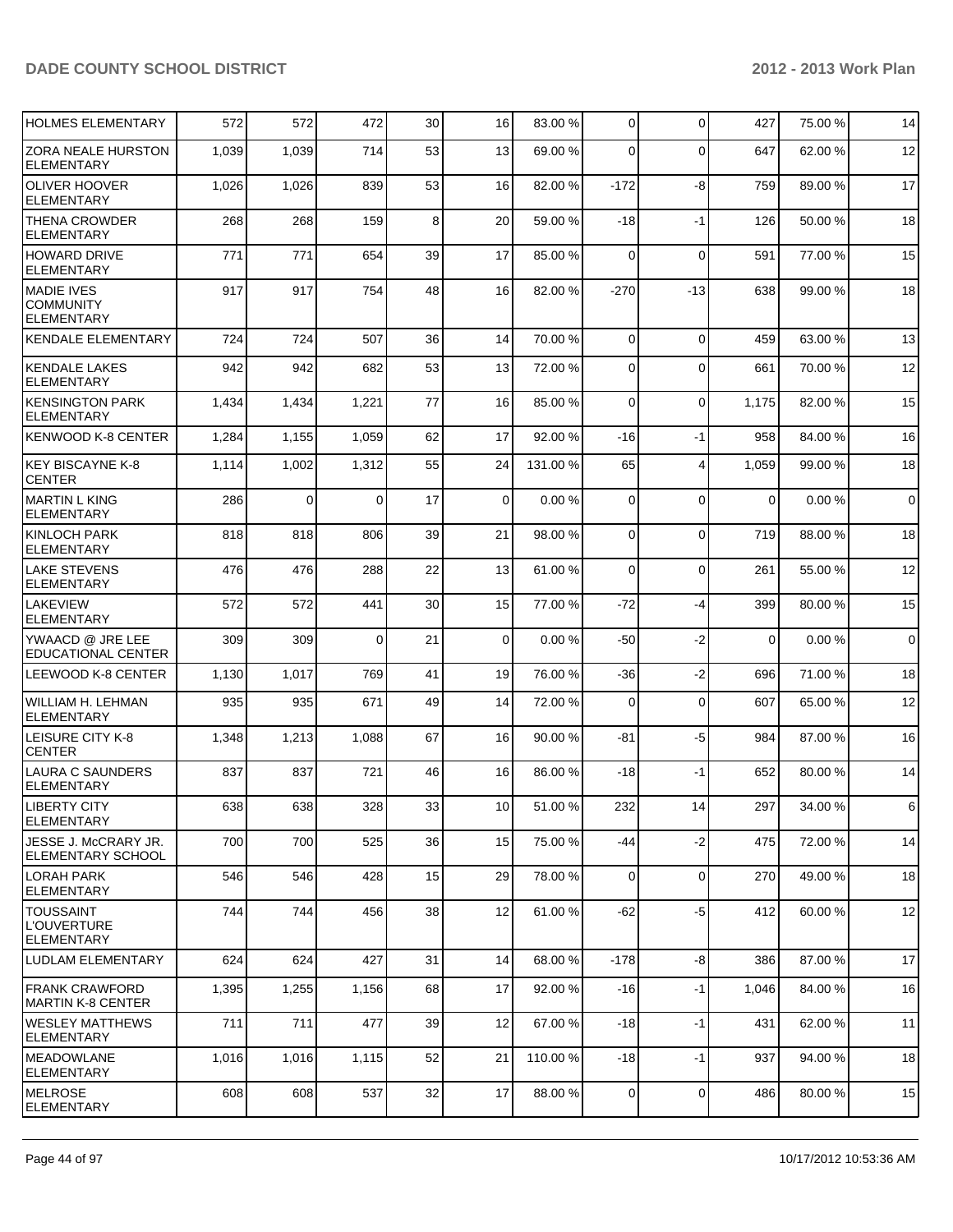| IMERRICK<br>EDUCATIONAL CENTER                 | 384   | 345      | 141      | 18 | 8 <sup>1</sup>  | 41.00 %  | -345           | $-18$       | $\mathbf 0$ | 0.00%   | $\mathsf{O}\xspace$ |
|------------------------------------------------|-------|----------|----------|----|-----------------|----------|----------------|-------------|-------------|---------|---------------------|
| <b>MIAMI GARDENS</b><br>ELEMENTARY             | 430   | 430      | 299      | 21 | 14              | 69.00 %  | $-18$          | $-1$        | 270         | 66.00 % | 14                  |
| <b>MIAMI HEIGHTS</b><br><b>ELEMENTARY</b>      | 1,425 | 1,425    | 1,108    | 74 | 15              | 78.00 %  | $-152$         | $-5$        | 1,002       | 79.00 % | 15                  |
| MIAMI LAKES K-8<br><b>CENTER</b>               | 1,516 | 1,364    | 1,490    | 76 | 20              | 109.00 % | $\Omega$       | $\mathbf 0$ | 1,349       | 99.00 % | 18                  |
| MIAMI PARK<br><b>ELEMENTARY</b>                | 794   | 794      | 403      | 39 | 10 <sup>1</sup> | 51.00 %  | $-36$          | $-2$        | 364         | 48.00%  | 10                  |
| MIAMI SHORES<br><b>ELEMENTARY</b>              | 750   | 750      | 739      | 39 | 19              | 98.00 %  | $-36$          | $-2$        | 668         | 94.00%  | 18                  |
| <b>MIAMI SPRINGS</b><br><b>ELEMENTARY</b>      | 704   | 704      | 634      | 36 | 18              | 90.00 %  | $-102$         | $-5$        | 552         | 92.00%  | 18                  |
| IM A MILAM K-8 CENTER                          | 1,156 | 1,040    | 1,111    | 59 | 19              | 107.00 % | $-88$          | $-5$        | 950         | 100.00% | 18                  |
| <b>PHYLLIS R MILLER</b><br><b>ELEMENTARY</b>   | 731   | 731      | 630      | 41 | 15              | 86.00 %  | $\Omega$       | $\mathbf 0$ | 570         | 78.00 % | 14                  |
| <b>MORNINGSIDE</b><br><b>ELEMENTARY</b>        | 740   | 740      | 419      | 38 | 11              | 57.00 %  | $\Omega$       | $\mathbf 0$ | 379         | 51.00 % | 10                  |
| <b>ROBERT RUSSA</b><br><b>MOTON ELEMENTARY</b> | 715   | 715      | 356      | 35 | 10 <sup>1</sup> | 50.00 %  | $\Omega$       | $\mathbf 0$ | 322         | 45.00 % | 9                   |
| IMYRTLE GROVE<br><b>ELEMENTARY</b>             | 624   | 624      | 330      | 32 | 10 <sup>1</sup> | 53.00 %  | -44            | $-2$        | 298         | 51.00%  | 10                  |
| NARANJA ELEMENTARY                             | 660   | $\Omega$ | $\Omega$ | 34 | $\Omega$        | 0.00%    | 513            | 24          | 150         | 29.00 % | $\mathbf{3}$        |
| <b>NATURAL BRIDGE</b><br><b>ELEMENTARY</b>     | 708   | 708      | 576      | 38 | 15              | 81.00%   | $\Omega$       | 0           | 696         | 98.00%  | 18                  |
| <b>NORLAND</b><br><b>ELEMENTARY</b>            | 678   | 678      | 607      | 34 | 18              | 89.00 %  | -80            | -3          | 549         | 92.00 % | 18                  |
| <b>NORTH BEACH</b><br><b>ELEMENTARY</b>        | 869   | 869      | 962      | 46 | 21              | 111.00 % | $\Omega$       | $\mathbf 0$ | 849         | 98.00 % | 18                  |
| <b>BARBARA HAWKINS</b><br><b>ELEMENTARY</b>    | 492   | 492      | 322      | 26 | 12              | 66.00 %  | $\Omega$       | 0           | 467         | 95.00 % | 18                  |
| NORTH COUNTY K-8<br><b>CENTER</b>              | 724   | 724      | 329      | 32 | 10              | 45.00 %  | $\Omega$       | $\mathbf 0$ | 298         | 41.00%  | $\mathsf g$         |
| <b>NORTH GLADE</b><br><b>ELEMENTARY</b>        | 526   | 526      | 321      | 25 | 13              | 61.00 %  | -18            | -1          | 291         | 57.00 % | 12                  |
| NORTH HIALEAH<br>ELEMENTARY                    | 790   | 790      | 638      | 35 | 18              | 81.00 %  | $-102$         | $-4$        | 559         | 81.00%  | 18                  |
| NORTH MIAMI<br> ELEMENTARY                     | 786   | 786      | 542      | 41 | 13              | 69.00 %  | $-22$          |             | 490         | 64.00%  | 12                  |
| <b>INORTH TWIN LAKES</b><br><b>ELEMENTARY</b>  | 569   | 569      | 583      | 30 | 19              | 102.00 % | $-18$          | $-1$        | 527         | 96.00 % | 18                  |
| NORWOOD<br>ELEMENTARY                          | 552   | 552      | 466      | 25 | 19              | 84.00 %  | $\Omega$       | $\mathbf 0$ | 421         | 76.00 % | 17                  |
| OAK GROVE<br>ELEMENTARY                        | 780   | 780      | 688      | 40 | 17              | 88.00 %  | $-124$         | $-6$        | 623         | 95.00 % | 18                  |
| <b>OJUS ELEMENTARY</b>                         | 892   | 892      | 911      | 46 | 20              | 102.00%  | $\Omega$       | 0           | 824         | 92.00%  | 18                  |
| <b>OLINDA ELEMENTARY</b>                       | 468   | 468      | 328      | 20 | 16              | 70.00 %  | $\Omega$       | 0           | 297         | 63.00%  | 15                  |
| <b>OLYMPIA HEIGHTS</b><br> ELEMENTARY          | 642   | 642      | 514      | 32 | 16              | 80.00 %  | $-62$          | $-2$        | 465         | 80.00%  | 16                  |
| DR. ROBERT B. INGRAM<br><b>ELEMENTARY</b>      | 576   | 576      | 350      | 30 | 12              | 61.00 %  | $-18$          | $-1$        | 317         | 57.00 % | 11                  |
| ORCHARD VILLA<br><b>ELEMENTARY</b>             | 723   | 723      | 423      | 41 | 10 <sup>1</sup> | 59.00 %  | $\overline{0}$ | 0           | 383         | 53.00 % | $\boldsymbol{9}$    |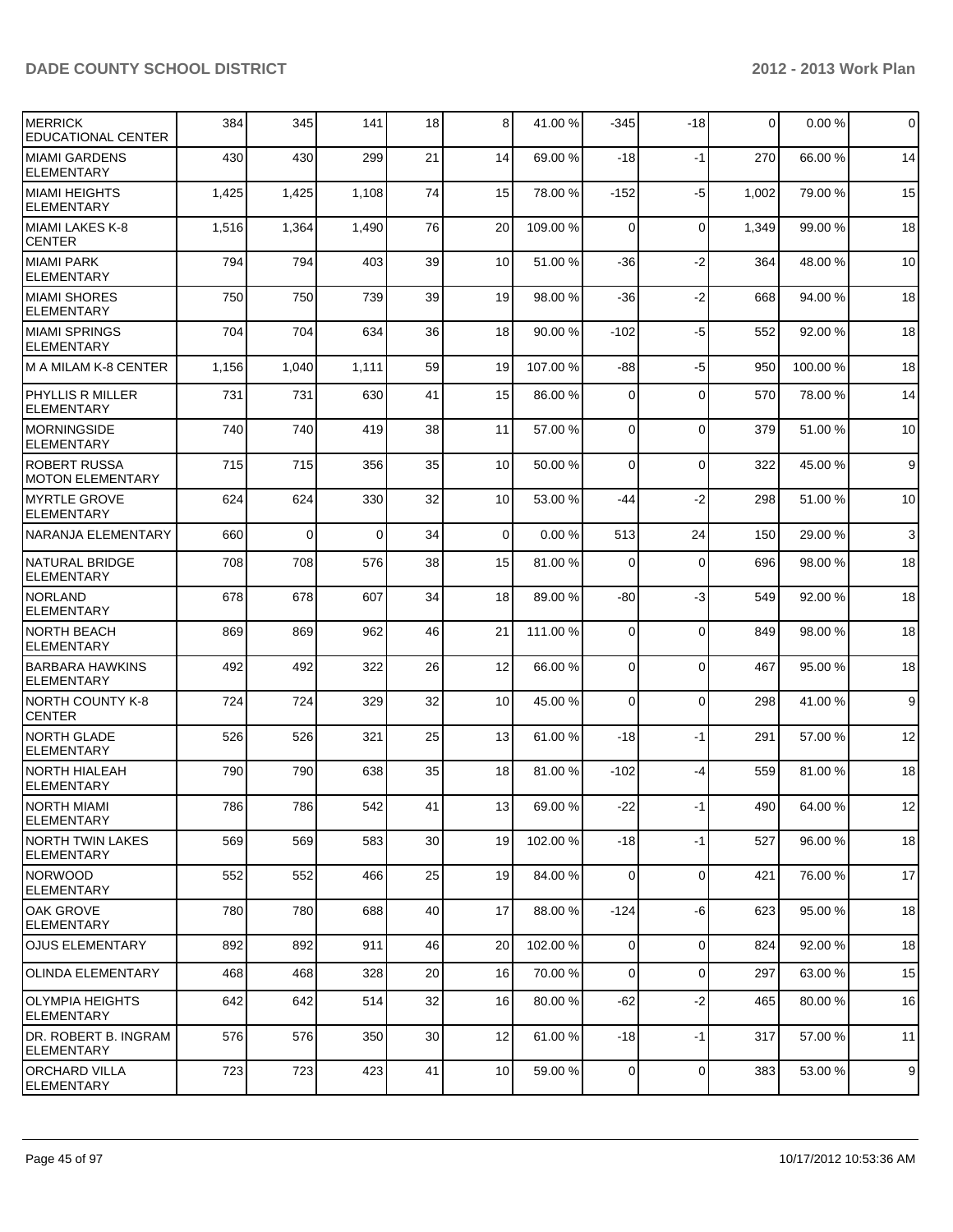| <b>PALMETTO</b><br><b>ELEMENTARY</b>                             | 682   | 682   | 598   | 35 | 17              | 88.00 %  | -84            | $-4$        | 541 | 90.00 % | 17 |
|------------------------------------------------------------------|-------|-------|-------|----|-----------------|----------|----------------|-------------|-----|---------|----|
| <b>PALM LAKES</b><br><b>ELEMENTARY</b>                           | 1,014 | 1,014 | 888   | 51 | 17              | 88.00 %  | 0              | $\mathbf 0$ | 933 | 92.00 % | 18 |
| <b>PALM SPRINGS</b><br>ELEMENTARY                                | 944   | 944   | 721   | 48 | 15              | 76.00 %  | $-102$         | $-5$        | 652 | 77.00 % | 15 |
| <b>PALM SPRINGS NORTH</b><br><b>ELEMENTARY</b>                   | 993   | 993   | 985   | 49 | 20              | 99.00 %  | $-112$         | -6          | 791 | 90.00%  | 18 |
| <b>PARKVIEW</b><br><b>ELEMENTARY</b>                             | 426   | 426   | 377   | 23 | 16              | 88.00 %  | $\mathbf 0$    | $\mathbf 0$ | 341 | 80.00%  | 15 |
| PARKWAY<br><b>ELEMENTARY</b>                                     | 540   | 540   | 363   | 28 | 13              | 67.00 %  | -62            | $-3$        | 329 | 69.00%  | 13 |
| PERRINE ELEMENTARY                                               | 840   | 840   | 783   | 42 | 19              | 93.00 %  | $\overline{0}$ | $\mathbf 0$ | 708 | 84.00%  | 17 |
| KELSEY L PHARR<br>ELEMENTARY                                     | 424   | 424   | 357   | 11 | 32              | 84.00 %  | 0              | $\mathbf 0$ | 198 | 47.00 % | 18 |
| IPINECREST<br><b>ELEMENTARY</b>                                  | 1,110 | 1,110 | 976   | 57 | 17              | 88.00 %  | $\Omega$       | $\mathbf 0$ | 883 | 80.00%  | 15 |
| <b>PINE LAKE</b><br><b>ELEMENTARY</b>                            | 630   | 630   | 419   | 35 | 12              | 67.00 %  | $\Omega$       | $\mathbf 0$ | 379 | 60.00 % | 11 |
| <b>PINE VILLA</b><br><b>ELEMENTARY</b>                           | 834   | 834   | 287   | 41 | $\overline{7}$  | 34.00 %  | $\Omega$       | $\mathbf 0$ | 259 | 31.00%  | 6  |
| <b>POINCIANA PARK</b><br><b>ELEMENTARY</b>                       | 796   | 796   | 421   | 41 | 10 <sup>1</sup> | 53.00 %  | $-36$          | $-1$        | 381 | 50.00 % | 10 |
| <b>DR GILBERT L PORTER</b><br><b>ELEMENTARY</b>                  | 937   | 937   | 770   | 52 | 15              | 82.00 %  | $-18$          | $-1$        | 873 | 95.00 % | 17 |
| <b>RAINBOW PARK</b><br><b>ELEMENTARY</b>                         | 560   | 560   | 371   | 30 | 12              | 66.00 %  | $-18$          | $-1$        | 335 | 62.00 % | 12 |
| <b>REDONDO</b><br><b>ELEMENTARY</b>                              | 789   | 789   | 658   | 42 | 16              | 83.00 %  | -40            | $-2$        | 595 | 79.00 % | 15 |
| <b>ETHEL F BECKFORD-</b><br><b>RICHMOND</b><br><b>ELEMENTARY</b> | 504   | 504   | 241   | 26 | $\vert$ 9       | 48.00 %  | 0              | $\mathbf 0$ | 218 | 43.00 % | 8  |
| <b>RIVERSIDE</b><br><b>ELEMENTARY</b>                            | 759   | 759   | 904   | 43 | 21              | 119.00 % | $\Omega$       | $\Omega$    | 752 | 99.00 % | 17 |
| JANE S ROBERTS K-8<br><b>CENTER</b>                              | 1,582 | 1,423 | 874   | 81 | 11              | 61.00%   | $-184$         | $-10$       | 791 | 64.00 % | 11 |
| <b>ROCKWAY</b><br><b>ELEMENTARY</b>                              | 536   | 536   | 434   | 28 | 15              | 81.00 %  | $\mathbf 0$    | $\mathbf 0$ | 392 | 73.00 % | 14 |
| <b>ROYAL GREEN</b><br>ELEMENTARY                                 | 744   | 744   | 610   | 40 | 15              | 82.00 %  | -22            | $-1$        | 552 | 76.00 % | 14 |
| ROYAL PALM<br><b>ELEMENTARY</b>                                  | 588   | 588   | 514   | 30 | 17              | 87.00 %  | $-18$          | $-1$        | 465 | 82.00 % | 16 |
| <b>GERTRUDE K</b><br>EDELMAN/SABAL PALM<br><b>ELEMENTARY</b>     | 878   | 878   | 722   | 43 | 17              | 82.00 %  | $-182$         | $-7$        | 653 | 94.00 % | 18 |
| ISANTA CLARA<br><b>ELEMENTARY</b>                                | 713   | 713   | 590   | 40 | 15              | 83.00 %  | $\overline{0}$ | $\mathbf 0$ | 534 | 75.00 % | 13 |
| <b>SCOTT LAKE</b><br><b>ELEMENTARY</b>                           | 804   | 804   | 509   | 40 | 13              | 63.00 %  | $-80$          | -4          | 461 | 64.00 % | 13 |
| <b>SEMINOLE</b><br><b>ELEMENTARY</b>                             | 840   | 840   | 505   | 42 | 12              | 60.00 %  | $-18$          | $-1$        | 572 | 70.00 % | 14 |
| <b>SHADOWLAWN</b><br>ELEMENTARY                                  | 438   | 438   | 277   | 23 | 12              | 63.00 %  | $-40$          | $-2$        | 250 | 63.00 % | 12 |
| SHENANDOAH<br><b>ELEMENTARY</b>                                  | 914   | 914   | 1,008 | 38 | 27              | 110.00%  | $\overline{0}$ | $\mathbf 0$ | 682 | 75.00 % | 18 |
| <b>BEN SHEPPARD</b><br><b>ELEMENTARY</b>                         | 1,334 | 1,334 | 960   | 71 | 14              | 72.00 %  | $-532$         | $-28$       | 794 | 99.00 % | 18 |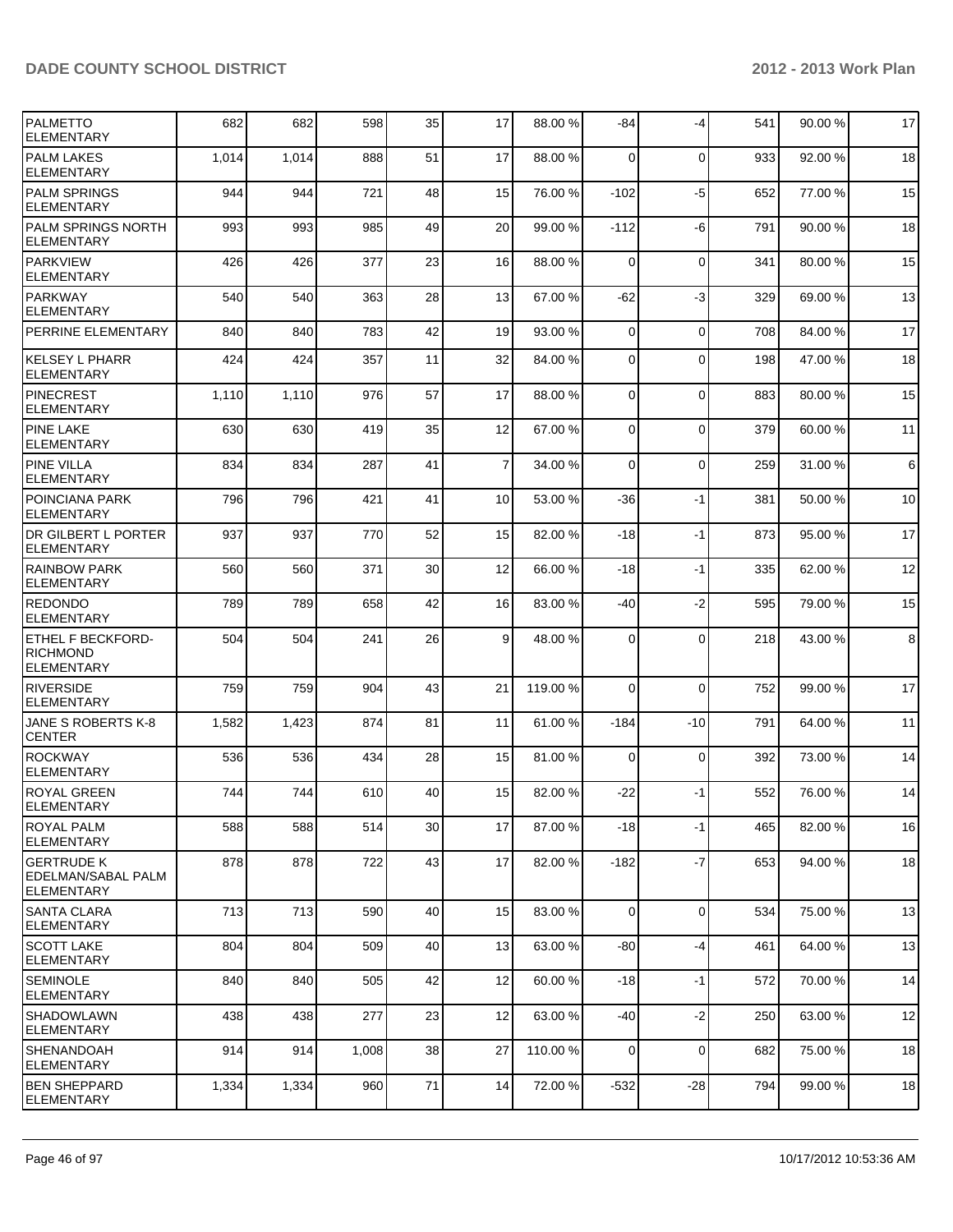| SILVER BLUFF<br><b>ELEMENTARY</b>                           | 562   | 562      | 532   | 31 | 17              | 95.00 %  | $-44$          | $-2$        | 482   | 93.00 % | 17              |
|-------------------------------------------------------------|-------|----------|-------|----|-----------------|----------|----------------|-------------|-------|---------|-----------------|
| <b>ERNEST R GRAHAM K-8</b><br><b>CENTER</b>                 | 1,614 | 1,614    | 1,378 | 86 | 16              | 85.00 %  | $\Omega$       | $\mathbf 0$ | 1,247 | 77.00 % | 15              |
| <b>SKYWAY ELEMENTARY</b>                                    | 660   | 660      | 407   | 18 | 23              | 62.00 %  | $\Omega$       | $\Omega$    | 318   | 48.00 % | 18              |
| SOUTH POINTE<br><b>ELEMENTARY</b>                           | 428   | 428      | 569   | 24 | 24              | 133.00 % | 252            | 14          | 515   | 76.00 % | 14              |
| <b>SNAPPER CREEK</b><br><b>ELEMENTARY</b>                   | 658   | 658      | 515   | 33 | 16              | 78.00 %  | $\Omega$       | $\Omega$    | 466   | 71.00%  | 14              |
| <b>NORTH DADE CENTER</b><br>FOR MODERN<br>LANGUAGES         | 436   | $\Omega$ | 0     | 22 | $\Omega$        | 0.00%    | 436            | 22          | 350   | 80.00%  | 8               |
| ISOUTH HIALEAH<br><b>ELEMENTARY</b>                         | 1,274 | 1,274    | 1,204 | 63 | 19              | 95.00 %  | $\Omega$       | $\Omega$    | 1,090 | 86.00 % | 17              |
| <b>SOUTH MIAMI K-8</b><br><b>CENTER</b>                     | 1,096 | 986      | 821   | 51 | 16              | 83.00 %  | $-198$         | $-10$       | 743   | 94.00%  | 18              |
| <b>SOUTH MIAMI HEIGHTS</b><br><b>ELEMENTARY</b>             | 754   | 754      | 625   | 39 | 16              | 83.00 %  | -40            | $-2$        | 566   | 79.00 % | 15              |
| <b>SOUTHSIDE</b><br><b>ELEMENTARY</b>                       | 884   | 884      | 803   | 46 | 17              | 91.00 %  | $\Omega$       | $\Omega$    | 821   | 93.00%  | 18              |
| <b>SPRINGVIEW</b><br><b>ELEMENTARY</b>                      | 510   | 510      | 491   | 27 | 18              | 96.00 %  | $-58$          | -3          | 422   | 93.00 % | 18              |
| <b>EWFSTIRRUP</b><br><b>ELEMENTARY</b>                      | 974   | 974      | 817   | 49 | 17              | 84.00 %  | $-58$          | $-3$        | 739   | 81.00%  | 16              |
| <b>SUNSET ELEMENTARY</b>                                    | 1,214 | 1,214    | 1,110 | 61 | 18              | 91.00 %  | $\Omega$       | $\mathbf 0$ | 1,005 | 83.00 % | 16              |
| <b>SUNSET PARK</b><br>ELEMENTARY                            | 704   | 704      | 636   | 23 | 28              | 90.00 %  | -58            | $-3$        | 356   | 55.00 % | 18              |
| <b>SWEETWATER</b><br><b>ELEMENTARY</b>                      | 971   | 971      | 857   | 49 | 17              | 88.00 %  | -40            | $-2$        | 825   | 89.00 % | 18              |
| SYLVANIA HEIGHTS<br><b>ELEMENTARY</b>                       | 826   | 826      | 557   | 41 | 14              | 67.00 %  | $\Omega$       | 0           | 570   | 69.00 % | 14              |
| <b>TREASURE ISLAND</b><br><b>ELEMENTARY</b>                 | 937   | 937      | 643   | 48 | 13              | 69.00 %  | $-22$          | $-1$        | 582   | 64.00 % | 12              |
| TROPICAL<br>ELEMENTARY                                      | 802   | 802      | 404   | 43 | $\vert 9 \vert$ | 50.00 %  | $\Omega$       | $\mathbf 0$ | 365   | 46.00%  | 8               |
| <b>FRANCES S TUCKER</b><br><b>ELEMENTARY</b>                | 576   | 576      | 380   | 29 | 13              | 66.00 %  | -36            | $-1$        | 388   | 72.00 % | 14              |
| <b>TWIN LAKES</b><br>ELEMENTARY                             | 668   | 668      | 639   | 36 | 18              | 96.00 %  | $\Omega$       | $\Omega$    | 650   | 97.00 % | 18              |
| VILLAGE GREEN<br><b>ELEMENTARY</b>                          | 516   | 516      | 382   | 28 | 14              | 74.00 %  | $-36$          | $-2$        | 345   | 72.00 % | 13              |
| <b>VINELAND K-8 CENTER</b>                                  | 969   | 872      | 836   | 47 | 18              | 96.00 %  | $\overline{0}$ | $\mathbf 0$ | 757   | 87.00%  | 16              |
| IMAE M WALTERS<br> ELEMENTARY                               | 775   | 775      | 734   | 40 | 18              | 95.00 %  | $-54$          | $-2$        | 664   | 92.00 % | 17              |
| WEST HOMESTEAD<br><b>ELEMENTARY</b>                         | 812   | 812      | 648   | 48 | 14              | 80.00 %  | $-18$          | $-1$        | 586   | 74.00 % | 12              |
| <b>WEST LABORATORY</b><br><b>ELEMENTARY</b>                 | 336   | 336      | 247   | 18 | 14              | 73.00 %  | $-22$          | 1           | 223   | 71.00%  | 12              |
| IDR HENRY W<br>IMACK/WEST LITTLE<br><b>RIVER K-8 CENTER</b> | 628   | 628      | 388   | 32 | 12              | 62.00 %  | $\Omega$       | 0           | 351   | 56.00 % | 11              |
| <b>CARRIE P</b><br>IMEEK/WESTVIEW K-8<br><b>CENTER</b>      | 620   | 620      | 441   | 32 | 14              | 71.00 %  | $-36$          | $-2$        | 399   | 68.00 % | 13              |
| <b>PHILLIS WHEATLEY</b><br><b>ELEMENTARY</b>                | 620   | 620      | 182   | 32 | $6 \mid$        | 29.00 %  | $\overline{0}$ | $\mathbf 0$ | 164   | 26.00%  | $5\phantom{.0}$ |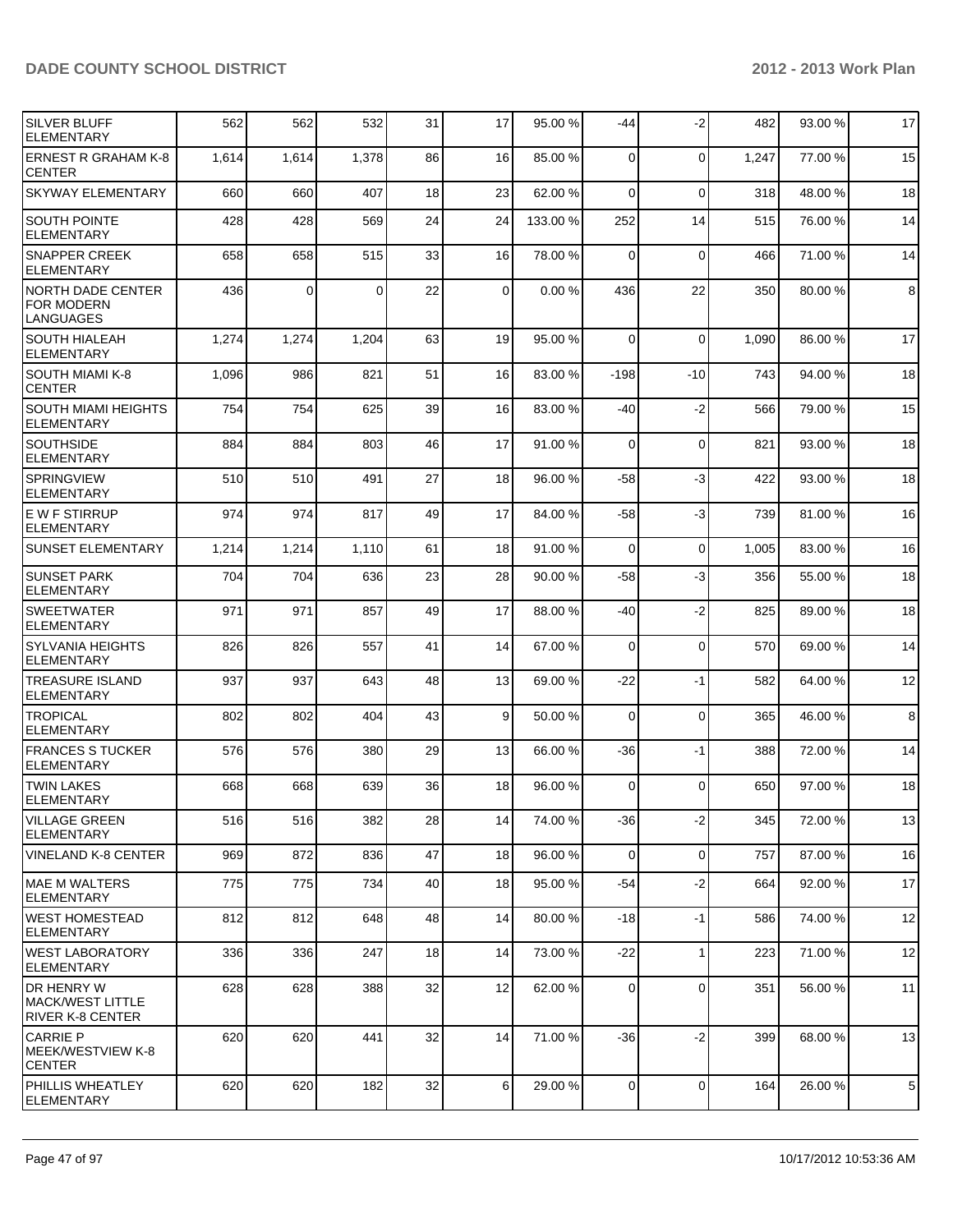| <b>WHISPERING PINES</b><br><b>ELEMENTARY</b>     | 724   | 724   | 663   | 38 | 17              | 92.00 %  | $\Omega$       | $\Omega$    | 600   | 83.00 % | 16               |
|--------------------------------------------------|-------|-------|-------|----|-----------------|----------|----------------|-------------|-------|---------|------------------|
| WINSTON PARK K-8<br><b>CENTER</b>                | 1,274 | 1,146 | 1,305 | 61 | 21              | 114.00 % | $\Omega$       | $\mathbf 0$ | 1,137 | 99.00 % | 19               |
| <b>NATHAN B YOUNG</b><br>ELEMENTARY              | 482   | 482   | 292   | 25 | 12              | 61.00 %  | $\overline{0}$ | $\Omega$    | 265   | 55.00 % | 11               |
| <b>ALLAPATTAH MIDDLE</b>                         | 1,228 | 1,105 | 639   | 57 | 11              | 58.00 %  | $-20$          | $-1$        | 578   | 53.00 % | 10               |
| <b>ARVIDA MIDDLE</b>                             | 1,362 | 1,225 | 1,279 | 63 | 20              | 104.00%  | $-79$          | $-4$        | 1,130 | 99.00 % | 19               |
| <b>BROWNSVILLE MIDDLE</b>                        | 1,468 | 1,321 | 666   | 69 | 10              | 50.00 %  | $\overline{0}$ | $\Omega$    | 603   | 46.00%  | 9                |
| PAUL W BELL MIDDLE                               | 1,142 | 1,027 | 669   | 52 | 13              | 65.00 %  | $\overline{0}$ | $\Omega$    | 606   | 59.00 % | 12               |
| <b>CAROL CITY MIDDLE</b>                         | 1,161 | 1,044 | 678   | 53 | 13              | 65.00 %  | $\overline{0}$ | $\Omega$    | 614   | 59.00 % | 12               |
| <b>CAMPBELL DRIVE</b><br><b>MIDDLE</b>           | 1,605 | 1,444 | 646   | 74 | $\vert$ 9       | 45.00 %  | $\overline{0}$ | $\Omega$    | 585   | 41.00 % | $\bf 8$          |
| <b>GEORGE WASHINGTON</b><br><b>CARVER MIDDLE</b> | 969   | 872   | 980   | 41 | 24              | 112.00 % | $\overline{0}$ | $\Omega$    | 865   | 99.00 % | 21               |
| <b>CENTENNIAL MIDDLE</b>                         | 1,681 | 1,512 | 925   | 78 | 12              | 61.00 %  | $\overline{0}$ | $\mathbf 0$ | 837   | 55.00 % | 11               |
| ICITRUS GROVE MIDDLE                             | 1,647 | 1,482 | 1,005 | 76 | 13              | 68.00 %  | $\overline{0}$ | $\Omega$    | 910   | 61.00%  | 12               |
| <b>CUTLER RIDGE MIDDLE</b>                       | 1,599 | 1,439 | 749   | 73 | 10 <sup>1</sup> | 52.00 %  | $\overline{0}$ | $\Omega$    | 678   | 47.00 % | 9                |
| <b>RUBEN DARIO MIDDLE</b>                        | 1,159 | 1,043 | 759   | 54 | 14              | 73.00 %  | $\Omega$       | $\Omega$    | 687   | 66.00 % | 13               |
| <b>CHARLES R DREW</b><br><b>MIDDLE</b>           | 1,055 | 949   | 442   | 46 | 10 <sup>1</sup> | 47.00 %  | $-79$          | $-4$        | 400   | 46.00 % | 10               |
| <b>HENRY H FILER MIDDLE</b>                      | 1,240 | 1,116 | 1,162 | 56 | 21              | 104.00 % | $\Omega$       | $\mathbf 0$ | 1,051 | 94.00 % | 19               |
| <b>GLADES MIDDLE</b>                             | 1,077 | 969   | 1,138 | 49 | 23              | 117.00 % | 151            | 8           | 1,030 | 92.00 % | 18               |
| <b>HAMMOCKS MIDDLE</b>                           | 1,620 | 1,458 | 1,183 | 75 | 16              | 81.00 %  | $\overline{0}$ | 0           | 1,071 | 73.00 % | 14               |
| <b>HIALEAH MIDDLE</b>                            | 1,175 | 1,057 | 881   | 54 | 16              | 83.00 %  | $-139$         | $-7$        | 797   | 87.00 % | 17               |
| <b>HIGHLAND OAKS</b><br><b>MIDDLE</b>            | 1,378 | 1,240 | 898   | 67 | 13              | 72.00 %  | $-198$         | $-10$       | 813   | 78.00 % | 14               |
| <b>HOMESTEAD MIDDLE</b>                          | 1,081 | 972   | 633   | 49 | 13              | 65.00 %  | $-139$         | -6          | 673   | 81.00%  | 16               |
| <b>THOMAS JEFFERSON</b><br><b>MIDDLE</b>         | 918   | 826   | 427   | 43 | 10              | 52.00 %  | 0              | $\mathbf 0$ | 386   | 47.00 % | $\boldsymbol{9}$ |
| <b>JOHN F KENNEDY</b><br>MIDDLE                  | 1,829 | 1,646 | 1,391 | 81 | 17              | 84.00 %  | $-297$         | -13         | 1,258 | 93.00 % | 19               |
| KINLOCH PARK MIDDLE                              | 1,413 | 1,271 | 1,189 | 65 | 18              | 94.00 %  | $\overline{0}$ | $\pmb{0}$   | 1,252 | 99.00 % | 19               |
| LAKE STEVENS MIDDLE                              | 1,130 | 1,017 | 634   | 52 | 12              | 62.00 %  | $-139$         | $-7$        | 573   | 65.00 % | 13               |
| JOSE DE DIEGO MIDDLE                             | 1,160 | 1,044 | 503   | 53 | $\vert$ 9       | 48.00 %  | $\overline{0}$ | $\pmb{0}$   | 455   | 44.00%  | $\boldsymbol{9}$ |
| <b>MADISON MIDDLE</b>                            | 892   | 802   | 573   | 41 | 14              | 71.00 %  | $\overline{0}$ | $\pmb{0}$   | 519   | 65.00 % | 13               |
| <b>HORACE MANN MIDDLE</b>                        | 1,598 | 1,438 | 759   | 73 | 10              | 53.00 %  | $\overline{0}$ | $\mathbf 0$ | 687   | 48.00 % | $\boldsymbol{9}$ |
| <b>JOSE MARTI MIDDLE</b>                         | 1,223 | 1,100 | 640   | 54 | 12              | 58.00 %  | $-20$          | $-1$        | 579   | 54.00 % | 11               |
| <b>MAYS COMMUNITY</b><br><b>MIDDLE</b>           | 1,083 | 974   | 512   | 45 | 11              | 53.00 %  | $\overline{0}$ | $\mathbf 0$ | 780   | 80.00 % | 17               |
| HOWARD D MCMILLAN<br><b>MIDDLE</b>               | 1,375 | 1,237 | 791   | 63 | 13              | 64.00 %  | $-40$          | $-2$        | 715   | 60.00 % | 12               |
| ADA MERRITT K-8<br><b>CENTER</b>                 | 786   | 707   | 740   | 41 | 18              | 105.00 % | $\overline{0}$ | $\mathbf 0$ | 670   | 95.00 % | 16               |
| MIAMI EDISON MIDDLE                              | 1,151 | 1,035 | 520   | 50 | 10              | 50.00 %  | $\overline{0}$ | 0           | 471   | 46.00%  | $\boldsymbol{9}$ |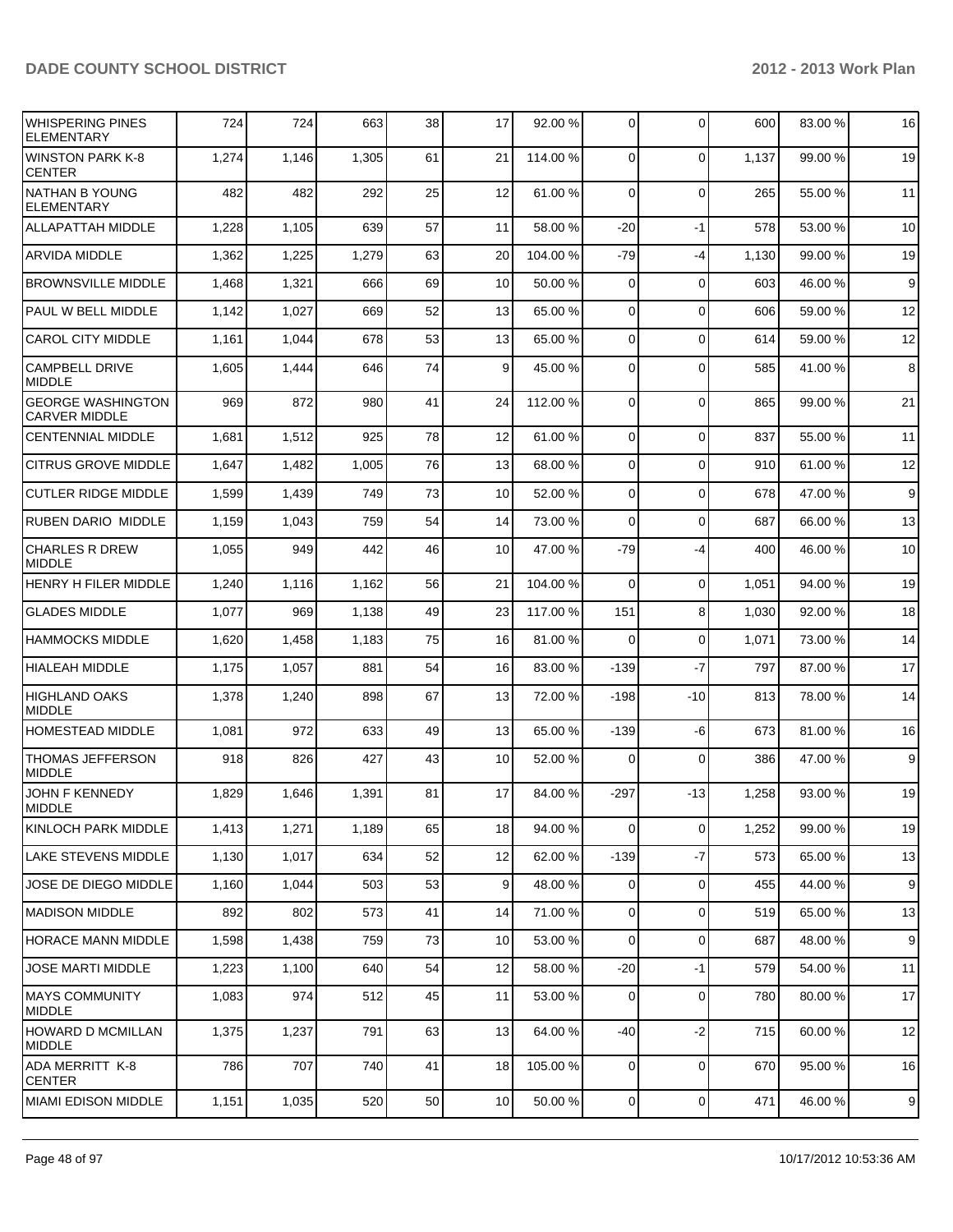| <b>MIAMI LAKES MIDDLE</b>                                            | 1,161 | 1,044    | 835      | 53  | 16             | 80.00 %  | $-79$          | $-4$           | 955   | 99.00 % | 19               |
|----------------------------------------------------------------------|-------|----------|----------|-----|----------------|----------|----------------|----------------|-------|---------|------------------|
| <b>MIAMI SPRINGS MIDDLE</b>                                          | 1,786 | 1,607    | 1,613    | 74  | 22             | 100.00%  | $-317$         | $-10$          | 1,283 | 99.00 % | 20               |
| <b>NAUTILUS MIDDLE</b>                                               | 1,164 | 1,047    | 1,158    | 53  | 22             | 111.00 % | $\Omega$       | $\mathbf 0$    | 1,026 | 98.00 % | 19               |
| NORLAND MIDDLE                                                       | 1,750 | 1,575    | 741      | 81  | 9              | 47.00 %  | $-158$         | -8             | 671   | 47.00 % | $\boldsymbol{9}$ |
| NORTH DADE MIDDLE                                                    | 908   | $\Omega$ | $\Omega$ | 41  | $\mathbf 0$    | 0.00%    | 817            | 41             | 650   | 80.00 % | 8                |
| NORTH MIAMI MIDDLE                                                   | 958   | 862      | 857      | 43  | 20             | 99.00 %  | $\Omega$       | $\mathbf 0$    | 775   | 90.00 % | 18               |
| PALM SPRINGS MIDDLE                                                  | 1,550 | 1,395    | 1,180    | 70  | 17             | 85.00 %  | $-59$          | $-3$           | 1,068 | 80.00%  | 16               |
| PALMETTO MIDDLE                                                      | 1,424 | 1,281    | 1,168    | 65  | 18             | 91.00 %  | -99            | $-5$           | 1,057 | 89.00 % | 18               |
| PARKWAY MIDDLE                                                       | 921   | 828      | 394      | 42  | 9              | 48.00 %  | $\mathbf 0$    | $\Omega$       | 356   | 43.00 % | 8                |
| PONCE DE LEON<br><b>MIDDLE</b>                                       | 1,370 | 1,233    | 1,178    | 60  | 20             | 96.00 %  | $\Omega$       | $\Omega$       | 1,191 | 97.00 % | 20               |
| <b>REDLAND MIDDLE</b>                                                | 1,364 | 1,227    | 600      | 60  | 10             | 49.00 %  | $\mathbf 0$    | $\mathbf 0$    | 543   | 44.00%  | 9                |
| <b>RICHMOND HEIGHTS</b><br><b>MIDDLE</b>                             | 1,357 | 1,221    | 668      | 62  | 11             | 55.00 %  | -79            | $-3$           | 605   | 53.00 % | 10               |
| RIVIERA MIDDLE                                                       | 1,116 | 1,004    | 825      | 53  | 16             | 82.00 %  | $\mathbf 0$    | $\Omega$       | 746   | 74.00%  | 14               |
| <b>ROCKWAY MIDDLE</b>                                                | 1,497 | 1,347    | 1,296    | 68  | 19             | 96.00 %  | $\mathbf 0$    | $\mathbf 0$    | 1,172 | 87.00 % | 17               |
| SHENANDOAH MIDDLE                                                    | 1,312 | 1,180    | 1,187    | 63  | 19             | 101.00 % | 0              | $\Omega$       | 1,074 | 91.00%  | 17               |
| SOUTHWOOD MIDDLE                                                     | 1,919 | 1,727    | 1,489    | 86  | 17             | 86.00 %  | $\mathbf 0$    | $\Omega$       | 1,347 | 78.00%  | 16               |
| <b>SOUTH MIAMI MIDDLE</b>                                            | 888   | 799      | 1,022    | 42  | 24             | 128.00 % | -40            | $-2$           | 750   | 99.00 % | 19               |
| W R THOMAS MIDDLE                                                    | 1,021 | 918      | 740      | 48  | 15             | 81.00 %  | $\mathbf 0$    | $\mathbf 0$    | 670   | 73.00 % | 14               |
| <b>BOOKER T</b><br><b>WASHINGTON SENIOR</b><br><b>HIGH</b>           | 2,199 | 2,089    | 940      | 91  | 10             | 45.00 %  | $\Omega$       | $\Omega$       | 851   | 41.00 % | $\boldsymbol{9}$ |
| <b>WEST MIAMI MIDDLE</b>                                             | 1,335 | 1,201    | 1,074    | 61  | 18             | 89.00 %  | $\mathbf 0$    | $\mathbf 0$    | 1,022 | 85.00 % | 17               |
| <b>WESTVIEW MIDDLE</b>                                               | 1,119 | 1,007    | 379      | 51  | $\overline{7}$ | 38.00 %  | 0              | $\Omega$       | 343   | 34.00 % | $\overline{7}$   |
| <b>AMERICAN SENIOR</b><br><b>HIGH</b>                                | 2,313 | 2,197    | 1,099    | 97  | 11             | 50.00 %  | $-119$         | $-5$           | 995   | 48.00 % | 11               |
| <b>G HOLMES BRADDOCK</b><br><b>SENIOR HIGH</b>                       | 4,019 | 3,818    | 3,060    | 167 | 18             | 80.00 %  | $\mathbf 0$    | $\Omega$       | 2,769 | 73.00 % | 17               |
| <b>CORAL GABLES SENIOR</b><br>HIGH                                   | 3,040 | 2,888    | 3,232    | 122 | 26             | 112.00 % | $\overline{0}$ | $\overline{0}$ | 2,875 | 100.00% | 24               |
| <b>DESIGN AND</b><br><b>ARCHITECTURE</b><br><b>SENIOR HIGH</b>       | 377   | 282      | 357      | 22  | 16             | 127.00 % | $\Omega$       | $\Omega$       | 278   | 99.00 % | 13               |
| <b>HIALEAH SENIOR HIGH</b>                                           | 3,530 | 3,353    | 2,906    | 144 | 20             | 87.00 %  | $\mathbf 0$    | $\mathbf 0$    | 2,630 | 78.00 % | 18               |
| HIALEAH-MIAMI LAKES<br><b>SENIOR HIGH</b>                            | 3,077 | 2,923    | 1,672    | 124 | 13             | 57.00 %  | $-48$          | $-2$           | 1,513 | 53.00 % | 12               |
| HOMESTEAD SENIOR<br> HIGH                                            | 3,046 | 2,893    | 1,894    | 126 | 15             | 65.00 %  | 0              | $\Omega$       | 1,714 | 59.00 % | 14               |
| <b>MARITIME &amp; SCIENCE</b><br><b>TECHNOLOGY</b><br><b>ACADEMY</b> | 559   | 419      | 542      | 27  | 20             | 129.00 % | 1,045          | 47             | 991   | 68.00 % | 13               |
| <b>MIAMI BEACH SENIOR</b><br> HIGH                                   | 2,477 | 2,353    | 2,384    | 94  | 25             | 101.00 % | $\Omega$       | $\Omega$       | 2,158 | 92.00 % | 23               |
| MIAMI CAROL CITY<br><b>SENIOR HIGH</b>                               | 4,634 | 4,170    | 2,395    | 197 | 12             | 57.00 %  | 0              | $\overline{0}$ | 1,518 | 36.00 % | 8                |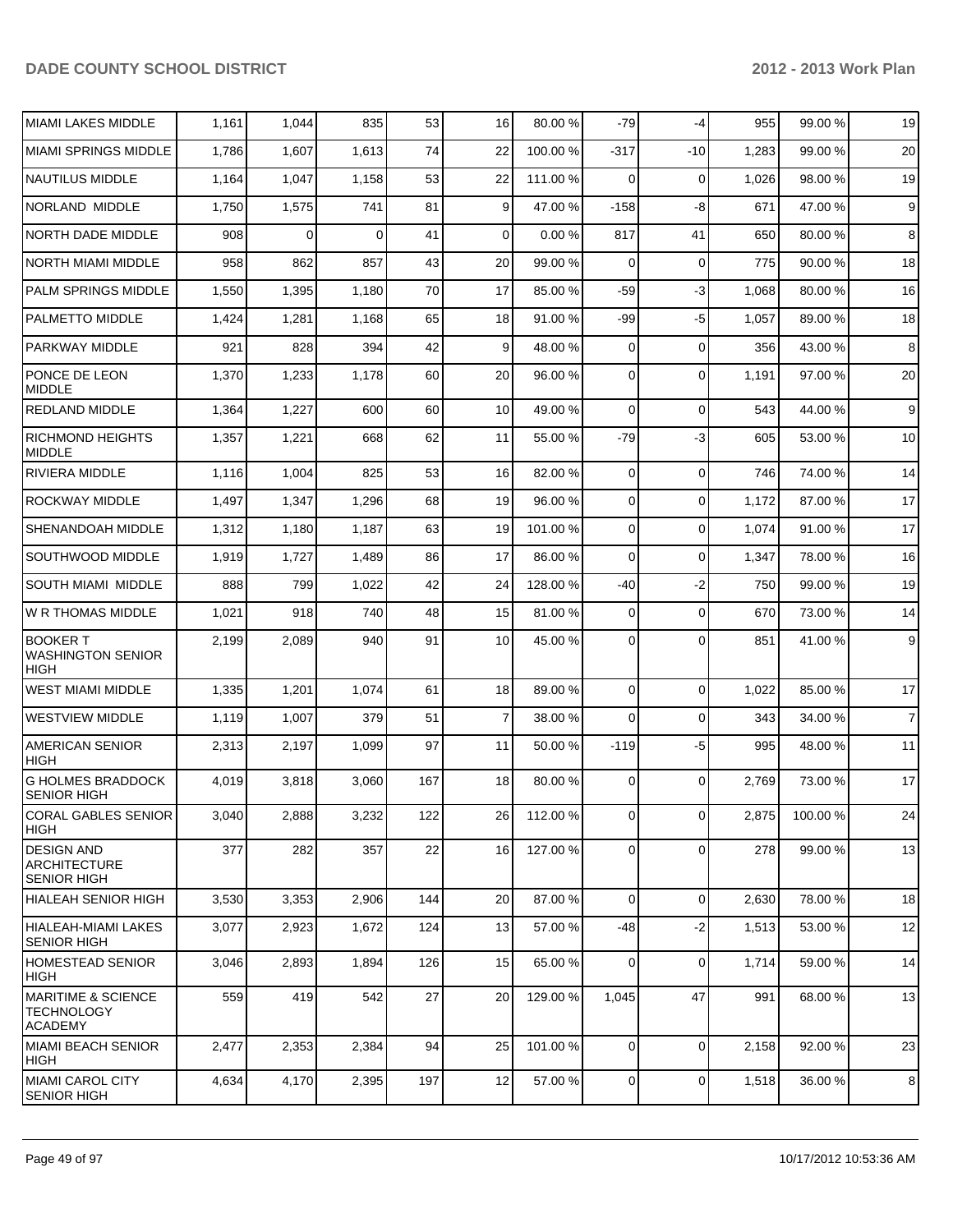| MIAMI CENTRAL<br><b>SENIOR HIGH</b>                                | 2,467 | 2,343       | 1,770          | 105 | 17              | 76.00 %  | $\overline{0}$ | $\mathbf{0}$ | 1,602       | 68.00%  | 15             |
|--------------------------------------------------------------------|-------|-------------|----------------|-----|-----------------|----------|----------------|--------------|-------------|---------|----------------|
| YMAACD @ MIAMI<br>DOUGLAS MACARTHUR<br><b>NORTH SENIOR HIGH</b>    | 406   | $\mathbf 0$ | $\Omega$       | 29  | $\Omega$        | 0.00%    | $\Omega$       | $\mathbf{0}$ | $\mathbf 0$ | 0.00%   | $\overline{0}$ |
| MIAMI CORAL PARK<br><b>SENIOR HIGH</b>                             | 3,626 | 3,444       | 2,875          | 146 | 20              | 83.00 %  | $-95$          | $-4$         | 2,602       | 78.00 % | 18             |
| MIAMI EDISON SENIOR<br><b>HIGH</b>                                 | 1,684 | 1,599       | 908            | 71  | 13              | 57.00 %  | $\Omega$       | $\mathbf{0}$ | 822         | 51.00 % | 12             |
| MIAMI JACKSON<br><b>SENIOR HIGH</b>                                | 2,458 | 2,335       | 1,131          | 102 | 11              | 48.00 %  | $\Omega$       | $\Omega$     | 1,024       | 44.00%  | 10             |
| MIAMI KILLIAN SENIOR<br><b>HIGH</b>                                | 3,579 | 3,400       | 2,629          | 151 | 17              | 77.00 %  | $-238$         | $-18$        | 2,580       | 82.00%  | 19             |
| MIAMI NORLAND<br><b>SENIOR HIGH</b>                                | 2,346 | 2,228       | 1,411          | 99  | 14              | 63.00 %  | $\Omega$       | $\mathbf 0$  | 1,277       | 57.00 % | 13             |
| MIAMI NORTHWESTERN<br><b>SENIOR HIGH</b>                           | 2,462 | 2,338       | 1,580          | 108 | 15              | 68.00 %  | $\Omega$       | $\Omega$     | 1,430       | 61.00%  | 13             |
| <b>MIAMI PALMETTO</b><br>SENIOR HIGH                               | 3,192 | 3,032       | 2,854          | 130 | 22              | 94.00 %  | $-214$         | -8           | 2,583       | 92.00%  | 21             |
| İMIAMI SENIOR HIGH                                                 | 3,368 | 3,199       | 2,682          | 162 | 17              | 84.00 %  | $-475$         | -20          | 2,427       | 89.00 % | 17             |
| MIAMI SPRINGS SENIOR<br><b>HIGH</b>                                | 2,182 | 2,072       | 1,874          | 83  | 23              | 90.00 %  | $\Omega$       | $\Omega$     | 1,696       | 82.00%  | 20             |
| MIAMI SUNSET SENIOR<br><b>HIGH</b>                                 | 2,999 | 2,849       | 2,333          | 118 | 20              | 82.00%   | $-428$         | $-15$        | 2,111       | 87.00 % | 20             |
| <b>NORTH MIAMI BEACH</b><br><b>SENIOR HIGH</b>                     | 2,611 | 2,480       | 2,110          | 111 | 19              | 85.00 %  | -24            | $-1$         | 2,225       | 91.00%  | 20             |
| NORTH MIAMI SENIOR<br><b>HIGH</b>                                  | 2,936 | 2,789       | 2,460          | 120 | 20 <sup>2</sup> | 88.00 %  | $\Omega$       | $\mathbf 0$  | 2,226       | 80.00 % | 19             |
| WILLIAM H TURNER<br><b>TECHNICAL ARTS</b><br><b>SENIOR HIGH</b>    | 1,928 | 1,831       | 1,358          | 87  | 16              | 74.00 %  | $\Omega$       | $\Omega$     | 1,229       | 67.00 % | 14             |
| <b>TERRA</b><br><b>ENVIRONMENTAL</b><br><b>RESEARCH INSTITUTE</b>  | 1,992 | 1,892       | 1,348          | 81  | 17              | 71.00 %  | $\Omega$       | $\Omega$     | 1,220       | 64.00 % | 15             |
| <b>SOUTH DADE SENIOR</b><br><b>HIGH</b>                            | 3,476 | 3,302       | 3,386          | 141 | 24              | 103.00 % | $\Omega$       | $\Omega$     | 3,065       | 93.00 % | 22             |
| <b>SOUTH MIAMI SENIOR</b><br><b>HIGH</b>                           | 2,632 | 2,500       | 2,201          | 106 | 21              | 88.00 %  | $-143$         | -6           | 2,042       | 87.00 % | 20             |
| MIAMI SOUTHRIDGE<br>SENIOR HIGH                                    | 2,851 | 2,708       | 2,074          | 124 | 17              | 77.00 %  | $-166$         | -8           | 1,952       | 77.00 % | 17             |
| <b>SOUTHWEST MIAMI</b><br><b>SENIOR HIGH</b>                       | 3,074 | 2,920       | 3,003          | 124 | 24              | 103.00 % | $\overline{0}$ | 0            | 2,718       | 93.00 % | 22             |
| <b>BARBARA GOLEMAN</b><br><b>SENIOR HIGH</b>                       | 3,143 | 2,985       | 2,004          | 131 | 15              | 67.00 %  | $\overline{0}$ | $\mathbf 0$  | 1,814       | 61.00%  | 14             |
| <b>GEORGE T BAKER</b><br><b>AVIATION</b>                           | 469   | 703         | 151            | 25  | $6 \mid$        | 21.00 %  | $-113$         | $-3$         | 136         | 23.00 % | 6              |
| <b>ENGLISH CENTER</b>                                              | 368   | 552         | $\overline{0}$ | 22  | $\overline{0}$  | 0.00%    | $\overline{0}$ | 0            | $\mathbf 0$ | 0.00%   | $\overline{0}$ |
| <b>LINDSEY HOPKINS</b><br>TECHNICAL EDUCATION<br><b>CENTER</b>     | 1,639 | 1,966       | 12             | 94  | $\Omega$        | 1.00 %   | $\overline{0}$ | $\mathbf 0$  | 11          | 1.00%   | $\mathbf 0$    |
| YWAACD @ JAN MANN<br><b>OPPORTUNITY</b><br><b>EDUCATION CENTER</b> | 369   | 369         | 152            | 26  | 6 <sup>1</sup>  | 41.00 %  | $\Omega$       | $\Omega$     | 138         | 37.00 % | 5              |
| ICOPE NORTH<br><b>ALTERNATIVE</b><br><b>EDUCATION CENTER</b>       | 388   | 388         | 145            | 29  | 5 <sup>1</sup>  | 37.00 %  | $-25$          | $-1$         | 132         | 36.00 % | 5 <sup>5</sup> |
| DOROTHY M WALLACE -                                                | 357   | 357         | 98             | 28  | $\overline{3}$  | 27.00 %  | $\overline{0}$ | $\mathbf 0$  | 88          | 25.00 % | 3              |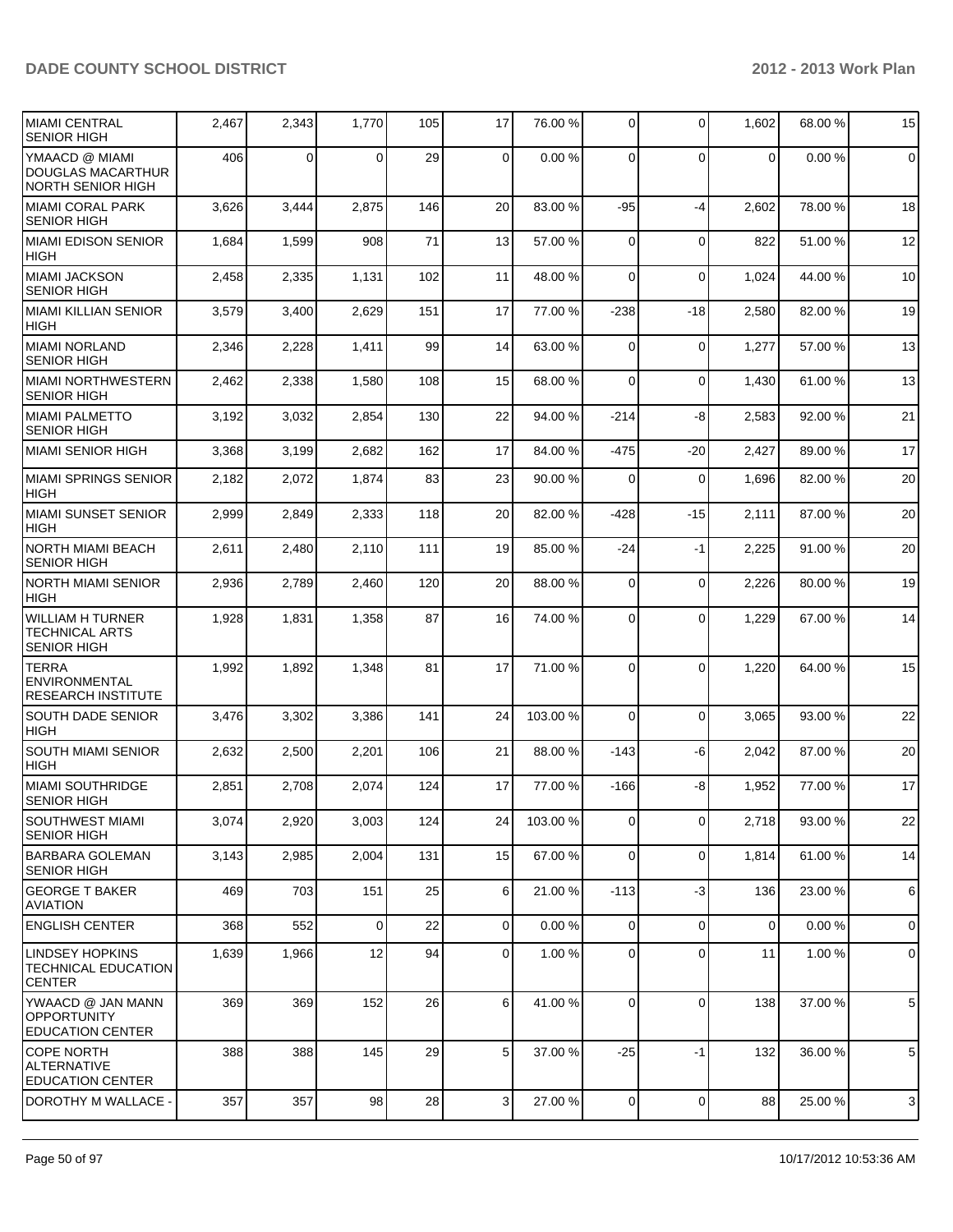| <b>D A DORSEY</b><br>EDUCATIONAL CENTER                                    | 825   | 1,237    | $\Omega$ | 41  | $\overline{0}$ | 0.00%    | -54            | -2          | $\mathbf 0$    | 0.00%   | $\overline{0}$ |
|----------------------------------------------------------------------------|-------|----------|----------|-----|----------------|----------|----------------|-------------|----------------|---------|----------------|
| JUVENILE JUSTICE<br><b>CENTER</b>                                          | 331   | 331      | 112      | 15  | $\overline{7}$ | 34.00 %  | -45            | -3          | 101            | 35.00 % | 8              |
| <b>ROBERT RENICK</b><br><b>EDUCATION CENTER</b>                            | 359   | 359      | 119      | 34  | $\vert$        | 33.00 %  | $\overline{0}$ | $\mathbf 0$ | 108            | 30.00%  | 3              |
| <b>ENEIDA MASSAS</b><br><b>HARTNER</b><br><b>ELEMENTARY</b>                | 713   | 713      | 550      | 40  | 14             | 77.00 %  | $\Omega$       | $\Omega$    | 498            | 70.00%  | 12             |
| <b>RUTH OWENS KRUSE</b><br><b>EDUCATION CENTER</b>                         | 389   | 389      | 167      | 37  | 5 <sub>1</sub> | 43.00 %  | $\Omega$       | $\Omega$    | 291            | 75.00 % | 8              |
| <b>MIAMI LAKES</b><br>EDUCATIONAL CENTER                                   | 777   | 932      | $\Omega$ | 39  | $\overline{0}$ | 0.00%    | $\overline{0}$ | 0           | $\mathbf 0$    | 0.00%   | $\overline{0}$ |
| <b>ROBERT MORGAN</b><br><b>ITECHNICAL</b><br><b>EDUCATIONAL CENTER</b>     | 1,005 | 1,206    | $\Omega$ | 60  | $\Omega$       | 0.00%    | $\Omega$       | 0           | 0              | 0.00%   | $\overline{0}$ |
| HIALEAH GARDENS<br><b>ELEMENTARY</b>                                       | 981   | 981      | 901      | 55  | 16             | 92.00 %  | $-66$          | $-2$        | 816            | 89.00 % | 15             |
| <b>IRVING &amp; BEATRICE</b><br><b>PESKOE ELEMENTARY</b>                   | 943   | 943      | 622      | 49  | 13             | 66.00 %  | $-18$          | -1          | 563            | 61.00%  | 12             |
| <b>CHARLES DAVID</b><br><b>WYCHE JR</b><br><b>ELEMENTARY</b>               | 937   | 937      | 794      | 52  | 15             | 85.00 %  | $\Omega$       | $\mathbf 0$ | 718            | 77.00 % | 14             |
| EUGENIA B THOMAS K-8<br><b>CENTER</b>                                      | 1,776 | 1,598    | 1,582    | 82  | 19             | 99.00 %  | -176           | -6          | 1,410          | 99.00 % | 19             |
| JOHN I SMITH K-8<br><b>CENTER</b>                                          | 1,242 | 1,242    | 1,246    | 62  | 20             | 100.00%  | 101            | 5           | 1,127          | 84.00%  | 17             |
| MAYA ANGELOU<br>ELEMENTARY                                                 | 713   | 713      | 523      | 40  | 13             | 73.00 %  | $\overline{0}$ | 0           | 473            | 66.00 % | 12             |
| <b>DR EDWARD L</b><br><b>WHIGHAM</b><br><b>ELEMENTARY</b>                  | 920   | 920      | 629      | 51  | 12             | 68.00 %  | $-22$          | -1          | 569            | 63.00 % | 11             |
| <b>HOWARD A DOOLIN</b><br><b>MIDDLE</b>                                    | 1,148 | 1,033    | 615      | 52  | 12             | 60.00 %  | $-1,033$       | $-52$       | $\mathbf 0$    | 0.00%   | $\overline{0}$ |
| CORAL REEF SENIOR<br><b>HIGH</b>                                           | 2,817 | 2,676    | 3,142    | 115 | 27             | 117.00 % | $\mathbf 0$    | $\mathbf 0$ | 2,644          | 99.00 % | 23             |
| <b>HENRY E S REEVES</b><br><b>ELEMENTARY</b>                               | 731   | 731      | 755      | 41  | 18             | 103.00 % | $\Omega$       | 0           | 683            | 93.00 % | 17             |
| <b>DANTE B FASCELL</b><br>ELEMENTARY                                       | 729   | 729      | 512      | 40  | 13             | 70.00 %  | $-18$          | $-1$        | 463            | 65.00 % | 12             |
| DR CARLOS J FINLAY<br>ELEMENTARY                                           | 626   | 626      | 446      | 35  | 13             | 71.00 %  | $\overline{0}$ | 0           | 603            | 96.00%  | $17\,$         |
| ICHRISTINA M EVE<br><b>ELEMENTARY</b>                                      | 720   | 720      | 652      | 40  | 16             | 91.00 %  | $\overline{0}$ | 0           | 590            | 82.00%  | 15             |
| <b>DR MICHAEL M KROP</b><br><b>SENIOR HIGH</b>                             | 2,533 | 2,406    | 2,698    | 105 | 26             | 112.00 % | $-214$         | -9          | 2,191          | 100.00% | 23             |
| LINDA LENTIN K-8<br><b>CENTER</b>                                          | 1,181 | 1,062    | 889      | 60  | 15             | 84.00 %  | $\overline{0}$ | 0           | 804            | 76.00%  | 13             |
| REDLAND ELEMENTARY                                                         | 903   | 903      | 876      | 47  | 19             | 97.00 %  | $\overline{0}$ | $\mathbf 0$ | 793            | 88.00%  | 17             |
| FIENBERG-FISHER<br><b>ADULT &amp; COMMUNITY</b><br><b>EDUCATION CENTER</b> | 62    | $\Omega$ | $\Omega$ | 4   | $\overline{0}$ | 0.00%    | $\overline{0}$ | 0           | $\overline{0}$ | 0.00%   | $\pmb{0}$      |
| DORAL MIDDLE                                                               | 1,157 | 1,041    | 745      | 53  | 14             | 72.00 %  | $-101$         | $-5$        | 674            | 72.00 % | 14             |
| <b>HERBERT A AMMONS</b><br>MIDDLE                                          | 1,100 | 990      | 1,201    | 13  | 92             | 121.00%  | $\overline{0}$ | 0           | 286            | 29.00 % | 22             |
| LAWTON CHILES<br>MIDDLE                                                    | 1,446 | 1,301    | 946      | 66  | 14             | 73.00 %  | $\overline{0}$ | 0           | 856            | 66.00%  | 13             |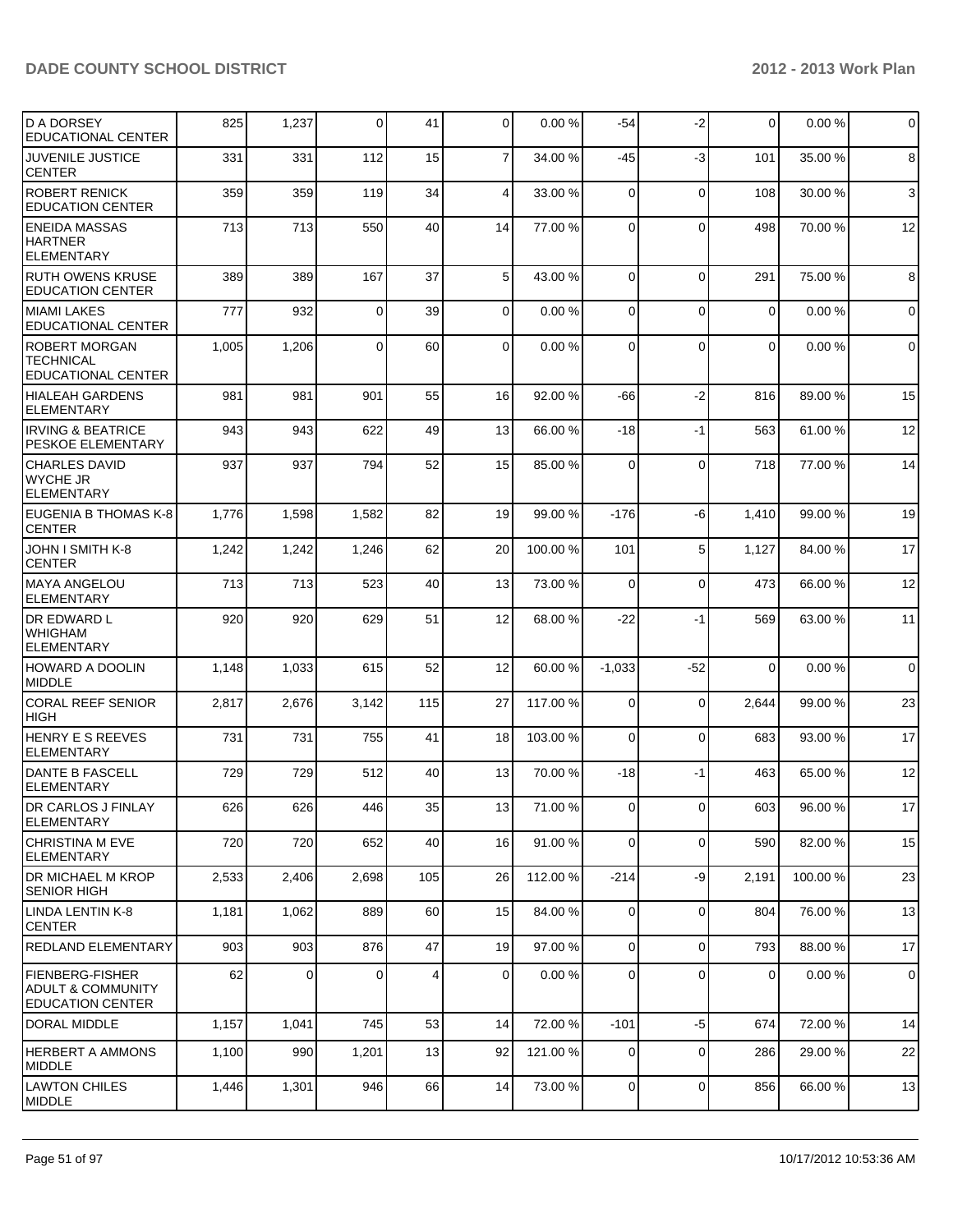| HUBERT O SIBLEY K-8<br><b>CENTER</b>                           | 1,072 | 1,072 | 751   | 54  | 14 | 70.00 %  | $\overline{0}$ | 0              | 680   | 63.00 % | 13 |
|----------------------------------------------------------------|-------|-------|-------|-----|----|----------|----------------|----------------|-------|---------|----|
| <b>FELIX VARELA SENIOR</b><br><b>HIGH</b>                      | 2,967 | 2,818 | 2,986 | 121 | 25 | 106.00 % | $\overline{0}$ | $\mathbf 0$    | 2,702 | 96.00%  | 22 |
| MIAMI LAKES<br><b>TECHNOLOGICAL</b><br><b>SENIOR HIGH</b>      | 1,308 | 1,177 | 851   | 51  | 17 | 72.00 %  | $\overline{0}$ | 0              | 770   | 65.00 % | 15 |
| <b>ROBERT MORGAN</b><br><b>TECHNICAL SENIOR</b><br><b>HIGH</b> | 2,061 | 1,957 | 2,232 | 82  | 27 | 114.00 % | $\Omega$       | $\mathbf 0$    | 1,945 | 99.00 % | 24 |
| <b>BOB GRAHAM</b><br><b>EDUCATION CENTER</b>                   | 2,180 | 1,962 | 1,880 | 107 | 18 | 96.00 %  | $\Omega$       | $\mathbf 0$    | 1,801 | 92.00 % | 17 |
| <b>JOHN A FERGUSON</b><br><b>SENIOR HIGH</b>                   | 3,976 | 3,777 | 4,157 | 161 | 26 | 110.00%  | $\overline{0}$ | $\mathbf 0$    | 3,762 | 100.00% | 23 |
| LAMAR LOUIS CURRY<br>MIDDLE                                    | 1,155 | 1,039 | 1,109 | 53  | 21 | 107.00 % | $\overline{0}$ | 0              | 1,003 | 97.00 % | 19 |
| DAVID LAWRENCE JR K-<br>8 CENTER                               | 1,332 | 1,198 | 1,563 | 67  | 23 | 130.00 % | 0              | $\mathbf 0$    | 1,197 | 100.00% | 18 |
| <b>RONALD W.</b><br>REAGAN/DORAL<br>SENIOR HIGH SCHOOL         | 2,105 | 1,999 | 2,008 | 82  | 24 | 100.00 % | $\Omega$       | 0              | 1,817 | 91.00 % | 22 |
| AVENTURA<br>WATERWAYS K-8<br><b>CENTER</b>                     | 1,650 | 1,485 | 1,658 | 82  | 20 | 112.00 % | $\mathbf 0$    | $\mathbf 0$    | 1,485 | 100.00% | 18 |
| <b>HIALEAH GARDENS</b><br>MIDDLE SCHOOL                        | 1,673 | 1,505 | 1,881 | 75  | 25 | 125.00 % | $\overline{0}$ | $\mathbf 0$    | 1,502 | 100.00% | 20 |
| WEST HIALEAH<br><b>GARDENS</b><br><b>ELEMENTARY SCHOOL</b>     | 1,241 | 1,241 | 1,164 | 66  | 18 | 94.00 %  | 0              | $\mathbf 0$    | 1,053 | 85.00 % | 16 |
| HIALEAH GARDENS<br>SENIOR HIGH SCHOOL                          | 2,711 | 2,575 | 2,541 | 109 | 23 | 99.00 %  | $\overline{0}$ | 0              | 2,300 | 89.00 % | 21 |
| NORMA BUTLER<br><b>BOSSARD</b><br><b>ELEMENTARY</b>            | 1,032 | 1,032 | 1,298 | 55  | 24 | 126.00 % | 0              | $\mathbf 0$    | 998   | 97.00 % | 18 |
| <b>JORGE MAS CANOSA</b><br>MIDDLE SCHOOL                       | 2,254 | 2,028 | 1,958 | 101 | 19 | 97.00 %  | $\overline{0}$ | $\mathbf 0$    | 1,772 | 87.00 % | 18 |
| <b>YOUNG WOMEN'S</b><br><b>ACADEMY</b>                         | 447   | 447   | 363   | 19  | 19 | 81.00 %  | 0              | $\mathbf 0$    | 329   | 74.00%  | 17 |
| WESTLAND HIALEAH<br>SENIOR HIGH SCHOOL                         | 1,841 | 1,748 | 1,858 | 72  | 26 | 106.00 % | $\Omega$       | 0              | 1,682 | 96.00 % | 23 |
| COUNTRY CLUB<br>MIDDLE SCHOOL                                  | 1,659 | 1,493 | 1,363 | 74  | 18 | 91.00 %  | $\overline{0}$ | $\overline{0}$ | 1,233 | 83.00 % | 17 |
| <b>SOUTH DADE MIDDLE</b><br><b>SCHOOL</b>                      | 1,641 | 1,476 | 1,330 | 73  | 18 | 90.00 %  | $\overline{0}$ | 0              | 1,203 | 82.00 % | 16 |
| <b>SPANISH LAKE</b><br><b>ELEMENTARY SCHOOL</b>                | 1,637 | 1,637 | 1,693 | 87  | 19 | 103.00 % | $\mathbf 0$    | 0              | 1,532 | 94.00 % | 18 |
| <b>GOULDS ELEMENTARY</b><br><b>SCHOOL</b>                      | 824   | 824   | 575   | 44  | 13 | 70.00 %  | $\Omega$       | 0              | 520   | 63.00 % | 12 |
| <b>IZELDA GLAZER MIDDLE</b><br><b>SCHOOL</b>                   | 1,668 | 1,501 | 1,393 | 75  | 19 | 93.00 %  | $\overline{0}$ | 0              | 1,262 | 84.00%  | 17 |
| <b>ANDOVER MIDDLE</b><br><b>SCHOOL</b>                         | 1,404 | 1,263 | 1,207 | 63  | 19 | 96.00 %  | $\overline{0}$ | 0              | 1,092 | 86.00%  | 17 |
| DR. MANUEL C.<br>BARREIRO<br>ELEMENTARY                        | 824   | 824   | 849   | 44  | 19 | 103.00 % | $\overline{0}$ | 0              | 768   | 93.00 % | 17 |
| <b>ARCH CREEK</b><br><b>ELEMENTARY SCHOOL</b>                  | 752   | 676   | 711   | 39  | 18 | 105.00 % | $\overline{0}$ | $\mathbf 0$    | 644   | 95.00 % | 17 |
| DR. ROLANDO<br>ESPINOSA K-8 CENTER                             | 1,688 | 1,519 | 1,721 | 82  | 21 | 113.00 % | $\overline{0}$ | 0              | 1,518 | 100.00% | 19 |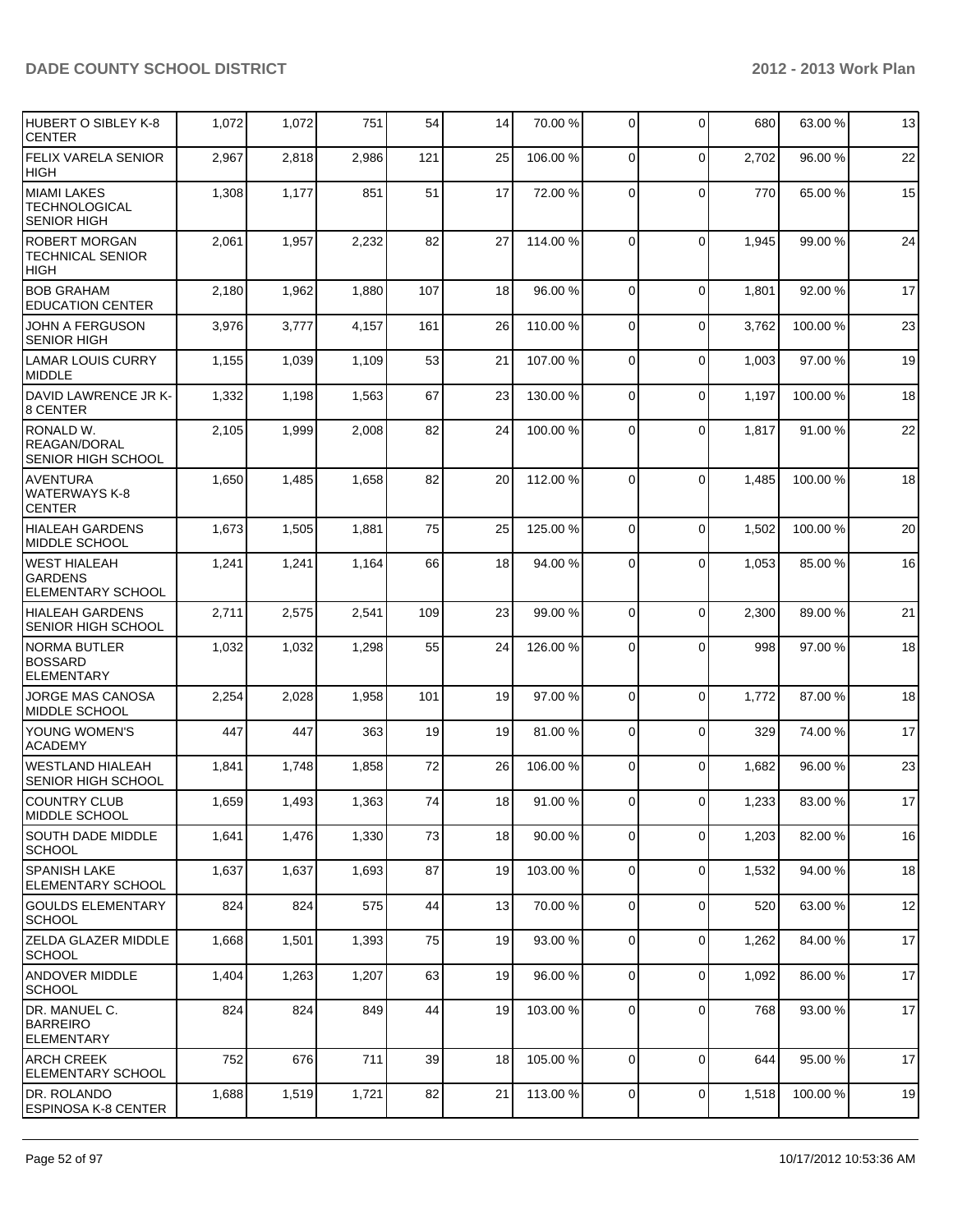| IINTERNATIONAL<br>ISTUDIES<br><b>IPREPARATORY</b><br>IACADEMY AT GABLES           | 601     | 480      | 90 <sub>1</sub> | 25     | 4               | 19.00 %  | 480      | 26       | 382      | 40.00 % | $\overline{7}$ |
|-----------------------------------------------------------------------------------|---------|----------|-----------------|--------|-----------------|----------|----------|----------|----------|---------|----------------|
| IMEDICAL ACADEMY<br><b>IFOR SCIENCE AND</b><br>ITECHNOLOGY AT<br><b>HOMESTEAD</b> | 895     | U        | $\Omega$        | 37     | $\Omega$        | 0.00%    | 1,210    | 55       | 550      | 45.00 % | 6              |
| ICOCONUT PALM K-8<br>IACADEMY                                                     | 1,666   | 1,499    | 1,243           | 82     | 15              | 83.00 %  | $\Omega$ | 0        | 1,124    | 75.00 % | 14             |
| IMANDARIN LAKES K-8<br> ACADEMY                                                   | 1,676   | 1,508    | 1,386           | 82     | 17              | 92.00 %  | $\Omega$ | 0        | 1,254    | 83.00 % | 15             |
| ICORPORATE ACADEMY<br>Isouth                                                      | 175     | $\Omega$ | $\Omega$        | 5      | $\Omega$        | 0.00%    | $-175$   | -7       | $\Omega$ | 0.00%   | $\overline{0}$ |
| INORMAN S.<br><b>IEDELCUP/SUNNY ISLES</b><br>IBEACH K-8                           | 1,660   | 1,494    | 1,803           | 82     | 22              | 121.00 % | 238      | 12       | 1,631    | 94.00 % | 17             |
| IALONZO AND TRACY<br>IMOURNING SENIOR<br>IHIGH BISCAYNE BAY<br><b>CAMPUS</b>      | 1,522   | 1,445    | 1,619           | 59     | 27              | 112.00 % | $\Omega$ | $\Omega$ | 1,400    | 97.00 % | 24             |
| lGATEWAY<br>IENVIRONMENTAL K-8<br><b>LEARNING CENTER</b>                          | 1,658   | 1,492    | 1,556           | 82     | 19              | 104.00 % | $\Omega$ | $\Omega$ | 1,408    | 94.00 % | 17             |
|                                                                                   | 386,243 | 365,207  | 294,329         | 18,180 | 16 <sup>1</sup> | 80.59 %  | $-8,040$ | $-352$   | 266,251  | 74.55 % | 15             |

The COFTE Projected Total (266,251) for 2016 - 2017 must match the Official Forecasted COFTE Total (266,250 ) for 2016 - 2017 before this section can be completed. In the event that the COFTE Projected Total does not match the Official forecasted COFTE, then the Balanced Projected COFTE Table should be used to balance COFTE.

| Projected COFTE for 2016 - 2017 |         | <b>Grade Level Type</b> | <b>Balanced Projected</b><br>COFTE for 2016 - 2017 |
|---------------------------------|---------|-------------------------|----------------------------------------------------|
| Elementary (PK-3)               | 88,238  |                         |                                                    |
| Middle (4-8)                    | 100.702 |                         |                                                    |
|                                 |         | Elementary (PK-3)       |                                                    |
| High (9-12)                     | 77,311  |                         |                                                    |
|                                 |         | Middle (4-8)            |                                                    |
|                                 | 266,250 |                         |                                                    |
|                                 |         | High (9-12)             |                                                    |
|                                 |         |                         |                                                    |
|                                 |         |                         | 266.251                                            |

#### **Relocatable Replacement**

Number of relocatable classrooms clearly identified and scheduled for replacement in the school board adopted financially feasible 5-year district work program.

| Location                     | $2012 - 2013$ | 2013 - 2014 | 2014 - 2015 | 2015 - 2016 | 2016 - 2017 | Year 5 Total |
|------------------------------|---------------|-------------|-------------|-------------|-------------|--------------|
| IAIR BASE ELEMENTARY         |               |             |             |             |             |              |
| <b>AUBURNDALE ELEMENTARY</b> |               |             |             |             |             |              |
| <b>AVOCADO ELEMENTARY</b>    |               |             |             |             |             |              |
| <b>BEL-AIRE ELEMENTARY</b>   |               |             |             |             |             |              |
| <b>BISCAYNE ELEMENTARY</b>   |               |             |             |             |             | 91           |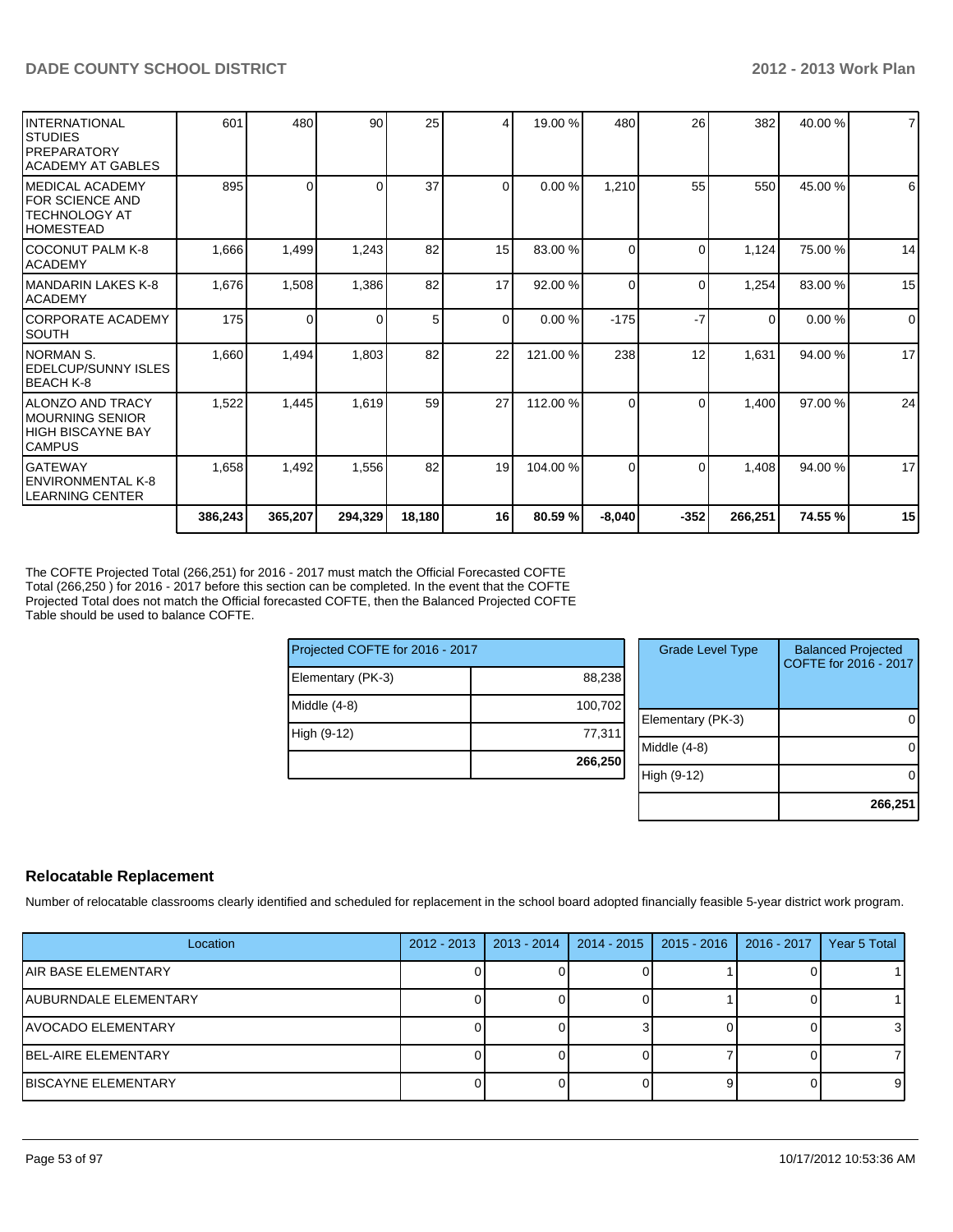| <b>BISCAYNE GARDENS ELEMENTARY</b>         | 0           | 0           | $\overline{0}$ | 14             | $\overline{0}$ | 14              |
|--------------------------------------------|-------------|-------------|----------------|----------------|----------------|-----------------|
| VAN E BLANTON ELEMENTARY                   | 0           | 0           | 0              | 2              | 0              | 2               |
| <b>BLUE LAKES ELEMENTARY</b>               | 0           | 0           |                | $\Omega$       | O              | 1.              |
| BOWMAN ASHE/DOOLIN K-8 ACADEMY             | 0           | $\Omega$    | 5              | 0              | 0              | 5               |
| W J BRYAN ELEMENTARY                       | 0           | 0           | 0              | 5              | $\Omega$       | 5               |
| <b>BUNCHE PARK ELEMENTARY</b>              | 4           | 0           | $\Omega$       | 0              | 0              | 4               |
| CAMPBELL DRIVE K-8 CENTER                  | 0           | 0           | $\Omega$       | 2              | $\Omega$       | 2               |
| <b>GEORGE WASHINGTON CARVER ELEMENTARY</b> | 0           | 0           | $\Omega$       | $\Omega$       | 2              | 2               |
| <b>WILLIAM A CHAPMAN ELEMENTARY</b>        | 0           |             | $\Omega$       | 0              | O              | 4               |
| <b>CITRUS GROVE ELEMENTARY</b>             | 0           | $\Omega$    | $\Omega$       | 0              |                | 7               |
| CLAUDE PEPPER ELEMENTARY                   | 0           | 0           | $\Omega$       | 7              | 0              | 7               |
| COCONUT GROVE ELEMENTARY                   | 0           | $\Omega$    | $\Omega$       | 0              | 2              | 2               |
| <b>COMSTOCK ELEMENTARY</b>                 | 0           | 0           | $\Omega$       | $\Omega$       |                | 4               |
| CORAL GABLES PREPARATORY ACADEMY           | 0           | $\Omega$    | $\Omega$       | $\Omega$       |                |                 |
| <b>CORAL PARK ELEMENTARY</b>               | 0           | 0           | $\Omega$       | $\Omega$       |                | 5               |
| <b>CORAL TERRACE ELEMENTARY</b>            | 0           | $\Omega$    | $\Omega$       |                | $\Omega$       |                 |
| CORAL WAY K-8 CENTER                       | 0           | 0           | $\Omega$       | $\Omega$       |                | 7               |
| <b>CUTLER RIDGE ELEMENTARY</b>             | 0           | $\Omega$    | $\Omega$       |                | 0              |                 |
| <b>CHARLES R DREW ELEMENTARY</b>           |             | 0           | $\Omega$       | $\Omega$       | $\Omega$       |                 |
| JOHN G DUPUIS ELEMENTARY                   | $\mathbf 0$ | $\Omega$    | $\Omega$       | $\Omega$       | 5              | 5               |
| AMELIA EARHART ELEMENTARY                  | 0           | 0           | $\Omega$       | 3              | $\Omega$       | 3               |
| LILLIE C EVANS K-8 CENTER                  | 0           | $\Omega$    | 10             | $\Omega$       | 0              | 10              |
| EVERGLADES K-8 CENTER                      | 0           | 0           | $\Omega$       | $\Omega$       |                | 4               |
| DAVID FAIRCHILD ELEMENTARY                 | 0           | $\Omega$    | $\Omega$       |                | $\Omega$       | 1               |
| <b>FLAGAMI ELEMENTARY</b>                  | 0           | 0           | 0              | 2              | 0              | 2               |
| <b>FLAMINGO ELEMENTARY</b>                 | $\mathbf 0$ | $\mathbf 0$ | $\mathbf 0$    | 1              | 0              | 1               |
| <b>FLORIDA CITY ELEMENTARY</b>             | 0           | 0           | 0              | 5              | $\Omega$       | 5               |
| <b>BENJAMIN FRANKLIN K-8 CENTER</b>        | 0           | 0           | 0              | 5              | 0              | 5               |
| <b>FULFORD ELEMENTARY</b>                  | 0           | 0           | 0              | 0              | 5              | 5               |
| JACK DAVID GORDON ELEMENTARY               | 0           | 0           | $\Omega$       | $\Omega$       | 9              | 9               |
| <b>GOLDEN GLADES ELEMENTARY</b>            | 0           | 0           |                | $\overline{0}$ | $\Omega$       | 1 <sup>1</sup>  |
| JOELLA C GOOD ELEMENTARY                   | 0           | $\Omega$    | 0              | $\Omega$       | 2              | 2 <sub>1</sub>  |
| <b>GRATIGNY ELEMENTARY</b>                 | 0           | 0           | 0              | $\overline{0}$ | 6              | 6               |
| <b>GREENGLADE ELEMENTARY</b>               | 0           | 0           | $\Omega$       |                | $\Omega$       | 1               |
| <b>GREYNOLDS PARK ELEMENTARY</b>           | 0           | 0           | $\mathbf 0$    | 0              | 10             | 10 <sup>1</sup> |
| <b>GULFSTREAM ELEMENTARY</b>               | $\pmb{0}$   | 0           | $\mathbf 0$    | $\mathbf{2}$   | 0              | $2\vert$        |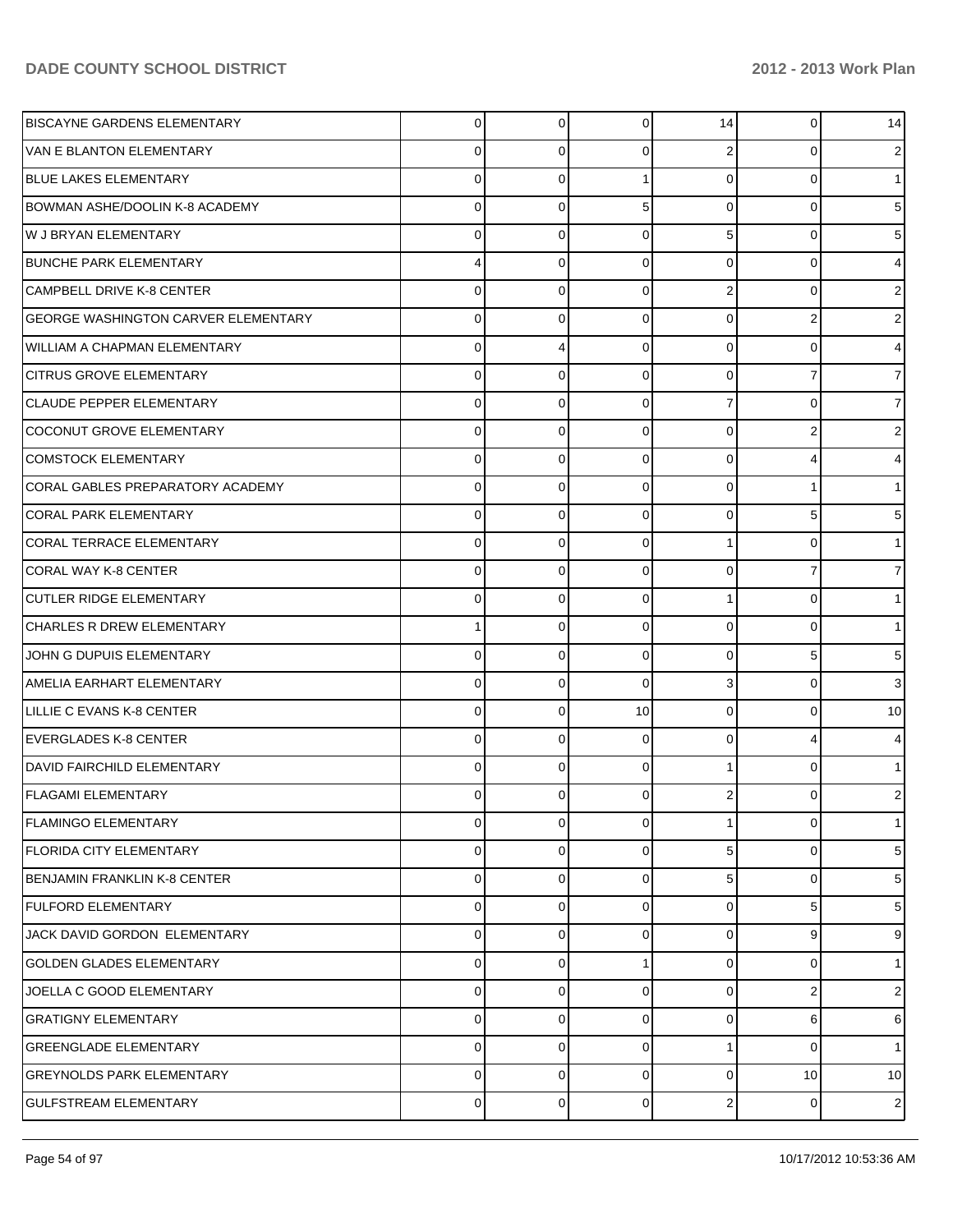| CHARLES R HADLEY ELEMENTARY               | 0           | 0        | $\overline{0}$ | $\overline{0}$ | 9                       | 9                |
|-------------------------------------------|-------------|----------|----------------|----------------|-------------------------|------------------|
| JOE HALL ELEMENTARY                       | 0           | 0        | $\Omega$       |                | 0                       |                  |
| HIALEAH ELEMENTARY                        | 0           | 0        | 0              | 5              | O                       | 5                |
| <b>HIBISCUS ELEMENTARY</b>                | 0           | 0        | $\Omega$       | 2              | 0                       | 2                |
| VIRGINIA A BOONE HIGHLAND OAKS ELEMENTARY | 0           | 0        | $\Omega$       | $\Omega$       |                         | 7                |
| <b>OLIVER HOOVER ELEMENTARY</b>           | 0           | $\Omega$ | $\Omega$       | 0              | 8                       | 8                |
| THENA CROWDER ELEMENTARY                  | 0           | 0        |                | $\Omega$       | 0                       | 1                |
| MADIE IVES COMMUNITY ELEMENTARY           | 0           | 0        | $\Omega$       | $\Omega$       | 13                      | 13               |
| KENWOOD K-8 CENTER                        | 0           | 0        | 0              |                | $\Omega$                | 1.               |
| KEY BISCAYNE K-8 CENTER                   | 0           | $\Omega$ | $\Omega$       | 0              |                         |                  |
| MARTIN L KING ELEMENTARY                  | 0           | 0        | 3              | 0              | $\Omega$                | 3                |
| LAKEVIEW ELEMENTARY                       | 0           | $\Omega$ | $\Omega$       | 4              | 0                       | 4                |
| YWAACD @ JRE LEE EDUCATIONAL CENTER       | 0           | 2        | $\Omega$       | 0              | 0                       | 2                |
| LEEWOOD K-8 CENTER                        | 0           | $\Omega$ | $\Omega$       | 2              | 0                       | 2                |
| LEISURE CITY K-8 CENTER                   | 0           | 0        | $\Omega$       | 5              | 0                       | 5                |
| LAURA C SAUNDERS ELEMENTARY               | 0           | $\Omega$ | $\Omega$       |                | 0                       |                  |
| JESSE J. McCRARY JR. ELEMENTARY SCHOOL    | 0           | 0        | $\Omega$       | $\overline{2}$ | 0                       | 2                |
| TOUSSAINT L'OUVERTURE ELEMENTARY          | 0           | $\Omega$ | $\Omega$       | 3              | $\Omega$                | 3                |
| <b>LUDLAM ELEMENTARY</b>                  | 0           | 0        | $\Omega$       | 8              | 0                       | 8                |
| FRANK CRAWFORD MARTIN K-8 CENTER          | 0           | $\Omega$ | $\Omega$       |                | 0                       |                  |
| <b>WESLEY MATTHEWS ELEMENTARY</b>         | 0           | 0        |                | 0              | O                       |                  |
| MEADOWLANE ELEMENTARY                     | 0           | 0        | $\Omega$       | 0              |                         |                  |
| MIAMI GARDENS ELEMENTARY                  | 0           | 0        | $\Omega$       |                | 0                       |                  |
| MIAMI HEIGHTS ELEMENTARY                  | 0           | 0        | $\Omega$       | 5              | 0                       | 5                |
| MIAMI PARK ELEMENTARY                     | 0           | 2        | 0              | 0              | 0                       | 2                |
| MIAMI SHORES ELEMENTARY                   | $\mathbf 0$ | 0        | $\mathbf 0$    | $\overline{0}$ | $\overline{\mathbf{c}}$ | 2 <sub>1</sub>   |
| MIAMI SPRINGS ELEMENTARY                  | 0           | 0        | $\Omega$       | 0              | 5                       | 5                |
| M A MILAM K-8 CENTER                      | 0           | 0        | $\Omega$       | $\Omega$       | 5                       | 5                |
| <b>MYRTLE GROVE ELEMENTARY</b>            | 0           | 0        | 2              | 0              | $\Omega$                | 21               |
| NARANJA ELEMENTARY                        | 0           | $\Omega$ | $\Omega$       | 7              | 0                       | 71               |
| NORLAND ELEMENTARY                        | 0           | 0        | $\Omega$       | $\Omega$       | 3                       | 3                |
| NORTH GLADE ELEMENTARY                    | 0           | 0        |                | $\Omega$       | 0                       | 1                |
| NORTH HIALEAH ELEMENTARY                  | 0           | 0        | $\Omega$       | 4              | $\Omega$                | 4                |
| NORTH MIAMI ELEMENTARY                    | 0           | 0        | $\Omega$       |                | 0                       | 1                |
| NORTH TWIN LAKES ELEMENTARY               | 0           | 0        | 0              | 0              |                         | 1                |
| OAK GROVE ELEMENTARY                      | $\pmb{0}$   | 0        | $\mathbf 0$    | $\overline{0}$ | 6                       | $6 \overline{6}$ |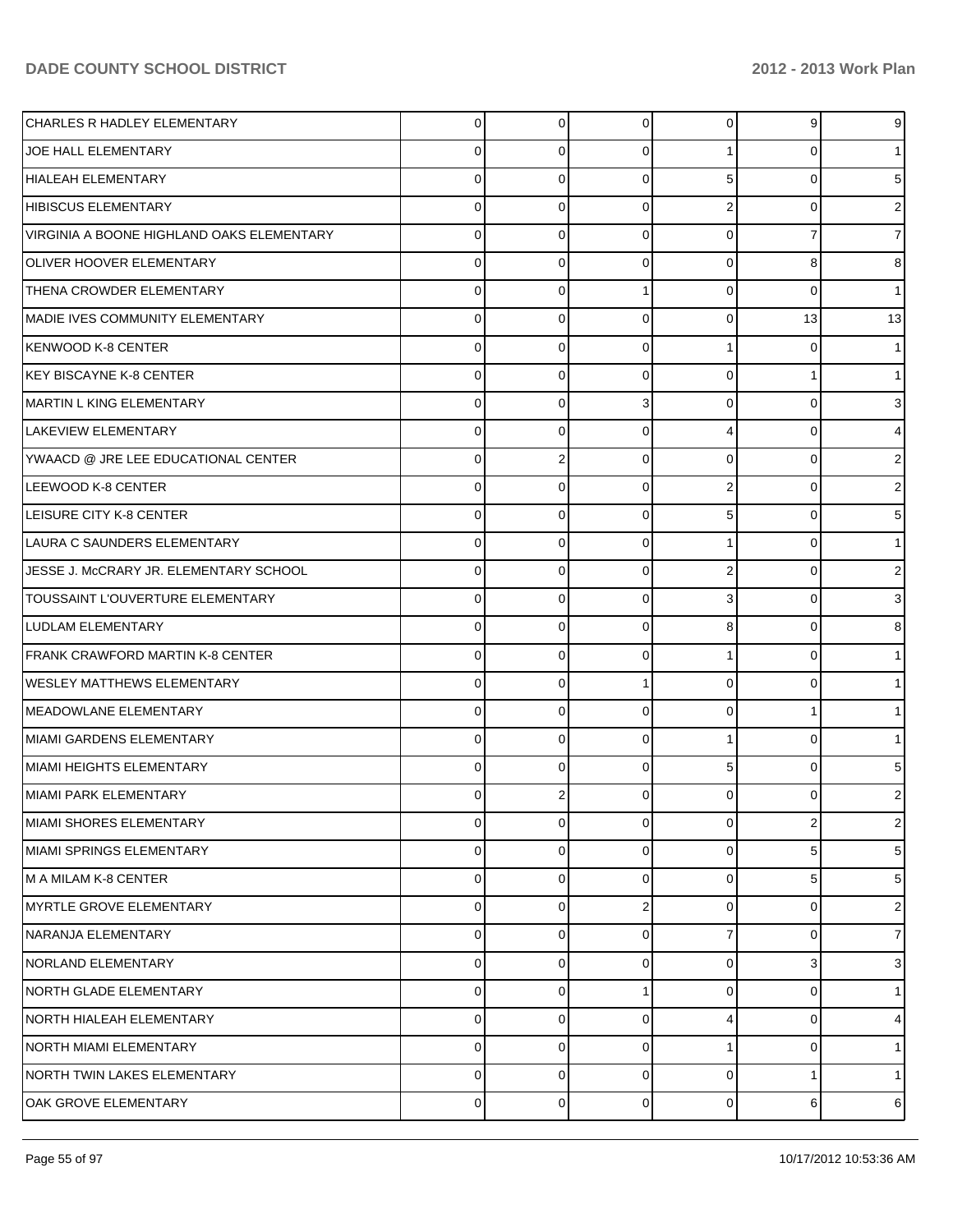| OLYMPIA HEIGHTS ELEMENTARY               | $\overline{0}$ | 0           | $\Omega$       | 2              | $\overline{0}$ | $\overline{2}$   |
|------------------------------------------|----------------|-------------|----------------|----------------|----------------|------------------|
| DR. ROBERT B. INGRAM ELEMENTARY          | 0              |             | 0              | $\Omega$       | 0              |                  |
| <b>PALMETTO ELEMENTARY</b>               | 0              | 0           | $\Omega$       | $\Omega$       |                | 4                |
| <b>PALM SPRINGS ELEMENTARY</b>           | 0              | 0           | $\Omega$       | 5              | 0              | 5                |
| PALM SPRINGS NORTH ELEMENTARY            | 0              | 0           | $\Omega$       | $\Omega$       | 6              | 6                |
| <b>PARKWAY ELEMENTARY</b>                | 0              | 0           | $\Omega$       | 3              | 0              | 3                |
| POINCIANA PARK ELEMENTARY                | 0              |             | $\Omega$       | $\Omega$       | 0              |                  |
| DR GILBERT L PORTER ELEMENTARY           | 0              | 0           | $\Omega$       |                | 0              |                  |
| <b>RAINBOW PARK ELEMENTARY</b>           | 0              | 0           |                | $\Omega$       | 0              |                  |
| REDONDO ELEMENTARY                       | 0              | 0           | $\mathbf 0$    | 2              | $\Omega$       | 2                |
| JANE S ROBERTS K-8 CENTER                | 0              | 0           | 10             | $\Omega$       | 0              | 10               |
| <b>ROYAL GREEN ELEMENTARY</b>            | 0              | $\mathbf 0$ | $\mathbf 0$    |                | 0              |                  |
| <b>ROYAL PALM ELEMENTARY</b>             | 0              | 0           | $\Omega$       |                | 0              |                  |
| GERTRUDE K EDELMAN/SABAL PALM ELEMENTARY | 0              | 0           | $\mathbf 0$    | $\Omega$       |                | 7                |
| <b>SCOTT LAKE ELEMENTARY</b>             | 0              | 0           | $\Omega$       | 4              | 0              | 4                |
| <b>SEMINOLE ELEMENTARY</b>               | 0              |             | $\Omega$       | $\Omega$       | $\Omega$       | 1                |
| SHADOWLAWN ELEMENTARY                    | 0              | 0           | $\overline{2}$ | $\Omega$       | $\Omega$       | 2                |
| <b>BEN SHEPPARD ELEMENTARY</b>           | 0              | $\mathbf 0$ | $\mathbf 0$    | 0              | 28             | 28               |
| <b>SILVER BLUFF ELEMENTARY</b>           | 0              | 0           | $\Omega$       | $\Omega$       | 2              | 2                |
| SOUTH MIAMI K-8 CENTER                   | 0              | $\mathbf 0$ | $\mathbf 0$    | 0              | 10             | 10               |
| SOUTH MIAMI HEIGHTS ELEMENTARY           | 0              | 0           | $\Omega$       | 2              | 0              | 2                |
| SPRINGVIEW ELEMENTARY                    | 0              | 0           | $\Omega$       | $\Omega$       | 3              | 3 <sup>1</sup>   |
| E W F STIRRUP ELEMENTARY                 | 0              | 0           | $\Omega$       | 3              | 0              | 3                |
| <b>SUNSET PARK ELEMENTARY</b>            | 0              | 0           | $\Omega$       | $\Omega$       | 3              | 3                |
| <b>SWEETWATER ELEMENTARY</b>             | 0              | 0           | ſ              | 2              |                | 2                |
| TREASURE ISLAND ELEMENTARY               | 0              | 0           | 1              | $\overline{0}$ | $\overline{0}$ | 1 <sup>1</sup>   |
| <b>FRANCES S TUCKER ELEMENTARY</b>       | 0              | 0           |                | 0              | 0              | 1                |
| VILLAGE GREEN ELEMENTARY                 | 0              | 0           | $\Omega$       | 2              | 0              | 21               |
| MAE M WALTERS ELEMENTARY                 | 0              | 0           | $\mathbf 0$    | 0              | 2              | 2 <sub>1</sub>   |
| WEST HOMESTEAD ELEMENTARY                | 0              | 0           | $\mathbf 0$    |                | 0              | 1                |
| <b>WEST LABORATORY ELEMENTARY</b>        | 0              | 0           | $\mathbf 0$    |                | 0              | 1                |
| CARRIE P MEEK/WESTVIEW K-8 CENTER        | 0              | 0           | $\mathbf 0$    | 2              | 0              | 2 <sub>1</sub>   |
| ALLAPATTAH MIDDLE                        | 0              |             | $\mathbf 0$    | 0              | 0              | 1                |
| <b>ARVIDA MIDDLE</b>                     | 0              | 0           | $\Omega$       | $\Omega$       |                | 4                |
| <b>CHARLES R DREW MIDDLE</b>             | 0              | 4           | $\mathbf 0$    | 0              | 0              | $\overline{4}$   |
| <b>GLADES MIDDLE</b>                     |                | 0           | $\mathbf 0$    | $\overline{0}$ | 6              | $6 \overline{6}$ |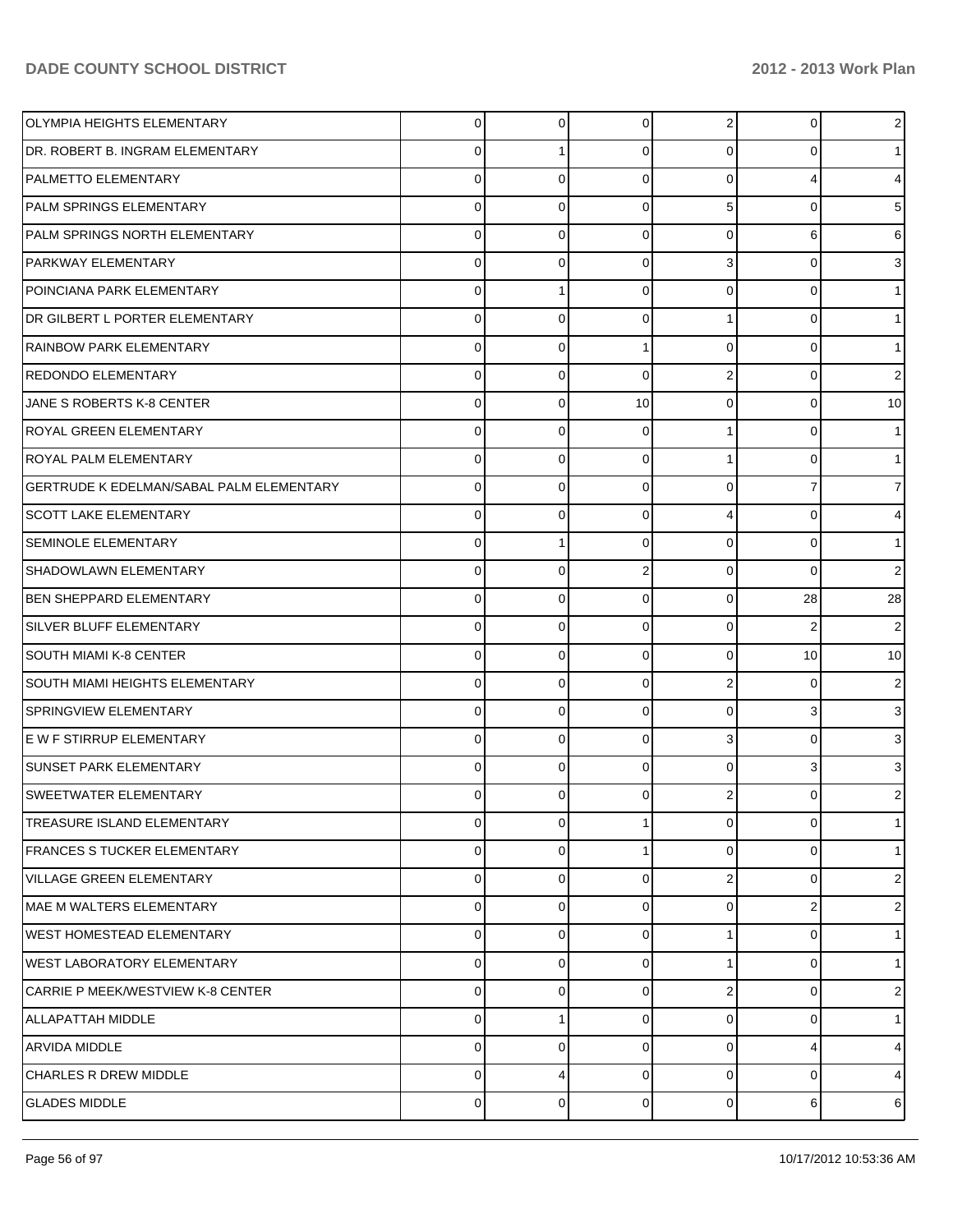| <b>HIALEAH MIDDLE</b>                          | 0 | 0        | 0              | 7              | 0              | 7 <sup>1</sup> |
|------------------------------------------------|---|----------|----------------|----------------|----------------|----------------|
| <b>HIGHLAND OAKS MIDDLE</b>                    | 0 | 0        | $\Omega$       | $\Omega$       | 10             | 10             |
| <b>HOMESTEAD MIDDLE</b>                        | 0 | $\Omega$ | $\Omega$       | 6              | $\Omega$       | 6              |
| JOHN F KENNEDY MIDDLE                          | 0 | $\Omega$ | $\Omega$       | $\Omega$       | 13             | 13             |
| <b>LAKE STEVENS MIDDLE</b>                     | 0 | $\Omega$ | 7              | $\Omega$       | $\Omega$       | 7              |
| <b>JOSE MARTI MIDDLE</b>                       | 0 |          | $\Omega$       | $\Omega$       | $\Omega$       |                |
| <b>HOWARD D MCMILLAN MIDDLE</b>                | 0 | $\Omega$ | $\overline{2}$ | $\Omega$       | $\Omega$       | 2              |
| <b>MIAMI LAKES MIDDLE</b>                      | 0 | 0        | $\Omega$       | 4              | $\Omega$       | 4              |
| <b>MIAMI SPRINGS MIDDLE</b>                    | 0 | $\Omega$ | $\Omega$       | $\Omega$       | 10             | 10             |
| NORLAND MIDDLE                                 | 0 | 8        | $\Omega$       | $\Omega$       | $\Omega$       | 8              |
| <b>PALM SPRINGS MIDDLE</b>                     | 0 | $\Omega$ | $\Omega$       | 3              | 0              | 3              |
| <b>PALMETTO MIDDLE</b>                         | 0 | $\Omega$ | $\Omega$       | 5              | $\Omega$       | 5              |
| <b>RICHMOND HEIGHTS MIDDLE</b>                 | 0 | 3        | $\Omega$       | $\Omega$       | $\Omega$       | 3              |
| <b>SOUTH MIAMI MIDDLE</b>                      | 0 | 0        | $\Omega$       | $\Omega$       | 2              | 2              |
| AMERICAN SENIOR HIGH                           | 0 | $\Omega$ | $\Omega$       | 5              | $\Omega$       | 5              |
| HIALEAH-MIAMI LAKES SENIOR HIGH                | 0 | 2        | $\Omega$       | $\Omega$       | $\Omega$       | 2              |
| MIAMI CORAL PARK SENIOR HIGH                   | 0 | 0        | $\Omega$       | 4              | $\Omega$       | 4              |
| <b>MIAMI KILLIAN SENIOR HIGH</b>               | 0 | 0        | $\Omega$       | 10             | $\Omega$       | 10             |
| MIAMI PALMETTO SENIOR HIGH                     | 0 | $\Omega$ | $\Omega$       | $\Omega$       | 8              | 8              |
| <b>MIAMI SENIOR HIGH</b>                       | 0 | 0        | $\Omega$       | 20             | 0              | 20             |
| MIAMI SUNSET SENIOR HIGH                       | 0 | $\Omega$ | $\Omega$       | 15             | $\Omega$       | 15             |
| NORTH MIAMI BEACH SENIOR HIGH                  | 0 | $\Omega$ | $\Omega$       |                | $\Omega$       |                |
| <b>SOUTH MIAMI SENIOR HIGH</b>                 | 0 | $\Omega$ | $\Omega$       | 6              | $\Omega$       | 6              |
| <b>MIAMI SOUTHRIDGE SENIOR HIGH</b>            | 0 | $\Omega$ | $\Omega$       |                | $\Omega$       | 7              |
| <b>GEORGE T BAKER AVIATION</b>                 | 0 | 0        |                | 0              | 0              | 3              |
| COPE NORTH ALTERNATIVE EDUCATION CENTER        | 1 | 0        | 0              | $\overline{0}$ | $\overline{0}$ | 1 <sup>1</sup> |
| D A DORSEY EDUCATIONAL CENTER                  | 0 | 2        | $\Omega$       | $\overline{0}$ | 0              | 2 <sub>1</sub> |
| JUVENILE JUSTICE CENTER                        | 3 | 0        | $\Omega$       | $\Omega$       | 0              | 3              |
| HIALEAH GARDENS ELEMENTARY                     | 0 | 0        | $\Omega$       | $\overline{0}$ | 2              | 2 <sub>1</sub> |
| <b>IRVING &amp; BEATRICE PESKOE ELEMENTARY</b> | 0 | 0        | $\Omega$       |                | $\Omega$       | 1              |
| EUGENIA B THOMAS K-8 CENTER                    | 0 | 0        | $\Omega$       | 0              | 6              | 6              |
| DR EDWARD L WHIGHAM ELEMENTARY                 | 0 | 0        |                | $\Omega$       | 0              | 1              |
| DANTE B FASCELL ELEMENTARY                     | 0 | 0        |                | $\overline{0}$ | $\Omega$       | 1              |
| DR MICHAEL M KROP SENIOR HIGH                  | 0 | 0        | $\mathbf 0$    | $\Omega$       | 9              | 9              |
| HERBERT A AMMONS MIDDLE                        | 0 | 0        | 0              | $\overline{0}$ | 43             | 43             |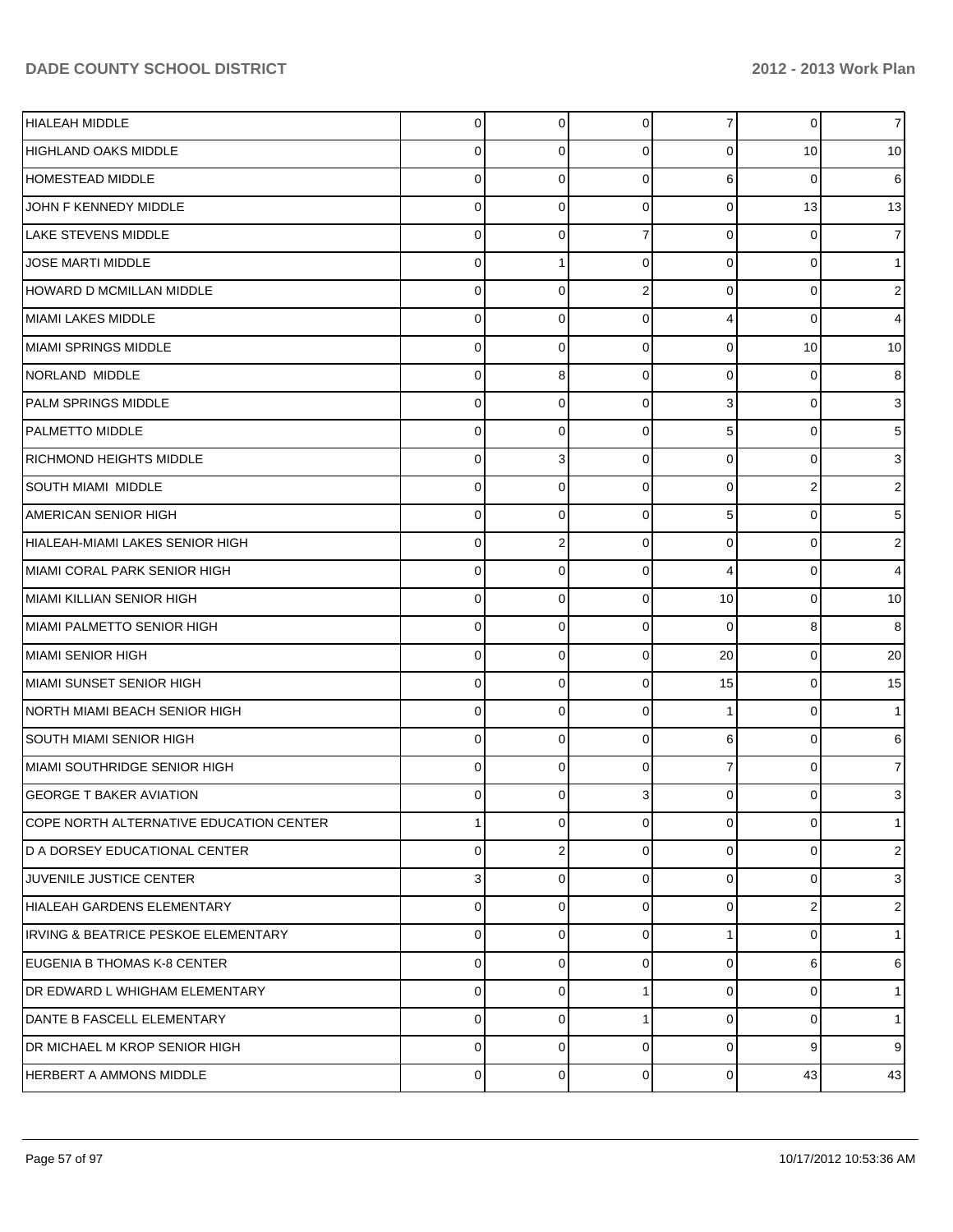| ICORPORATE ACADEMY SOUTH        |           |          |     |     |     |
|---------------------------------|-----------|----------|-----|-----|-----|
| Total Relocatable Replacements: | nn.<br>JZ | c0<br>04 | 249 | 308 | 660 |

#### **Charter Schools Tracking**

Information regarding the use of charter schools.

| Location-Type                                                                                              | # Relocatable<br>units or<br>permanent<br>classrooms | Owner          | <b>Year Started or</b><br><b>Scheduled</b> | <b>Student</b><br><b>Stations</b> | <b>Students</b><br>Enrolled | Years in<br>Contract | <b>Total Charter</b><br><b>Students</b><br>projected for<br>2016 - 2017 |
|------------------------------------------------------------------------------------------------------------|------------------------------------------------------|----------------|--------------------------------------------|-----------------------------------|-----------------------------|----------------------|-------------------------------------------------------------------------|
| Academy of Arts & Minds-3138<br>Commodore Plaza, Miami Florida<br>33133                                    |                                                      | 25 LEASE RENT  | 2004                                       | 500                               | 286                         | 10                   | 500                                                                     |
| Archimedean Academy -12425<br>SW 72 St., Miami Florida 33183                                               |                                                      | 28 LEASE RENT  | 2002                                       | 425                               | 464                         | 10                   | 650                                                                     |
| Archimedean Middle<br>Conservatory - 12425 SW 72 St.,<br>Miami Florida 33183                               |                                                      | 13 LEASE RENT  | 2005                                       | 275                               | 276                         | 10                   | 300                                                                     |
| Aspira Eugenio Maria de Hostos<br>Youth Leadership Charter School<br>One NE 19 St., Miami Florida<br>33132 |                                                      | 28 LEASE RENT  | 2001                                       | 506                               | 456                         | 5                    | 850                                                                     |
| Aspira South Youth Leadership<br>Charter School - 13330 SW 288<br>St., Homestead Florida 33033             |                                                      | 20 LEASE RENT  | 2000                                       | 300                               | 285                         | 5                    | 600                                                                     |
| Aspira Raul Arnaldo Martinez<br>Charter School - 13300 Memorial<br>Hwy., N. Miami Florida 33161            |                                                      | 30 LEASE RENT  | 1999                                       | 600                               | 563                         | 15                   | 600                                                                     |
| Aventura City of Excellence<br>School - 3333 NE 188 St.,<br>Aventura Florida 33180                         |                                                      | 70 LEASE RENT  | 2003                                       | 1,748                             | 968                         | 15                   | 1,020                                                                   |
| Coral Reef Montessori Academy<br>Charter School- 10853 SW 216<br>St., Cutler Bay Florida 33170             |                                                      | 41 PRIVATE     | 1998                                       | 820                               | 401                         | 10                   | 500                                                                     |
| Doctors Charter Miami Shores -<br>11301 NW 5 Ave., Miami Shores<br>Florida 33168                           |                                                      | 25 LEASE RENT  | 1997                                       | 995                               | 471                         | 15                   | 600                                                                     |
| Doral Academy - 2450 NW 97<br>Ave., Doral Florida 33172                                                    |                                                      | 11 LEASE RENT  | 1999                                       | 800                               | 783                         | 15                   | 2,200                                                                   |
| Doral Academy Charter Middle<br>School - 2601 NW 112 Ave.,<br>Doral Florida 33172                          |                                                      | 30 LEASE RENT  | 2003                                       | 1,000                             | 1,222                       | 10                   | 1,250                                                                   |
| Doral Academy High School -<br>11100 NW 27 ST., Doral Florida<br>33172                                     |                                                      | 36 LEASE RENT  | 2001                                       | 1,050                             | 951                         | 10                   | 1,800                                                                   |
| Downtown Miami Charter - 305<br>NW 3 Ave., Miami Florida 33128                                             |                                                      | 30 LEASE RENT  | 2002                                       | 600                               | 590                         | 10                   | 650                                                                     |
| Florida International Academy -<br>13400 NW 28 Avenue Opalocka<br>Florida 33054                            |                                                      | 20 LEASE RENT  | 1998                                       | 554                               | 338                         | 10                   | 350                                                                     |
| International Studies Charter High<br>School - 2480 SW 8St., Miami<br>Florida 33135                        |                                                      | 16 LEASE RENT  | 2004                                       | 400                               | 257                         | 10                   | 1,000                                                                   |
| Keys Gate Charter School - 2000<br>SE 28 Ave., Homestead Florida<br>33035                                  |                                                      | 104 LEASE RENT | 2003                                       | 1,150                             | 1,829                       | 10                   | 2,500                                                                   |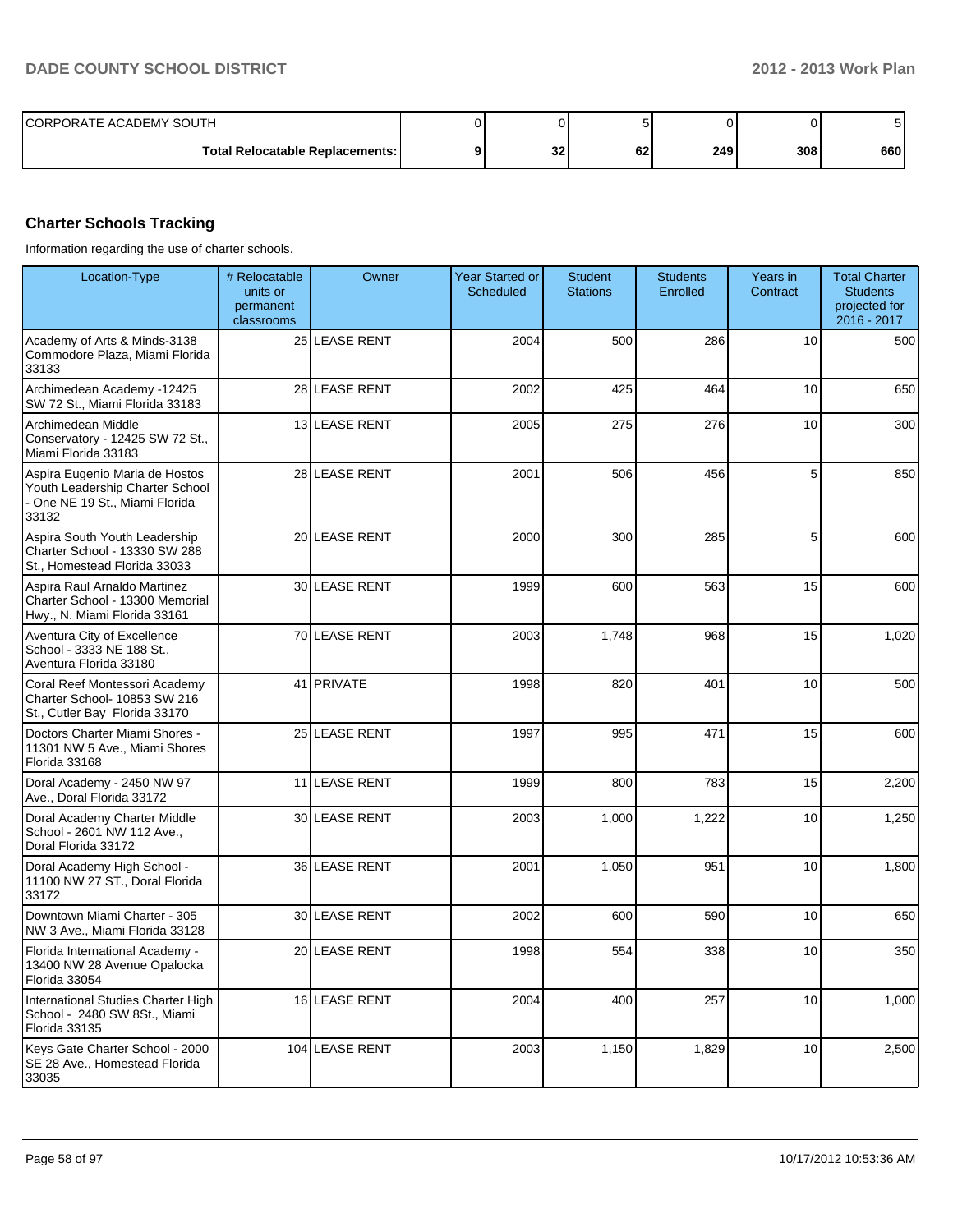| Lawrence Academy - 713 West<br>Palm Dr., Florida City Florida<br>33034                              | <b>7 ILEASE RENT</b> | 2005 | 344 | 121   | 10              | 450   |
|-----------------------------------------------------------------------------------------------------|----------------------|------|-----|-------|-----------------|-------|
| Mater Academy - 7700 NW 98 St.,<br>Hialeah Gardens Florida 33016                                    | 49 LEASE RENT        | 1998 | 987 | 733   | 10              | 1,200 |
| Mater Academy Charter Middle<br>School - 7901 NW 103 St.,<br>Hialeah Gardens Florida 33016          | 42 LEASE RENT        | 2003 | 988 | 1,432 | 10              | 1,500 |
| Mater Academy Charter High<br>School - 7901 NW 103 St.,<br>Hialeah Gardens Florida 33016            | 56 LEASE RENT        | 2002 | 988 | 955   | 10              | 1,710 |
| Mater Academy East Middle<br>School - 998 SW 1 St., Miami<br>Florida 33130                          | 26 LEASE RENT        | 2005 | 224 | 323   | 10              | 400   |
| Mater Academy East Charter<br>School - 450 SW 4 St., Miami<br>Florida 33130                         | 20 LEASE RENT        | 2002 | 660 | 535   | 10              | 800   |
| Miami Children's Museum Charter<br>School - 980 McArthur Causeway,<br>Miami Florida 33132           | 11 LEASE RENT        | 2004 | 394 | 256   | 10              | 350   |
| Miami Community Charter School<br>- 101 S Redland Rd., Florida City<br>Florida 33034                | 26 LEASE RENT        | 2004 | 438 | 476   | 5               | 600   |
| Pinecrest Academy Middle School<br>- 14901 SW 42 St., Miami Florida<br>33185                        | 39 LEASE RENT        | 2003 | 850 | 749   | 10              | 800   |
| Pinecrest Preparatory Academy -<br>14301 SW 42 St., Miami Florida<br>33175                          | 27 LEASE RENT        | 2001 | 650 | 618   | 10              | 1,250 |
| Renaissance Elementary - 10651<br>N.W. 19 Street, Doral Florida<br>33122                            | 25 LEASE RENT        | 1999 | 500 | 819   | 15              | 910   |
| Renaissance Middle - 8360 NW<br>33 St., Doral Florida 33122                                         | 14 LEASE RENT        | 2005 | 300 | 363   | 10              | 1,050 |
| School for Intergrated Academics<br>& Technologies - 12350 SW 285<br>St., Homestead Florida 33033   | 12 LEASE RENT        | 2004 | 400 | 294   | 5               | 800   |
| Somerset Academy - 18491 SW<br>134 Ave., Miami Florida 33177                                        | 22 LEASE RENT        | 2004 | 550 | 542   | 10              | 700   |
| Somerset High School - 23255<br>SW 115 Ave., Homestead Florida<br>33032                             | 12 LEASE RENT        | 2004 | 150 | 284   | 10              | 500   |
| Somerset Academy Middle<br>School - 18491 SW 134 Ave.,<br>Miami Florida 33177                       | 9LEASE RENT          | 2004 | 150 | 225   | 10              | 300   |
| The Theodore R. & Thelma A.<br>Gibson Charter School - 1682 NW<br>4 Ave., Miami Florida 33136       | 15 LEASE RENT        | 2003 | 460 | 240   | 10 <sup>1</sup> | 600   |
| Youth Co-Op Charter School -<br>12051 W. Okeechobee Rd.,<br>Hialeah Gardens Florida 33018           | 29 LEASE RENT        | 1998 | 650 | 499   | 10              | 650   |
| Doral Performing Arts &<br>Entertainment Academy - 11100<br>NW 27 St., Doral Florida 33172          | 25 LEASE RENT        | 2005 | 950 | 179   | 10              | 200   |
| Early Beginings Academy- Civic<br>Center 1411 NW 14 Ave., Miami<br>Florida 33125                    | 8 LEASE RENT         | 2005 | 312 | 147   | 5               | 210   |
| Lawrence Academy Senior High<br>Charter School - 713 West Palm<br>Drive, Florida City Florida 33034 | 6 LEASE RENT         | 2007 | 150 | 55    | 5               | 500   |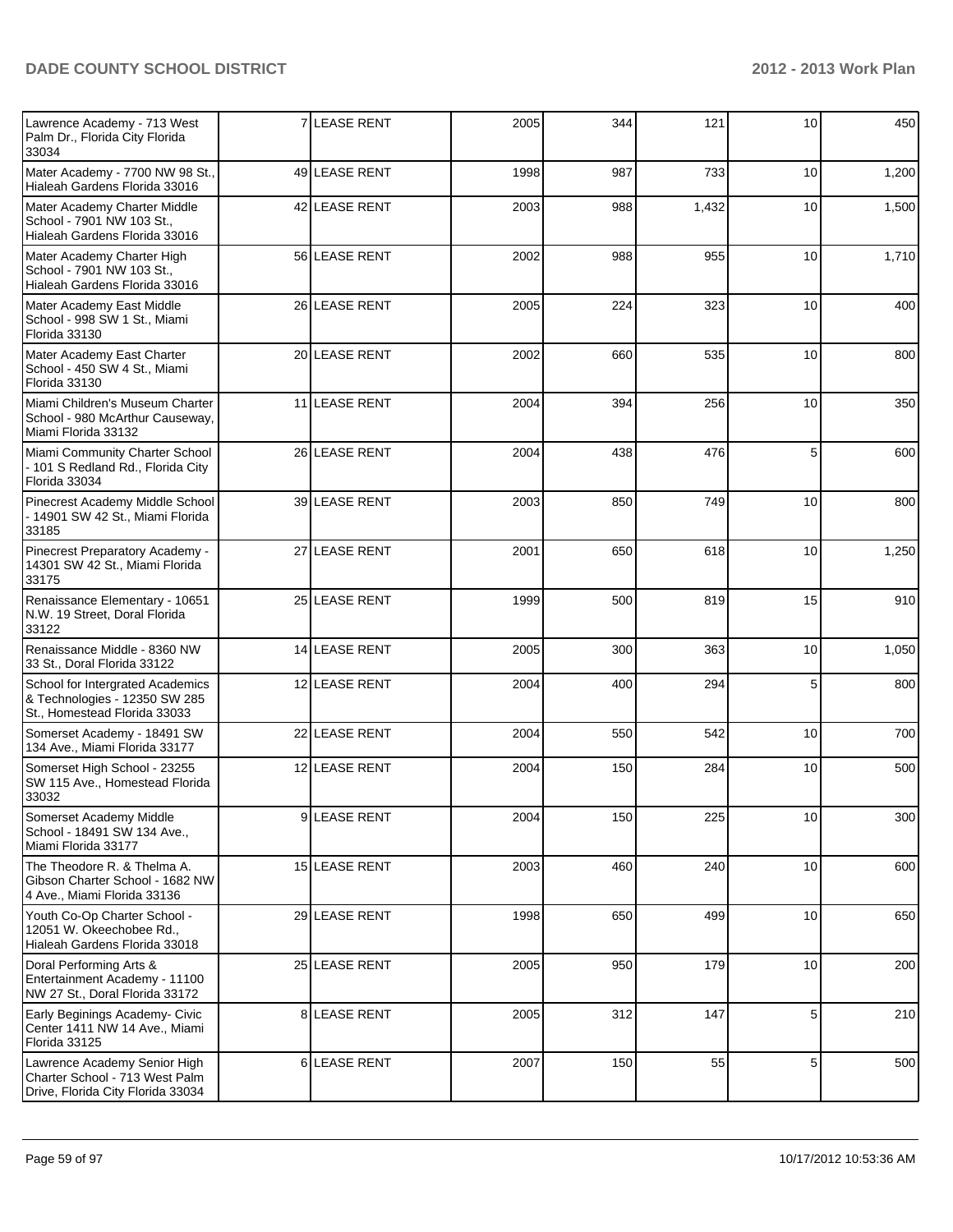| Mater Academy East Charter High<br>School - 998 SW 1 St., Miami<br>Florida 33130                        | 26 LEASE RENT | 2007 | 224   | 214   | 10              | 1,000 |
|---------------------------------------------------------------------------------------------------------|---------------|------|-------|-------|-----------------|-------|
| Mater Academy Lakes Middle<br>School - 17300 N.W. 87 Avenue,<br>Hialeah, Florida 33015                  | 29 LEASE RENT | 2006 | 730   | 570   | 10              | 900   |
| Mater Academy Lakes High<br>School - 17300 N.W. 87 Avenue,<br>Hialeah, Florida 33015                    | 29 LEASE RENT | 2006 | 730   | 851   | 10              | 1,200 |
| Mater Gardens Academy - 9010<br>NW 178 Ln., Hialeah Florida<br>33018                                    | 35 LEASE RENT | 2006 | 320   | 542   | 10              | 900   |
| Mater Gardens Academy Middle<br>School - 9010 NW 178 Ln.,<br>Hialeah Florida 33018                      | 35 LEASE RENT | 2006 | 320   | 248   | 10              | 450   |
| Mater Performing Arts &<br>Entertainment Academy - 7901<br>NW 103 St., Hialeah Gardens<br>Florida 33016 | 10 LEASE RENT | 2005 | 204   | 207   | 10 <sup>1</sup> | 200   |
| Miami Community Charter Middle<br>School - 18720 S.W. 352 Street,<br>Florida City Florida 33034         | 14 LEASE RENT | 2007 | 75    | 250   | 5               | 484   |
| Oxford Academy of Miami - 10870<br>SW 113 PL, Miami Florida 33176                                       | 17 LEASE RENT | 2005 | 481   | 206   | 5               | 450   |
| Pinecrest Academy (South<br>Campus) - 15130 SW 80 St.,<br>Miami Florida 33193                           | 38 LEASE RENT | 2006 | 750   | 746   | 10              | 800   |
| Somerset Academy Silver Palms<br>23255 SW 115 Ave., Homestead<br>Florida 33032                          | 7 LEASE RENT  | 2007 | 925   | 604   | 10              | 1,100 |
| Summerville Advantage Academy<br>- 11572 SW 243 St., Homestead<br>Florida 33032                         | 28 LEASE RENT | 2007 | 550   | 468   | 5               | 750   |
| The Charter School at Waterstone<br>- 855 Waterstone Way,<br>Homestead Florida 33033                    | 46 LEASE RENT | 2005 | 1,150 | 1,037 | 5               | 1,150 |
| Archimedean Upper Conservatory<br>- 12425 SW 72 St., Miami Florida<br>33183                             | 6 LEASE RENT  | 2008 | 150   | 132   | 10              | 320   |
| <b>River Cities Community Charter</b><br>School - 3405 N.W. 27 Avenue,<br>Miami Florida 33142           | 3 LEASE RENT  | 2008 | 75    | 108   | 10              | 250   |
| City of Hialeah Education<br>Academy - 2590 W 76 St.,<br>Hialeah Florida 33016                          | 20 LEASE RENT | 2008 | 514   | 304   | 5               | 800   |
| Excelsior Language Academy of<br>Hialeah - 600 W 20 St., Hialeah<br>Florida 33010                       | 36 LEASE RENT | 2008 | 550   | 530   | 5               | 910   |
| Mater Academy of International<br>Studies, 795 NW 32 St., Miami<br>Florida 33127                        | 24 LEASE RENT | 2008 | 420   | 451   | 10              | 553   |
| Mater Academy High School of<br>International Studies - 795 N.W.<br>32 Street, Miami Florida 33127      | 9LEASE RENT   | 2008 | 224   | 98    | 10              | 500   |
| Mater Academy Middle School of<br>International Studies - 795 NW 32<br>St., Miami Florida 33127         | 7 LEASE RENT  | 2008 | 420   | 121   | 10 <sup>1</sup> | 495   |
| Pinecrest Preparatory Academy<br>Charter High School - 14901 SW<br>42 St., Miami Florida 33185          | 6 LEASE RENT  | 2008 | 150   | 219   | 10              | 1,000 |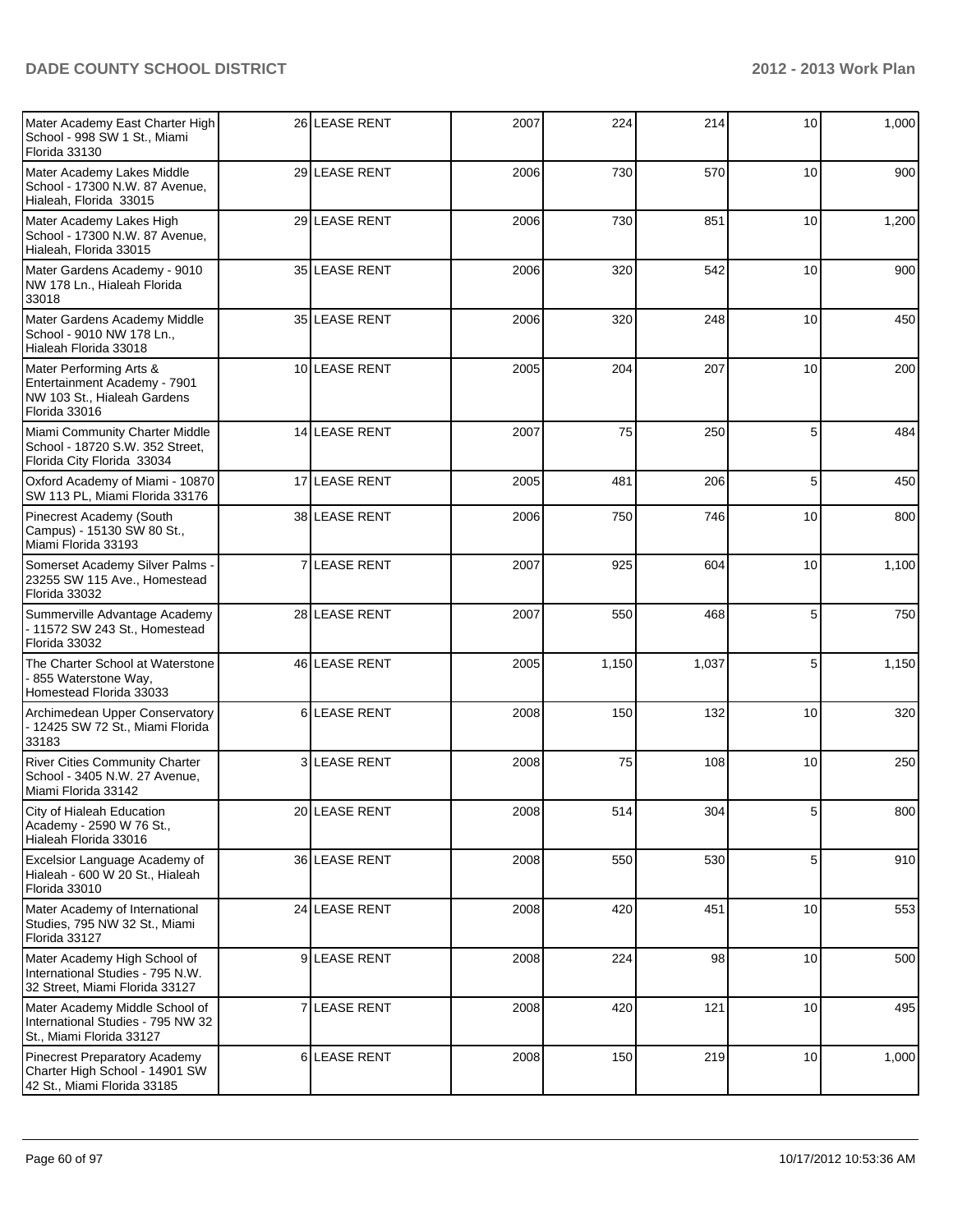| <b>Richard Allen Leadership</b><br>Academy - 16001 Bunche Park<br>Drive, Miami Gardens Florida<br>33054           | 9LEASE RENT   | 2008 | 250   | 90             | 5               | 250   |
|-------------------------------------------------------------------------------------------------------------------|---------------|------|-------|----------------|-----------------|-------|
| Somerset Arts Academy - 1700<br>Krome Ave., Homestead Florida<br>33030                                            | 11 LEASE RENT | 2008 | 209   | 243            | 10 <sup>1</sup> | 750   |
| Somerset Academy Charter<br>Elementary School (South<br>Homestead) - 300 SE First Dr.,<br>Homestead Florida 33030 | 13 LEASE RENT | 2008 | 300   | 299            | 10 <sup>1</sup> | 1,000 |
| Somerset Academy Middle<br>School (Country Palms) - 1700<br>North Krome Avenue, Homestead<br>Florida 33030        | 1 LEASE RENT  | 2008 | 10    | 17             | 10 <sup>1</sup> | 600   |
| Somerset Academy Charter<br>Middle School (South Homestead)<br>300 SE First Dr., Homestead<br>Florida 33030       | 7 LEASE RENT  | 2008 | 150   | 109            | 10              | 800   |
| Somerset Academy Charter High<br>School (South Campus) - 23255<br>SW 115 Ave., Homestead Florida<br>33032         | 1 LEASE RENT  | 2008 | 20    | $\overline{4}$ | 10              | 1,000 |
| Miami Arts Charter School - 3900<br>Biscayne Blvd., Miami Florida<br>33137                                        | 20 LEASE RENT | 2009 | 500   | 614            | 10              | 700   |
| Advance Learning Charter School<br>- 5855 NW 171 Street, Miami<br>Florida 33015                                   | 20 LEASE RENT | 2009 | 450   | 429            | 10              | 326   |
| Excelsior Charter Academy - 3490<br>NW 191 Street Miami Gardens<br>Florida 33056                                  | 19 LEASE RENT | 2009 | 375   | 187            | 5               | 450   |
| Lincoln-Marti Charter School<br>(Little Havana Campus) - 970-984<br>West Flagler Street, Miami Florida<br>33130   | 42 LEASE RENT | 2009 | 1,184 | 664            | 10              | 900   |
| Lincoln-Marti Charter School<br>(Hialeah Campus) - 3500 West<br>84 Street, Hialeah Florida 33018                  | 24 LEASE RENT | 2009 | 800   | 329            | 10              | 1,200 |
| Miami Community Charter High<br>School - 18720 SW 352 Street,<br>Florida City Florida 33034                       | 14 LEASE RENT | 2009 | 50    | 85             | 5               | 550   |
| South Florida Autism Charter<br>School - 13835 N.W. 97 Avenue,<br>Hialeah Gardens Florida 33018                   | 20 LEASE RENT | 2009 | 117   | 96             | 10              | 750   |
| AcadeMir Charter School West-<br>14880 SW 26 Street, Miami<br>Florida 33185                                       | 35 LEASE RENT | 2010 | 100   | 560            | 5               | 618   |
| Ben Gamla Charter School -<br>11155 S.W. 112 Avenue, Miami<br>Florida 33176                                       | 15 LEASE RENT | 2010 | 194   | 146            | 5               | 900   |
| Bridgepoint Academy - 10700 SW<br>56 Street, Miami Florida 33165                                                  | 15 LEASE RENT | 2010 | 290   | 297            | 5               | 550   |
| Excelsior Charter High School -<br>600 West 20 Street, Hialeah<br>Florida 33010                                   | 6LEASE RENT   | 2010 | 150   | 53             | 5               | 600   |
| Florida International Elementary<br>Academy - 13400 NW 28 Avenue,<br>Opalocka Florida 33054                       | 24 LEASE RENT | 2010 | 554   | 405            | 5               | 464   |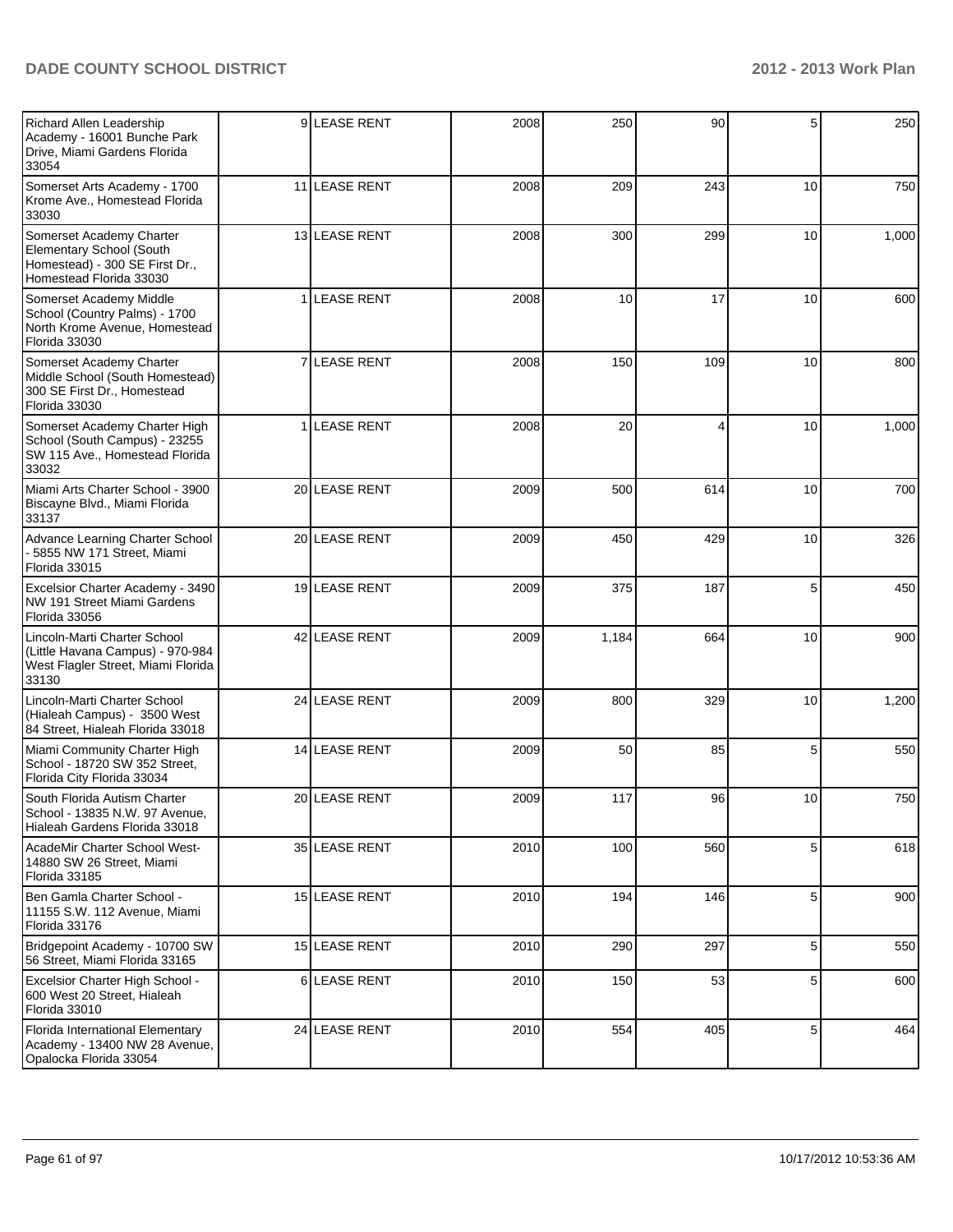| Integrated Science and Asian<br>Culture (ISAAC) Academy - 5876<br>SW 68 Street, South Miami<br>Florida 33143          |                | <b>1 ILEASE RENT</b> | 2009 | 223 | 26  | 5               | 900   |
|-----------------------------------------------------------------------------------------------------------------------|----------------|----------------------|------|-----|-----|-----------------|-------|
| International Studies Charter<br>Middle School - 2480 SW Eight<br>Street, Miami Florida 33135                         |                | 7 LEASE RENT         | 2009 | 140 | 212 | 5               | 450   |
| Keys Gate Charter High School -<br>2000 SE 28 Avenue, Homestead<br>Florida 33035                                      |                | 51 LEASE RENT        | 2010 | 300 | 492 | 5               | 1,200 |
| Mater Academy (Miami Beach) -<br>8625 Byron Avenue, Miami Beach<br>Florida 33034                                      |                | 39 LEASE RENT        | 2010 | 780 | 467 | 5               | 790   |
| Mavericks High of North Miami<br>Dade County - 16150 NE 17<br>Avenue, North Miami Beach<br>Florida 33162              |                | 10 LEASE RENT        | 2009 | 190 | 394 | 10              | 550   |
| Mavericks High of South Miami<br>Dade County - 698 North<br>Homestead Boulevard,<br>Homestead Florida 33030           | 5              | <b>LEASE RENT</b>    | 2009 | 132 | 290 | 10              | 550   |
| Pinecrest Academy (North<br>Campus) - 10207 West Flagler<br>Street, Miami Florida 33174                               |                | 17 LEASE RENT        | 2010 | 516 | 356 | 5               | 566   |
| Somerset Gables Academy - 624<br>Anastasia Avenue, Coral Gables<br>Florida 33134                                      |                | 8LEASE RENT          | 2010 | 110 | 75  | 10              | 675   |
| Somerset Academy Elementary<br>School (South Miami Campus) -<br>5876 SW 68 Street, South Miami<br>Florida 33143       |                | 18 LEASE RENT        | 2009 | 425 | 443 | 10 <sup>1</sup> | 750   |
| Somerset Academy Middle<br>School (South Miami Campus) -<br>5876 SW 68 Street, South Miami<br>Florida 33143           | $\overline{7}$ | <b>LEASE RENT</b>    | 2009 | 150 | 98  | 10              | 900   |
| Advantage Academy Santa Fe -<br>9790 SW 107 Court, Miami<br>Florida 33183                                             |                | 12 LEASE RENT        | 2011 | 360 | 287 | 5               | 652   |
| Lincoln-Marti Charter School<br>(International Campus) 103 East<br>Lucy Street, Florida City Florida<br>33034         |                | 15 LEASE RENT        | 2010 | 480 | 194 | 5               | 315   |
| Stellar Leadership Academy aka<br>Life Skills Center Miami-Dade<br>7900 NW 27 Ave., Suite F20,<br>Miami Florida 33147 | 9              | <b>LEASE RENT</b>    | 2005 | 625 | 300 | 5               | 600   |
| AcadeMir Charter School Middle -<br>10601 S.W. 48 street Miami<br>Florida 33165                                       |                | 3 LEASE RENT         | 2012 | 66  | 66  | 5               | 550   |
| Academy of International<br>Education Charter School - 1080<br>Labaron Drive, Miami Springs<br>Florida 33166          |                | 10 LEASE RENT        | 2011 | 200 | 142 | 4               | 1,000 |
| Advantage Academy of Math and<br>Science at Summerville - 11575<br>S.W. 243 Street. Homestead<br>Florida 33032        |                | 4 LEASE RENT         | 2011 | 80  | 75  | 10              | 998   |
| Advantage Academy of Math and<br>Science at Waterstone - 855<br>Waterstone Way, Homestead<br>Florida 33033            | 91             | <b>LEASE RENT</b>    | 2011 | 180 | 106 | 10              | 998   |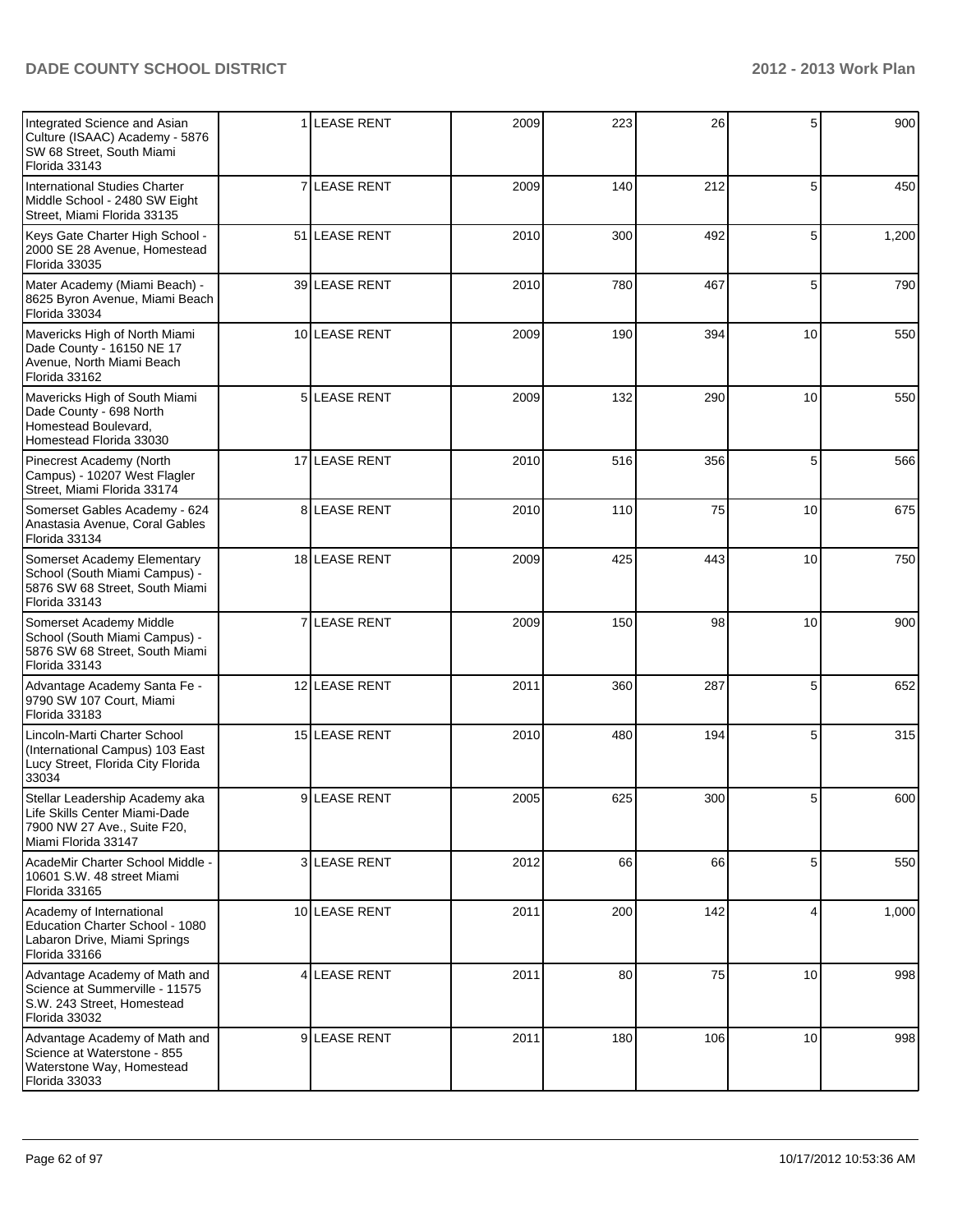| Alpha Charter of Excellence<br>(ACE) 1217 S.W. Fourth Street,<br>Miami Florida 33135                     | 11 LEASE RENT | 2012 | 220 | 150    | 5 | 608   |
|----------------------------------------------------------------------------------------------------------|---------------|------|-----|--------|---|-------|
| <b>Bridgepoint Academy Greater</b><br>Miami - 137 N.E. 19 Street, Miami<br>Florida 33132                 | 14 LEASE RENT | 2011 | 280 | 226    | 5 | 2,015 |
| Bridgepoint Academy of Village<br>Green - 4707 S.W. 127 Avenue,<br>Miami Florida 33175                   | 6LEASE RENT   | 2011 | 120 | 117    | 5 | 550   |
| <b>Bridgepoint Academy</b><br>Interamerican - 621 Beacom<br>Boulevard, Miami Florida 33135               | 10 LEASE RENT | 2012 | 200 | 175    | 5 | 255   |
| Charter High School of the<br>Americas - 970 W. Flagler Street,<br>Miami Florida 33130                   | 3 LEASE RENT  | 2012 | 75  | 44     | 5 | 528   |
| Doral Academy of Technology -<br>2601 N.W. 112 Avenue, Doral<br>Florida 33172                            | 14 LEASE RENT | 2011 | 280 | 107    | 5 | 300   |
| Everglades Preparatory Academy<br>2251 Mowry Drive, Homestead<br>Florida 33033                           | 23 LEASE RENT | 2012 | 460 | 134    | 9 | 910   |
| Everglades Preparatory AHS -<br>2251 Moury Drive, Homestead<br>Florida 33033                             | 14 LEASE RENT | 2012 | 350 | 175    | 9 | 900   |
| Green Springs High School - 3555<br>N.W. Seventh Street, Miami<br>Florida 33125                          | 7 LEASE RENT  | 2011 | 175 | 333    | 5 | 350   |
| Just Arts and Management (JAM)<br>CM - 2450 N.W. 97 Avenue, Doral<br>Florida 33172                       | 17 LEASE RENT | 2012 | 800 | 374    | 5 | 600   |
| Mater Academy North - 4300<br>Alton Road, Miami Beach Florida<br>33140                                   | 10 LEASE RENT | 2012 | 208 | 200    | 5 | 900   |
| Lawrence Academy SH Charter<br>School - 713 West Palm Drive,<br>Florida City Florida 33034               | 6 LEASE RENT  | 2007 | 150 | 55     | 5 | 500   |
| <b>Mater Brickell Preparatory</b><br>Academy - 2805 S.W. 32 Avenue,<br>Miami Florida 33133               | 2 LEASE RENT  | 2011 | 36  | 18     | 4 | 900   |
| Mater Grove Academy - 2805<br>S.W. 32 Avenue, Miami Florida<br>33133                                     | 7 LEASE RENT  | 2011 | 140 | 124    | 4 | 900   |
| Mater Academy High School<br>(Miami Beach) - 8625 Byron<br>Drive, Miami Beach Florida 33141              | 7 LEASE RENT  | 2011 | 175 | $17\,$ |   | 1,000 |
| North Gardens High School -<br>4692 N.W. 183 Street, Miami<br>Gardens Florida 33055                      | 14 LEASE RENT | 2011 | 350 | 339    | 5 | 350   |
| North Park High School - 3400<br>N.W. 135 Street, Opalocka Florida<br>33054                              | 7 LEASE RENT  | 2011 | 350 | 316    | 5 | 350   |
| Pinecrest Academy Middle School<br>(North Campus) - 10207 West<br>Flagler Street, Miami Florida<br>33174 | 1 LEASE RENT  | 2011 | 22  | 15     | 4 | 300   |
| Pinecrest Cove Academy - 4101<br>S.W. 107 Ave, Miami Florida<br>33165                                    | 7 LEASE RENT  | 2011 | 140 | 416    | 4 | 688   |
| Pinecrest Cove Academy - 4301<br>S.W. 107 Ave, Miami Florida<br>33165                                    | 21 LEASE RENT | 2011 | 420 | 416    | 4 | 900   |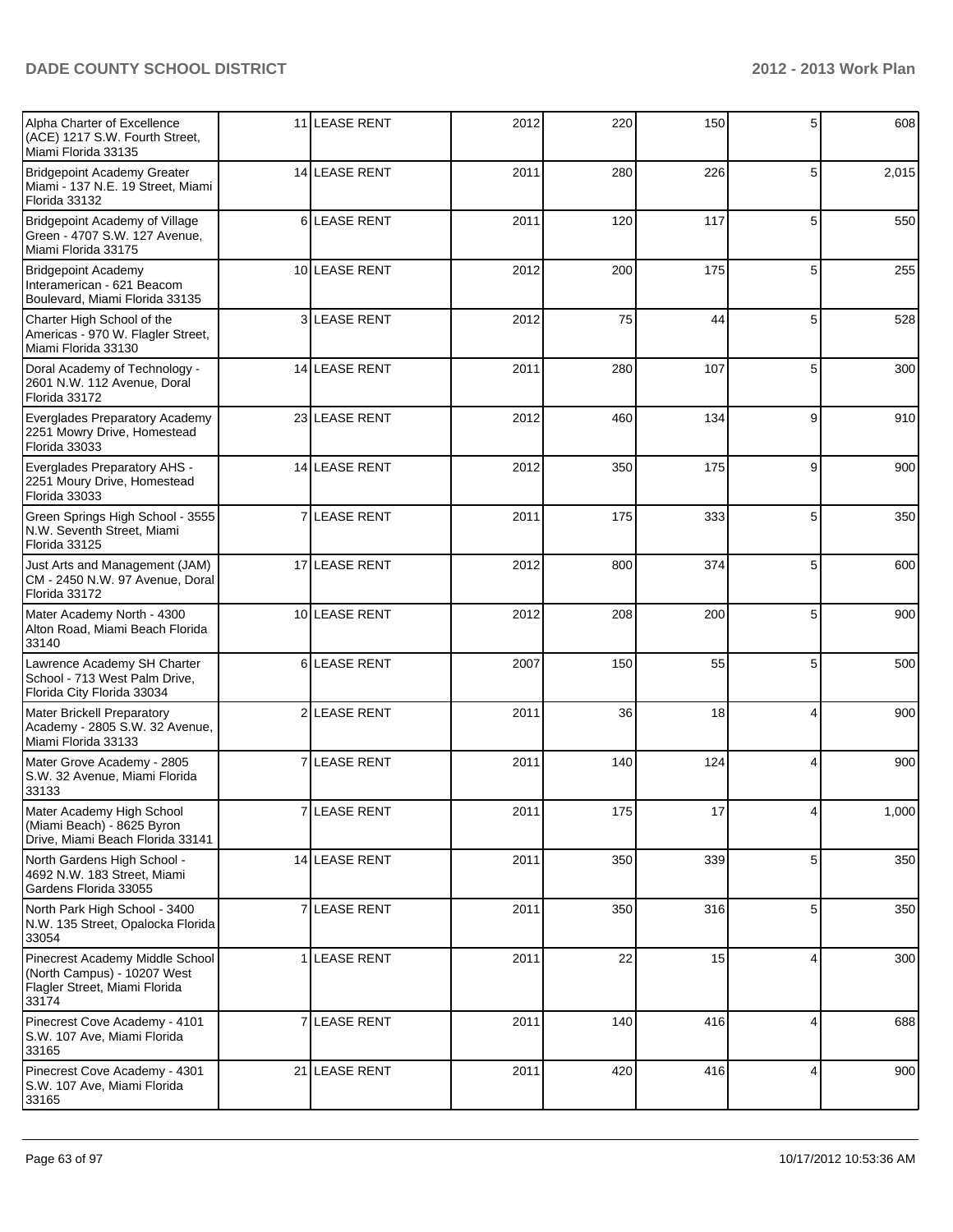| RAMZ Academy K-5 Miami<br>Campus - 2609 N.W. Seventh<br>Street, Miami Florida 33125                          |      | <b>7 ILEASE RENT</b> | 2011 | 140    | 129    |    | 476    |
|--------------------------------------------------------------------------------------------------------------|------|----------------------|------|--------|--------|----|--------|
| RAMZ Academy 6-8 Middle Miami<br>Campus - 2609 N.W. Seventh<br>Street, Miami Florida 33125                   |      | <b>3ILEASE RENT</b>  | 2011 | 66     | 63     | 5  | 462    |
| Somerset ACHS (South<br>Homestead) - 300 S.E. First<br>Drive, Homestead Florida 33030                        |      | 3 ILEASE RENT        | 2011 | 75     | 19     |    | 450    |
| Somerset Oaks Academy - 1700<br>Krome Avenue, Homestead<br>l Florida 33030                                   |      | <b>5 LEASE RENT</b>  | 2011 | 100    | 18     |    | 900    |
| Somerset Academy at Silver<br>Palms - 23255 S.W. 115 Avenue,<br>Homestead Florida 33032                      |      | 27 LEASE RENT        | 2011 | 540    | 473    |    | 900    |
| Sports Leadership Academy of<br>Miami Charter High School - 998<br>S.W. First Street, Miami Florida<br>33130 |      | 10 LEASE RENT        | 2012 | 983    | 25     | 5  | 250    |
| Youth Co-Op Preparatory High<br>School - 7700 W. 20 Avenue,<br>Hialeah Gardens Florida 33018                 |      | <b>7 ILEASE RENT</b> | 2012 | 175    | 75     | 12 | 600    |
|                                                                                                              | 2216 |                      |      | 49,470 | 41,094 |    | 87,756 |

# **Special Purpose Classrooms Tracking**

The number of classrooms that will be used for certain special purposes in the current year, by facility and type of classroom, that the district will, 1), not use for educational purposes, and 2), the co-teaching classrooms that are not open plan classrooms and will be used for educational purposes.

| School                                          | <b>School Type</b> | # of Elementary<br>K-3 Classrooms | # of Middle 4-8<br><b>Classrooms</b> | # of High 9-12<br><b>Classrooms</b> | # of ESE<br><b>Classrooms</b> | # of Combo<br><b>Classrooms</b> | <b>Total</b><br>Classrooms |
|-------------------------------------------------|--------------------|-----------------------------------|--------------------------------------|-------------------------------------|-------------------------------|---------------------------------|----------------------------|
| LARCOLA LAKE ELEMENTARY                         | Educational        | 6                                 | 0                                    |                                     | <sup>0</sup>                  | 0                               | 6                          |
| IAUBURNDALE ELEMENTARY                          | Educational        |                                   |                                      | $\Box$                              |                               | 0                               | $\overline{4}$             |
| <b>COLONIAL DRIVE ELEMENTARY</b>                | Educational        |                                   |                                      | ∩                                   | $\Omega$                      | 0                               | 4                          |
| ICYPRESS ELEMENTARY                             | Educational        | O.                                | 3                                    | ∩                                   | $\Omega$                      | $\Omega$                        | $\overline{3}$             |
| IZORA NEALE HURSTON<br><b>IELEMENTARY</b>       | Educational        | <sup>0</sup>                      | 2                                    | C                                   | $\Omega$                      | $\Omega$                        | $\overline{2}$             |
| lKENDALE LAKES ELEMENTARY                       | Educational        |                                   | $\Omega$                             | $\Omega$                            | $\Omega$                      | 0                               | $\overline{2}$             |
| ILAKEVIEW ELEMENTARY                            | Educational        |                                   | 0                                    | ∩                                   | 0                             | $\Omega$                        | $\mathbf{1}$               |
| IYWAACD @ JRE LEE<br><b>IEDUCATIONAL CENTER</b> | Educational        | U                                 |                                      | ∩                                   | $\Omega$                      | 0                               | 1                          |
| LEEWOOD K-8 CENTER                              | Educational        | 0                                 |                                      | $\Omega$                            | $\Omega$                      | $\Omega$                        | $\mathbf{1}$               |
| INORTH MIAMI ELEMENTARY                         | Educational        |                                   | $\Omega$                             | 0                                   | $\Omega$                      | $\Omega$                        | 1 <sup>1</sup>             |
| <b>INORTH TWIN LAKES</b><br><b>IELEMENTARY</b>  | Educational        |                                   | U                                    | ∩                                   | $\Omega$                      | 0                               | 1                          |
| IDR. ROBERT B. INGRAM<br><b>IELEMENTARY</b>     | Educational        | 6                                 |                                      | 0                                   | $\Omega$                      | $\Omega$                        | $\overline{7}$             |
| LE W F STIRRUP ELEMENTARY                       | Educational        | ∩                                 |                                      | ∩                                   | $\Omega$                      | 0                               | 1                          |
| <b>SYLVANIA HEIGHTS</b><br>IELEMENTARY          | Educational        |                                   |                                      | ſ                                   | <sup>0</sup>                  | $\Omega$                        | 5                          |
| <b>ITROPICAL ELEMENTARY</b>                     | Educational        | 0                                 |                                      |                                     | <sup>0</sup>                  | $\Omega$                        | $\overline{2}$             |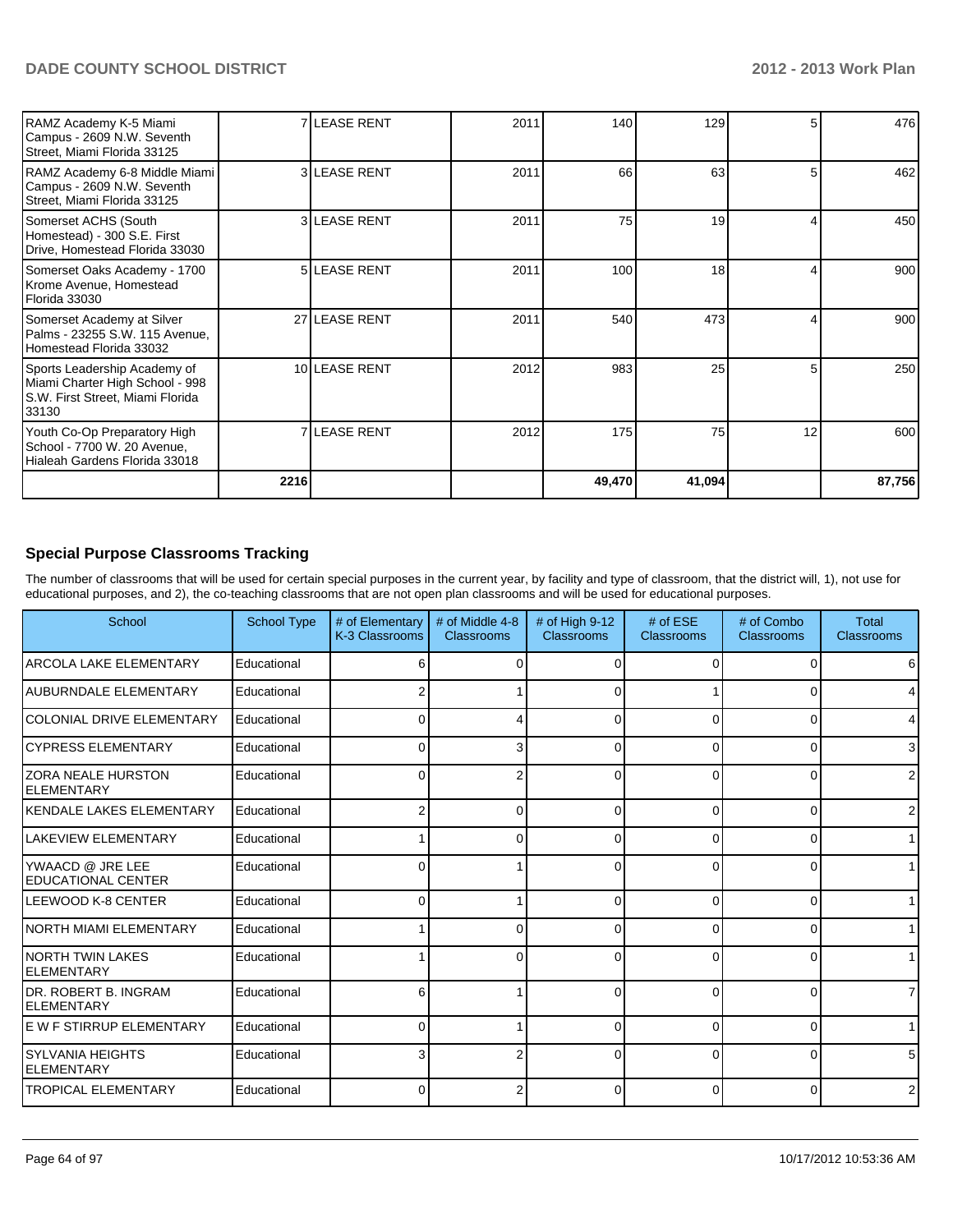| TWIN LAKES ELEMENTARY                              | Educational | 0 |          | $\Omega$  | 0              | 0              | 1              |
|----------------------------------------------------|-------------|---|----------|-----------|----------------|----------------|----------------|
| <b>LAKE STEVENS MIDDLE</b>                         | Educational | 0 |          | $\Omega$  | 0              | 0              | $\mathbf 1$    |
| NAUTILUS MIDDLE                                    | Educational | 0 | 2        | $\Omega$  | 0              | 0              | $\overline{2}$ |
| NORLAND MIDDLE                                     | Educational | 0 | 4        | $\Omega$  | 0              | 0              | 4              |
| REDLAND MIDDLE                                     | Educational | 0 | 12       | $\Omega$  | 0              | 0              | 12             |
| RICHMOND HEIGHTS MIDDLE                            | Educational | 0 | 14       | $\Omega$  | 0              | 0              | 14             |
| <b>RIVIERA MIDDLE</b>                              | Educational | 0 | 2        | $\Omega$  | 0              | 0              | $\overline{2}$ |
| <b>NORTH MIAMI BEACH SENIOR</b><br><b>HIGH</b>     | Educational | 0 | 0        | 3         |                | 0              | $\overline{4}$ |
| <b>SOUTH DADE SENIOR HIGH</b>                      | Educational | 0 | 0        |           | 0              | $\overline{0}$ | 1              |
| <b>HIALEAH GARDENS</b><br><b>ELEMENTARY</b>        | Educational |   | $\Omega$ | $\Omega$  | 0              | 0              | 1              |
| EUGENIA B THOMAS K-8 CENTER Educational            |             | 0 |          | $\Omega$  | $\overline{0}$ | $\mathbf 0$    | 1              |
| JOHN I SMITH K-8 CENTER                            | Educational | 5 | 3        | $\Omega$  | 0              | 0              | 8              |
| <b>HOWARD A DOOLIN MIDDLE</b>                      | Educational | 0 | 25       | $\Omega$  | 0              | $\overline{0}$ | 25             |
| DANTE B FASCELL ELEMENTARY                         | Educational |   | $\Omega$ | $\Omega$  | 0              | 0              | $\mathbf{1}$   |
| <b>COUNTRY CLUB MIDDLE</b><br><b>SCHOOL</b>        | Educational | 0 | 5        | $\Omega$  | 0              | 0              | 5              |
| <b>BOWMAN ASHE/DOOLIN K-8</b><br><b>ACADEMY</b>    | Educational | 0 | 0        | $\Omega$  | 0              | 18             | 18             |
| <b>BROADMOOR ELEMENTARY</b>                        | Educational |   | 2        | $\Omega$  | 0              | 0              | 3              |
| W J BRYAN ELEMENTARY                               | Educational |   | 0        | $\Omega$  | 0              | 0              | 1              |
| <b>WILLIAM A CHAPMAN</b><br><b>ELEMENTARY</b>      | Educational | 2 | 0        | $\Omega$  | 0              | 0              | $\overline{2}$ |
| <b>EDISON PARK K-8 CENTER</b>                      | Educational |   |          | $\Omega$  |                | $\overline{0}$ | 3              |
| <b>GOLDEN GLADES ELEMENTARY</b>                    | Educational |   |          | $\Omega$  | 0              | 0              | 3              |
| <b>GREYNOLDS PARK ELEMENTARY</b>                   | Educational | 0 |          | $\Omega$  | 0              | $\overline{0}$ | $\mathbf 1$    |
| <b>LIBERTY CITY ELEMENTARY</b>                     | Educational |   |          | $\Omega$  | 0              | 0              | 2              |
| TOUSSAINT L'OUVERTURE<br> ELEMENTARY               | Educational |   | 0        | $\Omega$  | 0              | $\overline{0}$ | $\mathbf 1$    |
| <b>WESLEY MATTHEWS</b><br><b>ELEMENTARY</b>        | Educational | 3 | 6        | 0         | $\overline{0}$ | $\mathbf 0$    | $9\,$          |
| PHYLLIS R MILLER ELEMENTARY                        | Educational | 4 | 0        | 0         | 0              | 0              | $\overline{4}$ |
| INARANJA ELEMENTARY                                | Educational | 0 | 0        |           |                | 0              | $\sqrt{2}$     |
| PINE LAKE ELEMENTARY                               | Educational |   | 0        | 0         | 0              | 0              | $\mathbf{1}$   |
| PINE VILLA ELEMENTARY                              | Educational | 3 | 0        | 0         | 0              | 0              | $\mathbf{3}$   |
| ETHEL F BECKFORD-RICHMOND<br><b>ELEMENTARY</b>     | Educational | 2 | 0        | 0         | 0              | 0              | $\sqrt{2}$     |
| <b>ROCKWAY ELEMENTARY</b>                          | Educational |   | 0        | $\Omega$  | $\Omega$       | 0              | 1              |
| <b>GERTRUDE K EDELMAN/SABAL</b><br>PALM ELEMENTARY | Educational |   | $\Omega$ | $\Omega$  | 0              | 0              | 1              |
| <b>SEMINOLE ELEMENTARY</b>                         | Educational | 3 | 0        | $\pmb{0}$ | $\overline{0}$ | $\overline{0}$ | $\mathbf{3}$   |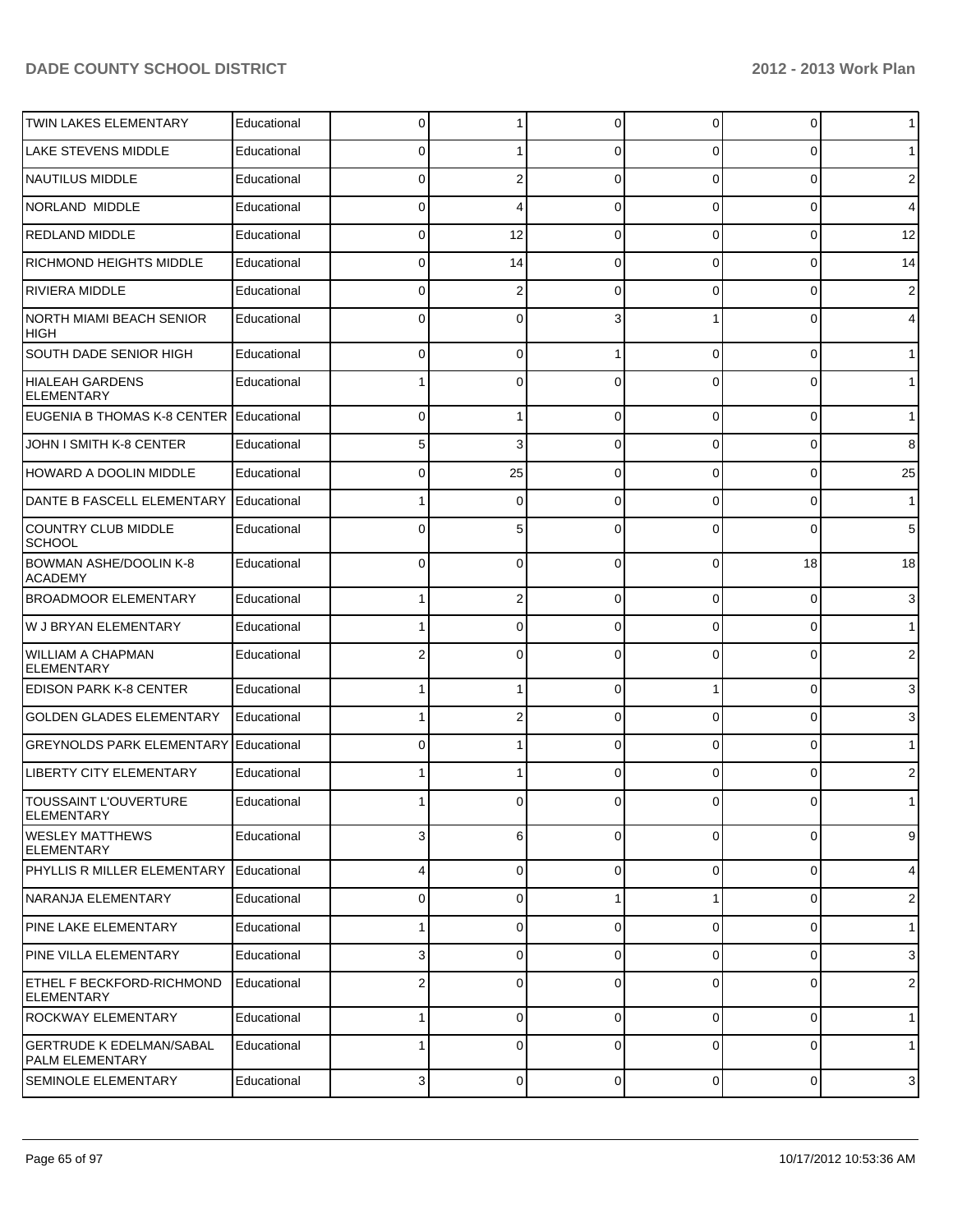| <b>BEN SHEPPARD ELEMENTARY</b>                       | Educational                          |          | $\Omega$       | $\Omega$ | 0        | $\overline{0}$ | $\mathbf{1}$   |
|------------------------------------------------------|--------------------------------------|----------|----------------|----------|----------|----------------|----------------|
| <b>WINSTON PARK K-8 CENTER</b>                       | Educational                          | 0        |                | $\Omega$ | 0        | 0              | 1              |
| <b>ARVIDA MIDDLE</b>                                 | Educational                          | 0        | 2              | $\Omega$ |          | 0              | $\mathbf{3}$   |
| <b>PAUL W BELL MIDDLE</b>                            | Educational                          | 0        | 10             | $\Omega$ | 0        | $\overline{0}$ | 10             |
| <b>CAMPBELL DRIVE MIDDLE</b>                         | Educational                          | 0        | 21             | $\Omega$ | 4        | $\overline{3}$ | 28             |
| <b>CENTENNIAL MIDDLE</b>                             | Educational                          | 0        | 5              | 5        | 0        | $\overline{0}$ | 10             |
| <b>CITRUS GROVE MIDDLE</b>                           | Educational                          | 0        | 10             | $\Omega$ | $\Omega$ | $\overline{0}$ | 10             |
| <b>CUTLER RIDGE MIDDLE</b>                           | Educational                          | $\Omega$ | 8              | $\Omega$ | 2        | $\overline{0}$ | 10             |
| HENRY H FILER MIDDLE                                 | Educational                          | 0        | $\overline{2}$ | $\Omega$ | 0        | 0              | $\sqrt{2}$     |
| <b>HAMMOCKS MIDDLE</b>                               | Educational                          | 0        | 14             | $\Omega$ | 0        | 0              | 14             |
| <b>SOUTHWOOD MIDDLE</b>                              | Educational                          | 0        | 4              | $\Omega$ | 0        | $\Omega$       | $\overline{4}$ |
| <b>W R THOMAS MIDDLE</b>                             | Educational                          | $\Omega$ |                | $\Omega$ | 3        | $\overline{0}$ | $\overline{7}$ |
| <b>WEST MIAMI MIDDLE</b>                             | Educational                          | 0        | 1              | $\Omega$ | $\Omega$ | $\Omega$       | $\mathbf{1}$   |
| <b>WESTVIEW MIDDLE</b>                               | Educational                          | 0        | 38             | $\Omega$ | $\Omega$ | $\overline{0}$ | 38             |
| AMERICAN SENIOR HIGH                                 | Educational                          | 0        | $\Omega$       | 5        |          | $\Omega$       | 6              |
| HIALEAH SENIOR HIGH                                  | Educational                          | 0        | 0              |          | 0        | $\overline{0}$ | 4              |
| <b>HIALEAH-MIAMI LAKES SENIOR</b><br><b>HIGH</b>     | Educational                          | 0        | 0              | 12       | O        | 0              | 12             |
| MIAMI EDISON SENIOR HIGH                             | Educational                          | 0        | $\Omega$       | 12       | 0        | $\Omega$       | 12             |
| <b>ENEIDA MASSAS HARTNER</b><br><b>ELEMENTARY</b>    | Educational                          |          | 3              | $\Omega$ |          | $\Omega$       | 5 <sup>1</sup> |
| <b>LAWTON CHILES MIDDLE</b>                          | Educational                          | 0        | 10             | $\Omega$ | 0        | 0              | 10             |
| <b>ROBERT MORGAN TECHNICAL</b><br><b>SENIOR HIGH</b> | Educational                          | 0        | $\Omega$       |          | 0        | 0              | $\mathbf{1}$   |
| ARCH CREEK ELEMENTARY<br><b>SCHOOL</b>               | Educational                          | 19       | 13             | $\Omega$ | 3        | $\Omega$       | 35             |
|                                                      | <b>Total Educational Classrooms:</b> | 76       | 247            | 44       | 19       | 21             | 407            |

| School                                            | <b>School Type</b> | # of Elementary<br>K-3 Classrooms | # of Middle 4-8<br><b>Classrooms</b> | # of High 9-12<br><b>Classrooms</b> | # of $ESE$<br><b>Classrooms</b> | # of Combo<br><b>Classrooms</b> | Total<br><b>Classrooms</b> |
|---------------------------------------------------|--------------------|-----------------------------------|--------------------------------------|-------------------------------------|---------------------------------|---------------------------------|----------------------------|
| IDAVID LAWRENCE JR K-8<br><b>CENTER</b>           | Co-Teaching        |                                   |                                      |                                     |                                 |                                 | 11                         |
| AIR BASE ELEMENTARY                               | Co-Teaching        |                                   |                                      |                                     | ิค                              |                                 | 14                         |
| <b>ARCOLA LAKE ELEMENTARY</b>                     | Co-Teaching        |                                   |                                      |                                     |                                 |                                 | 5                          |
| AUBURNDALE ELEMENTARY                             | Co-Teaching        |                                   |                                      |                                     |                                 |                                 | 6                          |
| lCLAUDE PEPPER ELEMENTARY                         | Co-Teaching        |                                   |                                      |                                     |                                 | 2                               | 4                          |
| COLONIAL DRIVE ELEMENTARY                         | Co-Teaching        |                                   |                                      | <sup>0</sup>                        |                                 | 0                               | 4                          |
| <b>CORAL GABLES PREPARATORY</b><br><b>ACADEMY</b> | Co-Teaching        |                                   |                                      |                                     |                                 |                                 | 3                          |
| CORAL PARK ELEMENTARY                             | Co-Teaching        | я                                 |                                      |                                     |                                 |                                 | 10 <sup>1</sup>            |
| lCORAL WAY K-8 CENTER                             | Co-Teaching        |                                   |                                      |                                     |                                 |                                 | 5                          |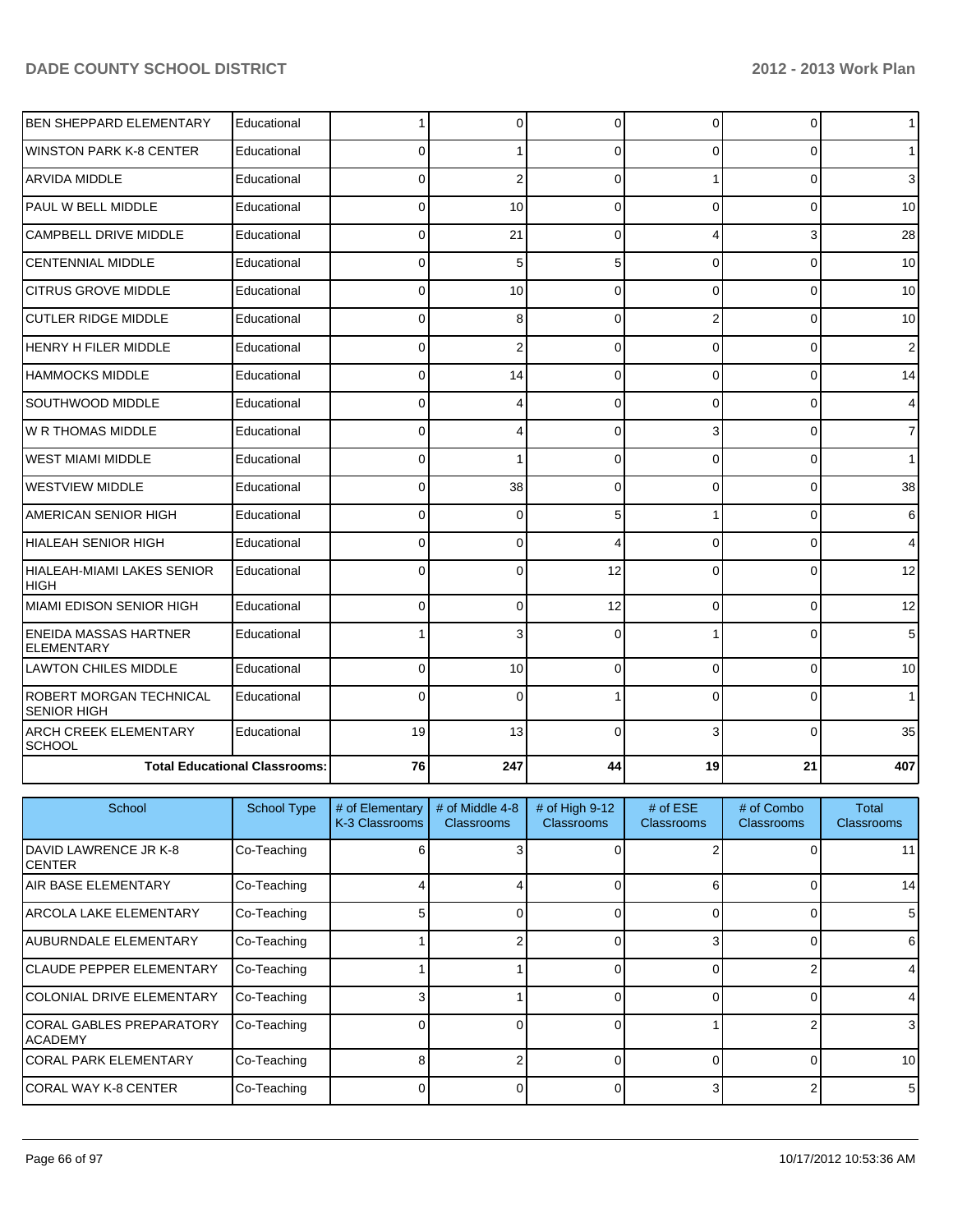| <b>CRESTVIEW ELEMENTARY</b>                         | Co-Teaching |   |                | $\Omega$    |                 | $\overline{0}$ | 4              |
|-----------------------------------------------------|-------------|---|----------------|-------------|-----------------|----------------|----------------|
| <b>CUTLER RIDGE ELEMENTARY</b>                      | Co-Teaching |   | 0              | $\Omega$    | 0               | 0              | 1              |
| <b>CYPRESS ELEMENTARY</b>                           | Co-Teaching |   | 2              | $\Omega$    |                 | 0              | 8              |
| <b>DEVON AIRE K-8 CENTER</b>                        | Co-Teaching |   | 8              | $\Omega$    | 0               |                | 14             |
| PAUL LAURENCE DUNBAR K-8<br><b>CENTER</b>           | Co-Teaching |   | 0              | ∩           |                 | 0              | 3              |
| JOE HALL ELEMENTARY                                 | Co-Teaching | 0 | 0              | $\Omega$    | 2               | $\overline{0}$ | $\overline{2}$ |
| <b>HIBISCUS ELEMENTARY</b>                          | Co-Teaching | 2 | 14             | $\mathbf 0$ | 0               | $\overline{0}$ | 16             |
| VIRGINIA A BOONE HIGHLAND<br><b>OAKS ELEMENTARY</b> | Co-Teaching |   | 0              | $\Omega$    | 0               | 0              | $\overline{2}$ |
| ZORA NEALE HURSTON<br><b>ELEMENTARY</b>             | Co-Teaching | 3 | 2              | $\Omega$    | $\Omega$        | 0              | 5              |
| HOWARD DRIVE ELEMENTARY                             | Co-Teaching |   | 0              | $\Omega$    | 0               | 1              | 2              |
| <b>KENDALE ELEMENTARY</b>                           | Co-Teaching |   | 0              | $\Omega$    | 0               | 2              | $\overline{2}$ |
| KENDALE LAKES ELEMENTARY                            | Co-Teaching | 0 | 0              | $\Omega$    | 2               | 0              | $\overline{2}$ |
| <b>KENSINGTON PARK</b><br><b>ELEMENTARY</b>         | Co-Teaching |   | 0              | C           |                 | 0              | 3              |
| <b>KENWOOD K-8 CENTER</b>                           | Co-Teaching | 0 | 0              | $\Omega$    | 10              | $\overline{0}$ | 10             |
| <b>KEY BISCAYNE K-8 CENTER</b>                      | Co-Teaching | 0 | 0              | $\Omega$    | $\Omega$        | 4              | 4              |
| KINLOCH PARK ELEMENTARY                             | Co-Teaching | 0 | 0              | $\Omega$    | 3               | 0              | 3              |
| LAKE STEVENS ELEMENTARY                             | Co-Teaching | 0 | 0              | $\Omega$    | $\Omega$        | 1              | $\mathbf 1$    |
| <b>LAKEVIEW ELEMENTARY</b>                          | Co-Teaching |   | 0              | $\Omega$    | 0               | 4              | 6              |
| WILLIAM H. LEHMAN<br><b>ELEMENTARY</b>              | Co-Teaching |   |                | $\Omega$    |                 | 0              | 4              |
| NATURAL BRIDGE ELEMENTARY                           | Co-Teaching | 3 | 1              | $\Omega$    | 0               | 0              | 4              |
| <b>NORLAND ELEMENTARY</b>                           | Co-Teaching |   | 2              | $\Omega$    | 0               | 0              | 6              |
| <b>NORTH BEACH ELEMENTARY</b>                       | Co-Teaching | 3 | 3              | $\Omega$    |                 | 2              | 9              |
| NORTH HIALEAH ELEMENTARY                            | Co-Teaching |   | 2              | $\Omega$    | 0               | 0              | 6              |
| NORWOOD ELEMENTARY                                  | Co-Teaching | 0 | 6              | $\Omega$    | 0               | 0              | 6              |
| OAK GROVE ELEMENTARY                                | Co-Teaching | 0 | 1              | $\mathbf 0$ | 0               | $\overline{0}$ | 1              |
| <b>OLINDA ELEMENTARY</b>                            | Co-Teaching |   | 0              | $\mathbf 0$ | $\overline{0}$  | $\overline{0}$ | $\mathbf{1}$   |
| <b>ORCHARD VILLA ELEMENTARY</b>                     | Co-Teaching | 0 | 0              | $\mathbf 0$ | 0               | 1              | $\mathbf{1}$   |
| PALMETTO ELEMENTARY                                 | Co-Teaching | 3 | 1              | $\mathbf 0$ | 1               | $\overline{0}$ | 5              |
| <b>PALM LAKES ELEMENTARY</b>                        | Co-Teaching | 2 | 0              | $\mathbf 0$ | 6               | 3              | 11             |
| PALM SPRINGS ELEMENTARY                             | Co-Teaching | 4 | 0              | $\mathbf 0$ | 2               | 1              | $\overline{7}$ |
| <b>PALM SPRINGS NORTH</b><br><b>ELEMENTARY</b>      | Co-Teaching | 2 | 0              | $\mathbf 0$ | $\Omega$        | $\overline{0}$ | $\sqrt{2}$     |
| DR. HENRY E. PERRINE<br><b>ACADEMY OF THE ARTS</b>  | Co-Teaching |   | 0              | $\Omega$    | 5               | 1              | $\overline{7}$ |
| SNAPPER CREEK ELEMENTARY                            | Co-Teaching | 0 | 0              | 0           | 3               | $\overline{2}$ | 5              |
| SOUTH HIALEAH ELEMENTARY                            | Co-Teaching | 8 | $\overline{3}$ | 0           | $\vert 4 \vert$ | $\overline{0}$ | 15             |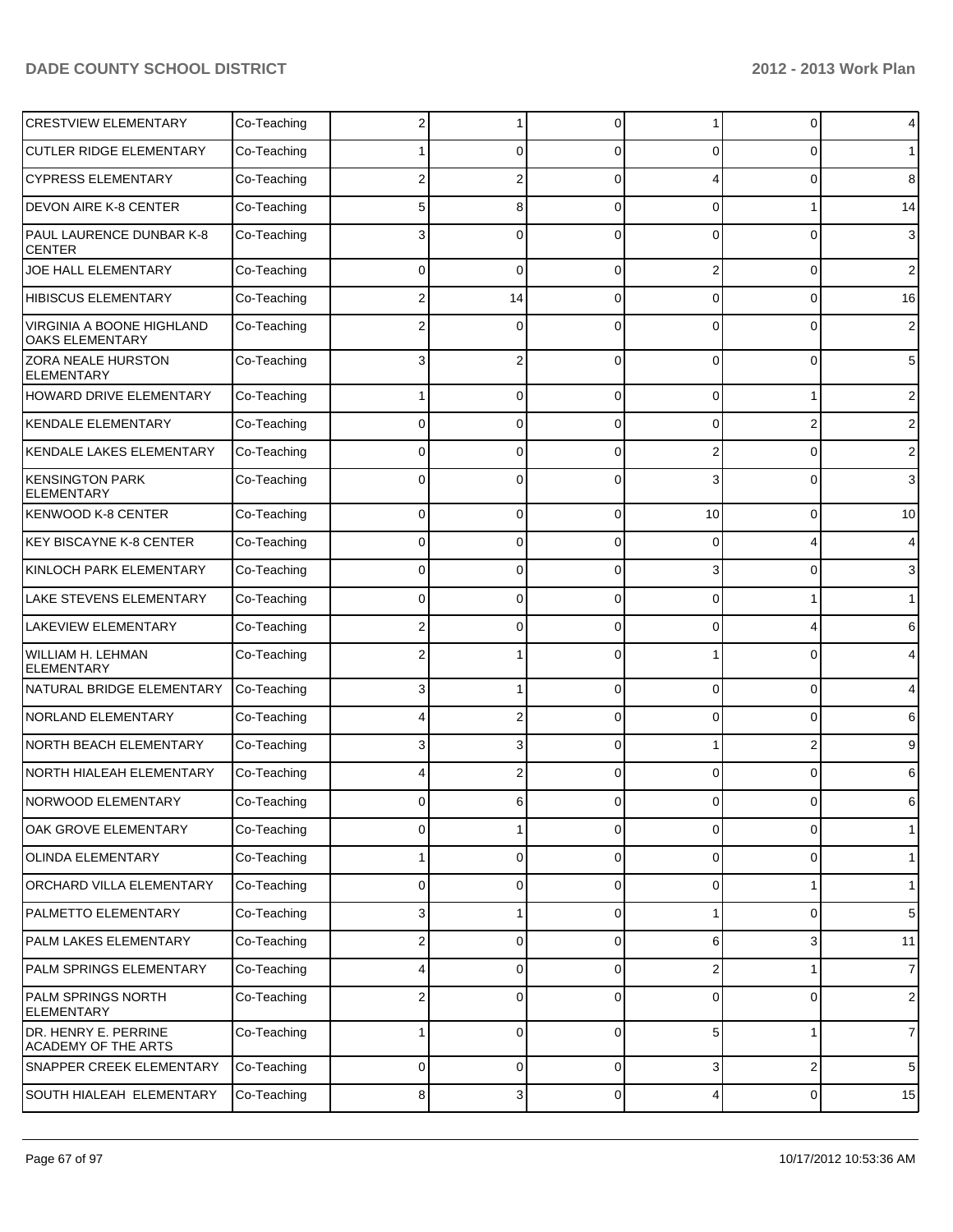| SOUTHSIDE ELEMENTARY                           | Co-Teaching | 5              | 0              | 0              | 0              | 0              | 5              |
|------------------------------------------------|-------------|----------------|----------------|----------------|----------------|----------------|----------------|
| SPRINGVIEW ELEMENTARY                          | Co-Teaching |                | 3              | 0              | 6              |                | 16             |
| E W F STIRRUP ELEMENTARY                       | Co-Teaching |                | 2              | $\Omega$       | 5              | $\Omega$       | 10             |
| <b>SUNSET ELEMENTARY</b>                       | Co-Teaching |                | 4              | $\Omega$       | 0              | $\Omega$       | 11             |
| SUNSET PARK ELEMENTARY                         | Co-Teaching |                | 3              | $\Omega$       | 2              | 2              | 9              |
| SWEETWATER ELEMENTARY                          | Co-Teaching |                | 4              | 0              | 6              | 0              | 12             |
| <b>SYLVANIA HEIGHTS</b><br><b>ELEMENTARY</b>   | Co-Teaching |                |                | $\Omega$       |                | $\Omega$       | 12             |
| <b>TREASURE ISLAND</b><br><b>ELEMENTARY</b>    | Co-Teaching | 3              |                | $\Omega$       | $\Omega$       | $\Omega$       | 5 <sub>5</sub> |
| <b>FRANCES S TUCKER</b><br><b>ELEMENTARY</b>   | Co-Teaching | $\Omega$       |                | $\Omega$       | $\Omega$       | $\Omega$       | 1              |
| TWIN LAKES ELEMENTARY                          | Co-Teaching | 3              | 3              | $\Omega$       | 0              | 0              | 6              |
| VINELAND K-8 CENTER                            | Co-Teaching |                | 0              | $\Omega$       | 2              | 3              | 9              |
| <b>WEST LABORATORY</b><br><b>ELEMENTARY</b>    | Co-Teaching |                | 0              | 0              | 0              | 0              | 2              |
| JOSE MARTI MIDDLE                              | Co-Teaching | $\Omega$       | $\overline{2}$ | $\mathbf 0$    | $\Omega$       | $\Omega$       | 2              |
| HOWARD D MCMILLAN MIDDLE                       | Co-Teaching | $\Omega$       |                | $\Omega$       | 12             | $\Omega$       | 13             |
| ADA MERRITT K-8 CENTER                         | Co-Teaching | $\Omega$       | 0              | $\Omega$       | $\Omega$       | 5              | 5              |
| <b>MIAMI EDISON MIDDLE</b>                     | Co-Teaching | 0              | 4              | 0              | $\Omega$       | 0              | 4              |
| <b>MIAMI LAKES MIDDLE</b>                      | Co-Teaching | $\Omega$       | 9              | $\Omega$       | $\Omega$       | $\Omega$       | 9              |
| MIAMI SPRINGS MIDDLE                           | Co-Teaching | $\Omega$       | 69             | $\Omega$       | 6              | 9              | 84             |
| <b>NAUTILUS MIDDLE</b>                         | Co-Teaching | $\Omega$       | 14             | $\Omega$       | $\Omega$       | $\Omega$       | 14             |
| NORLAND MIDDLE                                 | Co-Teaching | 0              | 5              | $\Omega$       | 2              | 0              | 7              |
| NORTH DADE MIDDLE                              | Co-Teaching | $\Omega$       | 3              | $\Omega$       | 0              | 0              | 3              |
| PALM SPRINGS MIDDLE                            | Co-Teaching | $\Omega$       | 16             | $\Omega$       | 9              | 0              | 25             |
| PONCE DE LEON MIDDLE                           | Co-Teaching | $\Omega$       | $\Omega$       | $\Omega$       |                | $\Omega$       |                |
| <b>REDLAND MIDDLE</b>                          | Co-Teaching | 0              | 0              |                | 12             | $\Omega$       | 12             |
| RICHMOND HEIGHTS MIDDLE                        | Co-Teaching | $\overline{0}$ | $\overline{0}$ | 0              | $\overline{0}$ | 1              | 1              |
| ROCKWAY MIDDLE                                 | Co-Teaching | 0              | 5              | 0              | 5              | $\overline{0}$ | 10             |
| MIAMI PALMETTO SENIOR HIGH                     | Co-Teaching | 0              | 0              | $\overline{2}$ | 15             | $\overline{0}$ | 17             |
| <b>MIAMI SENIOR HIGH</b>                       | Co-Teaching | $\Omega$       | 0              | 5              | 7              | $\overline{0}$ | 12             |
| MIAMI SPRINGS SENIOR HIGH                      | Co-Teaching | 0              | 0              | 0              | 35             | $\overline{0}$ | 35             |
| MIAMI SUNSET SENIOR HIGH                       | Co-Teaching | 0              | 0              | 30             | $\Omega$       | $\overline{0}$ | 30             |
| <b>NORTH MIAMI BEACH SENIOR</b><br><b>HIGH</b> | Co-Teaching | $\Omega$       | 0              | 16             | $\Omega$       | 0              | 16             |
| WILLIAM H TURNER TECHNICAL<br>ARTS SENIOR HIGH | Co-Teaching | $\mathbf 0$    | 0              | $\overline{2}$ | $\Omega$       | $\overline{0}$ | 2 <sub>1</sub> |
| SOUTH DADE SENIOR HIGH                         | Co-Teaching | $\mathbf 0$    | 0              | 35             | 3              | $\overline{0}$ | 38             |
| SOUTH MIAMI SENIOR HIGH                        | Co-Teaching | $\overline{0}$ | $\pmb{0}$      | 1              | $\overline{0}$ | $\pmb{0}$      | 1              |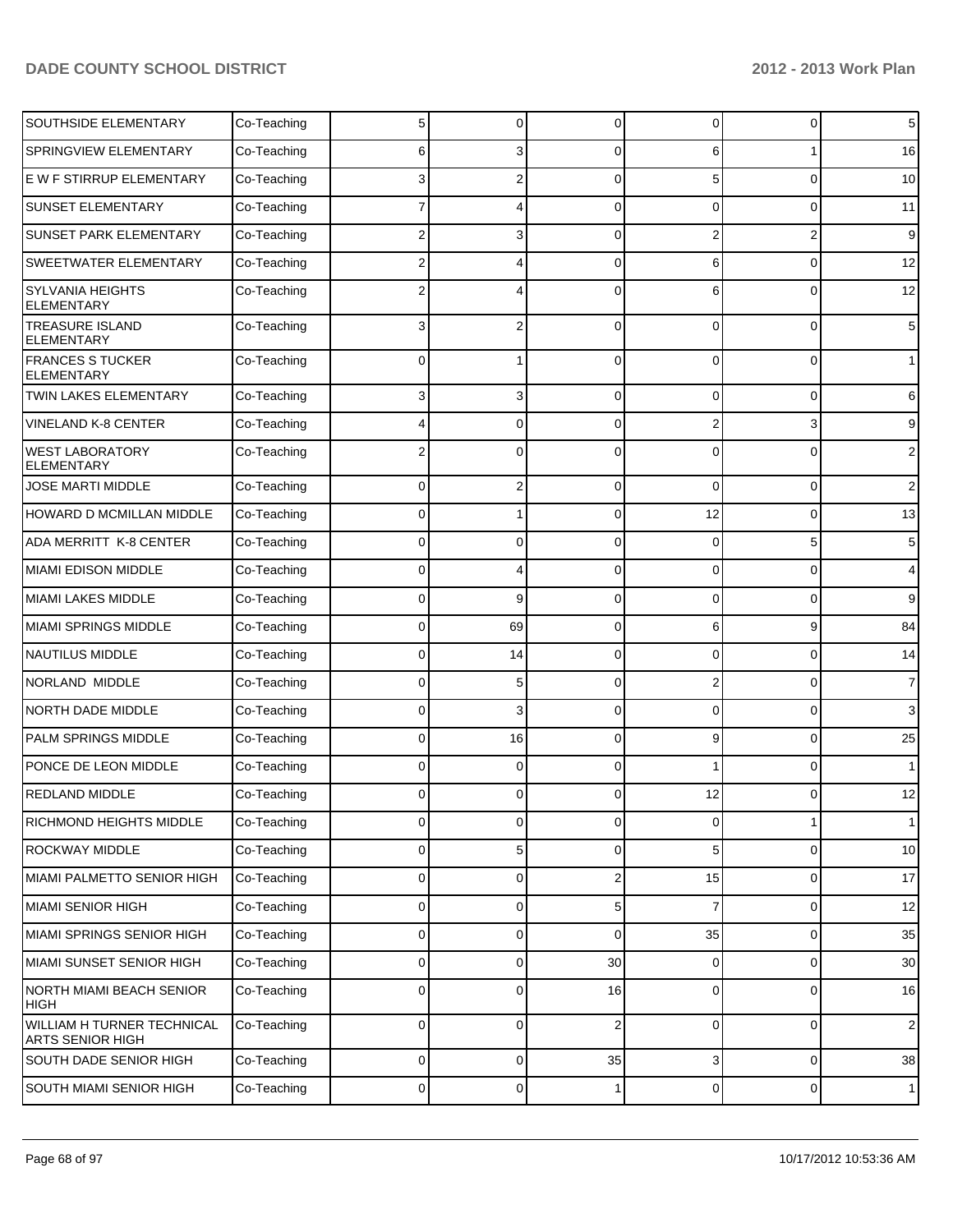| İMIAMI SOUTHRIDGE SENIOR<br><b>HIGH</b>                  | Co-Teaching | 0        | 0            | C        |                | $\Omega$       | 4              |
|----------------------------------------------------------|-------------|----------|--------------|----------|----------------|----------------|----------------|
| BARBARA GOLEMAN SENIOR<br><b>HIGH</b>                    | Co-Teaching | 0        | $\Omega$     | $\Omega$ |                | $\Omega$       | 1              |
| DOROTHY M WALLACE - COPE<br><b>CENTER SOUTH</b>          | Co-Teaching | 0        | 0            | 18       | 3              | 0              | 21             |
| HIALEAH GARDENS<br><b>ELEMENTARY</b>                     | Co-Teaching | 3        | 3            | $\Omega$ | 15             | 0              | 21             |
| <b>IRVING &amp; BEATRICE PESKOE K-8</b><br>Center        | Co-Teaching | 0        | 0            | 0        | $\Omega$       | 1              | 1              |
| CHARLES DAVID WYCHE JR<br><b>ELEMENTARY</b>              | Co-Teaching |          | $\mathbf 0$  | $\Omega$ | $\Omega$       | $\Omega$       | 1              |
| JOHN I SMITH K-8 CENTER                                  | Co-Teaching | 5        | 3            | $\Omega$ | $\Omega$       | 0              | 8              |
| DR EDWARD L WHIGHAM<br><b>ELEMENTARY</b>                 | Co-Teaching |          | 2            | $\Omega$ | $\Omega$       | 0              | 6              |
| <b>CORAL REEF SENIOR HIGH</b>                            | Co-Teaching | 0        | 0            | 0        | $\Omega$       | 84             | 84             |
| HENRY E S REEVES<br><b>ELEMENTARY</b>                    | Co-Teaching |          |              | 0        | 0              | 0              | $\overline{2}$ |
| DANTE B FASCELL ELEMENTARY                               | Co-Teaching |          | 2            | $\Omega$ |                | 0              | $\overline{7}$ |
| RONALD W. REAGAN/DORAL<br>SENIOR HIGH SCHOOL             | Co-Teaching | O        | 0            | $\Omega$ | O              | 17             | 17             |
| AVENTURA WATERWAYS K-8<br><b>CENTER</b>                  | Co-Teaching | 5        | 0            | 0        | 2              | 0              | $\overline{7}$ |
| HIALEAH GARDENS MIDDLE<br><b>SCHOOL</b>                  | Co-Teaching | $\Omega$ | $\mathbf{0}$ | $\Omega$ |                | $\Omega$       | 1              |
| <b>WEST HIALEAH GARDENS</b><br>ELEMENTARY SCHOOL         | Co-Teaching |          | $\Omega$     | C        | 0              | 0              | 1              |
| <b>HIALEAH GARDENS SENIOR</b><br><b>HIGH SCHOOL</b>      | Co-Teaching | $\Omega$ | $\Omega$     | 6        | $\Omega$       | $\overline{7}$ | 13             |
| NORMA BUTLER BOSSARD<br>ELEMENTARY                       | Co-Teaching | 9        | $\mathbf{0}$ | $\Omega$ | $\Omega$       | 1              | 10             |
| WESTLAND HIALEAH SENIOR<br><b>HIGH SCHOOL</b>            | Co-Teaching | $\Omega$ | $\Omega$     | 12       | $\Omega$       | $\Omega$       | 12             |
| <b>COUNTRY CLUB MIDDLE</b><br><b>SCHOOL</b>              | Co-Teaching | 0        | 3            | $\Omega$ |                | 0              | 4              |
| <b>BANYAN ELEMENTARY</b>                                 | Co-Teaching | 3        | 2            | $\Omega$ | 5              | $\mathbf 0$    | 10             |
| RUTH K BROAD-BAY HARBOR K-8 Co-Teaching<br><b>CENTER</b> |             |          | 0            | $\Omega$ | 0              | $\Omega$       | $\mathbf 1$    |
| <b>ETHEL KOGER BECKHAM</b><br><b>ELEMENTARY</b>          | Co-Teaching | 9        | 4            | 0        | $\Omega$       | 0              | 13             |
| <b>BEL-AIRE ELEMENTARY</b>                               | Co-Teaching | 4        | 2            | 0        | $\Omega$       | 0              | 6              |
| <b>BENT TREE ELEMENTARY</b>                              | Co-Teaching | 0        | 0            | 0        |                | 0              | $\mathbf{1}$   |
| <b>BISCAYNE ELEMENTARY</b>                               | Co-Teaching | 5        | 0            | 0        |                | 0              | 6              |
| <b>BLUE LAKES ELEMENTARY</b>                             | Co-Teaching | 3        | 1            | 0        | 4              | 0              | 8              |
| JAMES H BRIGHT ELEMENTARY                                | Co-Teaching | 2        | 0            | 0        | $\Omega$       | 0              | $\sqrt{2}$     |
| W J BRYAN ELEMENTARY                                     | Co-Teaching |          | 2            | 0        | $\Omega$       | 0              | $\mathbf{3}$   |
| CALUSA ELEMENTARY                                        | Co-Teaching | 2        | 2            | 0        | $\Omega$       | 0              | 4              |
| <b>GEORGE WASHINGTON CARVER</b><br><b>ELEMENTARY</b>     | Co-Teaching | 3        | 0            | $\Omega$ | $\Omega$       | 0              | $\mathbf{3}$   |
| FIENBERG-FISHER K-8 CENTER                               | Co-Teaching | 0        | $\mathbf 0$  | 0        | $\overline{0}$ | 1              | 1              |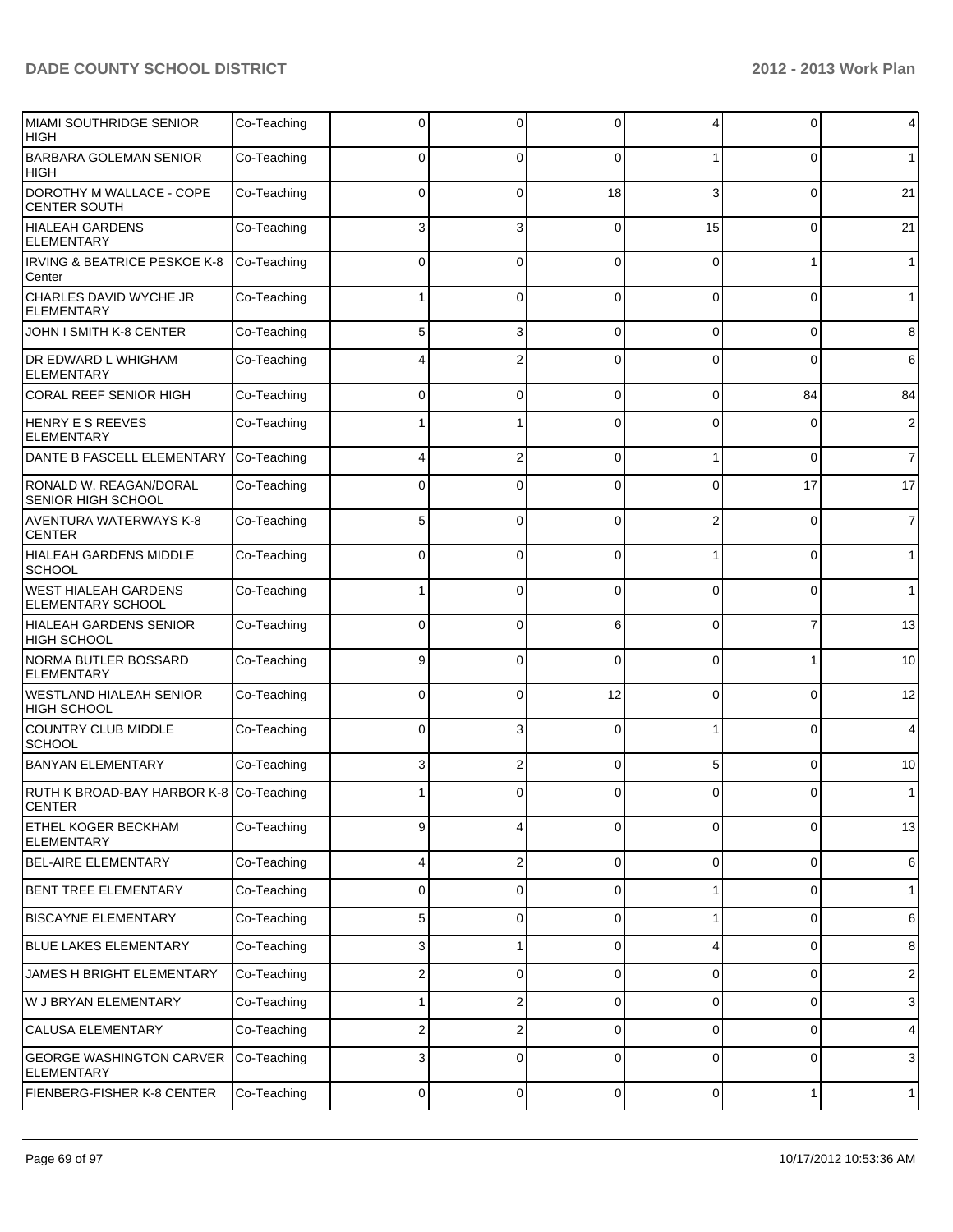| <b>WILLIAM A CHAPMAN</b><br><b>ELEMENTARY</b> | Co-Teaching |    | U              |                | U              | 3                   | 3              |
|-----------------------------------------------|-------------|----|----------------|----------------|----------------|---------------------|----------------|
| <b>EDISON PARK K-8 CENTER</b>                 | Co-Teaching | 3  |                | $\Omega$       |                | 0                   | 5              |
| <b>EMERSON ELEMENTARY</b>                     | Co-Teaching |    | 0              | $\Omega$       | 5              | 0                   | 9              |
| <b>EVERGLADES K-8 CENTER</b>                  | Co-Teaching | 0  | 5              | $\Omega$       | 5              | 5                   | 15             |
| DAVID FAIRCHILD ELEMENTARY                    | Co-Teaching | 2  |                | $\Omega$       | 0              | 0                   | 3              |
| <b>FAIRLAWN ELEMENTARY</b>                    | Co-Teaching | 8  | 0              | 0              | 0              | 0                   | 8              |
| <b>FLAGAMI ELEMENTARY</b>                     | Co-Teaching |    |                | $\Omega$       | 6              | 0                   | 12             |
| <b>HENRY M FLAGLER</b><br><b>ELEMENTARY</b>   | Co-Teaching |    | U              | $\Omega$       | $\Omega$       | 0                   | $\overline{2}$ |
| <b>FLAMINGO ELEMENTARY</b>                    | Co-Teaching |    |                | $\Omega$       | $\Omega$       | $\Omega$            | 2              |
| <b>FLORIDA CITY ELEMENTARY</b>                | Co-Teaching |    |                | $\Omega$       | $\Omega$       | $\Omega$            | $\overline{2}$ |
| <b>GOLDEN GLADES ELEMENTARY</b>               | Co-Teaching |    | 0              | $\Omega$       | $\Omega$       | $\Omega$            | 4              |
| JOELLA C GOOD ELEMENTARY                      | Co-Teaching | 5  |                | $\Omega$       | $\Omega$       | $\Omega$            | 6              |
| <b>GREENGLADE ELEMENTARY</b>                  | Co-Teaching | 5  | 0              | $\Omega$       | $\Omega$       | 0                   | 5              |
| <b>GREYNOLDS PARK ELEMENTARY</b>              | Co-Teaching |    | 0              | $\Omega$       |                | 2                   | 6              |
| <b>GULFSTREAM ELEMENTARY</b>                  | Co-Teaching |    | 2              | $\Omega$       | $\Omega$       | 2                   | 8              |
| <b>CHARLES R HADLEY</b><br><b>ELEMENTARY</b>  | Co-Teaching |    | U              | $\Omega$       | $\Omega$       | O                   | $\mathbf{1}$   |
| LEISURE CITY K-8 CENTER                       | Co-Teaching |    | U              | $\Omega$       | 0              | 0                   | $\mathbf{1}$   |
| <b>WESLEY MATTHEWS</b><br><b>ELEMENTARY</b>   | Co-Teaching |    |                | ∩              | 0              | O                   | 3              |
| MEADOWLANE ELEMENTARY                         | Co-Teaching | 3  | 3              | $\Omega$       | 2              | $\Omega$            | 8              |
| MIAMI HEIGHTS ELEMENTARY                      | Co-Teaching |    |                | $\Omega$       | 3              | 2                   | 8              |
| MIAMI LAKES K-8 CENTER                        | Co-Teaching |    |                | $\Omega$       | $\Omega$       | 0                   | 8              |
| <b>MIAMI PARK ELEMENTARY</b>                  | Co-Teaching | 15 | 5              | $\Omega$       |                | 0                   | 24             |
| MIAMI SHORES ELEMENTARY                       | Co-Teaching |    | 0              | $\Omega$       | $\Omega$       |                     | 5              |
| MIAMI SPRINGS ELEMENTARY                      | Co-Teaching | 0  |                |                |                | 0                   | 1              |
| M A MILAM K-8 CENTER                          | Co-Teaching |    | 9              | $\overline{0}$ | 0              | $\overline{0}$      | 10             |
| ROBERT RUSSA MOTON<br><b>ELEMENTARY</b>       | Co-Teaching | 0  | $\Omega$       | $\Omega$       |                | 0                   | $\mathbf{1}$   |
| PINECREST ELEMENTARY                          | Co-Teaching | 0  | 0              | $\Omega$       | 0              | 2                   | $\overline{2}$ |
| PINE LAKE ELEMENTARY                          | Co-Teaching | 0  | 3              | $\Omega$       | 0              | 1                   | 4              |
| POINCIANA PARK ELEMENTARY                     | Co-Teaching | 0  | $\overline{2}$ | $\Omega$       | 0              | 0                   | $\sqrt{2}$     |
| REDONDO ELEMENTARY                            | Co-Teaching | 4  | 0              | $\Omega$       | 0              | 0                   | 4              |
| RIVERSIDE ELEMENTARY                          | Co-Teaching | 3  | 0              | $\Omega$       | 0              | 0                   | 3              |
| ROCKWAY ELEMENTARY                            | Co-Teaching | 3  | 1              | $\Omega$       | 0              | 0                   | $\overline{4}$ |
| ROYAL GREEN ELEMENTARY                        | Co-Teaching | 2  | 0              | $\Omega$       | 3              | 0                   | 5              |
| ROYAL PALM ELEMENTARY                         | Co-Teaching | 9  | 4              | $\mathbf 0$    | $\overline{0}$ | $\mathsf{O}\xspace$ | 13             |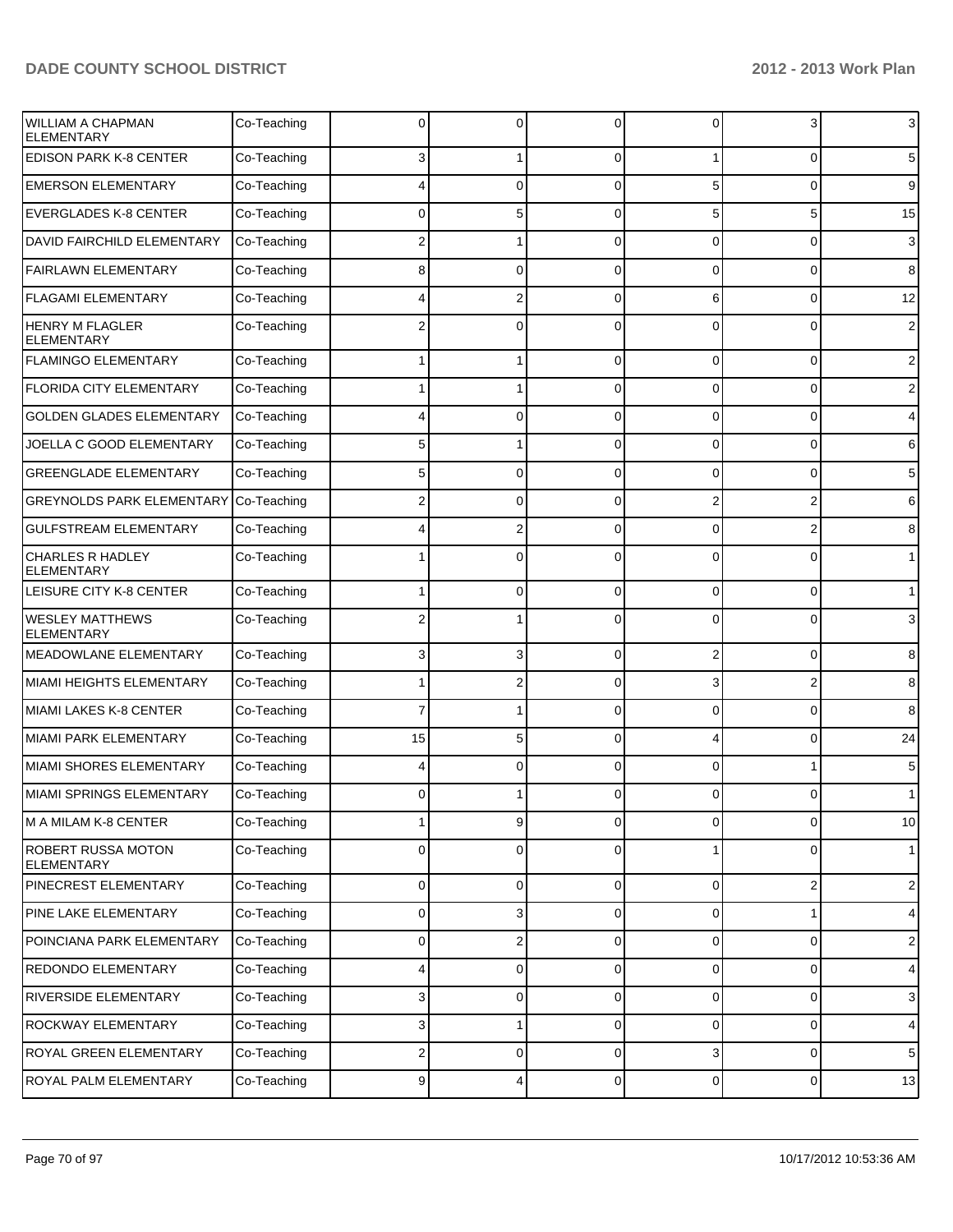| SANTA CLARA ELEMENTARY                            | Co-Teaching |          | 2              | $\Omega$       | 0              | 0              | 3              |
|---------------------------------------------------|-------------|----------|----------------|----------------|----------------|----------------|----------------|
| SEMINOLE ELEMENTARY                               | Co-Teaching | 0        |                | $\Omega$       | 0              | 0              | 1 <sup>1</sup> |
| SHENANDOAH ELEMENTARY                             | Co-Teaching | 0        | 0              | $\Omega$       | 4              | 0              | 4              |
| ERNEST R GRAHAM K-8 CENTER                        | Co-Teaching | 3        | 6              | $\Omega$       | 0              | 0              | 9              |
| SOUTH POINTE ELEMENTARY                           | Co-Teaching | 4        | 0              | $\Omega$       | 0              | 1              | 5              |
| CARRIE P MEEK/WESTVIEW K-8<br><b>CENTER</b>       | Co-Teaching |          |                | $\Omega$       |                |                | 4              |
| <b>WHISPERING PINES</b><br><b>ELEMENTARY</b>      | Co-Teaching | 2        | 2              | $\Omega$       |                | 0              | 8              |
| <b>WINSTON PARK K-8 CENTER</b>                    | Co-Teaching | 5        | 0              | $\Omega$       | 18             | $\mathbf{0}$   | 23             |
| NATHAN B YOUNG ELEMENTARY                         | Co-Teaching | 2        | $\overline{2}$ | $\Omega$       | 0              | 0              | 4              |
| ARVIDA MIDDLE                                     | Co-Teaching | 0        | 24             | $\Omega$       | 0              | 5              | 29             |
| <b>BROWNSVILLE MIDDLE</b>                         | Co-Teaching | 0        | 11             | $\Omega$       | 6              | 0              | 17             |
| PAUL W BELL MIDDLE                                | Co-Teaching | 0        | 0              | $\Omega$       | 6              | $\mathbf{0}$   | 6              |
| CAROL CITY MIDDLE                                 | Co-Teaching | 0        | 36             | $\Omega$       |                | 0              | 37             |
| CAMPBELL DRIVE MIDDLE                             | Co-Teaching | 0        | 0              | $\Omega$       | 3              | 0              | 3              |
| <b>GEORGE WASHINGTON CARVER</b><br><b>MIDDLE</b>  | Co-Teaching | 0        | 3              | $\Omega$       | 0              | 0              | 3              |
| <b>CENTENNIAL MIDDLE</b>                          | Co-Teaching | 0        | 36             | 8              | 11             | 0              | 55             |
| <b>CUTLER RIDGE MIDDLE</b>                        | Co-Teaching | 0        | $\Omega$       | $\Omega$       | 10             | 6              | 16             |
| RUBEN DARIO MIDDLE                                | Co-Teaching | 0        | 0              | 0              | 6              | 0              | 6              |
| HENRY H FILER MIDDLE                              | Co-Teaching | 0        | 4              | $\Omega$       | 0              | 0              | 4              |
| <b>GLADES MIDDLE</b>                              | Co-Teaching | 0        | 33             | $\Omega$       | 8              | 0              | 41             |
| <b>HAMMOCKS MIDDLE</b>                            | Co-Teaching | 0        |                | $\Omega$       | 9              | 0              | 10             |
| <b>HIALEAH MIDDLE</b>                             | Co-Teaching | 0        | 19             | $\Omega$       | 0              | 0              | 19             |
| HIGHLAND OAKS MIDDLE                              | Co-Teaching | 0        | $\Omega$       | $\Omega$       | 12             | 0              | 12             |
| <b>SOUTHWOOD MIDDLE</b>                           | Co-Teaching | 0        | 22             | 0              | 14             | 0              | 36             |
| <b>WEST MIAMI MIDDLE</b>                          | Co-Teaching | 0        | $\overline{0}$ | $\overline{0}$ | 8              | $\circ$        | 8              |
| <b>WESTVIEW MIDDLE</b>                            | Co-Teaching | 0        | 3              | 0              | 3              | 0              | 6              |
| AMERICAN SENIOR HIGH                              | Co-Teaching | 0        | 0              | 20             | 0              | 0              | 20             |
| CORAL GABLES SENIOR HIGH                          | Co-Teaching | 0        | 0              | 3              | 0              | 0              | $\mathbf{3}$   |
| HIALEAH SENIOR HIGH                               | Co-Teaching | 0        | 0              | 20             | 0              | 0              | 20             |
| HIALEAH-MIAMI LAKES SENIOR<br>HIGH                | Co-Teaching | 0        | 0              | 6              | 9              | 0              | 15             |
| HOMESTEAD SENIOR HIGH                             | Co-Teaching | 0        | 0              | 23             | $\overline{0}$ | $\overline{0}$ | 23             |
| MIAMI BEACH SENIOR HIGH                           | Co-Teaching | 0        | 0              | $\mathbf 0$    | 4              | 0              | 4              |
| MIAMI KILLIAN SENIOR HIGH                         | Co-Teaching | $\Omega$ | 0              | 42             | 13             | $\mathbf 0$    | 55             |
| <b>ENEIDA MASSAS HARTNER</b><br><b>ELEMENTARY</b> | Co-Teaching | 2        | $\overline{2}$ | $\Omega$       |                | $\overline{0}$ | 8              |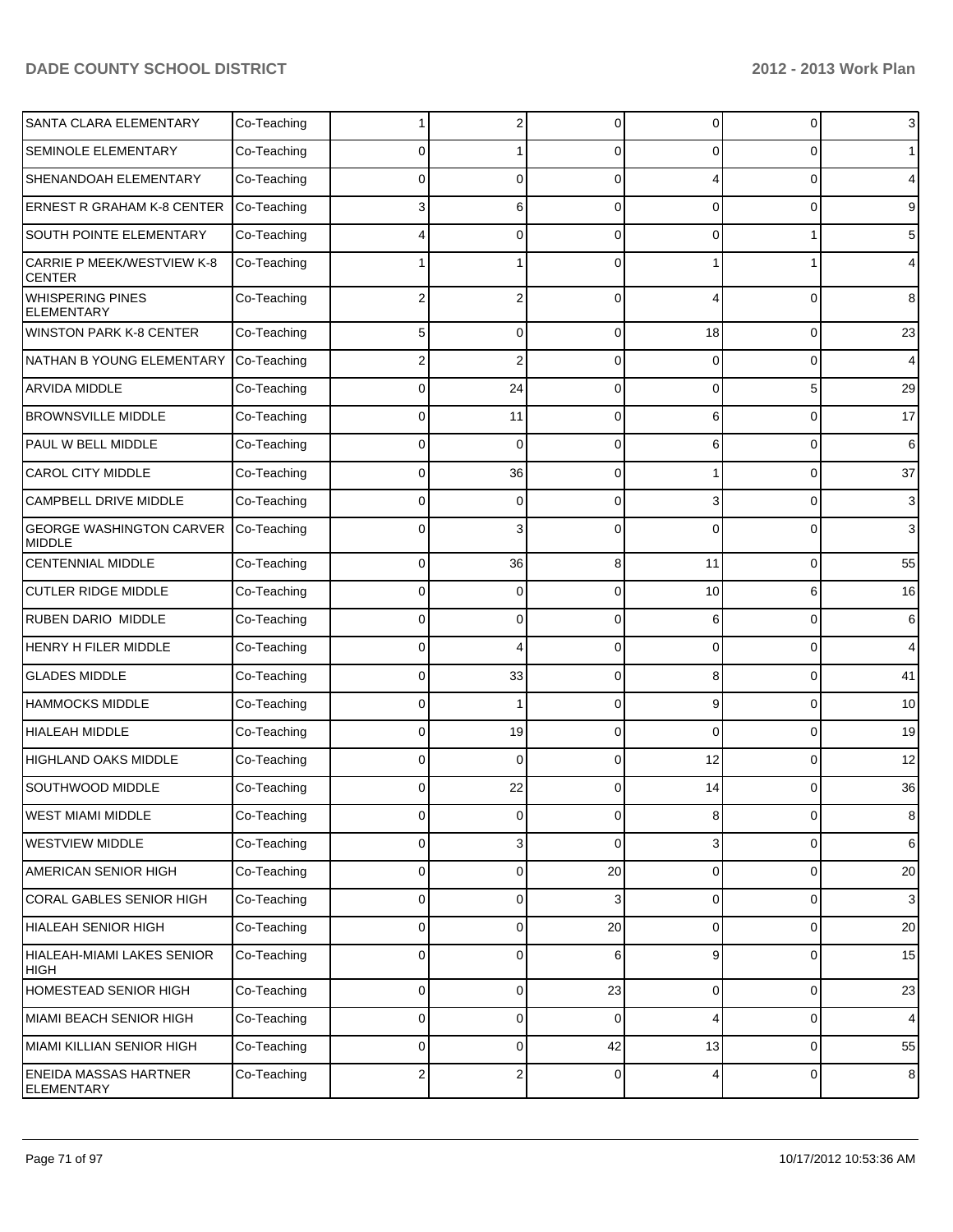| IDR MICHAEL M KROP SENIOR<br><b>HIGH</b>                               | Co-Teaching |          | 0              | 18       |          | 0              | 27              |
|------------------------------------------------------------------------|-------------|----------|----------------|----------|----------|----------------|-----------------|
| <b>REDLAND ELEMENTARY</b>                                              | Co-Teaching | 2        | $\Omega$       | $\Omega$ | $\Omega$ | $\overline{0}$ | $\overline{2}$  |
| <b>HERBERT A AMMONS MIDDLE</b>                                         | Co-Teaching | 0        | 30             | $\Omega$ | $\Omega$ | 19             | 49              |
| HUBERT O SIBLEY K-8 CENTER                                             | Co-Teaching | 0        | $\Omega$       | $\Omega$ | 2        | 0              | $\overline{2}$  |
| <b>FELIX VARELA SENIOR HIGH</b>                                        | Co-Teaching | 0        | 0              | 10       | $\Omega$ | $\Omega$       | 10              |
| <b>BOB GRAHAM EDUCATION</b><br><b>CENTER</b>                           | Co-Teaching | 0        | 0              | $\Omega$ | 0        | 14             | 14              |
| SPANISH LAKE ELEMENTARY<br>SCHOOL                                      | Co-Teaching | 6        | 4              | $\Omega$ | 0        | $\Omega$       | 10 <sup>1</sup> |
| <b>GOULDS ELEMENTARY SCHOOL</b>                                        | Co-Teaching | 0        | 0              | $\Omega$ | 3        | 0              | $\mathbf{3}$    |
| <b>ZELDA GLAZER MIDDLE SCHOOL</b>                                      | Co-Teaching | 0        | 0              | $\Omega$ |          | 0              | 1               |
| ANDOVER MIDDLE SCHOOL                                                  | Co-Teaching | 0        | 6              | $\Omega$ | $\Omega$ | 0              | 6               |
| DR. MANUEL C. BARREIRO<br><b>ELEMENTARY</b>                            | Co-Teaching |          | 2              | $\Omega$ | 3        | 0              | 9               |
| <b>ARCH CREEK ELEMENTARY</b><br><b>SCHOOL</b>                          | Co-Teaching |          | 0              | $\Omega$ | $\Omega$ | $\Omega$       | $\mathbf{1}$    |
| DR. ROLANDO ESPINOSA K-8<br><b>CENTER</b>                              | Co-Teaching | 17       | 0              | $\Omega$ | U        | 0              | 17              |
| COCONUT PALM K-8 ACADEMY                                               | Co-Teaching | 11       | 8              | $\Omega$ | $\Omega$ | 1              | 20              |
| MANDARIN LAKES K-8 ACADEMY                                             | Co-Teaching | 2        | $\overline{2}$ | $\Omega$ |          | $\Omega$       | 8               |
| NORMAN S. EDELCUP/SUNNY<br><b>ISLES BEACH K-8</b>                      | Co-Teaching | 10       | 0              | $\Omega$ | 0        | 0              | 10              |
| ALONZO AND TRACY MOURNING<br>SENIOR HIGH BISCAYNE BAY<br><b>CAMPUS</b> | Co-Teaching | $\Omega$ | 0              | 18       | 0        | 0              | 18              |
| <b>GATEWAY ENVIRONMENTAL K-8</b><br><b>LEARNING CENTER</b>             | Co-Teaching |          | $\Omega$       | $\Omega$ | $\Omega$ | 6              | $\overline{7}$  |
| <b>Total Co-Teaching Classrooms:</b>                                   |             | 368      | 547            | 295      | 444      | 232            | 1,886           |

#### **Infrastructure Tracking**

**Necessary offsite infrastructure requirements resulting from expansions or new schools. This section should include infrastructure information related to capacity project schedules and other project schedules (Section 4).**

Not Specified

**Proposed location of planned facilities, whether those locations are consistent with the comprehensive plans of all affected local governments, and recommendations for infrastructure and other improvements to land adjacent to existing facilities. Provisions of 1013.33(12), (13) and (14) and 1013.36 must be addressed for new facilities planned within the 1st three years of the plan (Section 5).**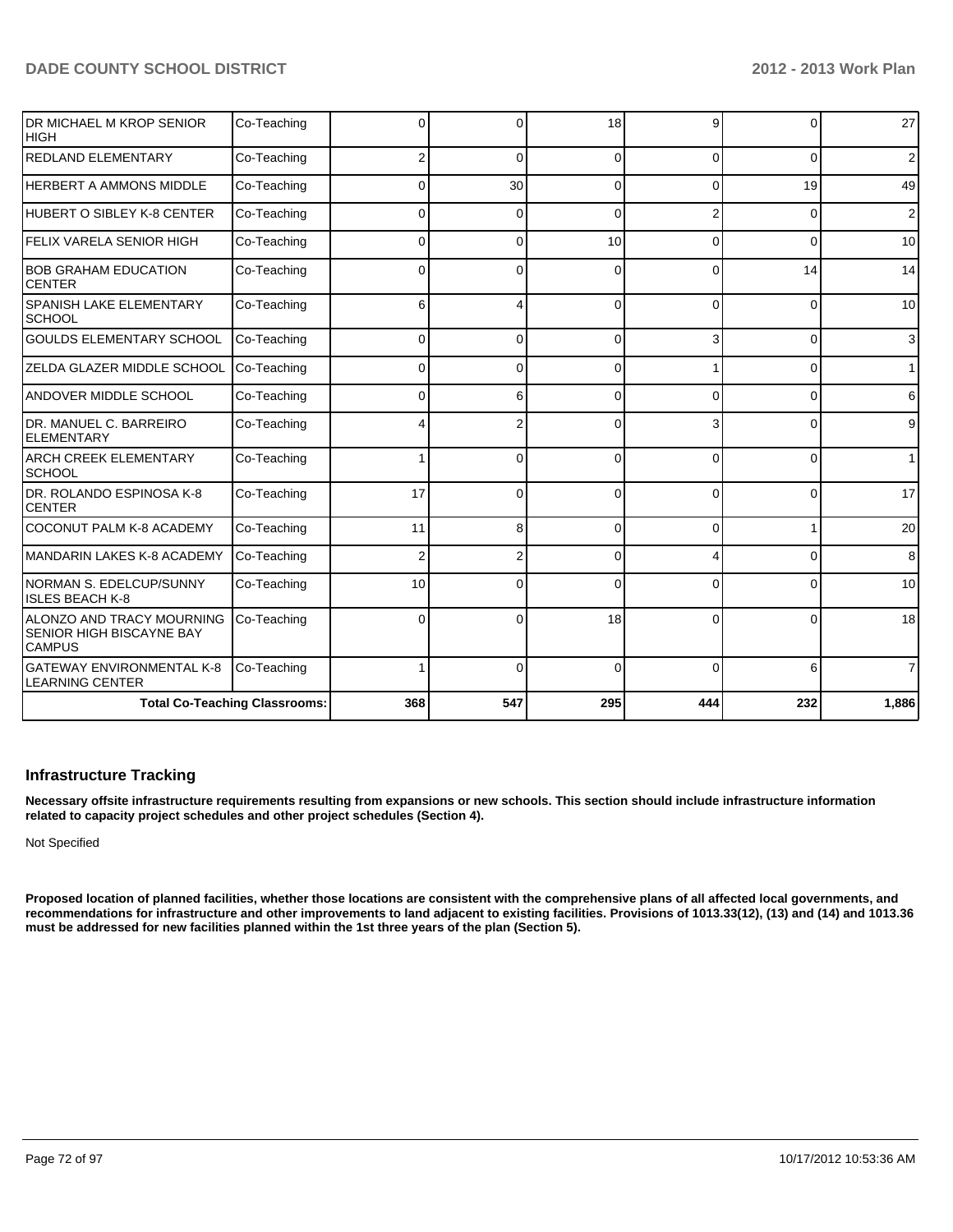Central Region - Auburndale Elementary - Partial Replacement Central Region - Citrus Grove Elementary - Partial Replacement Central Region - Comstock Elementary - Partial Replacement Central Region - Coral Park Elementary - Partial Replacement Central Region - Coral Terrace Elementary - Partial Replacement Central Region - David Fairchild Elementary - Partial Replacement Central Region - Dr Henry W Mack/west Little River K-8 Center - Partial Replacement Central Region - Everglades K-8 Center - Partial Replacement Central Region - Fairlawn Elementary - Partial Replacement Central Region - Frances S Tucker Elementary - Partial Replacement Central Region - George Washington Carver Elementary - Partial Replacement Central Region - Lakeview Elementary - Partial Replacement Central Region - Lillie C Evans K-8 Center - Partial Replacement Central Region - Ludlam Elementary - Partial Replacement Central Region - Maritime & Science Technology Academy - 6-12 Facility Central Region - Melrose Elementary - Partial Replacement Central Region - Miami Park Elementary - Partial Replacement Central Region - Miami Springs Middle - Partial Replacement Central Region - NEW K-5 @ Downtown Doral Central Region - NEW K-8 @ T1 Site (Doral Area) Central Region - Rockway Elementary - Partial Replacement Central Region - Rockway Middle - Partial Replacement Central Region - School Board Administration Complex - K-12 Completion @ Annex Central Region - Springview Elementary - Partial Replacement Central Region - Van E Blanton Elementary - Partial Replacement Central Region - West Miami Middle - Partial Replacement North Region - Barbara Hawkins Elementary - Partial Replacement North Region - Biscayne Gardens Elementary - Partial Replacement North Region - Crestview Elementary - Partial Replacement North Region - Flamingo Elementary - Partial Replacement North Region - Golden Glades Elementary - Partial Replacement North Region - Gratigny Elementary - Partial Replacement North Region - Greynolds Park Elementary - Partial Replacement North Region - Hibiscus Elementary - Partial Replacement North Region - James H Bright Elementary - Partial Replacement North Region - M A Milam K-8 Center - Partial Replacement North Region - Madie Ives Community Elementary - Partial Replacement North Region - Mae M Walters Elementary - Partial Replacement North Region - Meadowlane Elementary - Partial Replacement North Region - Miami Gardens Elementary - Partial Replacement North Region - Norland Elementary - Partial Replacement North Region - Norland Middle - Partial Replacement North Region - Norman S. Edelcup/Sunny Isles Beach K-8 - Addition North Region - North County K-8 Center - Partial Replacement North Region - North Miami Elementary - Partial Replacement North Region - North Twin Lakes Elementary - Partial Replacement North Region - Oak Grove Elementary - Partial Replacement North Region - Parkview Elementary - Partial Replacement North Region - Rainbow Park Elementary - Partial Replacement North Region - Scott Lake Elementary - Partial Replacement North Region - Skyway Elementary - Partial Replacement North Region - Treasure Island Elementary - Partial Replacement South Region - Colonial Drive Elementary - Partial Replacement South Region - Coral Reef Elementary - Partial Replacement South Region - Cutler Ridge Elementary - Partial Replacement South Region - Cutler Ridge Middle - Partial Replacement South Region - Ethel Koger Beckham Elementary - Addition - K-8 Conversion South Region - Glades Middle - Addition South Region - Leisure City K-8 Center - Partial Replacement South Region - Medical Academy For Science And Technology At Homestead - Remodeling - Third Floor South Region - NEW K-8 @ SW 167 Ave. and SW 95 St. South Region - Palmetto Elementary - Partial Replacement South Region - Redondo Elementary - Partial Replacement South Region - Snapper Creek Elementary - Partial Replacement South Region - Tropical Elementary - Partial Replacement South Region - West Homestead Elementary - Addition - K-8 Conversion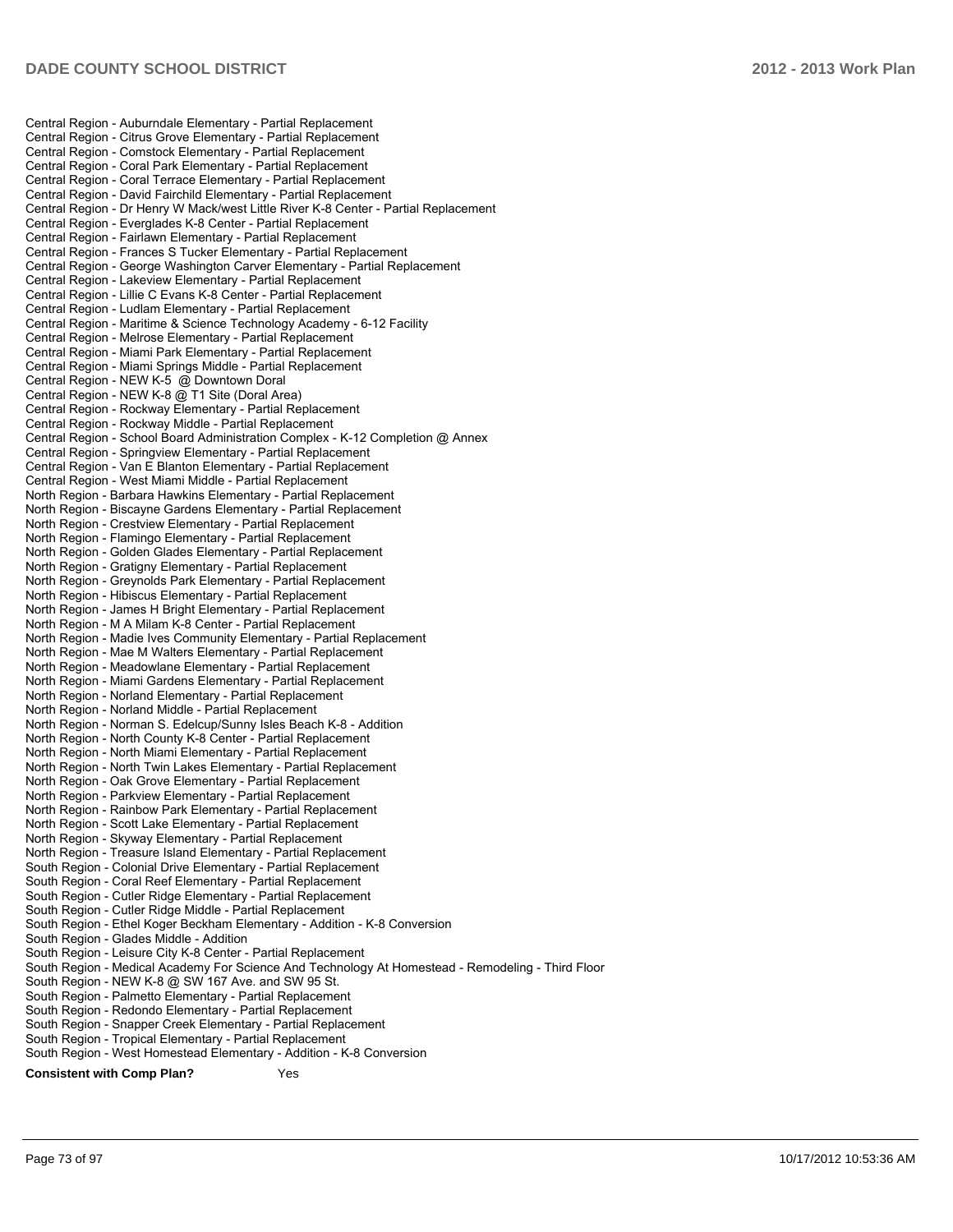## **Net New Classrooms**

The number of classrooms, by grade level and type of construction, that were added during the last fiscal year.

| List the net new classrooms added in the 2011 - 2012 fiscal year.                                                                                       |                              |                          |                                                                        |                        | List the net new classrooms to be added in the 2012 - 2013 fiscal<br>Ivear. |                            |                                |                        |
|---------------------------------------------------------------------------------------------------------------------------------------------------------|------------------------------|--------------------------|------------------------------------------------------------------------|------------------------|-----------------------------------------------------------------------------|----------------------------|--------------------------------|------------------------|
| "Classrooms" is defined as capacity carrying classrooms that are added to increase<br>capacity to enable the district to meet the Class Size Amendment. |                              |                          | Totals for fiscal year 2012 - 2013 should match totals in Section 15A. |                        |                                                                             |                            |                                |                        |
| Location                                                                                                                                                | $2011 - 2012$ #<br>Permanent | 2011 - 2012 #<br>Modular | $2011 - 2012$ #<br>Relocatable                                         | $2011 - 2012$<br>Total | $2012 - 2013$ #<br>Permanent                                                | $2012 - 2013$ #<br>Modular | $2012 - 2013$ #<br>Relocatable | $2012 - 2013$<br>Total |
| Elementary (PK-3)                                                                                                                                       | 12 <sub>1</sub>              |                          | $-47$                                                                  | $-35$                  |                                                                             |                            |                                | $\Omega$               |
| Middle (4-8)                                                                                                                                            |                              |                          | $-73$                                                                  | $-66$                  | 12                                                                          |                            | 0                              | 12                     |
| High (9-12)                                                                                                                                             |                              |                          | $-94$                                                                  | $-94$                  | 12                                                                          |                            |                                | 12                     |
|                                                                                                                                                         | 19                           |                          | $-214$                                                                 | $-195$                 | 24                                                                          |                            | 0                              | 24                     |

## **Relocatable Student Stations**

Number of students that will be educated in relocatable units, by school, in the current year, and the projected number of students for each of the years in the workplan.

| <b>Site</b>                             | 2012 - 2013  | $2013 - 2014$ | $2014 - 2015$ | $2015 - 2016$   | 2016 - 2017 | 5 Year Average |
|-----------------------------------------|--------------|---------------|---------------|-----------------|-------------|----------------|
| <b>IDAVID LAWRENCE JR K-8 CENTER</b>    | 0            | 0             | $\Omega$      | $\Omega$        | $\Omega$    | $\overline{0}$ |
| IAIR BASE ELEMENTARY                    | 18           | 18            | 18            | $\Omega$        | 0           | 11             |
| <b>ILENORA BRAYNON SMITH ELEMENTARY</b> | $\Omega$     | $\Omega$      | 0             | $\Omega$        | $\Omega$    | $\overline{0}$ |
| <b>ARCOLA LAKE ELEMENTARY</b>           | $\Omega$     | $\Omega$      | 0             | $\Omega$        | $\Omega$    | $\overline{0}$ |
| AUBURNDALE ELEMENTARY                   | 36           | 36            | 36            | $\Omega$        | $\Omega$    | 22             |
| <b>AVOCADO ELEMENTARY</b>               | 66           | 66            | 0             | $\Omega$        | $\Omega$    | <b>26</b>      |
| ICITRUS GROVE ELEMENTARY                | 228          | 228           | 228           | 228             | $\Omega$    | 182            |
| <b>ICLAUDE PEPPER ELEMENTARY</b>        | 126          | 126           | 126           | $\Omega$        | $\Omega$    | 76             |
| COCONUT GROVE ELEMENTARY                | 44           | 44            | 44            | 44              | $\Omega$    | 35             |
| COLONIAL DRIVE ELEMENTARY               | 0            | $\Omega$      | $\Omega$      | $\Omega$        | $\Omega$    | $\overline{0}$ |
| ICOMSTOCK ELEMENTARY                    | 90           | 90            | 90            | 90 <sup>°</sup> | $\Omega$    | 72             |
| INEVA KING COOPER EDUCATIONAL CENTER    | $\Omega$     | $\Omega$      | 0             | $\Omega$        | $\Omega$    | $\overline{0}$ |
| ICORAL GABLES PREPARATORY ACADEMY       | 18           | 18            | 18            | 18              | $\Omega$    | 14             |
| lCORAL PARK ELEMENTARY                  | 148          | 148           | 148           | 148             | $\Omega$    | 118            |
| <b>CORAL REEF ELEMENTARY</b>            | $\Omega$     | $\Omega$      | $\Omega$      | $\Omega$        | $\Omega$    | $\overline{0}$ |
| CORAL TERRACE ELEMENTARY                | 22           | 22            | 22            | 0               | $\Omega$    | 13             |
| CORAL WAY K-8 CENTER                    | 198          | 198           | 198           | 198             | $\Omega$    | 158            |
| <b>CRESTVIEW ELEMENTARY</b>             | <sup>0</sup> | $\Omega$      | ∩             | $\Omega$        | $\Omega$    | $\Omega$       |
| <b>CUTLER RIDGE ELEMENTARY</b>          | 18           | 18            | 18            | $\Omega$        | $\Omega$    | 11             |
| ICYPRESS ELEMENTARY                     | 0            | $\Omega$      | $\Omega$      | $\Omega$        | $\Omega$    | $\overline{0}$ |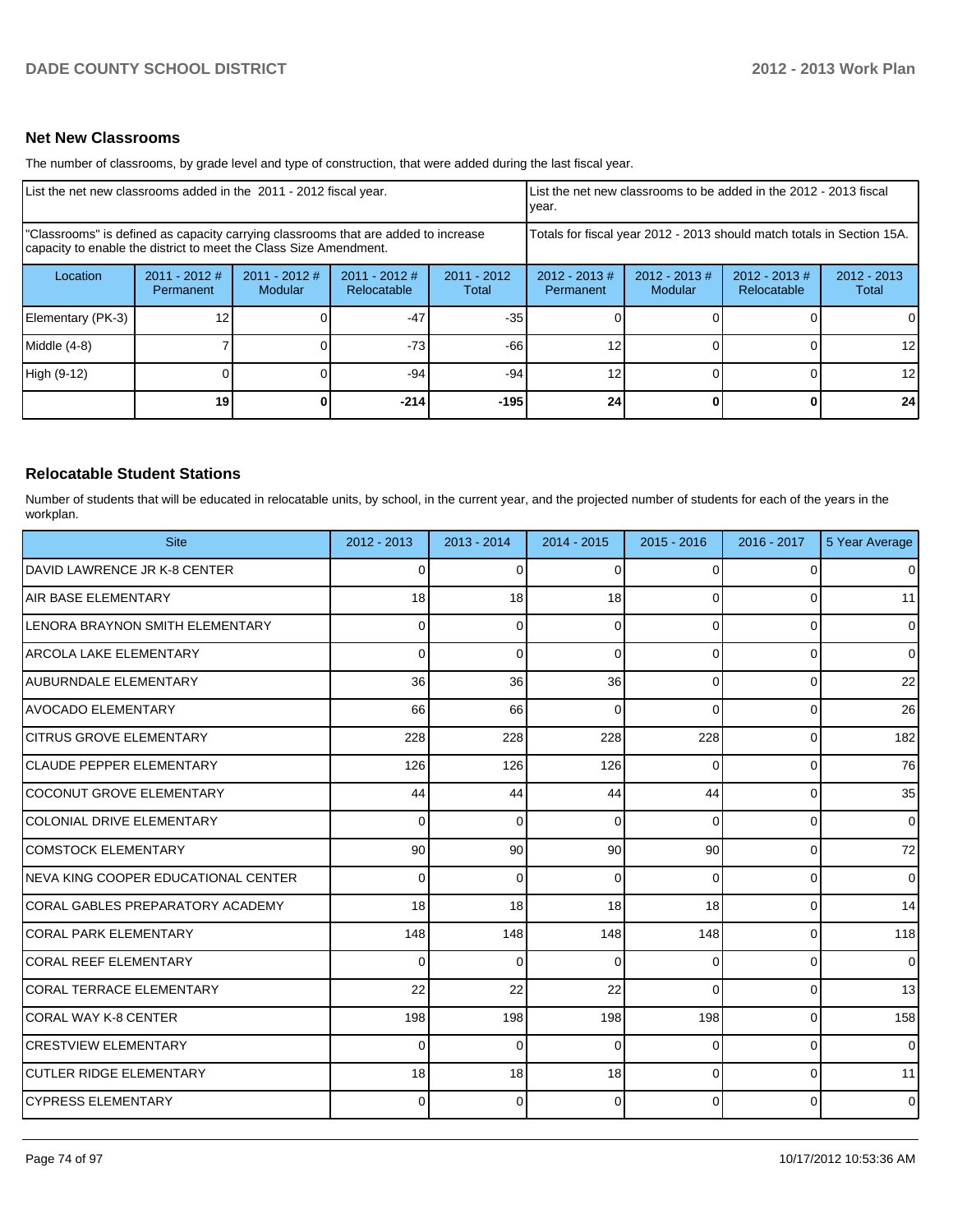| <b>DEVON AIRE K-8 CENTER</b>                               | 0        | 0              | 0        | $\overline{0}$ | 0           | $\overline{0}$ |
|------------------------------------------------------------|----------|----------------|----------|----------------|-------------|----------------|
| FREDERICK DOUGLASS ELEMENTARY                              | 0        | 0              | O        | 0              | 0           | $\overline{0}$ |
| MARJORY STONEMAN DOUGLAS ELEMENTARY                        | 0        | 0              | C        | $\Omega$       | 0           | $\overline{0}$ |
| <b>CHARLES R DREW ELEMENTARY</b>                           | 22       | 0              | 0        | $\Omega$       | 0           | $\overline{4}$ |
| PAUL LAURENCE DUNBAR ELEMENTARY                            | 0        | $\Omega$       | O        | $\Omega$       | 0           | $\overline{0}$ |
| JOHN G DUPUIS ELEMENTARY                                   | 116      | 116            | 116      | 116            | $\Omega$    | 93             |
| <b>AMELIA EARHART ELEMENTARY</b>                           | 66       | 66             | 66       | 0              | $\Omega$    | 40             |
| <b>EARLINGTON HEIGHTS ELEMENTARY</b>                       | 0        | $\Omega$       | 0        | $\Omega$       | $\Omega$    | $\overline{0}$ |
| JOE HALL ELEMENTARY                                        | 18       | 18             | 18       | $\Omega$       | 0           | 11             |
| HIALEAH ELEMENTARY                                         | 90       | 90             | 90       | $\Omega$       | $\Omega$    | 54             |
| <b>HIBISCUS ELEMENTARY</b>                                 | 44       | 44             | 44       | $\Omega$       | 0           | 26             |
| <b>VIRGINIA A BOONE HIGHLAND OAKS</b><br><b>ELEMENTARY</b> | 138      | 138            | 138      | 138            | 0           | 110            |
| <b>HOLMES ELEMENTARY</b>                                   | $\Omega$ | 0              | $\Omega$ | $\Omega$       | $\Omega$    | $\overline{0}$ |
| <b>ZORA NEALE HURSTON ELEMENTARY</b>                       | 0        | $\Omega$       | $\Omega$ | $\Omega$       | $\Omega$    | $\Omega$       |
| <b>OLIVER HOOVER ELEMENTARY</b>                            | 172      | 172            | 172      | 172            | $\Omega$    | 138            |
| <b>THENA CROWDER ELEMENTARY</b>                            | 18       | 18             | 0        | $\Omega$       | $\Omega$    | $\overline{7}$ |
| HOWARD DRIVE ELEMENTARY                                    | $\Omega$ | $\Omega$       | $\Omega$ | $\Omega$       | $\Omega$    | $\overline{0}$ |
| MADIE IVES COMMUNITY ELEMENTARY                            | 270      | 270            | 270      | 270            | $\Omega$    | 216            |
| KENDALE ELEMENTARY                                         | $\Omega$ | 0              | $\Omega$ | $\Omega$       | $\Omega$    | $\overline{0}$ |
| KENDALE LAKES ELEMENTARY                                   | 0        | $\Omega$       | $\Omega$ | $\Omega$       | $\Omega$    | $\overline{0}$ |
| KENSINGTON PARK ELEMENTARY                                 | $\Omega$ | $\Omega$       | $\Omega$ | $\Omega$       | $\Omega$    | $\overline{0}$ |
| KENWOOD K-8 CENTER                                         | 18       | 18             | 18       | $\Omega$       | $\Omega$    | 11             |
| KEY BISCAYNE K-8 CENTER                                    | 18       | 18             | 18       | 18             | $\Omega$    | 14             |
| MARTIN L KING ELEMENTARY                                   | 54       | 54             | 0        | $\Omega$       | $\Omega$    | 22             |
| IKINLOCH PARK ELEMENTARY                                   | $\Omega$ | $\overline{0}$ | $\Omega$ | $\overline{0}$ | $\Omega$    | $\overline{0}$ |
| LAKE STEVENS ELEMENTARY                                    | 0        | $\Omega$       | 0        | $\Omega$       | $\Omega$    | $\overline{0}$ |
| LAKEVIEW ELEMENTARY                                        | 72       | 72             | 72       | $\Omega$       | $\Omega$    | 43             |
| YWAACD @ JRE LEE EDUCATIONAL CENTER                        | 50       | $\mathbf 0$    | $\Omega$ | $\Omega$       | $\Omega$    | 10             |
| LEEWOOD K-8 CENTER                                         | 40       | 40             | 40       | $\Omega$       | $\Omega$    | 24             |
| <b>WILLIAM H. LEHMAN ELEMENTARY</b>                        | $\Omega$ | 0              | $\Omega$ | $\Omega$       | $\Omega$    | $\overline{0}$ |
| NATURAL BRIDGE ELEMENTARY                                  | 0        | $\Omega$       | $\Omega$ | $\Omega$       | $\Omega$    | $\overline{0}$ |
| NORLAND ELEMENTARY                                         | 80       | 80             | 80       | 80             | $\Omega$    | 64             |
| <b>NORTH BEACH ELEMENTARY</b>                              | $\Omega$ | 0              | $\Omega$ | $\Omega$       | $\Omega$    | $\overline{0}$ |
| <b>BARBARA HAWKINS ELEMENTARY</b>                          | $\Omega$ | $\Omega$       | 0        | $\Omega$       | $\Omega$    | $\overline{0}$ |
| <b>NORTH COUNTY K-8 CENTER</b>                             | 0        | 0              | 0        | $\overline{0}$ | $\mathbf 0$ | $\overline{0}$ |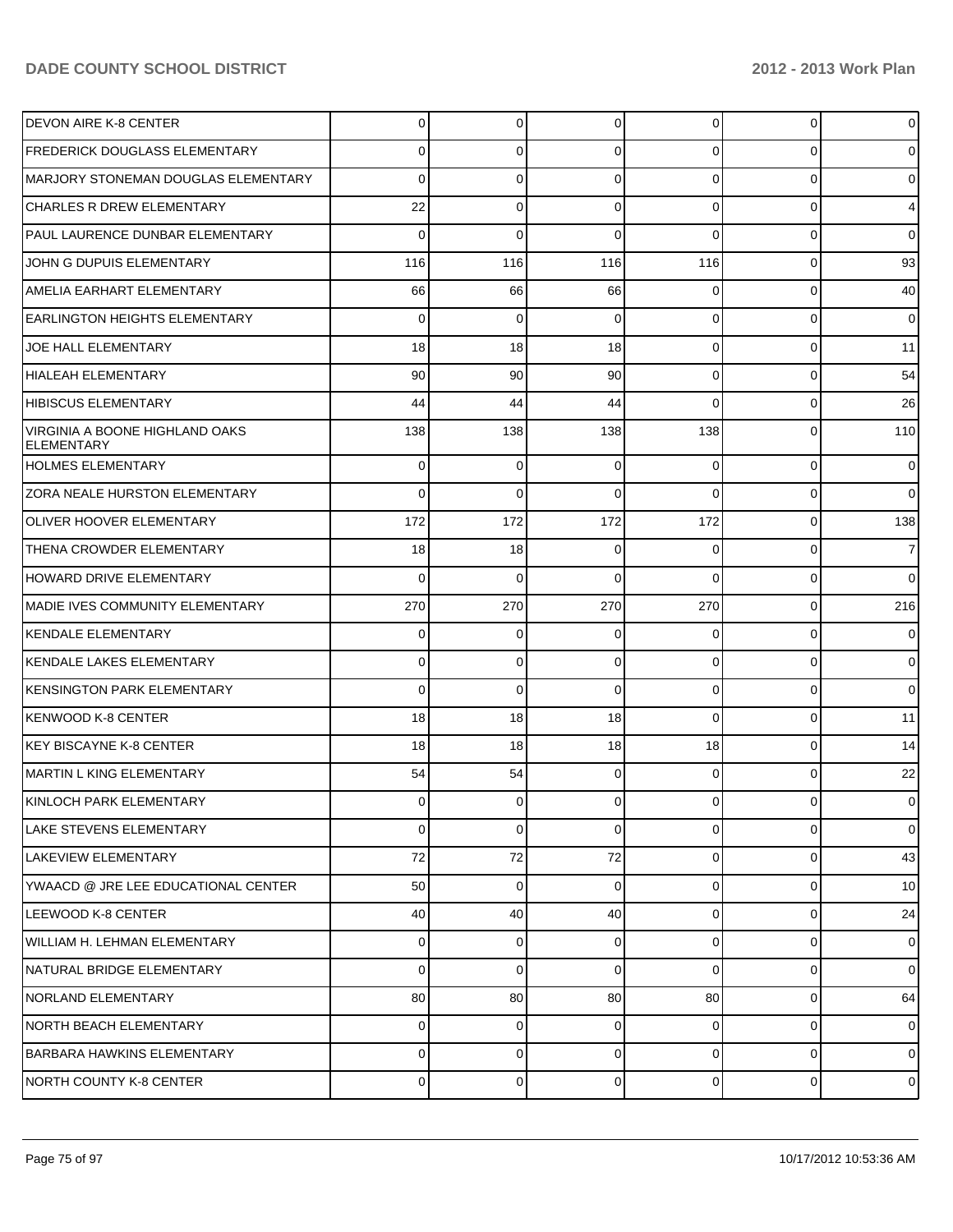| NORTH GLADE ELEMENTARY                    | 18             | 18             | $\mathbf 0$    | $\Omega$       | $\overline{0}$ | $\overline{7}$ |
|-------------------------------------------|----------------|----------------|----------------|----------------|----------------|----------------|
| <b>NORTH HIALEAH ELEMENTARY</b>           | 102            | 102            | 102            | $\Omega$       | $\overline{0}$ | 61             |
| NORTH MIAMI ELEMENTARY                    | 22             | 22             | 22             | $\Omega$       | $\overline{0}$ | 13             |
| NORTH TWIN LAKES ELEMENTARY               | 18             | 18             | 18             | 18             | $\overline{0}$ | 14             |
| NORWOOD ELEMENTARY                        | $\Omega$       | $\Omega$       | $\Omega$       | $\Omega$       | $\overline{0}$ | $\overline{0}$ |
| OAK GROVE ELEMENTARY                      | 124            | 124            | 124            | 124            | $\overline{0}$ | 99             |
| <b>OJUS ELEMENTARY</b>                    | $\Omega$       | 0              | $\Omega$       | 0              | $\overline{0}$ | $\mathbf 0$    |
| <b>OLINDA ELEMENTARY</b>                  | $\Omega$       | 0              | $\Omega$       | $\Omega$       | $\overline{0}$ | $\overline{0}$ |
| <b>OLYMPIA HEIGHTS ELEMENTARY</b>         | 62             | 62             | 62             | $\Omega$       | $\overline{0}$ | 37             |
| DR. ROBERT B. INGRAM ELEMENTARY           | 18             | $\mathbf 0$    | $\Omega$       | $\Omega$       | $\overline{0}$ | $\overline{4}$ |
| <b>ORCHARD VILLA ELEMENTARY</b>           | $\Omega$       | 0              | $\Omega$       | $\Omega$       | $\overline{0}$ | $\overline{0}$ |
| PALMETTO ELEMENTARY                       | 84             | 84             | 84             | 84             | $\overline{0}$ | 67             |
| PALM LAKES ELEMENTARY                     | $\Omega$       | 0              | $\Omega$       | $\Omega$       | $\overline{0}$ | $\overline{0}$ |
| PALM SPRINGS ELEMENTARY                   | 102            | 102            | 102            | $\Omega$       | $\overline{0}$ | 61             |
| PALM SPRINGS NORTH ELEMENTARY             | 112            | 112            | 112            | 112            | $\overline{0}$ | 90             |
| <b>PARKVIEW ELEMENTARY</b>                | $\Omega$       | $\mathbf 0$    | $\Omega$       | $\Omega$       | $\overline{0}$ | $\overline{0}$ |
| <b>PARKWAY ELEMENTARY</b>                 | 62             | 62             | 62             | $\Omega$       | $\overline{0}$ | 37             |
| <b>PERRINE ELEMENTARY</b>                 | $\Omega$       | 0              | $\Omega$       | $\Omega$       | $\overline{0}$ | $\mathbf 0$    |
| KELSEY L PHARR ELEMENTARY                 | $\Omega$       | 0              | $\Omega$       | $\Omega$       | $\overline{0}$ | $\mathbf 0$    |
| <b>SNAPPER CREEK ELEMENTARY</b>           | $\Omega$       | 0              | $\Omega$       | $\Omega$       | $\overline{0}$ | $\overline{0}$ |
| NORTH DADE CENTER FOR MODERN<br>LANGUAGES | U              | $\Omega$       | $\Omega$       | $\Omega$       | $\Omega$       | $\overline{0}$ |
| SOUTH HIALEAH ELEMENTARY                  | $\Omega$       | $\Omega$       | $\Omega$       | $\Omega$       | $\overline{0}$ | $\overline{0}$ |
| <b>SOUTH MIAMI K-8 CENTER</b>             | 220            | 220            | 220            | 220            | $\overline{0}$ | 176            |
| <b>SOUTH MIAMI HEIGHTS ELEMENTARY</b>     | 40             | 40             | 40             | $\Omega$       | $\overline{0}$ | 24             |
| <b>SOUTHSIDE ELEMENTARY</b>               | $\overline{0}$ | $\Omega$       | $\overline{0}$ | $\overline{0}$ | $\overline{0}$ | $\mathbf 0$    |
| <b>SPRINGVIEW ELEMENTARY</b>              | 58             | 58             | 58             | 58             | $\overline{0}$ | 46             |
| E W F STIRRUP ELEMENTARY                  | 58             | 58             | 58             | $\overline{0}$ | $\overline{0}$ | 35             |
| <b>SUNSET ELEMENTARY</b>                  | $\Omega$       | $\overline{0}$ | $\overline{0}$ | $\Omega$       | $\overline{0}$ | $\overline{0}$ |
| <b>SUNSET PARK ELEMENTARY</b>             | 58             | 58             | 58             | 58             | $\overline{0}$ | 46             |
| <b>SWEETWATER ELEMENTARY</b>              | 40             | 40             | 40             | $\overline{0}$ | $\overline{0}$ | 24             |
| <b>SYLVANIA HEIGHTS ELEMENTARY</b>        | $\Omega$       | $\overline{0}$ | $\overline{0}$ | $\overline{0}$ | $\overline{0}$ | $\mathbf 0$    |
| <b>TREASURE ISLAND ELEMENTARY</b>         | 22             | 22             | 0              | $\overline{0}$ | $\overline{0}$ | 9              |
| <b>TROPICAL ELEMENTARY</b>                | $\Omega$       | $\overline{0}$ | $\mathbf 0$    | $\Omega$       | $\overline{0}$ | $\overline{0}$ |
| FRANCES S TUCKER ELEMENTARY               | 36             | 36             | $\mathbf 0$    | $\overline{0}$ | $\overline{0}$ | 14             |
| <b>TWIN LAKES ELEMENTARY</b>              | $\overline{0}$ | $\overline{0}$ | $\overline{0}$ | $\overline{0}$ | $\overline{0}$ | $\mathbf 0$    |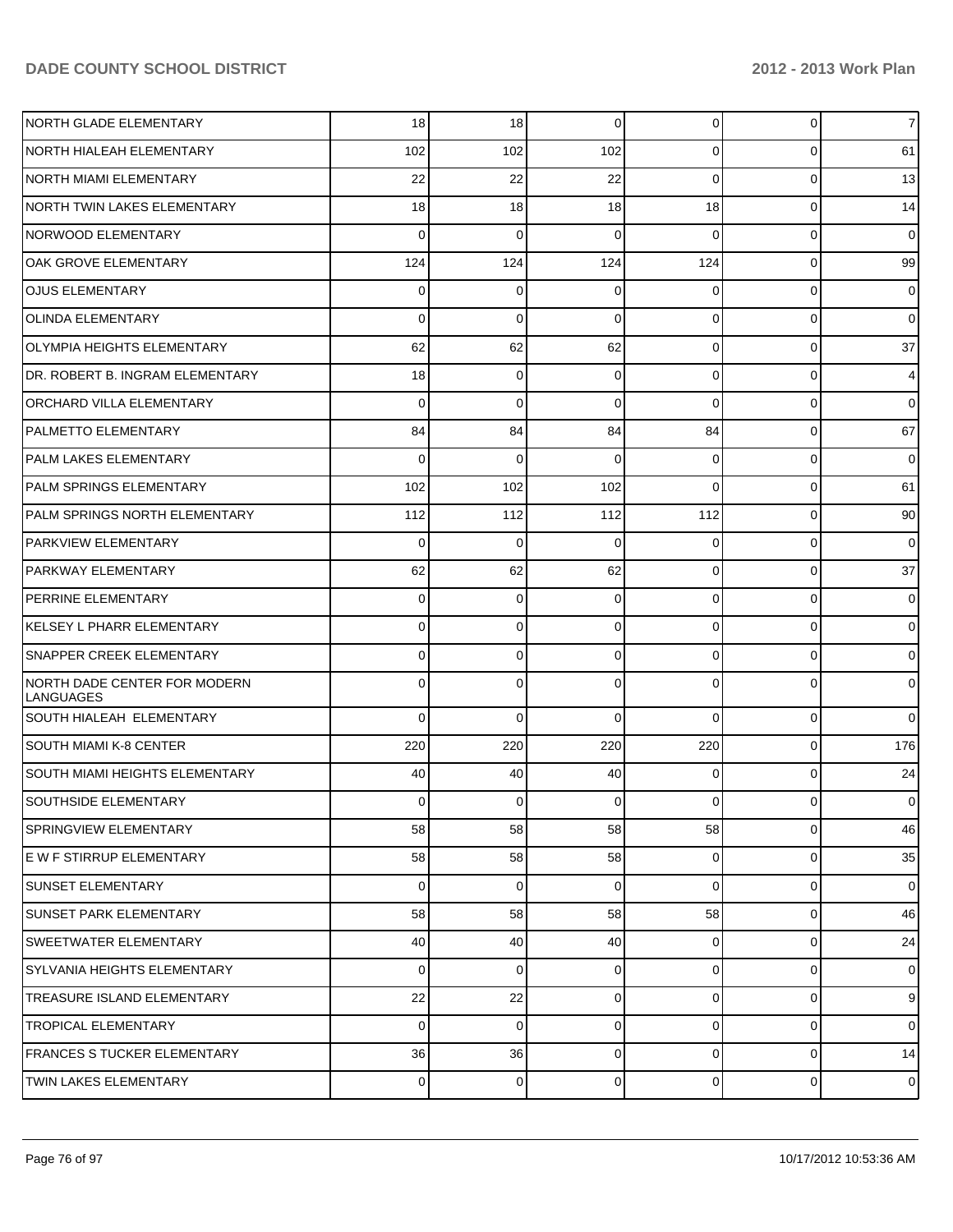| <b>VILLAGE GREEN ELEMENTARY</b>                        | 36       | 36             | 36             | 0              | $\overline{0}$ | 22             |
|--------------------------------------------------------|----------|----------------|----------------|----------------|----------------|----------------|
| <b>VINELAND K-8 CENTER</b>                             | 0        | 0              | 0              | 0              | 0              | $\mathbf 0$    |
| MAE M WALTERS ELEMENTARY                               | 54       | 54             | 54             | 54             | 0              | 43             |
| <b>I</b> WEST HOMESTEAD ELEMENTARY                     | 18       | 18             | 18             | 0              | 0              | 11             |
| WEST LABORATORY ELEMENTARY                             | 22       | 22             | 22             | $\Omega$       | 0              | 13             |
| DR HENRY W MACK/WEST LITTLE RIVER K-8<br><b>CENTER</b> | 0        | 0              | 0              | 0              | 0              | $\mathbf 0$    |
| KINLOCH PARK MIDDLE                                    | $\Omega$ | 0              | $\Omega$       | $\Omega$       | $\overline{0}$ | $\overline{0}$ |
| <b>LAKE STEVENS MIDDLE</b>                             | 154      | 154            | $\Omega$       | $\Omega$       | $\overline{0}$ | 62             |
| JOSE DE DIEGO MIDDLE                                   | $\Omega$ | 0              | $\Omega$       | $\Omega$       | $\overline{0}$ | $\mathbf 0$    |
| <b>MADISON MIDDLE</b>                                  | $\Omega$ | $\overline{0}$ | $\Omega$       | $\Omega$       | $\overline{0}$ | $\mathbf 0$    |
| HORACE MANN MIDDLE                                     | $\Omega$ | 0              | $\Omega$       | $\Omega$       | $\overline{0}$ | $\mathbf 0$    |
| <b>JOSE MARTI MIDDLE</b>                               | 22       | $\overline{0}$ | $\Omega$       | $\Omega$       | $\overline{0}$ | $\overline{4}$ |
| <b>MAYS COMMUNITY MIDDLE</b>                           | $\Omega$ | 0              | $\Omega$       | $\Omega$       | $\overline{0}$ | $\mathbf 0$    |
| HOWARD D MCMILLAN MIDDLE                               | 44       | 44             | $\Omega$       | $\Omega$       | $\overline{0}$ | 18             |
| <b>ADA MERRITT K-8 CENTER</b>                          | $\Omega$ | 0              | $\Omega$       | $\Omega$       | $\overline{0}$ | $\mathbf 0$    |
| MIAMI EDISON MIDDLE                                    | $\Omega$ | 0              | $\Omega$       | $\Omega$       | $\overline{0}$ | $\overline{0}$ |
| MIAMI LAKES MIDDLE                                     | 88       | 88             | 88             | $\Omega$       | $\overline{0}$ | 53             |
| MIAMI SPRINGS MIDDLE                                   | 352      | 352            | 352            | 352            | $\overline{0}$ | 282            |
| NAUTILUS MIDDLE                                        | $\Omega$ | 0              | 0              | $\Omega$       | $\overline{0}$ | $\mathbf 0$    |
| NORLAND MIDDLE                                         | 176      | $\Omega$       | $\Omega$       | $\Omega$       | $\overline{0}$ | 35             |
| <b>NORTH DADE MIDDLE</b>                               | $\Omega$ | 0              | $\Omega$       | $\Omega$       | $\overline{0}$ | $\mathbf 0$    |
| NORTH MIAMI MIDDLE                                     | $\Omega$ | 0              | $\Omega$       | $\Omega$       | $\overline{0}$ | $\overline{0}$ |
| <b>PALM SPRINGS MIDDLE</b>                             | 66       | 66             | 66             | $\Omega$       | $\overline{0}$ | 40             |
| <b>PALMETTO MIDDLE</b>                                 | 110      | 110            | 110            | $\Omega$       | $\overline{0}$ | 66             |
| IPARKWAY MIDDLE                                        | $\Omega$ | $\overline{0}$ | $\Omega$       | $\Omega$       | $\overline{0}$ | $\mathbf 0$    |
| PONCE DE LEON MIDDLE                                   | $\Omega$ | 0              | $\Omega$       | $\Omega$       | $\overline{0}$ | $\mathbf 0$    |
| <b>REDLAND MIDDLE</b>                                  | $\Omega$ | $\Omega$       | $\overline{0}$ | $\Omega$       | $\overline{0}$ | $\overline{0}$ |
| RICHMOND HEIGHTS MIDDLE                                | 88       | 0              | $\Omega$       | $\Omega$       | $\overline{0}$ | 18             |
| RIVIERA MIDDLE                                         | $\Omega$ | 0              | $\Omega$       | $\Omega$       | $\overline{0}$ | $\mathbf 0$    |
| ROCKWAY MIDDLE                                         | $\Omega$ | 0              | 0              | $\Omega$       | $\overline{0}$ | $\mathbf 0$    |
| MIAMI NORTHWESTERN SENIOR HIGH                         | $\Omega$ | 0              | $\Omega$       | $\Omega$       | $\overline{0}$ | $\overline{0}$ |
| MIAMI PALMETTO SENIOR HIGH                             | 225      | 225            | 225            | 225            | $\overline{0}$ | 180            |
| MIAMI SENIOR HIGH                                      | 500      | 500            | 500            | $\Omega$       | $\overline{0}$ | 300            |
| MIAMI SPRINGS SENIOR HIGH                              | $\Omega$ | 0              | $\mathbf 0$    | $\Omega$       | $\overline{0}$ | $\overline{0}$ |
| MIAMI SUNSET SENIOR HIGH                               | 450      | 450            | 450            | $\overline{0}$ | $\mathbf 0$    | 270            |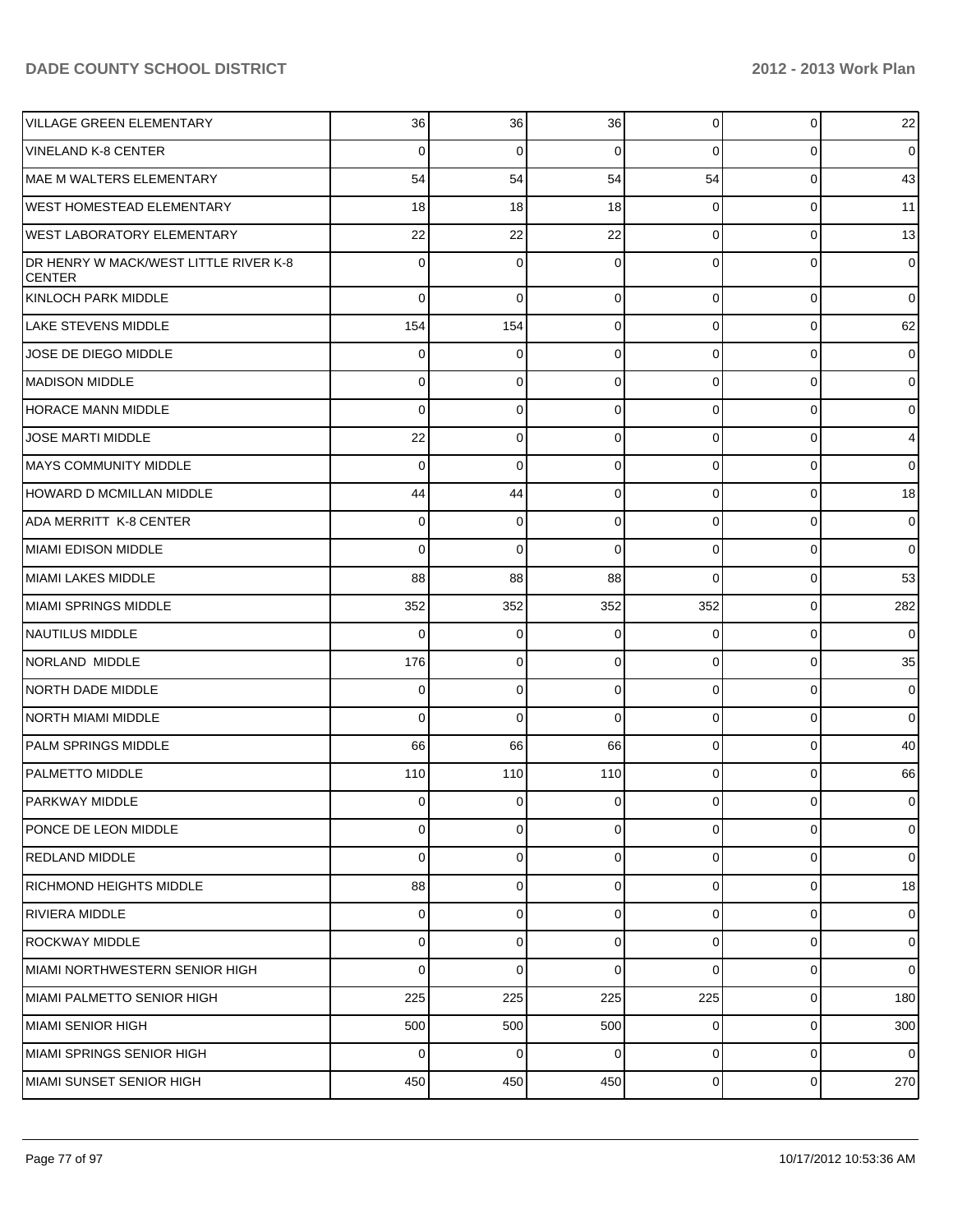| <b>NORTH MIAMI BEACH SENIOR HIGH</b>                         | 25             | 25          | 25       | $\Omega$       | $\Omega$       | 15             |
|--------------------------------------------------------------|----------------|-------------|----------|----------------|----------------|----------------|
| <b>NORTH MIAMI SENIOR HIGH</b>                               | 0              | $\Omega$    | 0        | 0              | 0              | $\overline{0}$ |
| <b>WILLIAM H TURNER TECHNICAL ARTS SENIOR</b><br><b>HIGH</b> | ŋ              | 0           |          | U              | $\Omega$       | $\overline{0}$ |
| TERRA ENVIRONMENTAL RESEARCH INSTITUTE                       | 0              | $\mathbf 0$ | 0        | $\Omega$       | $\Omega$       | $\overline{0}$ |
| <b>SOUTH DADE SENIOR HIGH</b>                                | 0              | $\mathbf 0$ | 0        | $\Omega$       | $\Omega$       | $\overline{0}$ |
| <b>SOUTH MIAMI SENIOR HIGH</b>                               | 150            | 150         | 150      | $\Omega$       | $\Omega$       | 90             |
| <b>MIAMI SOUTHRIDGE SENIOR HIGH</b>                          | 175            | 175         | 175      | $\Omega$       | $\Omega$       | 105            |
| <b>SOUTHWEST MIAMI SENIOR HIGH</b>                           | 0              | 0           | 0        | $\Omega$       | $\Omega$       | $\overline{0}$ |
| BARBARA GOLEMAN SENIOR HIGH                                  | 0              | 0           | 0        | $\Omega$       | $\Omega$       | $\overline{0}$ |
| <b>GEORGE T BAKER AVIATION</b>                               | 75             | 75          | 0        | $\Omega$       | $\Omega$       | 30             |
| <b>ENGLISH CENTER</b>                                        | 0              | 0           | 0        | $\Omega$       | 0              | $\overline{0}$ |
| LINDSEY HOPKINS TECHNICAL EDUCATION<br><b>CENTER</b>         | U              | 0           |          | 0              | $\Omega$       | $\Omega$       |
| YWAACD @ JAN MANN OPPORTUNITY<br><b>EDUCATION CENTER</b>     | $\Omega$       | 0           | O        | $\Omega$       | $\Omega$       | $\Omega$       |
| COPE NORTH ALTERNATIVE EDUCATION<br><b>CENTER</b>            | 25             | 0           | O        | 0              |                | 51             |
| DOROTHY M WALLACE - COPE CENTER SOUTH                        | $\Omega$       | $\Omega$    | $\Omega$ | $\Omega$       | $\Omega$       | $\overline{0}$ |
| D A DORSEY EDUCATIONAL CENTER                                | 36             | $\Omega$    | $\Omega$ | $\Omega$       | $\Omega$       | $\overline{7}$ |
| HIALEAH GARDENS ELEMENTARY                                   | 66             | 66          | 66       | 66             | $\Omega$       | 53             |
| <b>IRVING &amp; BEATRICE PESKOE ELEMENTARY</b>               | 18             | 18          | 18       | $\Omega$       | $\Omega$       | 11             |
| CHARLES DAVID WYCHE JR ELEMENTARY                            | $\Omega$       | $\Omega$    | $\Omega$ | $\Omega$       | $\Omega$       | $\Omega$       |
| EUGENIA B THOMAS K-8 CENTER                                  | 196            | 196         | 196      | 196            | $\Omega$       | 157            |
| JOHN I SMITH K-8 CENTER                                      | 0              | $\Omega$    | 0        | $\Omega$       | $\Omega$       | 0              |
| MAYA ANGELOU ELEMENTARY                                      | $\Omega$       | $\Omega$    | $\Omega$ | $\Omega$       | $\Omega$       | $\Omega$       |
| DR EDWARD L WHIGHAM ELEMENTARY                               | 22             | 22          | $\Omega$ | 0              | $\Omega$       | 9              |
| <b>HOWARD A DOOLIN MIDDLE</b>                                | 0              | $\Omega$    |          |                |                | $\Omega$       |
| <b>CORAL REEF SENIOR HIGH</b>                                | 0              | 0           | 0        | $\overline{0}$ | $\overline{0}$ | $\overline{0}$ |
| HENRY E S REEVES ELEMENTARY                                  | 0              | $\Omega$    | $\Omega$ | $\Omega$       | $\Omega$       | $\overline{0}$ |
| DANTE B FASCELL ELEMENTARY                                   | 18             | 18          | $\Omega$ | $\Omega$       | $\Omega$       | $\overline{7}$ |
| DR CARLOS J FINLAY ELEMENTARY                                | $\Omega$       | $\Omega$    | $\Omega$ | $\Omega$       | $\Omega$       | $\overline{0}$ |
| CHRISTINA M EVE ELEMENTARY                                   | 0              | 0           | $\Omega$ | $\Omega$       | $\Omega$       | $\overline{0}$ |
| JOHN A FERGUSON SENIOR HIGH                                  | 0              | $\Omega$    | $\Omega$ | $\Omega$       | $\Omega$       | $\overline{0}$ |
| LAMAR LOUIS CURRY MIDDLE                                     | 0              | $\Omega$    | $\Omega$ | $\Omega$       | $\Omega$       | $\overline{0}$ |
| RONALD W. REAGAN/DORAL SENIOR HIGH<br><b>SCHOOL</b>          | 0              | $\Omega$    | $\Omega$ | $\Omega$       | $\Omega$       | $\overline{0}$ |
| <b>AVENTURA WATERWAYS K-8 CENTER</b>                         | $\Omega$       | $\mathbf 0$ | 0        | $\Omega$       | 0              | $\overline{0}$ |
| HIALEAH GARDENS MIDDLE SCHOOL                                | $\overline{0}$ | $\mathbf 0$ | 0        | οI             | $\mathbf 0$    | $\overline{0}$ |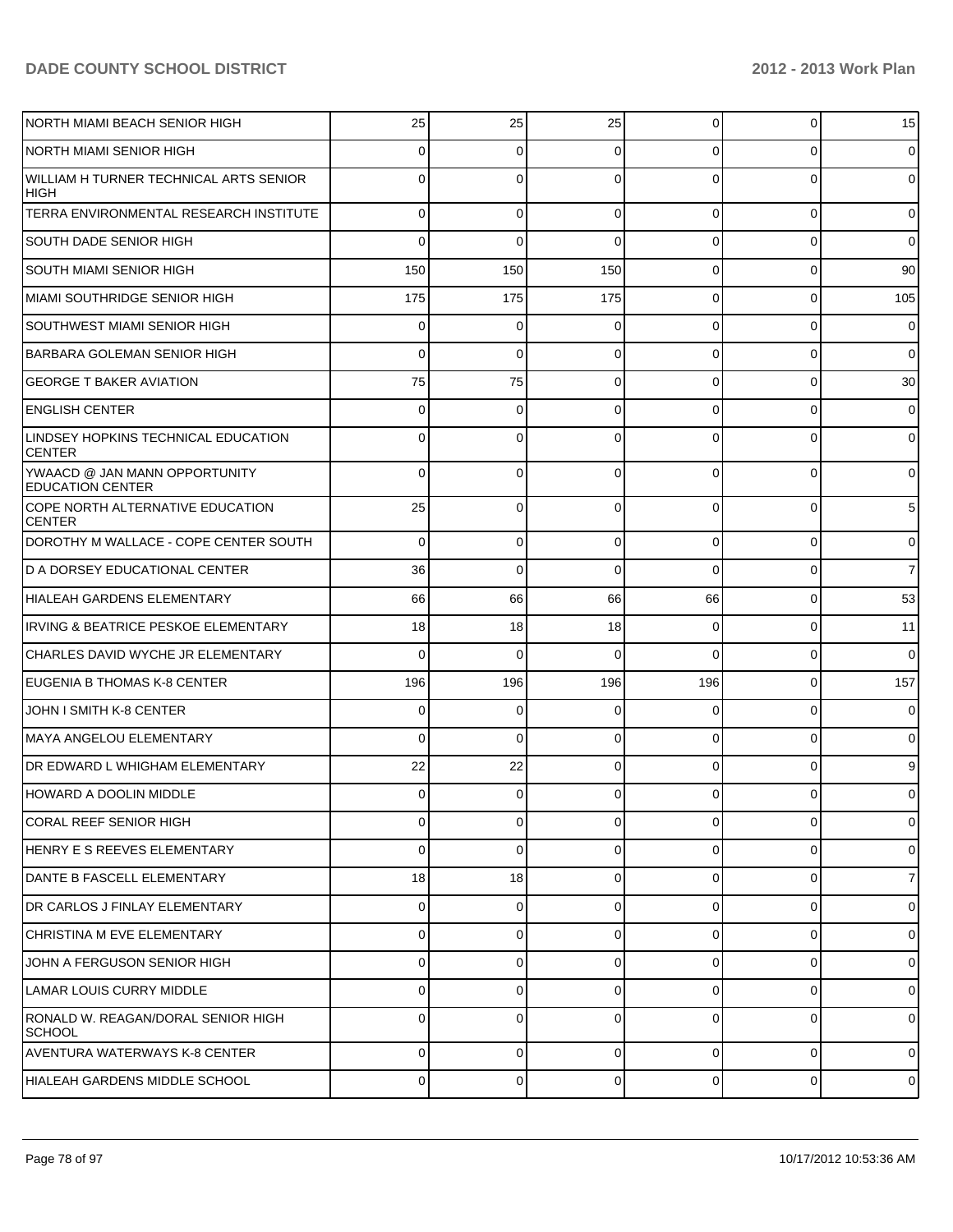| WEST HIALEAH GARDENS ELEMENTARY SCHOOL     | $\Omega$       | $\mathbf 0$ | 0        | $\overline{0}$ | $\mathbf 0$ | $\overline{0}$ |
|--------------------------------------------|----------------|-------------|----------|----------------|-------------|----------------|
| HIALEAH GARDENS SENIOR HIGH SCHOOL         | 0              | 0           | 0        | $\Omega$       | 0           | $\overline{0}$ |
| NORMA BUTLER BOSSARD ELEMENTARY            | 0              | $\mathbf 0$ | $\Omega$ | $\Omega$       | $\Omega$    | $\overline{0}$ |
| JORGE MAS CANOSA MIDDLE SCHOOL             | 0              | $\mathbf 0$ | 0        | $\Omega$       | $\mathbf 0$ | $\overline{0}$ |
| YOUNG WOMEN'S ACADEMY                      | 0              | 0           | 0        | $\Omega$       | 0           | $\mathbf{O}$   |
| <b>WESTLAND HIALEAH SENIOR HIGH SCHOOL</b> | 0              | $\mathbf 0$ | $\Omega$ | $\Omega$       | $\mathbf 0$ | $\overline{0}$ |
| COUNTRY CLUB MIDDLE SCHOOL                 | 0              | $\mathbf 0$ | $\Omega$ | $\Omega$       | $\Omega$    | $\overline{0}$ |
| <b>SOUTH DADE MIDDLE SCHOOL</b>            | 0              | 0           | 0        | $\Omega$       | $\mathbf 0$ | $\overline{0}$ |
| <b>BANYAN ELEMENTARY</b>                   | 0              | 0           | 0        | $\Omega$       | $\Omega$    | $\overline{0}$ |
| RUTH K BROAD-BAY HARBOR K-8 CENTER         | 0              | $\mathbf 0$ | $\Omega$ | $\Omega$       | $\mathbf 0$ | $\overline{0}$ |
| <b>ETHEL KOGER BECKHAM ELEMENTARY</b>      | 0              | $\mathbf 0$ | 0        | $\Omega$       | $\Omega$    | $\overline{0}$ |
| BEL-AIRE ELEMENTARY                        | 134            | 134         | 134      | $\Omega$       | $\mathbf 0$ | 80             |
| <b>BENT TREE ELEMENTARY</b>                | 0              | $\mathbf 0$ | $\Omega$ | $\Omega$       | $\Omega$    | $\overline{0}$ |
| <b>BISCAYNE ELEMENTARY</b>                 | 194            | 194         | 194      | $\Omega$       | $\mathbf 0$ | 116            |
| BISCAYNE GARDENS ELEMENTARY                | 326            | 326         | 326      | $\Omega$       | 0           | 196            |
| VAN E BLANTON ELEMENTARY                   | 36             | 36          | 36       | $\Omega$       | $\mathbf 0$ | 22             |
| <b>BLUE LAKES ELEMENTARY</b>               | 36             | 36          | 0        | $\Omega$       | $\Omega$    | 14             |
| BOWMAN ASHE/DOOLIN K-8 ACADEMY             | 134            | 134         | 0        | $\Omega$       | 0           | 54             |
| <b>BRENTWOOD ELEMENTARY</b>                | 0              | 0           | 0        | $\Omega$       | 0           | $\overline{0}$ |
| JAMES H BRIGHT ELEMENTARY                  | 0              | $\mathbf 0$ | $\Omega$ | $\Omega$       | $\Omega$    | $\overline{0}$ |
| <b>BROADMOOR ELEMENTARY</b>                | $\Omega$       | $\mathbf 0$ | $\Omega$ | $\Omega$       | $\Omega$    | $\overline{0}$ |
| W J BRYAN ELEMENTARY                       | 110            | 110         | 110      | $\Omega$       | 0           | 66             |
| <b>BUNCHE PARK ELEMENTARY</b>              | 80             | 0           | 0        | $\Omega$       | $\Omega$    | 16             |
| CAMPBELL DRIVE K-8 CENTER                  | 36             | 36          | 36       | $\Omega$       | $\Omega$    | 22             |
| <b>CARIBBEAN ELEMENTARY</b>                | 0              | $\mathbf 0$ | 0        | 0              | 0           | $\overline{0}$ |
| CALUSA ELEMENTARY                          | 0              | $\mathbf 0$ | 0        | $\overline{0}$ | $\mathbf 0$ | $\overline{0}$ |
| <b>CAROL CITY ELEMENTARY</b>               | 0              | $\mathbf 0$ | 0        | $\overline{0}$ | $\mathbf 0$ | $\overline{0}$ |
| <b>GEORGE WASHINGTON CARVER ELEMENTARY</b> | 44             | 44          | 44       | 44             | 0           | 35             |
| FIENBERG-FISHER K-8 CENTER                 | 0              | 0           | 0        | $\overline{0}$ | 0           | $\overline{0}$ |
| WILLIAM A CHAPMAN ELEMENTARY               | 72             | 0           | 0        | $\Omega$       | 0           | 14             |
| <b>EDISON PARK ELEMENTARY</b>              | 0              | $\mathbf 0$ | 0        | $\overline{0}$ | $\mathbf 0$ | $\overline{0}$ |
| <b>EMERSON ELEMENTARY</b>                  | 0              | 0           | 0        | $\Omega$       | 0           | $\overline{0}$ |
| LILLIE C EVANS K-8 CENTER                  | 220            | 220         | $\Omega$ | $\Omega$       | 0           | 88             |
| <b>EVERGLADES K-8 CENTER</b>               | 112            | 112         | 112      | 112            | $\mathbf 0$ | 90             |
| DAVID FAIRCHILD ELEMENTARY                 | 18             | 18          | 18       | $\overline{0}$ | 0           | 11             |
| <b>FAIRLAWN ELEMENTARY</b>                 | $\overline{0}$ | 0           | 0        | $\overline{0}$ | 0           | $\overline{0}$ |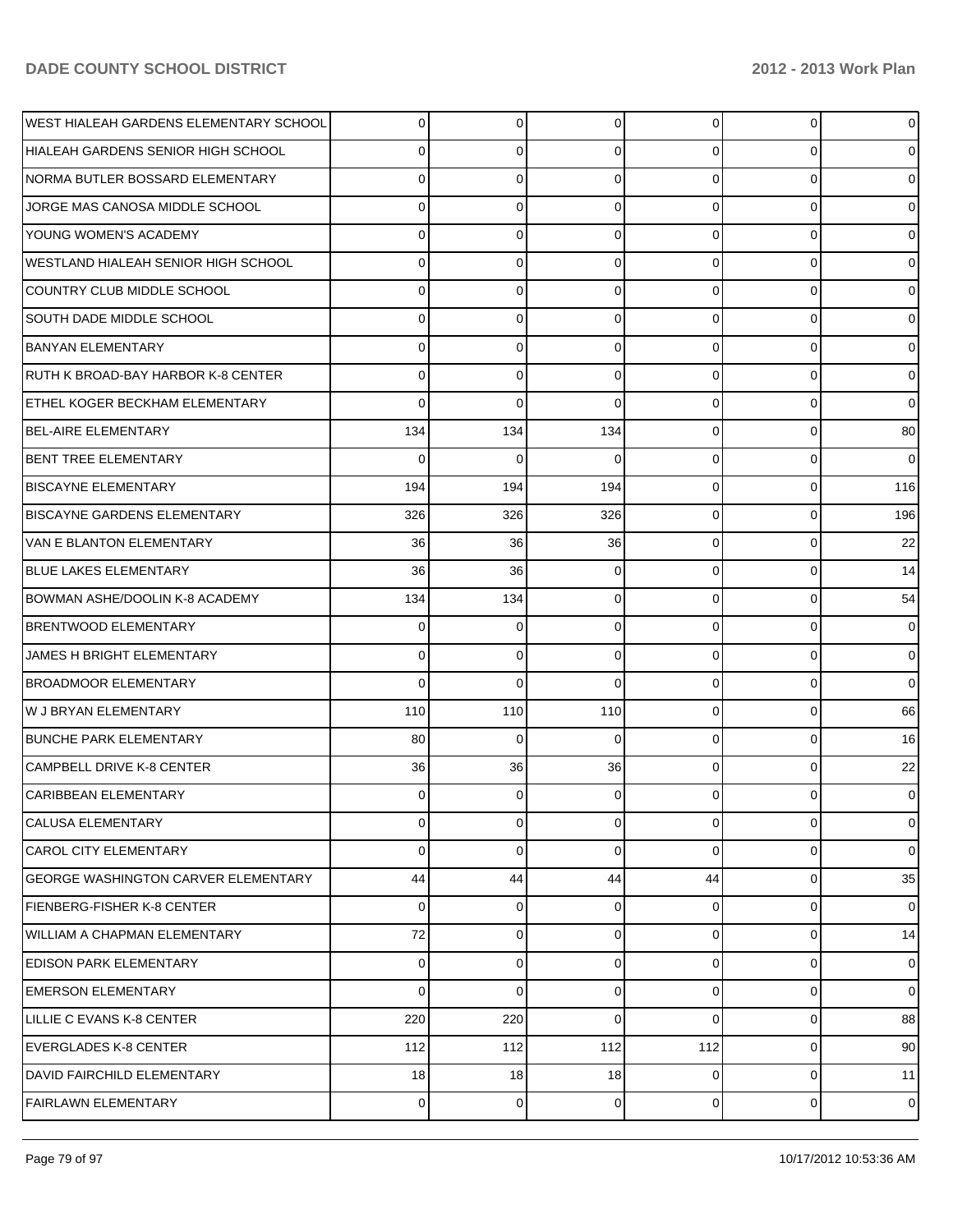| <b>FLAGAMI ELEMENTARY</b>                                   | 44       | 44          | 44           | $\Omega$ | $\overline{0}$ | 26             |
|-------------------------------------------------------------|----------|-------------|--------------|----------|----------------|----------------|
| HENRY M FLAGLER ELEMENTARY                                  | 0        | $\Omega$    | $\Omega$     | $\Omega$ | $\mathbf 0$    | $\overline{0}$ |
| <b>FLAMINGO ELEMENTARY</b>                                  | 18       | 18          | 18           | $\Omega$ | $\mathbf 0$    | 11             |
| CORPORATE ACADEMY NORTH AT FLORAL<br><b>HEIGHTS COMPLEX</b> | $\Omega$ | $\Omega$    | $\Omega$     | $\Omega$ | $\Omega$       | $\overline{0}$ |
| <b>FLORIDA CITY ELEMENTARY</b>                              | 108      | 108         | 108          | $\Omega$ | $\overline{0}$ | 65             |
| <b>GLORIA FLOYD ELEMENTARY</b>                              | $\Omega$ | $\Omega$    | $\Omega$     | $\Omega$ | $\overline{0}$ | $\overline{0}$ |
| BENJAMIN FRANKLIN K-8 CENTER                                | 102      | 102         | 102          | $\Omega$ | $\overline{0}$ | 61             |
| <b>FULFORD ELEMENTARY</b>                                   | 106      | 106         | 106          | 106      | $\overline{0}$ | 85             |
| THE 500 ROLE MODELS ACADEMY OF<br><b>EXCELLENCE</b>         | 0        | $\mathbf 0$ | $\Omega$     | $\Omega$ | $\mathbf 0$    | $\overline{0}$ |
| <b>JACK DAVID GORDON ELEMENTARY</b>                         | 162      | 162         | 162          | 162      | $\mathbf 0$    | 130            |
| IGOLDEN GLADES ELEMENTARY                                   | 18       | 18          | $\Omega$     | $\Omega$ | $\mathbf 0$    | $\overline{7}$ |
| JOELLA C GOOD ELEMENTARY                                    | 36       | 36          | 36           | 36       | $\mathbf 0$    | 29             |
| <b>GRATIGNY ELEMENTARY</b>                                  | 124      | 124         | 124          | 124      | $\mathbf 0$    | 99             |
| <b>GREENGLADE ELEMENTARY</b>                                | 18       | 18          | 18           | $\Omega$ | $\mathbf 0$    | 11             |
| GREYNOLDS PARK ELEMENTARY                                   | 244      | 244         | 244          | 244      | $\overline{0}$ | 195            |
| GULFSTREAM ELEMENTARY                                       | 54       | 54          | 54           | $\Omega$ | $\mathbf 0$    | 32             |
| CHARLES R HADLEY ELEMENTARY                                 | 196      | 196         | 196          | 196      | $\overline{0}$ | 157            |
| LEISURE CITY K-8 CENTER                                     | 90       | 90          | 90           | $\Omega$ | $\mathbf 0$    | 54             |
| LAURA C SAUNDERS ELEMENTARY                                 | 18       | 18          | 18           | $\Omega$ | $\mathbf 0$    | 11             |
| <b>LIBERTY CITY ELEMENTARY</b>                              | $\Omega$ | $\mathbf 0$ | $\Omega$     | $\Omega$ | $\mathbf 0$    | $\overline{0}$ |
| JESSE J. McCRARY JR. ELEMENTARY SCHOOL                      | 44       | 44          | 44           | $\Omega$ | $\mathbf 0$    | 26             |
| LORAH PARK ELEMENTARY                                       | $\Omega$ | $\Omega$    | $\Omega$     | $\Omega$ | $\mathbf 0$    | $\mathbf 0$    |
| TOUSSAINT L'OUVERTURE ELEMENTARY                            | 62       | 62          | 62           | $\Omega$ | $\mathbf 0$    | 37             |
| LUDLAM ELEMENTARY                                           | 178      | 178         | 178          | $\Omega$ | $\overline{0}$ | 107            |
| FRANK CRAWFORD MARTIN K-8 CENTER                            | 18       | 18          | 18           |          | 0              | 11             |
| <b>WESLEY MATTHEWS ELEMENTARY</b>                           | 18       | 18          | $\Omega$     | $\Omega$ | $\overline{0}$ | $\overline{7}$ |
| MEADOWLANE ELEMENTARY                                       | 18       | 18          | 18           | 18       | $\overline{0}$ | 14             |
| MELROSE ELEMENTARY                                          | $\Omega$ | $\mathbf 0$ | 0            | $\Omega$ | $\overline{0}$ | $\mathbf 0$    |
| MERRICK EDUCATIONAL CENTER                                  | $\Omega$ | $\mathbf 0$ | $\mathbf{0}$ | $\Omega$ | $\overline{0}$ | $\overline{0}$ |
| MIAMI GARDENS ELEMENTARY                                    | 18       | 18          | 18           | $\Omega$ | $\overline{0}$ | 11             |
| MIAMI HEIGHTS ELEMENTARY                                    | 152      | 152         | 152          | $\Omega$ | $\overline{0}$ | 91             |
| MIAMI LAKES K-8 CENTER                                      | $\Omega$ | $\mathbf 0$ | $\mathbf 0$  | $\Omega$ | $\overline{0}$ | $\overline{0}$ |
| MIAMI PARK ELEMENTARY                                       | 36       | $\mathbf 0$ | $\Omega$     | $\Omega$ | $\overline{0}$ | $\overline{7}$ |
| MIAMI SHORES ELEMENTARY                                     | 36       | 36          | 36           | 36       | $\overline{0}$ | 29             |
| MIAMI SPRINGS ELEMENTARY                                    | 102      | 102         | 102          | 102      | $\overline{0}$ | 82             |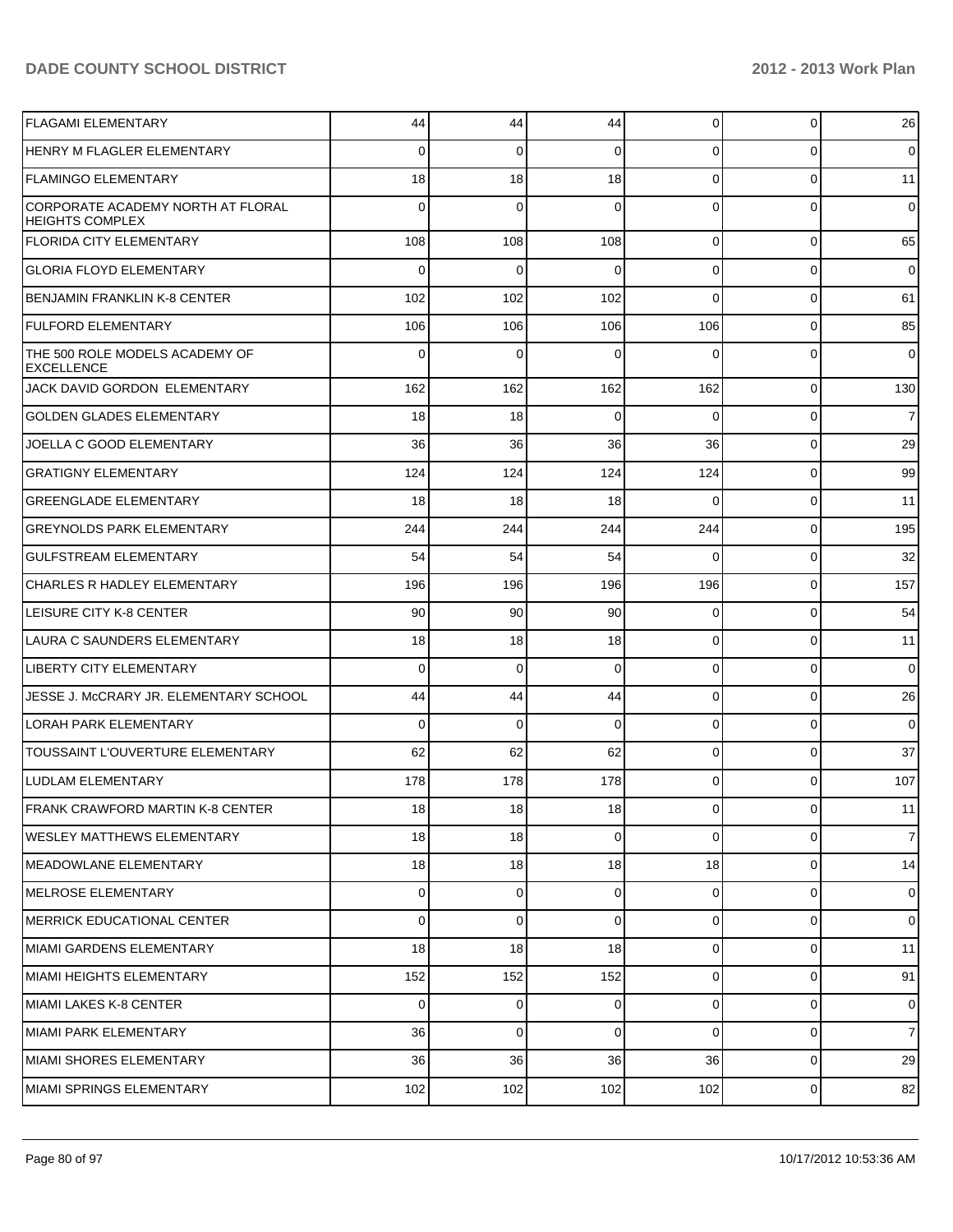| M A MILAM K-8 CENTER                                      | 98             | 98             | 98             | 98             | 0              | 78             |
|-----------------------------------------------------------|----------------|----------------|----------------|----------------|----------------|----------------|
| PHYLLIS R MILLER ELEMENTARY                               | 0              | 0              | 0              | 0              | 0              | $\overline{0}$ |
| MORNINGSIDE ELEMENTARY                                    | 0              | 0              | 0              | $\overline{0}$ | 0              | $\overline{0}$ |
| <b>ROBERT RUSSA MOTON ELEMENTARY</b>                      | 0              | 0              | 0              | $\overline{0}$ | 0              | $\overline{0}$ |
| MYRTLE GROVE ELEMENTARY                                   | 44             | 44             | 0              | $\overline{0}$ | 0              | 18             |
| NARANJA ELEMENTARY                                        | 138            | 138            | 138            | 0              | 0              | 83             |
| <b>PINECREST ELEMENTARY</b>                               | 0              | 0              | 0              | $\overline{0}$ | 0              | $\overline{0}$ |
| PINE LAKE ELEMENTARY                                      | 0              | 0              | 0              | 0              | 0              | $\overline{0}$ |
| <b>PINE VILLA ELEMENTARY</b>                              | 0              | 0              | 0              | $\overline{0}$ | 0              | $\overline{0}$ |
| POINCIANA PARK ELEMENTARY                                 | 36             | 0              | 0              | 0              | 0              | $\overline{7}$ |
| <b>DR GILBERT L PORTER ELEMENTARY</b>                     | 18             | 18             | 18             | $\overline{0}$ | 0              | 11             |
| <b>RAINBOW PARK ELEMENTARY</b>                            | 18             | 18             | 0              | $\overline{0}$ | 0              | 7 <sup>1</sup> |
| <b>REDONDO ELEMENTARY</b>                                 | 40             | 40             | 40             | $\overline{0}$ | 0              | 24             |
| ETHEL F BECKFORD-RICHMOND ELEMENTARY                      | 0              | 0              | 0              | 0              | 0              | $\overline{0}$ |
| <b>RIVERSIDE ELEMENTARY</b>                               | 0              | 0              | 0              | $\overline{0}$ | 0              | $\overline{0}$ |
| JANE S ROBERTS K-8 CENTER                                 | 204            | 204            | 0              | $\overline{0}$ | 0              | 82             |
| ROCKWAY ELEMENTARY                                        | 0              | 0              | 0              | $\overline{0}$ | 0              | $\overline{0}$ |
| <b>ROYAL GREEN ELEMENTARY</b>                             | 22             | 22             | 22             | 0              | 0              | 13             |
| <b>ROYAL PALM ELEMENTARY</b>                              | 18             | 18             | 18             | $\Omega$       | 0              | 11             |
| <b>GERTRUDE K EDELMAN/SABAL PALM</b><br><b>ELEMENTARY</b> | 182            | 182            | 182            | 182            | 0              | 146            |
| <b>SANTA CLARA ELEMENTARY</b>                             | 0              | 0              | $\mathbf 0$    | $\overline{0}$ | $\overline{0}$ | $\overline{0}$ |
| <b>SCOTT LAKE ELEMENTARY</b>                              | 80             | 80             | 80             | $\overline{0}$ | $\overline{0}$ | 48             |
| <b>SEMINOLE ELEMENTARY</b>                                | 18             | $\mathbf 0$    | 0              | $\overline{0}$ | $\overline{0}$ | $\overline{4}$ |
| <b>SHADOWLAWN ELEMENTARY</b>                              | 40             | 40             | $\Omega$       | $\overline{0}$ | 0              | 16             |
| SHENANDOAH ELEMENTARY                                     | $\overline{0}$ | $\overline{0}$ | $\overline{0}$ | $\mathbf{0}$   | $\overline{0}$ | $\overline{0}$ |
| BEN SHEPPARD ELEMENTARY                                   | 532            | 532            | 532            | 532            | $\Omega$       | 426            |
| <b>SILVER BLUFF ELEMENTARY</b>                            | 44             | 44             | 44             | 44             | $\overline{0}$ | 35             |
| ERNEST R GRAHAM K-8 CENTER                                | $\overline{0}$ | 0              | 0              | $\overline{0}$ | $\overline{0}$ | $\overline{0}$ |
| <b>SKYWAY ELEMENTARY</b>                                  | $\Omega$       | 0              | 0              | $\overline{0}$ | $\overline{0}$ | $\overline{0}$ |
| <b>SOUTH POINTE ELEMENTARY</b>                            | $\Omega$       | 0              | $\Omega$       | $\overline{0}$ | $\Omega$       | $\overline{0}$ |
| <b>CARRIE P MEEK/WESTVIEW K-8 CENTER</b>                  | 40             | 40             | 40             | $\overline{0}$ | $\overline{0}$ | 24             |
| <b>PHILLIS WHEATLEY ELEMENTARY</b>                        | $\overline{0}$ | 0              | 0              | $\overline{0}$ | $\overline{0}$ | $\overline{0}$ |
| <b>WHISPERING PINES ELEMENTARY</b>                        | $\Omega$       | 0              | 0              | $\overline{0}$ | $\overline{0}$ | $\overline{0}$ |
| <b>WINSTON PARK K-8 CENTER</b>                            | 0              | 0              | $\Omega$       | $\overline{0}$ | $\overline{0}$ | $\overline{0}$ |
| NATHAN B YOUNG ELEMENTARY                                 | $\overline{0}$ | 0              | $\mathbf 0$    | $\overline{0}$ | 0              | $\overline{0}$ |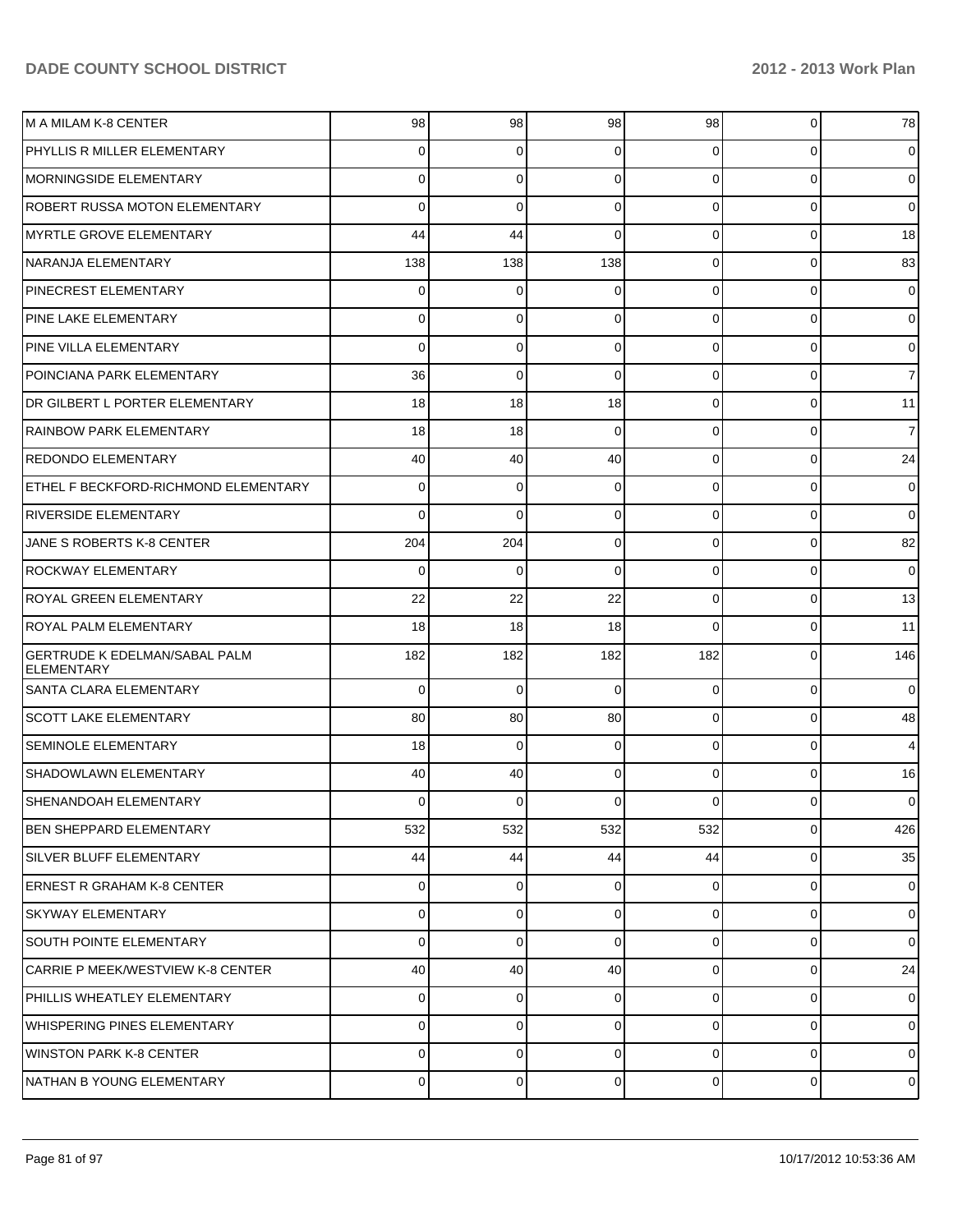| <b>ALLAPATTAH MIDDLE</b>                   | 22             | 0              | $\overline{0}$ | $\overline{0}$ | $\overline{0}$ | 4              |
|--------------------------------------------|----------------|----------------|----------------|----------------|----------------|----------------|
| <b>ARVIDA MIDDLE</b>                       | 88             | 88             | 88             | 88             | $\overline{0}$ | 70             |
| <b>BROWNSVILLE MIDDLE</b>                  | 0              | 0              | $\Omega$       | $\Omega$       | $\overline{0}$ | $\mathbf 0$    |
| PAUL W BELL MIDDLE                         | 0              | $\Omega$       | $\Omega$       | $\Omega$       | $\overline{0}$ | $\mathbf 0$    |
| <b>CAROL CITY MIDDLE</b>                   | 0              | $\Omega$       | $\Omega$       | $\Omega$       | $\overline{0}$ | $\mathbf 0$    |
| <b>CAMPBELL DRIVE MIDDLE</b>               | 0              | $\Omega$       | $\Omega$       | $\Omega$       | $\overline{0}$ | $\mathbf 0$    |
| <b>GEORGE WASHINGTON CARVER MIDDLE</b>     | 0              | $\Omega$       | $\Omega$       | $\Omega$       | $\overline{0}$ | $\mathbf 0$    |
| <b>CENTENNIAL MIDDLE</b>                   | 0              | $\Omega$       | $\Omega$       | $\Omega$       | $\overline{0}$ | $\mathbf 0$    |
| <b>CITRUS GROVE MIDDLE</b>                 | 0              | $\Omega$       | $\Omega$       | $\Omega$       | $\overline{0}$ | $\mathbf 0$    |
| <b>CUTLER RIDGE MIDDLE</b>                 | 0              | 0              | $\Omega$       | $\Omega$       | $\overline{0}$ | $\mathbf 0$    |
| <b>RUBEN DARIO MIDDLE</b>                  | 0              | $\Omega$       | $\Omega$       | $\Omega$       | $\overline{0}$ | $\overline{0}$ |
| <b>CHARLES R DREW MIDDLE</b>               | 88             | 0              | $\Omega$       | $\Omega$       | $\overline{0}$ | 18             |
| HENRY H FILER MIDDLE                       | 0              | $\Omega$       | $\Omega$       | $\Omega$       | $\overline{0}$ | $\overline{0}$ |
| <b>GLADES MIDDLE</b>                       | 132            | 132            | 132            | 132            | $\overline{0}$ | 106            |
| <b>HAMMOCKS MIDDLE</b>                     | 0              | $\Omega$       | $\Omega$       | $\Omega$       | $\mathbf{0}$   | $\overline{0}$ |
| <b>HIALEAH MIDDLE</b>                      | 154            | 154            | 154            | $\Omega$       | $\overline{0}$ | 92             |
| HIGHLAND OAKS MIDDLE                       | 220            | 220            | 220            | 220            | $\overline{0}$ | 176            |
| <b>HOMESTEAD MIDDLE</b>                    | 154            | 154            | 154            | $\overline{0}$ | $\overline{0}$ | 92             |
| <b>THOMAS JEFFERSON MIDDLE</b>             | 0              | 0              | $\Omega$       | $\Omega$       | $\overline{0}$ | $\overline{0}$ |
| JOHN F KENNEDY MIDDLE                      | 330            | 330            | 330            | 330            | $\overline{0}$ | 264            |
| <b>SHENANDOAH MIDDLE</b>                   | 0              | 0              | $\Omega$       | $\Omega$       | $\overline{0}$ | $\mathbf 0$    |
| <b>SOUTHWOOD MIDDLE</b>                    | 0              | $\Omega$       | $\Omega$       | $\Omega$       | $\overline{0}$ | $\overline{0}$ |
| <b>SOUTH MIAMI MIDDLE</b>                  | 44             | 44             | 44             | 44             | $\overline{0}$ | 35             |
| W R THOMAS MIDDLE                          | 0              | 0              | $\Omega$       | $\Omega$       | $\overline{0}$ | $\mathbf 0$    |
| <b>BOOKER T WASHINGTON SENIOR HIGH</b>     | 0              | 0              | $\Omega$       | 0              | $\Omega$       | $\mathbf 0$    |
| <b>WEST MIAMI MIDDLE</b>                   | $\overline{0}$ | $\overline{0}$ | $\overline{0}$ | $\overline{0}$ | $\overline{0}$ | $\mathbf 0$    |
| <b>WESTVIEW MIDDLE</b>                     | 0              | $\Omega$       | $\Omega$       | $\Omega$       | $\overline{0}$ | $\overline{0}$ |
| <b>AMERICAN SENIOR HIGH</b>                | 125            | 125            | 125            | $\Omega$       | $\overline{0}$ | 75             |
| <b>G HOLMES BRADDOCK SENIOR HIGH</b>       | 0              | 0              | $\Omega$       | $\Omega$       | $\overline{0}$ | $\mathbf 0$    |
| <b>CORAL GABLES SENIOR HIGH</b>            | 0              | $\Omega$       | $\Omega$       | $\Omega$       | $\overline{0}$ | $\overline{0}$ |
| <b>DESIGN AND ARCHITECTURE SENIOR HIGH</b> | 0              | $\Omega$       | $\Omega$       | $\Omega$       | $\overline{0}$ | $\overline{0}$ |
| <b>HIALEAH SENIOR HIGH</b>                 | $\Omega$       | $\Omega$       | $\Omega$       | $\Omega$       | $\overline{0}$ | $\overline{0}$ |
| HIALEAH-MIAMI LAKES SENIOR HIGH            | 50             | $\Omega$       | $\Omega$       | $\Omega$       | $\overline{0}$ | 10             |
| <b>HOMESTEAD SENIOR HIGH</b>               | 0              | $\Omega$       | $\Omega$       | $\overline{0}$ | $\overline{0}$ | $\mathbf 0$    |
| MARITIME & SCIENCE TECHNOLOGY ACADEMY      | 0              | $\Omega$       | $\Omega$       | $\Omega$       | 0              | $\overline{0}$ |
| MIAMI BEACH SENIOR HIGH                    | 0              | 0              | $\mathbf 0$    | $\overline{0}$ | $\overline{0}$ | $\mathbf 0$    |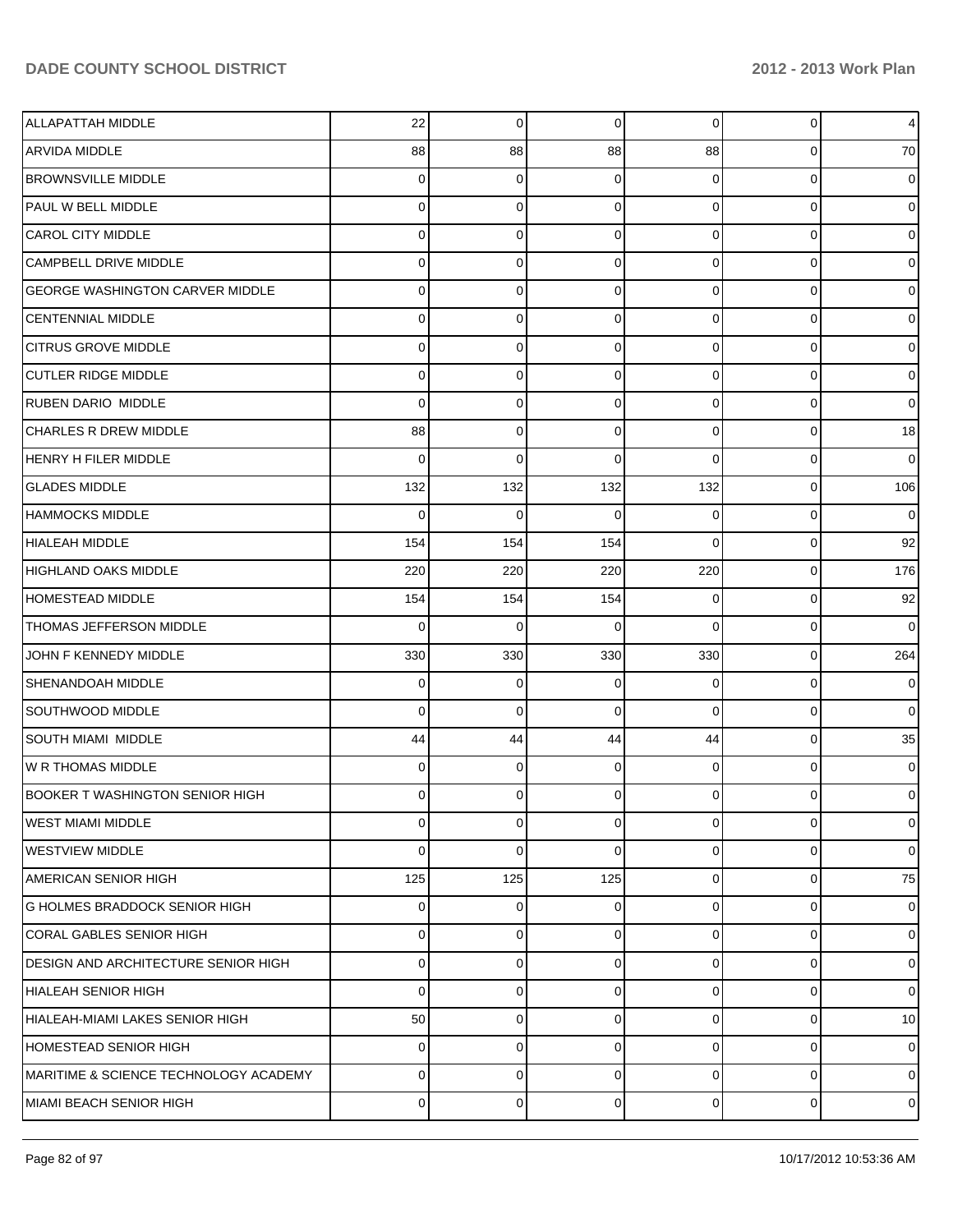| MIAMI CAROL CITY SENIOR HIGH                                  | $\Omega$ | $\mathbf 0$ | $\Omega$ | $\Omega$       | $\mathbf{0}$   | $\overline{0}$ |
|---------------------------------------------------------------|----------|-------------|----------|----------------|----------------|----------------|
| MIAMI CENTRAL SENIOR HIGH                                     | 0        | 0           | 0        | $\Omega$       | $\Omega$       | $\overline{0}$ |
| YMAACD @ MIAMI DOUGLAS MACARTHUR<br><b>NORTH SENIOR HIGH</b>  | O        | 0           |          | $\Omega$       | $\Omega$       | $\overline{0}$ |
| MIAMI CORAL PARK SENIOR HIGH                                  | 100      | 100         | 100      | $\Omega$       | $\Omega$       | 60             |
| MIAMI EDISON SENIOR HIGH                                      | 0        | $\mathbf 0$ | 0        | $\Omega$       | $\overline{0}$ | $\overline{0}$ |
| MIAMI JACKSON SENIOR HIGH                                     | $\Omega$ | $\Omega$    | $\Omega$ | $\Omega$       | $\Omega$       | $\overline{0}$ |
| MIAMI KILLIAN SENIOR HIGH                                     | 250      | 250         | 250      | $\overline{0}$ | $\mathbf{0}$   | 150            |
| MIAMI NORLAND SENIOR HIGH                                     | $\Omega$ | $\mathbf 0$ | 0        | $\Omega$       | $\Omega$       | $\overline{0}$ |
| JUVENILE JUSTICE CENTER                                       | 45       | $\mathbf 0$ | 0        | $\Omega$       | $\overline{0}$ | 9              |
| <b>ROBERT RENICK EDUCATION CENTER</b>                         | 0        | 0           | 0        | $\Omega$       | 0              | $\overline{0}$ |
| <b>ENEIDA MASSAS HARTNER ELEMENTARY</b>                       | 0        | $\mathbf 0$ | 0        | $\Omega$       | $\mathbf 0$    | $\overline{0}$ |
| <b>RUTH OWENS KRUSE EDUCATION CENTER</b>                      | 0        | $\mathbf 0$ | 0        | $\Omega$       | $\Omega$       | $\overline{0}$ |
| MIAMI LAKES EDUCATIONAL CENTER                                | $\Omega$ | $\mathbf 0$ | 0        | $\Omega$       | 0              | $\overline{0}$ |
| ROBERT MORGAN TECHNICAL EDUCATIONAL<br><b>CENTER</b>          | $\Omega$ | 0           | $\Omega$ | $\Omega$       | $\Omega$       | $\Omega$       |
| DR MICHAEL M KROP SENIOR HIGH                                 | 225      | 225         | 225      | 225            | $\Omega$       | 180            |
| LINDA LENTIN K-8 CENTER                                       | $\Omega$ | $\Omega$    | 0        | 0              | 0              | $\overline{0}$ |
| <b>REDLAND ELEMENTARY</b>                                     | $\Omega$ | $\Omega$    | $\Omega$ | $\Omega$       | $\Omega$       | $\overline{0}$ |
| FIENBERG-FISHER ADULT & COMMUNITY<br><b>EDUCATION CENTER</b>  | 0        | $\Omega$    | $\Omega$ | $\Omega$       | $\Omega$       | $\overline{0}$ |
| DORAL MIDDLE                                                  | $\Omega$ | $\Omega$    | $\Omega$ | $\Omega$       | 0              | $\overline{0}$ |
| <b>HERBERT A AMMONS MIDDLE</b>                                | 1,100    | 1,100       | 1,100    | 1,100          | $\Omega$       | 880            |
| <b>LAWTON CHILES MIDDLE</b>                                   | 0        | 0           |          | 0              | 0              | $\overline{0}$ |
| HUBERT O SIBLEY K-8 CENTER                                    | 0        | 0           | $\Omega$ | $\Omega$       | 0              | $\overline{0}$ |
| <b>FELIX VARELA SENIOR HIGH</b>                               | 0        | 0           | 0        | $\Omega$       | 0              | $\overline{0}$ |
| MIAMI LAKES TECHNOLOGICAL SENIOR HIGH                         | 0        | 0           |          | 0              | 0              | $\overline{0}$ |
| ROBERT MORGAN TECHNICAL SENIOR HIGH                           | 01       | 0           | 01       | 0              | $\overline{0}$ | $\overline{0}$ |
| <b>BOB GRAHAM EDUCATION CENTER</b>                            | 0        | 0           | $\Omega$ | $\Omega$       | 0              | $\overline{0}$ |
| ISPANISH LAKE ELEMENTARY SCHOOL                               | 0        | 0           | 0        | $\Omega$       | 0              | $\overline{O}$ |
| <b>GOULDS ELEMENTARY SCHOOL</b>                               | 0        | 0           | 0        | $\Omega$       | 0              | $\overline{0}$ |
| ZELDA GLAZER MIDDLE SCHOOL                                    | 0        | 0           | 0        | $\Omega$       | 0              | $\overline{0}$ |
| <b>ANDOVER MIDDLE SCHOOL</b>                                  | 0        | 0           | 0        | $\Omega$       | 0              | $\overline{0}$ |
| DR. MANUEL C. BARREIRO ELEMENTARY                             | 0        | 0           | 0        | $\Omega$       | 0              | $\overline{0}$ |
| ARCH CREEK ELEMENTARY SCHOOL                                  | 0        | 0           | 0        | $\Omega$       | 0              | $\overline{0}$ |
| DR. ROLANDO ESPINOSA K-8 CENTER                               | 0        | 0           | 0        | $\Omega$       | 0              | $\overline{0}$ |
| INTERNATIONAL STUDIES PREPARATORY<br><b>ACADEMY AT GABLES</b> | $\Omega$ | $\Omega$    | O        | $\Omega$       | 0              | $\overline{O}$ |
| MEDICAL ACADEMY FOR SCIENCE AND TECHNOL                       | $\Omega$ | $\mathbf 0$ | 0        | $\overline{0}$ | $\overline{0}$ | $\overline{0}$ |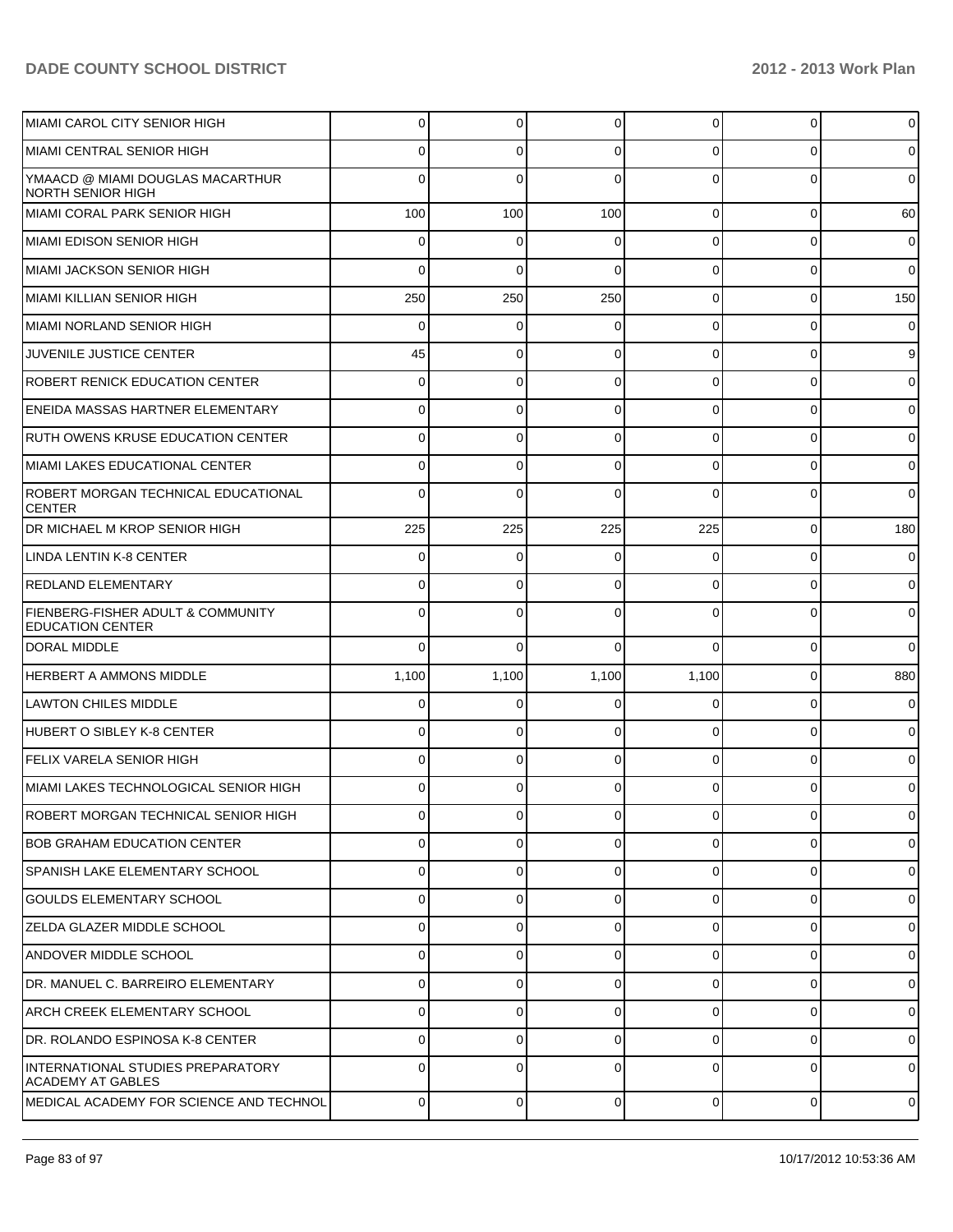| 175 |  |     | 70 |
|-----|--|-----|----|
|     |  |     |    |
|     |  |     |    |
|     |  | 175 |    |

| Total students in relocatables by year.           | 15,211  | 14,327  | 12.8931 | 7,262   |         | 9,939   |
|---------------------------------------------------|---------|---------|---------|---------|---------|---------|
| Total number of COFTE students projected by year. | 290.488 | 285.428 | 278.955 | 272.226 | 266.250 | 278.669 |
| Percent in relocatables by year.                  | 5 % l   | 5 % l   | 5 %l    | 3%1     | 0%      | 4 % I   |

## **Leased Facilities Tracking**

Exising leased facilities and plans for the acquisition of leased facilities, including the number of classrooms and student stations, as reported in the educational plant survey, that are planned in that location at the end of the five year workplan.

| Location                            | # of Leased<br>Classrooms 2012 -<br>2013 | <b>FISH Student</b><br><b>Stations</b> | Owner | # of Leased<br>Classrooms 2016 -<br>2017 | <b>FISH Student</b><br><b>Stations</b> |
|-------------------------------------|------------------------------------------|----------------------------------------|-------|------------------------------------------|----------------------------------------|
| AIR BASE ELEMENTARY                 | <sup>0</sup>                             |                                        |       | $\Omega$                                 |                                        |
| LENORA BRAYNON SMITH ELEMENTARY     | $\Omega$                                 | O                                      |       | $\Omega$                                 |                                        |
| IARCOLA LAKE ELEMENTARY             | 0                                        | 0                                      |       | $\Omega$                                 | <sup>0</sup>                           |
| <b>AUBURNDALE ELEMENTARY</b>        | $\Omega$                                 | O                                      |       | 0                                        | o                                      |
| IAVOCADO ELEMENTARY                 | 0                                        | 0                                      |       | $\Omega$                                 | 0                                      |
| BANYAN ELEMENTARY                   | U                                        |                                        |       | $\Omega$                                 | <sup>0</sup>                           |
| IRUTH K BROAD-BAY HARBOR K-8 CENTER | 0                                        |                                        |       | $\Omega$                                 | o                                      |
| IETHEL KOGER BECKHAM ELEMENTARY     | $\Omega$                                 |                                        |       | $\Omega$                                 | ∩                                      |
| BEL-AIRE ELEMENTARY                 | $\Omega$                                 | C                                      |       | 0                                        | <sup>0</sup>                           |
| <b>IBENT TREE ELEMENTARY</b>        | $\Omega$                                 | ŋ                                      |       | $\Omega$                                 | <sup>0</sup>                           |
| <b>BISCAYNE ELEMENTARY</b>          | 0                                        | U                                      |       | 0                                        | <sup>0</sup>                           |
| <b>IBISCAYNE GARDENS ELEMENTARY</b> | 0                                        | 0                                      |       | 0                                        | 0                                      |
| VAN E BLANTON ELEMENTARY            | 0                                        | O                                      |       | 0                                        | 0                                      |
| <b>BLUE LAKES ELEMENTARY</b>        | U                                        |                                        |       | $\Omega$                                 | U                                      |
| BOWMAN ASHE/DOOLIN K-8 ACADEMY      | ŋ                                        |                                        |       | $\Omega$                                 | n                                      |
| <b>IBRENTWOOD ELEMENTARY</b>        | 0                                        |                                        |       | 0                                        | <sup>0</sup>                           |
| JAMES H BRIGHT ELEMENTARY           | $\Omega$                                 |                                        |       | 0                                        | <sup>0</sup>                           |
| <b>IBROADMOOR ELEMENTARY</b>        | 0                                        |                                        |       | 0                                        | o                                      |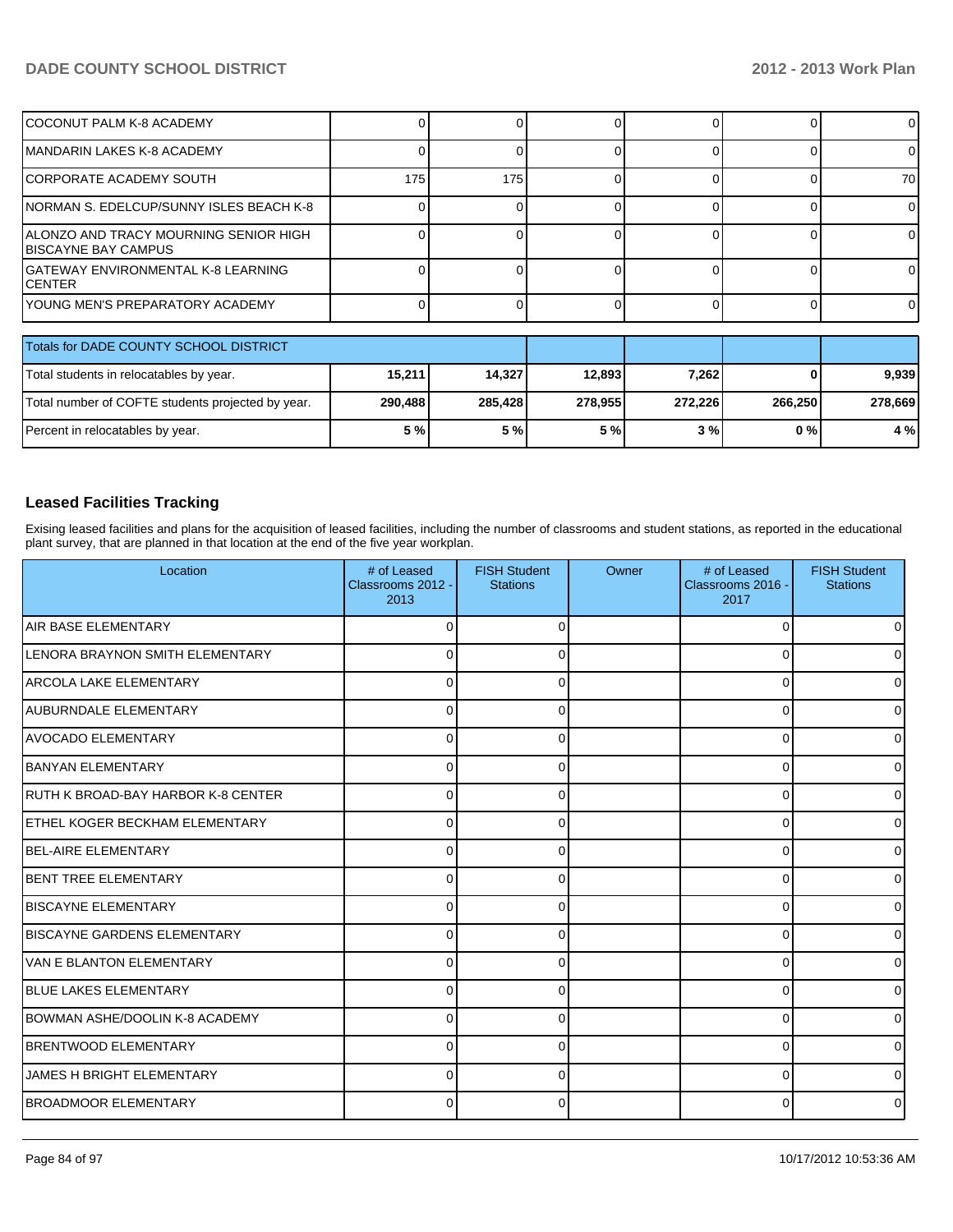| W J BRYAN ELEMENTARY                       | $\Omega$    | 0 | 0 | $\overline{0}$ |
|--------------------------------------------|-------------|---|---|----------------|
| <b>BUNCHE PARK ELEMENTARY</b>              |             | 0 | 0 | 0              |
| CAMPBELL DRIVE K-8 CENTER                  | 0           | 0 | 0 | 0              |
| CARIBBEAN ELEMENTARY                       | 0           | 0 | 0 | 0              |
| CALUSA ELEMENTARY                          | 0           |   | 0 | 0              |
| <b>CAROL CITY ELEMENTARY</b>               |             | 0 | 0 | 0              |
| <b>GEORGE WASHINGTON CARVER ELEMENTARY</b> |             |   | 0 | 0              |
| FIENBERG-FISHER K-8 CENTER                 |             | 0 | 0 | 0              |
| WILLIAM A CHAPMAN ELEMENTARY               |             |   | 0 | 0              |
| <b>CITRUS GROVE ELEMENTARY</b>             | 0           | 0 | 0 | 0              |
| CLAUDE PEPPER ELEMENTARY                   |             | 0 | 0 | 0              |
| COCONUT GROVE ELEMENTARY                   |             | 0 | 0 | 0              |
| COLONIAL DRIVE ELEMENTARY                  |             |   | U | 0              |
| COMSTOCK ELEMENTARY                        |             |   | 0 | 0              |
| NEVA KING COOPER EDUCATIONAL CENTER        |             |   | U | 0              |
| CORAL GABLES PREPARATORY ACADEMY           |             | 0 | 0 | 0              |
| CORAL PARK ELEMENTARY                      |             | 0 | 0 | 0              |
| CORAL REEF ELEMENTARY                      |             | 0 | 0 | 0              |
| CORAL TERRACE ELEMENTARY                   |             |   | 0 | 0              |
| CORAL WAY K-8 CENTER                       |             |   | 0 | 0              |
| <b>CRESTVIEW ELEMENTARY</b>                |             |   | U | 0              |
| CUTLER RIDGE ELEMENTARY                    |             | 0 | 0 | 0              |
| CYPRESS ELEMENTARY                         |             | 0 | 0 | 0              |
| <b>DEVON AIRE K-8 CENTER</b>               |             | 0 | 0 | 0              |
| FREDERICK DOUGLASS ELEMENTARY              |             |   |   | 0              |
| MARJORY STONEMAN DOUGLAS ELEMENTARY        | $\mathbf 0$ | 0 | 0 | $\overline{0}$ |
| ICHARLES R DREW ELEMENTARY                 | 0           | 0 | 0 | 01             |
| PAUL LAURENCE DUNBAR ELEMENTARY            | $\mathbf 0$ | 0 | 0 | 01             |
| JOHN G DUPUIS ELEMENTARY                   | $\mathbf 0$ | 0 | 0 | 0              |
| AMELIA EARHART ELEMENTARY                  | $\mathbf 0$ | 0 | 0 | 0              |
| <b>EARLINGTON HEIGHTS ELEMENTARY</b>       | 0           | 0 | 0 | 0              |
| <b>EDISON PARK ELEMENTARY</b>              | 0           | 0 | 0 | 01             |
| <b>EMERSON ELEMENTARY</b>                  | 0           | 0 | 0 | 01             |
| LILLIE C EVANS K-8 CENTER                  | 0           | 0 | 0 | 0              |
| EVERGLADES K-8 CENTER                      | $\mathbf 0$ | 0 | 0 | $\overline{0}$ |
| DAVID FAIRCHILD ELEMENTARY                 | $\pmb{0}$   | 0 | 0 | $\circ$        |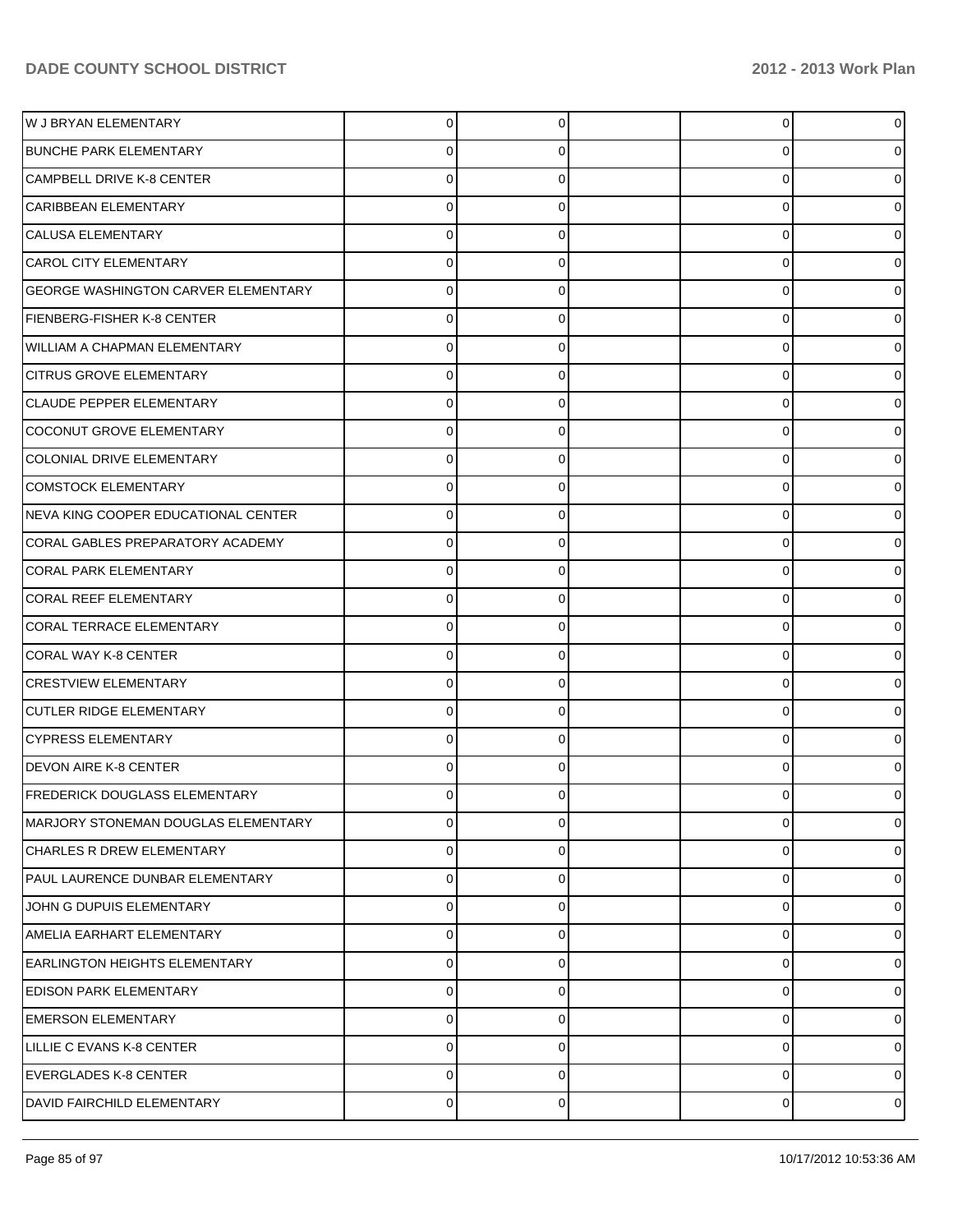| <b>FAIRLAWN ELEMENTARY</b>                                  |             |   | 0 | 0              |
|-------------------------------------------------------------|-------------|---|---|----------------|
| <b>FLAGAMI ELEMENTARY</b>                                   |             |   | O | 0              |
| HENRY M FLAGLER ELEMENTARY                                  |             |   |   | 0              |
| <b>FLAMINGO ELEMENTARY</b>                                  |             |   | U | 0              |
| CORPORATE ACADEMY NORTH AT FLORAL<br><b>HEIGHTS COMPLEX</b> |             |   | 0 |                |
| <b>FLORIDA CITY ELEMENTARY</b>                              | 0           | 0 | 0 | 0              |
| <b>GLORIA FLOYD ELEMENTARY</b>                              | 0           | 0 | 0 | 0              |
| <b>BENJAMIN FRANKLIN K-8 CENTER</b>                         | U           |   | 0 | 0              |
| <b>FULFORD ELEMENTARY</b>                                   | 0           | 0 | 0 | 0              |
| THE 500 ROLE MODELS ACADEMY OF EXCELLENCE                   | U           |   | 0 | 0              |
| JACK DAVID GORDON ELEMENTARY                                | 0           | 0 | 0 | 0              |
| <b>GOLDEN GLADES ELEMENTARY</b>                             | n           |   | 0 |                |
| JOELLA C GOOD ELEMENTARY                                    | 0           | 0 | 0 | 0              |
| <b>GRATIGNY ELEMENTARY</b>                                  | ∩           |   | 0 | 0              |
| <b>GREENGLADE ELEMENTARY</b>                                | 0           | 0 | 0 | 0              |
| <b>GREYNOLDS PARK ELEMENTARY</b>                            |             |   | 0 |                |
| <b>GULFSTREAM ELEMENTARY</b>                                | 0           | 0 | 0 | 0              |
| CHARLES R HADLEY ELEMENTARY                                 | ∩           |   | 0 |                |
| JOE HALL ELEMENTARY                                         | 0           | 0 | 0 | 0              |
| HIALEAH ELEMENTARY                                          | U           |   | 0 | 0              |
| <b>HIBISCUS ELEMENTARY</b>                                  | 0           | 0 | 0 | 0              |
| VIRGINIA A BOONE HIGHLAND OAKS ELEMENTARY                   | ⋂           |   | 0 |                |
| <b>HOLMES ELEMENTARY</b>                                    | 0           | 0 | 0 |                |
| <b>ZORA NEALE HURSTON ELEMENTARY</b>                        |             |   | U |                |
| <b>OLIVER HOOVER ELEMENTARY</b>                             |             |   |   | 0              |
| <b>THENA CROWDER ELEMENTARY</b>                             | $\Omega$    | 0 | 0 | 0              |
| HOWARD DRIVE ELEMENTARY                                     | $\Omega$    | 0 | 0 | 0              |
| IMADIE IVES COMMUNITY ELEMENTARY                            | $\Omega$    | 0 | 0 | 01             |
| KENDALE ELEMENTARY                                          | $\Omega$    | 0 | 0 | 0              |
| KENDALE LAKES ELEMENTARY                                    | $\Omega$    | 0 | 0 | 0              |
| KENSINGTON PARK ELEMENTARY                                  | $\Omega$    | 0 | 0 | 0              |
| KENWOOD K-8 CENTER                                          | $\Omega$    | 0 | 0 | 01             |
| KEY BISCAYNE K-8 CENTER                                     | $\Omega$    | 0 | 0 | 01             |
| MARTIN L KING ELEMENTARY                                    | $\Omega$    | 0 | 0 | $\overline{0}$ |
| KINLOCH PARK ELEMENTARY                                     | $\mathbf 0$ | 0 | 0 | $\overline{0}$ |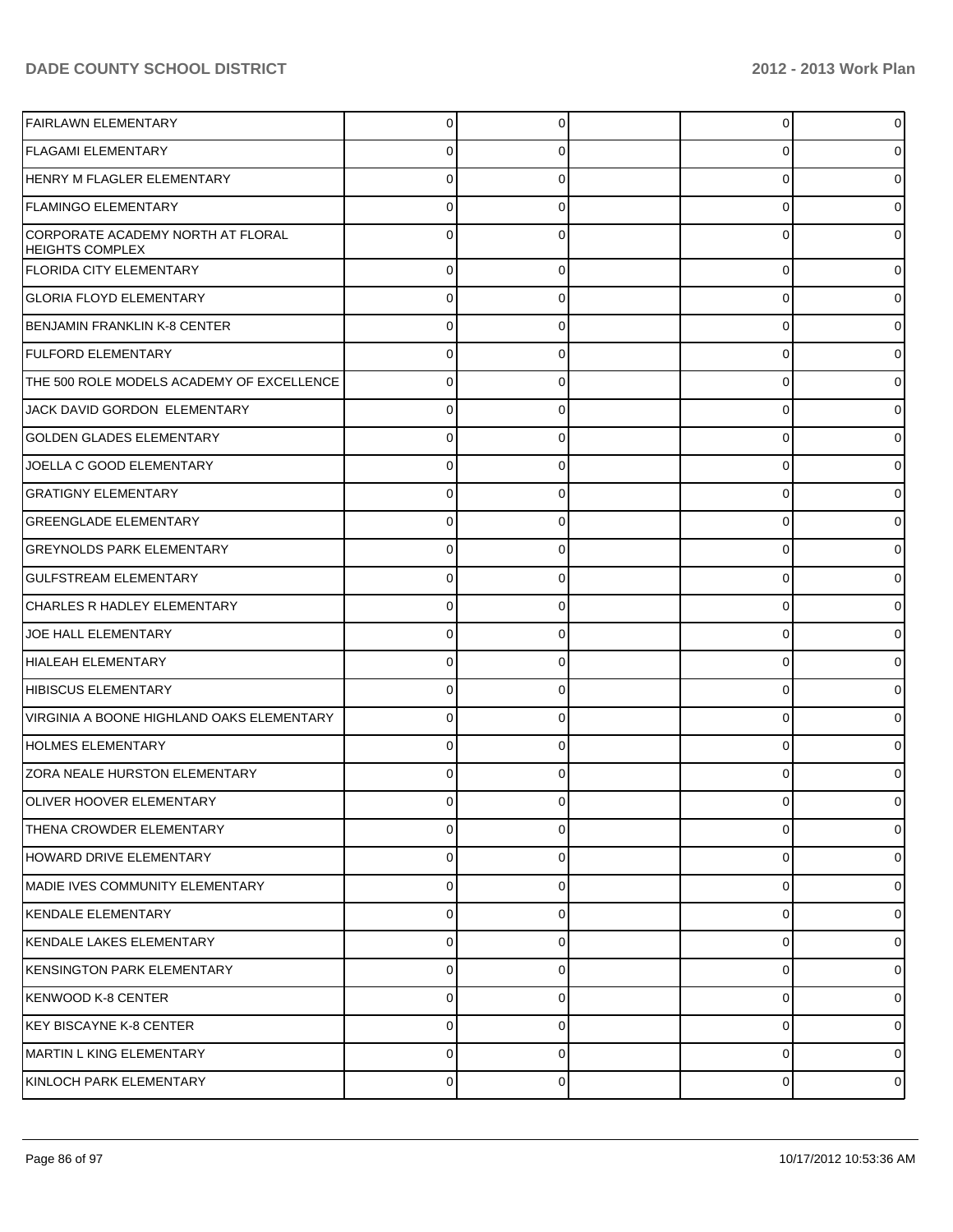| LAKE STEVENS ELEMENTARY                | 0              | 0 | 0 | $\overline{0}$ |
|----------------------------------------|----------------|---|---|----------------|
| LAKEVIEW ELEMENTARY                    |                |   | 0 | 0              |
| YWAACD @ JRE LEE EDUCATIONAL CENTER    |                |   | 0 | 0              |
| LEEWOOD K-8 CENTER                     |                | 0 | 0 | 0              |
| WILLIAM H. LEHMAN ELEMENTARY           |                |   | 0 | 0              |
| LEISURE CITY K-8 CENTER                | U              | 0 | 0 | 0              |
| LAURA C SAUNDERS ELEMENTARY            |                |   | 0 | 0              |
| <b>LIBERTY CITY ELEMENTARY</b>         | 0              | 0 | 0 | 0              |
| JESSE J. McCRARY JR. ELEMENTARY SCHOOL |                |   | Ω | 0              |
| LORAH PARK ELEMENTARY                  |                | 0 | 0 | 0              |
| TOUSSAINT L'OUVERTURE ELEMENTARY       |                |   | 0 | o              |
| LUDLAM ELEMENTARY                      | 0              | 0 | 0 | 0              |
| FRANK CRAWFORD MARTIN K-8 CENTER       |                |   | 0 | 0              |
| WESLEY MATTHEWS ELEMENTARY             | 0              | 0 | 0 | 0              |
| MEADOWLANE ELEMENTARY                  |                |   | Ω | o              |
| MELROSE ELEMENTARY                     | U              | 0 | 0 | 0              |
| MERRICK EDUCATIONAL CENTER             |                |   | 0 | o              |
| MIAMI GARDENS ELEMENTARY               | 0              | 0 | 0 | 0              |
| MIAMI HEIGHTS ELEMENTARY               |                |   | 0 | 0              |
| MIAMI LAKES K-8 CENTER                 | 0              | 0 | 0 | 0              |
| MIAMI PARK ELEMENTARY                  |                |   | Ω | 0              |
| MIAMI SHORES ELEMENTARY                | U              |   | 0 | 0              |
| MIAMI SPRINGS ELEMENTARY               |                |   | 0 | o              |
| M A MILAM K-8 CENTER                   | 0              | 0 | 0 | 0              |
| PHYLLIS R MILLER ELEMENTARY            |                |   | U | 0              |
| MORNINGSIDE ELEMENTARY                 | 0              | 0 | 0 | $\overline{0}$ |
| <b>ROBERT RUSSA MOTON ELEMENTARY</b>   | 0              | 0 | 0 | 01             |
| <b>MYRTLE GROVE ELEMENTARY</b>         | $\mathbf 0$    |   | 0 | 01             |
| NARANJA ELEMENTARY                     | $\mathbf 0$    | 0 | 0 | 01             |
| NATURAL BRIDGE ELEMENTARY              | $\mathbf 0$    | 0 | 0 | 01             |
| NORLAND ELEMENTARY                     | $\mathbf 0$    | 0 | 0 | 01             |
| NORTH BEACH ELEMENTARY                 | $\mathbf 0$    | 0 | 0 | 01             |
| <b>BARBARA HAWKINS ELEMENTARY</b>      | $\mathbf 0$    | 0 | 0 | 01             |
| NORTH COUNTY K-8 CENTER                | $\mathbf 0$    | 0 | 0 | 01             |
| NORTH GLADE ELEMENTARY                 | $\mathbf 0$    | 0 | 0 | 0              |
| NORTH HIALEAH ELEMENTARY               | $\overline{0}$ | 0 | 0 | $\circ$        |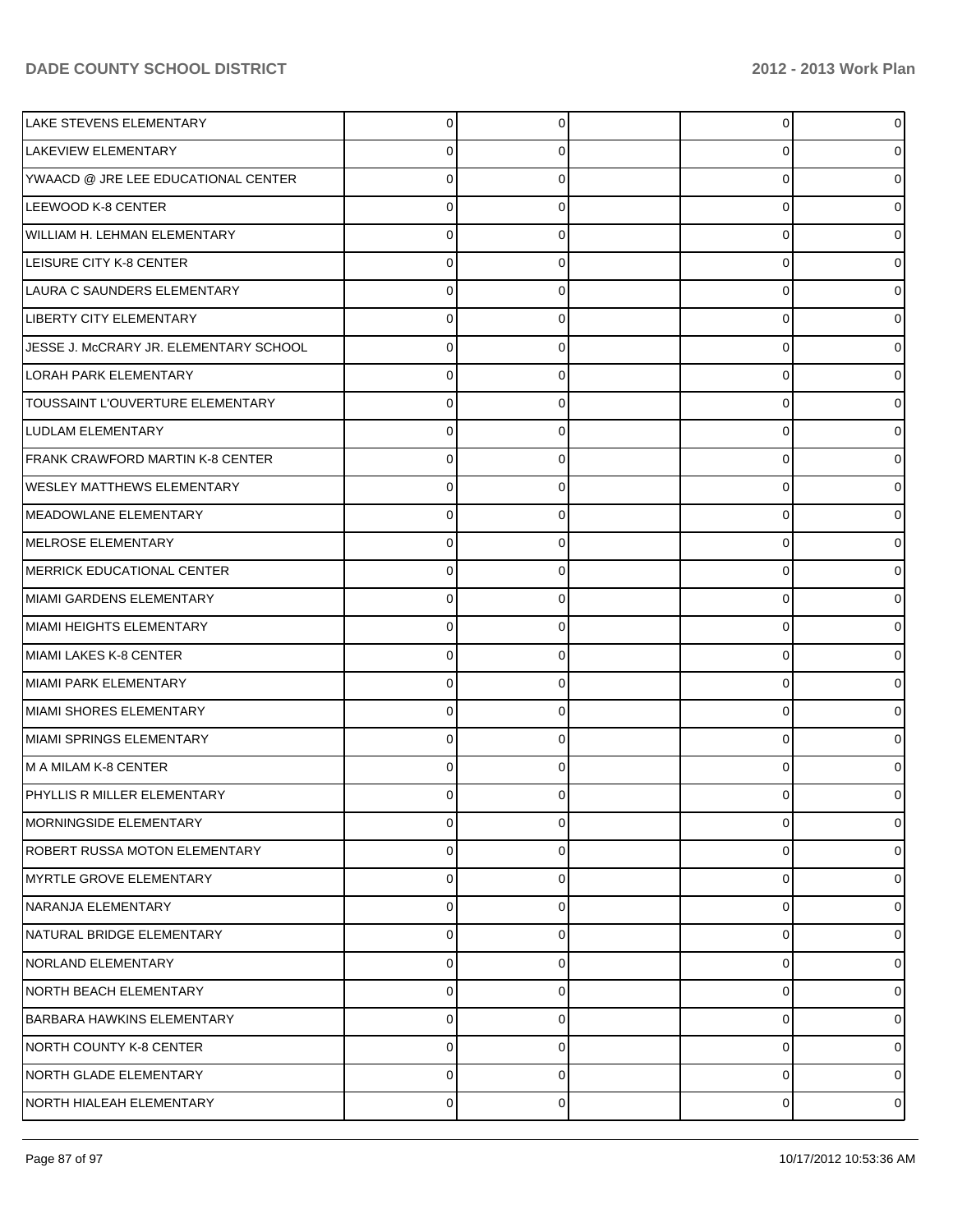| NORTH MIAMI ELEMENTARY                   | 0              |   | $\overline{0}$ |                |
|------------------------------------------|----------------|---|----------------|----------------|
| <b>NORTH TWIN LAKES ELEMENTARY</b>       | 0              |   | 0              |                |
| NORWOOD ELEMENTARY                       | 0              |   | 0              |                |
| OAK GROVE ELEMENTARY                     | 0              |   | 0              |                |
| <b>OJUS ELEMENTARY</b>                   | 0              |   | 0              |                |
| <b>OLINDA ELEMENTARY</b>                 | 0              |   | 0              |                |
| OLYMPIA HEIGHTS ELEMENTARY               | 0              |   | 0              |                |
| DR. ROBERT B. INGRAM ELEMENTARY          | 0              |   | 0              |                |
| ORCHARD VILLA ELEMENTARY                 | 0              |   | 0              |                |
| PALMETTO ELEMENTARY                      | 0              |   | 0              |                |
| PALM LAKES ELEMENTARY                    | 0              |   | 0              |                |
| PALM SPRINGS ELEMENTARY                  | 0              |   | 0              |                |
| PALM SPRINGS NORTH ELEMENTARY            | 0              |   | 0              |                |
| <b>PARKVIEW ELEMENTARY</b>               | 0              |   | 0              |                |
| <b>PARKWAY ELEMENTARY</b>                | 0              |   | 0              |                |
| <b>PERRINE ELEMENTARY</b>                | 0              |   | 0              |                |
| KELSEY L PHARR ELEMENTARY                | 0              |   | 0              |                |
| PINECREST ELEMENTARY                     | 0              |   | 0              |                |
| PINE LAKE ELEMENTARY                     | 0              |   | 0              |                |
| PINE VILLA ELEMENTARY                    | 0              |   | 0              |                |
| POINCIANA PARK ELEMENTARY                | 0              |   | 0              |                |
| DR GILBERT L PORTER ELEMENTARY           | 0              |   | 0              |                |
| RAINBOW PARK ELEMENTARY                  | 0              |   | 0              |                |
| <b>REDONDO ELEMENTARY</b>                | 0              |   | 0              |                |
| ETHEL F BECKFORD-RICHMOND ELEMENTARY     | 0              |   | 0              |                |
| RIVERSIDE ELEMENTARY                     | 0              | O | 0              |                |
| JANE S ROBERTS K-8 CENTER                | 0              | O | 0              | o              |
| ROCKWAY ELEMENTARY                       | 0              |   | 0              | o              |
| ROYAL GREEN ELEMENTARY                   | 0              | 0 | 0              | o              |
| ROYAL PALM ELEMENTARY                    | 0              | O | 0              | o              |
| GERTRUDE K EDELMAN/SABAL PALM ELEMENTARY | 0              | 0 | 0              | o              |
| SANTA CLARA ELEMENTARY                   | 0              |   | 0              | o              |
| <b>SCOTT LAKE ELEMENTARY</b>             | 0              | 0 | 0              | o              |
| SEMINOLE ELEMENTARY                      | 0              | C | 0              | 0              |
| SHADOWLAWN ELEMENTARY                    | 0              | 0 | 0              | 0              |
| SHENANDOAH ELEMENTARY                    | $\overline{0}$ | 0 | 0              | $\overline{0}$ |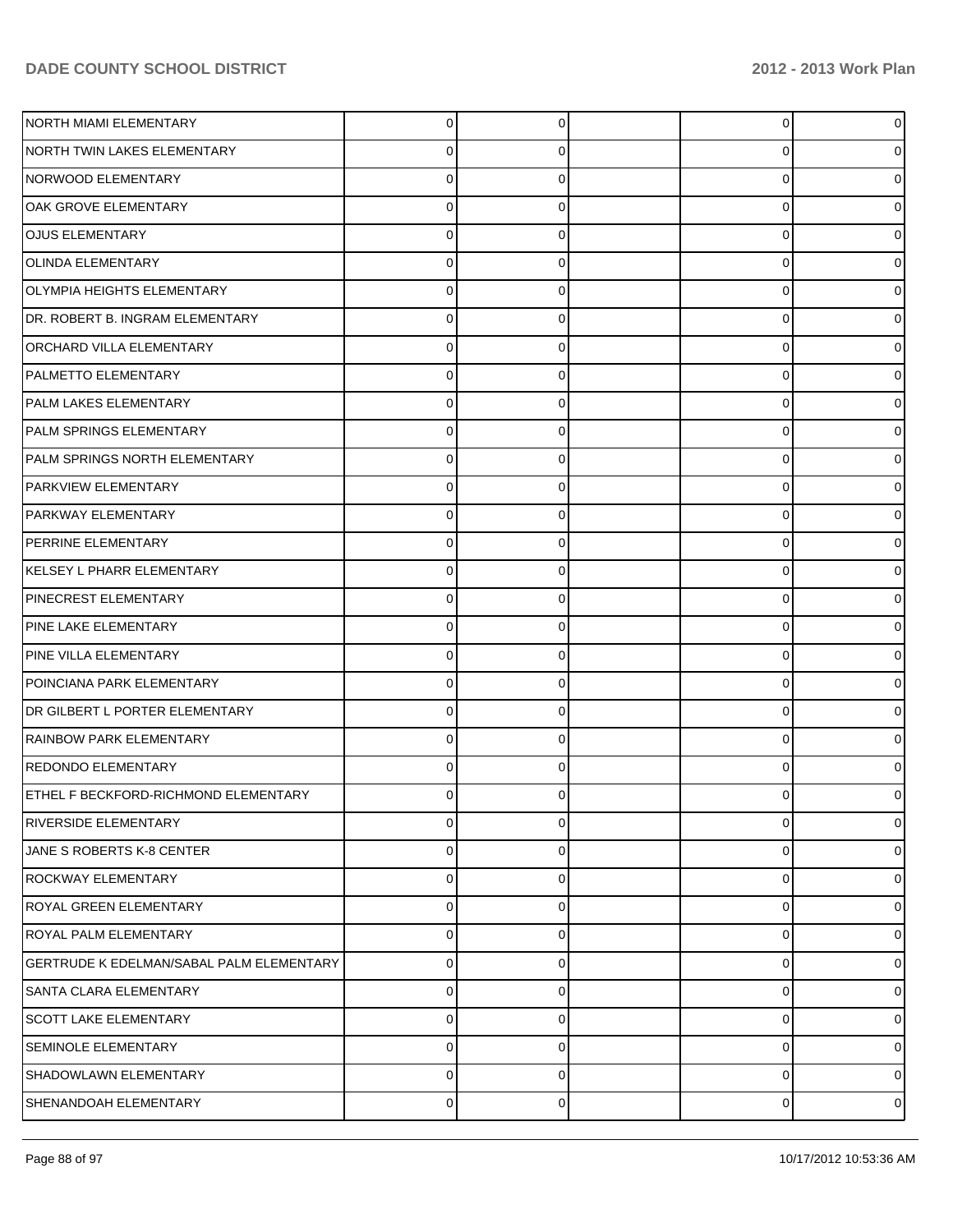| <b>BEN SHEPPARD ELEMENTARY</b>                         | 0              | 0        | $\overline{0}$ | $\overline{0}$ |
|--------------------------------------------------------|----------------|----------|----------------|----------------|
| <b>SILVER BLUFF ELEMENTARY</b>                         |                |          | 0              | 0              |
| <b>ERNEST R GRAHAM K-8 CENTER</b>                      |                |          | 0              | 0              |
| <b>SKYWAY ELEMENTARY</b>                               | U              | 0        | 0              | 0              |
| SOUTH POINTE ELEMENTARY                                |                |          | 0              | 0              |
| <b>SNAPPER CREEK ELEMENTARY</b>                        | 0              | 0        | 0              | 0              |
| NORTH DADE CENTER FOR MODERN LANGUAGES                 | U              |          | 0              | 0              |
| SOUTH HIALEAH ELEMENTARY                               | 0              | 0        | 0              | 0              |
| <b>SOUTH MIAMI K-8 CENTER</b>                          |                |          | Ω              | 0              |
| SOUTH MIAMI HEIGHTS ELEMENTARY                         | U              | 0        | 0              | 0              |
| <b>SOUTHSIDE ELEMENTARY</b>                            |                |          | 0              | 0              |
| <b>SPRINGVIEW ELEMENTARY</b>                           | 0              | 0        | 0              | 0              |
| E W F STIRRUP ELEMENTARY                               |                |          | 0              | 0              |
| <b>SUNSET ELEMENTARY</b>                               | 0              | 0        | 0              | 0              |
| <b>SUNSET PARK ELEMENTARY</b>                          |                |          | Ω              | 0              |
| <b>SWEETWATER ELEMENTARY</b>                           | U              | 0        | 0              | 0              |
| SYLVANIA HEIGHTS ELEMENTARY                            |                |          | 0              | 0              |
| TREASURE ISLAND ELEMENTARY                             | 0              | 0        | 0              | 0              |
| <b>TROPICAL ELEMENTARY</b>                             |                |          | 0              | 0              |
| <b>FRANCES S TUCKER ELEMENTARY</b>                     | 0              | 0        | 0              | 0              |
| <b>TWIN LAKES ELEMENTARY</b>                           |                |          | Ω              | 0              |
| <b>VILLAGE GREEN ELEMENTARY</b>                        | U              |          | 0              | 0              |
| <b>VINELAND K-8 CENTER</b>                             |                |          | 0              | 0              |
| MAE M WALTERS ELEMENTARY                               | 0              | 0        | 0              | 0              |
| <b>WEST HOMESTEAD ELEMENTARY</b>                       |                |          | U              | 0              |
| WEST LABORATORY ELEMENTARY                             | $\Omega$       | $\Omega$ | 0              | $\overline{0}$ |
| DR HENRY W MACK/WEST LITTLE RIVER K-8<br><b>CENTER</b> | $\Omega$       | 0        | 0              | 01             |
| <b>CARRIE P MEEK/WESTVIEW K-8 CENTER</b>               | $\mathbf 0$    | 0        | 0              | $\overline{0}$ |
| PHILLIS WHEATLEY ELEMENTARY                            | $\Omega$       | 0        | 0              | $\overline{0}$ |
| <b>WHISPERING PINES ELEMENTARY</b>                     | $\Omega$       | 0        | 0              | $\overline{0}$ |
| <b>WINSTON PARK K-8 CENTER</b>                         | $\Omega$       | 0        | 0              | $\overline{0}$ |
| NATHAN B YOUNG ELEMENTARY                              | $\Omega$       | 0        | 0              | $\overline{0}$ |
| <b>ALLAPATTAH MIDDLE</b>                               | $\Omega$       | $\Omega$ | 0              | $\overline{0}$ |
| <b>ARVIDA MIDDLE</b>                                   | $\Omega$       | $\Omega$ | 0              | $\overline{0}$ |
| <b>BROWNSVILLE MIDDLE</b>                              | $\overline{0}$ | 0        | 0              | $\overline{0}$ |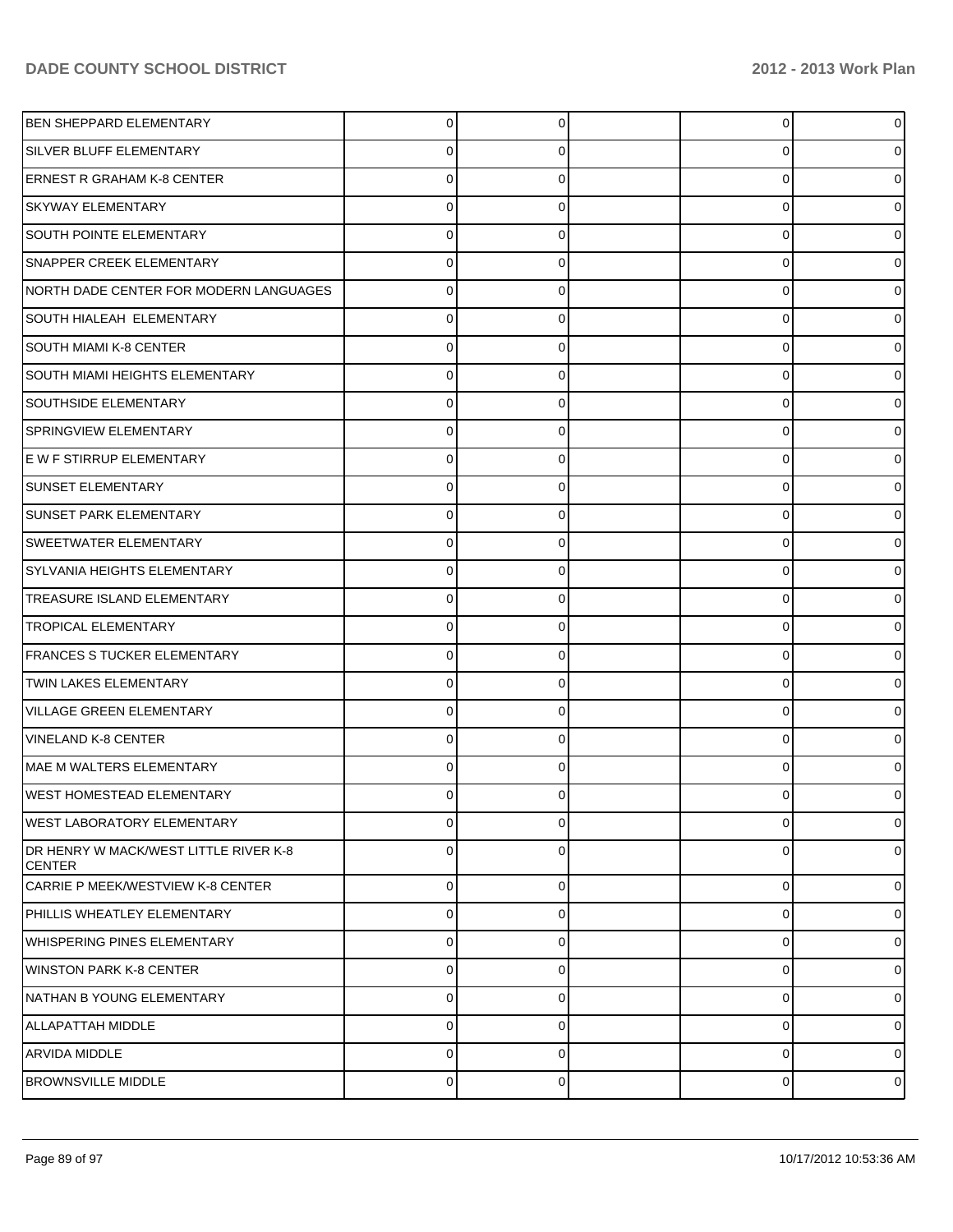| PAUL W BELL MIDDLE                     | $\Omega$ | $\Omega$    | 0           | $\overline{0}$ |
|----------------------------------------|----------|-------------|-------------|----------------|
| CAROL CITY MIDDLE                      | 0        | 0           | 0           | 01             |
| CAMPBELL DRIVE MIDDLE                  | $\Omega$ | $\Omega$    | $\mathbf 0$ | $\overline{0}$ |
| <b>GEORGE WASHINGTON CARVER MIDDLE</b> | 0        | 0           | 0           | 0              |
| <b>CENTENNIAL MIDDLE</b>               | 0        |             | $\Omega$    | 01             |
| <b>CITRUS GROVE MIDDLE</b>             | 0        | $\Omega$    | 0           | 0              |
| <b>CUTLER RIDGE MIDDLE</b>             | $\Omega$ | $\Omega$    | $\mathbf 0$ | 0              |
| RUBEN DARIO MIDDLE                     | 0        | $\Omega$    | 0           | 0              |
| CHARLES R DREW MIDDLE                  | 0        |             | $\Omega$    | 0              |
| HENRY H FILER MIDDLE                   | 0        | ∩           | $\Omega$    | 0              |
| <b>GLADES MIDDLE</b>                   | 0        | ∩           | $\mathbf 0$ | 0              |
| <b>HAMMOCKS MIDDLE</b>                 | 0        | $\Omega$    | 0           | 0              |
| HIALEAH MIDDLE                         | 0        |             | $\Omega$    | 0              |
| HIGHLAND OAKS MIDDLE                   | 0        | C           | $\Omega$    | 01             |
| <b>HOMESTEAD MIDDLE</b>                | 0        | ∩           | $\Omega$    | 01             |
| THOMAS JEFFERSON MIDDLE                | 0        | $\Omega$    | $\mathbf 0$ | 0              |
| JOHN F KENNEDY MIDDLE                  | 0        |             | $\Omega$    | 01             |
| KINLOCH PARK MIDDLE                    | 0        | C           | $\Omega$    | 01             |
| LAKE STEVENS MIDDLE                    | 0        |             | $\Omega$    | 01             |
| JOSE DE DIEGO MIDDLE                   | 0        | $\Omega$    | $\mathbf 0$ | 0              |
| MADISON MIDDLE                         | 0        |             | 0           | 0              |
| <b>HORACE MANN MIDDLE</b>              | 0        | C           | $\Omega$    | 01             |
| JOSE MARTI MIDDLE                      | 0        |             | $\Omega$    | 0              |
| MAYS COMMUNITY MIDDLE                  | $\Omega$ | $\Omega$    | $\Omega$    | 0              |
| HOWARD D MCMILLAN MIDDLE               | 0        | 0           | 0           | 0              |
| ADA MERRITT K-8 CENTER                 | 0        | 0           | $\mathbf 0$ | $\overline{0}$ |
| MIAMI EDISON MIDDLE                    | 0        | $\Omega$    | $\mathbf 0$ | 0              |
| MIAMI LAKES MIDDLE                     | 0        | 0           | 0           | $\overline{0}$ |
| MIAMI SPRINGS MIDDLE                   | 0        | 0           | 0           | 0              |
| NAUTILUS MIDDLE                        | 0        | C           | 0           | 0              |
| NORLAND MIDDLE                         | 0        | $\Omega$    | 0           | 0              |
| NORTH DADE MIDDLE                      | 0        | 0           | 0           | 0              |
| NORTH MIAMI MIDDLE                     | 0        | $\Omega$    | 0           | 0              |
| PALM SPRINGS MIDDLE                    | 0        | ∩           | 0           | 0              |
| PALMETTO MIDDLE                        | 0        | $\Omega$    | 0           | ٥I             |
| PARKWAY MIDDLE                         | 0        | $\mathbf 0$ | 0           | $\circ$        |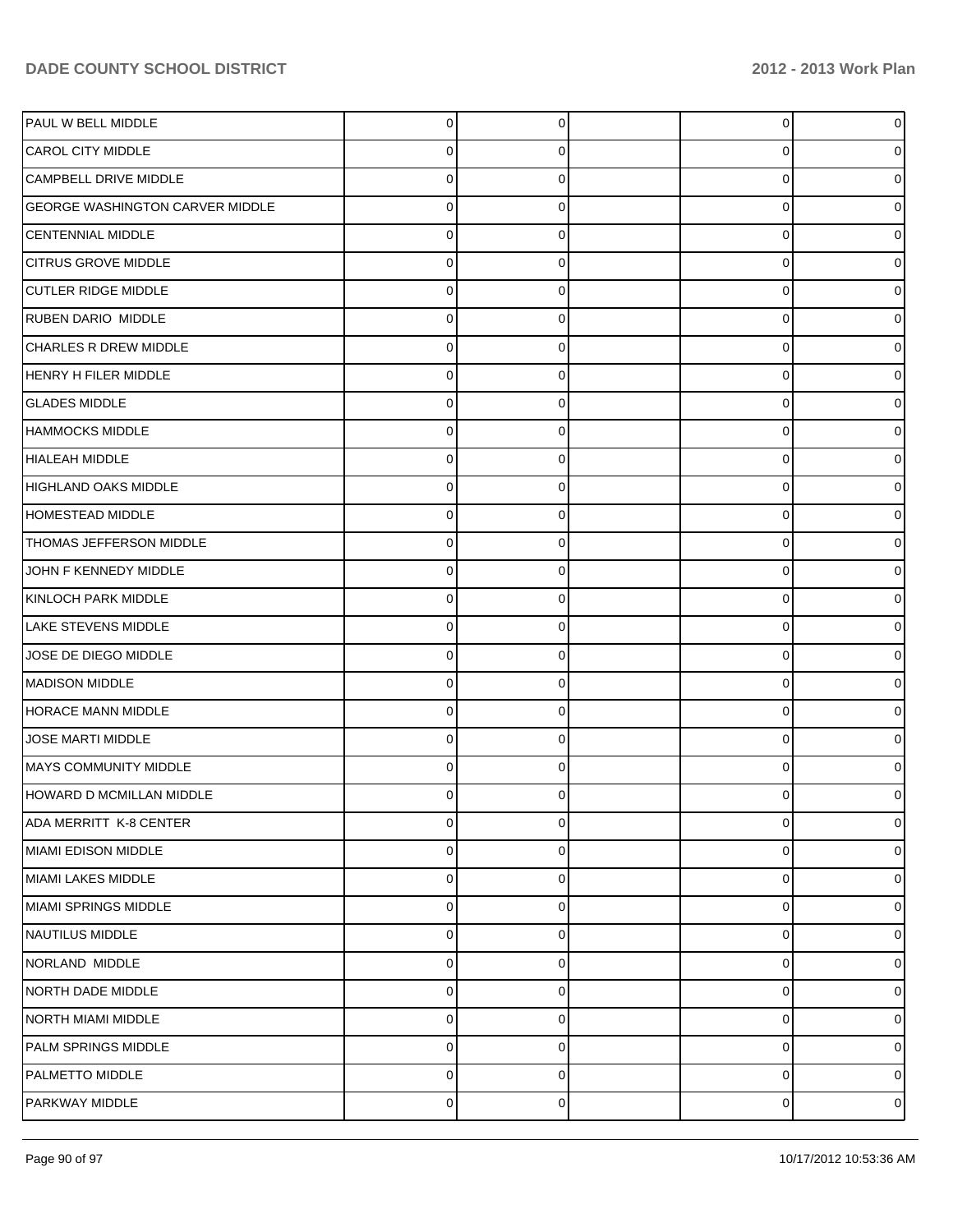| PONCE DE LEON MIDDLE                                         | $\Omega$        | $\Omega$     |                            | $\Omega$ | 0              |
|--------------------------------------------------------------|-----------------|--------------|----------------------------|----------|----------------|
| REDLAND MIDDLE                                               | 0               |              |                            | U        | 0              |
| RICHMOND HEIGHTS MIDDLE                                      | 0               |              |                            | 0        | 0              |
| <b>RIVIERA MIDDLE</b>                                        | 0               | O            |                            | 0        | 0              |
| <b>ROCKWAY MIDDLE</b>                                        | 0               | n            |                            | 0        | 0              |
| <b>SHENANDOAH MIDDLE</b>                                     | 0               | 0            |                            | 0        | 0              |
| <b>SOUTHWOOD MIDDLE</b>                                      | 0               |              |                            | 0        | 0              |
| <b>SOUTH MIAMI MIDDLE</b>                                    | 0               | O            |                            | 0        | 0              |
| W R THOMAS MIDDLE                                            | 0               |              |                            | 0        | 0              |
| <b>BOOKER T WASHINGTON SENIOR HIGH</b>                       | 0               | 0            |                            | 0        | 0              |
| <b>WEST MIAMI MIDDLE</b>                                     | 0               | n            |                            | 0        | 0              |
| WESTVIEW MIDDLE                                              | 0               | 0            |                            | 0        | 0              |
| AMERICAN SENIOR HIGH                                         | 0               |              |                            | 0        | 0              |
| <b>G HOLMES BRADDOCK SENIOR HIGH</b>                         | 0               | $\Omega$     |                            | 0        | 0              |
| CORAL GABLES SENIOR HIGH                                     | 0               | <sup>0</sup> |                            | 0        | 0              |
| <b>DESIGN AND ARCHITECTURE SENIOR HIGH</b>                   | 0               |              | 0 DACRA Design<br>4141 LLC | 6        | 150            |
| HIALEAH SENIOR HIGH                                          | $\Omega$        | 0            |                            | 0        | $\overline{0}$ |
| HIALEAH-MIAMI LAKES SENIOR HIGH                              | $\Omega$        | $\Omega$     |                            | $\Omega$ | 0              |
| HOMESTEAD SENIOR HIGH                                        | 0               | $\Omega$     |                            | 0        | $\overline{0}$ |
| MARITIME & SCIENCE TECHNOLOGY ACADEMY                        | $\Omega$        |              | 0 Mobile Modular           | 7        | 175            |
| MIAMI BEACH SENIOR HIGH                                      | $\Omega$        | O            |                            | $\Omega$ | 01             |
| MIAMI CAROL CITY SENIOR HIGH                                 | $\Omega$        | $\Omega$     |                            | $\Omega$ | 0              |
| MIAMI CENTRAL SENIOR HIGH                                    | $\Omega$        | $\Omega$     |                            | $\Omega$ | 01             |
| YMAACD @ MIAMI DOUGLAS MACARTHUR NORTH<br><b>SENIOR HIGH</b> | 0               |              |                            | $\Omega$ |                |
| MIAMI CORAL PARK SENIOR HIGH                                 | U               |              |                            |          |                |
| MIAMI EDISON SENIOR HIGH                                     | $\overline{0}$  | $\Omega$     |                            | $\Omega$ | $\overline{0}$ |
| IMIAMI JACKSON SENIOR HIGH                                   | $\overline{0}$  | 0            |                            | 0        | $\overline{0}$ |
| MIAMI KILLIAN SENIOR HIGH                                    | $\overline{0}$  | 0            |                            | 0        | $\overline{0}$ |
| MIAMI NORLAND SENIOR HIGH                                    | $\overline{0}$  | 0            |                            | 0        | $\overline{0}$ |
| IMIAMI NORTHWESTERN SENIOR HIGH                              | $\overline{0}$  | 0            |                            | 0        | $\overline{0}$ |
| MIAMI PALMETTO SENIOR HIGH                                   | $\overline{0}$  | $\Omega$     |                            | 0        | $\overline{0}$ |
| MIAMI SENIOR HIGH                                            | 20 <sub>l</sub> | 525          |                            | 0        | $\overline{0}$ |
| MIAMI SPRINGS SENIOR HIGH                                    | $\overline{0}$  | $\Omega$     |                            | 0        | $\overline{0}$ |
| MIAMI SUNSET SENIOR HIGH                                     | $\overline{0}$  | 0            |                            | 0        | $\overline{0}$ |
| NORTH MIAMI BEACH SENIOR HIGH                                | $\overline{0}$  | 0            |                            | 0        | $\overline{0}$ |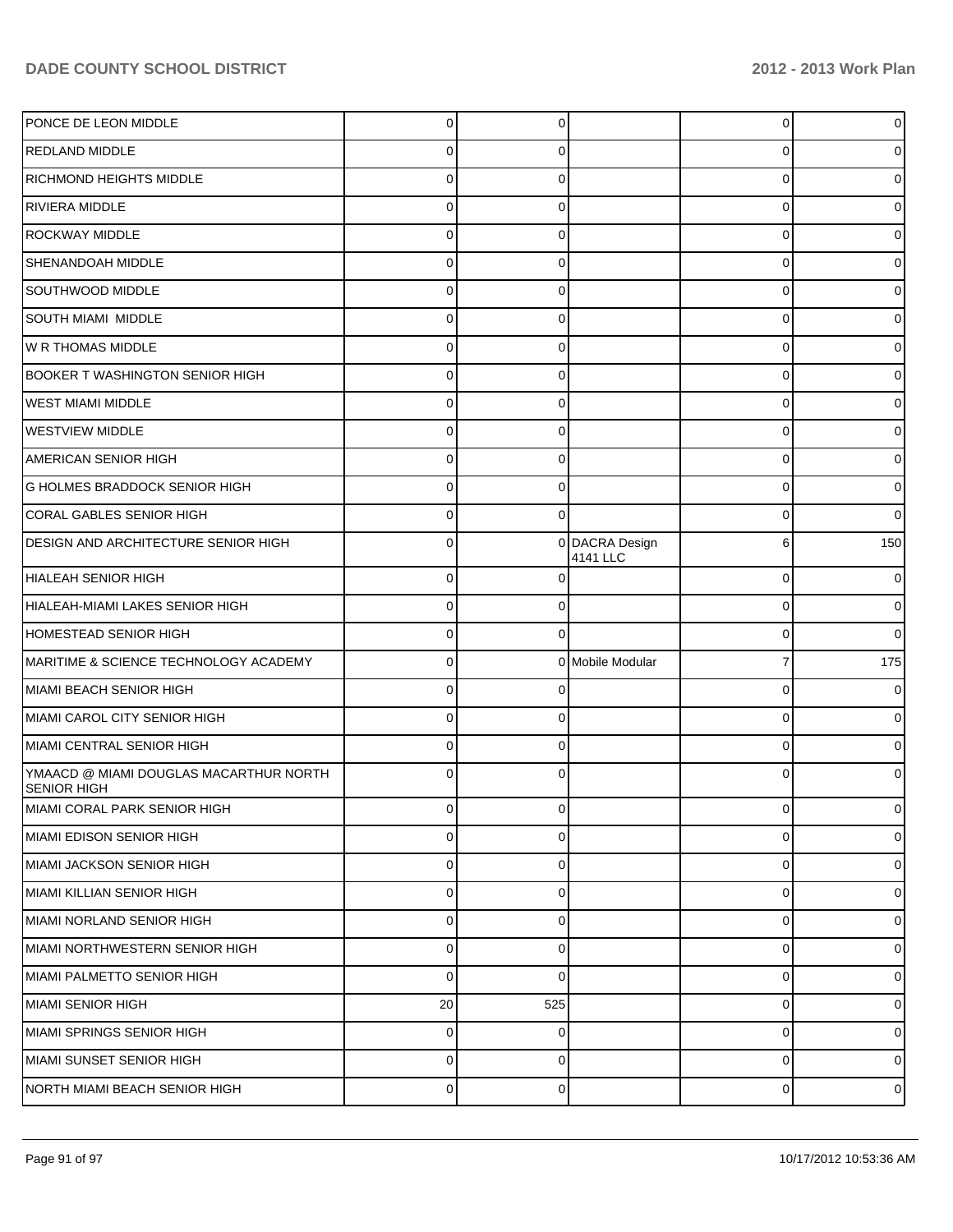| NORTH MIAMI SENIOR HIGH                                  | 0              | O              | 0        | $\overline{0}$ |
|----------------------------------------------------------|----------------|----------------|----------|----------------|
| WILLIAM H TURNER TECHNICAL ARTS SENIOR HIGH              | 0              | 0              | 0        | 0              |
| TERRA ENVIRONMENTAL RESEARCH INSTITUTE                   | 0              | ∩              | 0        | 0              |
| <b>SOUTH DADE SENIOR HIGH</b>                            | 0              | $\Omega$       | 0        | 0              |
| <b>SOUTH MIAMI SENIOR HIGH</b>                           | 0              | ∩              | 0        | 0              |
| MIAMI SOUTHRIDGE SENIOR HIGH                             | 0              | $\Omega$       | 0        | 0              |
| <b>SOUTHWEST MIAMI SENIOR HIGH</b>                       | 0              | 0              | 0        | 0              |
| <b>BARBARA GOLEMAN SENIOR HIGH</b>                       | 0              | 0              | 0        | 0              |
| <b>GEORGE T BAKER AVIATION</b>                           | 0              | $\Omega$       | 0        | 0              |
| <b>ENGLISH CENTER</b>                                    | 0              | $\Omega$       | 0        | 0              |
| LINDSEY HOPKINS TECHNICAL EDUCATION<br><b>CENTER</b>     | O              |                | 0        | 0              |
| YWAACD @ JAN MANN OPPORTUNITY EDUCATION<br><b>CENTER</b> | 0              | 0              | 0        | 0              |
| COPE NORTH ALTERNATIVE EDUCATION CENTER                  | 0              | 0              | 0        | $\overline{0}$ |
| DOROTHY M WALLACE - COPE CENTER SOUTH                    | 0              | 0              | 0        | $\overline{0}$ |
| D A DORSEY EDUCATIONAL CENTER                            | $\Omega$       | 0              | 0        | $\overline{0}$ |
| JUVENILE JUSTICE CENTER                                  | $\Omega$       | 0              | 0        | $\overline{0}$ |
| <b>ROBERT RENICK EDUCATION CENTER</b>                    | 0              | 0              | 0        | $\overline{0}$ |
| <b>ENEIDA MASSAS HARTNER ELEMENTARY</b>                  | $\Omega$       | 0              | 0        | $\overline{0}$ |
| <b>RUTH OWENS KRUSE EDUCATION CENTER</b>                 | $\Omega$       | 0              | 0        | $\overline{0}$ |
| MIAMI LAKES EDUCATIONAL CENTER                           | $\Omega$       | 0              | 0        | $\overline{0}$ |
| ROBERT MORGAN TECHNICAL EDUCATIONAL<br><b>CENTER</b>     | 0              |                | 0        | 0              |
| <b>HIALEAH GARDENS ELEMENTARY</b>                        | $\Omega$       | $\Omega$       | 0        | 0              |
| <b>IRVING &amp; BEATRICE PESKOE ELEMENTARY</b>           | 0              | $\Omega$       | $\Omega$ |                |
| CHARLES DAVID WYCHE JR ELEMENTARY                        |                |                | C        | 0              |
| EUGENIA B THOMAS K-8 CENTER                              | 0              | $\overline{0}$ | 0        | $\circ$        |
| JOHN I SMITH K-8 CENTER                                  | $\mathbf 0$    | 0              | 0        | $\overline{0}$ |
| MAYA ANGELOU ELEMENTARY                                  | $\mathbf 0$    | 0              | 0        | $\overline{0}$ |
| DR EDWARD L WHIGHAM ELEMENTARY                           | $\mathbf 0$    | $\Omega$       | 0        | $\overline{0}$ |
| HOWARD A DOOLIN MIDDLE                                   | $\mathbf 0$    | 0              | 0        | $\overline{0}$ |
| CORAL REEF SENIOR HIGH                                   | $\mathbf 0$    | $\Omega$       | 0        | $\overline{0}$ |
| HENRY E S REEVES ELEMENTARY                              | $\mathbf 0$    | 0              | 0        | $\overline{0}$ |
| DANTE B FASCELL ELEMENTARY                               | $\mathbf 0$    | $\Omega$       | 0        | $\overline{0}$ |
| <b>DR CARLOS J FINLAY ELEMENTARY</b>                     | $\mathbf 0$    | 0              | 0        | $\overline{0}$ |
| CHRISTINA M EVE ELEMENTARY                               | $\Omega$       | $\Omega$       | 0        | $\overline{0}$ |
| LINDA LENTIN K-8 CENTER                                  | $\overline{0}$ | 0              | 0        | $\overline{0}$ |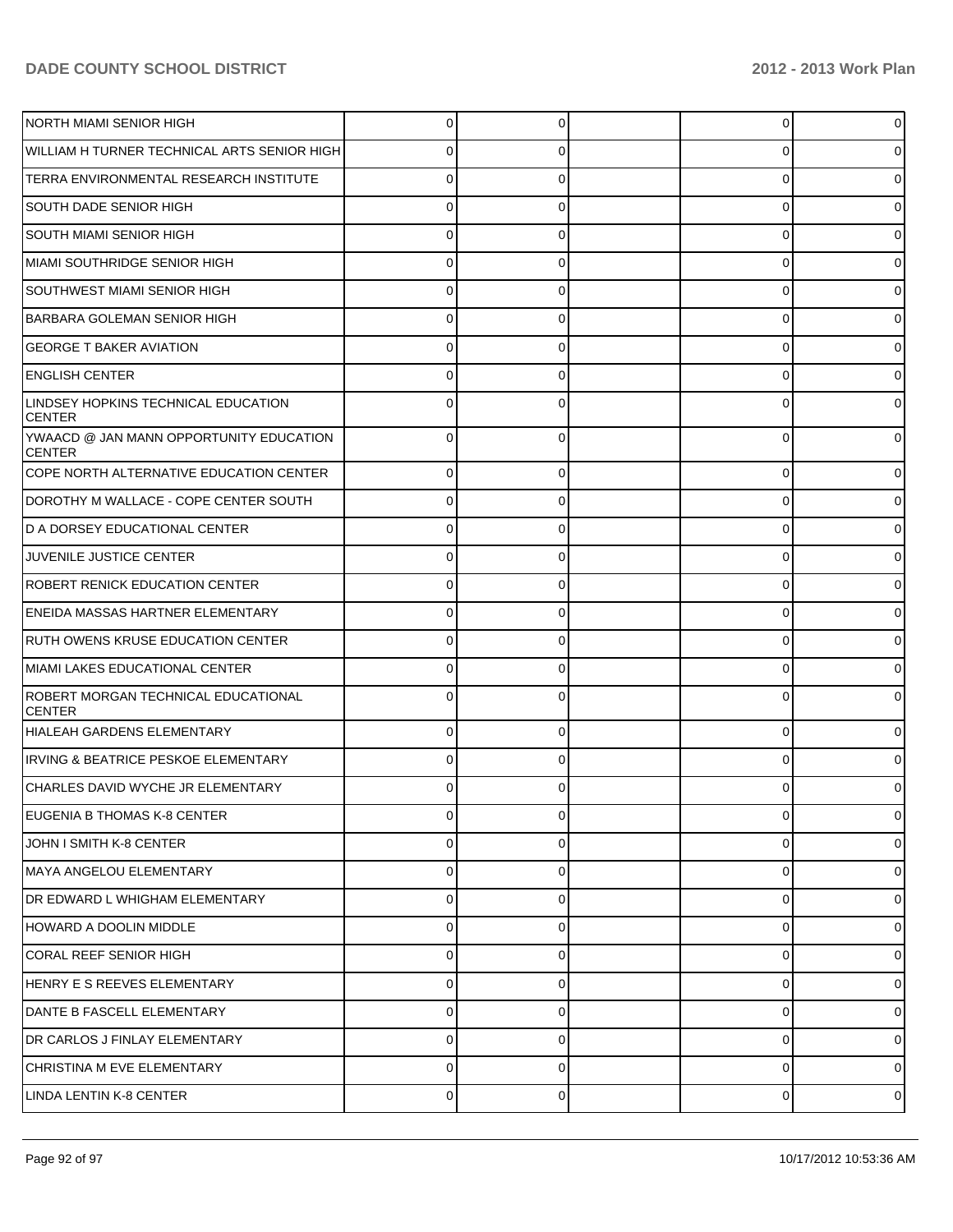| REDLAND ELEMENTARY                                                      | 0            |          |                 | 0        | 01             |
|-------------------------------------------------------------------------|--------------|----------|-----------------|----------|----------------|
| <b>FIENBERG-FISHER ADULT &amp; COMMUNITY</b><br><b>EDUCATION CENTER</b> |              |          |                 | U        |                |
| DORAL MIDDLE                                                            | 0            | 0        |                 | 0        | 0              |
| <b>HERBERT A AMMONS MIDDLE</b>                                          | 0            |          |                 | 0        |                |
| <b>LAWTON CHILES MIDDLE</b>                                             | $\Omega$     | 0        |                 | 0        | 0              |
| HUBERT O SIBLEY K-8 CENTER                                              | $\Omega$     | U        |                 | 0        | o              |
| <b>FELIX VARELA SENIOR HIGH</b>                                         | $\Omega$     | 0        |                 | 0        | 0              |
| MIAMI LAKES TECHNOLOGICAL SENIOR HIGH                                   | $\Omega$     |          |                 | 0        |                |
| ROBERT MORGAN TECHNICAL SENIOR HIGH                                     | $\Omega$     | 0        |                 | 0        | 0              |
| <b>BOB GRAHAM EDUCATION CENTER</b>                                      | $\Omega$     |          |                 | 0        | 0              |
| JOHN A FERGUSON SENIOR HIGH                                             | $\Omega$     | 0        |                 | 0        | 0              |
| <b>LAMAR LOUIS CURRY MIDDLE</b>                                         | $\Omega$     | C        |                 | 0        | 0              |
| DAVID LAWRENCE JR K-8 CENTER                                            | $\Omega$     | 0        |                 | 0        | 0              |
| RONALD W. REAGAN/DORAL SENIOR HIGH SCHOOL                               | $\Omega$     |          |                 | 0        | 0              |
| <b>AVENTURA WATERWAYS K-8 CENTER</b>                                    | $\Omega$     |          | 0 RK Associates | 18       | 396            |
| HIALEAH GARDENS MIDDLE SCHOOL                                           | $\Omega$     |          |                 | 0        | 0              |
| <b>WEST HIALEAH GARDENS ELEMENTARY SCHOOL</b>                           | $\Omega$     | 0        |                 | 0        | 0              |
| HIALEAH GARDENS SENIOR HIGH SCHOOL                                      | $\Omega$     |          |                 | 0        |                |
| NORMA BUTLER BOSSARD ELEMENTARY                                         | 0            | 0        |                 | 0        | 0              |
| JORGE MAS CANOSA MIDDLE SCHOOL                                          | 0            |          |                 | 0        | o              |
| YOUNG WOMEN'S ACADEMY                                                   | 0            | 0        |                 | 0        | 0              |
| <b>WESTLAND HIALEAH SENIOR HIGH SCHOOL</b>                              | $\Omega$     |          |                 | 0        |                |
| COUNTRY CLUB MIDDLE SCHOOL                                              | 0            | 0        |                 | 0        |                |
| <b>SOUTH DADE MIDDLE SCHOOL</b>                                         | O            |          |                 | 0        |                |
| SPANISH LAKE ELEMENTARY SCHOOL                                          | <sup>0</sup> |          |                 |          | 0              |
| <b>GOULDS ELEMENTARY SCHOOL</b>                                         | 0            | 0        |                 | 0        | 0              |
| <b>ZELDA GLAZER MIDDLE SCHOOL</b>                                       | $\Omega$     | 0        |                 | 0        | 0              |
| ANDOVER MIDDLE SCHOOL                                                   | $\Omega$     | 0        |                 | 0        | 0              |
| DR. MANUEL C. BARREIRO ELEMENTARY                                       | $\Omega$     | 0        |                 | 0        | 0              |
| ARCH CREEK ELEMENTARY SCHOOL                                            | $\Omega$     | 0        |                 | 0        | 01             |
| DR. ROLANDO ESPINOSA K-8 CENTER                                         | $\Omega$     |          |                 | 0        | 0              |
| INTERNATIONAL STUDIES PREPARATORY<br><b>ACADEMY AT GABLES</b>           | $\Omega$     | 0        |                 | 0        | 01             |
| MEDICAL ACADEMY FOR SCIENCE AND<br><b>TECHNOLOGY AT HOMESTEAD</b>       | 0            | 0        |                 | 0        | 0              |
| COCONUT PALM K-8 ACADEMY                                                | $\Omega$     | 0        |                 | $\Omega$ | 01             |
| MANDARIN LAKES K-8 ACADEMY                                              | $\mathbf 0$  | $\Omega$ |                 | 0        | $\overline{0}$ |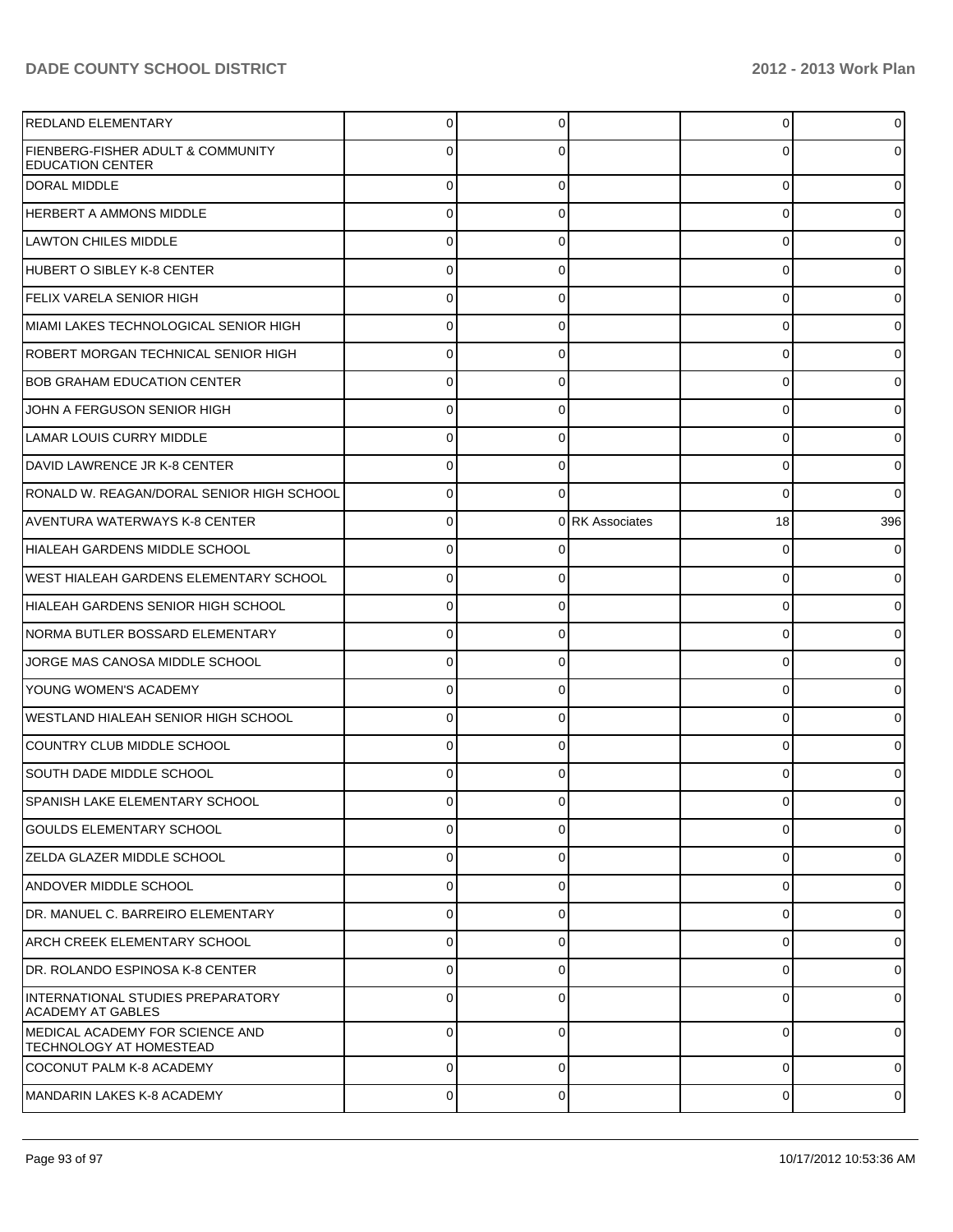| ICORPORATE ACADEMY SOUTH                                      |                 |     |    |          |
|---------------------------------------------------------------|-----------------|-----|----|----------|
| INORMAN S. EDELCUP/SUNNY ISLES BEACH K-8                      |                 |     |    |          |
| ALONZO AND TRACY MOURNING SENIOR HIGH<br>IBISCAYNE BAY CAMPUS |                 |     |    | ΩI       |
| IGATEWAY ENVIRONMENTAL K-8 LEARNING<br><b>CENTER</b>          |                 |     |    |          |
| YOUNG MEN'S PREPARATORY ACADEMY                               |                 |     |    | ΩI       |
| IDR MICHAEL M KROP SENIOR HIGH                                |                 |     |    | $\Omega$ |
|                                                               | 20 <sub>1</sub> | 525 | 31 | 721 I    |

## **Failed Standard Relocatable Tracking**

Relocatable units currently reported by school, from FISH, and the number of relocatable units identified as 'Failed Standards'.

#### Nothing reported for this section.

# **Planning**

#### **Class Size Reduction Planning**

**Plans approved by the school board that reduce the need for permanent student stations such as acceptable school capacity levels, redistricting, busing, year-round schools, charter schools, magnet schools, public-private partnerships, multitrack scheduling, grade level organization, block scheduling, or other alternatives.**

Yearly, the School Board avails itself of a number of different tools to address class size reduction planning requirements. Most salient among them are: the yearly attendance boundary process which is used to ascertain whether any schools should be reviewed for possible boundary adjustments as a means to balance the need for student stations (see attendance boundary plan developed in 10-11 for implementation in 11-12 and Attendance Boundary Process information, respectively at http://schooloperations.dadeschools.net/pdfs12/abc\_12-13.pdf, and http://schooloperations.dadeschools.net/abc.asp); implementation of magnet programs in under enrolled areas of the district or different grade configurations as a means to promote enrollment without the need for new facilities; and the yearly process of reviewing, processing and approving charter school applications, which has had the effect of increasing choices available to parents and students (see http://charterschools.dadeschools.net/ for process, timelines and activities).

#### **School Closure Planning**

**Plans for the closure of any school, including plans for disposition of the facility or usage of facility space, and anticipated revenues.**

Presently, there is no Board approved plan in place for school closures.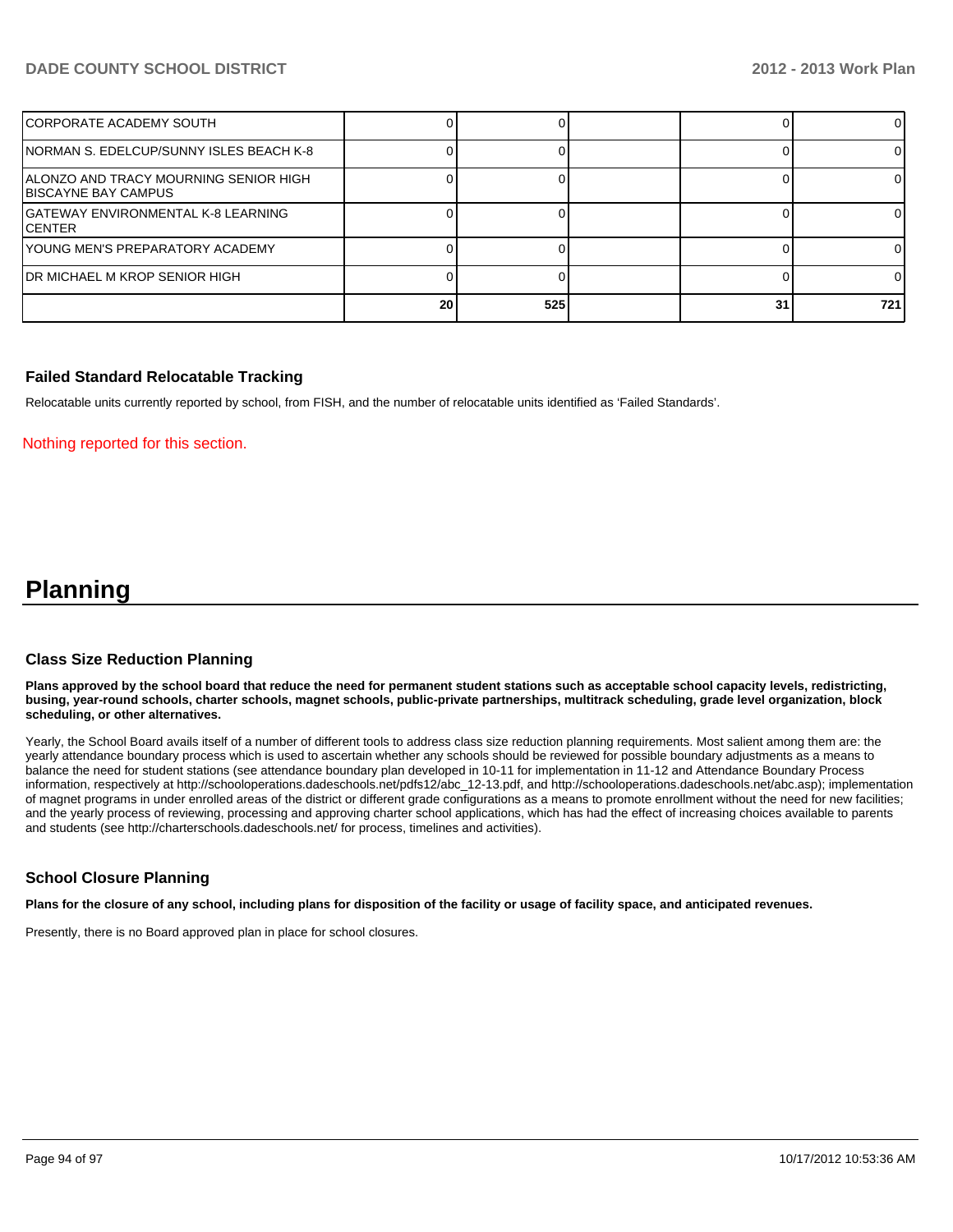# **Long Range Planning**

#### **Ten-Year Maintenance**

District projects and locations regarding the projected need for major renovation, repair, and maintenance projects within the district in years 6-10 beyond the projects plans detailed in the five years covered by the work plan.

| Project                | 2016 - 2017 / 2021 - 2022<br><b>Projected Cost</b> |
|------------------------|----------------------------------------------------|
| Maintenance and Repair | \$1,431,785,243                                    |
|                        | \$1,431,785,243                                    |

## **Ten-Year Capacity**

Schedule of capital outlay projects projected to ensure the availability of satisfactory student stations for the projected student enrollment in K-12 programs for the future 5 years beyond the 5-year district facilities work program.

| Project                               | Location, Community, Quadrant or other<br>general location | 2016 - 2017 / 2021 - 2022<br><b>Projected Cost</b> |
|---------------------------------------|------------------------------------------------------------|----------------------------------------------------|
| IS/S "FFF1" - NEW SENIOR              | South Region                                               | \$35,700,000                                       |
| <b>IHERBERT AMMONS MS REPLACEMENT</b> | South Region                                               | \$30,735,000                                       |
|                                       |                                                            | \$66,435,000                                       |

## **Ten-Year Planned Utilization**

Schedule of planned capital outlay projects identifying the standard grade groupings, capacities, and planned utilization rates of future educational facilities of the district for both permanent and relocatable facilities.

| <b>Grade Level Projections</b>   | <b>FISH</b><br><b>Student</b><br><b>Stations</b> | Actual 2011 -<br>2012 FISH<br>Capacity | Actual<br>$2011 -$<br>2012<br><b>COFTE</b> | Actual 2011 - 2012<br><b>Utilization</b> | Actual 2012 - 2013 / 2021 - 2022 new<br>Student Capacity to be added/removed | Projected 2021<br>2022 COFTE | Projected 2021 -<br>2022 Utilization |
|----------------------------------|--------------------------------------------------|----------------------------------------|--------------------------------------------|------------------------------------------|------------------------------------------------------------------------------|------------------------------|--------------------------------------|
| Elementary - District<br> Totals | 146,289                                          |                                        | 146,289 116,063.14                         | 79.34 %                                  | $-5,637$                                                                     | 95,458                       | 67.87 %                              |
| Middle - District Totals         | 122.596                                          | 110.299                                | 92,436.51                                  | 83.81 %                                  | $-2.053$                                                                     | 76.076                       | 70.28 %                              |
| High - District Totals           | 104.085                                          | 98.519                                 | 84.260.39                                  | 85.53 %                                  | $-257$                                                                       | 69,365                       | 70.59 %                              |
| Other - ESE, etc                 | 13.860                                           | 9.849                                  | .568.84                                    | 15.93 %                                  | 2.514                                                                        | 1.382                        | 11.18 %                              |
|                                  | 386,830                                          |                                        | 364,956 294,328.88                         | 80.65%                                   | $-5.433$                                                                     | 242,281                      | 67.39 %                              |

**Combination schools are included with the middle schools for student stations, capacity, COFTE and utilization purposes because these facilities all have a 90% utilization factor. Use this space to explain or define the grade groupings for combination schools.**

No comments to report.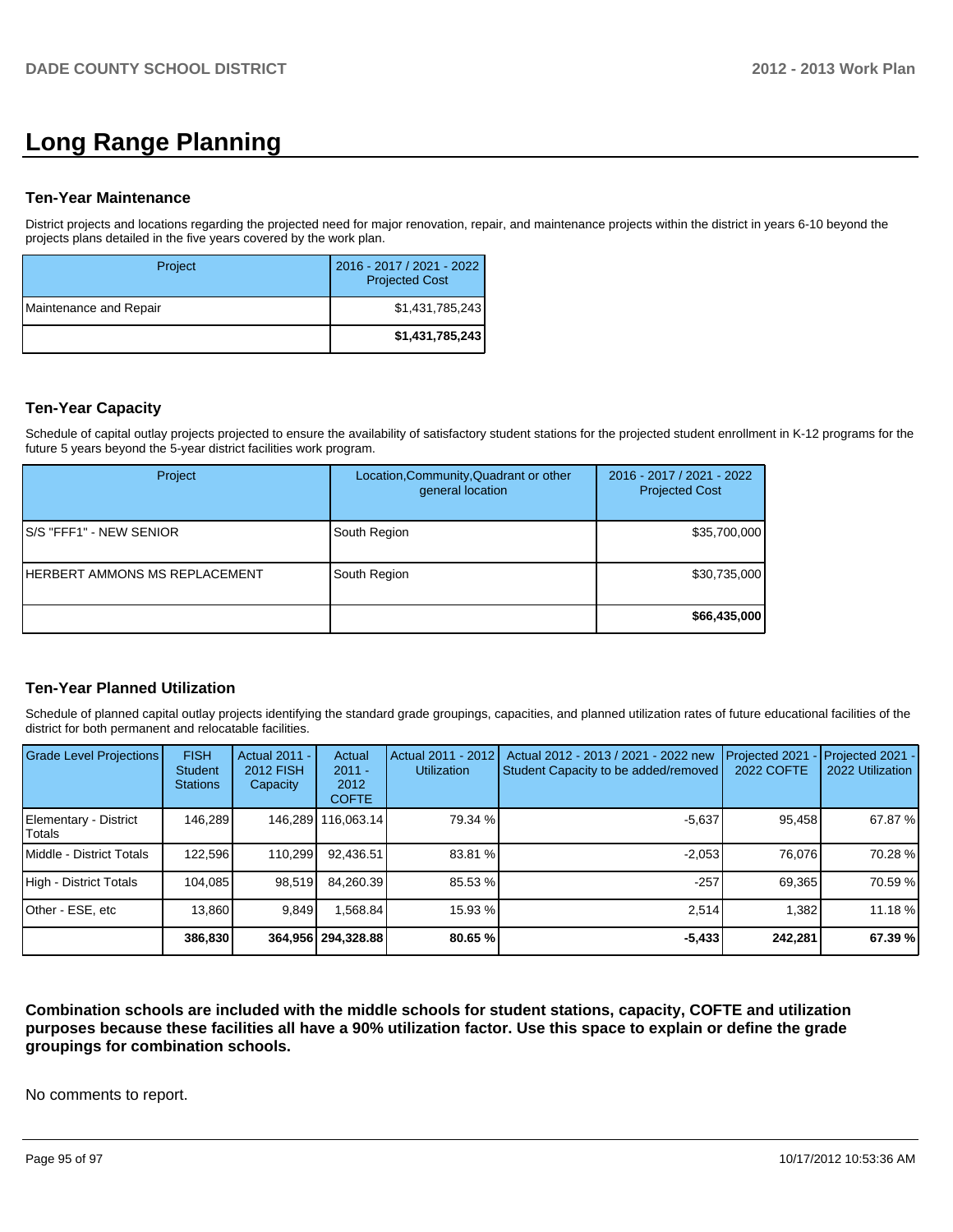#### **Ten-Year Infrastructure Planning**

**Proposed Location of Planned New, Remodeled, or New Additions to Facilities in 06 thru 10 out years (Section 28).**

South Region - S/S "FFF1" - New Senior South Region - Herbert Ammons Middle Replacement

Plans for closure of any school, including plans for disposition of the facility or usage of facility space, and anticipated revenues in the 06 thru 10 out **years (Section 29).**

Nothing reported for this section.

#### **Twenty-Year Maintenance**

District projects and locations regarding the projected need for major renovation, repair, and maintenance projects within the district in years 11-20 beyond the projects plans detailed in the five years covered by the work plan.

| Project                | 2021 - 2022 / 2031 - 2032 Projected Cost |
|------------------------|------------------------------------------|
| Maintenance and Repair | \$3,504,683,488                          |
|                        | \$3,504,683,488                          |

## **Twenty-Year Capacity**

Schedule of capital outlay projects projected to ensure the availability of satisfactory student stations for the projected student enrollment in K-12 programs for the future 11-20 years beyond the 5-year district facilities work program.

| Project                        | Location, Community, Quadrant or other<br>general location | 2021 - 2022 / 2031 - 2032<br><b>Projected Cost</b> |
|--------------------------------|------------------------------------------------------------|----------------------------------------------------|
| IS/S "FFF1" - NEW SENIOR       | South Region                                               | \$35,700,000                                       |
| IHERBERT AMMONS MS REPLACEMENT | South Region                                               | \$30,735,000                                       |
|                                |                                                            | \$66,435,000                                       |

## **Twenty-Year Planned Utilization**

Schedule of planned capital outlay projects identifying the standard grade groupings, capacities, and planned utilization rates of future educational facilities of the district for both permanent and relocatable facilities.

| <b>Grade Level Projections</b>  | <b>FISH</b><br><b>Student</b><br><b>Stations</b> | Actual 2011 -<br><b>2012 FISH</b><br>Capacity | Actual<br>$2011 -$<br>2012<br><b>COFTE</b> | Actual 2011 - 2012 I<br><b>Utilization</b> | Actual 2012 - 2013 / 2031 - 2032 new<br>Student Capacity to be added/removed | <b>IProjected 2031</b><br>2032 COFTE | - Projected 2031 -<br>2032 Utilization |
|---------------------------------|--------------------------------------------------|-----------------------------------------------|--------------------------------------------|--------------------------------------------|------------------------------------------------------------------------------|--------------------------------------|----------------------------------------|
| Elementary - District<br>Totals | 146.289                                          |                                               | 146.289 116.063.14                         | 79.34 %                                    | $-5.637$                                                                     | 97.234                               | 69.13 %                                |
| Middle - District Totals        | 122.596                                          | 110.299                                       | 92.436.51                                  | 83.81 %                                    | $-2.053$                                                                     | 77.491                               | 71.59 %                                |
| High - District Totals          | 104.085                                          | 98.519                                        | 84.260.39                                  | 85.53 %                                    | $-257$                                                                       | 70.655                               | 71.90 %                                |